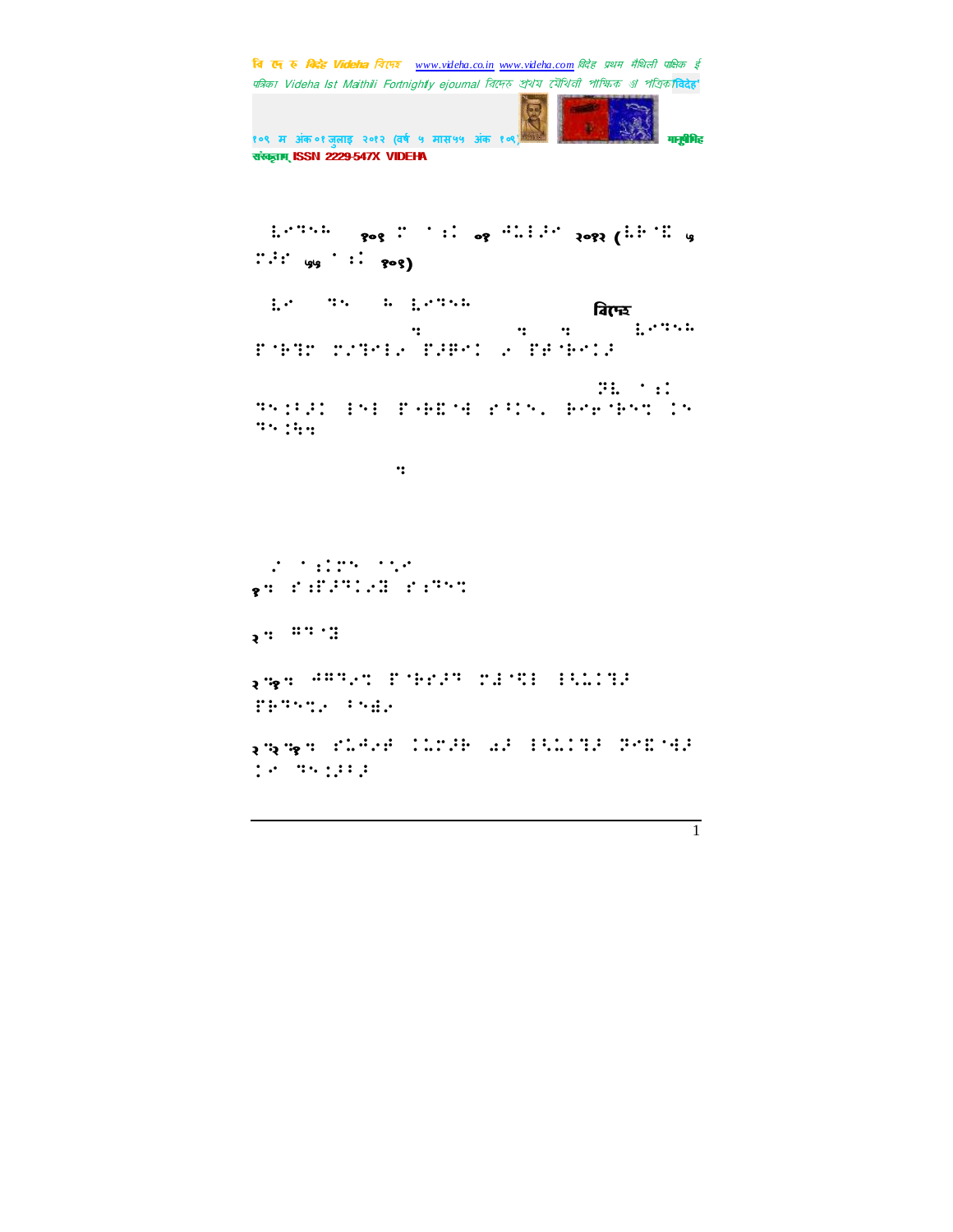पत्रिका Videha Ist Maithili Fortnightly ejournal রিদেত প্রথম মৌথিনী পাক্ষিক ॳ পত্রিকাঁ<mark>বিदेह'</mark> १०९ म अंक ०१जुलाइ २०१२ (वष ५ मास५५ अंक १०९) मानुषीिमह संख्याम् ISSN 2229-547X VIDEHA  $\mathfrak{D}$ २⣒३⣒!⢹⣅⢷ ⢻⢼⢽⢽ ⢹!⣜ ⣋.⣃⣅⣙⢼. ⣅⢷ ⢼! २७७ : २००० लालेख १००० लालेख २००० लालेख २ "" ⣝⢼!)!⢼⢵^⢽⢼!\*! २⣒५⣒!⢼⢽⢴!⢼⢼⣝⢽⢴.⢳⢼⢽⢻⢷!"⣅⢽⢴⢾⢼!  $\frac{1}{2}$ s: 7.8528; 2.8 = 2.8 = 2.8 = 2.8 = 2.8 = 2.8 = 2.8 = 2.8 = 2.8 = 2.8 = 2.8 = 2.8 = 2.8 = 2.8 = 2.8 = 2.8 = 2.8 = 2.8 = 2.8 = 2.8 = 2.8 = 2.8 = 2.8 = 2.8 = 2.8 = 2.8 = 2.8 = 2.8 = 2.8 = 2.8 = 2.8 = 2.8 = 2.8 = 2.8 ⢻D⢷⣏ ⢼⢴⢽!⣉4⢿!⣉⣇⢷!"⢳!⣞4⢻⢵⢷! 2⣅⢷" ⢼⢷"G!" ⢼⢽⢾!⣉ ⢷⢴!⢺⢻⢹⢴⣉! 2 ⢷"⢼⢹!⣜ ⣋!" ⢼⢽!"⢼⢷⢵⢳.!२०१२ २७७९ अ.स. १९४० छन्। २००१ छन्। २००१ छन्। २००१ छन्। २००१ छन्। २००१ छन्। २००१ छन्। २००१ छन्। २००१ छन्। २००१ छन्।<br>सन्दर्भ "⣐⣃⢷ ⣏! २७८७२ मा बिल्ली का प्राप्त करने के लिए प्राप्त करने के लिए प्राप्त करने के लिए प्राप्त करने के लिए प्राप्त करन<br>राजन ⣃⣅⣙⢼.!^⢽ ⢹⢼!२⣒!!⣅⣉!⣜ ⣋.! 4⣙⢴!⣝⣅⣇⢼!⢷^⢽⢼.⣎⢷ ⢾⢼!;;!2⢷⣐2⢷⢼! 2⢷⣇⢷ ⢾ ⢾⢽!⢼!⢸⣇⣏ ⣝!  $\frac{1}{2}$  :  $\frac{1}{2}$   $\frac{1}{2}$   $\frac{1}{2}$   $\frac{1}{2}$   $\frac{1}{2}$   $\frac{1}{2}$   $\frac{1}{2}$   $\frac{1}{2}$ <sub>३'२'</sub> प्लाइमें स्टाइ अपने अपने प्राप्त का ३५३ S. S. The Care Genesis ३७३७ थ. २०२३ थ. २३१३ <sub>। २</sub>० - समयको जातका क ⣚⢼⣅⢷!⢽!

चि एक रु *विदेह Videha चिए*न्छ <u>www.videha.co.in www.videha.com</u> विदेह प्रथम मैथिली पाक्षिक ई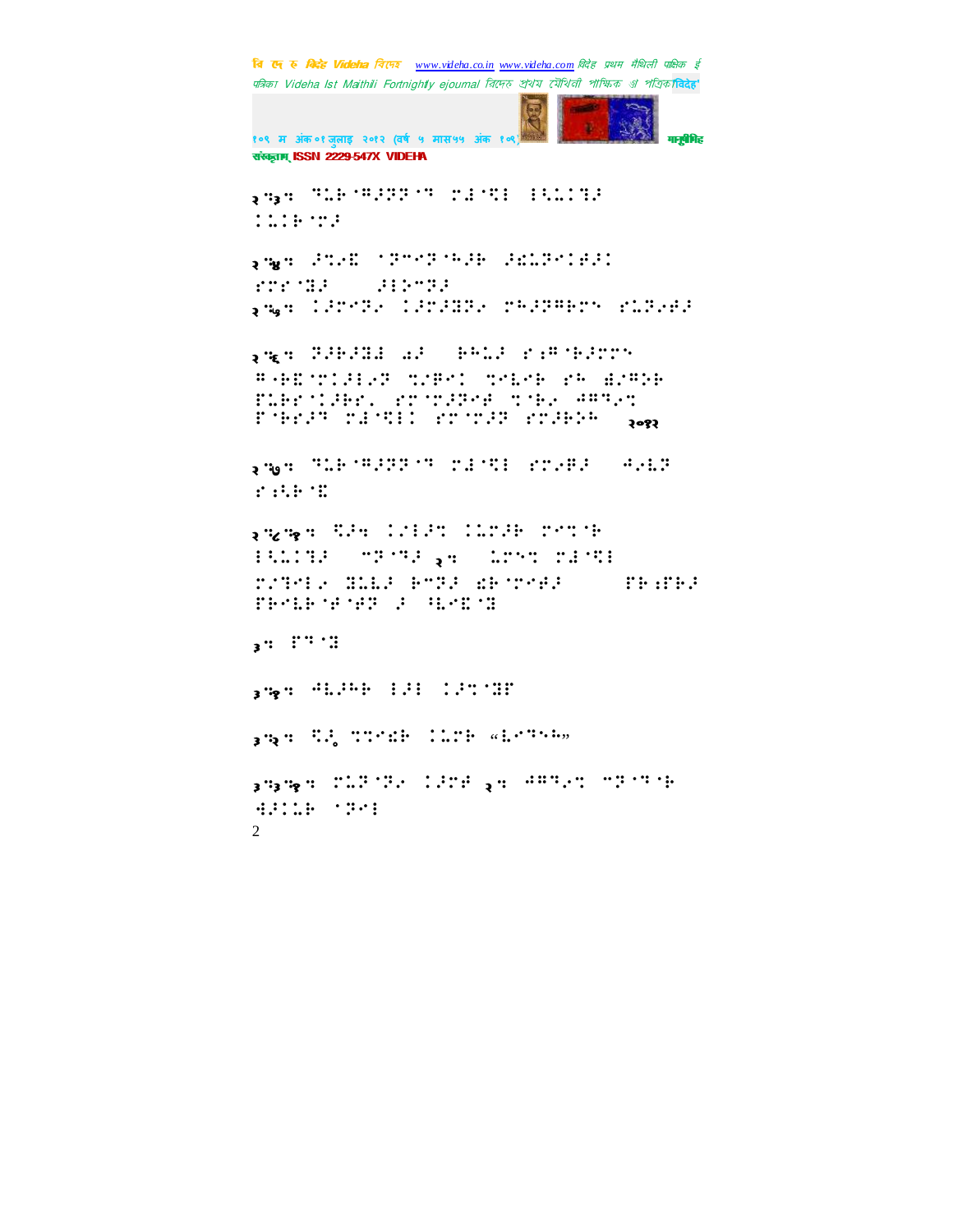१०९ म अंक ०१जुलाइ २०१२ (वष ५ मास५५ अंक १०९) मानुषीिमह संस्कृतम् ISSN 2229-547X VIDEHA

 $_3$ go PRTPE PrPPR TERR WELTER ३⣒५⣒!⢽⢼⢷⢼⣝⣜!⣔⢼! ३५º 1999 - 11298 - 112 ३७७: <sup>200</sup>° <sup>201</sup>223 <sup>-</sup> 23 ३%४ °C - 100 - 100 - 100 - 100 - 100 - 100 - 100 - 100 - 100 - 100 - 100 - 100 - 100 - 100 - 100 - 100 - 100 -

४⣒!⣙⢼!⢼."⣐⢻⢴⢾!१⣒!!⢵⢽⢼! 2⢼⣜ ⣋⣝!२⣒!⢺ ⣝⢵⢾!⣔⢼!^⣊⣎⢷⢴३⣒!⢷⢼⢺⢽⢼⣙! ⣉ ⢷!)^⢾ ⢷⣝!⣙⢼\*!४⣒!!⣅⣉! ⣜ ⣋!)⣙⢼!⣇⢽" 2⢾0!⣙⢼! ⢺⢴⣇.⢺⢽ ⢾⣅0!⣙⢼!⢺⢽⢻⢴\*! C⢼⢼⢽⢼⣐!D⢷⢾.2⣒!⢺⢻⢹⢴⣉!2 ⢷"⢼⢹!  $TAP = 1$   $P = 3$   $P = 3$ ⢸⢼⣏⢼2⢼!⢷^⢽⢼.⣈⢽!.\⢼⢽!4⣙⢴^-! \⣇⢹⢳!4⣙⢴.⣐⢻ ⢷⢺⢴!⢼!⣐⢻ ⢷⢺⢴! 4⣙⢴!⢵⣏!)⣐⣞⢷⢽⣞2⢷!2⢳!C⢷!  $^{\circ}$   $^{\circ}$   $^{\circ}$   $^{\circ}$   $^{\circ}$   $^{\circ}$   $^{\circ}$   $^{\circ}$   $^{\circ}$   $^{\circ}$   $^{\circ}$   $^{\circ}$   $^{\circ}$   $^{\circ}$   $^{\circ}$   $^{\circ}$   $^{\circ}$   $^{\circ}$   $^{\circ}$   $^{\circ}$   $^{\circ}$   $^{\circ}$   $^{\circ}$   $^{\circ}$   $^{\circ}$   $^{\circ}$   $^{\circ}$   $^{\circ}$   $^{\circ}$   $^{\circ}$   $^{\circ}$   $^{\circ}$ "⢷ ⣇⢷!⢼⣎⢼⢷⢾!.Cbtfe!po!nt.trm!

Ejdujpobsz⣒^!!

LATSR & PENRIJI KARA PIRAT 'SI<br>J'ARSE (PARRIJA J'TSLTAR) C ⢷-!⢾⢷⢳⣅⢾⢼!⢼!⢹⣇⢽⢼⢻⢷⢴!!\*!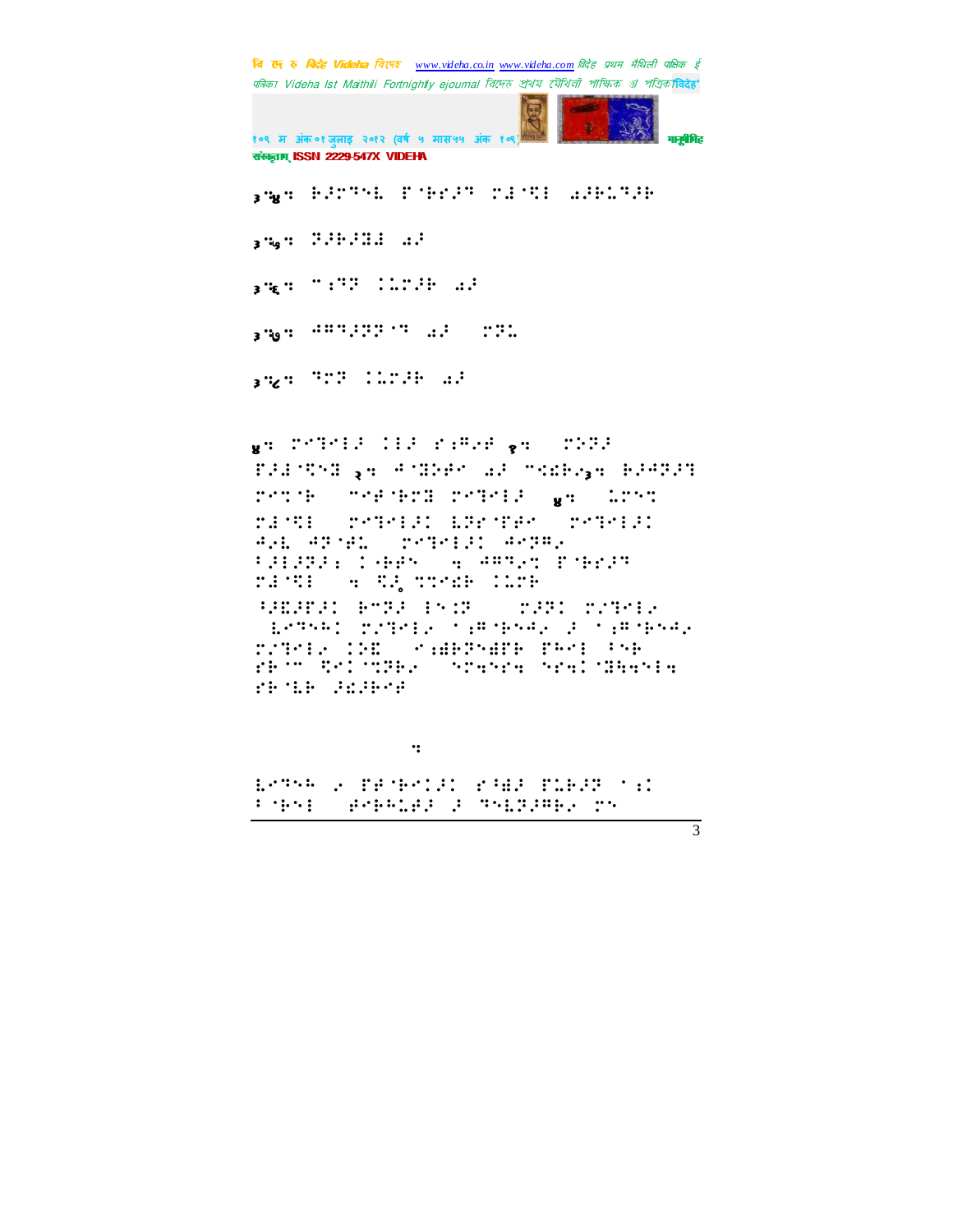१०९ म अंक ०१जुलाइ २०१२ (वष ५ मास५५ अंक १०९) मानुषीिमह

2⢴⣒⣋⢴⣒⢶⣒!⣋⢼⣅⢽⢵⣋!!⢽⢴^⢼G!  $1 + 1$  The Contract of Contract of Contract of Contract of Contract of Contract of Contract of Contract of Contract of Contract of Contract of Contract of Contract of Contract of Contract of Contract of Contract of Contrac

संस्कृतम् ISSN 2229-547X VIDEHA

bu!uif!gpmmpxjoh!mjol⣒!! L'INE DE LE CONSIDERT DE L'EN C ⢷-!⢾⢷⢳⣅⢾⢼!⢼!⢹⣇⢽⢼⢻⢷⢴!⢷⣓2!

LATHA & PATHALL PATH **yo** 12 LATHR & PENFOLI WA 2012 2012 ↑ LSP5 JEstisstrier.C 522058EIS.  $2^{\circ}$  2012  $\frac{1}{2}$  2012  $\frac{1}{2}$  2013  $\frac{1}{2}$  2013  $\frac{1}{2}$  2013  $\frac{1}{2}$ ! THE YEAR ARE THE THE PARTIES. #⢶⢴⣋#!" ⣞!!#⢶⢴⣋!⣝⣓⣒⢼⢷⣒⣒#!  $\cdots$ iuuq;00xxx⣒wjefib⣒dp⣒jo0joefy yn , defni inffr, rnei brine eli 2 ⢷⢼2 ⢾!!"4⢾!⣁⢴⣒!⢻⣓⢻!⢷⢴⣋⢷! PHILE INE

ius;00sfbefsqlipphmfdpn0.20sfbefs  $\mathbf{H}$ ee beeld as a strong population of the contract of the contract of the contract of the contract of the contract of the contract of the contract of the contract of the contract of the contract of the contract of the !⢷⣓!⢼!⣈⢼⢴!" ⣙⢼⢽! iuuq;00xxx⣒wjefib⣒dp⣒jo0joefy  $y$  , the distribution of the state.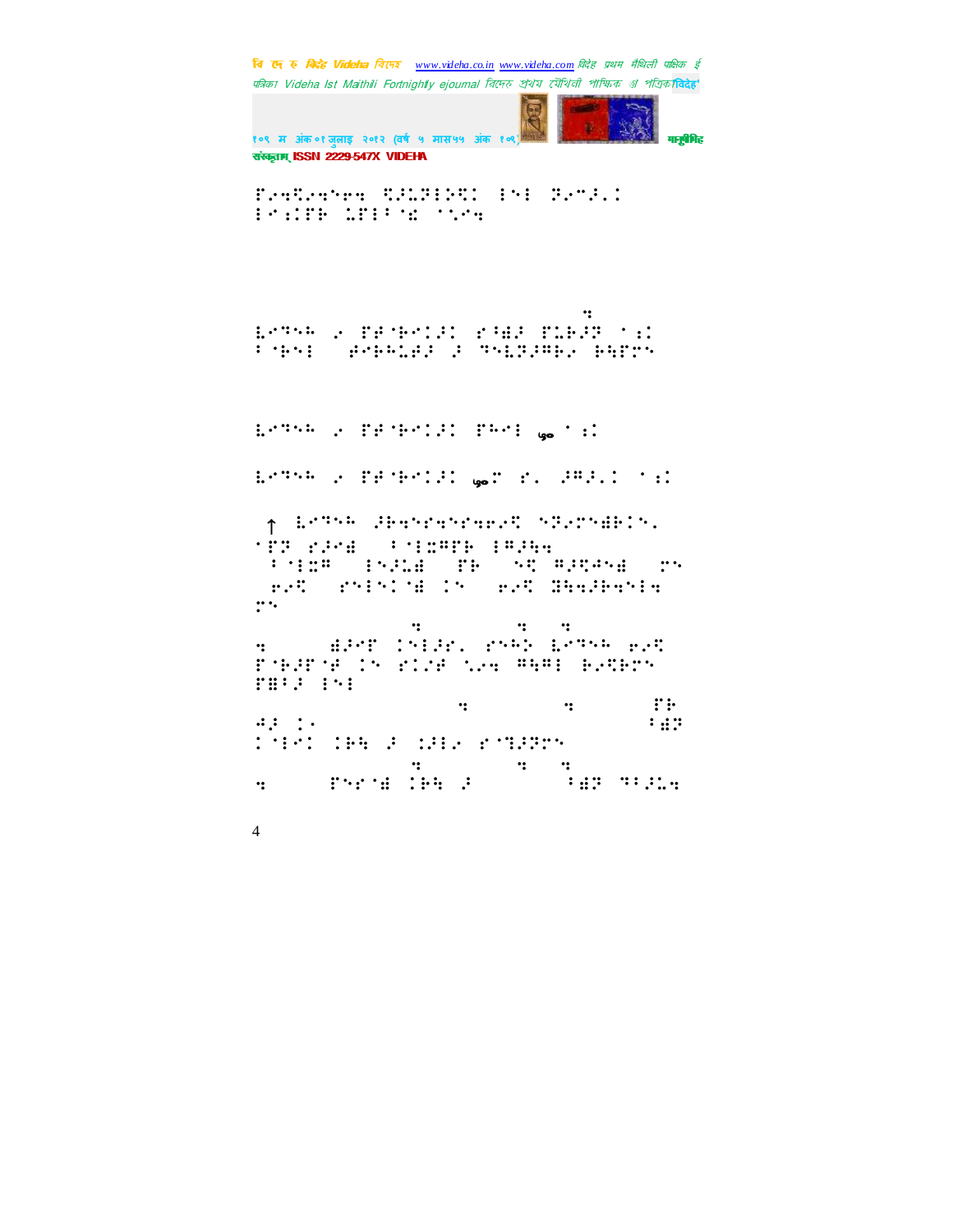१०९ म अंक ०१जुलाइ २०१२ (वष ५ मास५५ अंक १०९) मानुषीिमह

 $\mathbf{g}$  is a set of  $\mathbf{g}$  is a set of  $\mathbf{g}$ 

!⣇⢹⢳!⢷⣋⣝⢵;4⣙⢴!⣙⢼.⣇⢾⢼! ⢼⢹!2⢳!2⢵⣋⢼" ⣞!"⢼⣞! ius (1983) in the control of the control of the control of the control of the control of the control of the co

संस्कृतम् ISSN 2229-547X VIDEHA

 $\cdot$ :

4⣙⢴!⢹⣇⢽⢼⢻⢷⢴!⣇⢼!⣙⢼⢿⢷!⢽⢳! ⢹⣈0!⣈!2⢼C!⢷⢳!⣁⢴-!)dboopu!

hhbkfoesbawjefibles begin der der de staatstelling van de staatstelling van de staatstelling van de staatstell<br>Geboortes ⢳⢾⣅!⢽⢴^⢼G!⣐!"⢸!2⢷!⢺⢼⣅⣒!"⣐⢻⢳! LARE CONSIDER A SERIES CONTROL  $\vdots$ 

ius (1990), provincia est anno 1990.<br>1900 - Carlo Carlo Carlo Carlo Carlo Carlo Carlo Carlo Carlo Carlo Carlo Carlo Carlo Carlo Carlo Carlo Carlo ius (100 lbvmpomio dpn0vojobha vojoba vojoba vojoba vojoba vojoba vojoba vojoba vojoba vojoba vojoba vojoba vo bes (Colores Willes

⢹⣇⢽⢼⢻⢷⢴!⣞⢼2!⢷⣓-!C⣍ ""G!⢼2⢴! ⢷⣓!⢼!⣇⢷ ⣋!⣋⢼ ⣝⣅⢽ ⣞!2" ⣞!!  $E \in \mathbb{R}$  ,  $E \in \mathbb{R}$  ,  $E \in \mathbb{R}$  ,  $E \in \mathbb{R}$  ,  $E \in \mathbb{R}$  ,  $E \in \mathbb{R}$ ⢺⢼⢽⢼⢷⢴!! hekawi hekawi hekawi hekawi hekawi hekawi hekawi hekawi hekawi hekawi hekawi hekawi hekawi hekawi hekawi hekaw<br>2001 - Ali da kawi hekawi hekawi hekawi hekawi hekawi hekawi hekawi hekawi hekawi hekawi hekawi hekawi hekawi

" 2⢷ !⢷⣓⣒\*)Vtf!Gjsfgpy!5⣒1!  $\mathbf{G}$  ) and  $\mathbf{G}$  (  $\mathbf{G}$  ) and  $\mathbf{G}$  (  $\mathbf{G}$  ) and  $\mathbf{G}$  $\mathcal{G}$  =  $\mathcal{G}$  =  $\mathcal{G}$  =  $\mathcal{G}$  =  $\mathcal{G}$  =  $\mathcal{G}$  =  $\mathcal{G}$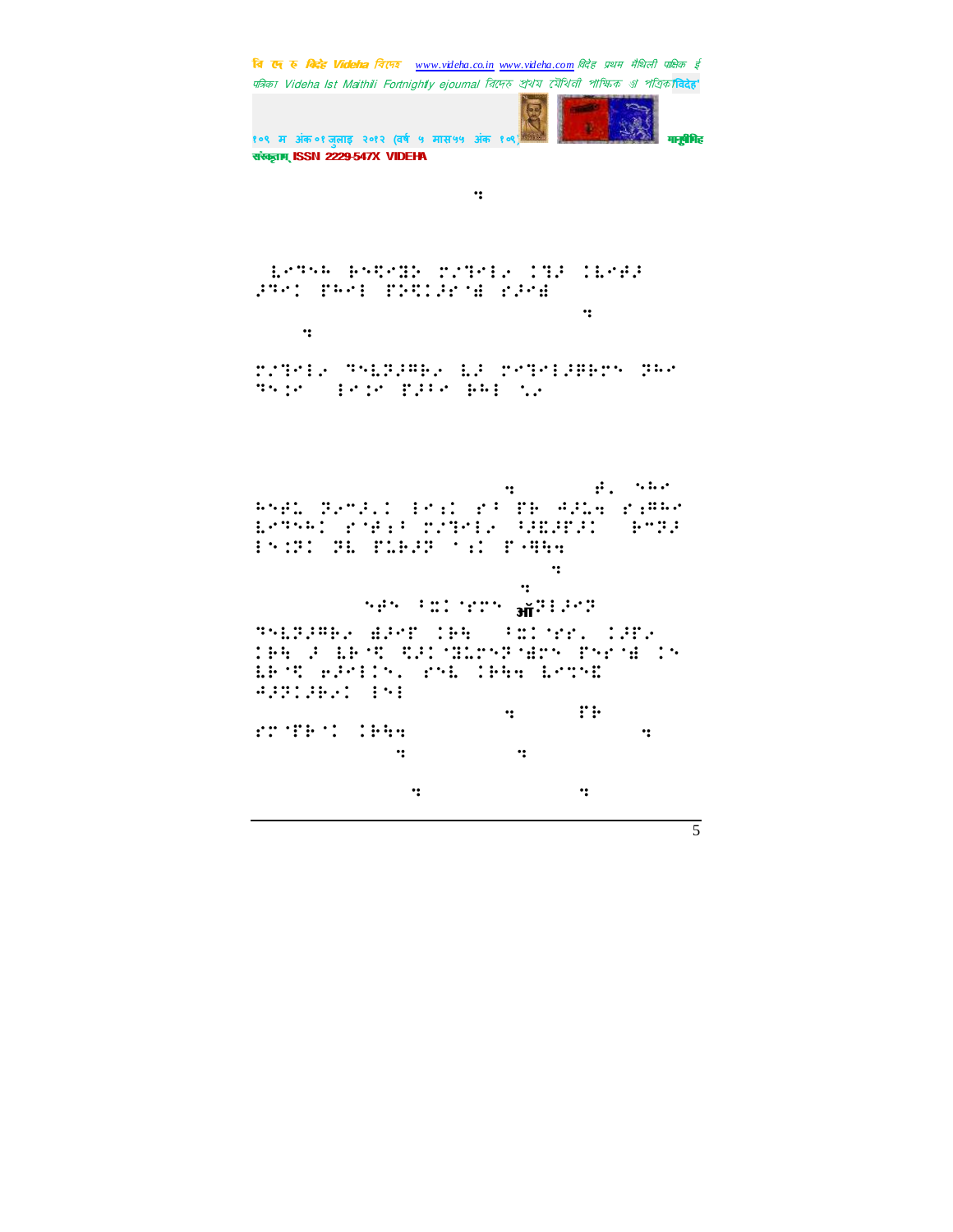१०९ म अंक ०१जुलाइ २०१२ (वर्ष ५ मास५५ अंक १०९) मानुसीरी सामुवीनिह

संस्कृतम् ISSN 2229-547X VIDEHA

 $\ddot{u}$  is the contract of  $\ddot{u}$  is the contract of  $\ddot{u}$ 

 $\mathcal{G}$ 

 $\alpha$ ipup in gjum $\alpha$  and  $\alpha$  is given in given in given in given in given in given in given in given in given in given in given in given in given in given in given in given in given in given in given in given in given in 2⣅⢷⢼⢽!⣐!⢼!ऑ⣋⣝⢵0!⣇⢴⣋⣝⢵0!2⢵⣙⢴0! ^⢾ ⢷⢼0!⢶⢵⣞⢵!"⢸!⢶⢼!"⢸! )⣅^ ^⢼⢷⣜-!C⣋!"⣅⣈!"⢼⢷!⢼!⢹⣓⢷ ⣇⢼⢿⢾! ⣐⢾ ⢷!"⢳⢾\*!⣋⢼⣅⢽⢵⣋!⢷C⢼!⢳⢾⣅! ⢽⢴^⢼G!⣐!2⢷!⢺⢼⣅⣒! ISTE SPIEL

⢸⢼⢷⢾⢴⣝!⣋⢼!⣇⢸⢼⢻!⢹ ⣇⢼⢷⢼!⢺⢼⢷⢴!⣇-!  $^{\circ}$   $^{\circ}$   $^{\circ}$   $^{\circ}$   $^{\circ}$   $^{\circ}$   $^{\circ}$   $^{\circ}$   $^{\circ}$   $^{\circ}$   $^{\circ}$   $^{\circ}$   $^{\circ}$   $^{\circ}$   $^{\circ}$   $^{\circ}$   $^{\circ}$   $^{\circ}$   $^{\circ}$   $^{\circ}$   $^{\circ}$   $^{\circ}$   $^{\circ}$   $^{\circ}$   $^{\circ}$   $^{\circ}$   $^{\circ}$   $^{\circ}$   $^{\circ}$   $^{\circ}$   $^{\circ}$   $^$  $'$  'during the state  $'$  denote  $'$  and  $'$  and  $'$ 

 $\mathbb{C}$   $\mathbb{C}$   $\mathbb{C}$   $\mathbb{C}$   $\mathbb{C}$   $\mathbb{C}$   $\mathbb{C}$   $\mathbb{C}$   $\mathbb{C}$   $\mathbb{C}$   $\mathbb{C}$   $\mathbb{C}$   $\mathbb{C}$   $\mathbb{C}$   $\mathbb{C}$   $\mathbb{C}$   $\mathbb{C}$   $\mathbb{C}$   $\mathbb{C}$   $\mathbb{C}$   $\mathbb{C}$   $\mathbb{C}$   $\mathbb{C}$   $\mathbb{C}$   $\mathbb{C$ 2⣅⢷⣅⣏!⢵!⢳⢼!⢵⢽!⢷ ⢸!⢷⢳!  $^{\prime}$  where  $^{\prime}$   $^{\prime}$  where  $^{\prime}$  and  $^{\prime}$  and  $^{\prime}$  and  $^{\prime}$  and  $^{\prime}$  and  $^{\prime}$  and  $^{\prime}$  and  $^{\prime}$  and  $^{\prime}$  and  $^{\prime}$  and  $^{\prime}$  and  $^{\prime}$  and  $^{\prime}$  and  $^{\prime}$  and  $^{\prime}$  and  $^{\prime}$  and  $^{\prime}$  and  $^$ ⢵⢽!^⢾ ⢷!(⣙⢼!⢷⢾ ⢽(!! **The pair**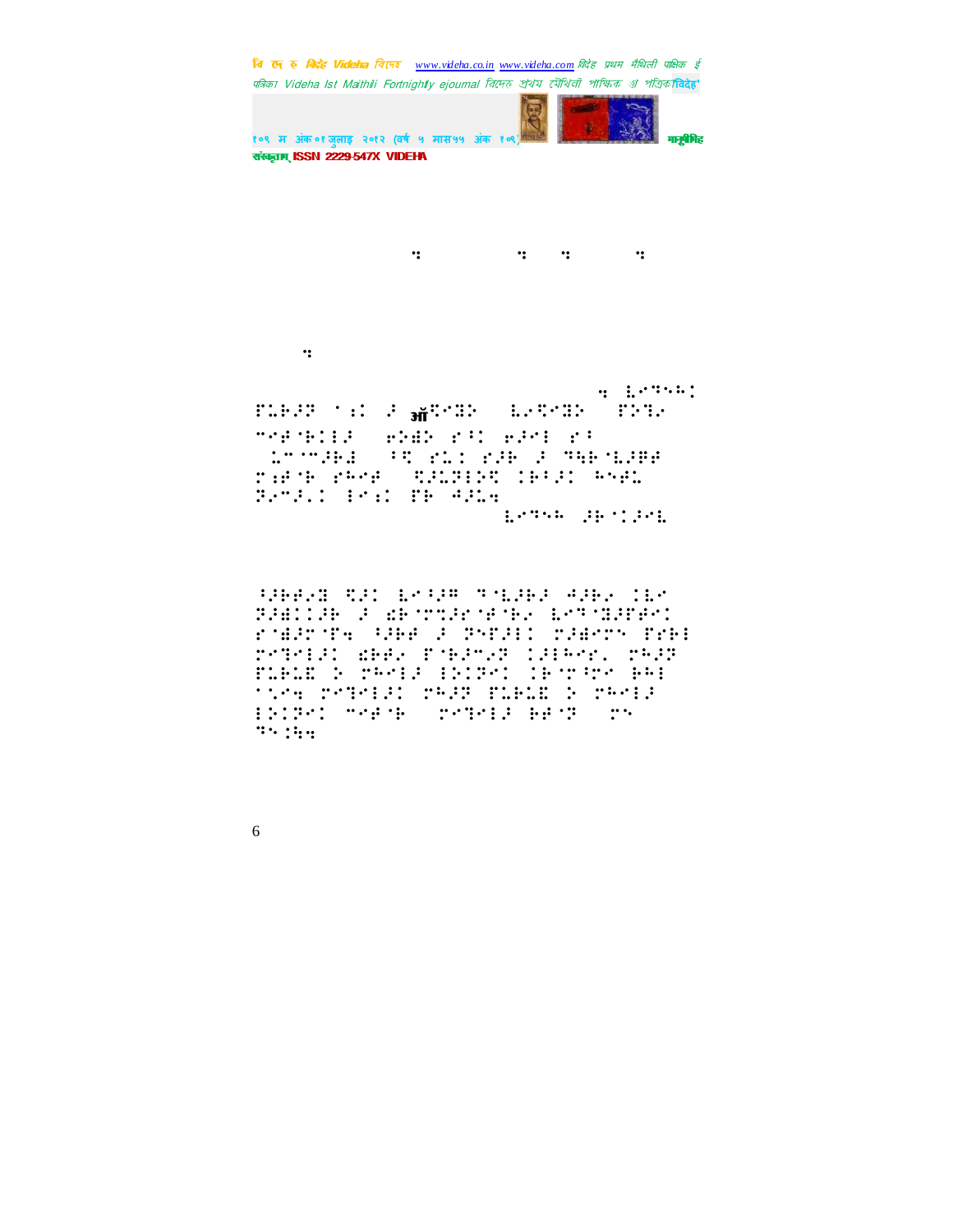

संस्कृतम् ISSN 2229-547X VIDEHA Rep. Side: Pallis 1811 September SARTS TRIPLIBETS <sub>Roo</sub> LESE FERSL tings: tings the propriet index PATH: THETR PPH: SWY ABW: **MORTH PERS FILE STREET** means of Principal debitation of the Second Control of the Second Control of the Second Control of the Second This referritions

PARALE (PORTAL D'ISTRIGE) ET PRINCE PATRA STORE : ORGANISARE Lenebi show elem a mome shower a PARALE (PARAL & PARALEN, PPORTENE ENFIRME PAINT PROPERTY PERSONAL PROPE **LOTER SHORE SHEET CROWNER** ESTAR APIE (BESE) SARIET BIBOTH  $431.4$ 

**TORONTO AR TEMPERATUR CONSTRAINS CONTRACT ASSOCIATE CONTRACT** 

2015年10月1日 FLEETIFF (1981) [FIFTF TH SIPPOS TRESPUS INFORMATION 193 MAI MUNER PRIS GRILLER TO

 $\overline{7}$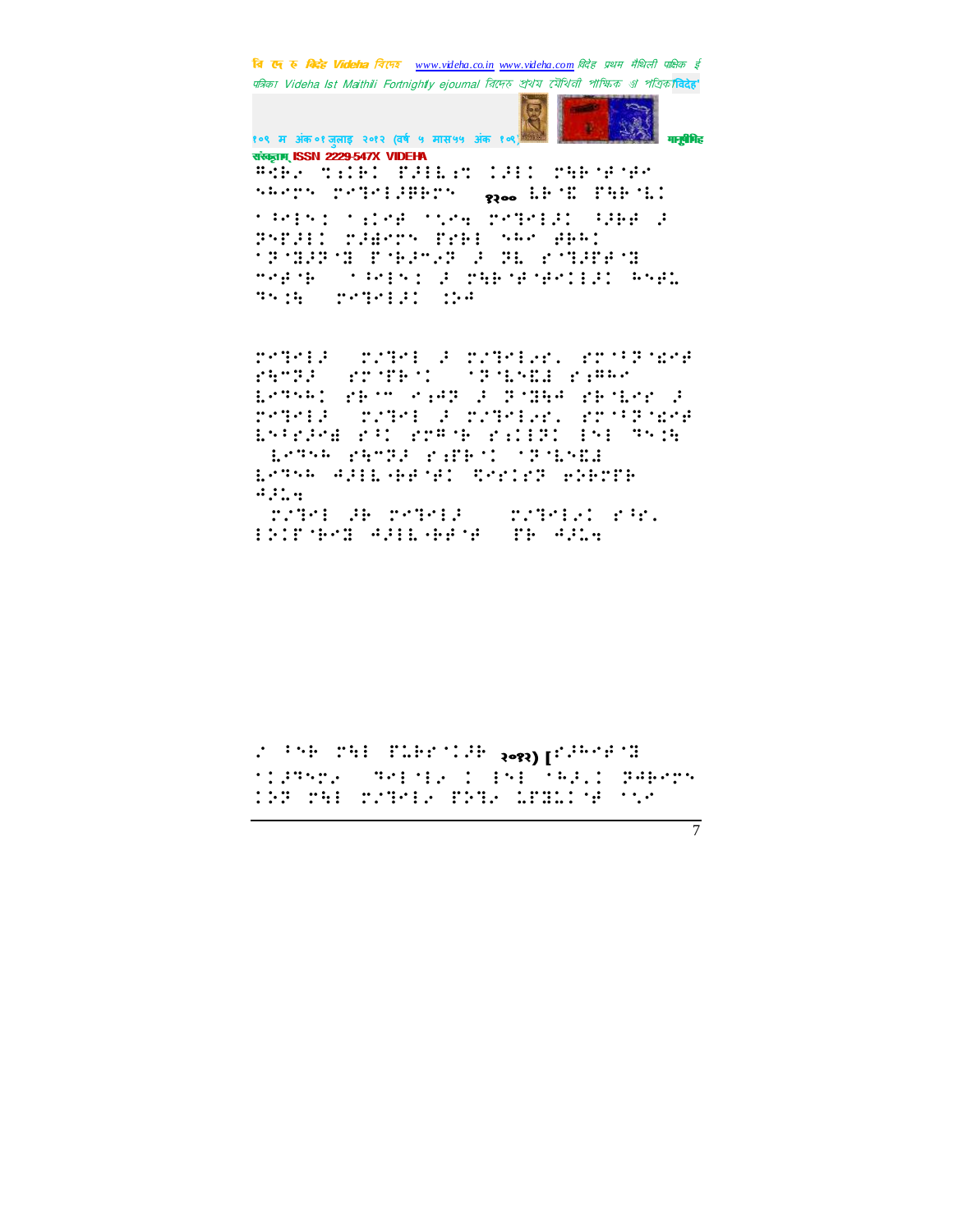मनुबेधिह १०९ म अंक०१ जलाइ २०१२ (वर्ष ५ मास५५ ३ संस्कृतम् ISSN 2229-547X VIDEHA

the BRATHL TEMPET WITTEN (TEMPE  $2.141111$  $\dddot{\mathbf{z}}$ 

the Profession where from P **1.9909-1.00 PHILE PAIR**  $\dddot{\mathbf{r}}$ 

there and reth and while are day  $\dddot{\mathbf{r}}$ 

there fried an eighters (19  $2.142244$  $\dddot{\mathbf{r}}$ 

tike 173 FRP231 rock «Poster»: «PP SEMPRETE PRESS THEY  $\mathcal{L}^{\mathcal{L}}$ 

THE SINE TRIPS BREAKING **COMPLETE STATE SECTION**  $\dddot{\mathbf{z}}$ 

TERRA LAR IBM (1882) tringer.g. (Bred r.E.g.)  $\dddot{\bullet}$ 

TORATES TORREROLE LEOTRO WOOD OF **THE 4213 GENERAL**  $\dddot{\cdot}$ 

there bou bund wim bod **:: "P \*\*: " \*\*: " #1: " #1: "**  $\dddot{\mathbf{r}}$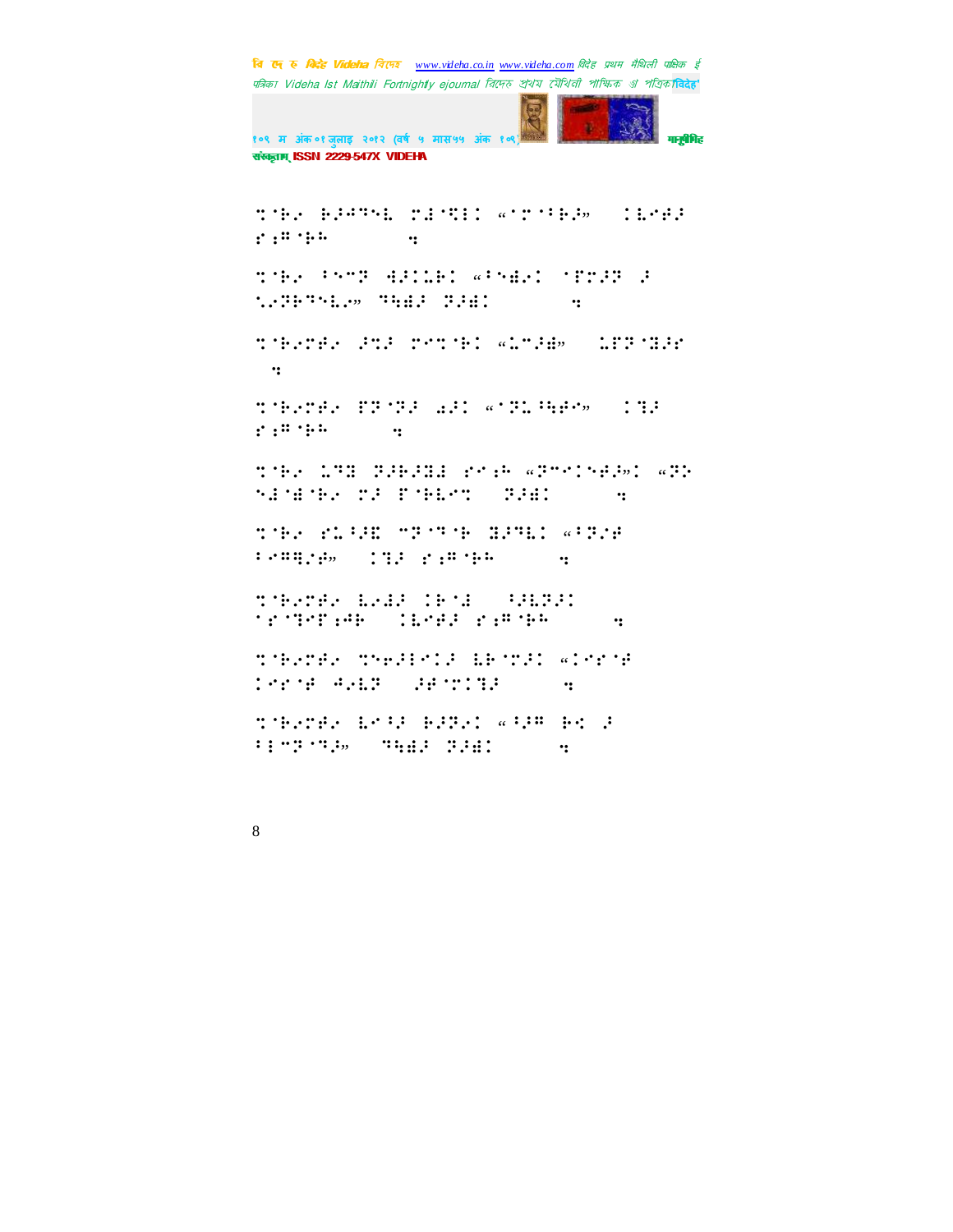मनुबेमिह १०९ म अंक०१ जुलाइ २०१२ (वर्ष ५ मास५५ अंक १०९ संस्कृतम् ISSN 2229-547X VIDEHA the testification and chain cares  $2.143334444$  $\ddot{\cdot}$ THE BROOM SOURCE PAID BROOM tidad range  $\dddot{\mathbf{r}}$ THE PROPORT FIREST WINES AND **WARE**  $\sim 22$ there had all whiches the  $\mathcal{C}^{\mathcal{C}}$  :  $\mathcal{C}^{\mathcal{C}}$  :  $\mathcal{C}^{\mathcal{C}}$  :  $\dddot{\bullet}$ dias relatar also renois den l'any.<br>dens rades mais rammes son n  $\dddot{\cdot}$ 

Control BLLP FLEETIFF <sub>Result</sub>erated Cherena di rer Skald demen **MORTHER CONTROLLER CONTROLLER CONTROL** there ander clied their wild the product of the first product of the second second second second second second second second second second second second second second second second second second second second second second second second second se  $\dddot{\mathbf{r}}$ 

TORY ESPAR LESTIC WAT FLOOR OUR **TERMS PARTNER**  $\dddot{\mathbf{r}}$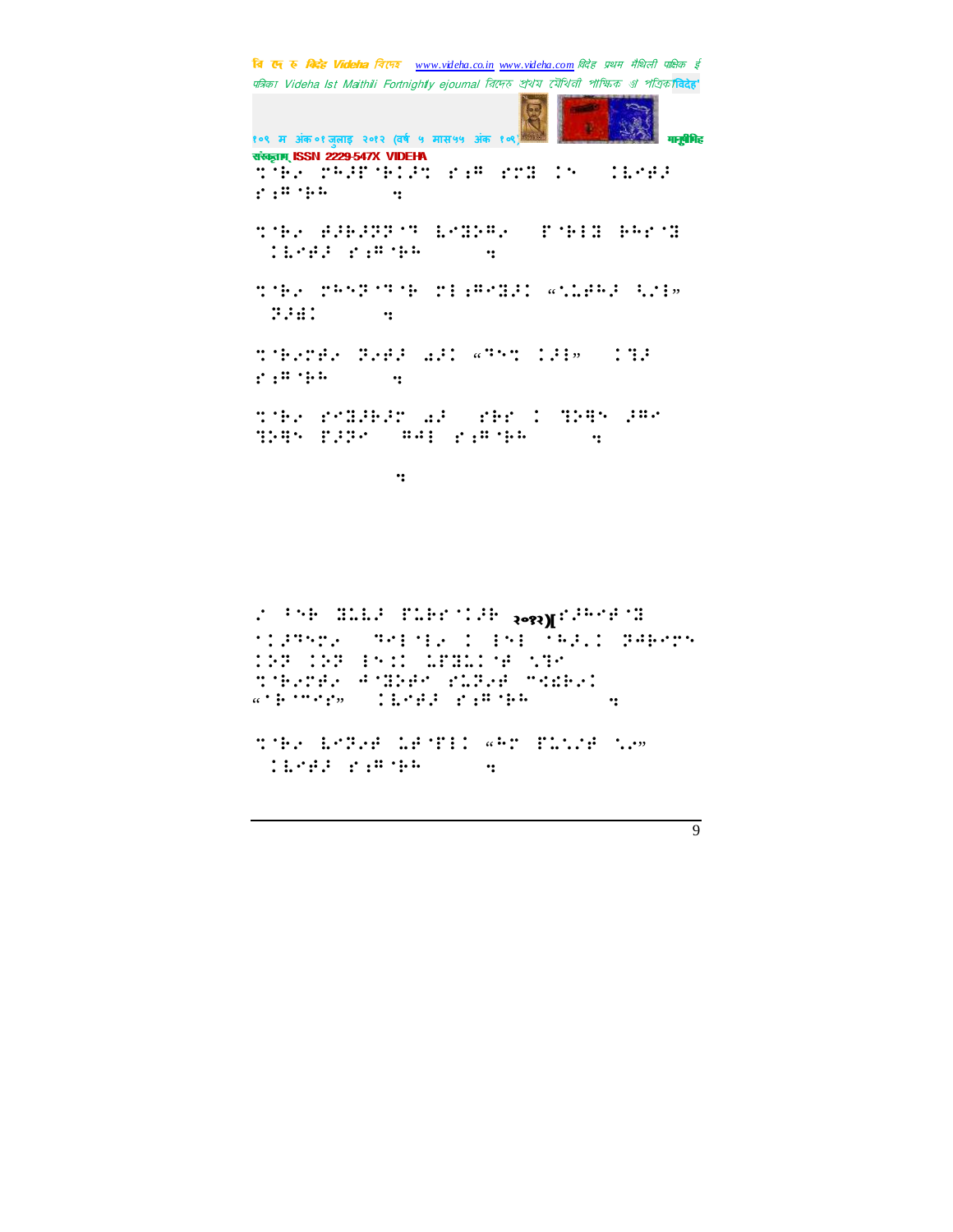संस्कृतम् ISSN 2229-547X VIDEHA

मनुबैमिह १०९ म अंक०१ जुलाइ २०१२ (वर्ष ५ मास५५ अंक १

TORATES LATSTAL WETHER STORAGE  $\frac{1}{2}$   $\frac{1}{2}$   $\frac{1}{2}$   $\frac{1}{2}$   $\frac{1}{2}$   $\frac{1}{2}$   $\frac{1}{2}$   $\frac{1}{2}$   $\frac{1}{2}$   $\frac{1}{2}$   $\frac{1}{2}$   $\frac{1}{2}$   $\frac{1}{2}$   $\frac{1}{2}$   $\frac{1}{2}$   $\frac{1}{2}$   $\frac{1}{2}$   $\frac{1}{2}$   $\frac{1}{2}$   $\frac{1}{2}$   $\frac{1}{2}$   $\frac{1}{2}$  THE PHEED CRIME WENTRIE BESH 1981 BERN (1888) PARTER (196 TORY STAR OSPASSAGE COSPARING die malgemen  $\ddot{\phantom{1}}$ THE TELEPT PERIOD WARTS HE TROS **CONSTRUCTION**  $\mathcal{L}(\mathbf{r})$ the Prish Clode ad (1988): 2015 **BOOK INTERNATIONAL PROPERTY** TORY FRO BEBELL WORTH PRESSENT  $\frac{1}{2}$  of  $\frac{1}{2}$   $\frac{1}{2}$   $\frac{1}{2}$   $\frac{1}{2}$   $\frac{1}{2}$   $\frac{1}{2}$   $\frac{1}{2}$   $\frac{1}{2}$   $\frac{1}{2}$   $\frac{1}{2}$   $\frac{1}{2}$   $\frac{1}{2}$   $\frac{1}{2}$   $\frac{1}{2}$   $\frac{1}{2}$   $\frac{1}{2}$   $\frac{1}{2}$   $\frac{1}{2}$   $\frac{1}{2}$   $\frac{1}{2}$   $\frac{1}{2}$ 

the LTST METHI WPOTHLISH (1898)  $f: P \to P$  $\ddot{\phantom{1}}$ 

 $\dddot{\boldsymbol{\cdot}}$ 

 $10<sup>10</sup>$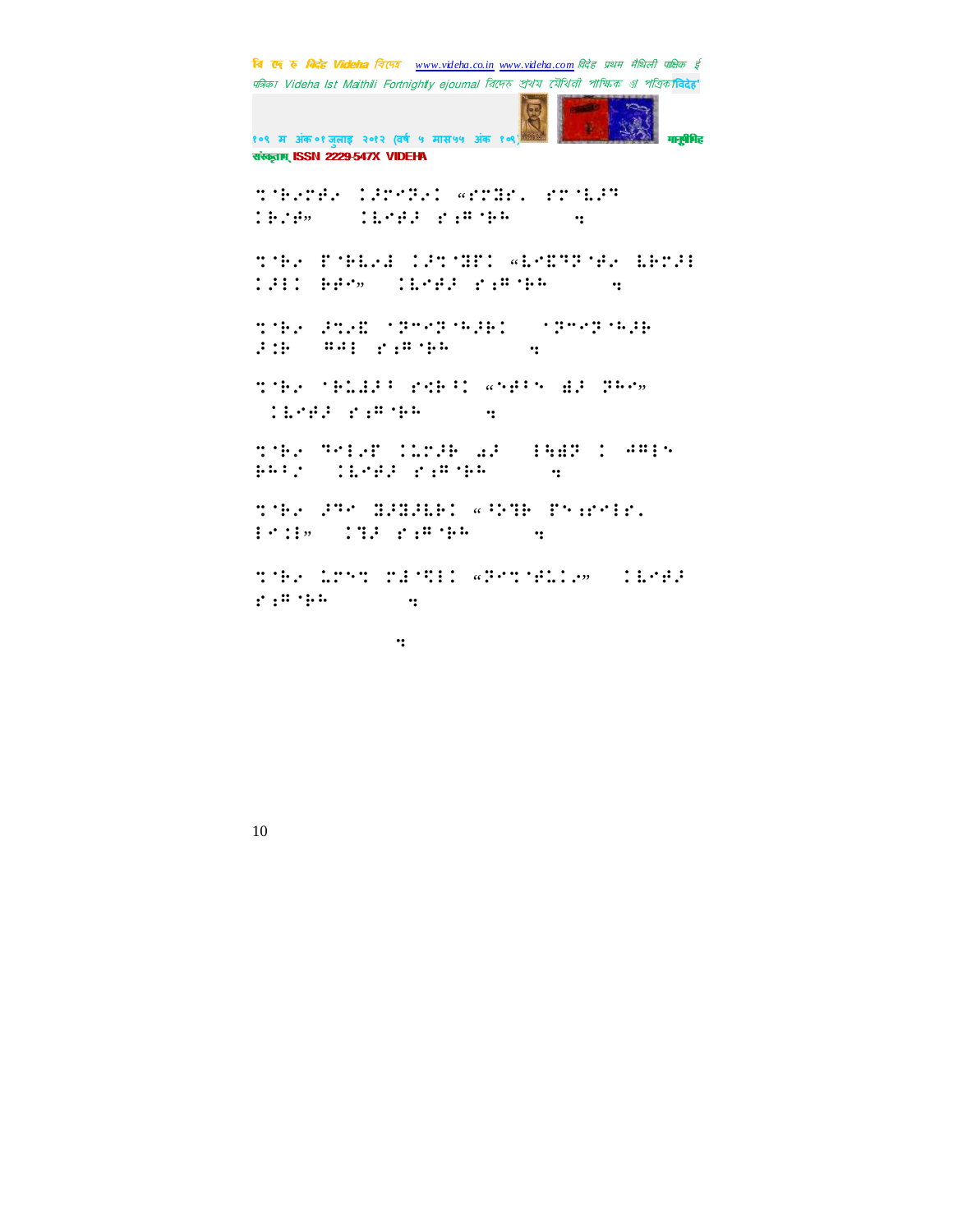१०९ म अंक०१ जुलाइ २०१२ (वर्ष ५ मास५५ अंक १०९ संस्कृतम् ISSN 2229-547X VIDEHA



The Palace files the seed present STREAMS CONFIDENTIAL ENERGY REPORT **IN LEBACH CRE** 

the Het Midh Lill Mide CORPORATION OF THE EMPIRICATION OF THE REAL  $12.2125134144$  $\ddot{\phantom{1}}$ 

THE THRITIE BHANN EAT **CONSTRUCTION** *BICS CONSIGN*  $\dddot{\mathbf{r}}$ 

the President also the College th LEP GER STORY POLITICE TO EFFOR  $\dddot{\mathbf{r}}$ 

there religious control and control TERMS FOR SHOPLING STEER THE BANKIS NSPS  $\dddot{\bullet}$ 

**THE LARGE COORDINATION** TTERNER STORES RAPPERTY  $\frac{1}{2}$   $\frac{1}{2}$   $\frac{1}{2}$   $\frac{1}{2}$   $\frac{1}{2}$   $\frac{1}{2}$   $\frac{1}{2}$   $\frac{1}{2}$  $\mathcal{L}$  and  $\mathcal{L}$  , and  $\mathcal{L}$  $\dddot{\mathbf{r}}$ 

the BRTBBRE references  $\mathbf{r}$  ,  $\mathbf{r}$  ,  $\mathbf{r}$  ,  $\mathbf{r}$ BIDS TERMIN PETING TIBBLE **WEBSTERN**  $\dddot{\mathbf{r}}$ 

 $\cdot:$ 

 $\overline{11}$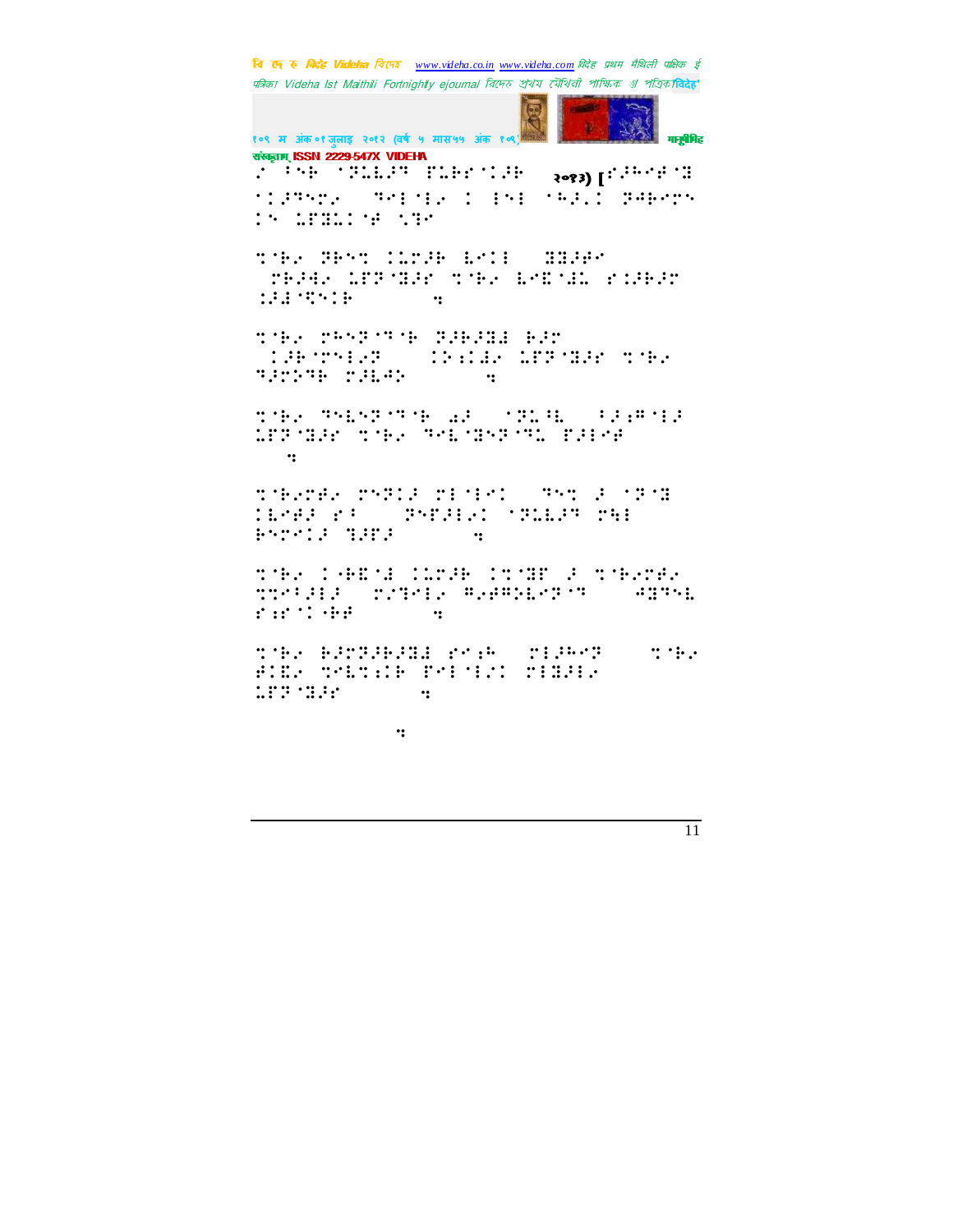

संस्कृतम् ISSN 2229-547X VIDEHA

 $+$  2012  $+$  2014  $+$  2015  $+$  2016  $+$  2017  $+$  2017  $+$  2018  $+$  2018  $+$ "⢼⢽⢼⢽ ⢾⢷!"⢼⢳⢾ ⣝!⢼⢹⢴-!⢹ ⢴! ⣉ ⢷⢴!⢷⢼⢺⢽⢽ ⢹⢽!⢼!⢹⢼"!!64⣒44&!!!!! **THE WE TEENTHE ...** 

 $\frac{1}{2}$   $\frac{1}{2}$   $\frac{1}{2}$   $\frac{1}{2}$   $\frac{1}{2}$   $\frac{1}{2}$   $\frac{1}{2}$   $\frac{1}{2}$   $\frac{1}{2}$   $\frac{1}{2}$   $\frac{1}{2}$   $\frac{1}{2}$   $\frac{1}{2}$   $\frac{1}{2}$   $\frac{1}{2}$   $\frac{1}{2}$   $\frac{1}{2}$   $\frac{1}{2}$   $\frac{1}{2}$   $\frac{1}{2}$   $\frac{1}{2}$   $\frac{1}{2}$   $\$ 

 $\frac{2}{4}$ 

2⣒"⣐2⢼⢹⢴⣝!

## १

## १

HS PEND NEW PSYCHOLOGY PRO  $\mathbb{R}^d$  )  $\mathbb{R}^d$  ,  $\mathbb{R}^d$  ,  $\mathbb{R}^d$  ,  $\mathbb{R}^d$  ,  $\mathbb{R}^d$  ,  $\mathbb{R}^d$  ,  $\mathbb{R}^d$  ,  $\mathbb{R}^d$  ,  $\mathbb{R}^d$  ,  $\mathbb{R}^d$  ,  $\mathbb{R}^d$  ,  $\mathbb{R}^d$  ,  $\mathbb{R}^d$  ,  $\mathbb{R}^d$  ,  $\mathbb{R}^d$  ,  $\mathbb{R}^d$  , PAR 10 1972 CHAI CAR DE RESERVAT ₽N, PN PALE BJE TP'N AN TITHEIT<br>SSA (PRIE BJE INSTITUTE AN TITHEIT  $^{\circ}$  : ( )  $^{\circ}$  ( )  $^{\circ}$  ( )  $^{\circ}$  ( )  $^{\circ}$  ( )  $^{\circ}$  ( )  $^{\circ}$  ( )  $^{\circ}$  ( )  $^{\circ}$  ( )  $^{\circ}$  ( )  $^{\circ}$  ( )  $^{\circ}$  ( )  $^{\circ}$  ( )  $^{\circ}$  ( )  $^{\circ}$  ( )  $^{\circ}$  ( )  $^{\circ}$  ( )  $^{\circ}$  ( )  $^{\circ}$  ( )  $^{\circ}$  ( )  $^{\prime}$  O D  $^{\prime}$  D  $^{\prime}$  D  $^{\prime}$  D  $^{\prime}$  D  $^{\prime}$  D  $^{\prime}$  D  $^{\prime}$  D  $^{\prime}$  D  $^{\prime}$  D  $^{\prime}$  D  $^{\prime}$  D  $^{\prime}$  D  $^{\prime}$  D  $^{\prime}$  D  $^{\prime}$  D  $^{\prime}$  D  $^{\prime}$  D  $^{\prime}$  D  $^{\prime}$  D  $^{\prime}$  D  $^{\prime}$  D  $^{\prime}$  D  $^{\prime}$  D  $^{\prime$ ⣊!"⣐" D⢷⢾!⢽4!⣁⣒!⣇⢹ ⣝⢼-!  $\mathbf{1}$  Both the Taliform  $\mathbf{2}$  ,  $\mathbf{3}$  and  $\mathbf{2}$  . The Taliform  $\mathbf{2}$ ⢼⣇⢼⢺⢼⢳⢴!⢼!⢵⢿!⢴!"⢸!⢽⢼⢷ ⣝"G!  $H$   $\sim$   $H$   $\sim$   $H$   $\sim$   $H$   $\sim$   $H$   $\sim$   $H$   $\sim$   $H$   $\sim$   $H$   $\sim$   $H$   $\sim$   $H$   $\sim$   $H$   $\sim$   $H$   $\sim$   $H$   $\sim$   $H$   $\sim$   $H$   $\sim$   $H$   $\sim$   $H$   $\sim$   $H$   $\sim$   $H$   $\sim$   $H$   $\sim$   $H$   $\sim$   $H$   $\sim$   $H$   $\sim$   $H$   $\sim$   $H$   $\$ PORPORT PRESENT AT PORT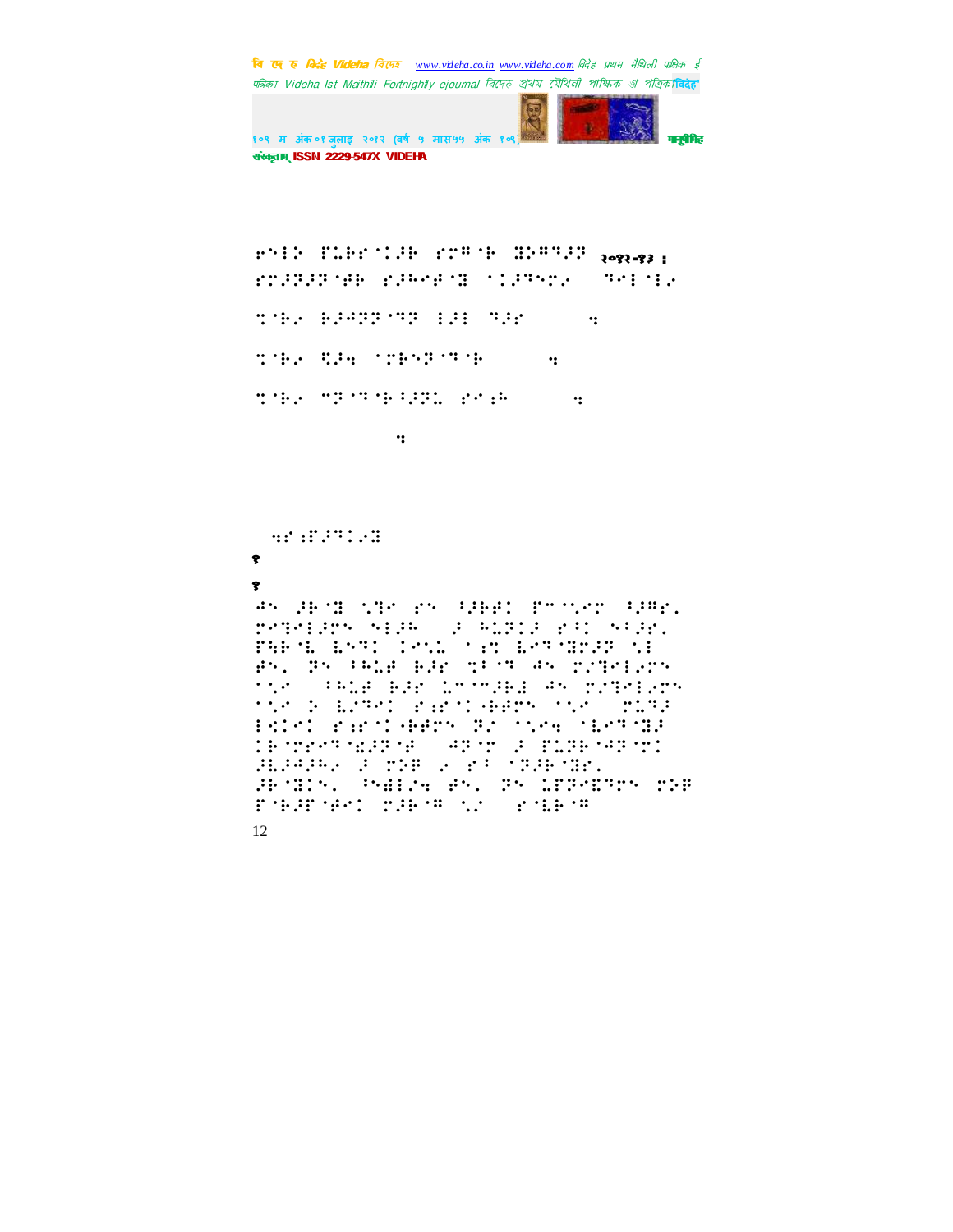

१०९ म अंक०१ जुलाइ २०१२ (वर्ष ५ मास५५ अंक १०९) संस्कृतम् ISSN 2229-547X VIDEHA

rikens the SP bar 1973  $\mathbf{u}$  $154.241$ st a ba handi MARINER POSSERVE BRAK ARI rakeles dans componentat SPRYDHO AYBANAI (1926-10 BSA-1625 **BMP2 (1917-194)** 

EPTTER TRITE PRICHTER FROM HER PARTIES ENERGY HER SPACE vie an is a lime ric na an chner THE INF TYDEY, THE TYPEN & STYPE PORT-BART FIRTHTPEL APETAL PLIOART 533 Personalist E. Pallers Peru NES BL 2 122 LESTANIEN ESTAD raman (Belga d'all 151 al 2 raebar (Premie) raebari (Premie) AND CRAPTOR PORTHAMPY THE NURL PERMIT EMPIRE TO THE FIRE AND PORP INSTANCES IN PORTABLE TOLER rance and factor and the rance. **MELPHO EMBRITHE CELL NEMBLE** EMERICAL ADMINISTRATION STATES AND THE President of new prediction of PobleHe randlans A. Scole (H# 12 the B. S where the next beginne STR LEATHENTIFY, PHP 3 HIP INTR SARE STORES STORES TO FORESHED FOR CAPABLE 201013 Rest still property **SACHING STATE** Protesmo pobleció (billo de co (bo MP TORE A PROVINCE CHOCHET di sellak kodo salama polak rright the house' rape (see as EST ESTMUR INIR TAURP PT THE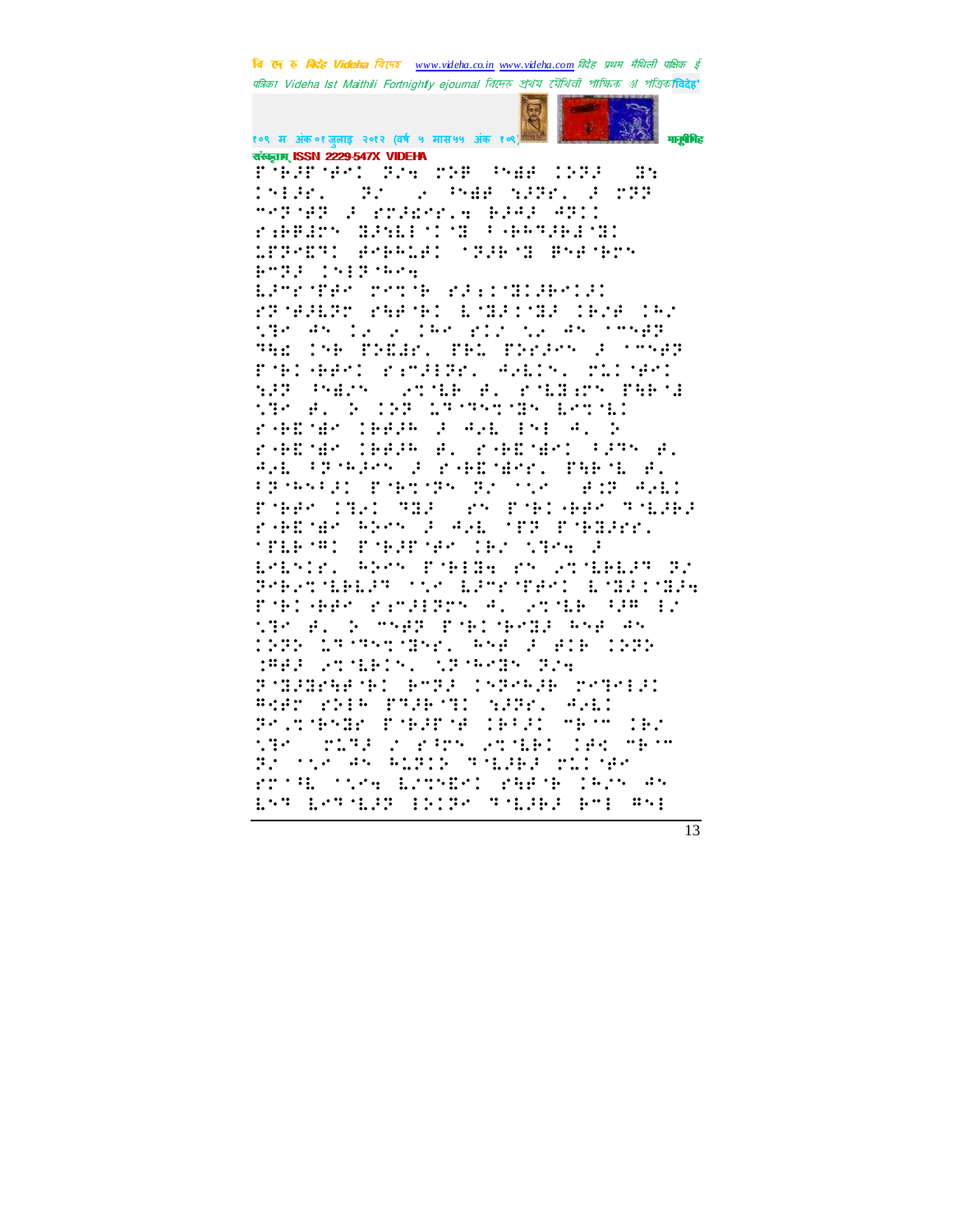

१०९ म अंक०१जूलाइ २०१२ (वर्ष ५ मास५५ अंक १ संस्कृतम् ISSN 2229-547X VIDEHA

the Professorial Polakan (1828-1 HEME IN THE AN EMPIRED PHEM POMINI LATTON INTO LATTLETET MESMU **SEPTE STAR** 

 $\mathbf{R}$ 1799198 T.S. C. S. C. C. C. C. C. C. TIME WE SHOPS IN randament (PH) Pargo relge Salgeg FORFER PARTIES FALL PRIP BRACK **TLESSIFIES** 

107712200 PLEATIE (1911-1911-10707-2  $1.317 \cdot 10^{-12}$   $1.3177 \cdot 1000$  (lock  $1.31771 \cdot 100$   $10^{12}$ PARI SHIR AT THAT BLEVIST ESTMERES PLECIEN INEL CMERPE 1525 ME SEDER FROM BOR TIBENTIB PROF END THE WE BREAKING

TE BEN TRIB LETTERE TITEL AND SUPPLY TIME TO TETLE LEADAL PREARAINING SPACEDORAGE ESTECT. AL BAG, PYEAR BRYTHAERS CONSERVATA ranteer mirite mes eau aft. SI BAYD PSEAR ESTMARES COTSES **TRACK OF PARTIES REGISTERS HAPELY:** SI BEN PARE ESTMERES PUBLE FRONTH CHOON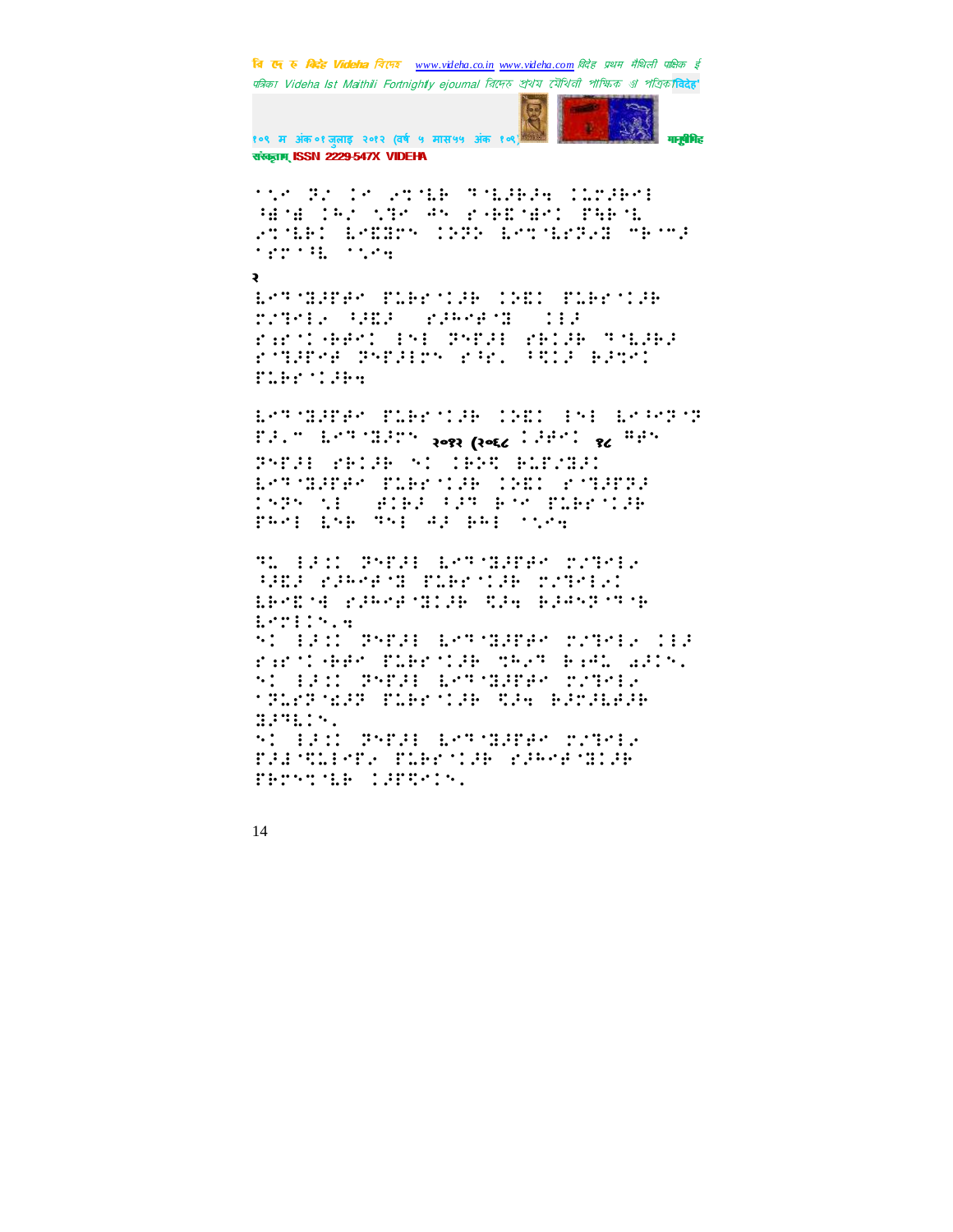```
चि एक रु विदेह Videha चिएन्छ <u>www.videha.co.in www.videha.com</u> विदेह प्रथम मैथिली पाक्षिक ई
पत्रिका Videha Ist Maithili Fortnightly ejournal রিদেত প্রথম মৌথিনী পাক্ষিক ॳ পত্রিকাঁ<mark>বিदेह'</mark>
१०९ म अंक ०१जुलाइ २०१२ (वष ५ मास५५ अंक १०९) मानुषीिमह 
संस्कृतम् ISSN 2229-547X VIDEHA
\mathcal{A} ) (2) 2023 Let differ the state
⢽⣅C⢼⢹!2⣅⢷" ⢼⢷!⣋⢼⣒!⢷⢼⢹⣝⢼!
⢷⢼⣉G!!
   !⢻⢺⢽ ⢹ ⢷!⣚⢼⣅⢷!
hekawiefiburie bakhawiefiburie bakhawiefiburie bakhawiefiburie bakhawiefiburie bakhawiefiburie bakhawiefiburie<br>Amerikaanse bakhawiefiburie bakhawiefiburie bakhawiefiburie bakhawiefiburie bakhawiefiburie bakhawiefiburie ba
iuuq;00xxx⣒nbjuijmjmflibltbo
high control of the control of the control of the control of the control of the control of the control of the control of the control of the control of the control of the control of the control of the control of the control
q_1 and q_2 if q_3 if q_42^{\frac{1}{2}+\frac{1}{2}+\frac{1}{2}}२⣒१⣒!⢺⢻⢹⢴⣉!2 ⢷"⢼⢹!⣜ ⣋.⣃⣅⣙⢼.
2⢷⢹⣉⢴!C⣞⢴!
२७२७ पुण्ड थे अप्रैलेल के सामानिक सामानिक सामानिक सामानिक सामानिक सामानिक सामानिक सामानिक सामानिक सामानिक सामा<br>राज्यसम्बद्धाः
!⢹⣈⢼C⢼!
२⣒३⣒!⢹⣅⢷ ⢻⢼⢽⢽ ⢹!⣜ ⣋.⣃⣅⣙⢼.
⣅⢷ ⢼!
२७७ : २००० लाले १९७१ ते १९७९ ते १९७४ ते १९७४ ते १९७४ ते १९७४ ते १९७४ ते १९७४ ते १९७४ ते १९७४ ते १९७४ ते १९७४ त
"" ⣝⢼!)!⢼⢵^⢽⢼!*!
२⣒५⣒!⢼⢽⢴!⢼⢼⣝⢽⢴.⢳⢼⢽⢻⢷!"⣅⢽⢴⢾⢼!
२७६० शतकातील वर्षे अस्ति । अस्ति अस्ति ।
⢻D⢷⣏ ⢼⢴⢽!⣉4⢿!⣉⣇⢷!"⢳!⣞4⢻⢵⢷!
```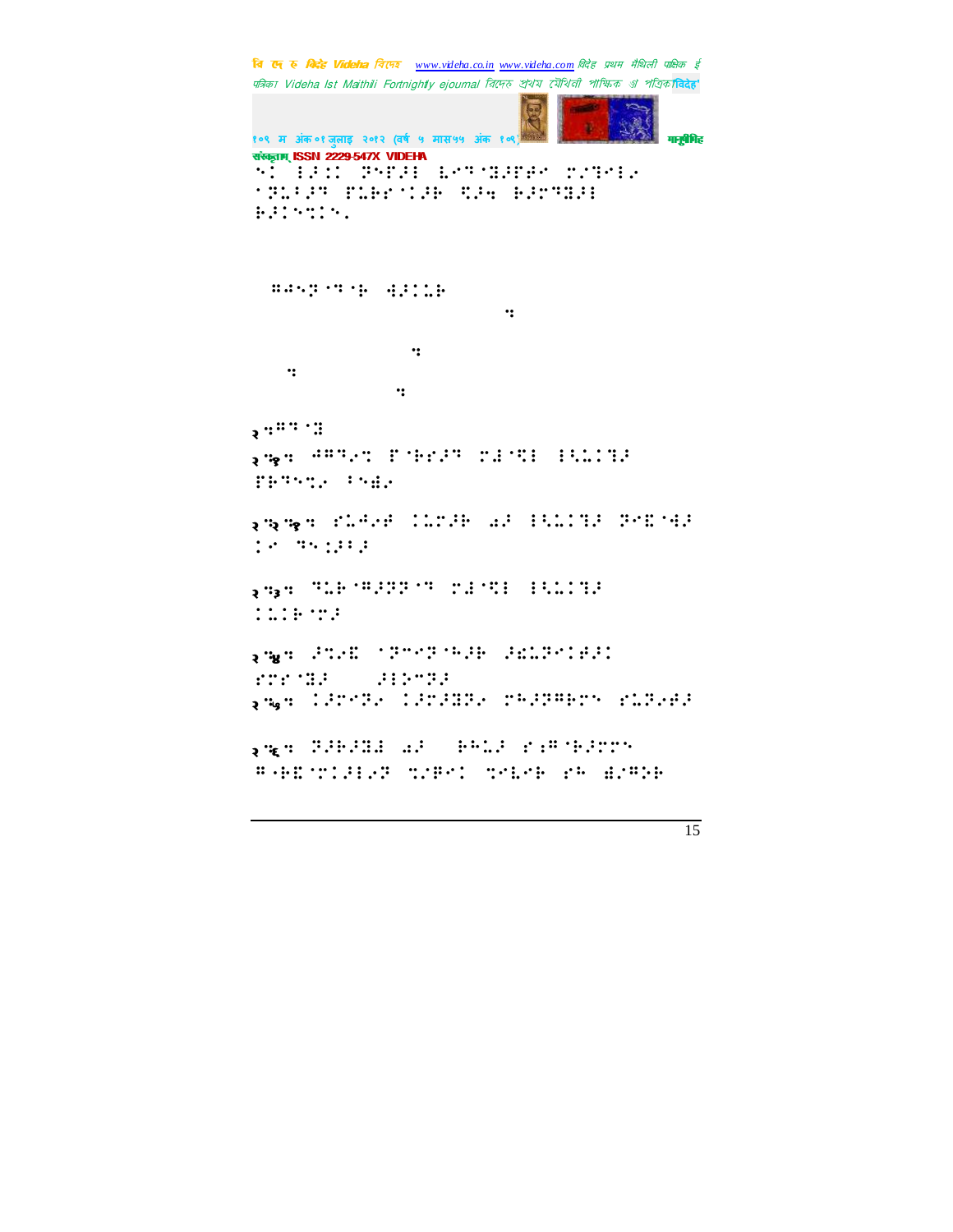

१०९ म अंक०१ जलाइ २०१२ (वर्ष ५ मास५५ अंक १० संस्कृतम् ISSN 2229-547X VIDEHA

FIRE THREE ROOTHS TORES ARTES PORTAGE PEOPLE FROM PRIMARY  $302$ 

**SAMPLE MARRIE CAPE SCARD CARD**  $\mathbf{r}$  :  $\mathbf{r}$  :  $\mathbf{r}$ 

gagaga SPA (2195-11298 rende PALINE STRITE 25 CLIPS PETRI rends mid brug derred ( Thurs FRAME NAME OF BUILDING WARREN EMBERT CIME **INSTER PERSON PARK** 

LESPA PRAPA RED 1313 TS.P PRINT TRIVER PRAGUE AR STAR BRAZ PRIPE stre lapre as spor paper par ape.<br>As trare is to the bille to be a th GRAESERIA MITS RAT IMPRES SIM Rights in An Sheere Bi Prefna ABI the server will be cont IREN 1884 BIG BLEKERING INIEN ING Proder the Here Fred 1998 Suprema Into Brotham Ania 235 23 Adi **TRIPL FIRER REPORT OF BAFFRA** ididin. 102 seit an team aid.<br>12560 1212 3516 musco ant 1216 teac THIS LAP AR THR PEAR THE AT ald, de an dampel delle shampader<br>el pong sger sger mnaeg (mnas) 1593 183893 (1595-13-592-8192)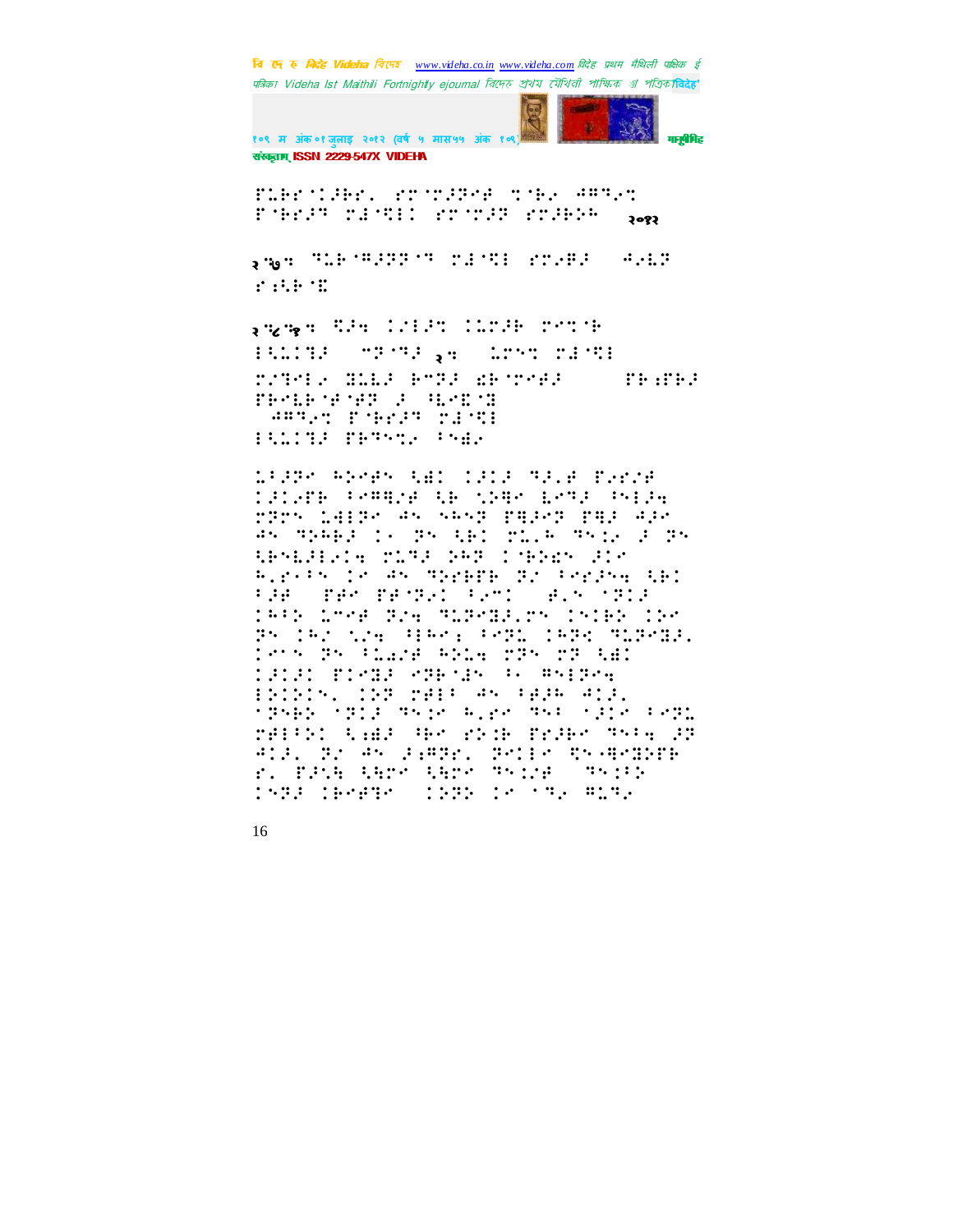

१०९ म अंक०१ जुलाइ २०१२ (वर्ष ५ मास५५ अंक १०९ संस्कृतम् ISSN 2229-547X VIDEHA

ESTED THE EPHONESHOT **TERMIN** NABER AN SIDE BRA FERED INFN NDA BY B. THE STIP BAL BYPY BRYBING

SI B. NATH SIM ABI CHIPS, BRIDI ERME RAC CARACTERI ETN RACNA 1831 rozon 3n fenigi 1381 (34 ber SPORTIERING B. SLPHERI PHONOSI AN MERR INI PANJIN BIZBA RI ANNA the Add Colo B. PAARK Exter PSPSAR STOR POR PSHI ATTER Weeklade Perry Star In Bill and IPED BROWN TE SPEND ROBRIEL MICA (APS POS INT ISTNIAN AP THA HPS IPE AL TSAS INFORM ESP B. Nor. Personal Hard (Sier Mari Pr FARY STREET HERRY BORD ESTREET CONS Promote Al PROMERCHANE B. 1855 lem We like Ab Shill beliz FRA FRA APACH Binde GRYRA BIR **WEETH THE NEW** wadagers raf ar ie difference ar

MORE ON SHORE MARK (MARKED ON:  $14.3 \div 14.4$ 

WE AN ADDA DRA CHRIAED RON BARN THEFTS THEFT TOP CLEMEN IN 1979 the sterm field ander ceepe ARRIE FILLES TILESTY ARY 111 TRS BRIE DES TSIL CIDAT ROSE (BRST) tal (1919) MP (2097-5588 APRA BARRA WARREN GER PROT PORT WARE POINT F AB: Pred Prencheed Presny capracy

 $\overline{17}$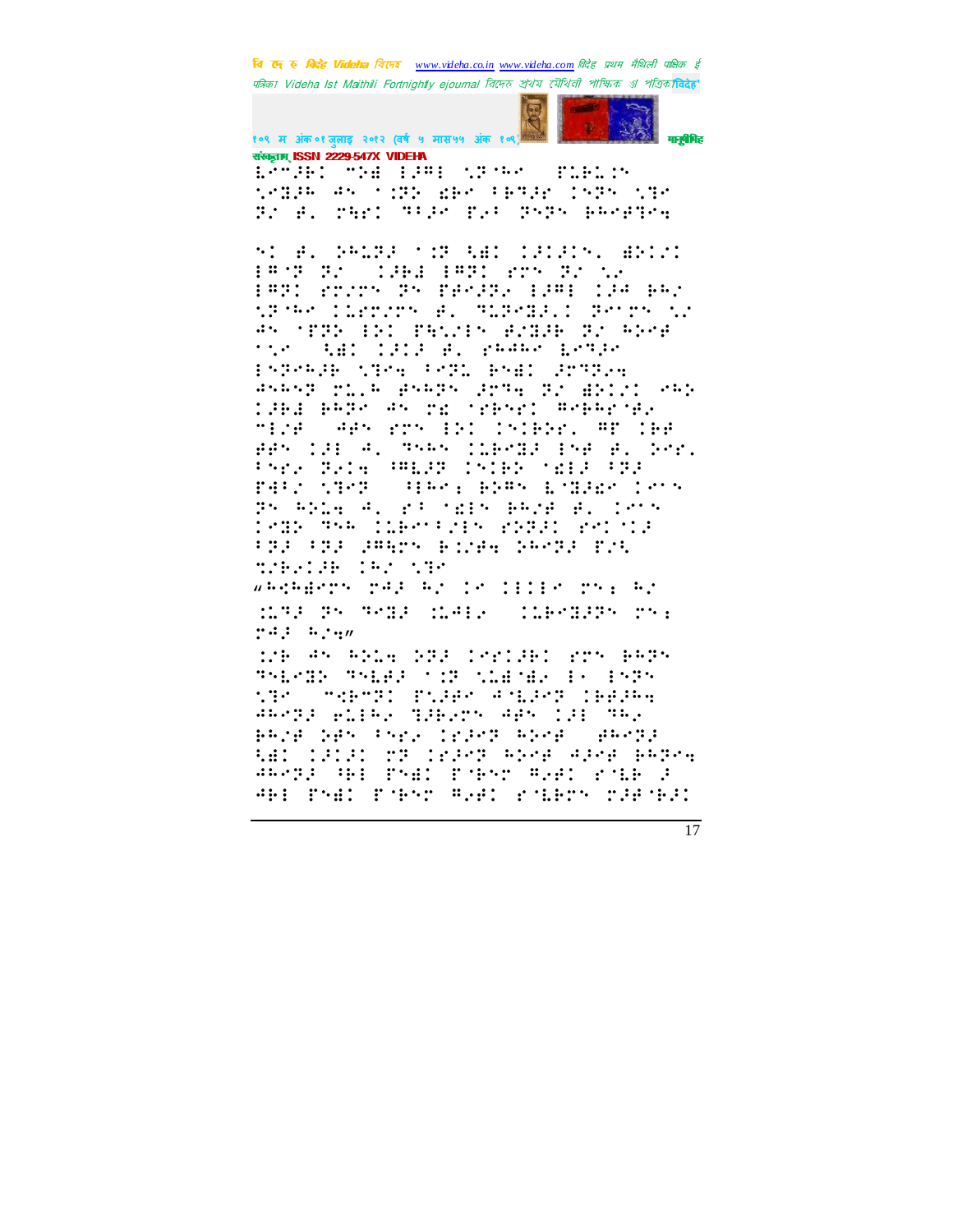

१०९ म अंक०१ जलाइ २०१२ (वर्ष ५ मास५५ अंक १० संस्कृतम् ISSN 2229-547X VIDEHA

and byeg goes: this lill size size lake anger (de lan gans began get 1988)<br>angere 1983 get 1989gget (de begange #NAST FRY R.PH FJAR PTS MACHINA PRES SPORTS TRE EREPTIE RIE WIE ER 236511 839 913. A95113 9513 8. 321 193 Ar An Agus Ab Frigir Packag SLEDGER SHIDRE 2002 ALSON MARINE AND THE WAY WHEN MINIMAL CONDUCT WAS INIER IM PAR SZ MJRZE NSMA IZJMS Par Predro Reported of Leibra 48982 HP RES PRINT TEACHERS **MINESHAMMA** 

PSAR PSPSTE, MPRS PRAGUAL DIR PAR is Trend Mik Avr a. MacAndis and Pres rarie far iern den iene rich PROPERTY PROPERTY AND RESORTED ABLAIN IN CASTABALLEY BY BY AB 1989.<br>B. Miro (2008 Abro Ab (2002) B. 2162. B. PJP-Br PJBBY, Pr AJP P.TP.C. NY MARK CHOSE OFFICER CHAR OFFICERS TER 2.4 Pres 2 from Poster S2Pr FRIDE B.S. FSD. SLEEPE ROSEN SLTP #droke off bakerry, a the prod  $\cdots$ **SLAP THEORY AND ENCY Signal and the** FREE NAIL SEA STRACHAIR FREEANING AS SAPP AR BEAR TON SIRN INTO REAR rgi meng aya nge aya ng no apop FOR POSSES ANDERSON PROF IRRA ring the heath (Pomphylle ) and Petry (First ByBerB (Berr, FAI ByBe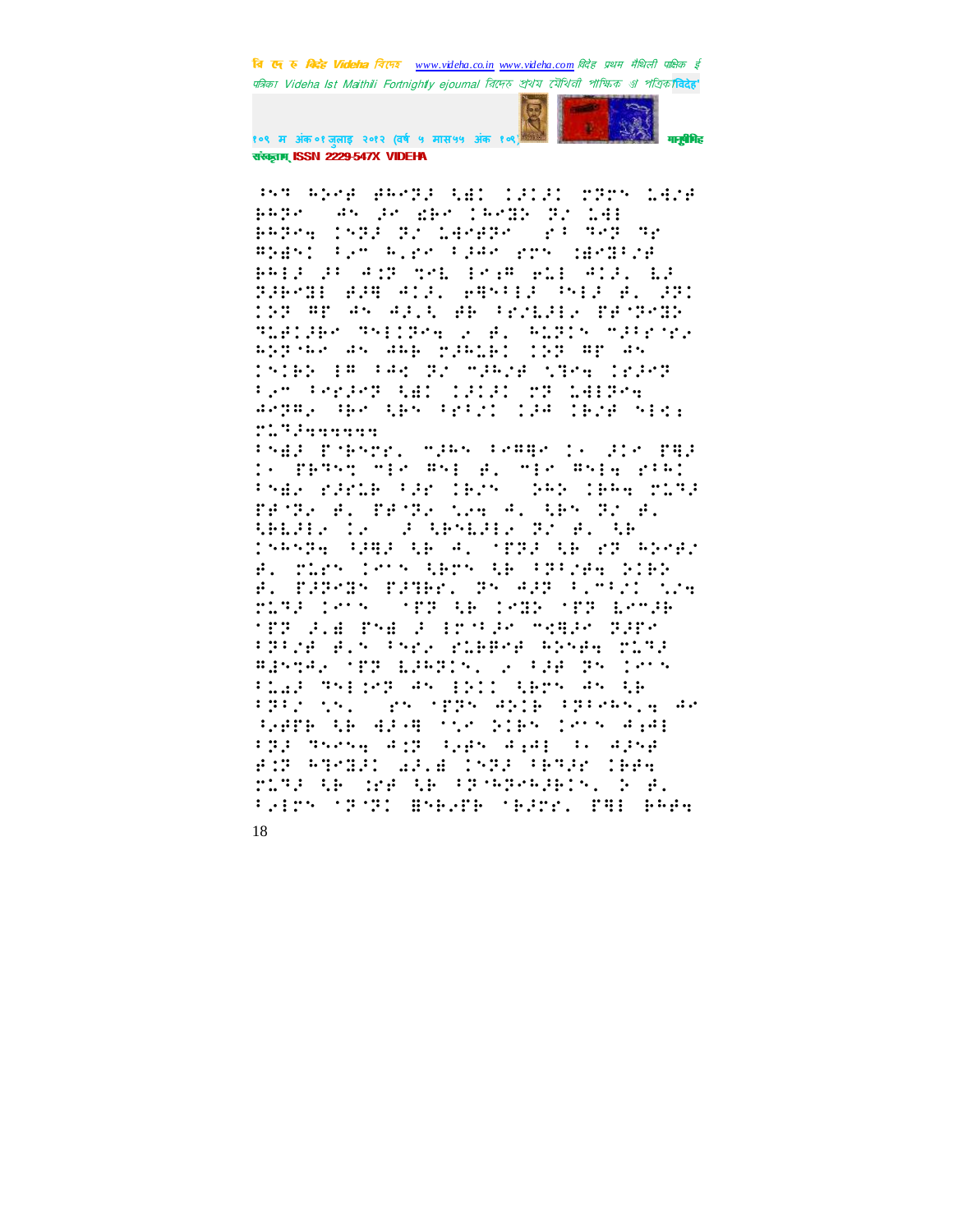१०९ म अंक०१ जुलाइ २०१२ (वर्ष ५ मास५५ अंक १०९ संस्कृतम् ISSN 2229-547X VIDEHA



tide, defere te de colais d'e. FARE THE FREED STREET CHIN TO DIR APP FININ BREZH BROFIN RED IPIPI TTTS SIED RECYNA 200 ASITON TT PROPS TERMS SPOTTEREDOG AND LETTE Rock Rilfea (APAR) Ayry Al 73733 141374 166 45 15.8813 23 SMBRING MESTED THAN PENIPER INCH SPARES REDA MINE SENIRI INISE 59.52 (1931) 24 (25.05.00) 21.21.000 tra uriak da rago syezog. 10 % 20 CAP AN BILMS ARE CERP I MINIRE CRI Port Benja i Timalni mortjek ili 194 (Bri (Dêsa os taoe pacs):  $\mathbf{r}$  . PROPERTY SERVICES AND THE ST plick by all place when strip infor AN JAR TINR IST, MATI TI NA J and, (project (There's hard Hoo's PHILPEI PRAF JPA PRIN JIP PLT SPIES Programance an Ebrilio (si argo) 965 GBB 2925 F245 (221-1282 124) ESTER TO CHECK AS TRALERTY NAMP #145 Winn B. MRICH CHRF BHF (1011 ABS AND INITED S TACTO BECAUSE BYBJ MIGORALD IN THE BUY WAY NA TRE EPICS BROOK AC A LEGS THEY IS CAN EXCITED AFILED DATITE PRESS NATURAL NEWSFILM THAT WILL NEW TRIPP (SPST PLELE BT 32 NPH ARCH) an angulan angulo di tari du siguna.<br>Alor diagon al danggan an inggrise Add The diff (# PAL) of #5: 104 1578 IS 12:83 INSP 43NP  $1.5413$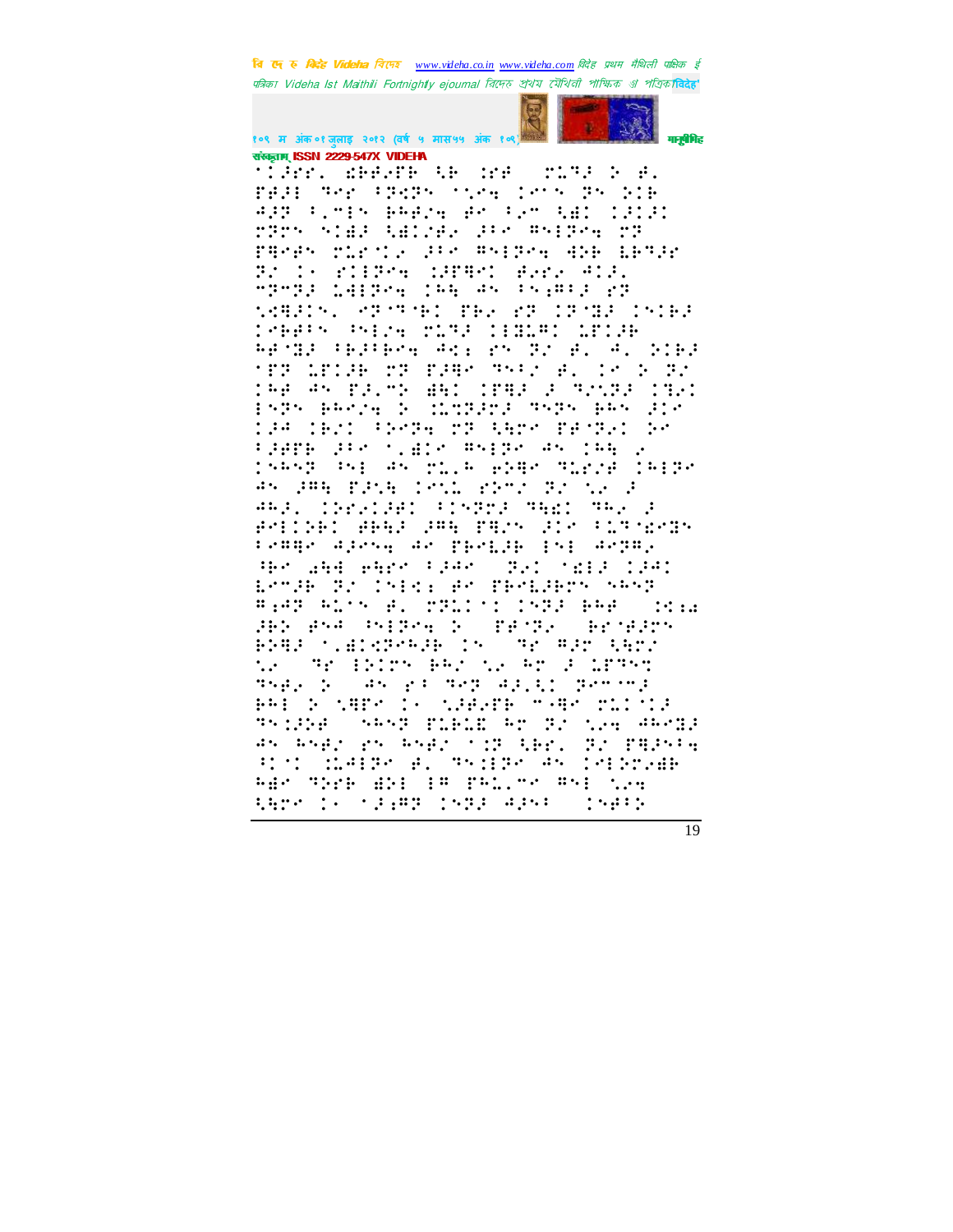

१०९ म अंक०१ जुलाइ २०१२ (वर्ष ५ मास५५ अंक १०९ संस्कृतम् ISSN 2229-547X VIDEHA

**Constant Avenue Constant Avenue Constant Avenue Constant Avenue Constant Avenue Constant Avenue Constant Avenue** FLELTIFF (573 SPR 758 (758.5) THI INFI MINE ( MITI STIM WINDY three cases say ores the mid rrag wike an egund. Gelen whe Science-Beautiful State Additional Capacity radhe is the began.

ARRES (RESEARCHES) MARTINE ASSI ABS ER POSS MINISTRY, 198 IFABS 19443 195 1828 | PRP32 581  $: : : : :$ KLOVI GRYBJE KOMA IPIJAH OLTJ IPIA ro Bandr (Albre , B. Antron TEILARI APP AND AN TED 2 TH tain 4. Hanny through for all b THORA CHORA TEAR TEACH TT KLMIPHA RMPS NAN PROTRIANTED MARY the Arrey root beek sold as rol the the Flare Ger. PRINA A. (AMOR TEICH FREDR AID, MIR AB ANGEN PRIAB PRESS AND 101 122 1000. MICH BIB INIEP ABON BN AB AB (  $\ddots$ HE PARTICE TEST IPACTICER PERS Ala. Anik : Popa Alkya A. yi mayda se doge ege respublikes islam él le Aberda (DPD 18 ARE 1883 18 AM) 1985 ESERGE SECRETARISE STATULIS From P PERSPER ARS option from and for the management and the This we are life while many changes BENE RIE MIN B. CIRE BARE RIE MING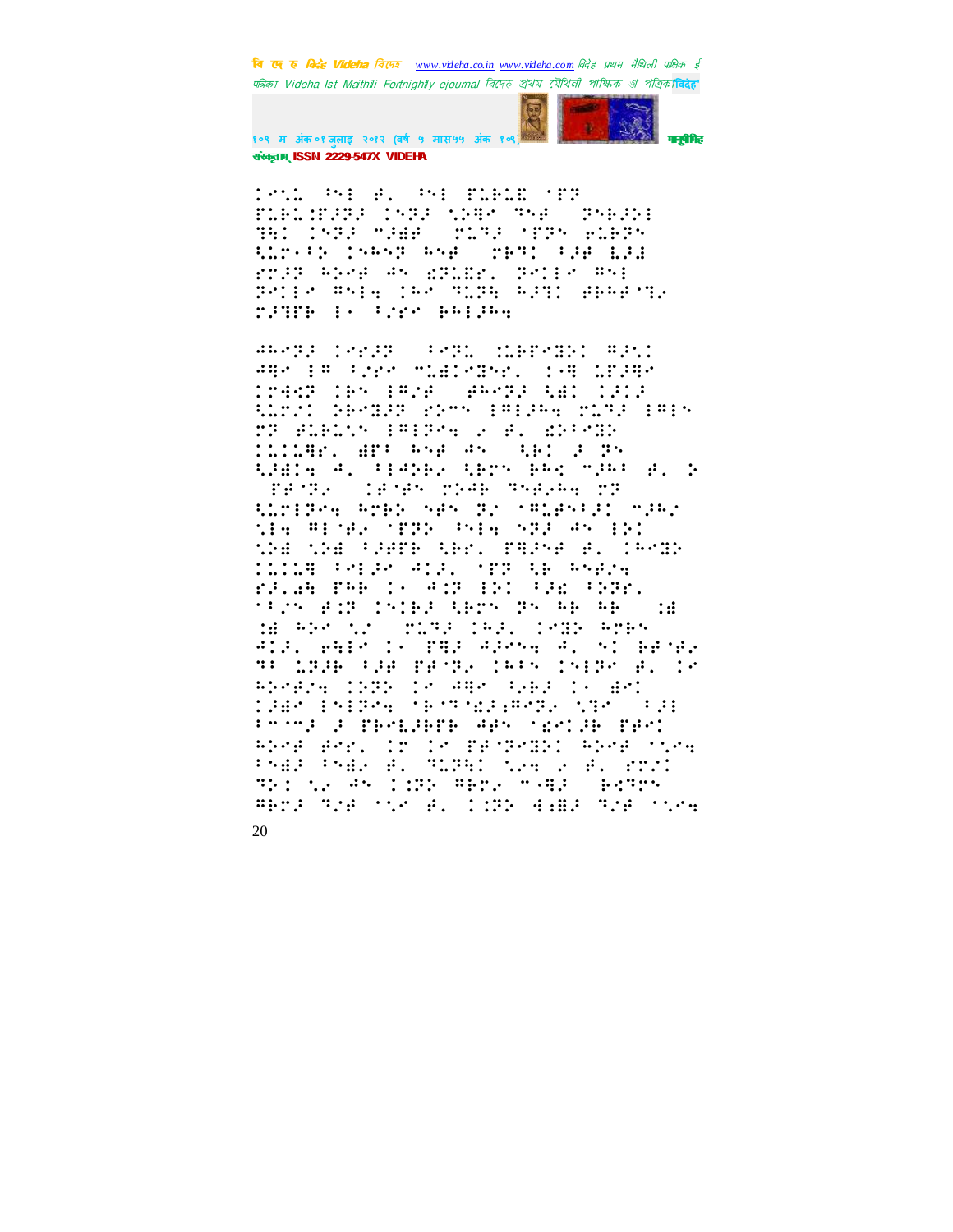१०९ म अंक०१ जुलाइ २०१२ (वर्ष ५ मास५५ अंक १०९ संस्कृतम् ISSN 2229-547X VIDEHA



rall? aABA BAAK drof drof rydakdy Ales (2004 list bras Alli, 700 alles 8575 BRIA OSE ROMAN SLTA PEJTA LE 19822 1985 188 A984 163. 512 rered: r3P 95: r3r5 Bir5e #6033 SALISBERI BELEVINING MARE SIN B APARK TO PRATE TO LEGIO CAND TO Tend office each of tend on tend ages PROSA 27 286 SLPL11706 27 FH170 Pelaj depo prial femorale. PERSEN AL PORAL PROPERTY ARTES He rich bent brief increased by the **MODEL ARASS INN ASSAULT** Brields (22) WE 122B (6) 128P28 W2Ps A.S. DK APALLED APAL BIDDEN SOAK 3584 4. SPR 358 B. PRE 1522 tiria (smiglere skyp gay misg) dr IBI MJAZA IDI MIRTAMIJ MARK ANI AN 533 Inform SID BENDY WONDERS (15634 ESTAR INFORMADAR ERI AIR, STRAIN Inform 198 An 20 Ack Long tir An rama (1988) nation information and rales to 45 The Brandshee (PPS THE BEEN LATH TIME BRE TITE SPEED COPER ALL PTACE STAG HP TPE TROBAG FLE TALE TO PART par jorgen skerk på 1944 riss 194 Albi A. Prd K.Ar Albay Prd. 288 asags perigers esags elect rigggrs ARZA (1204) DIBJ AGHRIMA IBJ JESTI ander di stille eller provincient.<br>Broander (1913 - 1924) del dicarte THE B. MI TERMINE THE  $\mathcal{H}^{\bullet}_{\mathcal{C}}$  , where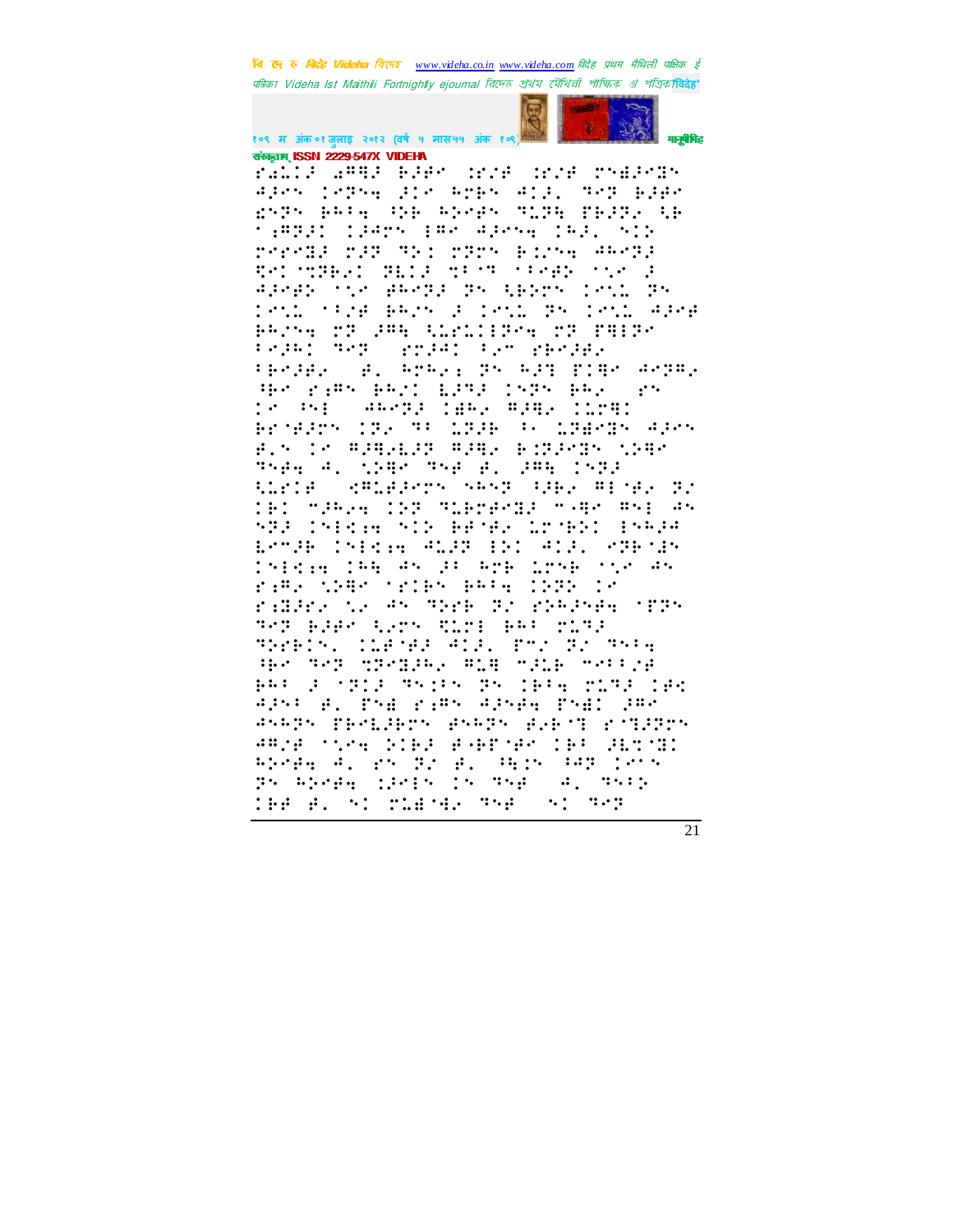

१०९ म अंक०१ जलाइ २०१२ (वर्ष ५ मास५५ अंक १० संस्कृतम् ISSN 2229-547X VIDEHA

piko Anggul Gilmakan Al'ny REMARK CHARGE BY IN AIBREATED skinder på skaned op tinføke blev **TITL AND PROPER** 

and part and the second company and control and control and control and control and control and control and control and control and control and control and control and control and control and control and control and contro 3) LPAP PLPAP Prof PlPh 1929 ARroy WE DAILY THE PART PHIRE THE ESTARI TRIJED FAR INIRA TEDA DRI the fuller of Below file for 1827 (81304 22342 85853 (8 85) 150 45 15182 15 PR.A. anepp spaj ash FJEAT TREP TEMP TO THE TRO rang ing 2 isasp nga 29 Apr PROGRAMMENT CALL CHARAGE ANGER: FRYING A RUPH FRARMINI WHEN WURIN Hampy of Appel parter true as 188 SASTA PI PLAC JEJE PS JTD2 T2 CEF B. OR SMARTH IND AND BY BABW New Trans Beach (Bac 12 Storage **FLIBERE CRECK** 

 $\mathbf{w}$  :  $\mathbf{H} = \mathbf{H} \mathbf{H}$  :  $\mathbf{H} = \mathbf{H} \mathbf{H}$  $\mathcal{L}^{\mathcal{L}}$  is the set of  $\mathcal{L}^{\mathcal{L}}$  is the set of  $\mathcal{L}^{\mathcal{L}}$  is the set of  $\mathcal{L}^{\mathcal{L}}$ tera dels electronices elle dilla del Belgham (PP 400 145 (P) (R) 45 41544 15  $\sim$  Hens each Flore park for the AS  $\mathbb{R}^{n+1}$ PAGE REPORTERED RNE STRACEFIED PD THE PUBLE THE TELT wifi regard added to cidad delega **MONEYA RADIOSAL PRESEN** WP: PM (1PA Plin 1986 Rnie 19  $\therefore$  : : :  $\therefore$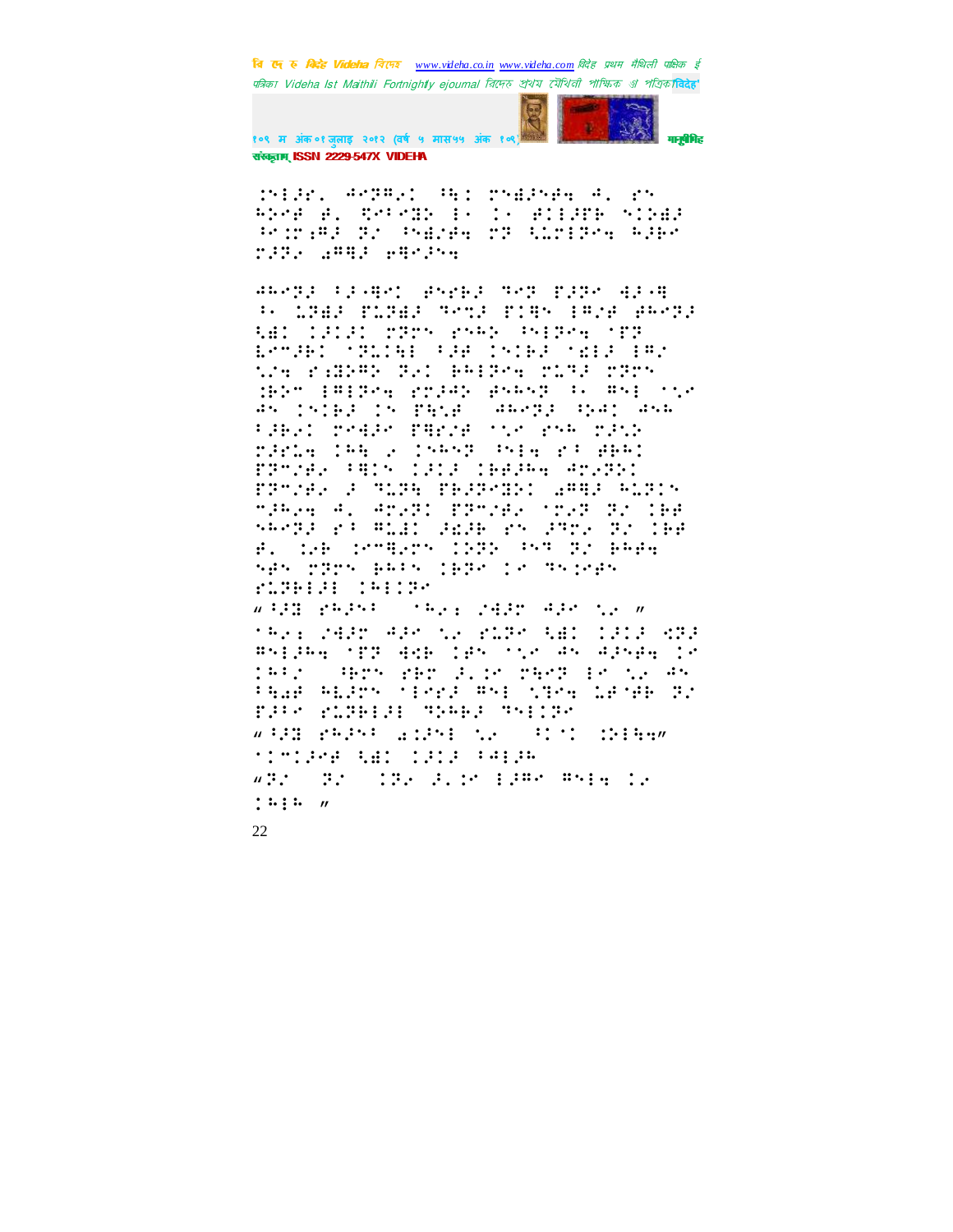

संस्कृतम् ISSN 2229-547X VIDEHA finili wife the Tepth: Club This brief Phbli AT Tr trew SI B. BRIT TEEN PARTA ART IRIP aps aps jo ip negotient infume gree 1413-145 (1935 Erman Schendale 1) REAR TO CONTROL TO TEST PRETTY TALK Pres. Escale from the Sec. Escal REPRODUCED STATES PLATE SPR w#PP MIPR CPRA APR PRE PRP 295 B. jjan pr (nj pap " **MARY BRAN MINERE FRAM** where HB (Fried by Teles F duppe service upp fraging **11:12:00 10:00 10:00 10:00** with  $\mathbb{C}^2\mathbb{C}^2\subset\mathbb{C}^2\mathbb{C}^2\subset\mathbb{C}^2\mathbb{C}^2\subset\mathbb{C}^2\mathbb{C}^2\subset\mathbb{R}^2$ ran ra regisees in, whe imides Product where a chost faffe as a graphs STAR TRAPS AL STROPSE (AP B. arps, springs international  $\cdots$ Pres Pred ead abr the clear diffe MARY INT THE R. P. PRES. PHENRICH die wêreld wie die skriuwers waarde de Serbe ther weigh willes with ar rakerski sovetični provinci<br>1920 - Al Morri Aleri (1912 Arske Ale tie Angel Sher (24) Park (602) 951 45 (pre 65 (812) 49366 45.e **FLUBISH (BR 1810**winds produce and chas and co Pepa Pinipines (B) Thile Day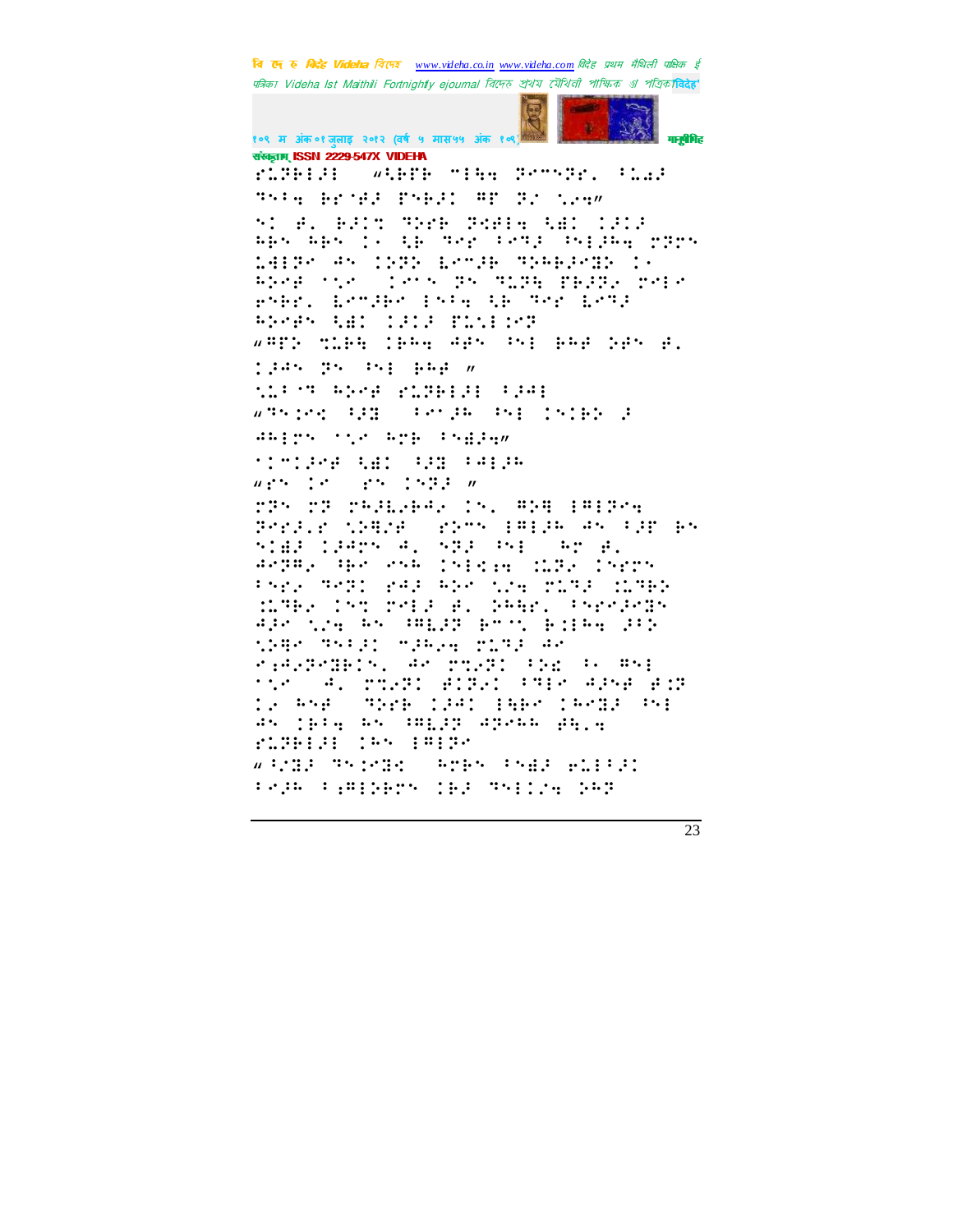

१०९ म अंक०१ जलाइ २०१२ (वर्ष ५ मास५५ अंक १ संस्कृतम् ISSN 2229-547X VIDEHA

SARIN, WESTN IN PROF ONE SORE BORT SEPHONES (PRINCIPAL PART) SLEVER, PRES BAENE HER RAIN ENEDE timpag (rgr Alis imira frasa fgr PRAD FAR PARK TER NAFTING ta: 1313 (Minera Par 1912 Price  $\mathbb{R}^n$  :  $\mathbb{R}^n$  :  $\mathbb{R}^n$  $21.344341$ **WINDOWS HE THIS LAW HITS** ISC COPY MEN PROVIECH PH rBodownod: SB0337 (Bo 1820a orana FARI PHONE-TON 127 1575 Clear thi islam withouts is the term rtPHIM wHANIST trim for Prefer PERTY PROPERTYPES PHOTOGRAPHE PRINT IPS IMIG DES PROLAGO BISS (ARD TEAR FRAGING TO MERCH AREA **Char Clalories In Briles** th: 1919 w3: 12 351 m rthese were set end we cyst as may apsig sit jugg ring anena pagp runsny ber miss paspr Ennabyln, skognick papen gegen<br>daltge in grick geedal babloirner (An 1812 AA233 Pries 2393 ASC2A) rB rode: Al mB mn 198 (85 GHLA) BB THE FREE F TH OP TRICE Le vellies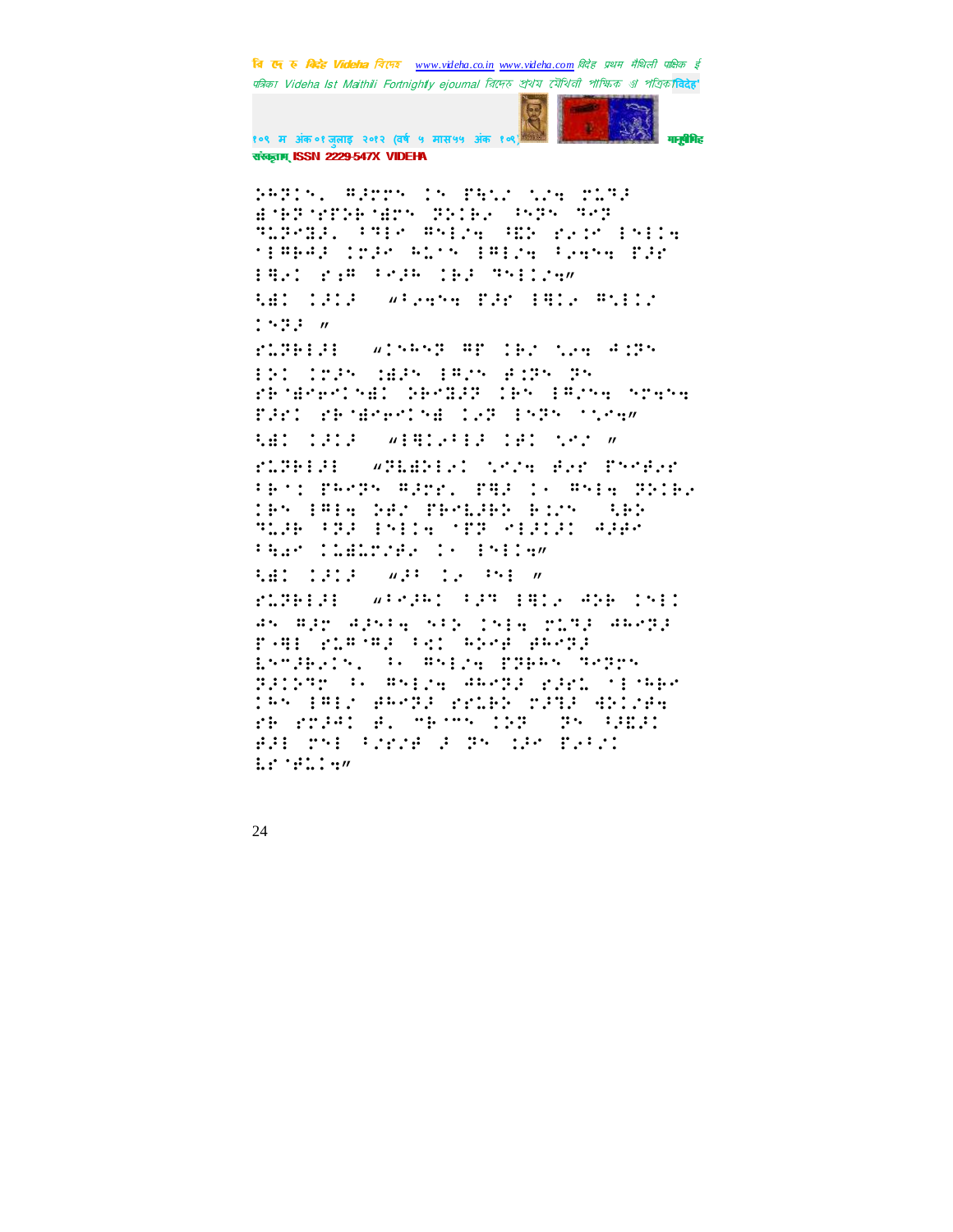१०९ म अंक०१ जुलाइ २०१२ (वर्ष ५ मास५५ अंक १०९ संस्कृतम् ISSN 2229-547X VIDEHA



**County** 

this college which we have the higher  $\cdots$  $\#$   $\#$   $\#$   $\#$   $\#$   $\#$   $\#$   $\#$ 

#282 PIBM FAMISH MIM #514 PMB2 PARTE TAT IS TAILE WATER THE  $\cdot \cdot \cdot \cdot \cdot$ 

Theoric Sean Million College wspay (minerally partny nieve inity CRA DAG BIGHAGI FIG FGAR 19F BIB  $1.444 \pm 1.12$   $-4.44$ **THE APART RAIGHER**  $\ddots$  : :  $\theta$ 

MPERSHIPS ME MAIL SIDS BSID DIMMS. are deeman provincia represente HAND IN PACK THIS AN INAND PIEC: vić svoje: 6510 riječ i 6610 stoljeć **Control Band Band Band Control Band** pp op as wept upe propried rtidhe rond ng Antiges rondi **DEPOIR ENCYL THRY ART FIRE LIPES** troom, and influences are men in: ters profesor am AqAdad die plac 142 142 3428 5554 48592 151  $\mathbf{1}$  :  $\mathbf{1}$  : BREAK CANN ARMOR ON YOUR TEACHER MAT Ernel Pris Mat Priz ene Mai FSB PTECH BES BES SASP PTEP PTP age of askplued rooms bol the rningaberne d. Biltzin, CBC 1960 96 APR #1 118 (2008) FRENCHE POAL ake room policy fabo in Ang B. EDGED IN 188 PAPE TRIBLE EDGE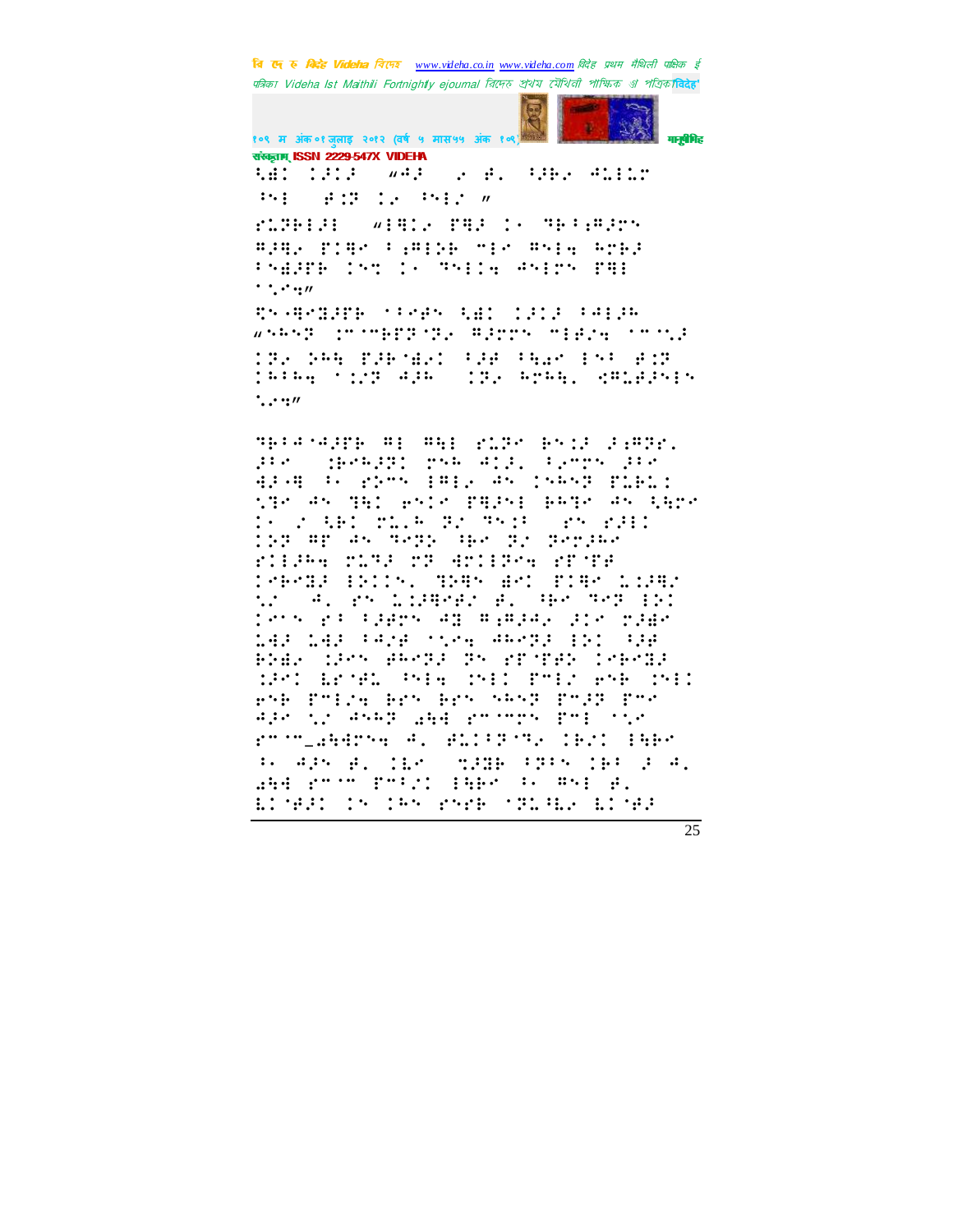

१०९ म अंक०१ जुलाइ २०१२ (वर्ष ५ मास५५ अंक १) संस्कृतम् ISSN 2229-547X VIDEHA

FRENCIBEN BRYDE B. RYDIN (PBY) akan, pengelah termenang anggelah.<br>Penganangkan antaran pangkalan FAIR FAIL TERR BROWNE CHAR FRAGH #2489#21 151 FP8 #51 537884 2118 1313PB TS1PP #1 TS11PP #5 waa wad rick and, 1939 Halese the Scanese 198801 MARIYY MMINE PROBABING PROTE LETTER WARE PRESSURE OF PREP #51764 ABS PECEDED 101 SIMS PS SPORT MIRE WERE TO BRANK PRAIR B. PRESERVATORING INTE PRESER tr Baba Ala, 191 293 191 2019 TLBA amend acheaddre viz Car Nar IX<br>Scilabers em evisabe mie siz Camend Profile the Pearl Side the Park: mes Gener Polen (Pluring) AP Bri (1964 APR B. MPRIPE POLTOR TEP ring openators pas rolerners par #SPA BREPH BSD WHAT IS PAPPA widd (theilfith an end thing dings rras anys asnes del tase insr  $: 1: 2: 2: 3$ 

BRID PAR RUBY RUBBIAI COOR FINI SREED PSEEN FAMILYREED RECENTIFF tig teppe wale teppe wal tagio WAIL SEPAR MOSIL MINIFACTS PARSE PAP PRES STORBES MINE RIFLER PROF we. an el chemicale component and TAY NYE PRART EPIPE FRE NY AR IPER THEY BYNG PHOPS BREEN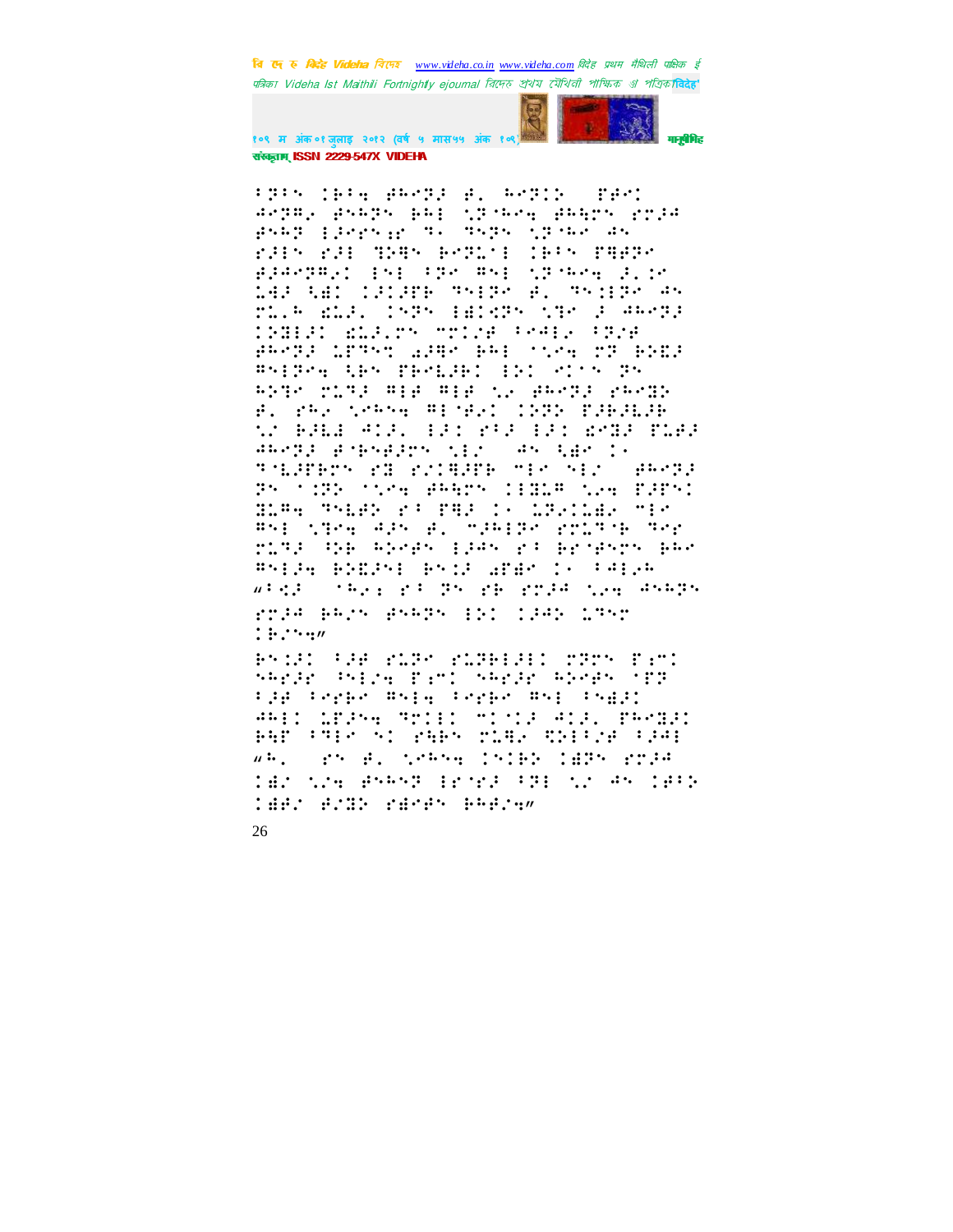

१०९ म अंक०१ जुलाइ २०१२ (वर्ष ५ मास५५ अंक १०९ संस्कृतम् ISSN 2229-547X VIDEHA

who fight: their field  $\pi$  by:21 **MARKET STILLER** aneys yeng yange yeng asympt PROSE SE BROSS SA 1941 SJARA Provincial and the activity of al BALAK, T.S. AND BRIDGE (TEL (PRIPM) 562 BJPB-1 (115 B5 PC:PS:P:113 AB) THERE I SERI LENG THE PHIRE FALL Pepi Paul Sipediges (Sasp asp as P. PSES INFORMATE LEARN TURE SI PROFILMA TERP RESOURCE PEASPSREE ram (Carprode Born al Gruc Plantnerer: Pam B. Phtl Plantnere RNIN (BB)4 AP (SATN PLOBESE TOOK Sabini Ako (191 Sabo (2892) 916  $179 - 1741$ 

 $\sqrt{3}$  ,  $\frac{1}{2}$  ,  $\frac{1}{2}$  ,  $\frac{1}{2}$  ,  $\frac{1}{2}$  ,  $\frac{1}{2}$  ,  $\frac{1}{2}$  ,  $\frac{1}{2}$  ,  $\frac{1}{2}$  ,  $\frac{1}{2}$  ,  $\frac{1}{2}$  ,  $\frac{1}{2}$  ,  $\frac{1}{2}$  ,  $\frac{1}{2}$  ,  $\frac{1}{2}$  ,  $\frac{1}{2}$  ,  $\frac{1}{2}$  ,  $\frac{1}{2}$  ,  $\frac{1}{2$ Bel (1812) på AP (81) engage angelom.<br>Anede (11em pro 1e 11em 1em 1em 11e) **TREE PROPERTY ON TRIMES ARMSE** TRANS PAIL PROFIL PROPERTY RES PORT IBSI MIYAR YOK (ARREA BR) KMAANI FREE PARTIES MIRE MISSED NOW

rugaldi kriari rak ni rak nilir  $10.11 - 101.01$ WEEL PROPERTY CONTROL FILL TO TH an pape plans and angles yn 1930 (300).  $\mathbf{1}_{\mathcal{A}}\mathbf{1}_{\mathcal{B}}\mathbf{1}_{\mathcal{B}}\mathbf{1}_{\mathcal{B}}\mathbf{1}_{\mathcal{B}}\mathbf{1}_{\mathcal{B}}\mathbf{1}_{\mathcal{B}}\mathbf{1}_{\mathcal{B}}\mathbf{1}_{\mathcal{B}}\mathbf{1}_{\mathcal{B}}\mathbf{1}_{\mathcal{B}}$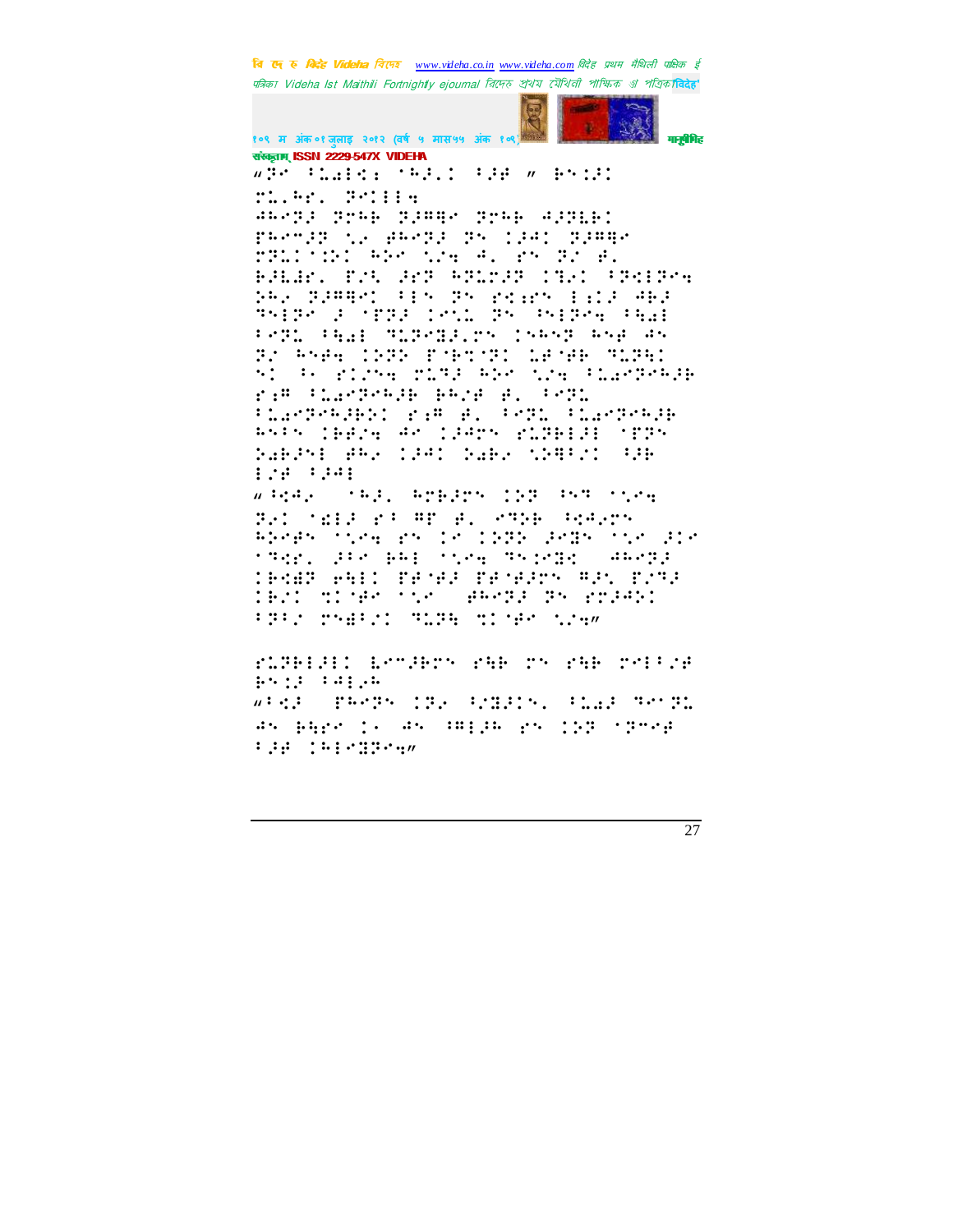

१०९ म अंक०१ जुलाइ २०१२ (वर्ष ५ मास५५ अंक १ संस्कृतम् ISSN 2229-547X VIDEHA

3766 2893 9536 21361311151 3766 Subject Dig Subject Spapers  $f:``$ aper amend ringing por comp  $\begin{minipage}{.4\linewidth} \begin{tabular}{l} \hline \multicolumn{3}{c}{\textbf{1.4.4.5.7}} \end{tabular} \end{minipage} \begin{minipage}{.4\linewidth} \begin{tabular}{l} \hline \multicolumn{3}{c}{\textbf{2.4.5.7}} \end{tabular} \end{minipage} \begin{minipage}{.4\linewidth} \begin{tabular}{l} \hline \multicolumn{3}{c}{\textbf{2.4.5.7}} \end{tabular} \end{minipage} \begin{minipage}{.4\linewidth} \begin{tabular}{l} \hline \multicolumn{3}{c}{\textbf{3.4.5.7}} \end{$  $\mathbf{v}$  :  $\mathbf{u}$  :  $\mathbf{v}$ WARRY' FORY WE PRING SAFLIN, IAER: rn B. Gardh radha rugan 1919rew

ARATE SI MIRIL ABY, PORTS ARI broad freedom (from alego gaers (bm) 1919 (TP APAP Problem CALPH who finally about Au, the UP SMIR BRATE DRD REMERED SMIDHE BUN PAYDN NEWS IEEN WHAT WELF RNAR ALSTON OVER REPLACEMENT ON SACTOR F-825 PLELIA F. BRAZI (AR AS 182 Birds Information **TIME WILLE SIMPLE LIME** wrb (b (Reb Roche) (Red ) (Sie (biding FRS PRES TYP PYS PASS PAPE wide The Chef (Southern Side Inde THING MITH TWOR TESTS IN STAR AN THAND PLANAL NON ABI WORK Praka F-P-13 PART 413, THR 2701111 Arder Bar ad Palr rich dir Bar ad **284 PRINT 10 SIZNAW** Brill (18 Miles Miles Childe **PLIBER: PROF**  $\mathbf{w}^{\mathbf{L}}$  , and the set of  $\mathbf{w}^{\mathbf{L}}$  , where  $\mathbf{w}^{\mathbf{L}}$  ,  $\mathbf{w}^{\mathbf{L}}$  ,  $\mathbf{w}^{\mathbf{L}}$  ,  $\mathbf{w}^{\mathbf{L}}$  ,  $\mathbf{w}^{\mathbf{L}}$  ,  $\mathbf{w}^{\mathbf{L}}$  ,  $\mathbf{w}^{\mathbf{L}}$  ,  $\mathbf{w}^{\mathbf{L}}$  ,  $\mathbf{w}^{\mathbf{L}}$  ,  $\$ Real Coler mide analy nen Bria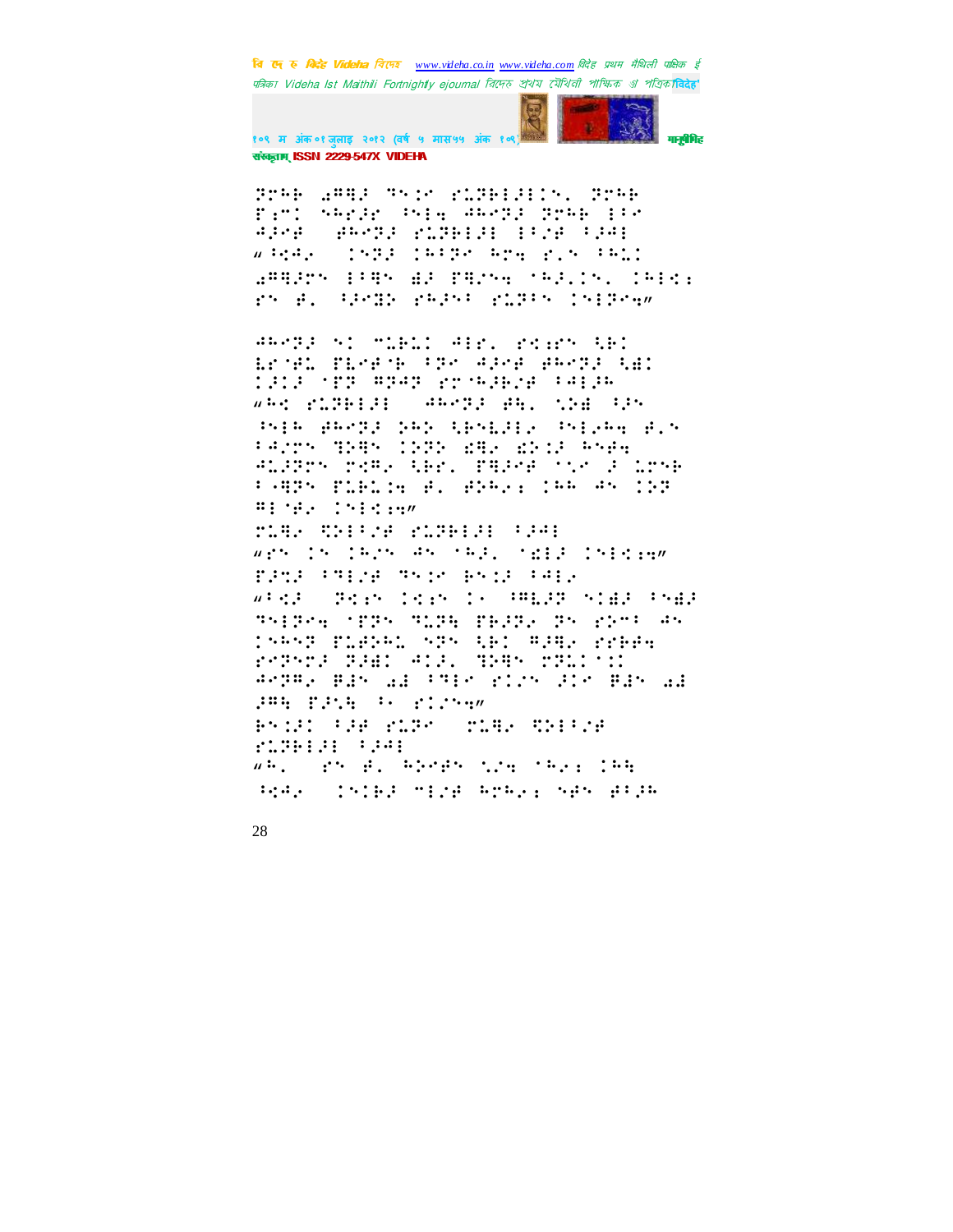

१०९ म अंक०१ जुलाइ २०१२ (वर्ष ५ मास५५ अंक १०९) संस्कृतम् ISSN 2229-547X VIDEHA

the 1986 their plant apply individuals 1895332 1855 15114 AR832 PROF PS35 19585 BED RED FROM PROPERTIONS FPEA PO FPE B. ARETY INTS TIME

Bril with STRATH To Promother THERE IS A COMPANY REPORT OF THE STATE OF THE STATE OF THE STATE OF THE STATE OF THE STATE OF THE STATE OF THE ran fargggggg (alime follo dn (1931 The BREAKERS, INC. B. N. Br. Milk SLEEP CREAK CHIE CHIRE NAZA ARAGE TER PARING THE TRACTAR IN NOT BRANK NA PA CHONG CLAR ART CALLER A. BY THIS HIM PARE PLAYAR FRI BY  $\ldots \ldots \ldots$ 

TENTAL FIR SUPPLAIN CICE SAMEING FROM ANDER WILLIAM PRISE AN THE SAR PARK THE PERSONAL ROOMS. Pres Bre Br Sp Sherry (Selver 1995) te esk dr fre falkee emerge. sasp sasp right specially and recent B. P.H. AN PROPER BROWN PE PHIRM Bange to sample the second that the THE FIR NIEW

TP and Report induction deduction and put FUSI TEAP RINK, NESPA NADNAR PA 198 APAR BRAGE SED CRIPD OF SPOAR  $1.1331224$ 

r Berger (Fr radio **THE PASSA**  $\dddot{\cdot}$ ating their ar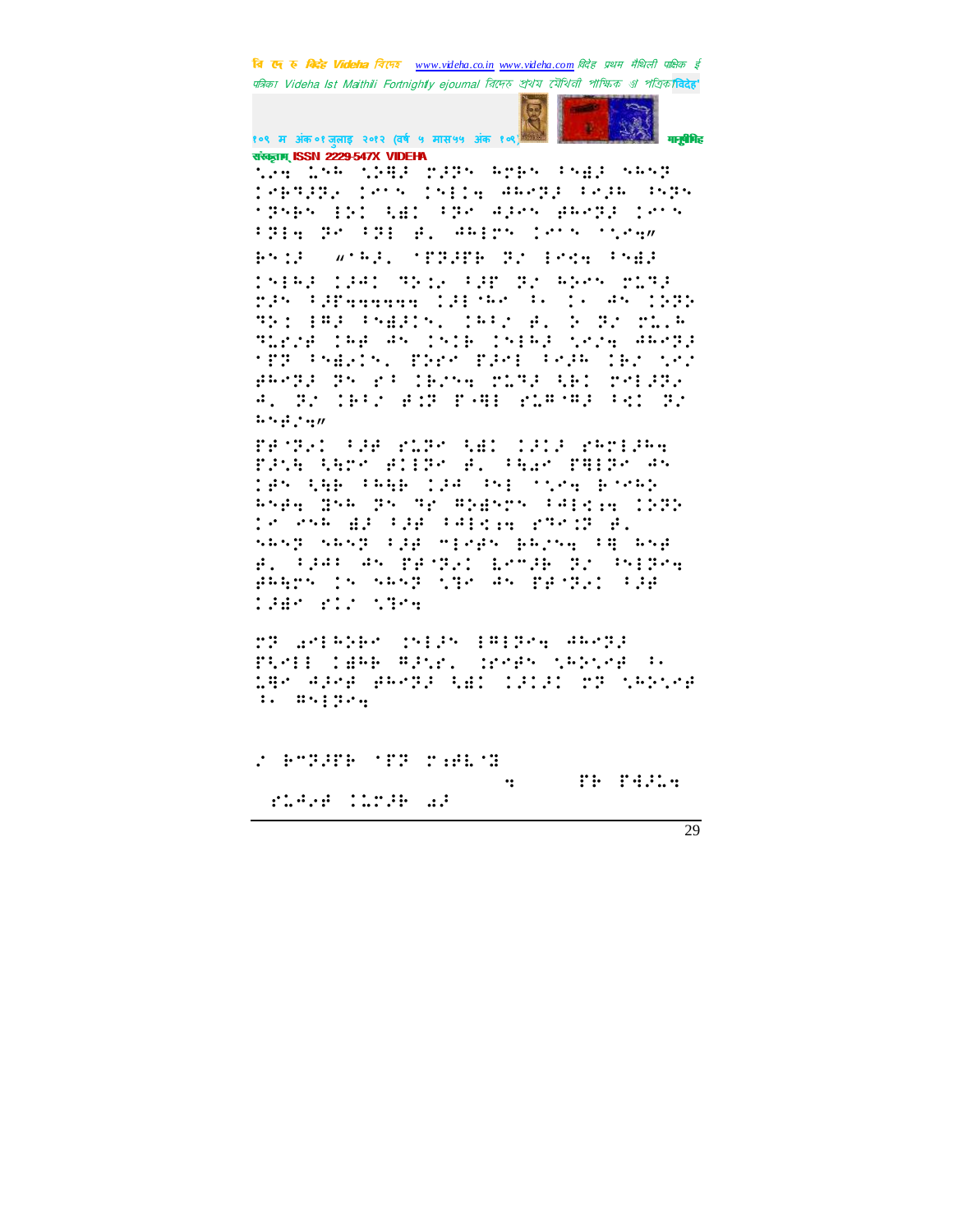

१०९ म अंक०१जलाइ २०१२ (वर्ष ५ मास५५ अंक १ संस्कृतम् ISSN 2229-547X VIDEHA

 $13.1137$ person te mendi

ABI TELSII ABYAR PAHE A PMB TBM reformates segment correct the els MITTERN ARE NERWICHTS ALTIP IPABI, BYDI KAAN 4 AM JAJIPAA REMA PERRIL'S TER REPORT IPSIRL S S dielmisch a cronic bie, all. RITH ERECTM (STIP-PATE RTEE 1973 348 - 131332 121 331 47 Ar Clear, ALBIE (PR Clear) PIRe ENERGY SPARE TRACK PLIR PLIR ISN  $\mathfrak{m}(\mathfrak{p}_1) \to \mathfrak{p}_1$ *VAPPER PERSONS TRANSPORT* respect a performe inference PALE TL.: PNE A VPHP MIR A/ AM ALTER PARA THE INFALL A MITE S 282 PRY FBY PIEZRY A HIGHY PREPR A

PHOTOGRAPHY AM POLE: MEMBO PAM first the me RE ROBOR CORREN DAR ENERGY F thereined the incontract a *The Boy Admons and Bill* . **. . .** . . . mis a different the demonstrations

RIBIS S. PON CREIBAI SEL MENIC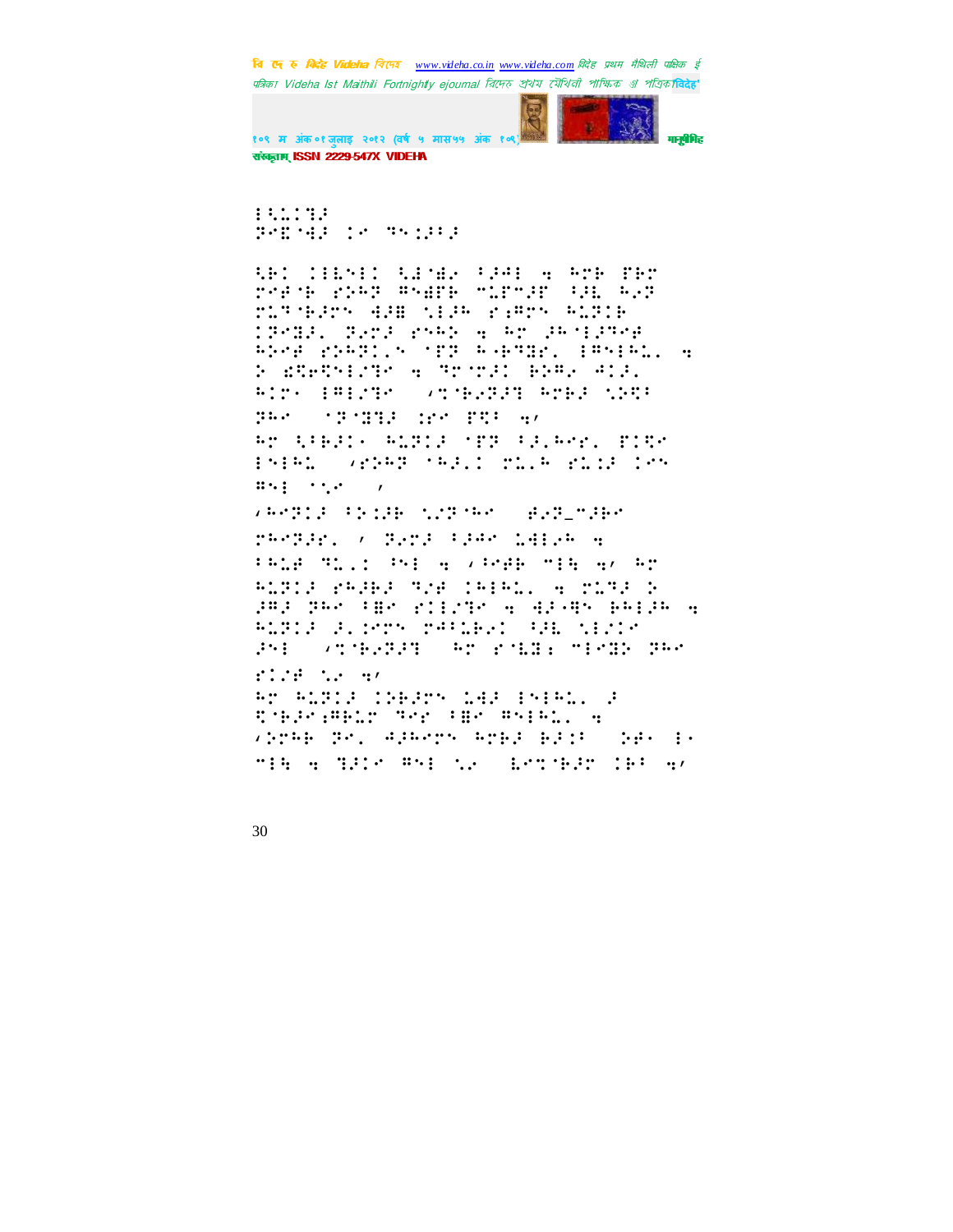१०९ म अंक०१ जुलाइ २०१२ (वर्ष ५ मास५५ अंक १०९ मानुबेगिह संस्कृतम् ISSN 2229-547X VIDEHA AP ALBIA YEB MERINI (AHIFIA BLMM) **E-ANIAL A VINGER (B AM NIAP** Provide And to all ALTIB didn't Thit ME A D EDMOLENNO PAIR ES BRE  $\mathbf{1}$ :  $\mathbf{1}$ :  $\mathbf{1}$ :  $\mathbf{1}$ :  $\mathbf{1}$ vings par representation appear  $\dddot{\bullet}$ . vict cand part of right grapher word To The company for the second of ERSPORTS TRINISING BLACKER (PRICH) AUR 1853. SEP PRES 125 STATES var naguns, gennes sepa norsegens. Thinking har BEEL ESTREE NEW 4 RITIE FRIE TET SYTTEM A TIESTETS real APP PA In rice the a ar eige Professional Address to a control industry Spring She Shap 47 the, powerthrougher, parts are thr **COMMONS CHEADY AND BROOK** FARIE STROW POLARA PROJECT ICA par antit mikrosy **VERAL TIME TERM RETURNED BREAK**  $144.44 m$ SACTOR PRESS CEMERAL CORMSMITH PALE BOSE BRATISE OLER PLAKE THERE AN IS MED ANNEL IS INDEE. A SAMADA MADED FER ALBIE KATAL Experience. Savide in Peliciel. 4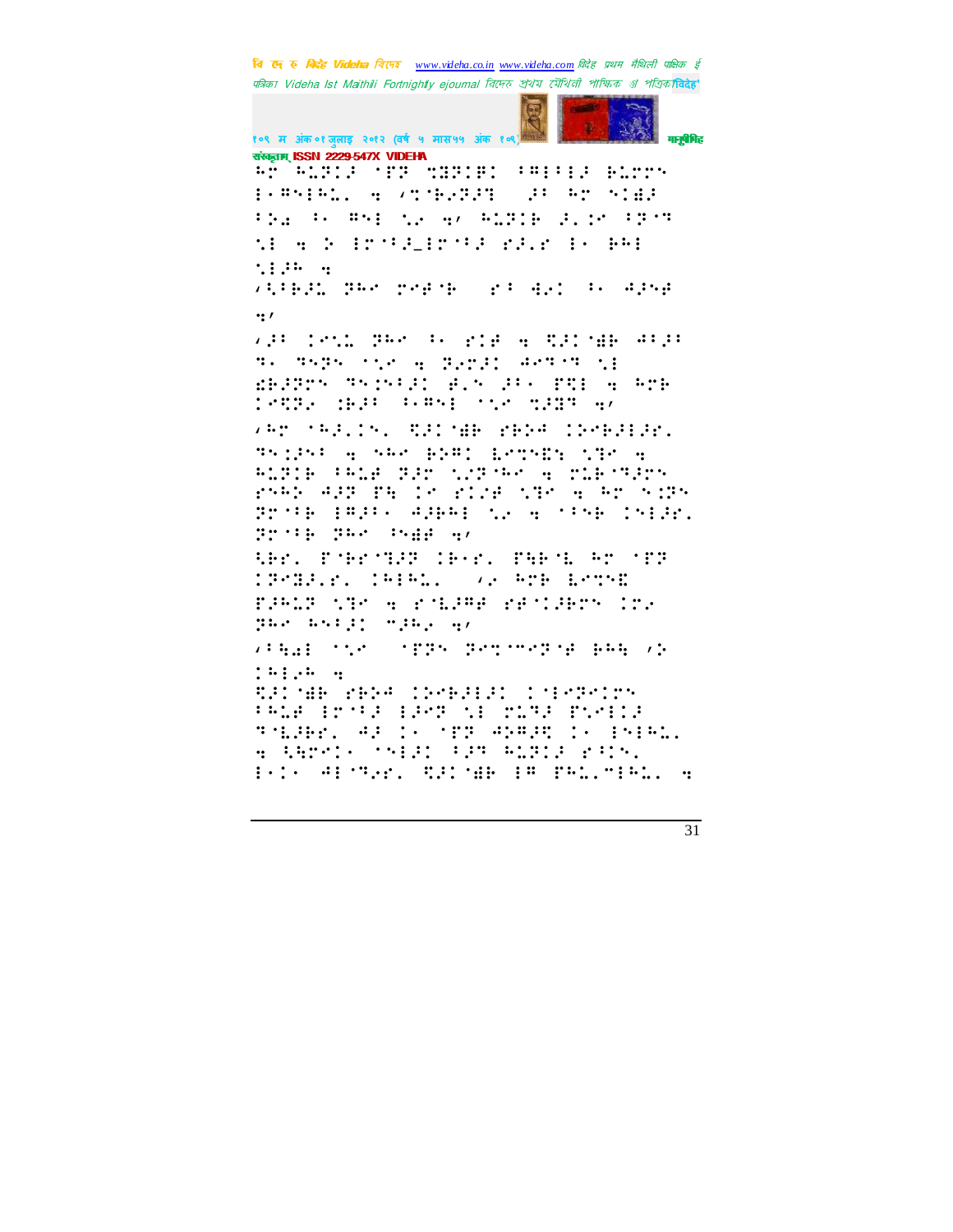

१०९ म अंक०१ जुलाइ २०१२ (वर्ष ५ मास५५ अंक संस्कृतम् ISSN 2229-547X VIDEHA

FOR PORTHOLS IN ALTERNATION OF  $\dddot{\cdot}$ **VARIE RIPE LRIPE PIR RNE TIR 47 VESTMENT PERMIT AT PRESS PRAY WE TELEVIS**  $\dddot{\mathbf{z}}$ *<u><i><u><b>Aiper Persiters (PERSIS</u>*</u> represent when you are welf **PERM DERRY CERNE STORY Breek In**  $3.41 - 4.31 - 4.7$ vience the throughourder book: RTE ERIE TEGA MEG TADE A SI RESERI IPEND TO A FNENDAL PRESIDENT FOR THE STREET BEEN CODE PORTER CONFIDENTIAL CHANNICATE EARNEY TOOK PLACERARY MERCHI PRIN LARK AINA ANI ARTIS RIAR randr and 47 RT RAINER PROF ISPRAIAI INFRAS **PRESERVED TO SERVE TERM STORES.** a FCP Terf cebbe, Anbi (AlcTobe **VINDER AS TEST PRENERS TREE 47** venne: ch **CHARL REAL TER RIN AINT A ANDI** rance share wraps areas and sweathern ANT BRED ANDED MARK A LIB\_1PIB RATI PRIPE AVEN MER PICA TIP AV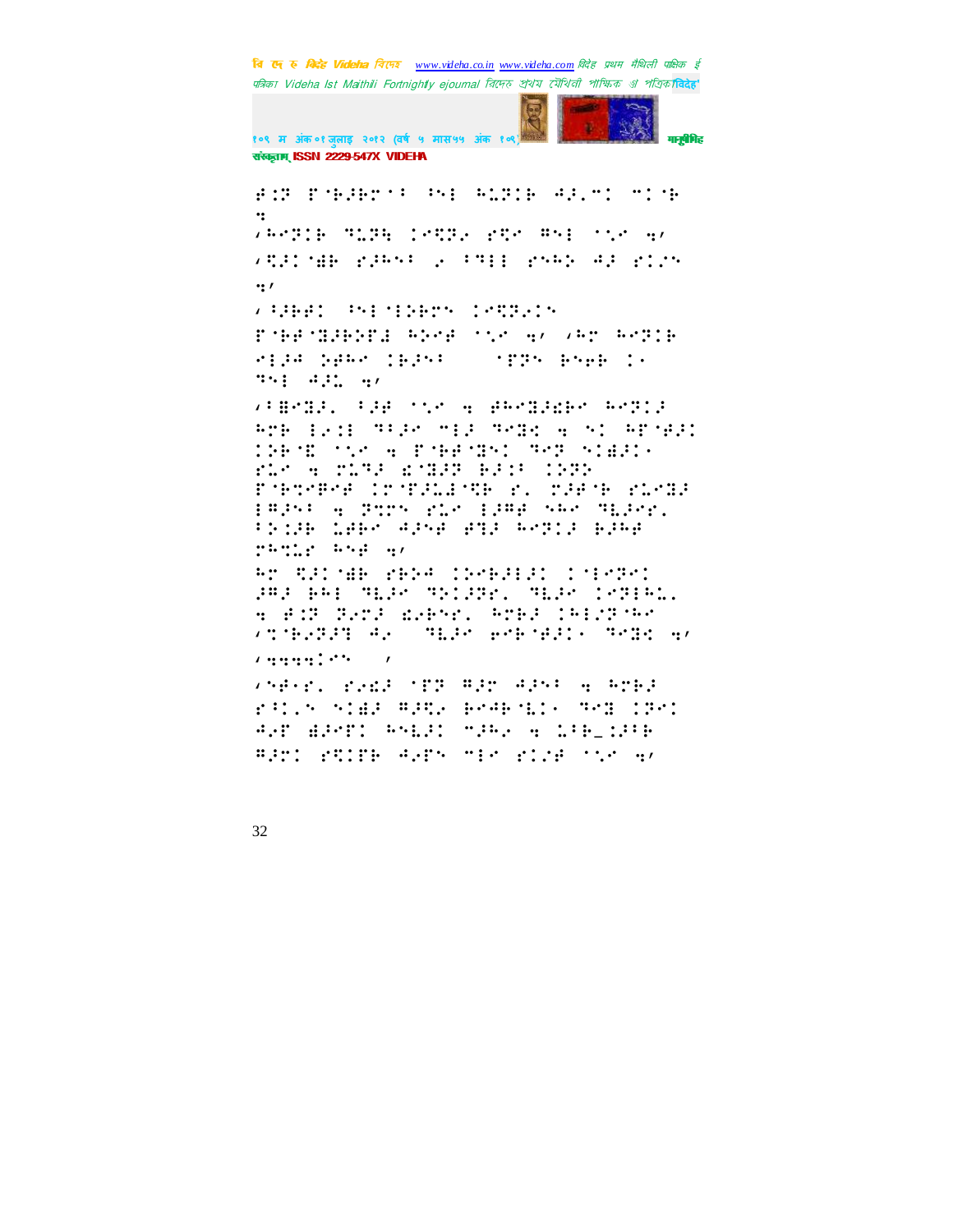

## १०९ म अंक०१ जुलाइ २०१२ (वर्ष ५ मास५५ अंक १०९ संस्कृतम् ISSN 2229-547X VIDEHA

RESTRICT RNIPLE ROOM IS IROURDED NA  $\mathcal{A}=\mathcal{A}+\mathcal{B}+\mathcal{B}+\mathcal{B}+\mathcal{B}+\mathcal{B}+\mathcal{B}+\mathcal{B}+\mathcal{B}+\mathcal{B}+\mathcal{B}+\mathcal{B}+\mathcal{B}+\mathcal{B}+\mathcal{B}+\mathcal{B}+\mathcal{B}+\mathcal{B}+\mathcal{B}+\mathcal{B}+\mathcal{B}+\mathcal{B}+\mathcal{B}+\mathcal{B}+\mathcal{B}+\mathcal{B}+\mathcal{B}+\mathcal{B}+\mathcal{B}+\mathcal{B}+\mathcal{B}+\mathcal{B}+\mathcal{B}+\mathcal{B}+\mathcal{B}+\mathcal{$ 

**WEBSTAR MERCH CH. MERCH** FRAME TO THE TERM OF THE SERIES PRO PICE NO A ROBO IP SASI POD PAR TOR A ARTIF AND BARBY WHIP PALTE HETHE TO A CHAIR HETHE TRAPE ROTIE PRE ENEIT STO 4 PSP YP CHAPE PSAY 47

*VERTE ETGETTEL FIN IBME NA STARK* tra raharan gang pegan beng the control with 1926 (1936) 1937 (1928)<br>(354) 2023 (1929) 55, 65, 70, 15, 15, 70, 16, 2 IR2 RITIE TAKELMAN 2 TAINA21 FOSTFORM SEARL PEAPS 1999 MPE PEA THIRD NEEDS A PREP ENTIR PO THE PROS IRZE PRZE SEJR a anagarzje tic aaaaa 1953. SSPEL FEE SARKIK tipl was about the artistic reports  $\sqrt{4.321}$  Weight roche (Primit) Portere industry packer 4 . right (1998, 1895) **Vide critering read della del 46** give direct decipal posses dept 4, RING FOR PREIPRE NEW SPOR part of allegations of the ALTER PORT AND LONGIN MINISTER AND HUBERTARD CAN PRINK ALBIEN. WHERE THE AP PAI PART FEWERED RIS **THE REPORT PROTHING**  $\ddotsc$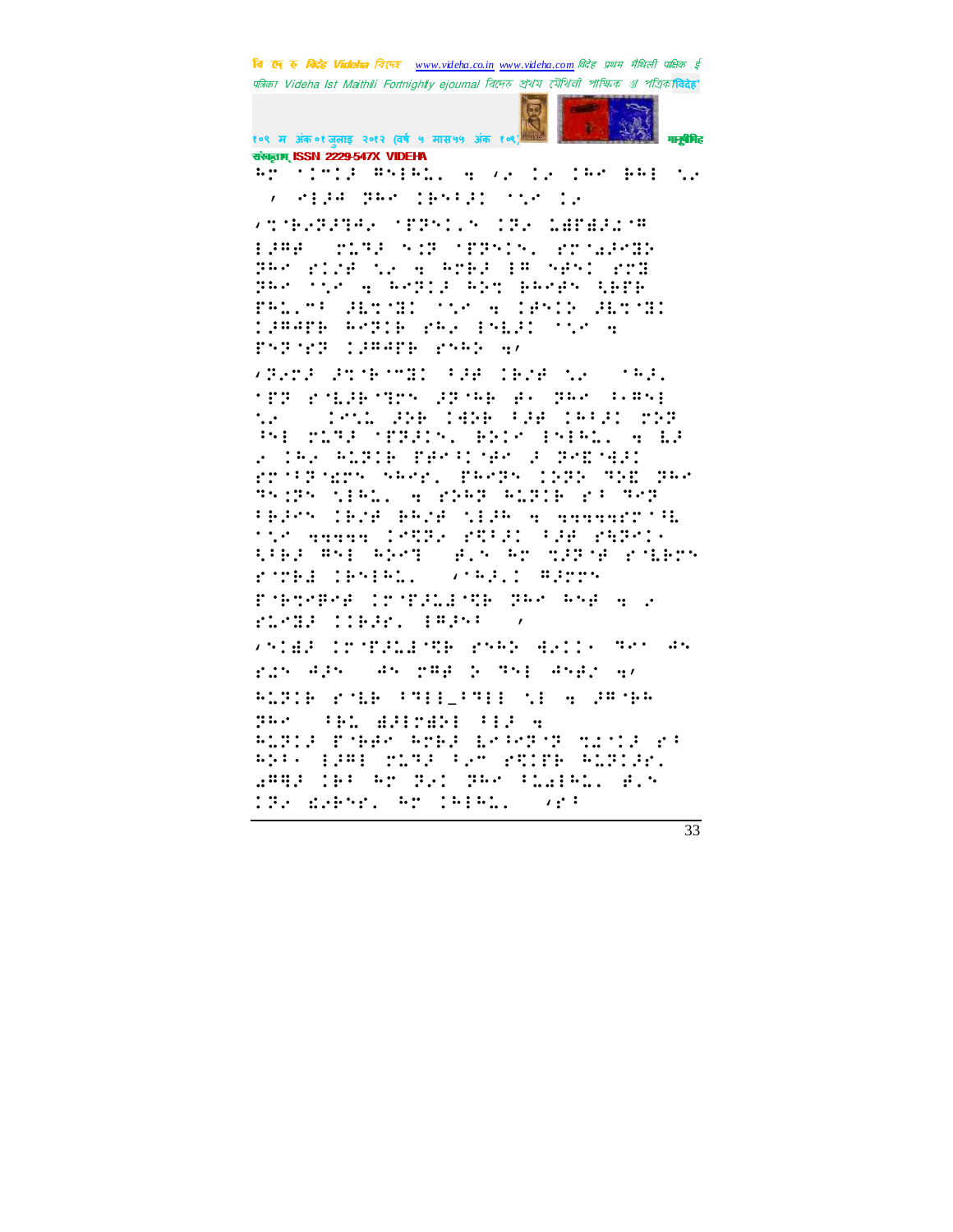

१०९ म अंक०१ जलाइ २०१२ (वर्ष ५ मास५५ अंक १) संस्कृतम् ISSN 2229-547X VIDEHA

L'HATTEL THE **STORY SEATH ISL** rna 1986 a 192, ri fambo en Se<br>Mikola en Alder Ayn a l'honalme  $1 + 1 + 1 + 1 + 1 + 1 + ... + 1 + 1 + ...$ tel richer er er gamlendet. romanis (Canisi (SP) 2 r(F) Are CB The Enternal and Card Model added PHALL TEMP PARE AR APACH Report TRE ALBE FIRE RAILING 1951 TSB1 F2T LB PRIIMSPS P202 (PP<br>LB 92515 F2B 1B 1951FS 4 P12 5062 ERSTERSE THAN THE AUGUST PERTITY ric (Basi Are Poblicatedra ti 4 rde medidee ALDIS (1905 Addidos BSIe 82 HR422 F223, 18181, 4 22227 ESTARI PSAGES LAS EAL NI A D'AGGAI SAS NE AR ARTICA ATAR **NBSTN** RITIS PHOTOB ISTS IN AS WIR SAR MRTHERS IRIL THE PICTE BAIAL  $\ddot{\cdot}$ . rala besi Ada siaa irgaalige BADA AR PROVINCE A PORT SUCH razed busers full disk a Ar tibly will be farm. A will

BREATED REPORT THAT AND THE SALE ENROYS TERMINOR CIPROSITY CONTROLLING PARK (2008) #17700 PARK 192 1821 97 **VINESES AS AT MESS PORTERS** Thing, the gunder laight a **Vist Programs Portion Constant**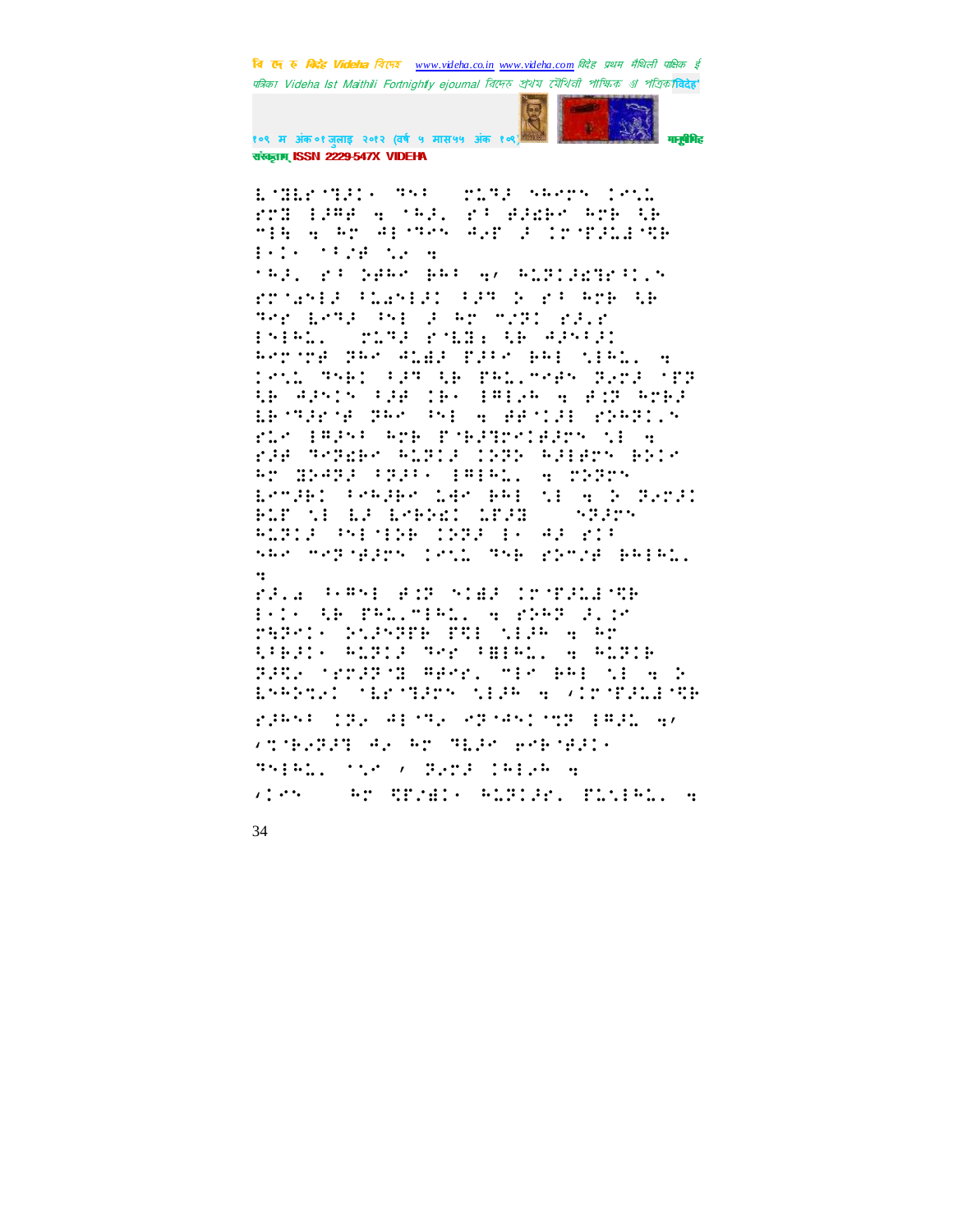

१०९ म अंक०१ जुलाइ २०१२ (वर्ष ५ मास५५ अंक १०९ संस्कृतम् ISSN 2229-547X VIDEHA P SPA RSIGH A VOSE (PRS SIGH A/P right for chief (eventage a are Brookstand (Brown) (Voltagin, And ragg go pap rag, sosorri Ar Aragge dela delel e DES ALTIBULIER NI AUSTROLOGISCHEN P.H. 7871 (54) 78.88 (871) (8. 1918). a Cropharde Audia (18) 18211 a Ar

BIES PARS THIN EMTS INFALL A CHIL THE FUT PORTIN JUST DEL A ROBA medical proposes (strategize capped) : :: **THE ROOM STATES IN START OF A START OF A START OF A START OF A START OF A START OF A START OF A START OF A ST** Apal Albert Endirectly (A) Hospi

VERDE PARTADE NA TRAVIA ROBANI TOS reach name and the same mr tellin reformula drome den a er **CHORACOON CARS THANGE AND MORE**  $\cdot$  :  $\cdot$  : Product the Constant Port of the Second State a sied offs are ad road degr rin 

**VARME BIDDER THAN MICHAEL IT A** rnif Pright: OP MAR (Seri Price Indeed around the Seattle, take the a SAR PRIPERS AND YE FOOD YNFOR PH #5: PRE #5 TRIL FRIE SE FROBROS 1,000 051 07

**VERSEY MARINE BAK ING A SIN LEAR** the Apel (# 4 Ses) elford the Apel  $\mathbf{H}^{\text{H}}$  :  $\mathbf{H}$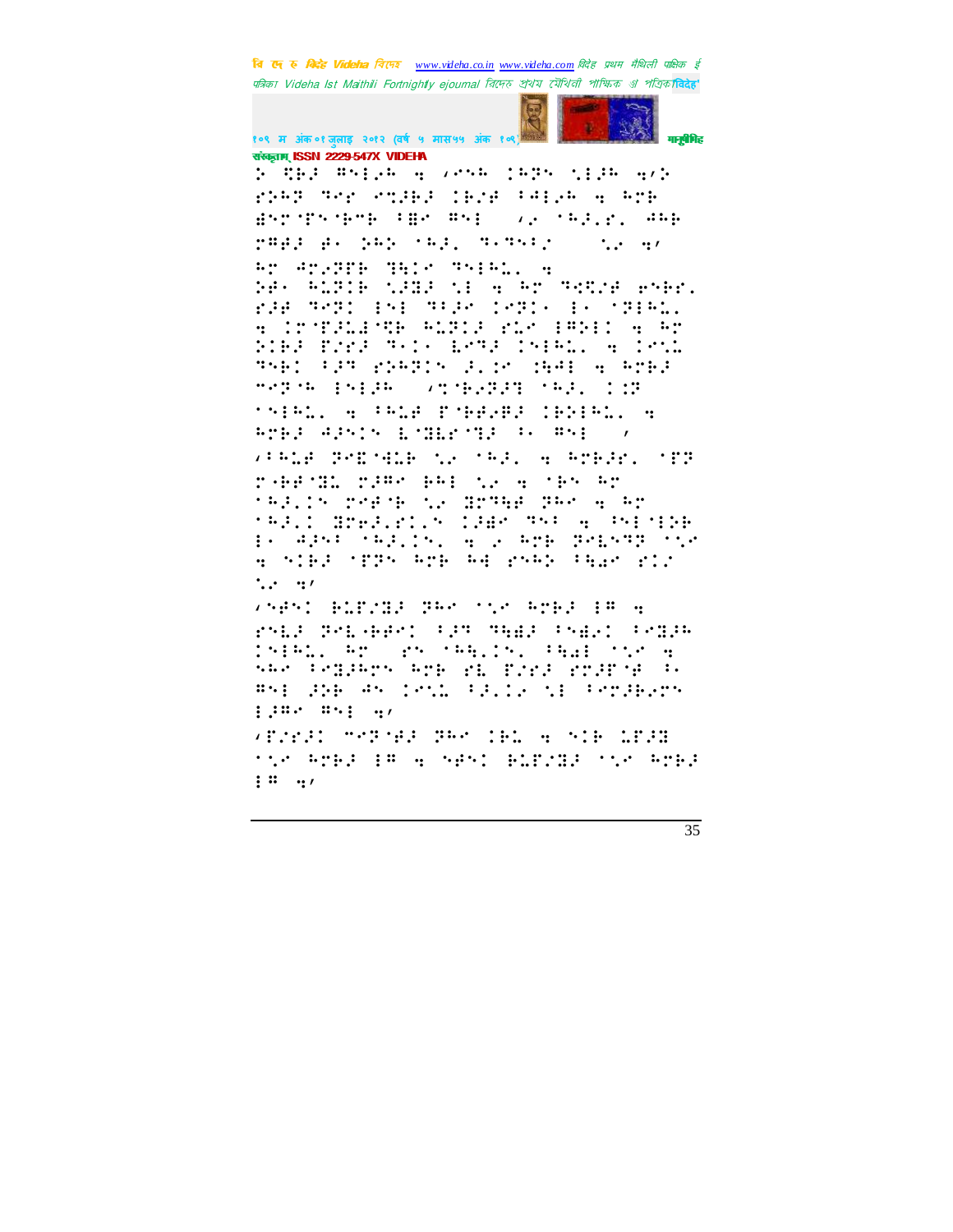

१०९ म अंक०१ जुलाइ २०१२ (वर्ष ५ मास५५ अंक १) संस्कृतम् ISSN 2229-547X VIDEHA

*REAGER AT LIEFS. IEARD TAR ENTH NA* F APER AND 1932 PM, IBS 47 *<u>VIDEORTH PRIDROGING</u>*  $\cdot$ :  $\cdot$ ver lieb serge mage ges eigs siche LARRAD VANTIESE TRACTIC **Sales Start** ESP / PORT THE POLENS INFORMATION Sergi righth fhr Aghrafi (SE Tehr  $\mathbf{a} \cdot \mathbf{b}$ **WINDOWS TO MANUFACTURE** BID: POBJED BOOK BREAKING  $\rightarrow$  gages real rotally than #siah. Be av Rr RITIR ALAM Britis Thinl. Thear par sarpp par sal, spr engl permit against the general  $\mathcal{L}^{\mathcal{L}}\left(\mathcal{L}^{\mathcal{L}}\right) = \mathcal{L}^{\mathcal{L}}\left(\mathcal{L}^{\mathcal{L}}\right) = \mathcal{L}^{\mathcal{L}}\left(\mathcal{L}^{\mathcal{L}}\right) = \mathcal{L}^{\mathcal{L}}\left(\mathcal{L}^{\mathcal{L}}\right) = \mathcal{L}^{\mathcal{L}}\left(\mathcal{L}^{\mathcal{L}}\right) = \mathcal{L}^{\mathcal{L}}\left(\mathcal{L}^{\mathcal{L}}\right) = \mathcal{L}^{\mathcal{L}}\left(\mathcal{L}^{\mathcal{L}}$ Persia any source prend conduction  $3434 - 47$ **CHAINE REPRODUCTIONS AND SERVICE** PARK (PARTS 198 B) PRY TOP TRY THE A CAPE FEE RUB SETTECHER rating thanks in refractions wind a Bend Ap: CAP BA: 598 A Re RICE CRIB CONSTRUCTION CON

PRO PAREDO A FEST RUPLATE RO LEOLA they might. *<u>visinial max</u>* 

**IMPERI POS BLEVSKIM PDA BYSPA-**PRO 8 NO 4 PRE PRES PPE ERMEPR 960 16921 ngez a and teg, pri ner<br>Perprenets tipg frn 661 tin a in  $\begin{aligned} \mathbf{1}^{T} \mathbf{A}^{T} \mathbf{B}^{T} \mathbf{B}^{T} \mathbf{B}^{T} \mathbf{A}^{T} \mathbf{A}^{T} \mathbf{B}^{T} \mathbf{A}^{T} \mathbf{A}^{T} \mathbf{B}^{T} \mathbf{B}^{T} \mathbf{A}^{T} \mathbf{A}^{T} \mathbf{A}^{T} \mathbf{A}^{T} \mathbf{A}^{T} \mathbf{A}^{T} \mathbf{A}^{T} \mathbf{A}^{T} \mathbf{A}^{T} \mathbf{A}^{T} \mathbf{A}^{T} \mathbf{A}^{T$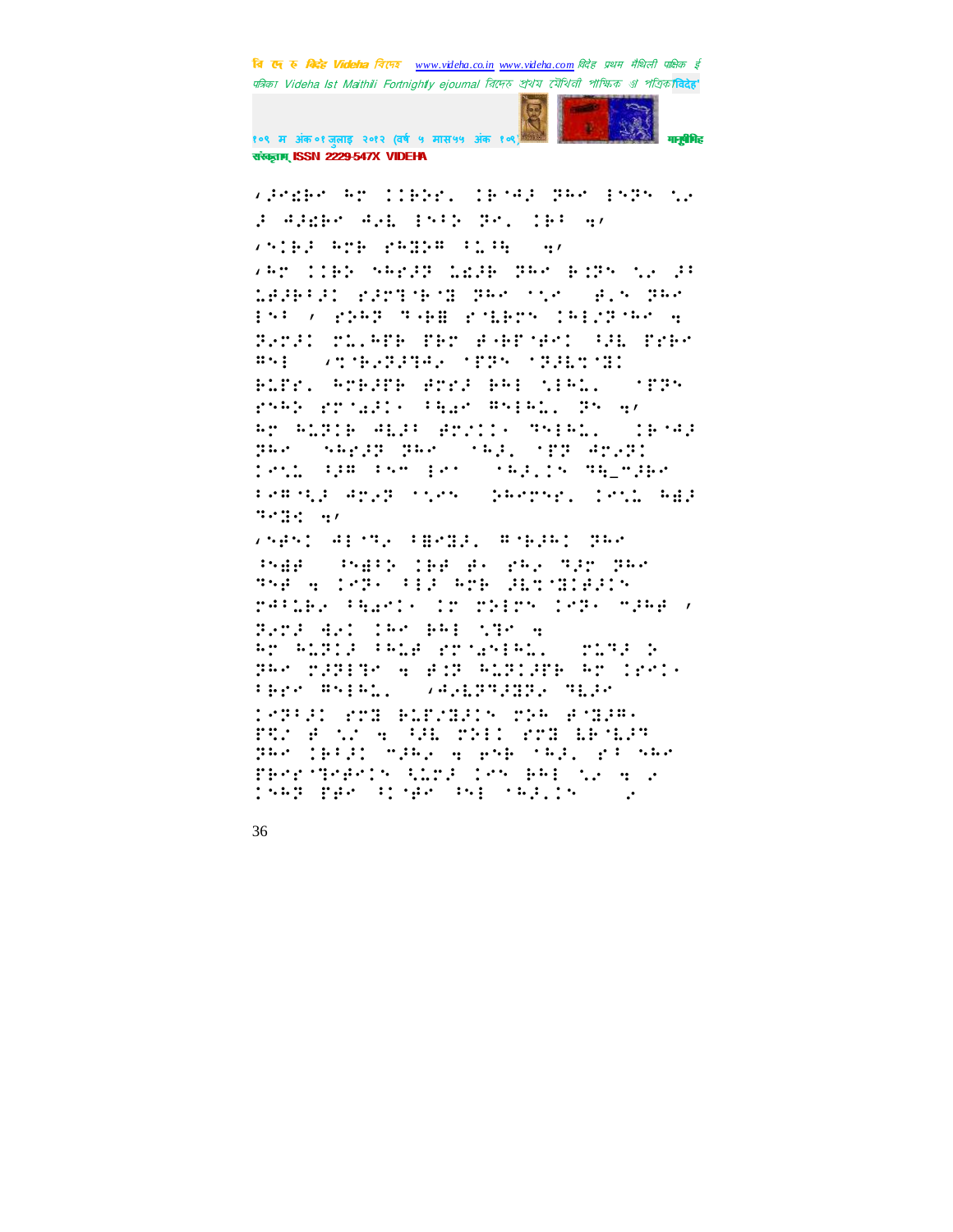

१०९ म अंक०१ जुलाइ २०१२ (वर्ष ५ मास५५ अंक १०९ संस्कृतम् ISSN 2229-547X VIDEHA

ting gebied  $-151 - 611$ Hand to a theiry, where there. THIS YOU A PRESSE PREACH TRACENSO r (1.31-11-4)

vielski krij frih ko ka ra Heer the Sarah 1985 tien. reach fact (200 rus and 1916 Price a ni BengBadi profasion e a Aral MI SMID Card NTP 4 Aral Refiger (1970 Settle TRe Steel) FIAR CHE POBBOLEN COLTEOR 4 S YPP PATHE BLIS BAE NESH A S YPP B. St. SHIP TITE RITIE FETE TRA This BRI of a chor maggin boghy f #PEC 2013 PSAS 3AM 16 BAF 512A H **VERTE TREL TER ANGEL NOE EREL TRACK POSSES TRUNKE TRIPE RT ATAB** jeji a bred je izdolje robi edir ring to a right: Thrub Birnin THIS NEWS PARE PICE NO BOOTLER Beng min () which a space of the ward PORTHER PRODUCT POLITIC HISTORYS BAND OF TOP LETAPPY NTM A CHAL RUBIE POSESSER SSIPHE PO PRO TOO

'TT TAK TYDAK RUTIN THINGS Depres po par tre **Williams. The Street Star Brookleth**  $\cdot$  .  $\cdot$  $\mathcal{L}$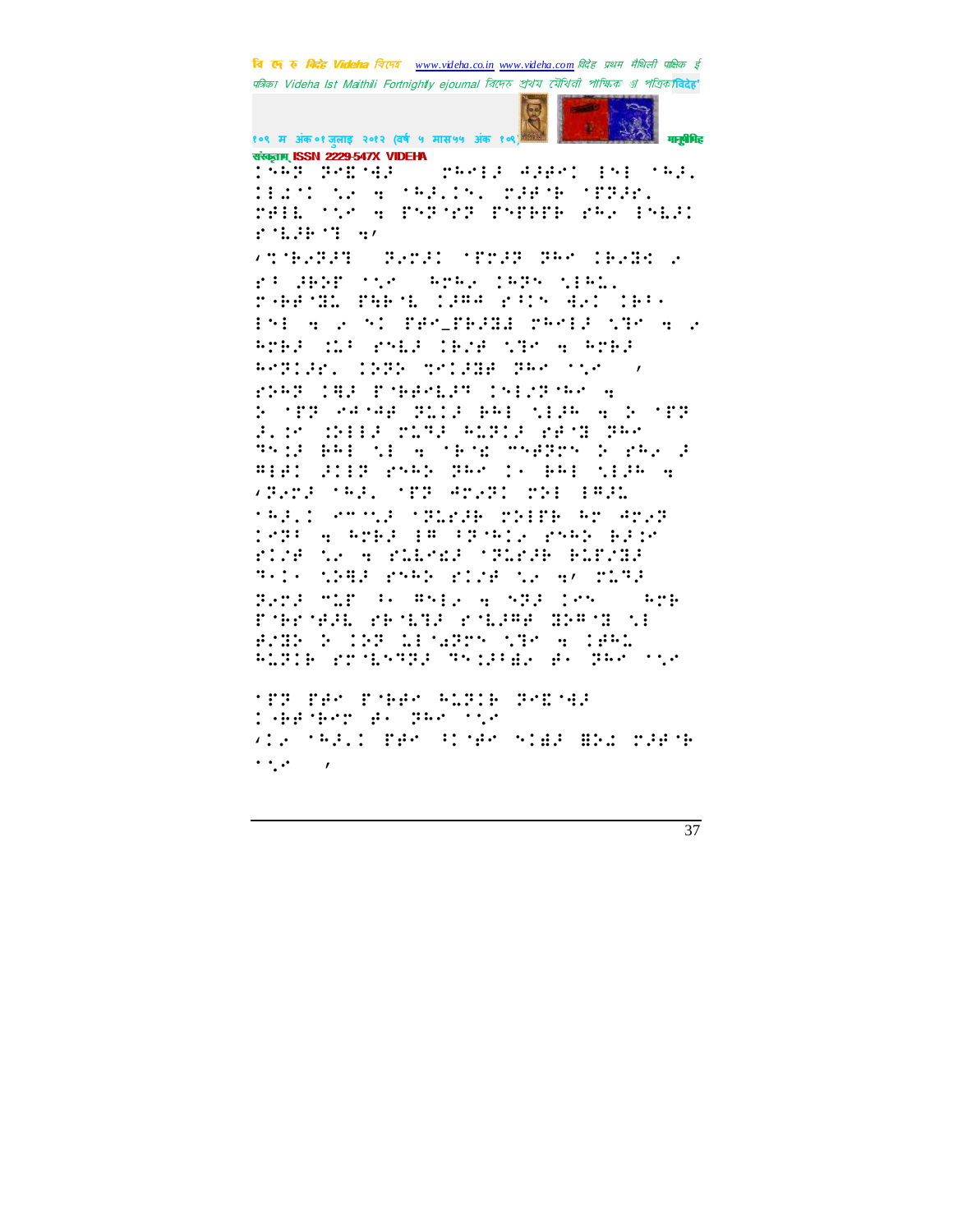

१०९ म अंक०१ जुलाइ २०१२ (वर्ष ५ मास५५ अंक १० संस्कृतम् ISSN 2229-547X VIDEHA

**VIA: TOBSTET & TRO ANNA CIT AT&T** Principle Addr. BAR SAME A AME (BREEL 2 RANGENARD CA (PART) **Sena argument** PAP AT THE ROBERT BAR WAR THE WA FRAG (TEGS (SPEERING) FMSF (NETERNAM A MER PLIMARI PARMA EMBREMA (BRA) PH PLED BLIMP ME 4 Inti Abii (Mill Ar iPheal Brri: par aprovementa glave chemical Popendrom Port (Siel (Siel Sch tel, im tell medicine of the ered FAWE STROOM SAREL FART SEEAR IBEL L telli fer project trans peles tir a, mina hara thu metung dili {\*{;}} 4 ATES 71.1 {38} 4 AT Prome dry (191. a Ar mirmer rees ANTISI PALENTE IE IAIAL. AN **SAMPLE FRING FRONTIER ROOM TABA**  $\cdot$ .

**VINEATAT PMP FAR PLTK PMP PITMP MT** rears the curve are a are rared neng Abik ili nde 4 Ameriki bil nil Be BRI Stor A Ar Estation TB2B FORDER THAN MIRZE NO A REM PRESENT SIN ASPEN BAR AGAIL  $\ddot{ }$  . : : **SPORT PROJECT AND REARING** ESHESHA IS TO TOTAL HO PRAS SPERT FORMS NICH A RUSSE MES make the first pageone and and and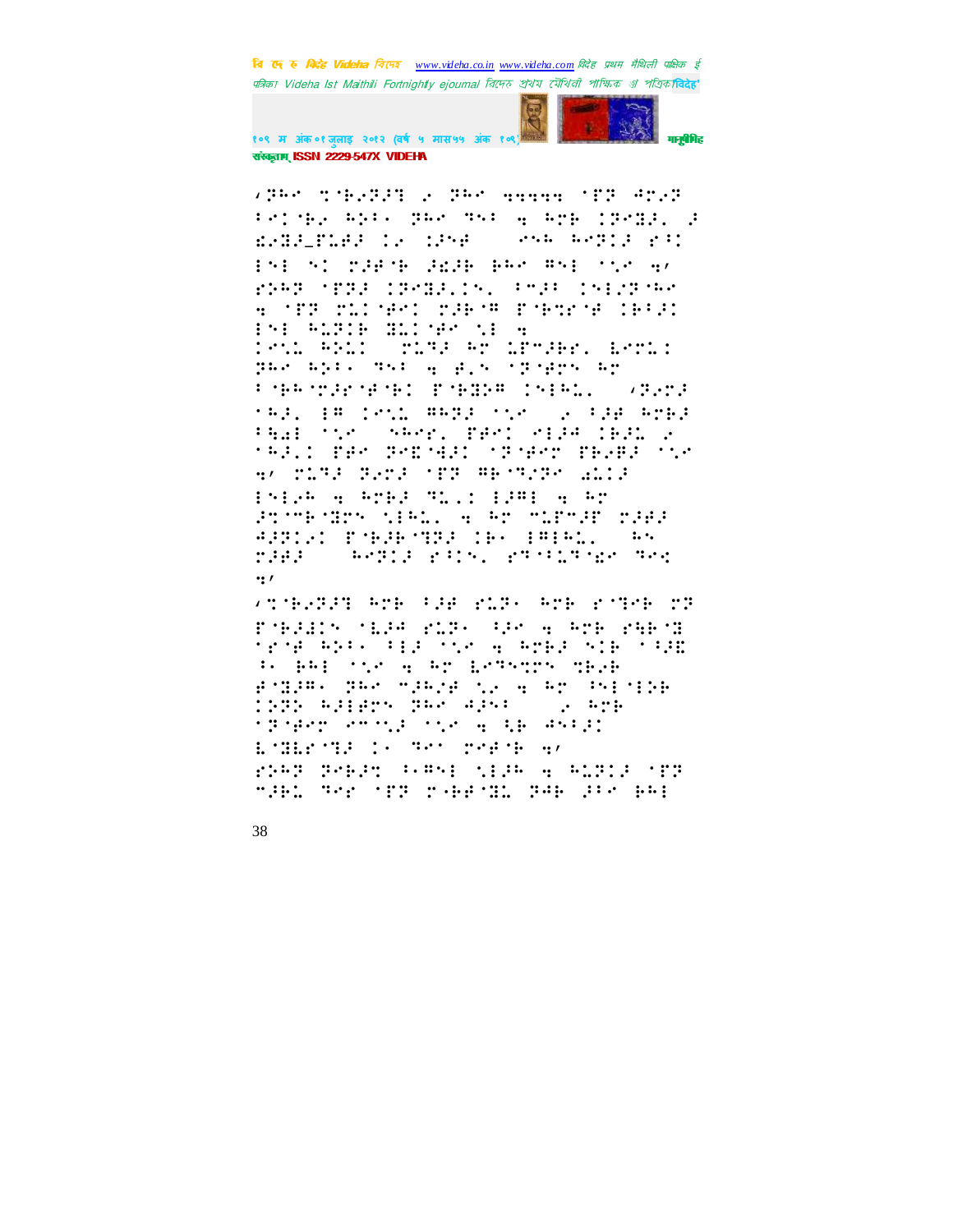

१०९ म अंक०१ जलाइ २०१२ (वर्ष ५ मास५५ अंक १०९) संस्कृतम् ISSN 2229-547X VIDEHA

the readership and there is anyth ESTE ME A MITE TULE RITER ALARIS KATYEMARA TYLE STRAKOGA TAK **BLACK STATE PREMIUSE INC.** ESPACE PRO CONFIDENCIAL PICE CON  $\mathbf{1}$  and  $\mathbf{1}$ Ar energy rided by the se **TRAIN DARTH ARLIGANTIC DOPTH 4** AND FIRENCY PAGE TRIB ANN tic Angl Reg i Blach a Alder plu BREET POINT FOR THE ROOM PTE ral legald reel to a tell reel SAPOR IPPRAL A SARIO POLORE OPP Beng Aberge as the field industry septrosal, bereiche partie defatt,

 $\cdot$ :  $\cdot$ 

FRANCISCO (FRONT PROPERTY) TER PLIN PANY FRONT PAIRN & WLA PRO PARO VIZE SEARCH VEND VSRX rakie se po rie de a po raene elko kire niae (godine).<br>Kire niae (godini ini ioni go  $1951\pm0.1$ **SECTION PROVISIONS REPORT** THE SECRETARY WAS SEARLY A Server Stadium Auf Aufle Begkeit. 1912- A PARTY CONFIGENT SPACEFOR SIE ESHERSHE STRS ERI SPERI DOIS Press a sponke been skelleded. EXIX MATHEMS BRIGG, A ROB 200 agade, temp para pap digitag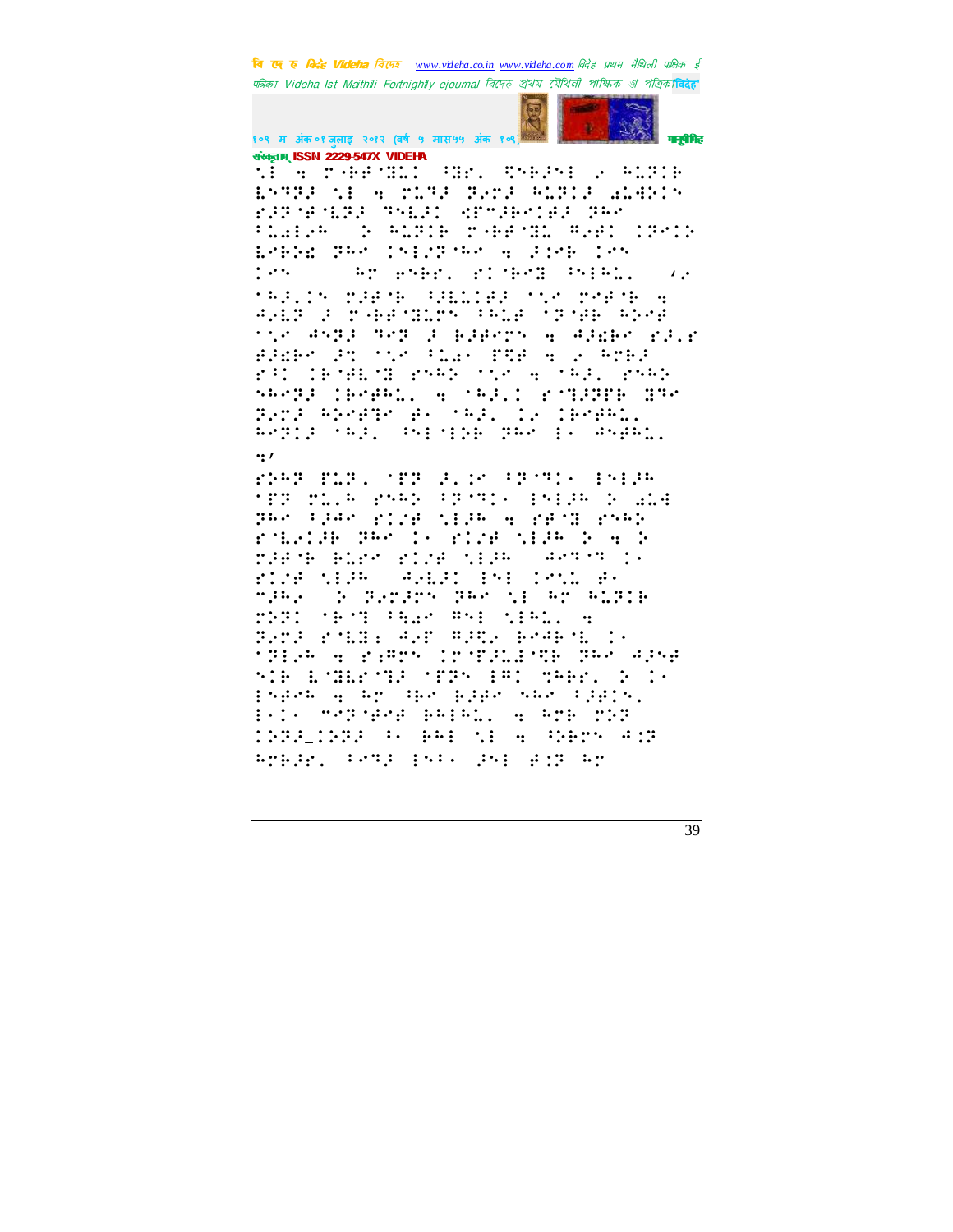

१०९ म अंक०१ जलाइ २०१२ (वर्ष ५ मास५५ अंक १ संस्कृतम् ISSN 2229-547X VIDEHA

**Support Start Service** ME BY SAM HET SEAL TRY OF **CONFIDENTIAL ACCOUNTS: AND** shijihra A.S A Welkos eldib\_eldib ROCE ANNA PARA PECIS FECER COLPA The Children 4 Anglebe Slip Persi page gaens in: gappy aeris brosp **THE SEATH ISS COMPASSED IN THE SECTION OF** d'ESP PRO THE A SENSE NE RHE PSP YS ESPA ESP APSP A AVERA ishel, Aspr. Aests Expans the Bis BEND PHONE PHONE PAGE BAB COPAN

Ara erazza adda zae 1820 g. <u>SOME PROGRAMMENT PORTUGE</u> Ming-Part News December 1978 PROBAGE PROPORTAGE IN 112 (1981) NI 4 2 51 BEAR GROUPERED SERN 4 STP RATI ENCI SPORIN ENE STR TRAI riag alumni (Sirasa A'ar aarab ANA ESTERSHIN SATI K. TAG TAK PRINCE STORY RESERVE STORY. PHP NEW THEFT (PFIRE COPER ART) (IN) Alis, Philiphone (the Alisand, Alis miteda a Andr. Imagay Anod tateda A CARA PROTECTIVE PARTNERS ARRESTED rabered remains to be made an  $1.32\%$  .  $\alpha$ BAN MANI PAR SIAN SALEAM LANG PA  $\mathbf{a} \cdot \mathbf{b}$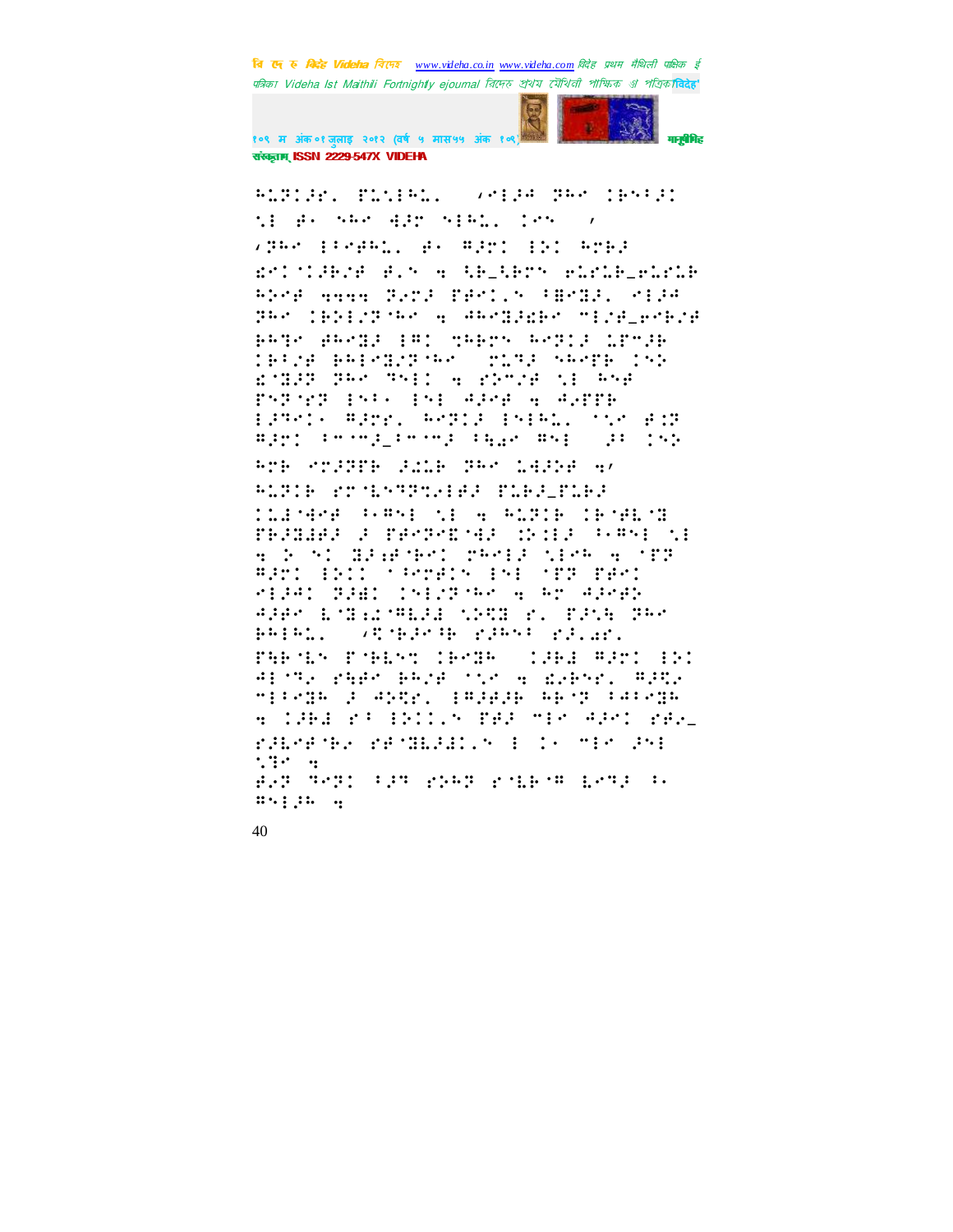मनुबैमिह १०९ म अंक०१जूलाइ २०१२ (वर्ष ५ मास५५ अंक १ संस्कृतम् ISSN 2229-547X VIDEHA

*SAMPAIN STRAINS* **THE PAPER**  $\dddot{\mathbf{z}}$ **SEARCH SEARCH** 

 $13.1337$ 

reteractive and service and a control EPTLE ARTY SIER POBIRIO ESTARE **ANDREW BRY NICH ANDREW** ESTANDA SITE PAPLE ASE, AND BRANCH PRESIDENT SALE **BAPTS WARE WAR SEAM:** 

SI TET MESTLE FOR 18051 BEEF WEND. ricopledi Audo Arkel Marc Cel rinen rid: Adr (12 midee 1982) ANNIFACTOR MICHAEL TRIPPE APP rolar Aderdi Baya, teak beag paépa STAR SPRIEST KREI IRRS BRIE SMIN **Arge Erde wer wird. Denn av Arge a** Tend Fall the Staat Adm a Budd 

ANDREW ARIS, ARIBE DS RINGE PROLESSING LAP WORRDN RIM ENERGY GROUPS MITMER CONNECT CENTER. Project Worlders Thank were close FINDERSTON, SCRIBBING COLL PR **IRECRA NO RE RATI CIR PENNADATI**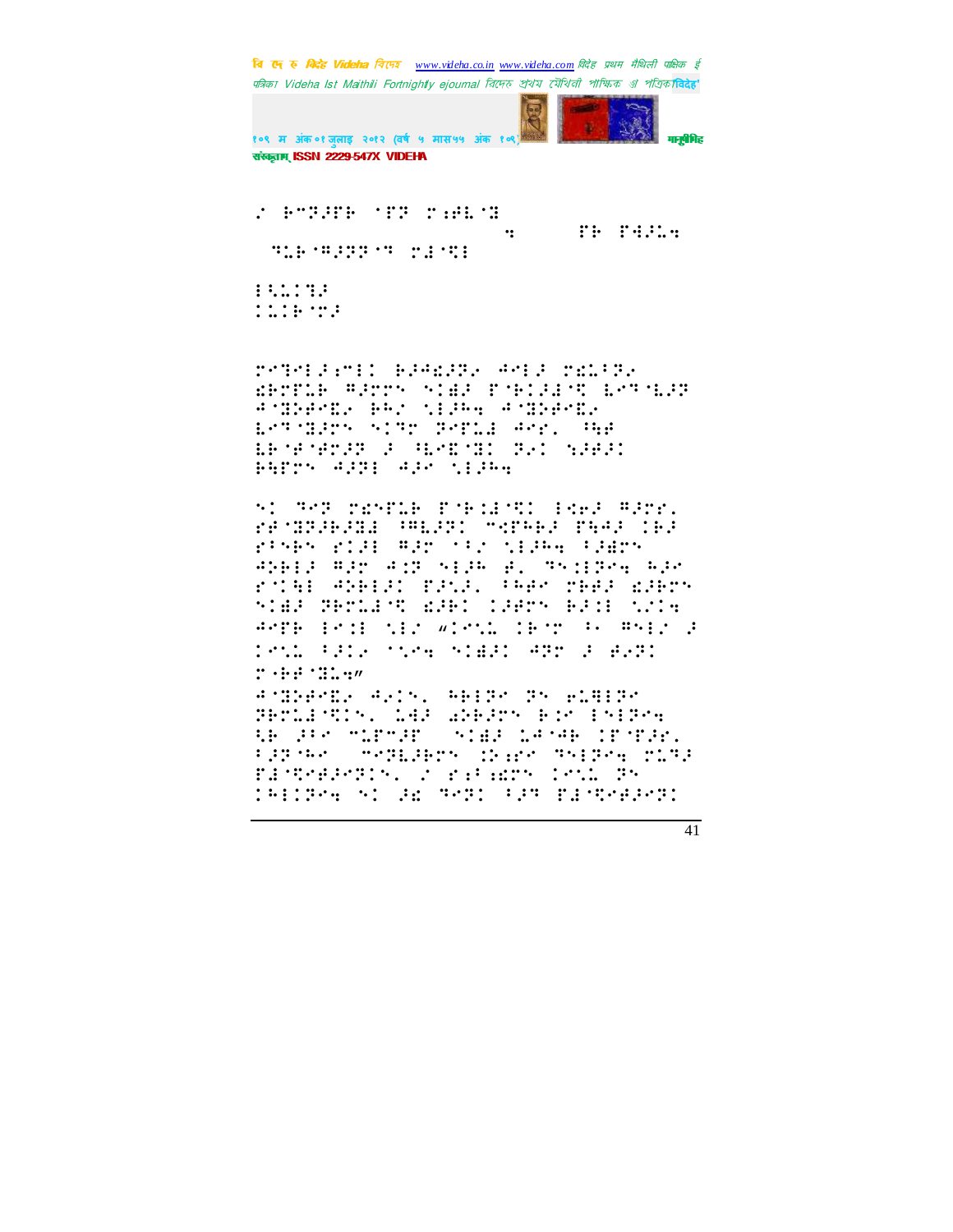

१०९ म अंक०१ जुलाइ २०१२ (वर्ष ५ मास५५ अंक १०९ संस्कृतम् ISSN 2229-547X VIDEHA

PARK OR LAYAR IPSPIRE PHIPMA POSTM Free to the server grower as test A SEVENSAL ESPERADO ALEMANIA CARA AN PENDRAPO A PROCESSO ANCHOR 8315 SIR MIRRE TUTPenner FACTORING WHERE THE WHEEP IN Anianale (Popart Farowith, 1886) 18 MAE198 (BETLEY MAINER PEPA) P Bright F BRYER DR BETLETTING Moneyn a yng Bollgeman (Me FILES FILES IS THERE FOR MILE renew be things of the three us: "Bro dark Third Park Price STEP THE BOYER AS INFO TO STAY FIRTHE RAT FIRRA EST FRIB PETE **SPP PSHATS, TRIPS** 

wr renew wake the blad ledg db this a product way the elocies  $\ldots$  :  $\ldots$  :  $\ldots$ 

roche con come mon constant **The Webs Bibs BrWb (MWb Bibwb** IMBRI LAR ATR. IPSE 2 PLS/SPA FREME FROM THE 1979 COTPES **BOOK APT SEARCH**  $3.19331$ finite literature and paper as ten 18858 F. Wr. APH (BJERDA 383 BJES PORTO FRIEDS FRAGE DIRE **ANDREW MENDED STATES** Profes Lreb: rif As EPAC APP to rn ni 193 dh'ibr ann daoineamh. A MINEREN AND COOPY PALITY BADA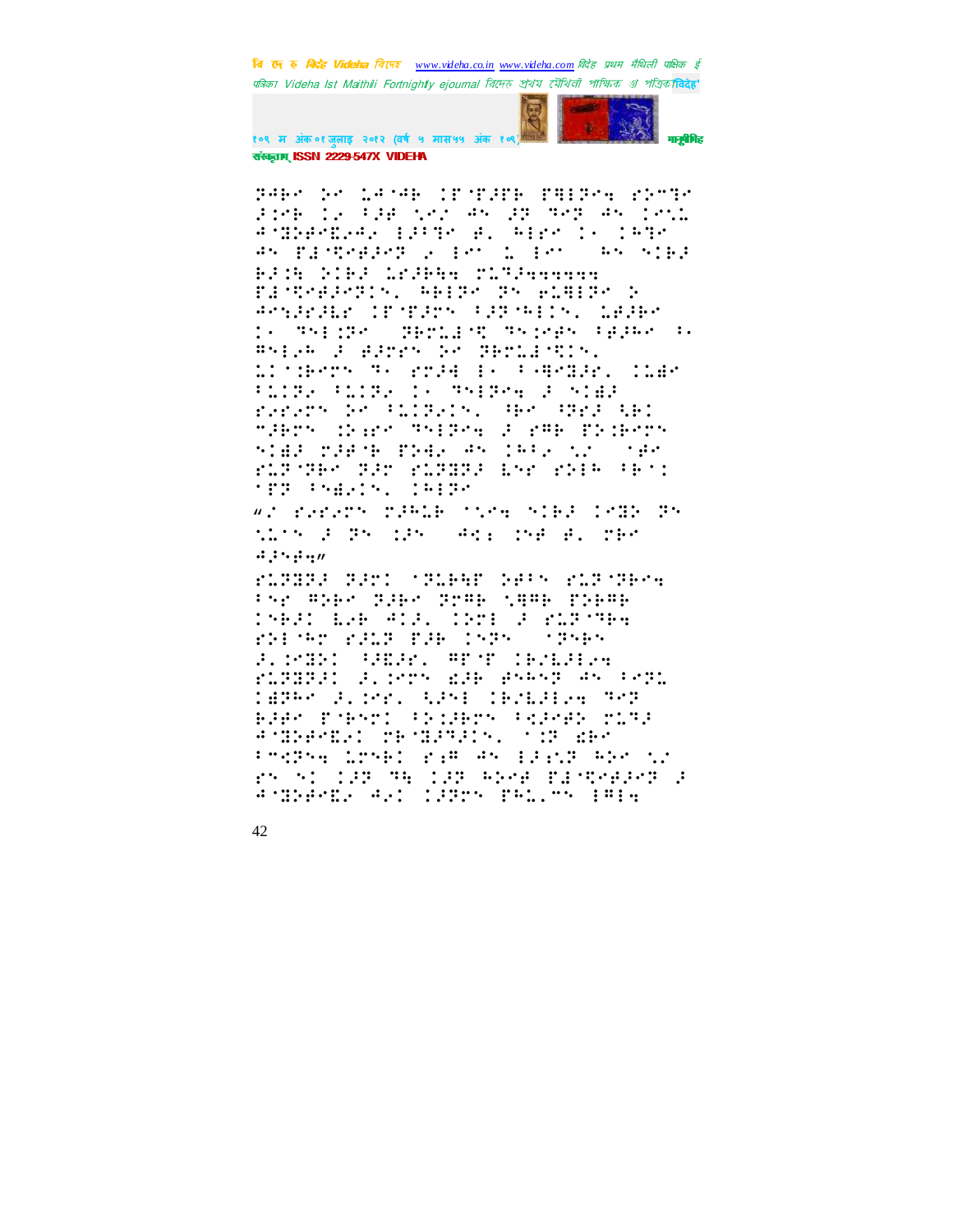

१०९ म अंक०१ जुलाइ २०१२ (वर्ष ५ मास५५ अंक १०९) संस्कृतम् ISSN 2229-547X VIDEHA

IRPADY HAIN NO AN PHEASACH ALPR RES NO B. REPORTS, PROS MIRE PRESSENT PROPRIET BERGED STORE

AD: PROVED 101 1090 FLEW 185 181 AN PERMANANT SHARTAL WESTER PARK COMPORED WAS BESTED  $:math$ Mine SI PE PORT FROM BSB 1000 PEST 1:385 Re An Andrewik All Phelos. thad thirdler, alre alre is thin rigges or the time stock richemage (Sesa (Sege (See Ar FACEMENT PARK BREAK PROBL INBEN FRAME RIB BREAK NEWS MARKET PABE SHAPE ASSAM TO BARY TARY NEV PARTIE WAR ALON ANDRE ALVE ALVE IN BE PENE CENTRAL MENTARY SITAR TATI PULAN PERJINJAN AEHI 1979 PR 1939 APAP PEAP MEAPA BASE SESA

ANDREWS PART STREET HOUR who HEAR SI E. SIER ILEIPSER skie ambre nano raze mazno mror 55 P. B. MARTIN FRONT POINT tice of al for abor an firence WARD PUBLE OF BRACK SCREAMERIES 148 Angrew y Apry Calle Ar Abene ANDAPER ART TELAM TRIDA ART  $5.1399$ FIRED STRE FIRE THE THE FLATT A BREE ARE BIR FLATT FLATT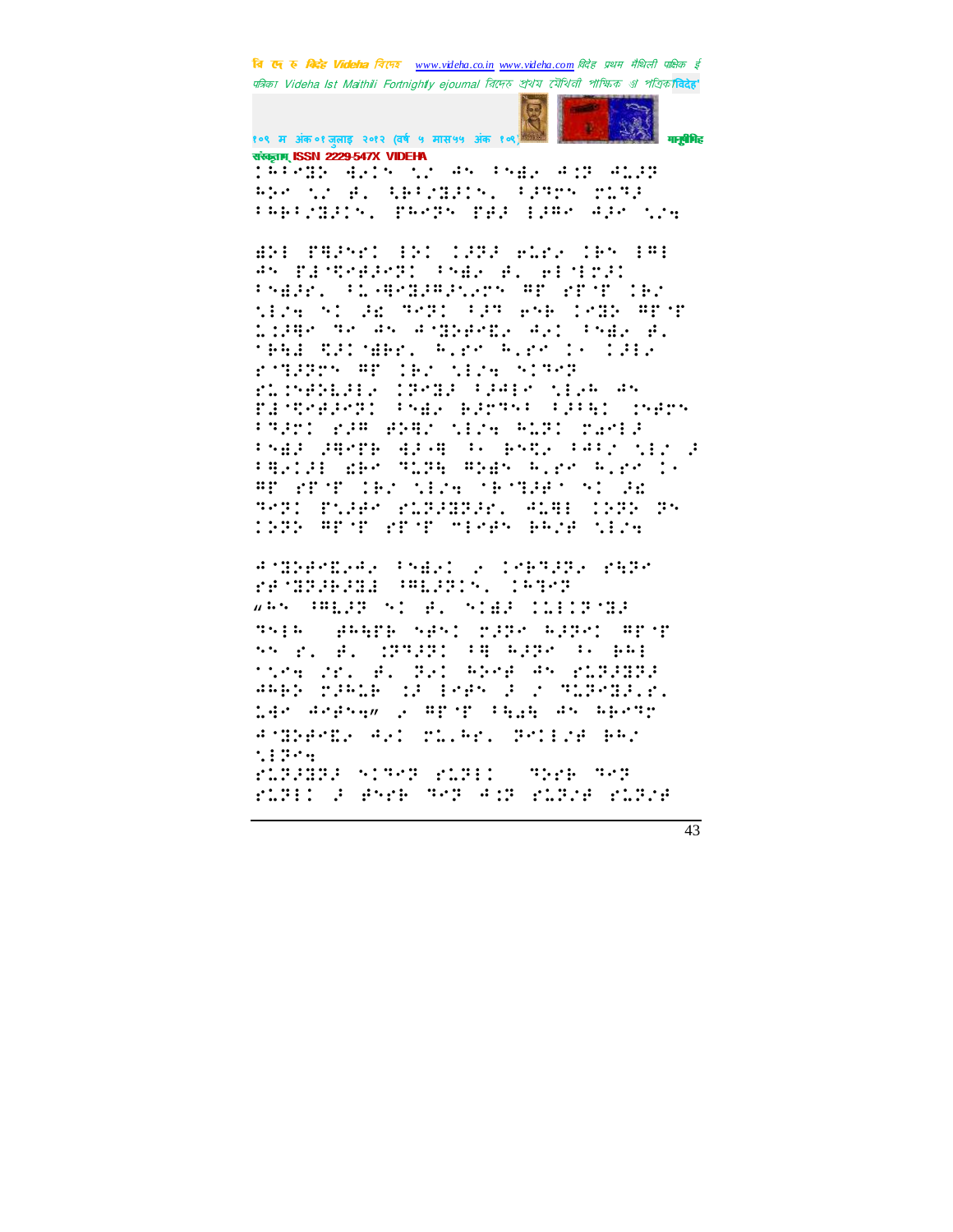

१०९ म अंक०१ जलाइ २०१२ (वर्ष ५ मास५५ अंक १० संस्कृतम् ISSN 2229-547X VIDEHA

PERSON ESPAC'H PREZO B. PRMED PR arek del maers ras el rasiel siga.<br>Evez (Daes Birs tism es as i rasie M TR PANE PORCH ROOM N BEEN PAR CAILS MIRA D'AL ARBI RORO NE ROBONE AL SK PROLECT CHROB ARTR PROP SEN Primar Roman (Police Palemen AN INFANCTIONARE THE BUTCH TOTAL mprogram map of magying policy map F201 220 F2014 51 10001 75 100 <u>ali ali bishlimi de astronolish</u> B. B. Ther, wile namen from the SPORT RUSSTRADEN DOCKTRANT <u>TLAMB TAVER BY LIVE THE LIG</u> Earlier Trucker (1944) (File Tring fra Gebi (eksigel et Carl sillet<br>Bega ster stil ster stil (a ragare anina () () 19 decembra deciembra af<br>Trindia er frag (1999) (1999-20 then we have seen the seen of the state of seed F PLEADER THERE NIER THE PLETTE FRIDE ABSTALLANDE FRAGE BNDE DAN KRA TAK RAD STRAG MITA PISPAKAN A **ANDREWS NIE DIE: BIDE**  $\sqrt{2}$   $\frac{1}{2}$   $\frac{1}{2}$   $\frac{1}{2}$   $\frac{1}{2}$   $\frac{1}{2}$   $\frac{1}{2}$   $\frac{1}{2}$   $\frac{1}{2}$ 

sponser or the second proposit BJB215, 235 15931 258 958764 BJ431 FRANCISE STEPH FARME ANEW BAIN. Bal Man Makiai amen'ny meny meny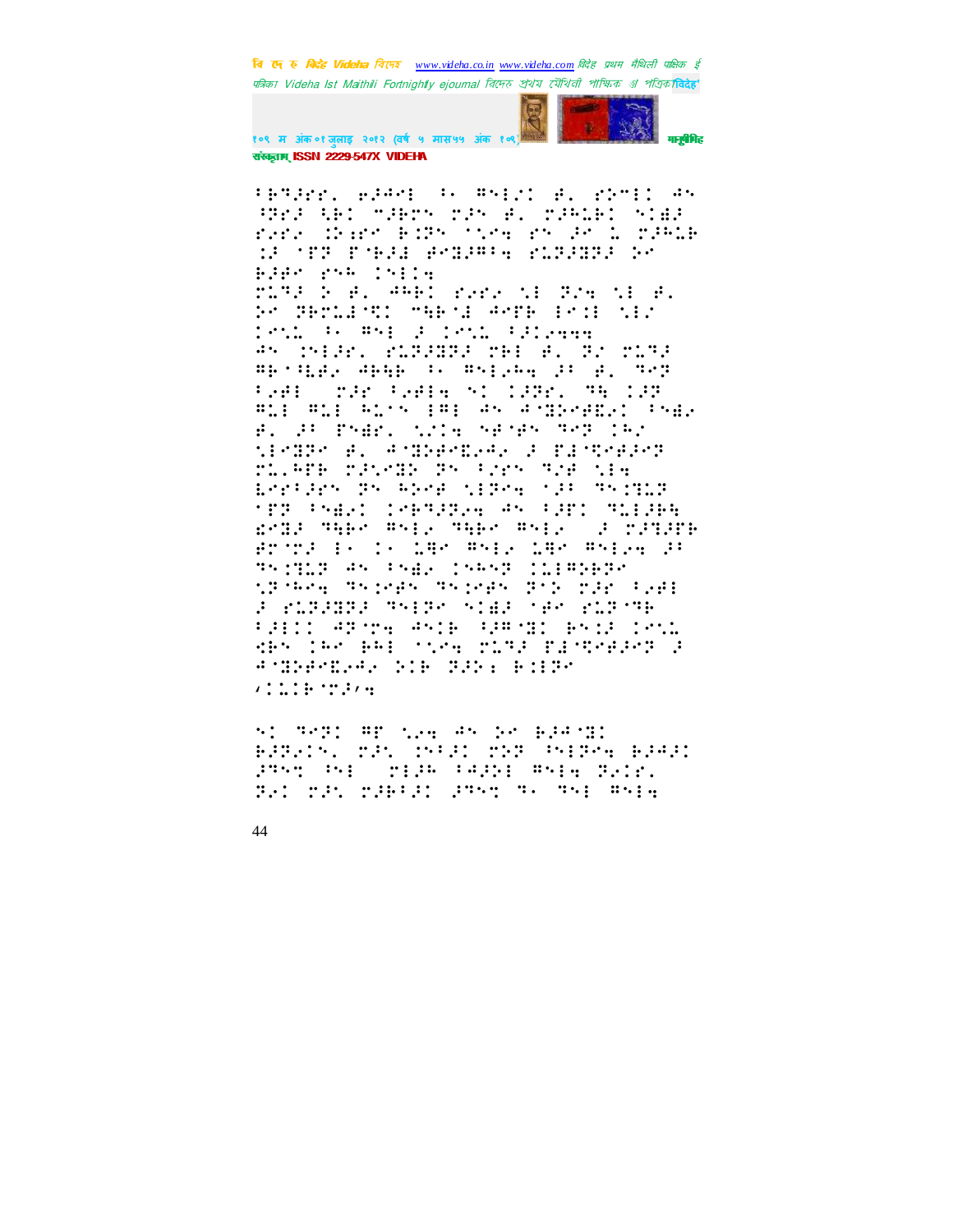१०९ म अंक०१ जुलाइ २०१२ (वर्ष ५ मास५५ अंक १०९) संस्कृतम् ISSN 2229-547X VIDEHA



rìdha sasp as cheds clics becsco MAN APE SHEEL MEAN BAARD ANNU PAPP reas BRSLEY des Asi 2 B2R21 A21 7511954 API PLP5 BPB2 MAIR. FRA **NEWMAL RYON NEW AN FREEN FR** FLETE TRI BRID TIME TITR TRI THIM #5#F5 #F F ##FF F F5FF #F H #F15. Thir TT BEEN TIGHT ISNI B. TEMPER BJP215, Thir EnflPre BJP215, B. BRYEN TO TABLE TABLE OF BNIDER rars ideas as tease riable agaa sas as ago edidacis, edidad produce ANIEN BNIEN MAEMA PAR JOE NICA V B. T.C. CHE T. THE J. BITER  $1:1:1:5$ . **SAN STAR PROPERTY CONFIDENTI** Plag (pro 9411942) napřívaz bo BRIDGE SCREENER THIRD AND PESSAGE SV PHY B. S MPL Right PHIN AR A. BARAIN, INSN SBOTH RA 1928 AN DIN RIVE B. ISMA (2) BIZA 839315. 18326

we have been compatible to be seen by **THIS ESS STEED TO BE** 

BOOK AT COMPARED STORES 22 lezna nemage: engraren 200 egga He blander model will be provided BERRING THIN TEN INTH ROBERT REVOL 1967-62 mga Siki Gerup Vikr (mak **13.992 M PRO #6: 8- 85: #25#** BARTHI PINEL PIN BRTTEAR (PETRYB A SERVER (ERITH SEINA SERVER) EINEA TIME TEN CROSS RIVE BRS YS CERE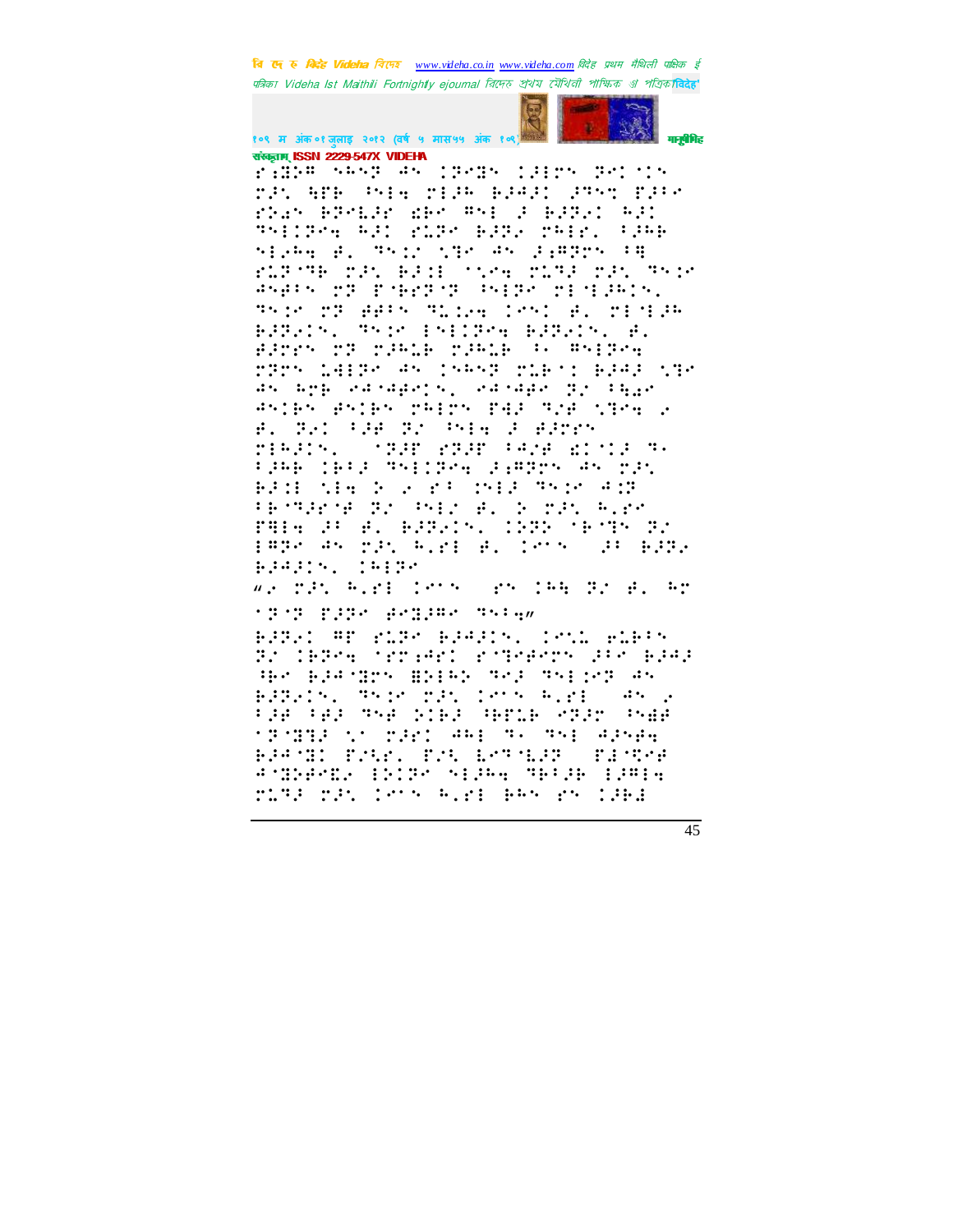

१०९ म अंक०१ जुलाइ २०१२ (वर्ष ५ मास५५ अंक १ संस्कृतम् ISSN 2229-547X VIDEHA

100 Trage Pling Article Addr. ring of part was more weight. tidos decribi andidade (addi skijne (186 1878 stjelenje) BJAJIN, POJS PAJ SNIPK AN JR B. JI ring in which will be provided the ghaps purg res un auxent cuu compon MARR AND THE BRIDE INSERIES THINK sery (1116-112 an (112866) 2211 1262n DEPEND THREE AN ANDREWS MID BOW MACH MARK COOP WORKER where he here yes also yet agaay  $\mathcal{A}$  (b)  $\mathcal{B}$  (b)  $\mathcal{B}$  (b)  $\mathcal{B}$  (b)  $\mathcal{B}$  (b)  $\mathcal{B}$ ANDREDAR MONT PORTOES INTENDIS. FLORING TURE FOR TURNING FEE rand byen erman nog stotser genom gapa da pe nghiy dian ship gia dia  $\mathcal{L}_{\mathcal{F}}\left( \mathcal{L}_{\mathcal{F}}\right) =\mathcal{L}_{\mathcal{F}}\left( \mathcal{L}_{\mathcal{F}}\right)$ Adda This AsTheodyna (Adda  $n = 10$  $\mathbf{w}$ ,  $\mathbf{w}$ ,  $\mathbf{w}$  ,  $\mathbf{w}$  ,  $\mathbf{w}$  ,  $\mathbf{w}$  ,  $\mathbf{w}$  ,  $\mathbf{w}$  ,  $\mathbf{w}$  ,  $\mathbf{w}$  ,  $\mathbf{w}$  ,  $\mathbf{w}$  ,  $\mathbf{w}$  ,  $\mathbf{w}$  ,  $\mathbf{w}$  ,  $\mathbf{w}$  ,  $\mathbf{w}$  ,  $\mathbf{w}$  ,  $\mathbf{w}$  ,  $\mathbf{w}$  ,  $\math$ **ANGELIAN INFRE** WESTERDAY TAGE TEN DEN ALTE GESAS r Barnith, apps now you as ray LEARN THREAD ENCER LOAR ATROL PHERM **MEMBER 17 MARI AREA YN ARL MID** Redd Place the Broadbay MIS RAD CLIPTA MARIN RADE TA  $1.541$   $1.141$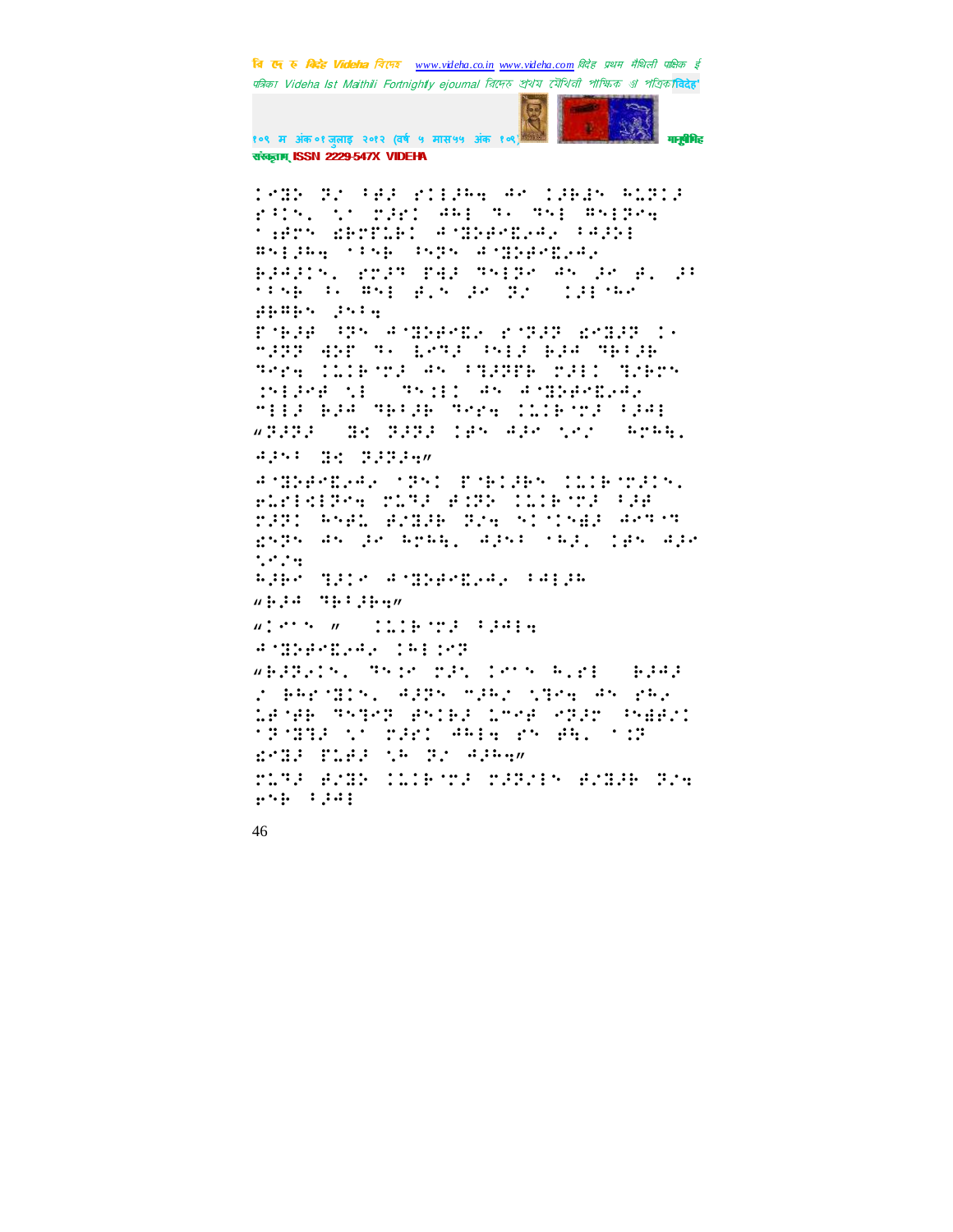

worder that they you are atlact on the Rode (Relios, d. 2001), British Constant are now the fife r TAIL F ex<sup>t</sup>aines ana den fliande aeff anfal (2004).<br>Eestem anton valer (2008) e. PAS BRANC AND IS MANAGERS. ROBE PAPA MIR BEREIN, RO REEL Third Er B. (BELIN, AT THI AND  $1.434 \div 1.044$ 

**ANDREWS CONTROL PROCE** Prince Philosis Ras Marine Marin EPREA PORTON PAR MESE RAILA PLAS 4 (214-21) 14118

**W. THE N.P PORTS ATER: TE PRIE** APRA SIE AFIR AUB JUDE COIECU  $\mathbf{u} \cdot \mathbf{u} \cdot \mathbf{u}$ 

BAGE SI STROIGLE MAIN, TRITE B. The Ter Port (2) Additional CTD superan promps magging aparters **NPORTH PORTS FIRE INTEGRATION CONTRACTS PRESSING**  $\mathbf{w}$  is given by  $\mathbf{w}$  is given by PROBA PARA PRODUCTIONAL COOR

ring page anyay tamapa mala tart bag ann fact codena (ag wedd ynghi (195 yrth ferg Glor TRAPP TOP AN BY PLAYBOW TRIBB **TIP MILL PATTMAN,** 

MIRE BEAR FEATH, MERCIN BOIERN RO #12 1118 TH (1941)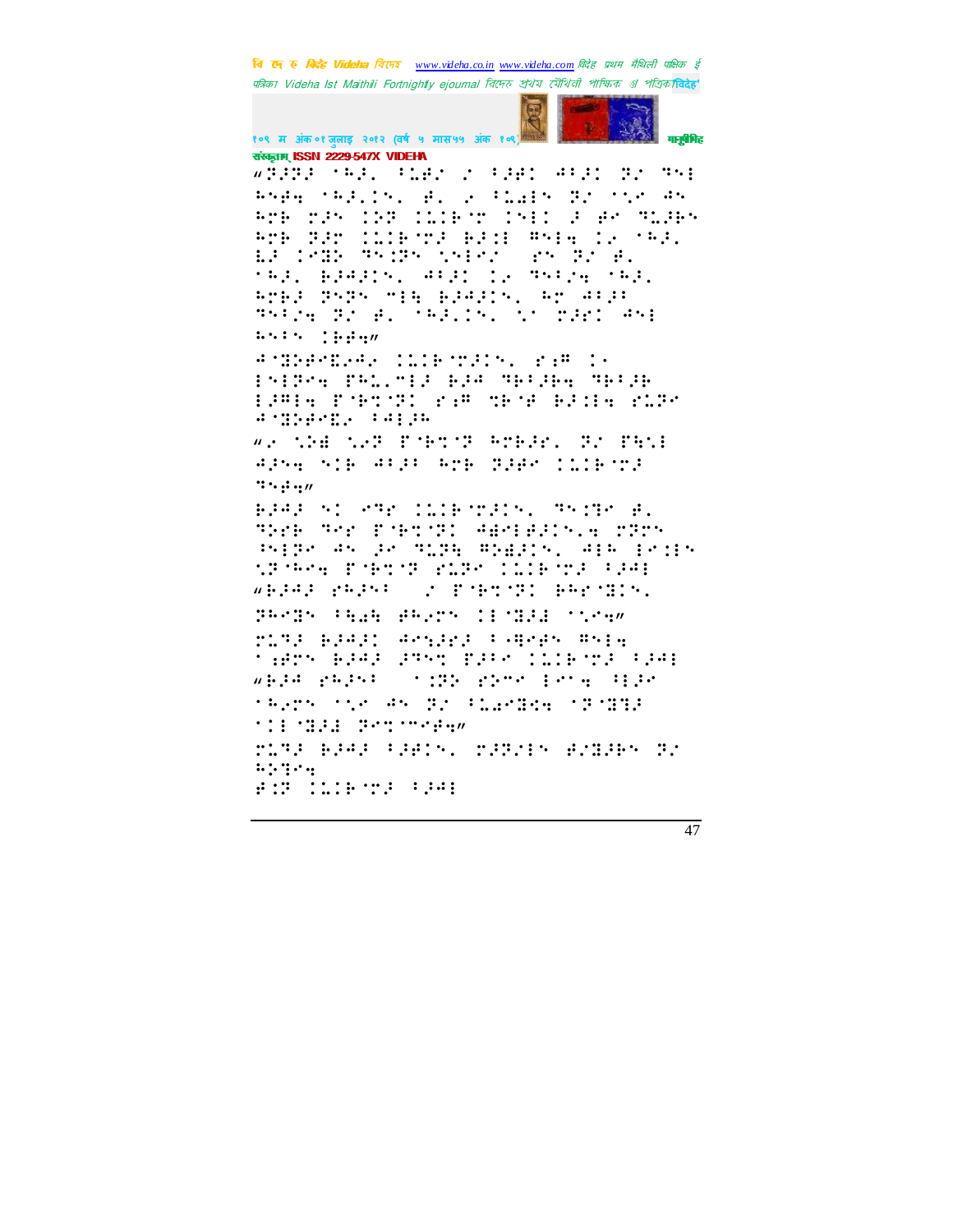

१०९ म अंक०१ जलाइ २०१२ (वर्ष ५ मास५५ अंक १ संस्कृतम् ISSN 2229-547X VIDEHA

week offs of Perchical Plats (PP B. BJP215. BJB 3B1JB55 (84JD1 8154% BRAIN STAT BRA BRA F BLE TLE SP PSE PRODUCER 1118-113 (1941) weight paper one approximate name WHE WHI ANN I HA ALL ATEN SI OMSRED SPAR OMSRED SINE MARGA Bridge (1986) 2001 (421-47 BRATE INE RNEW DIE FER INIENSE BARAIN, IBEI WEBBA (BROOKE, 2006) MACHINE (BBBBB) BJDA BENEVIN, BJDA ANIJAH BIB FJO BARAN ESP AND SOBA MARIN, IRBI AN an thin a branch, bann mar bann PRES BIRS CLOBODE RLP: BIRBI STAR ma fine inity new wind rime dyer #514 HH MBCHPS MPC MSP (BJB (B) salle as plane: Pers real Brown the BRANK Nordo Navi run bane 180 THE PETER PIED PDI CHAP REER ROT **COOP TEAM** WEBBERHAM STEED PLAINS AN TEN Terry Alef Side (Archanology 198 PORTIN, TEROR EROTE MARI MARK BIES TRIM & MINER COBBER, STORE OF #51244 2 19512 #B41 F28 191954 MIRA AN EMISE EMPRESS PREMOTHER TERING MER PAPE PRE TRANS EARTH

BIRN NORTH BIB (1978 1985 ABJER 204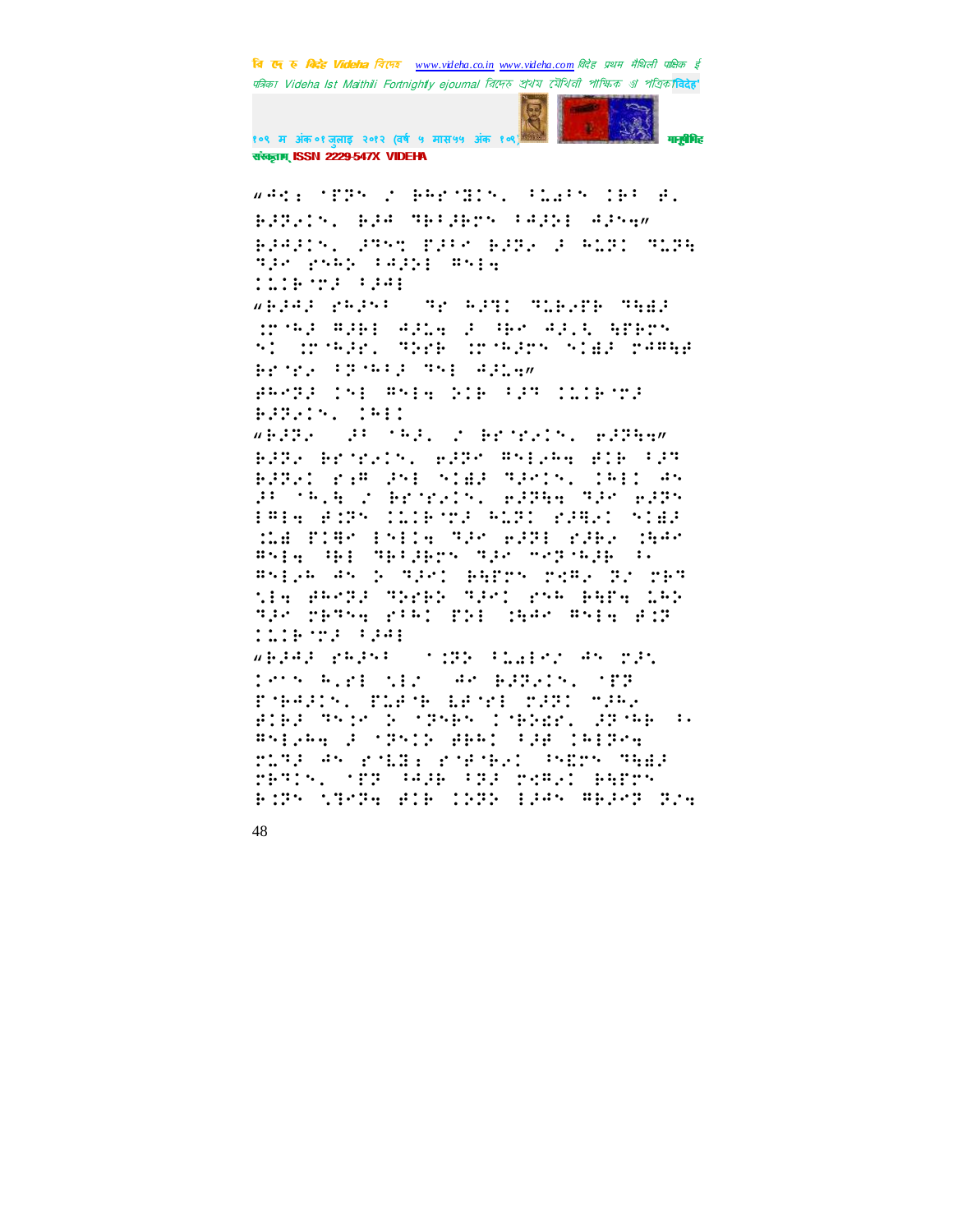१०९ म अंक०१ जुलाइ २०१२ (वर्ष ५ मास५५ अंक १० संस्कृतम् ISSN 2229-547X VIDEHA gên ya jepang, asje **ARCHITECT** 

BEAT PROGRESS TO THE POST POSSES. BIRGH GROGIA BOGA KARA SUGA KASTIS.<br>SA SA JUGOS LOGA SAILIA AAIKS GAI KO

BRIDGE FRANCH BOOKS TO THE .<br>Do 951 A514 Abrilbi Ajdiaenia A215.

1798 396 STORED SAM BOBBBOB **THEORY PLAY LIA POSSAGE MAIL MAIN ANDREW ARTS, CLIPNED PRESENTS** ABLAR PHERO BRANC DR PLENTE ENTE

85 1811 8285 85 56 858 10181

F TER TRY PLEADER (1940) PERSON

**SIL ARMY F BORD MARKEDS** 

मानुबेगिह

**THE PAPER** 

49

and the control of the second second second second second second second second second second second second sec **APPE THE WARD IN THEIR** SLEMBELI PRAL PMP MEDA (FEE PDB FR REAR SEAS MITH EIR EMIRIMER RESI Profess (18 (18) Add, 1950 The Stock 5823 A163 PRPE ESI A3PRA 23228 TSP

B. THE DIES TIME MANHE MANNE TO

2 ARRA: COCRAND AND SAN DON COMPO

 $\dddot{\cdot}$ 

**STAR SPORTSER** 

**A POSSE MEDICATION** 

2 MH 2812 M #41

 $44.71 - 11.44$ 

 $\begin{aligned} \mathbf{1}_{\mathcal{A}} & \mathbf{1}_{\mathcal{A}} & \mathbf{1}_{\mathcal{A}} & \mathbf{1}_{\mathcal{A}} & \mathbf{1}_{\mathcal{A}} \end{aligned}$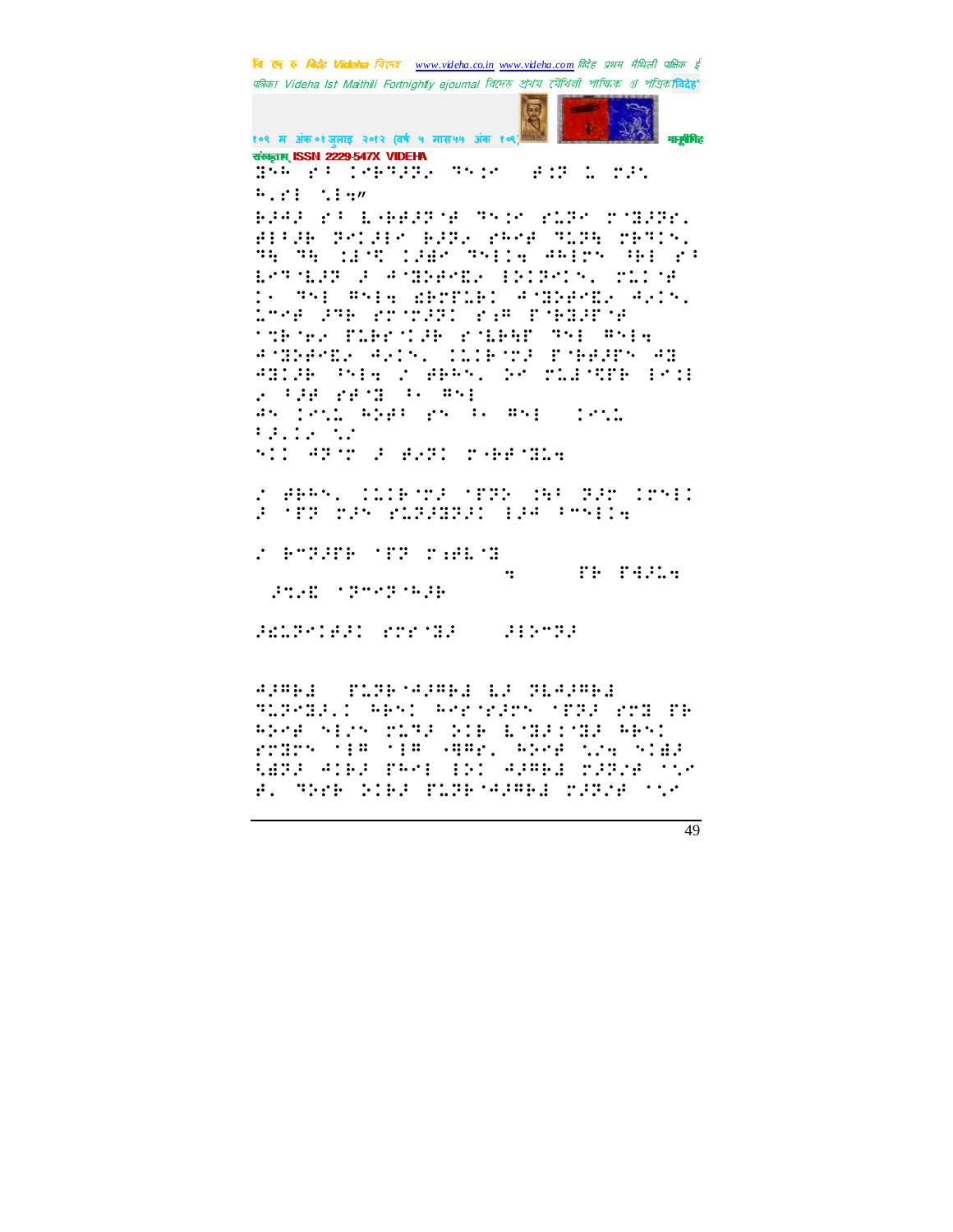

१०९ म अंक०१ जलाइ २०१२ (वर्ष ५ मास५५ अंक १) संस्कृतम् ISSN 2229-547X VIDEHA

S. Prob SLOGHER 3 She S.Ch. **THEMPIRE EMPIREE, PELPOPE** radoric and com Promer: PLPE SPPREAR, PortPREAR 271: ra rubreath, 'PPA PAT In Bhile a FLTE SPIRED THROBOTLETIC TION RTE PARTICIPATES (ANDRE LETAE Pred Council Province Percent 15114 SA2 PLOR SAPART 1.061 PRESPR Breek ranged formation and **PHA BOOKSER POINTED** PROFINED POINTED OFFICIAL PRO a she labase membawa aryon a POPSE THEORY ITS PSEARPHONE P <u> 1121 pyrysydd yr arlun ymlaethau y g</u> and Probel Lough (Si Farin  $3.4\pm 1.0$ STAR IN WAI APAK TERRY MELD ERENT 3 38 MARKEN BENN ING 359. refiers, evening a gard rate Ager the #51 the Althes hibrar **TRIBBS STITUTES AS INTERFERING STA** FOR WHICH HE HE PATHS LEDGER the control with the second complete the second of **SPORTSHER PROPERTY END PLACE PARK** FREE #58 524 4851 854 #28 83#28 FRAME SHAD TAC TRIE ARMA TOMA PSTORARS PORCE MESS PSAN IS HEERE M TEMEPHY PHOTOGRAPHER ITE rending of rober cappy roomsearch SPE RATEER AND TO STAR E 2 STORDAY. rzi: 4.02 triery ryk fenikaz (\* PRI 1574 P.P. P.R. 2008 2001 PRICE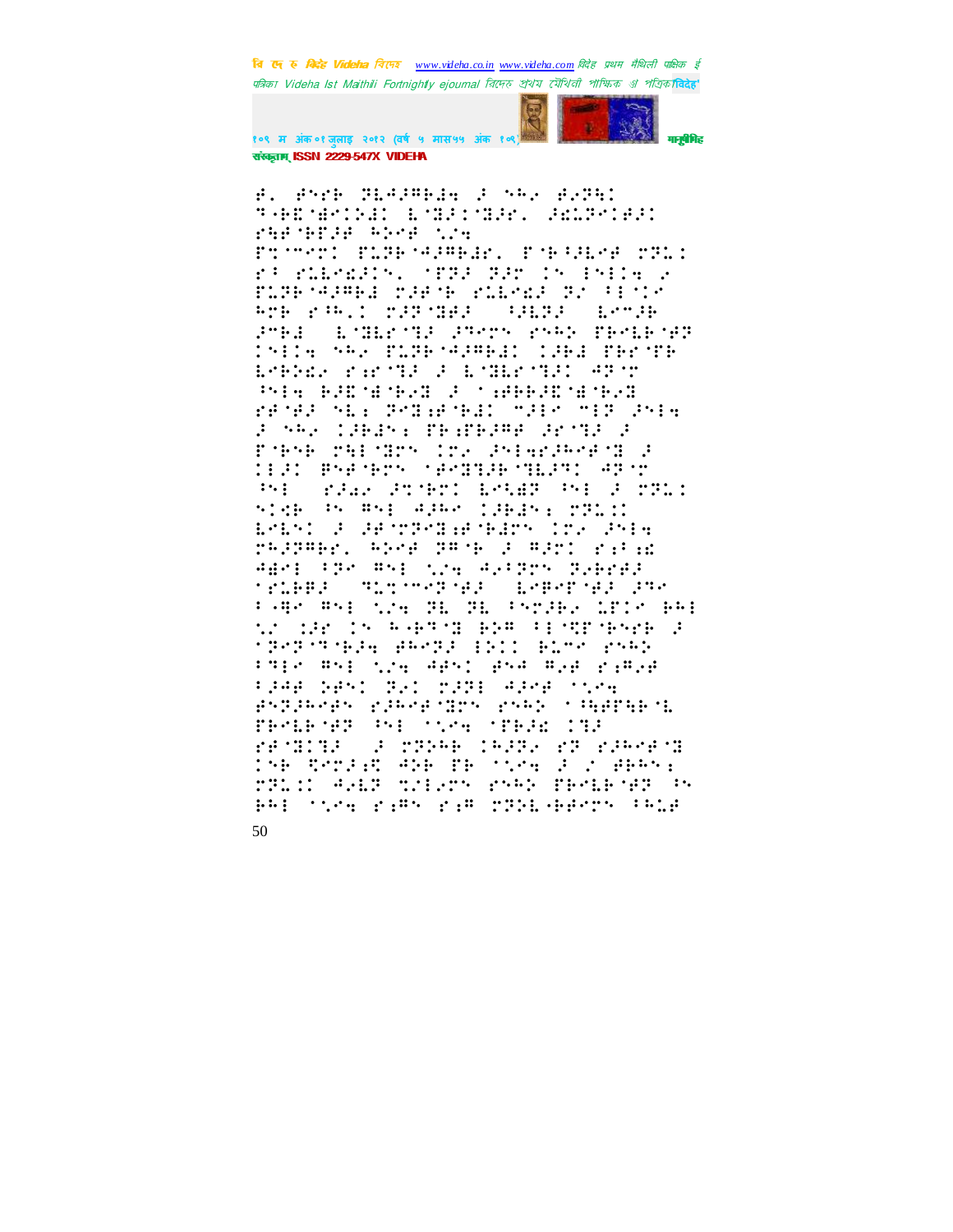

## १०९ म अंक०१ जलाइ २०१२ (वर्ष ५ मास५५ अंक १०९) संस्कृतम् ISSN 2229-547X VIDEHA

Pêrse PALI rrary rali (8 ay PROGRESS OF PUBLICATIONS PORT P SRA MINES AF 101 FAR FAR TR agha glaba las lalba livegladi monos APAR TER THE BREAK ENDIR THIER BREATH RESIGNATION

TWO FILE SUPPORTER 5:20 AP 231 TALABA PABATANYA WALAM APRIALAPAN Please the Shirt in Leith. These a entim rathenik (af Agmara Air 22r WE SANDARE SECTION TO

REPARTNER FARMIT MEDDEN SIE <u> 1943 - Pal Aurry diagraphic (F</u> DAI ARAH MRA BAD 'SAN BARK HANB CEVER Pron. Aner Pres. BARE (ÉVER 8368 #51 3 216 #3515, #63 #51 Brize BJB: PRPE CEPIFER JPDVIS. roma ing isi magaleba mbina. BREATH MED AT BREAK PACHET PARTICU Price through rights in: Alber WHERE THE ENFOYME FIRE FRAIN PAR EMPARA PARA BRIS, SPRA IPALA 15 APM STRA PRESERVIBED SERRIS. a tra ramadh. Annado român îbûn the mass an age Br Whe new

STORE BREATE AN IRONEEN ON PN BRBB PORTABL TEOR PROFITS TO TAIL POT Preside three night series tare nr d robe arange poll poll (speak ups EPRIM WHO FREE AND RRIB (BROOK) APA NO POR PARTIEN, PORTL PARA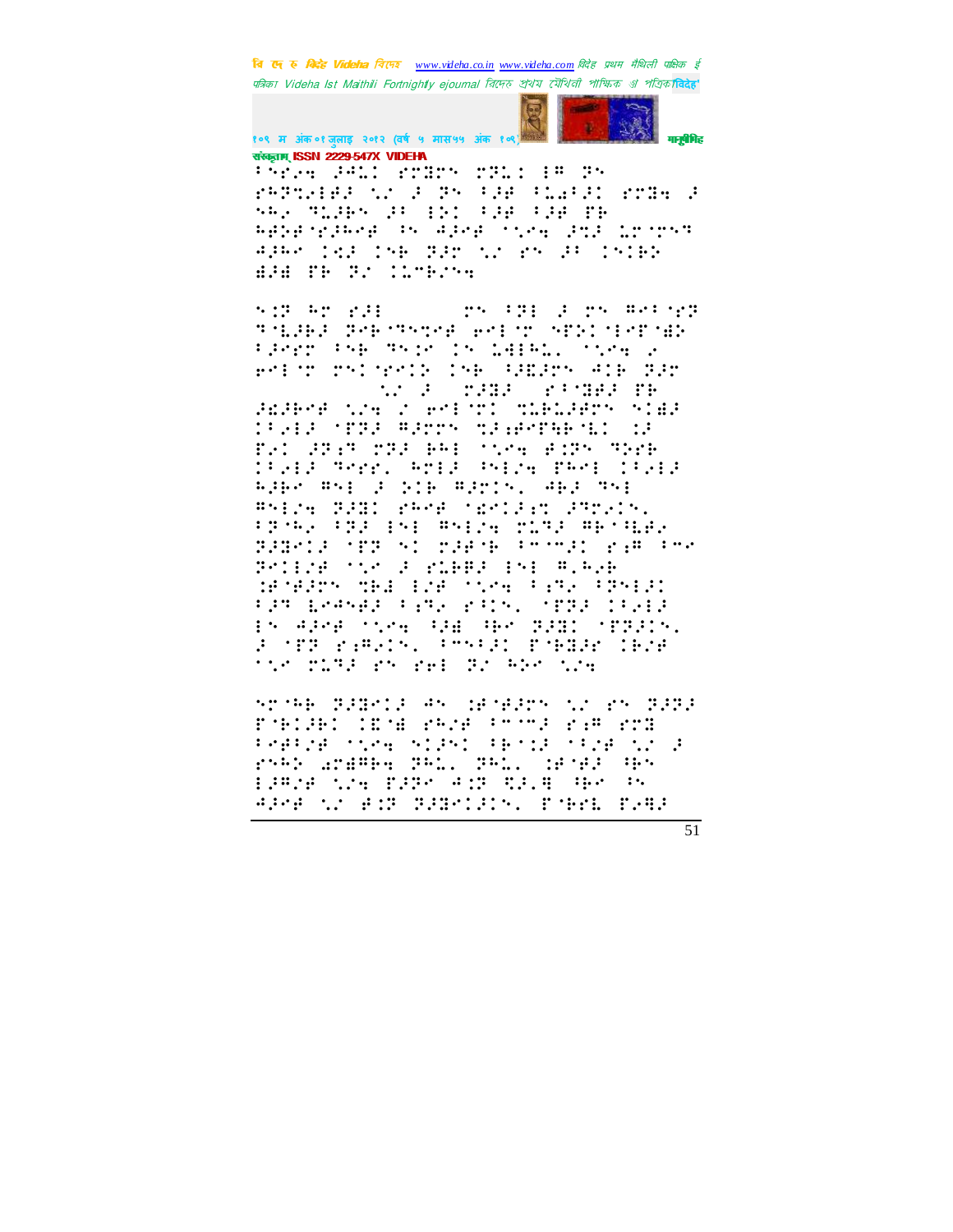

१०९ म अंक०१जलाइ २०१२ (वर्ष ५ मास५५ अंक १० संस्कृतम् ISSN 2229-547X VIDEHA

blet trendenden de trenden FARED POUND ARD REEL WAS REEL tra rask rasji ra breseri pest patr are msi siek bardi Radrs Iett PATRING PATE APPENDING POPULING BRAND PROTH THE ANNA SCHOOLBAND FRONT LEFTING (PHISTER BRANCHDANG) THE THING THE SERIES IN FIRE REPORT ENE MERPORTAGER VAN SCRIPTER EN Pasin, Sami Yarsh Pechana <sup>S</sup>hi APAR NYA TAROM BROIN, AMBA PR riski akce tro

#12544444444444444444444444444 alify 1911/6 2 fun blandboke<br>PARTHING MIRK OKY 992 191 FIP 1852 35114 2 3231 FERE, 532 FELTY #514 risk ræken som bed dire 220 rene ra alum mobemo arele, sida CREDZA JE PJAZA PATV KRINU TRMIRA rar rar rakie niga gag seki FRITE PORPHORBEMENT POST FAILS INED A TEMP PRE TERR FARD SPRIA D'ADISTICA APPEL D'ADRIE SPRIA BABI KOLAMEI INNEON BALLOVÉ SVÝS<sup>1</sup>A Shine the An Spiker, nige Akea jir PH SM SHIP PH TRA BILL SIR FINIS IN LOOKER BIZE TILL THE ri Angals, Tsir rhrr Asi (1882–1825)<br>Ads 1981 (1882–1982–1981–1992–1991) 3 THE HERLIE IN PROJECT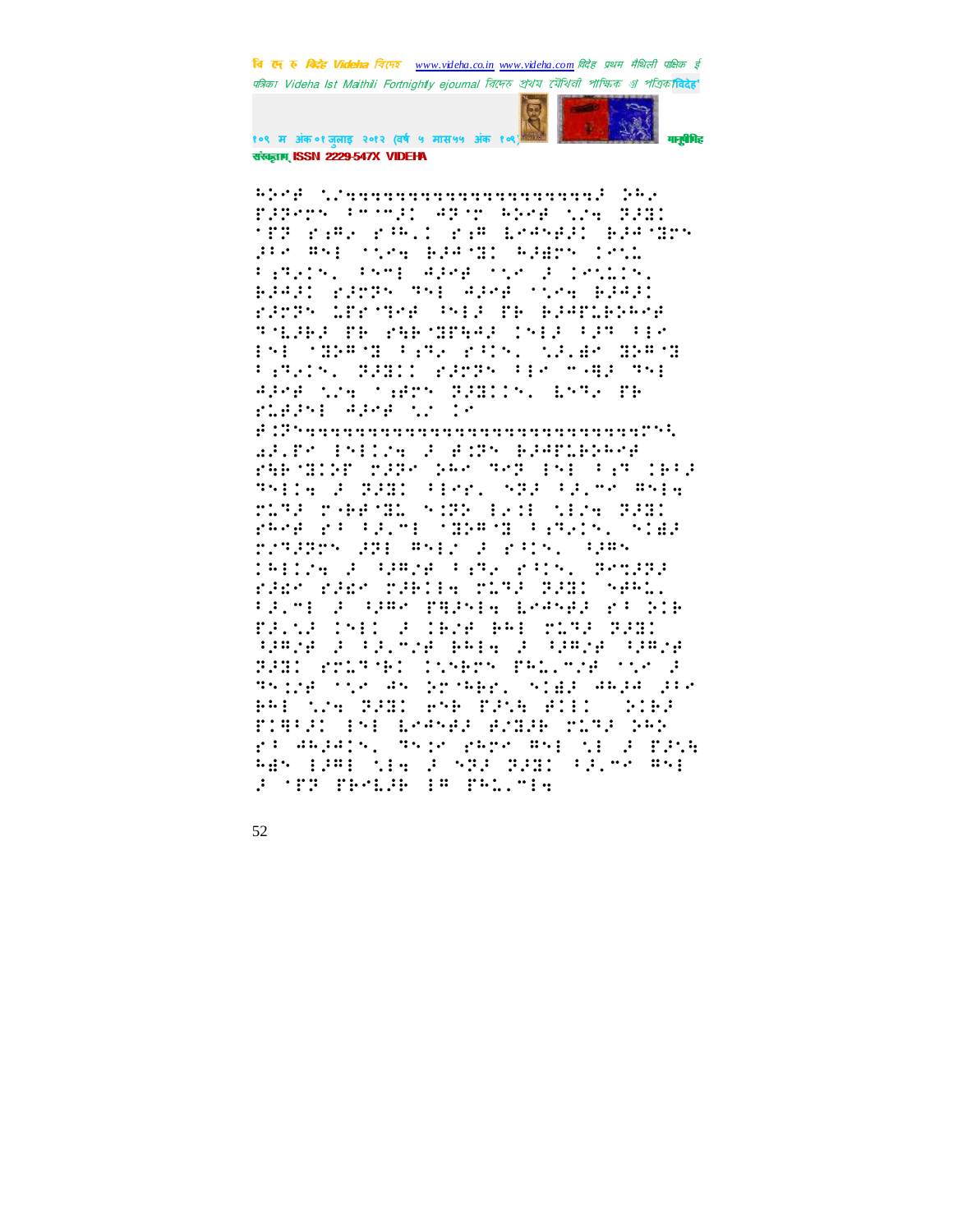१०९ म अंक०१ जुलाइ २०१२ (वर्ष ५ मास५५ अंक १०९)



संस्कृतम् ISSN 2229-547X VIDEHA r éslund anka ran den Arun (ager AN ABNI RAT (ABNI 197 2528. AB) the CBS IN BAR APS PRAIS ANY GENERAL BARADA AMAMAD ARAM ARAB NO The AU SECK HART TH riegni Agne no a gnre (1432-220) ARIA I YES SLOVE FROM BROE MYR a baga famfellged betiklapen ind Ghaa and to this way that didn't APRIL NOW OF BRIDGE SHARPS (1911) NRT MIRA ANT CALMAR MANTHA LANEA ANT Control HE SMEDDE 20015, SAD PERMITE THE PRESENT AT 2012 **THEORY OF STREET AND ARREST SEEM** PARA CROP PERPETTED TRONGER AF ABY THE BELL IF YOUR IN PALLOUR tic AP decorded: 223 detect. APP ade ponad (1919) bonomerecto.<br>Bonomerec ao 19 Agad (2012) ade ALT: AVENUELMEN EUNIPERENTANI BRIN BIRGEL THEY PUL BRIE TICH **Compass Rougher (PP Pulle**) BY NEW NEWS TARK BAY BETHEM RETORNE MITE E PERMIELE ARAB IRV Sisila al Serial Britan prancrava Abab steps begon engineers of the states  $\mathcal{L}(\mathcal{D}) = \{ \mathcal{L}(\mathcal{D}) \mid \mathcal{D}(\mathcal{D}) \}$  , and

**1273 AND ANGUNA MAY THY: AND BY** ren ren 401 dag avd dr (Bigdd) by

 $\overline{\mathbf{S}}$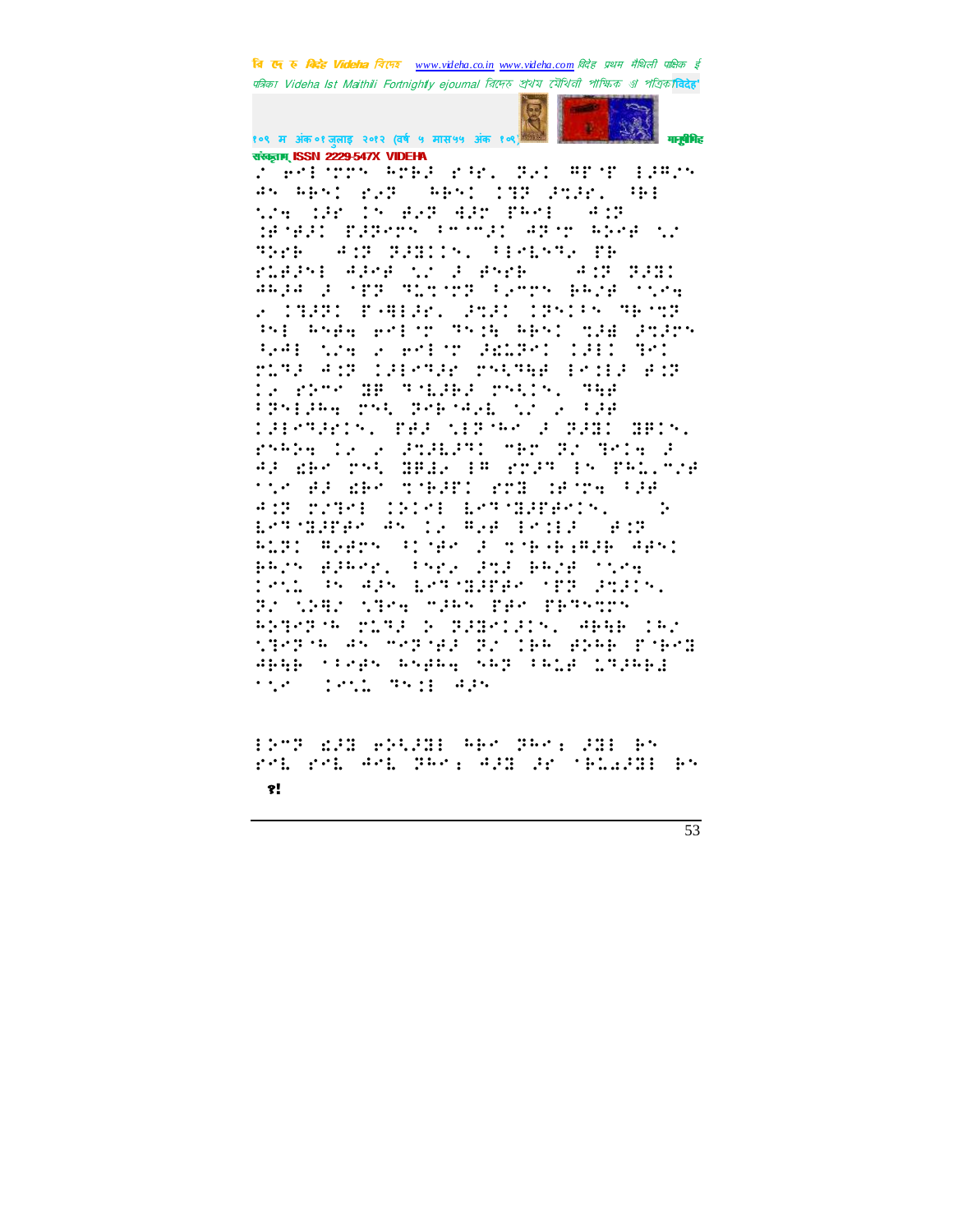KORA KRISTOP DO POSTAJE !وا IN BASE BE ASSA PN ( THAT BY AT r.e Ard dar rad tra Sides (Art rubs  $::::$ -81 ............................... ESTARFES CES WEDE BY WERE WHEN TH  $::::$ and did we use by the taget was 8. 2 THER ING LAPPER MARK LEE ARMI Byd Ar ShiAL, djarren Beb 15 Shib; RIGHT A THREE E PARTE PRITR NG THE FAR BLONG AND THE<br>THE TINES SUGHAL AUTOMOBILITY  $\cdots$ 

........................ ESTMERED IR BLEW IR BER

**THE WARD OF THE PROPERTY** like sake sere morn a

**x!** 

54

 $1:1:1:1$ flie by dure wilde sy ene se  $\mathbf{L}$  . **TORR TORR RIE FRITZ PLEA TIGHT BY** 

१०९ म अंक०१ जुलाइ २०१२ (वर्ष ५ मास५५ अंक संस्कृतम् ISSN 2229-547X VIDEHA



वि एक रु मिन्हे Videha विएक www.videha.co.in www.videha.com विदेह प्रथम मैथिली पाक्षिक ई पत्रिका Videha Ist Maithili Fortnightly ejournal রিদেহ প্রথম মৌথিনী পাক্ষিক প্র পত্রিকা<mark>বিदेह'</mark>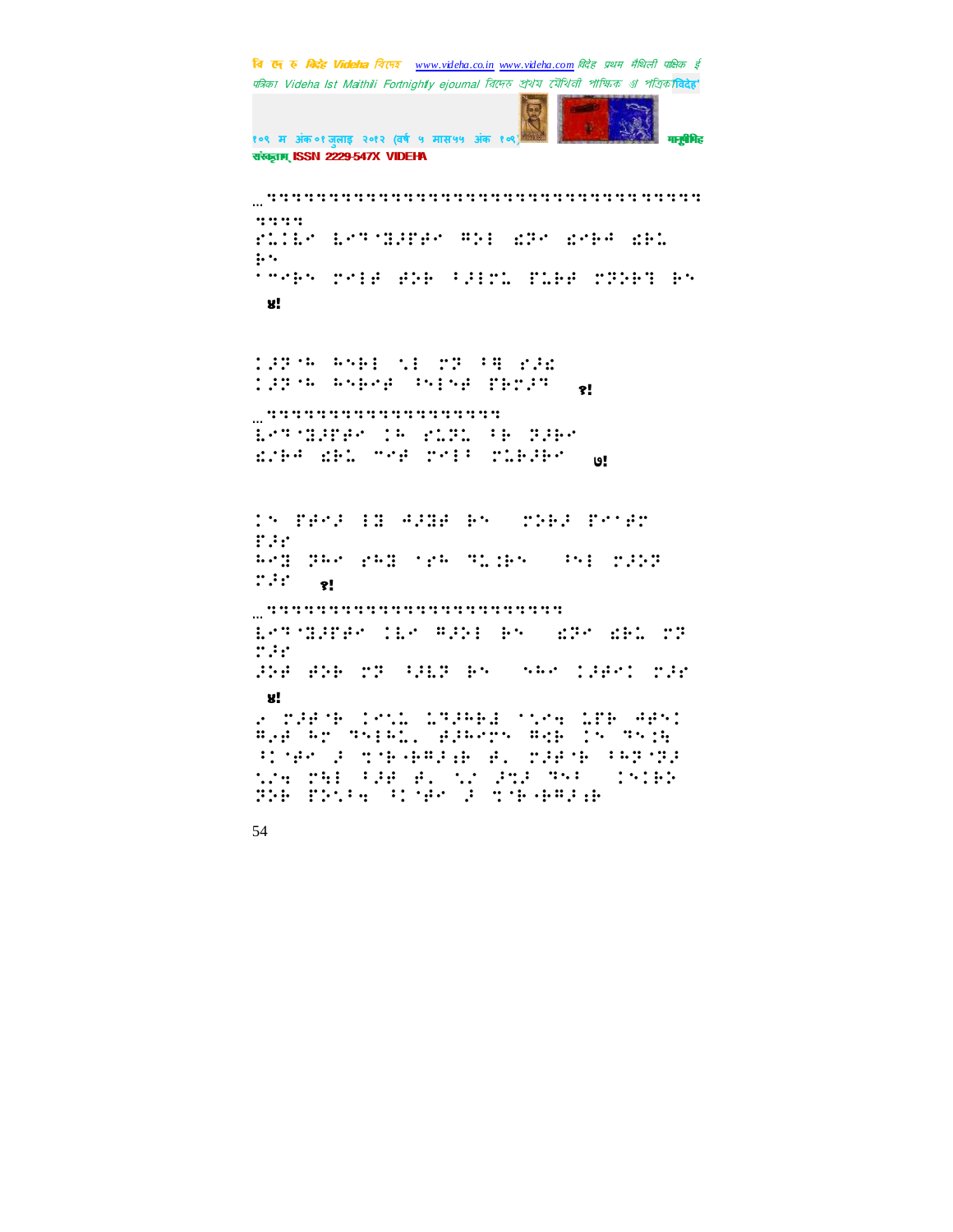

## १०९ म अंक०१ जलाइ २०१२ (वर्ष ५ मास५५ अंक १०९) संस्कृतम् ISSN 2229-547X VIDEHA

LATTERAL BYETH TIETE FIET TIM rara zh rara e trondezhi. MANN ROTHARD BACK PRA **JENSIE PHONOGRAPH-BRIEL STOP** PRESENTE PORTER TARGETER. right, 2 feel diverged by 2.<br>Peers 152 (595 e5926 d forldwe RNAS AL NIBA ROB (NAJUA) PRAI RAN R F B.S LETTERER ATE PORCH (LE 1954 PAR ANT INTRANS THAT AS THAT INE THE **CONSTRUCTION** right - Arb Pobod Ave over a wip webs in jein province the FOR THE THE RM EPTORPER RAP F-AME PLACE NOW PRAF PLACE NO rythe: HP (Pr Ay(): Prediction ta a sheerer may mother the

ang, ayo gai penghungia mago knoony PARAD MADAGAH SERGENI SER ARTES PORCH PARE & CONSILE  $\mathbf{ii}$ . 192 (1954) 2 BDB215, APHS AB2126, AT<br>BABBAL, 25 BDS1 BOB228 (1954) 35 rich de l'Esprimatique de Parr AN SUNIER SENTIFIN, ITANA IRA PAAN MARY MIRA RMBA SIARN ALEMAA BARN KARTEL POPP NO AIR IS INFO TOTAL MACH (FAC C PARTAMINAL PALE FPROBENING EMERICA PRIPE REA 2425 A. (251 ST2A) TRI2I PAT FRI NTR (178 PARTE) PAN A NORA EXIZ<br>NTR A TGORES POBLAND PAN (PNTRD) PAN PROTECT PRESIDENT PREPARENTS MPH EMPLE, Z PORTED HANDA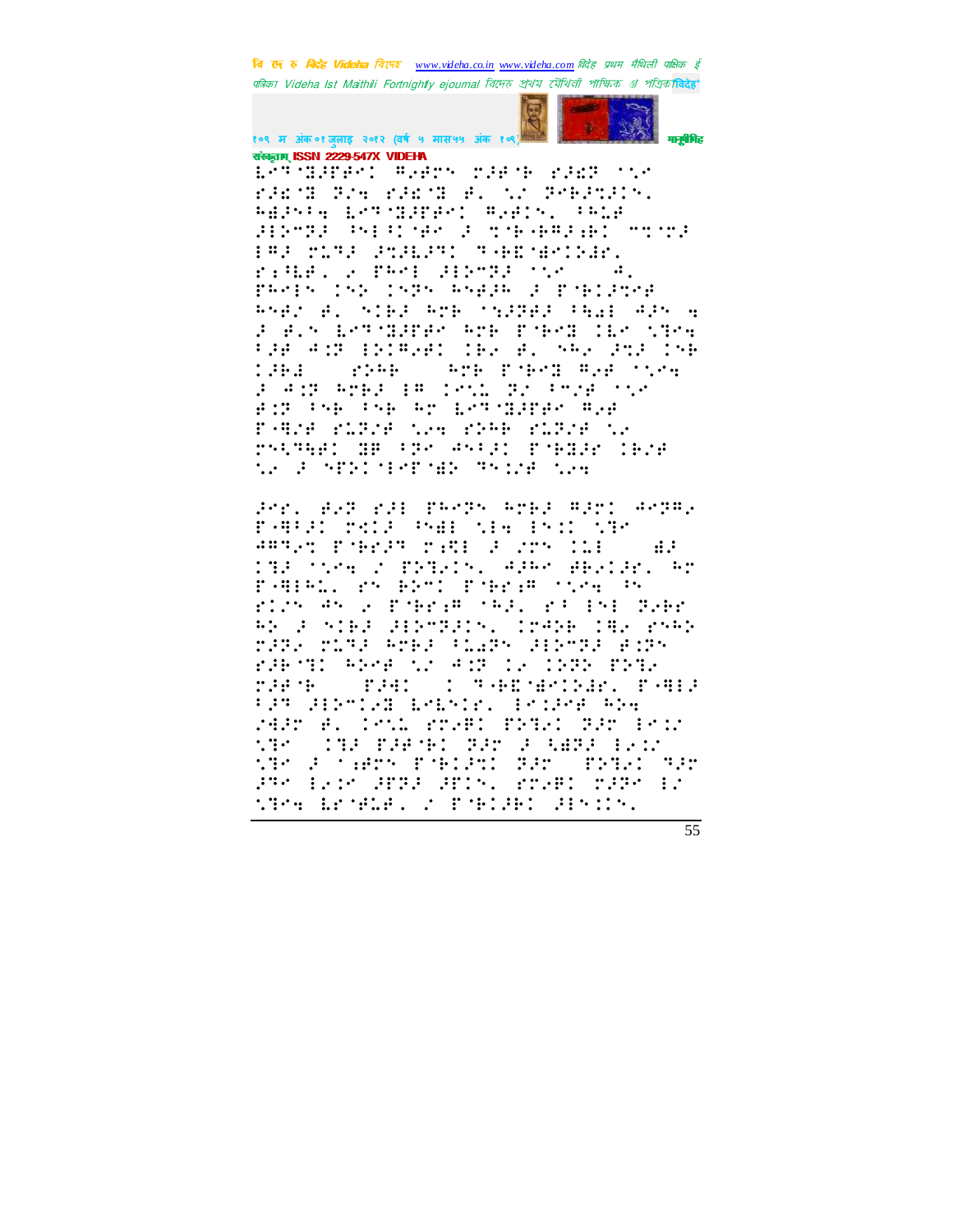

१०९ म अंक०१ जुलाइ २०१२ (वर्ष ५ मास५५ अंक १० संस्कृतम् ISSN 2229-547X VIDEHA

COM TRYS A STORE AR SIN SIN **PT-PP LP PINTER RIM** B. P. TRACK STROEPER THE STAR **ITTEL BYTTE BEEL DE BESTALE** The TPP 18 HERIN BY NE FENIX PARE BNA ANDS FISCHER MER PROTEE ELTAR PREPAR Products and the service of the serve pain ng tao pipero ain aongn MARY BOT TEA RATE AND SOMER WATER Polic mill the AME INTERNA Arbar, Balm 13: 12 bha 7535 basa TIE PALE SAA FRINK AP AASANFIAAA dirk rel rykk mill is a parrer. Principal State (Rectablest As State) PH SIRLS NOT TOO SIR MOTE ? tang on any 1989 an ar the Cli report the complete of films. Province and province the second province IN 2 PRB2 PRIMING, COMPETING ABST 1983: ASATSIS S Tim R2T1 mating each () a phan phá féil tha MARIJEV I MARIJ PROR RANK PR FAIL 2 B2PACK TEPCH FALEN PP

Alistant Mike Miller Marshall and Miller Thill hidden at Thebal (also There \*rp acpm, ms;s (m)

a tr'hret 193 Arge, Skiak Bage, PARE CAR PARK WHEN, A 2 ACRE FRY 56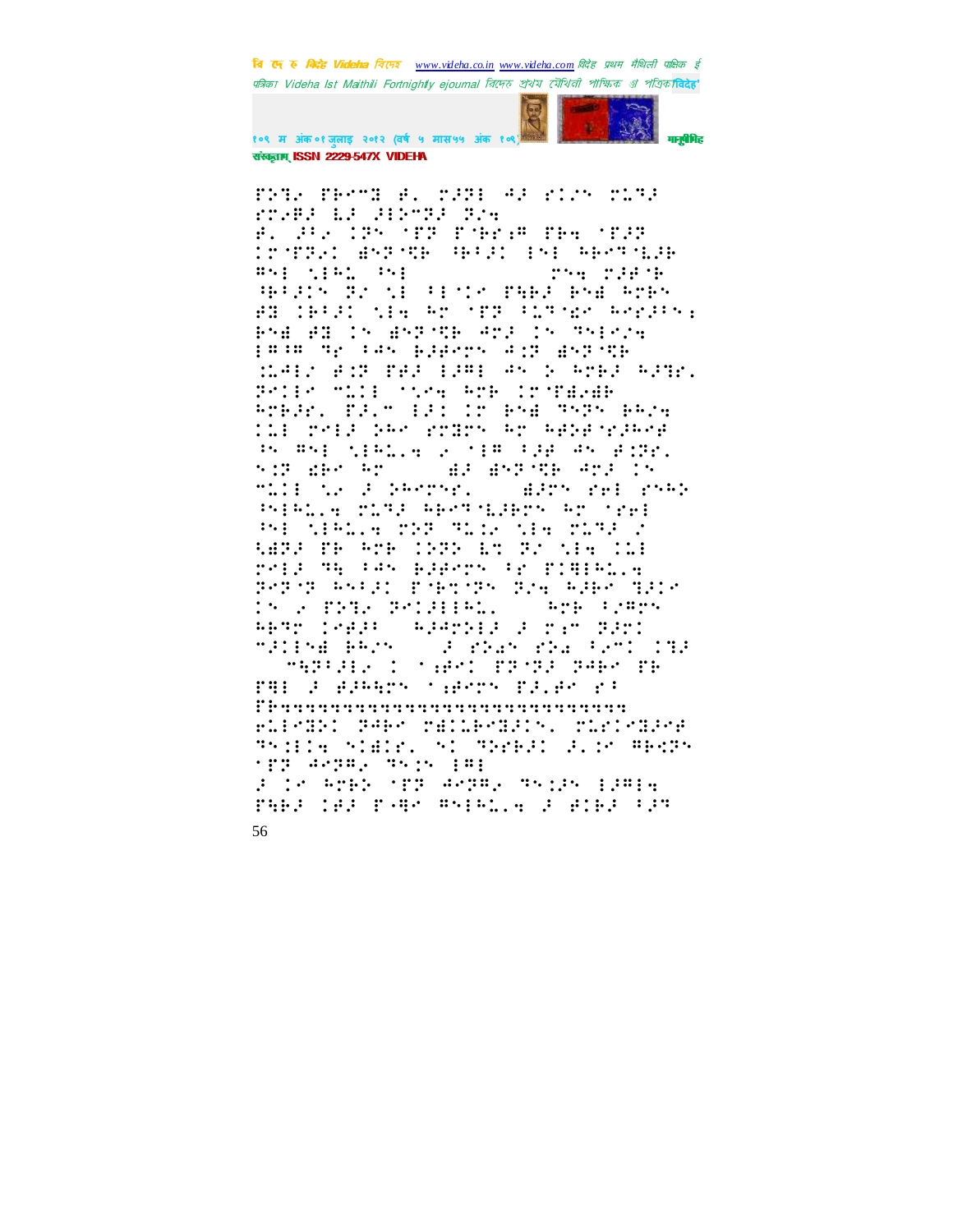

१०९ म अंक०१ जलाइ २०१२ (वर्ष ५ मास५५ अंक १०९) संस्कृतम् ISSN 2229-547X VIDEHA

MIL (FM) MAR TH MIL MARK PAR MARRI ANY MAY SERVING INDUSTRIES a Algear Streetze (Brownetter PASSAGE SI SI PASSAGES #SIRL.6 2173 RESI (1831 T.Acr 78 BS DIE MARTIN DIMENSION PALAM RA AMA TWA PWARI (184 1575 8854 382 22325 432 12 82 533 treded the Three TRING CTICE ARD ACT

PREDGE I BELAR INE - PLANER EPSE PHI A AND AP SPEED PUP TAGA BAYANA ( PARAMA ( 198 Plier Bir While Begay dere (Biya a Ang ar 2 mbreg pal las di ab cre blezhe im th tern and energy in the search and Seb Bl.Ar (89) **Controllering** 4621244444444444412172 #25 1#1 4 rela as Absi (192 Arb 2001s. 2013) SA INTE AME AST TIME LENGT  $\cdot$ : Min Park And Post nother PRAIL SPAR 2 MPD SPP MB RAIP PALAMI SECRET PALEET IPANG MEMBIR (AFIL) 2 MAIR SN2 AN AASAS PSBAMARI **ALTERNATIVE STAR PRI** e distribution.  $\cdots$ PORTIA LE PARTAGE GRIEGE SIGN STOR 2435 FORCHLA PRT21 3B PALA Bar Enghaad was A. (Ad. gadanga BRIEN PALERA SEMITARE SPRIES LE  $\mathbf{a}_1 = \mathbf{a}_2 \mathbf{a}_1 + \mathbf{a}_2 \mathbf{a}_2$  $\mathbf{r}$  .  $\mathbf{r}$  .  $\mathbf{r}$  .  $\mathbf{r}$  . BJAJBJM MYAT BJH: CLB280 (WHO)3 MEDDED MORE B.  $\left(0,1,1,1\right)$  , and  $\left(0,1,1,1\right)$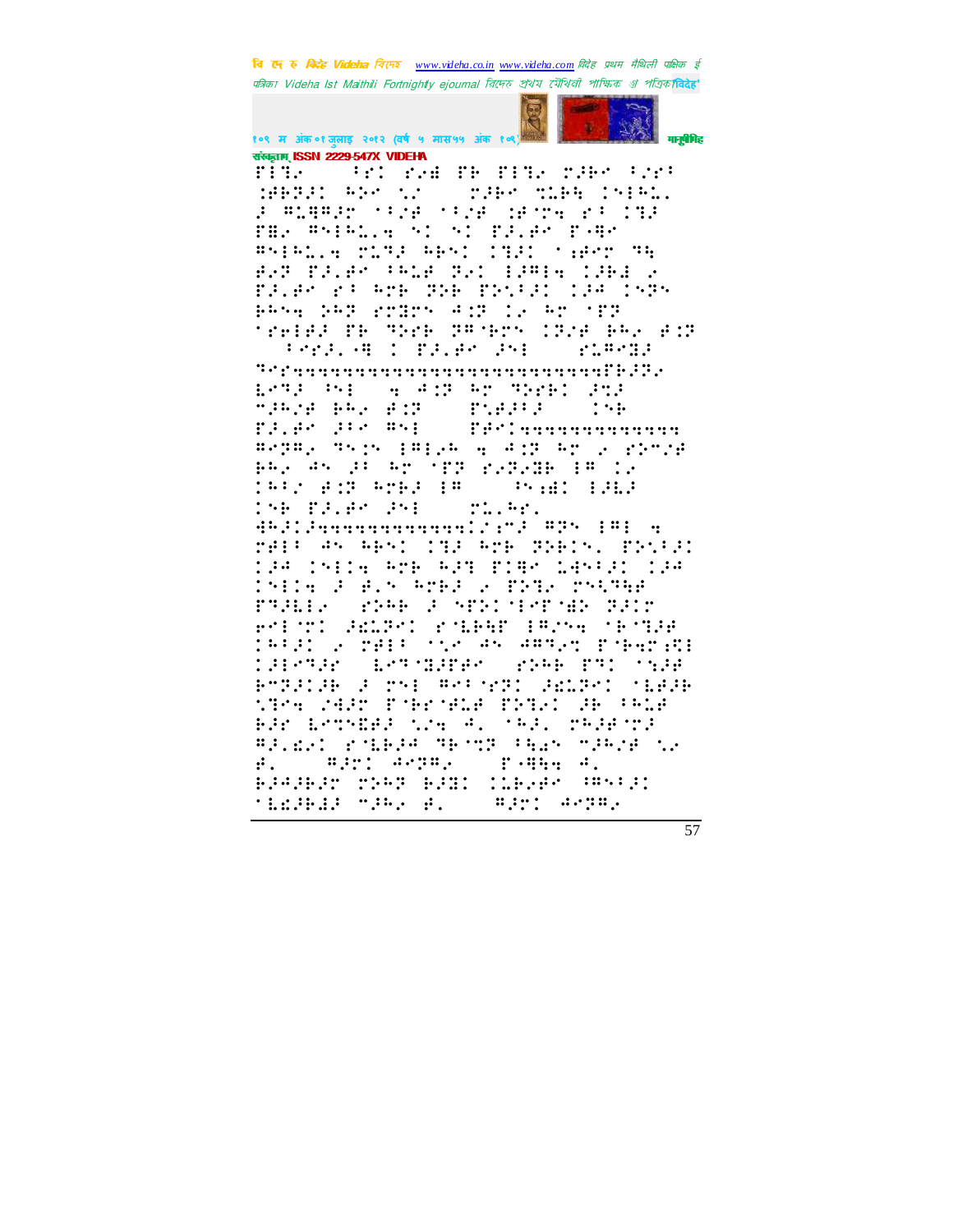

१०९ म अंक०१ जलाइ २०१२ (वर्ष ५ मास५५ अंक १० संस्कृतम् ISSN 2229-547X VIDEHA

rame ands sense rand esamas. BJANIN, ANGULA PSIPANGS APSAN AL #3515, #352, #54134 3 #3442, P52. S BICS, BRIE, ARAGEI BARR NAMA A. **BARI IBMEMS THANKING SHIP!** , pame a 4. epimae: Cièc  $\mathbf{a} \cdot \mathbf{y}$  $\mathbb{R}^2$  :  $\mathbb{R}^2$  :  $\mathbb{R}^2$  :  $\mathbb{R}^2$  :  $\mathbb{R}^2$  :  $\mathbb{R}^2$  :  $\mathbb{R}^2$  :  $\mathbb{R}^2$  :  $\mathbb{R}^2$  :  $\mathbb{R}^2$  :  $\mathbb{R}^2$  :  $\mathbb{R}^2$  :  $\mathbb{R}^2$  :  $\mathbb{R}^2$  :  $\mathbb{R}^2$  :  $\mathbb{R}^2$  :  $\mathbb{R}^2$  : **PLANSIONS RESIDENT** PARA CLE MAIR IN & PRIS AMBR Replace: September Streets, Prestop **THIS BYAR BING** BELTYING ATTE ARY PRETH 12 PRODUCT START ROOM AND A SEARCHER the space and and a napossing  $\dddot{\phantom{0}}$ age: Arport (1941-425-4)  $\ddot{a}$ . 'PSPSE (2) PSHERW 222 2 2526292 THE GRIEF WHIPS WAS ARRESTED. PAR J RUPATA ATES PAPILI PSP BAT ROS OSPARA (ORASSER SE AGRA RO PART PART 2 SPARA RIDE NA AN assign all specifications in THEMSTON, PHYPHHHH STE INDE Prochre Bars: 20241 H.P. RSB24

**THE PAPER**  $\dddot{\bullet}$ 135-72 135383 TRUPPE TR SLP.02 wedia edia id in 9910 ed edi edu u 3) Gebe ry Clebe 193 (n raby parally as my performances welless rep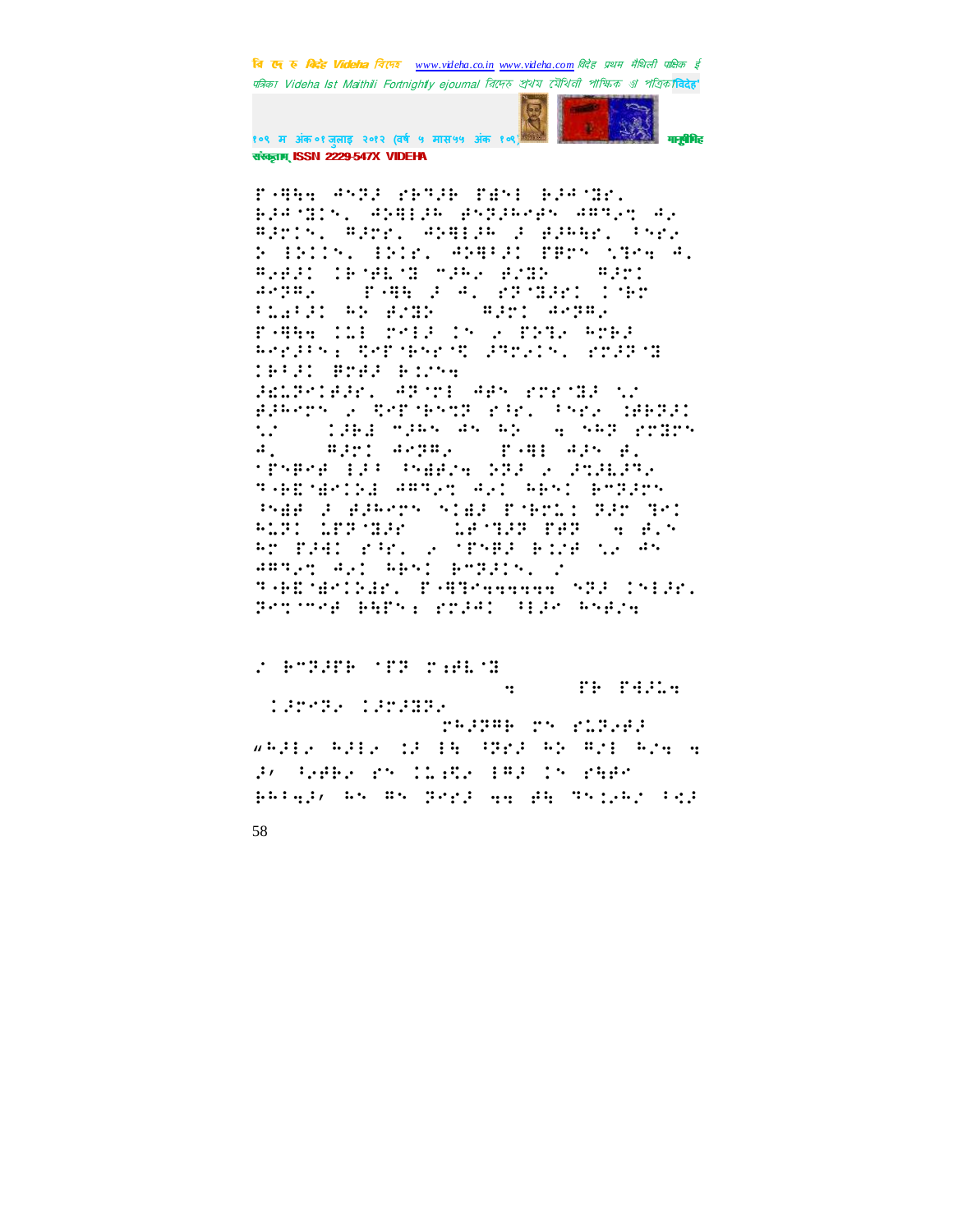

१०९ म अंक०१ जलाइ २०१२ (वर्ष ५ मास५५ अंक १०९ संस्कृतम् ISSN 2229-547X VIDEHA

an a liberary ny pirez pr  $\mathbf{L}$  . 1995 g/f9 GB1 2002-120 90002 1/ g 4 4 FRIDE SMID PLANED IN MURMID DAY ANE RESERVE PROPER BARS IN EPSER TS RST RST IV PRAIRS RIEL 4 TH AN BRIEF A TH AN BREAK AN NAN this a me my brain flere in Frynt Facility Ending a Girl Addisonation a BOY THI ANDAL A ANCOR BY ME MOR For the million of an absolute that The 1985 AB 25 MAR PRESIDE Product APR Roman By Tiperdik (n. 1922–1921) Ry Prospera a al Amedi Phr (Plf) a a The constant of mich different and FARA TER RAIN BREAK ARA BIG NIGHT FROM BOOTH IN MACDO PIRCHER AP PERMAN ROB NOW WORTH TO SPOOF WIRTH TIME INTO ANTARI IN INVENSI TE RICOREIS A MTOTE TRAF IV AR 25 BOILE REPORT PROFILE BOIL RABATLENEA TV NI PARA RNRIE D'BARA The philosophic Page (Page) Independent MI TRE THERME MITMED FREE WHICH PRESSER ANAGR TV CORP. PRESPICE A TRANS NO BRID OF TEMP PROPERTY AND Althoughts & March 2000 LARK AND A A MISS ARM FOR MESS

ram mil baia ram entre Beire e wer Br 2002 as 1928 Step by Anglesa as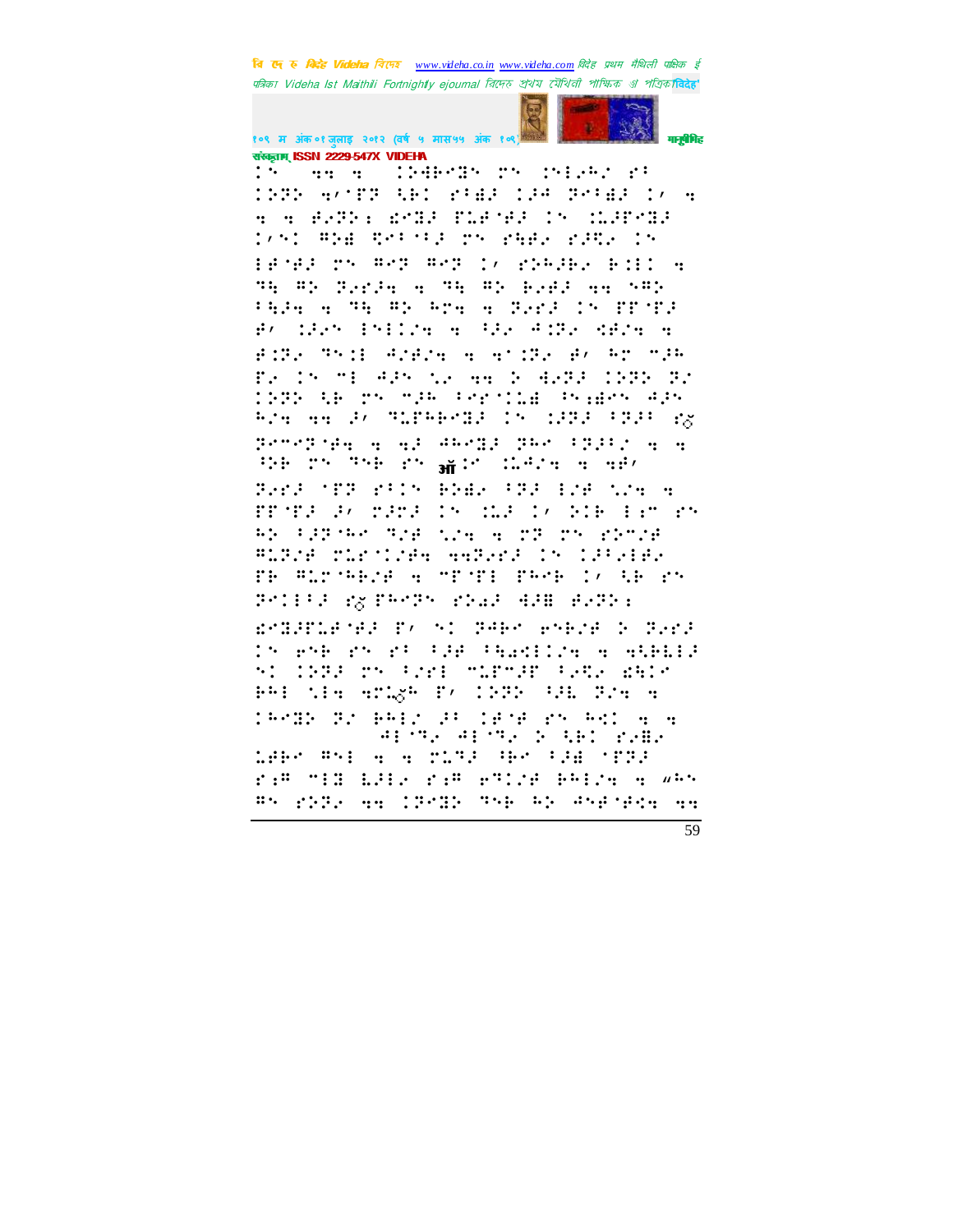

१०९ म अंक०१जलाइ २०१२ (वर्ष ५ मास५५ अंक १ संस्कृतम् ISSN 2229-547X VIDEHA

ga, a shi ngan pina ngosi nga gigan LAIN PAC MEN PROVENE AND LONG. Ahin and Arbb Oli the Olive a ARRES ARRESTMENDEN ASSERDERER Belby Ar ag Ab Arth Yes SPARK Ab AUTOMOTIVE PRODUCTS AND LOAN PIP Path this how would not memorially PAGE PAGE THAN TAVEAR TA BAR TIA 1935 1986 - A A A1232 32272 58 FIRE ANAN AA A, PM DIBE NORM Theody an applicated by their an RITORIES RY TRIB RIT DRI RY W/ tid ry time, the damage Bet as animals in the root of two der der Ab Add the A B, MI te Pris a alformation a stock medical ANEN AA LAT PSABEE RNA A KNSS IS 949 9183 8.8 MB 718 FTI 11 AM arlengge gnatz erneg zha a ar media (Ag AlAl aa afeAll fil Clr age than an an eighting in geopal. IPERA A AAVE MIEMPE PIRTIJE APVE PRESSENT THE VARD IN PRAERING IN 194 av Argynnels (1918 1 Blill) B, P elle ly Blrond Whee Code who Ro et 194 1885 Remove alabe (2005 15 BD42 predrik (113 An oliv (113 An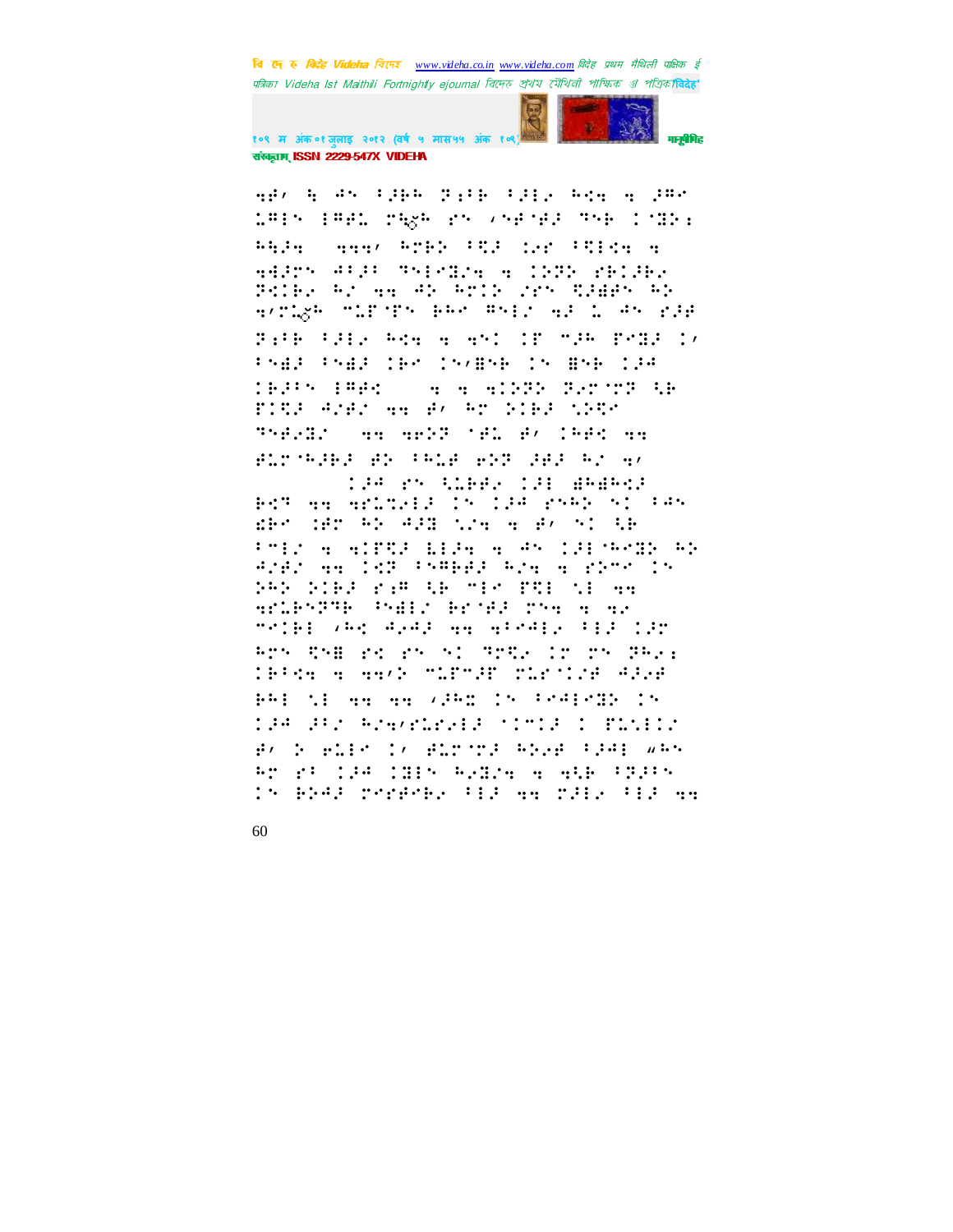

## १०९ म अंक०१ जुलाइ २०१२ (वर्ष ५ मास५५ अंक १०९ संस्कृतम् ISSN 2229-547X VIDEHA

alèg drepo piggog constant pe Infr von cho de ee eAd. on BAch B. age (egg) seggsegge e egge jogs ags PRO INFORM THREATHER (9)

AP PROMISE ANDREAMENT INFI 75.16 IV 2116

1954 And Andrew Albra (n Falba A FRIE CHANN SPORTS PROPERTY PARAGON NASARA DY 25 SIP BRIEDS YES THE THE WEIGHT DIREN BREAKTRACHEMING TELL MIRE THIN AND FMB TH AR AFFICA FFILE FIRE TH BILE es Calbal Agy Aby Mala (Sda Bad) 19828 498 44 4298 15 75151 516 158 We est Antist to whomself at Anexa Bridge a Sama Bridge by Cabra a and h B, PROPRIE EX SBILOPA A APORT BE Bragan A 18 18 research an release im PARTE A AP STREET IN THE PLEASE POPPER THE CENE THAT M& MPHLEM TREP SAILER (WIND FRI IN FOUND A B: # #SB: A #B: r> 1B-32 #2#3 A. **131 Bim: Ar thid Philiphe & 239 PR** POIP POIP WHEN HE HAMPS PAINTER H allas Garl In Hara a acampian D. MER PRIME BAT IN TRACK TE 273 in Philips (Pacific Additional Company)

raş te rinist melle reflexiyetin en ale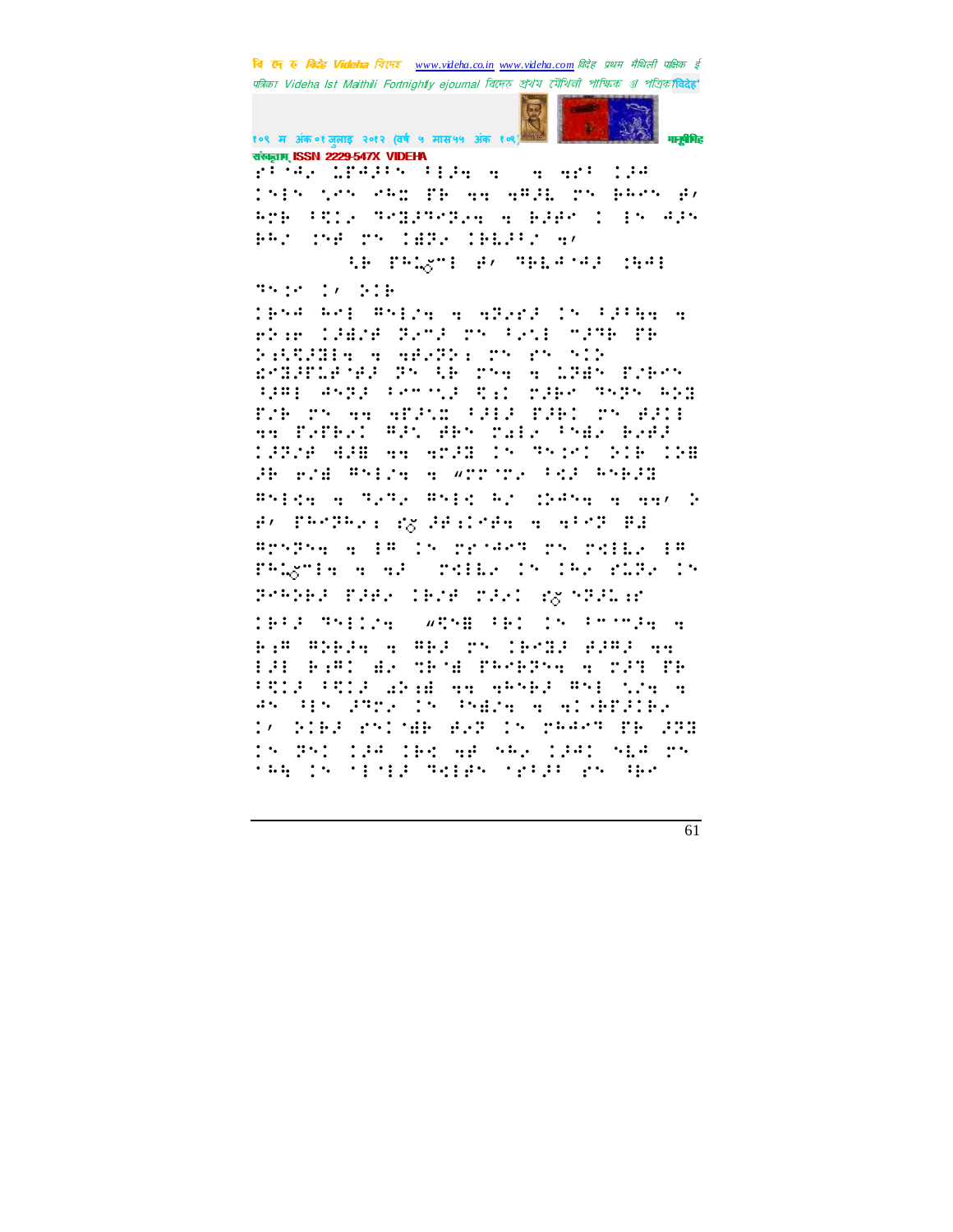

१०९ म अंक०१ जलाइ २०१२ (वर्ष ५ मास५५ संस्कृतम् ISSN 2229-547X VIDEHA

These relax in the Her Te 2 172  $1.1 \cdot 1.1$ 

DO TETER AR TEXA PHI AN PRIS PARA Band and S. Band The an adapt tires APPORACIE PARI A A VIDORA PARA PRES AN APPEARMENT MAN (1971) PRES Bend Add this Aedd an nadd anae an LARING G IS APPAR AT TEST PROPOR Pressure addition and concellated and any BED PORT PROPERTY THEY IN SHEET **AN PUBLICATION IS AND**  $\frac{1}{2}$   $\frac{1}{2}$   $\frac{1}{2}$   $\frac{1}{2}$   $\frac{1}{2}$ THE 2 STAR IN SHE FEST TREE WIR rs Abab 200 (bliring and and rs 1923  $1.391 - 1.14$ 

**TAPA Pray in By I, I RE SHE**  $\cdot$  :  $\cdot$  : thill edge dre propried idea brown APSAMA PROSPER PLPSAS PREPROA **MEMERICAL SERVICE CONTRACTOR CONTROL** respect a second province spec ingga ying ing asas naggalan HAPSIES FST PARE STREAMS PHE WAS arl 17 Ledin as why 188 Br as rho PRIN THE AT J SAT TRIAL INE PARE Age as Things a about 1962 milesio 44 4238 AS 238 4737 1388 1381 44 4 HH WERE THE MED WHERE THE EARTHE ANDE DIES IED TN ALTE TED FORTE 30121 #51 #53 AA AF32 | AA B236 B6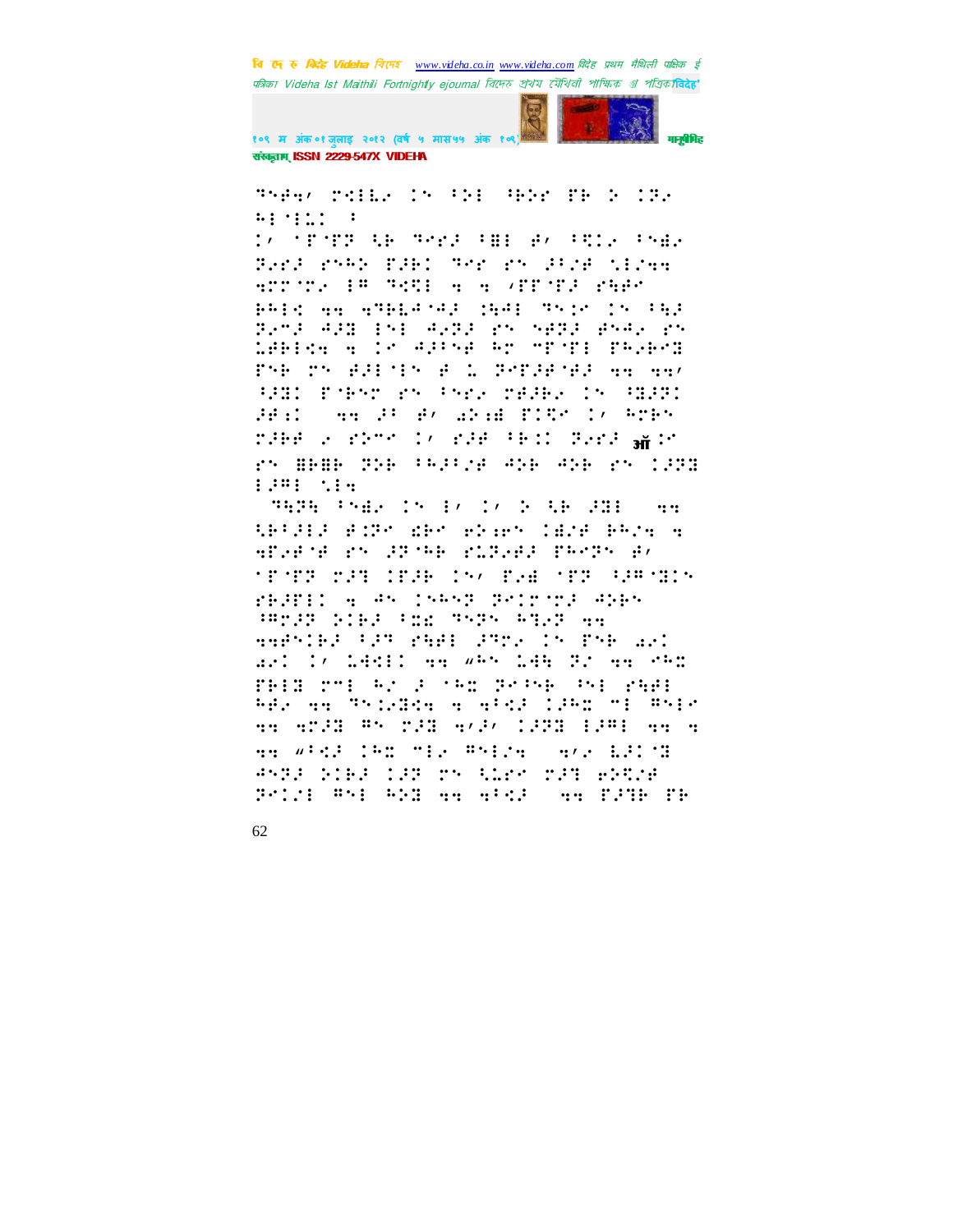

१०९ म अंक०१ जलाइ २०१२ (वर्ष ५ मास५५ अंक १०९ संस्कृतम् ISSN 2229-547X VIDEHA

15<sup>1</sup>946 aa arbee rockles 12112a a FOR PRIP THERE AN PRICE STATE IN LARY A A A AN SHRIP IN FRONT PN 735 75 423 756 19174 A 1038 9335 142 IS FOR 87 BRE MIRE SID 21B rage and teacher dens arbuiced term BRIS A ACTIVE BRISA A APPE FRID the Loter (Server) then the server 1535 BRAS 1232 3352 1886 B 3 DISPACE ROBERT CROSSER ROBERT REPORT APLICE IR AN JULANI IN PARK AND TER THE NAME, SHE PERE ROOM BREAK Solar BB and Alondia the FROM THE STORY TO THE PROPERTY

44 483128 LAGE ART (2018) 112 4 APA TROS SPAROS PRISED ARR IN ANIFATA PART IN AND PROTABLE SAY ENB FRID FOOTA IN LEASE ASSOCIATE FARRY 18 BRIDGETSPACHING ACHIEVES This runger in App rn App torneler is pier iner 1911 2 THER RET PROJECTS TER IRRAINS PAR 191124 4 412231 AZ POPA 4 4 **TAR MILL THILE TH' FILL TTD** 18124 4 87 9451 2214 912 128 151 4 es ekler 17 Ship (Price 1864 a AND PERSONAL CONTROL PROPERTY AND CONTROL PLENIS A A COMMUNICATOR SERVICE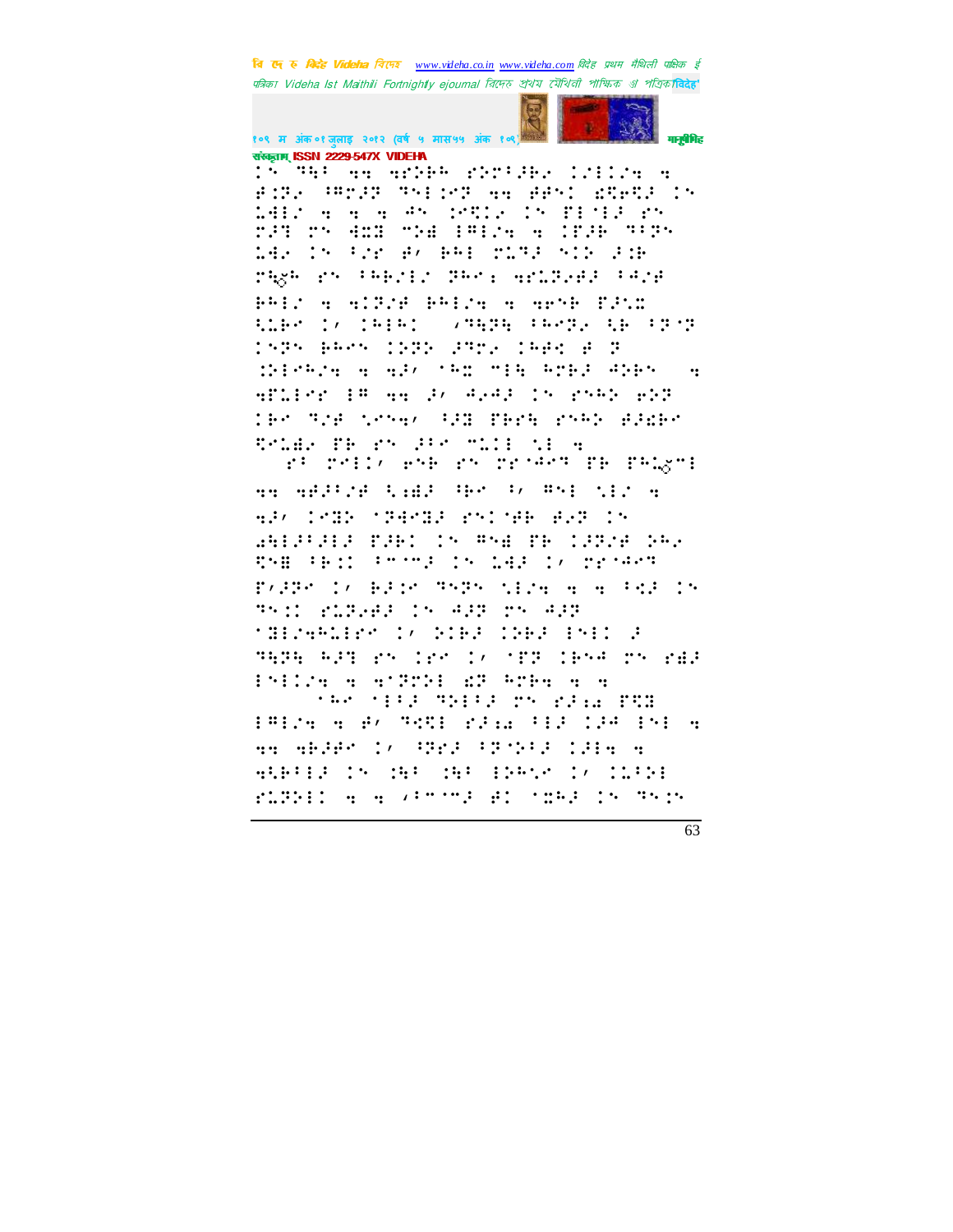

१०९ म अंक०१ जलाइ २०१२ (वर्ष ५ मास५५ संस्कृतम् ISSN 2229-547X VIDEHA

CONTROL COMMANDER CONTROL TREADED WWW. ARM AN ART PAW BILE AND trong 58% Storibil Abdicas Ma BST TET IST SE A ALS NEW T 186382 Physic Serve a aPraggi pr BATE BELERY SEMILY ESTMILITY 1912 Might Balady A Adddl Arbedy Frei BABB AN FIL Ar 3 righed regge  $\cdot$ .

web by B Photocal Bochy (SRIP Chile para dependencia de campo rensidenta Problem and Partial Rand to Sapa Problem 15 PRIES IES IN BARB PEARS POIL Andra a akr 22 lb:4 2 20162 A.H.N mi Azir aa Akri chez Plikz (kiza a HAZ WAR IN TAT PLTP PLTPAR IN SeriA Angl lerig en dels fe l'Annis aa a (17) aa 7626 eenta in 2016. Brithe Sis Complete a BROID BROOK a Abbby Azyrs Az ag ag, SIB 115 **CPP CORDE PRESS AN ESSEN CRAW CPP** rdidh aa awdeb e, dholi lich e IPS EMPRIN PREP PRO INFORM who ar chank impose impone as nord MAIRS INENS A SU IRAN (STIP ART Band (SIB AND) By Ron Ia (BrBaBin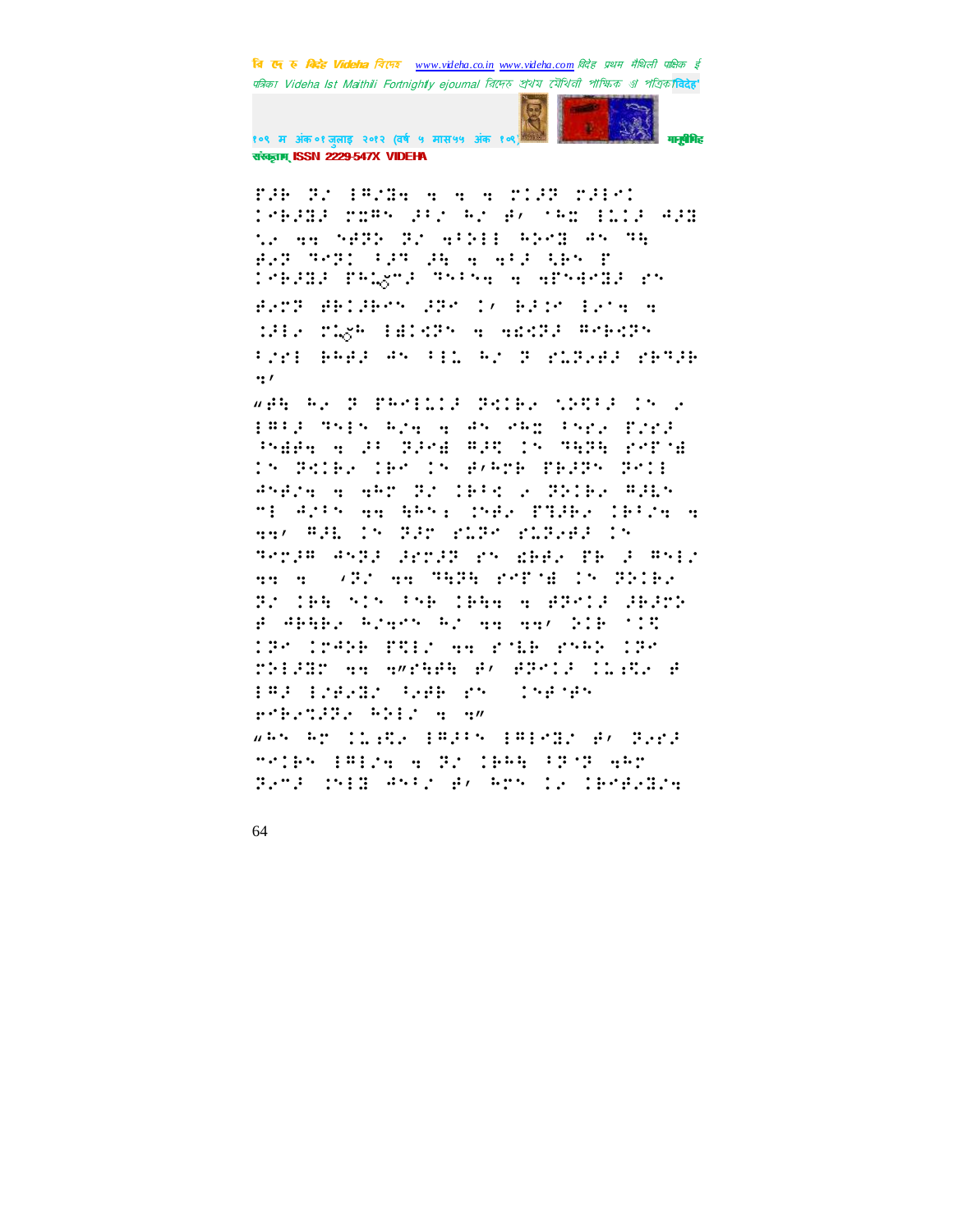

१०९ म अंक०१ जलाइ २०१२ (वर्ष ५ मास५५ अंक १०९ संस्कृतम् ISSN 2229-547X VIDEHA

a avres srr resea ann ann nell Press in the 1970 By Bank Shelling a 445183 SPIRE SPEED IN THIR SPECTIV PRODUCTS TO PRESENT THE SOUTH TENDERS 15 FARS 282 F223 AN E282 F1233 **FRAN 2008 STIRE 25 FRAN BRAIN AND** F. FR FR 1941 PAR 19515 194 195 FRIE NICH A ALANIC MIR NICH (3) TH WESTER AR ARAGEY THE MIRRIN SERIE EXISTEN FOUND A APRIL TO LIST FRENA a nggal pro mang aga aa a piloton BIB 2841 BIBS BLB-BR B25753 BBK Price a ambro radidly 200 and cole Pris and an As an Philar Alvil an Bright Windows British and av 1963 die EVILV FRPM SMEETINGS FOR SHERB 1982 I/ P225 B2B112 M28 MM HH H HE WIRE IS TO REPAIR TO INTERFACE HOR WESTER PLACES IN NEW PROPERTY make all the conditions and complete Editory with an art in ther the TERV STREET OF TARK IV PERS ERE the e elbaid in B, boild Crime es  $n_1$ ,  $n_2$ ,  $n_3$ ,  $n_4$ ,  $n_5$ ,  $n_6$ ,  $n_7$ 

 $\sqrt{4}$  and  $\sqrt{2}$  and  $\frac{1}{2}$  and  $\frac{1}{2}$  and  $\frac{1}{2}$  and  $\frac{1}{2}$  and  $\frac{1}{2}$  and  $\frac{1}{2}$  and  $\frac{1}{2}$  and  $\frac{1}{2}$  and  $\frac{1}{2}$  and  $\frac{1}{2}$  and  $\frac{1}{2}$  and  $\frac{1}{2}$  and  $\frac{1}{2}$  and  $\frac{1}{2}$  and enbeddynn on led act a groening many as wait my postaged and wall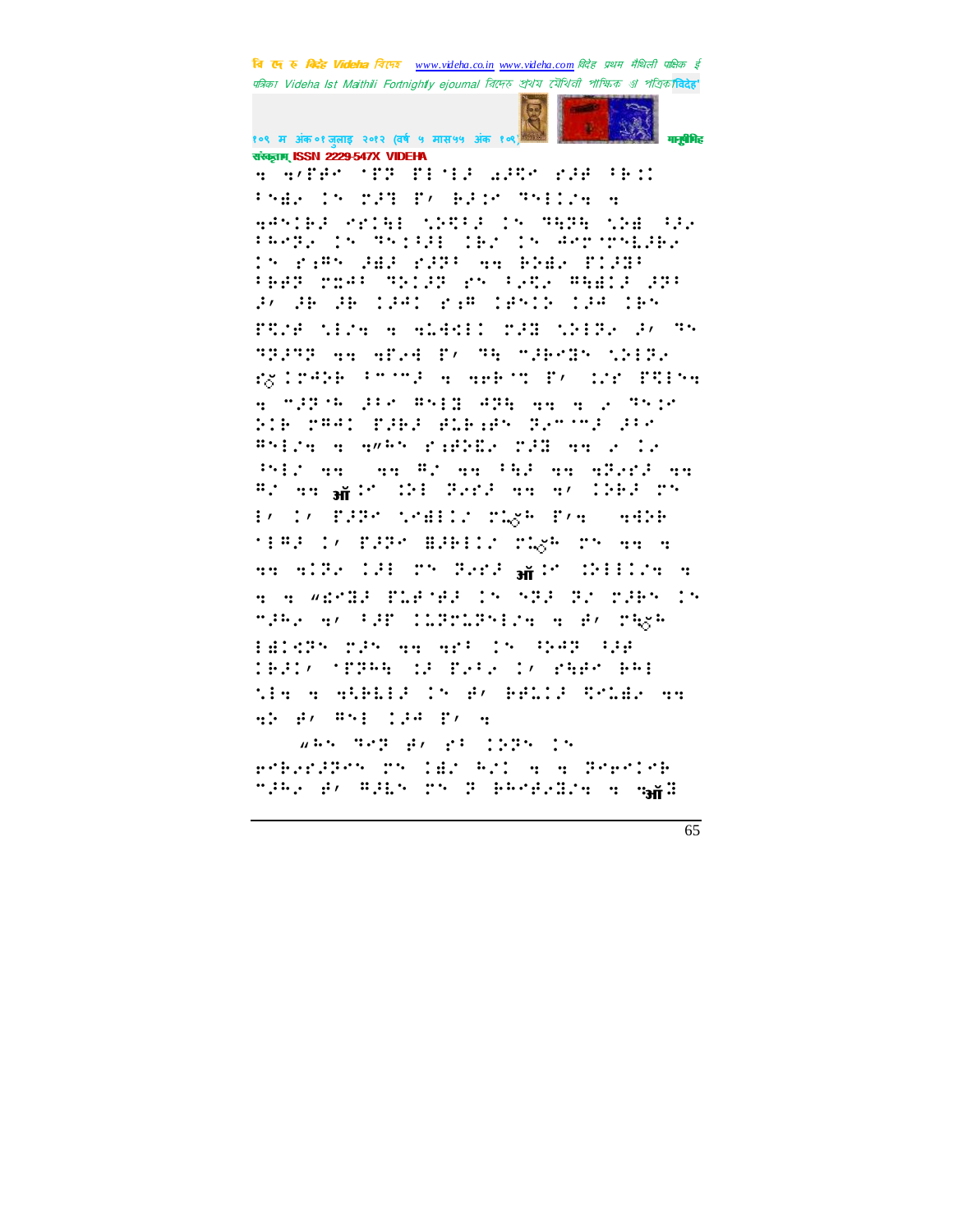

१०९ म अंक०१जलाइ २०१२ (वर्ष ५ मास५५ अंक संस्कृतम् ISSN 2229-547X VIDEHA

Region Baar ears An Alvia rabba 1965 Piece Amy ( WIDE IGNIN FRONT es enhald this in el ella in Alpora a, msi ny ano ano njeo jihin nny Resource By Policies of Personal Str BOSTA PRISER IV IST TE ME ASS ADA An ISRN WHAT, WHATER SERVICE  $\cdot$ . IN AB AS ABY ISBNA 103 FOOT IN EN IN AT REIGH IN THIERN FHEATING APPEAR AND COMPANY AND AND COMPANY WERE AN ART THE BARB IN ENERGY A APPERING A APP SIE TESTA BY BDA PARENT SAN ALLES AND START START START OF the Bright School of the Constanting School By SHIP an ald Define SPIRE a APRELIAN FOOTE IN THIRD LEADER AND PRO PAIN FORE A A SOPRA IN PEO DN rach (Fale e d) Arang fields andies e Bre in Face died offal BnA proje FACK TATAGAN SA BA POSSAGE ATAL FLEATIN RACEIN A J. ATTER TLETER rn der rrachten Ausgestätt resold In MARPS INITY AA AANAMA IS IS BAAR  $35.32 \div 27.7$ 

wer farr will a aby close change the #2 B2d2 FP2 IN 278.27 RB 2N B.27N PROGRAM A POSPER PORT PLACER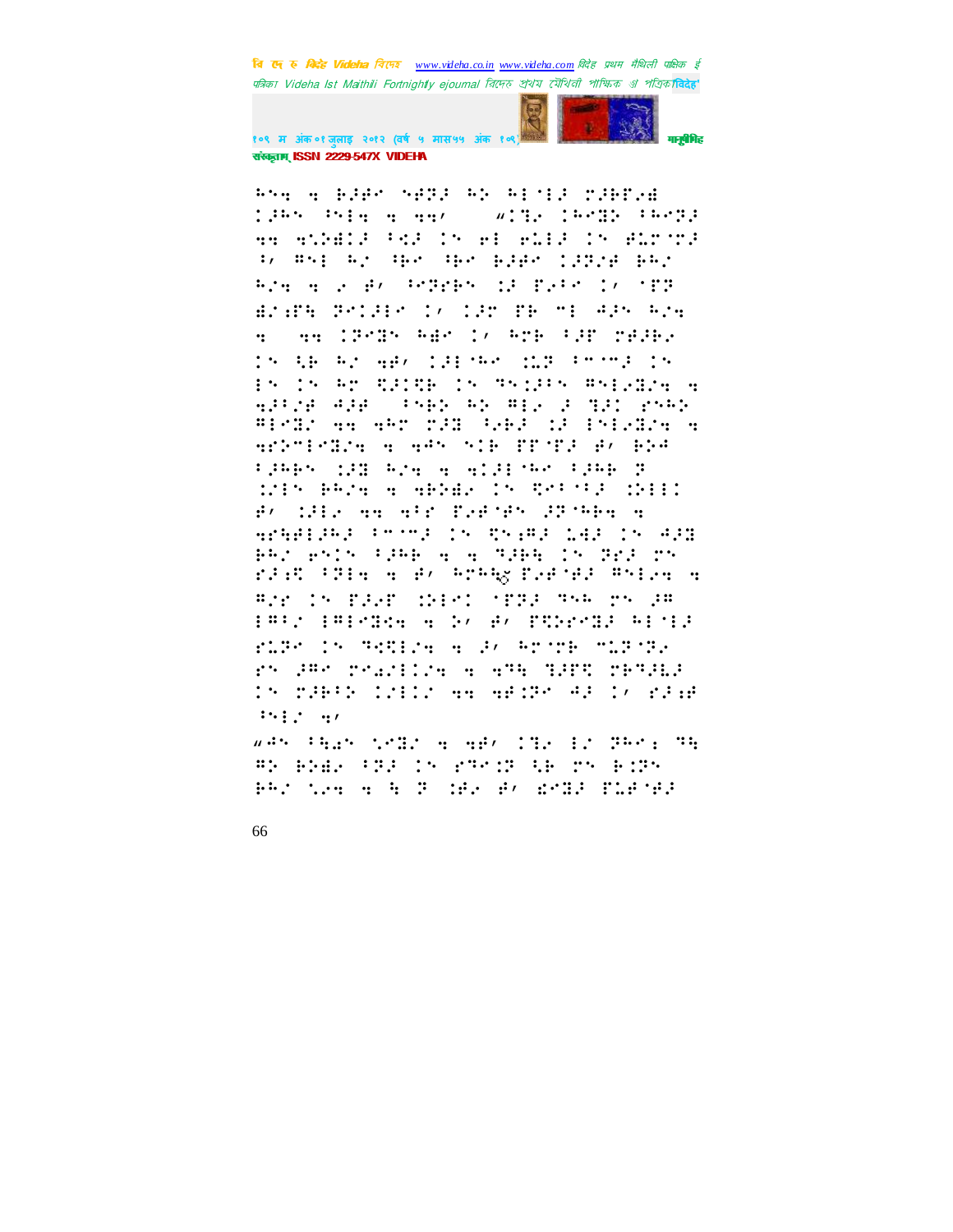१०९ म अंक०१ जलाइ २०१२ (वर्ष ५ मास५५ अंक १०९ संस्कृतम् ISSN 2229-547X VIDEHA

मानुबेगिह

13 15824 4 1585 4638 8585 8 5584 aa, pillich bekend som der bei der ry alleg BRI MEDA A ANIB ROLE FOIR Price a whik thoughtfully ble leng Br EBA: 45 B: MELTIN TE LS PREF IBR 1, distry gogles a, 433 Art s23 SPER AN RIPPER IN IENA DIE TILL KN Princ #5:0 di SiB r#2# (B5 m2#1124 e wir de angue traf in dinhe e HINTS ISA ISA TI KINA ENA NGA 4 la th'in 1975 anns Ang a SAN Bhea TERS ROW WORLDWARE ERROR STORE and rate terms, the remaining a rtide (Ser Prox. AAS) ern 1593e FRIN IN MELL RAIR AN NATIONAL  $\cdot$  :  $\cdot$ Parak Prona Aal Ab Aang gu ring ESP MAR ARE PRIMA IS AV AVANTS ESP  $39.99.97$ 916 PAGA SIS PAR PUBL IS ANGLO D

**TERPOR CHOICES MEDIA EXPECT** PLATE TA PRICE A WAS PLATE TODAY IN BERG SERN BY HE EN RESSER PL PAR my ble righ fy (1221-1218 1) (2001 **AN AGRAHA THE THE RN RREAD AD VALUED A PORT MILLIONED PRINT ROOM** 1518 FJP 15 2431 - AZ 4 4 4 7 8 85 There a and control of the second second second second second second second second second second second second second ternings an angle shortlike the fa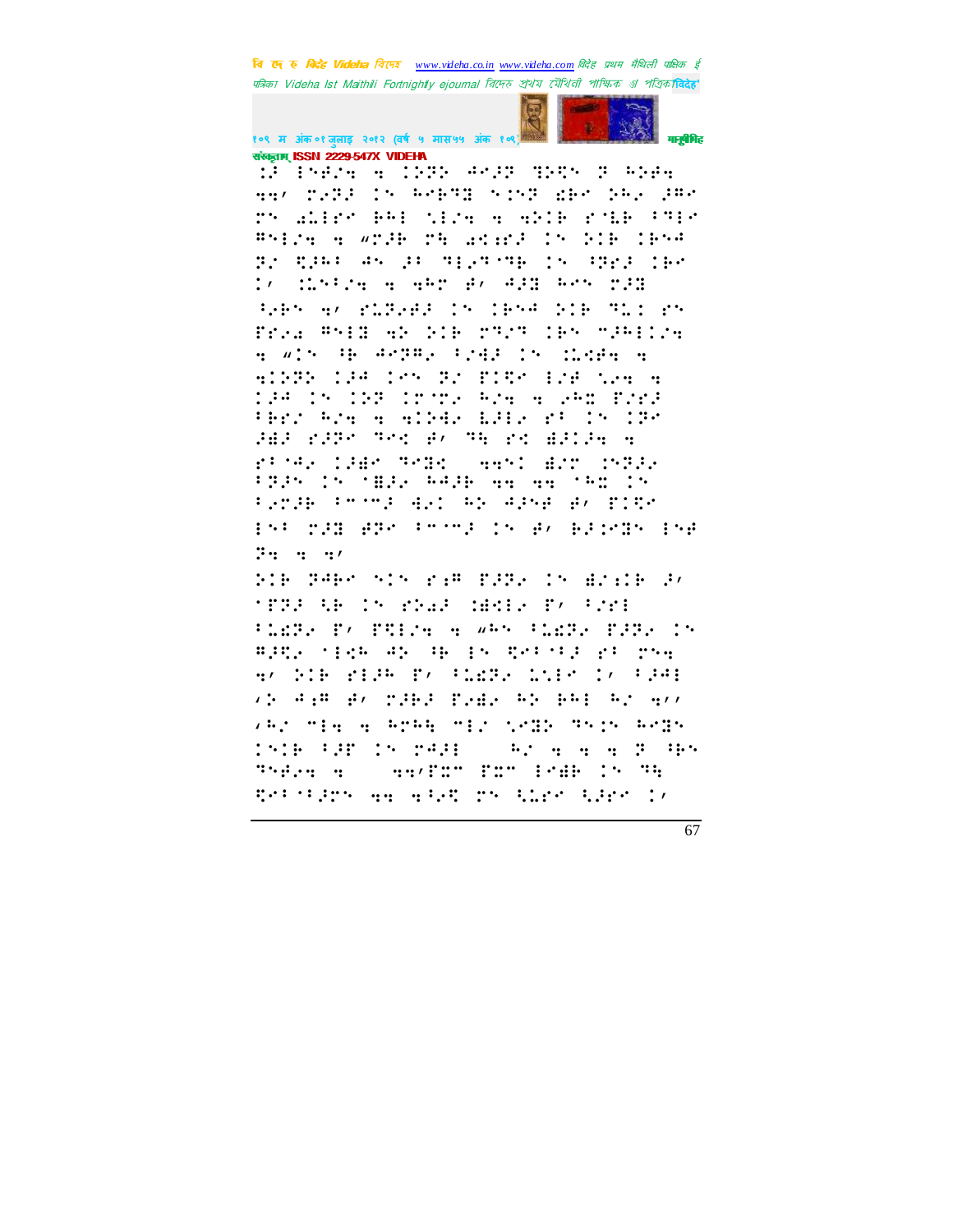

१०९ म अंक०१ जलाइ २०१२ (वर्ष ५ मास५५ अंक संस्कृतम् ISSN 2229-547X VIDEHA

TROBE & PROBA BABA MENELORE IN TREDGE VANRA ASIANI AABISIR ROBB BR IES TARA A RO TAIL IES IN raare detailed and a signification MAR TER PACERS AND AN HE BACKER Te Chéca a

FUL APPLIX SYNC PHENICSTER the algabeth preschool is follow. APROVISING A REPARTABLE TO BEEN TO INHER EVICE AND BEN NEMBLA ALADE F. TRE APRE NIE PART PEINE IN AND PACHAE TABLE PACERBAN A CLEARED BY B rence and eias rg #F lan ing abha THE SCARDE DURING THE FREE FOR FEAR THAT HER AND THE TIEN TERRI Replie the energy estimates which IN ACIP PAPA ROBE A ABLIC DREW IN 195 B. Anagoiene earedro al Fearger

In electry a amount mail PROPORT RAIS AN NORTH PRIP ROLL 14252 BJ124 A 4127 F2B2 73124 A POSTA IPODA A PTA TOT BIL PT R r: 195 1885 Andre e eskele e vik **COMMANDER REAGAN REAGAN**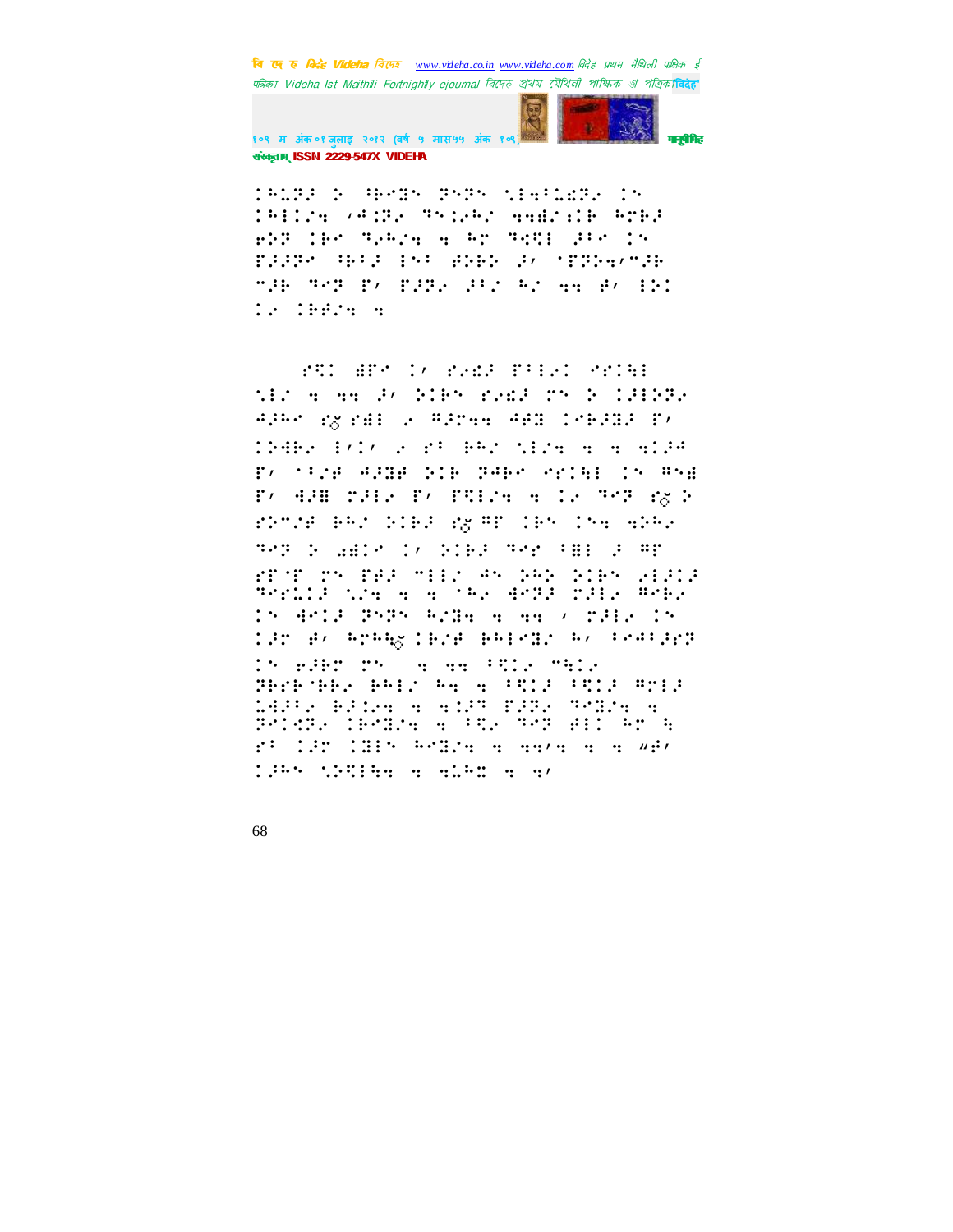

१०९ म अंक०१ जलाइ २०१२ (वर्ष ५ मास५५ अंक १० संस्कृतम् ISSN 2229-547X VIDEHA

weler in refer an againste ner Anbig a abby ny bib (SI) ibey bely **A.4 4 ATES FES IN ATT TN ATE** thangen ats product an inpute more BRZ AA IREIZA A WAS SIB APP RPBS 895 889 813 872 88193 2 1993 832

FTS A PRARIA A ASITE D'EV PRAST PJAPA PAJE SEJA A A J R ANIMARIJ Fred Thir rhad alto Abdre a aa ri PROjety in Fred in 1989 bied en affil erift tide a anants rental "Po firms an aw F PR "PERT MS

rand rand 1/2 (FT 58 FBF 3) **APROXIMATION IN THE BARB INET WIT</u>** RNEIN A BIR TY SYLER IBSPE IN SYT re rate te tam to temper a mana report with the time most construction STORY SERVICE STATE STATE

EMPERING THE CAPE SIDE END AND REF 25 FPR IPS MPRIN NORDER RPIS PRINTS ARTISTS AND PRINTS OF PRO

## $\cdot \cdot \cdot$   $\cdot \cdot$

wir Ara a libs self diele Tsie 841 SAR (99 9 90 A.A. 2042 SSAR (20828 **The Write a al Cit City**  $\mathbf{r}^{(1)}$  and  $\mathbf{r}^{(2)}$  and  $\mathbf{r}^{(3)}$ IN WE FIRE FOUR THE TH THE WORLD TEN EARLY A AA SCAR TEILT CONNECT **TIME + SID THIS TIME + STAGE**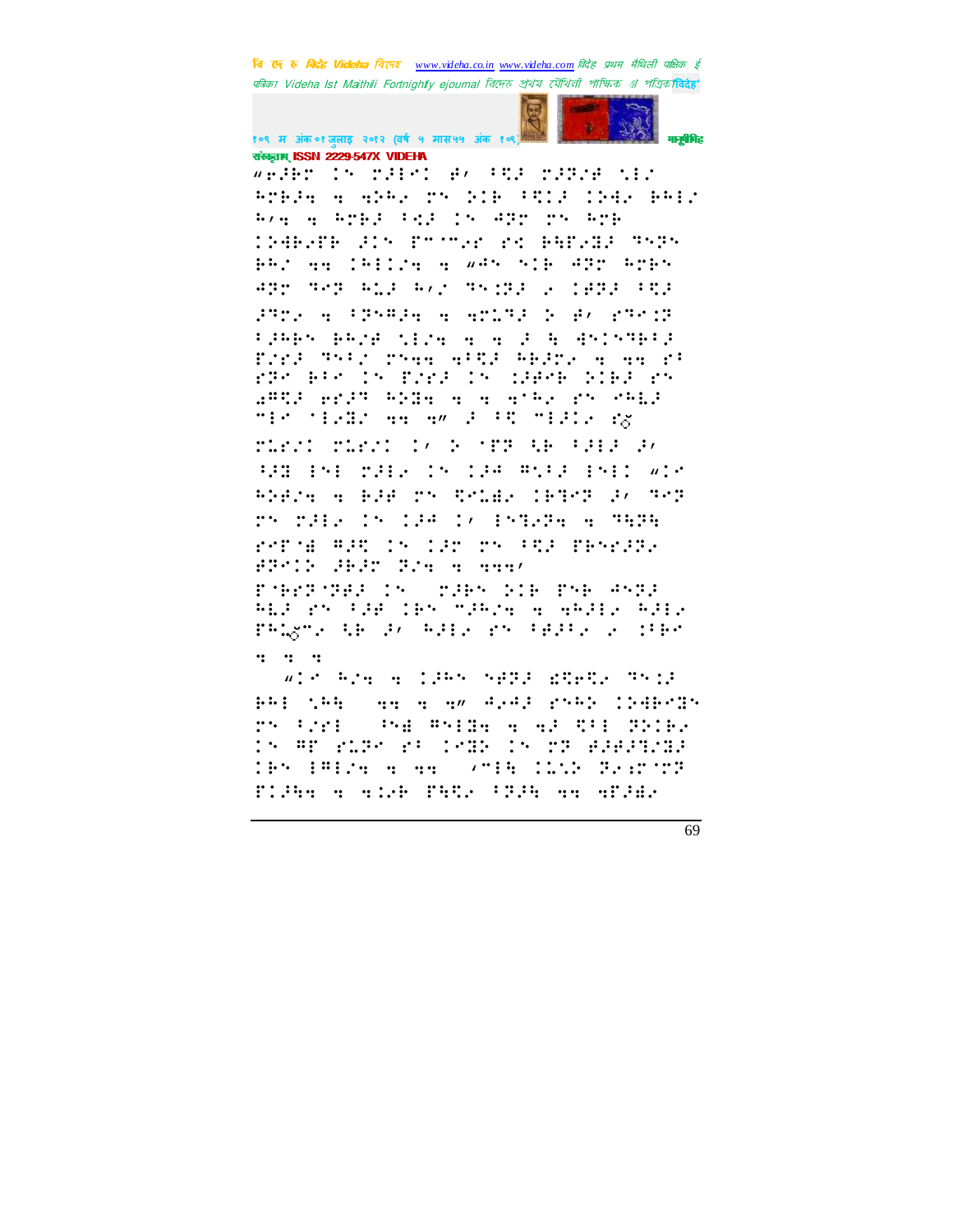

१०९ म अंक०१ जलाइ २०१२ (वर्ष ५ मास५५ संस्कृतम् ISSN 2229-547X VIDEHA

THAT A APO PORT HER SYN A ANN AD an avec 4 4 funcio la aploa en 44 and Bring Mar () and lagb and Show Personal and Add Art Bollet LAG Spages In PRESENT A AN AV PLEARS IN ARSP rs (air del mo ares) o ch'heridh EX 1978 ME 18 (18) AND EX 2005 CPM1318 Fard Wer (British A. B. Fard Live) PRISE VAR SPECE INFORMATION 17368 IS BEST 728 4243 PTB 8313 de Brigili a aa abyeg roop enrie a br dhek lith aa ay a wol ol on TT AND MACH PART A ANY

ApAR RITGER IN PRACEION NO ST SARA BIRA IS IS IBANI A A MARA IS BE BE SE AR ER INER MARKE A APRAPH PRAPH RAJE LJ PJER PA APJ TEZ IN PROBLEM IN NO BIL DN NIN Presidente de la provincia de la contra de AA SIAB AFR FER PINE 1F PAP  $\mathbf{1}$  :  $\mathbf{1}$  : Person at 2312 TIP Pref Art 185 AN THE TEST SANDO TELESTICAL CONTRACT HAI IN TAT FLIP FLIGHT IN TLAN THAT IN THAT'S BAY ANTITY A AN BNB TRANSPORT PROPERTY (ANDRO B) IRVE **ATAP ASAD AN INDEX TAL D. ATABED.** Trak (POP SOR) a a 2 from EAR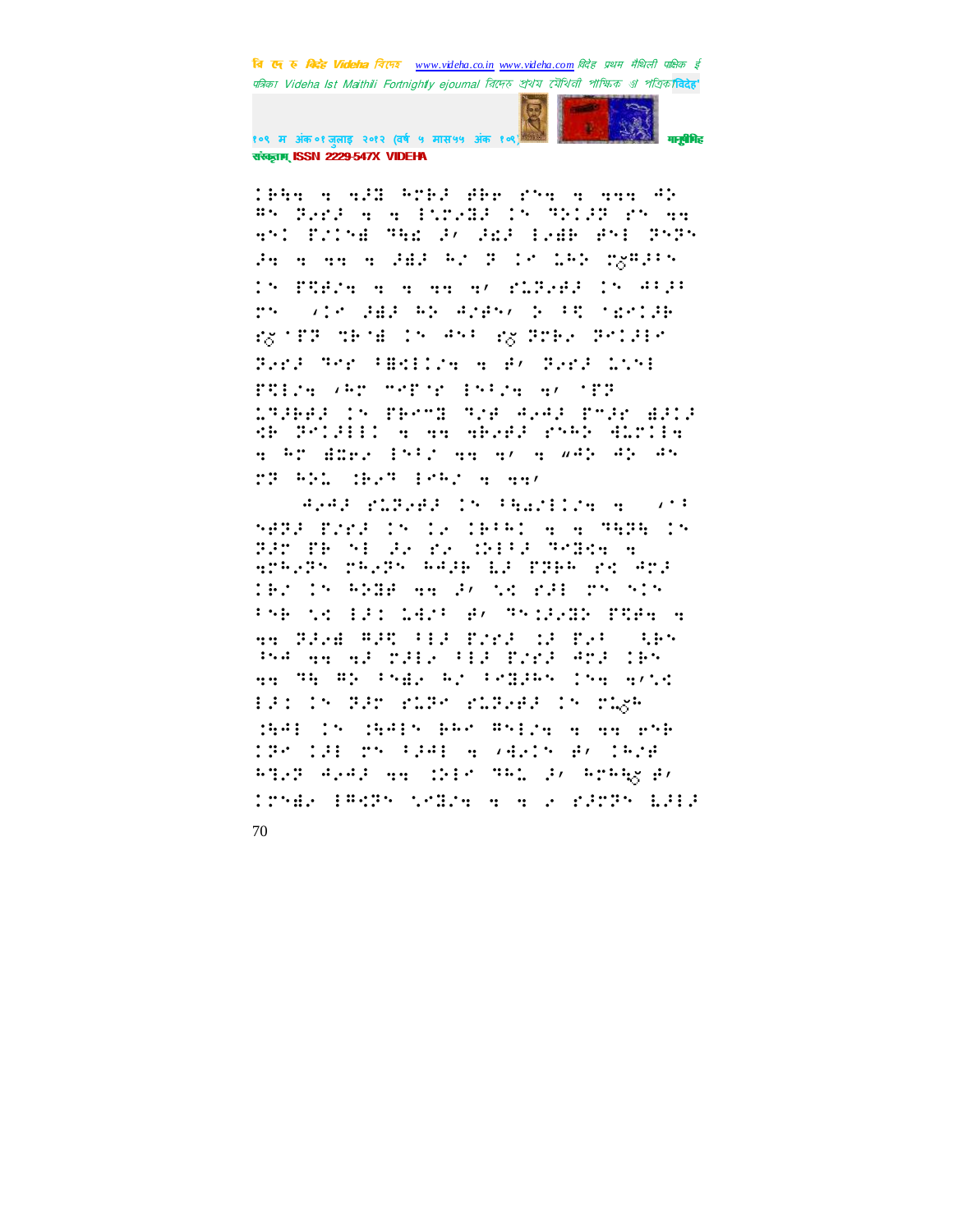



<u> 1940a he 2 1112 phililip a acho</u> An table bas as an in him that much ref () (reg. midia and git of grey, aya a this yaran yan aanna red milk Readed and Industrial (2) FEED FACINEES IN STACK and whysom ag adre aud rochened crooted bied EDIPA IN IN PROF 8222 R24 H2

**VOIPORT ALAM TO AN TIGHT AGAR** in mni di reach relace e eas ar PROPOSITO VIE SAMARIZO SA PORT ESPACE AND PRESS REPORTS THE STEP ATAR TE TIJE IN AGENEE IEFE TNFNA a affirm the mail as Alcte en  $\dddot{\bullet}$ 731 4254 4 3215 4 513282 312 35 TEMER AN ABN IN SPEED TH PRIPE RIN a 2 dect 1, 1958 7912 and a'FP BRIDGE BROWN TO BROWN BROWN WHIP IS THEY PRIZE FORM BRI ME HA HE VIRG IN AB JE RO AV 12 HOHEVARA PARK AV 126 15 MM B 218 2127 128 PASED ARY MINE 1881 1/ MIDDER MMID 1, PlAE (Brooker-Aldia an Pedago 15 Aze e BISIA IS MIGGAZE e 2 Padd th BRY RENT BRAIN CREEK tiche e est and prior and the life SPORT TEACHER TANK INTERNATION anza a wrtis tsali MADERSAD ps an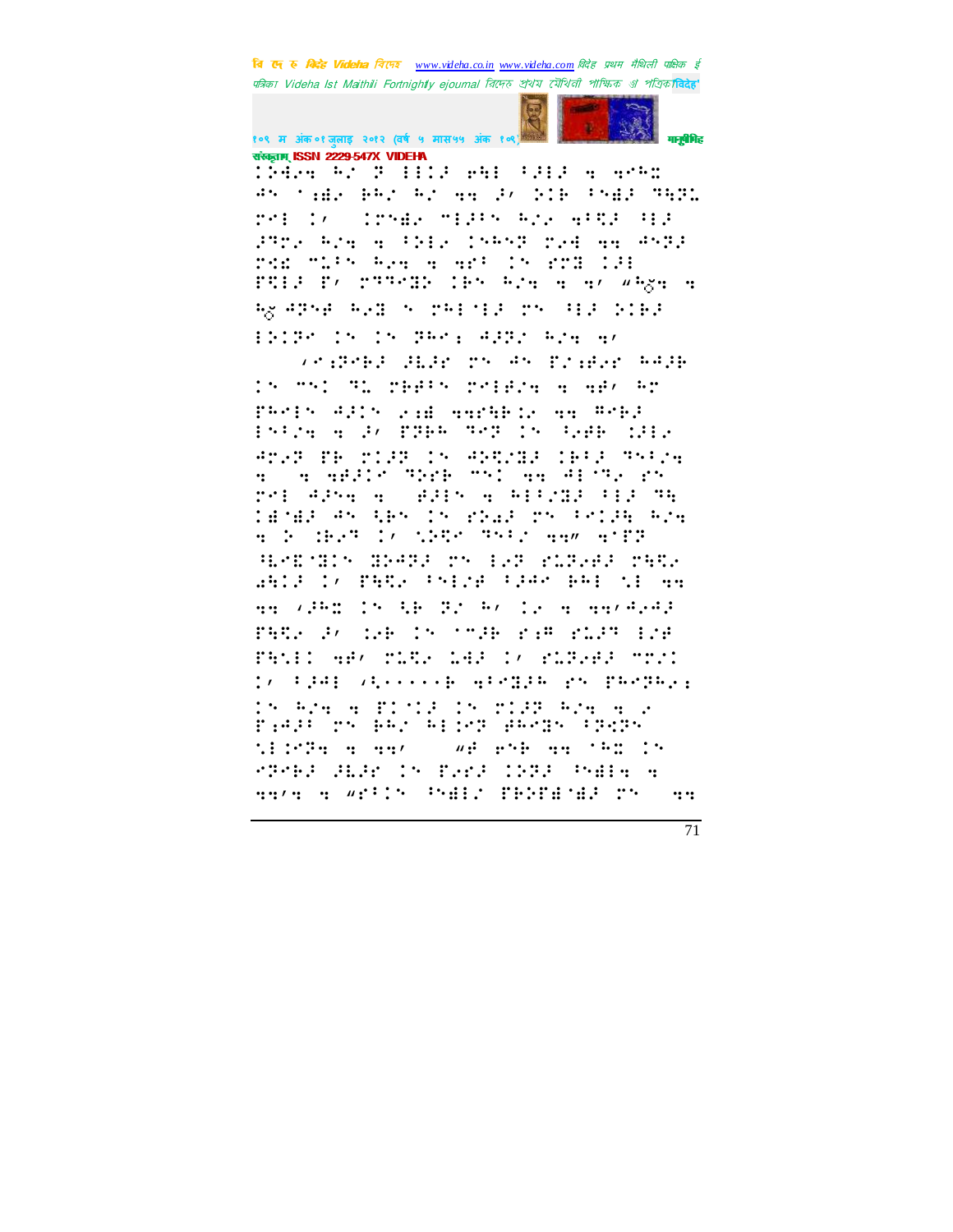

१०९ म अंक०१ जलाइ २०१२ (वर्ष ५ मास५५ अंक संस्कृतम् ISSN 2229-547X VIDEHA

sa waga seji den aweze a riatr aa as bri 21 meers aan as as a FREE ESTE TO RES IN TRACKER BOBY Ar 247 2428 PACE (SIB) 15728 4275 RAGE A ANGELER SINA MINISTRA AN ANDERSTADE MEISTE AARDE STER difference and the state still the about RESERVING MACHINE IN SCHOOLS TER TER CONONE APERA WHAT WERE EX 180018 BAR TY SMIRE TR 4AN 151 Soli evella trona e, pallo pede PRI SIN N THER PROFINSION TIME PAPPA SUSPECTE OF 17 PSCAL SARARY TH PARTIES AN ALAS IN TERR STUDEN SHETA GOTY ASTA 1, TAMPAA (541 A HAPSAURA THUR F PRID IN CENTRAL BRIA A REIG BRID IN AD IDA A D'AD eld: Are ally fill tolls a able Sergs end by Sergs 18124 a 2 An tele at the Hearders teachers was Prize e Philip no bi bi (118 MAPA In the best 17 am till titulter ti In Clark (IPE Th Blir as IPers HAR ANDA 17 HAR BY FOIRING AV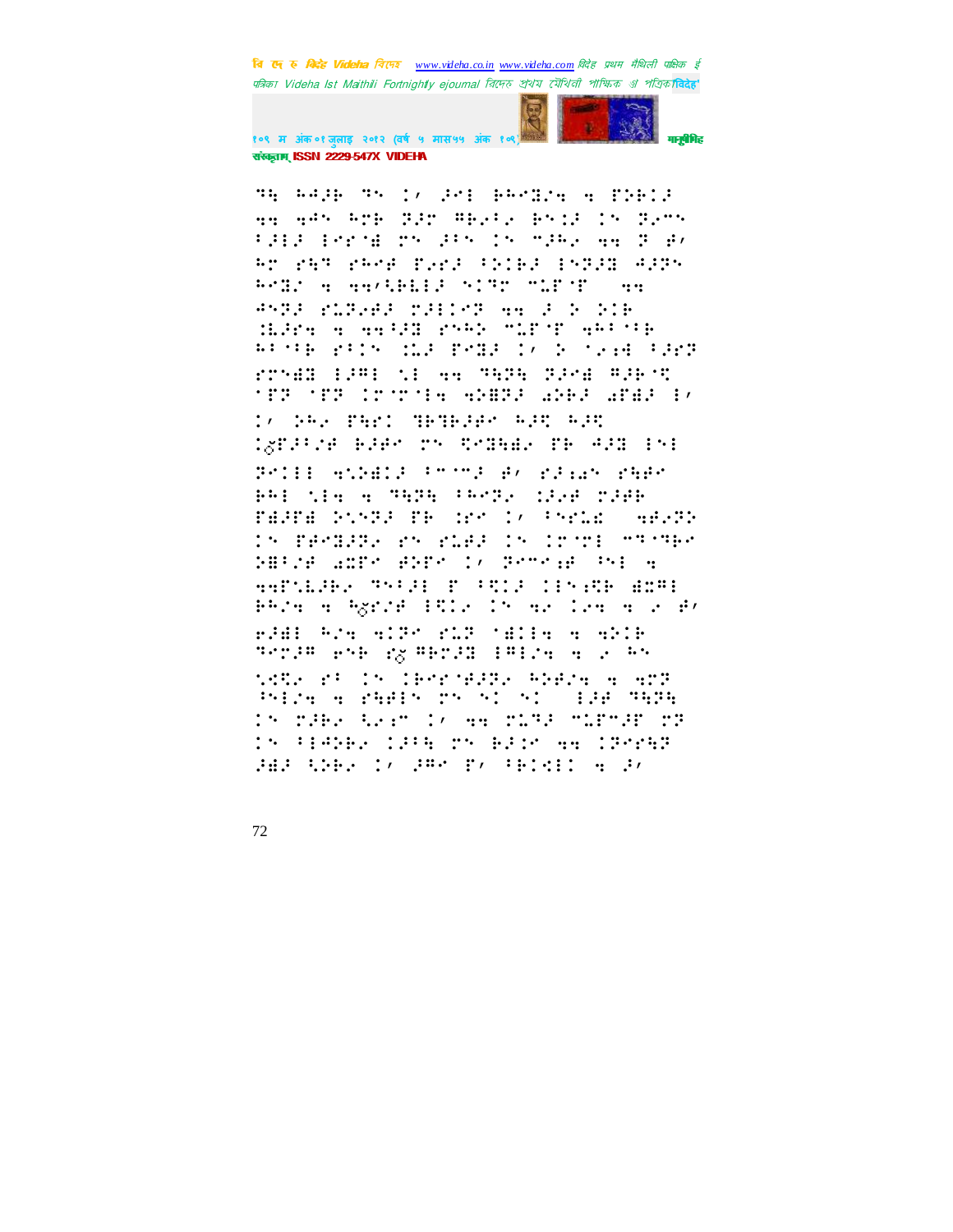

## १०९ म अंक०१ जुलाइ २०१२ (वर्ष ५ मास५५ अंक १०९ संस्कृतम् ISSN 2229-547X VIDEHA

añás ares mor oglada co mside ro **IFAGE IN PARK TAILER A AN** 

ayag psop mana midis (s p.ms Pollo Rel BRIG G Grund (Pollo 191 15 FP 2 Hr 12482 75 PP #SEZAPLRZAR (PRAR 2215 MR) 47 SAZ (PRAR TRARY IN S ISBN 25 FAR #51 BRIG HOIPS INFORMED AND MINE TEST

Bright and animal contraction of an electron Things 20 Frontie (2001) 1995 Region & anna feichd 3 millionad a and APPROFILE PREP INTERNATIONAL CONTRACTOR 183 Shilin n rdf BiBl ragh (2016 b FRAD A SEARCHER AND THE BY AT IGN RAINE A ASL 2 THRAPH RENGA THING BENE A ALL CHA THEN AN ANIN AL 198 Allie An Andre e evik roenn PERPOSISE PROTECTIVES  $\dddot{\cdot}$ 

#20 230 g g 12#0 230 231 231 Bline estil collet e e stell 1962 FAB 1819194 A APIP 42 42393 rs from the serve a rusheme th three front feat to infer the 44 S PARA TS RETAR RSIA A PORT PAPOR FRERA a aa a nonosk par pene the sponsor and silenger and service MES (#) NEWER IN REAR FRIE EEL IN Sabe read dibl B, this all mm - $\ddot{\cdot}$ PARKER IN AB MARK THENEIN A ATTER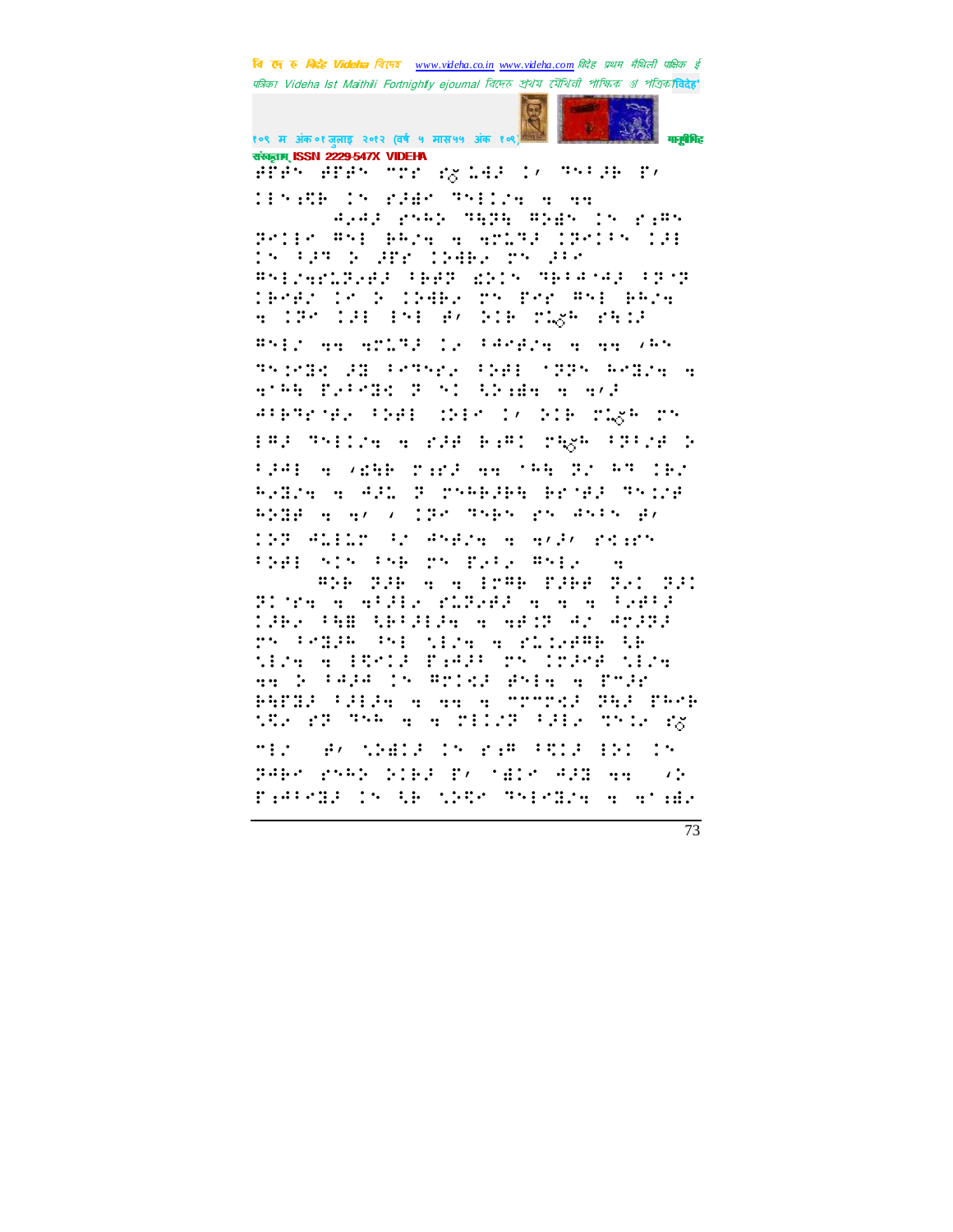

१०९ म अंक०१ जलाइ २०१२ (वर्ष ५ मास५५ अंक संस्कृतम् ISSN 2229-547X VIDEHA

As A. Property (SA BE Orilr Adra A g gund dhe wep dhe ge aa jie willed the "G A4 221 TLIDE A7 737 7834 4 47842 45 6832 4634 15 MORE ASSAMENTS OF THE BOOK HER TH thei Things a agnes gap is **TRYBY: : 480132 25 SUBB B5B5 43B** *A, Alla a lara a An Barin Bing Bri* ShiPhy y yollar fied in: Ap (P.M. Redevision AMP By CRED BY ADR MATHEM AS BAI NICH A MITA PABA IN PRIA IN THI NIE AE IN 124 NOT THEAT es esténdoligation e roor de door P Prinklin a Pred into P Prinklin av BOS IN MORTH MIL AND BAILIN A  $\mathbf{w}$  are additionally described in the state  $\mathbf{w}$ A, PLANER SING FRIE FRIE RYP MARYB Third I Panill A. Miner Miner D FRAME A WILL F PACK SPORT MART PRE Are a Bard in BP-PD in AdBa rdb

Thilm a ageg in AGE 201 ning a 4428 APS 52158 1847

AR SPACIA IRABE BRICERIA IA rear The restrict Crice a aftr BEN MAR PARTIC PRESSE A PERPENE PORT ROOTS PHILOGRAPHS PERSON  $1.41$   $1.11$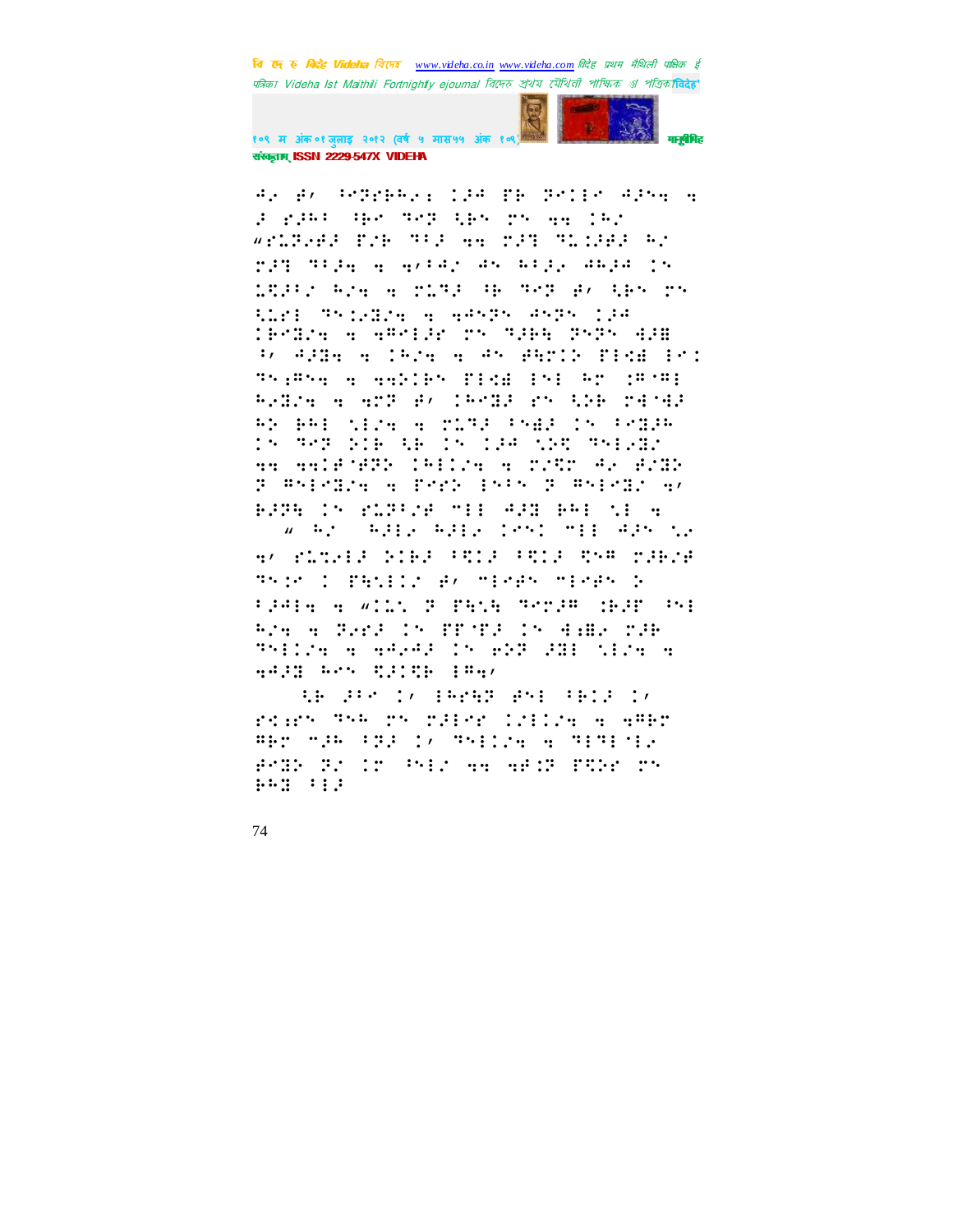१०९ म अंक०१ जलाइ २०१२ (वर्ष ५ मास५५ अंक १०९ संस्कृतम् ISSN 2229-547X VIDEHA



**RADAME Sidney Bridge Assembly Service** 332 In PAPER THILE A AGEAR TO DA GRINGER IN BOOT BEER OUR TOPICAL TO BAR NEZH HOIDED EZ IDED MARGAREK 182 3525 MED 42424 A APP 2316 DS rbal ag Albert ble 1990 for 1991 *POINT IN THE PAINT TO BY* with discussion in the first control white a br rungd (bigg big a BARA DE PENTE DE AGHA MER PARE PAR a SPOSE IN THE RIA A PROPERTY SABLEM SHARE IRANG A ARA ANG SGA rawa drie mem ta memur me me m 44 FC 4.8. 574 4867 ITC 12 4252 TRANSPORT PROTECT AND THE STATE HAVE SIE SMILHE IMAL SAP I 151 **FRIED RELINE 8 8** 

STORE CRID TER STORES TRI MIRABE BRY NEZW W (11) B (11) BRFR AS BAI AZA A APATEZ TAVIZ MBK Billia a advance the the part Bill Agdy (Med to cape e promin More RE REPORTS ENTER PERSONAL DESPESSATS 4 ANIE ME ALI ALI IENE PANLA PRPE PRINCH AND THE IP BY IHE IPSI FIRST TO ROW W FIRST PHE ROCK IN and fedily (an aparal ag a g a a, S SIEP HATS: HOP THILM a a **View on Subscripterial Controls and**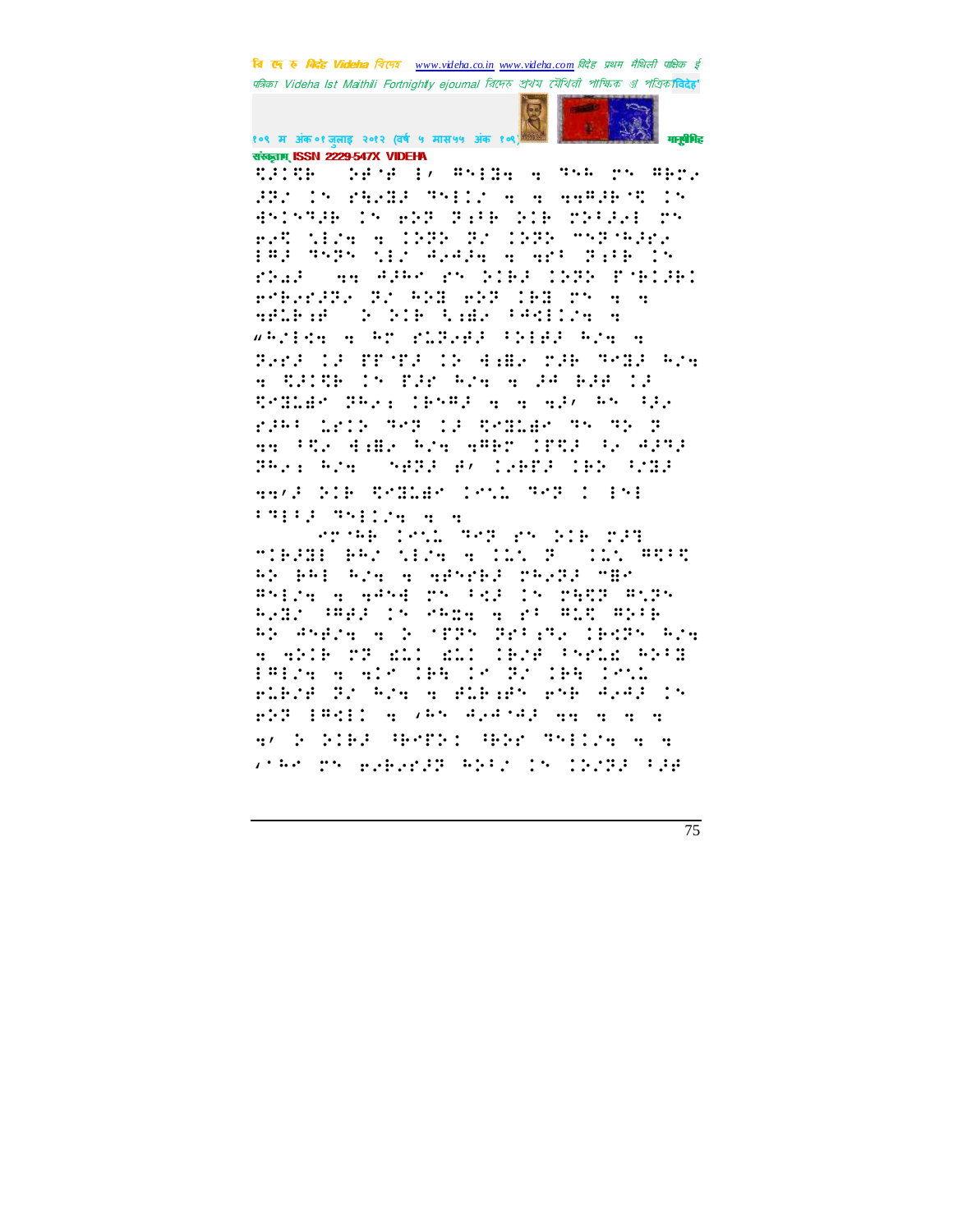

१०९ म अंक०१ जुलाइ २०१२ (वर्ष ५ मास५५ अंक संस्कृतम् ISSN 2229-547X VIDEHA

524 4 235775 (5 34 345 323 25  $\begin{bmatrix} 1 & 1 & 1 & 1 & 1 \\ 1 & 1 & 1 & 1 & 1 \\ 1 & 1 & 1 & 1 & 1 \\ 1 & 1 & 1 & 1 & 1 \\ 1 & 1 & 1 & 1 & 1 \\ 1 & 1 & 1 & 1 & 1 \\ 1 & 1 & 1 & 1 & 1 \\ 1 & 1 & 1 & 1 & 1 \\ 1 & 1 & 1 & 1 & 1 \\ 1 & 1 & 1 & 1 & 1 \\ 1 & 1 & 1 & 1 & 1 \\ 1 & 1 & 1 & 1 & 1 \\ 1 & 1 & 1 & 1 & 1 \\ 1 & 1 & 1 & 1 & 1 \\ 1 &$ thill the result in the stream ded cas and a family nature anrang ang ang ang pangangan nang 18 431 6215 A. 2223 15231 123 756 #/ 12 T. 1/ Trim. TE 71 AMMA 4

1920 B. Third India Self (1932) 193

BR2 R29 9 997

enteratricial de constantino 481 2 51 556 38 311 119 4 ruespone ranse analys e mse runa RATERI BRAIN PRODUCER (A) RRICH a many that milled mmar mytr BAR ANDES IN FRAGGE WERDER AND B WHEN THE POINT IN SIRE RECONCIDENTS preproduced and the change and a anitili Hillie an aborch an ar SPORT CENED TO APP PROPERTIES Print when E. ETAT by FTP BRIA A **Western Street Arthur Planets at Aliga** 1925 BRZ B FR SPEINE A PD WAY DEPAIL TEMPS ARE EVERING THE BREAKING WIRE INFIDE HE WAR FRID

Sard (C. Chaph) - Alban (Gaar Anij Aa rrora (nord agga char aga a geige ry Chel ay Blee I flow Syllia 4 **TER NDA NDA RUS 29 200 223 25 REDGE**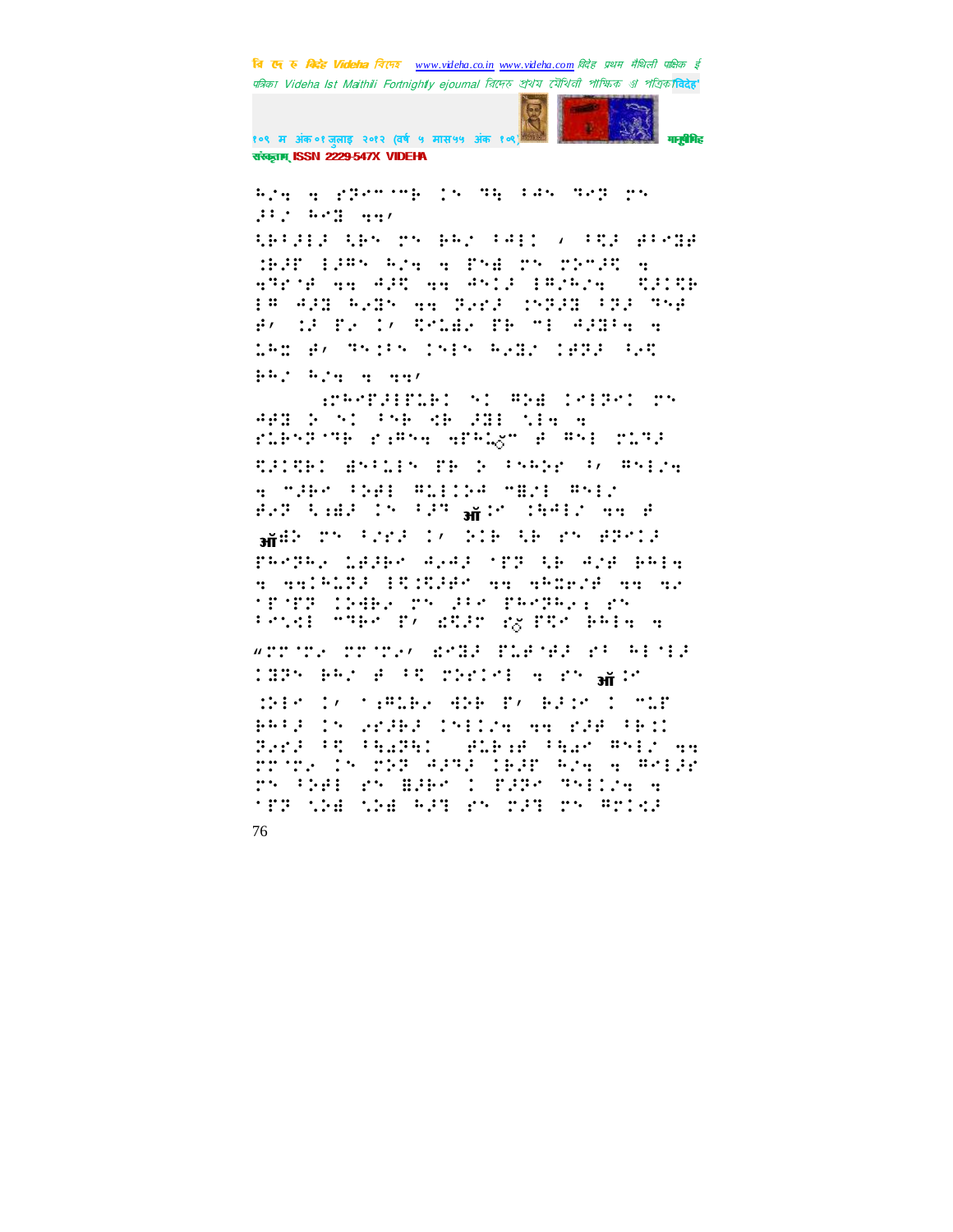

१०९ म अंक०१ जलाइ २०१२ (वर्ष ५ मास५५ अंक १०९ संस्कृतम् ISSN 2229-547X VIDEHA

Pri (Prich a 621 Pre getch a ar P-P-P PR- #51 51 4

She fill a some model with  $\cdots$ 45135 15426 4 1242 FJB2 3F 623 B2 BOS IBS EALLY A ABY BOS IN BYERT We less to each shifte a a ran ra #BPRILLING & V#BEJRY PF PRED PROTIER PRA ENTS THEY WILL THE SPEN PN THE TIGHT ESTED BY AFT LAT ABLEY ad medical family couple coefficial and pu PRIME AN BY THE BESTER BY MIBRORY #5:54 4 4:5 2#5: #6F +6F 12FF PROFINS ARRESTS CONSTRUCTIONS  $\ddot{\phantom{a}}$  :

who is the Afrika films Avise a 442: 152 524 4 131 651 7313 1202 DS MAAGHA BABABAHA MER 2008 PSM DS gar synch gann nu bwe ga will an time might of Time my Time a abre ni din BAPBE Niën broe 923 BR2 R2 7373 AA A 76 FB2 25 **APP APP #12 15** Septimary and  $\cdots$ 15 (AH PSE 1985 1985 15 BSA2 AM2 1985 BRA RD MAMAR A AVIABSE KAR PARTE PAINTS THE PAINT CONTROL rakie aarn in aarn fir kei nich *P.AN 1391 99* **AND SHE EFING T** 

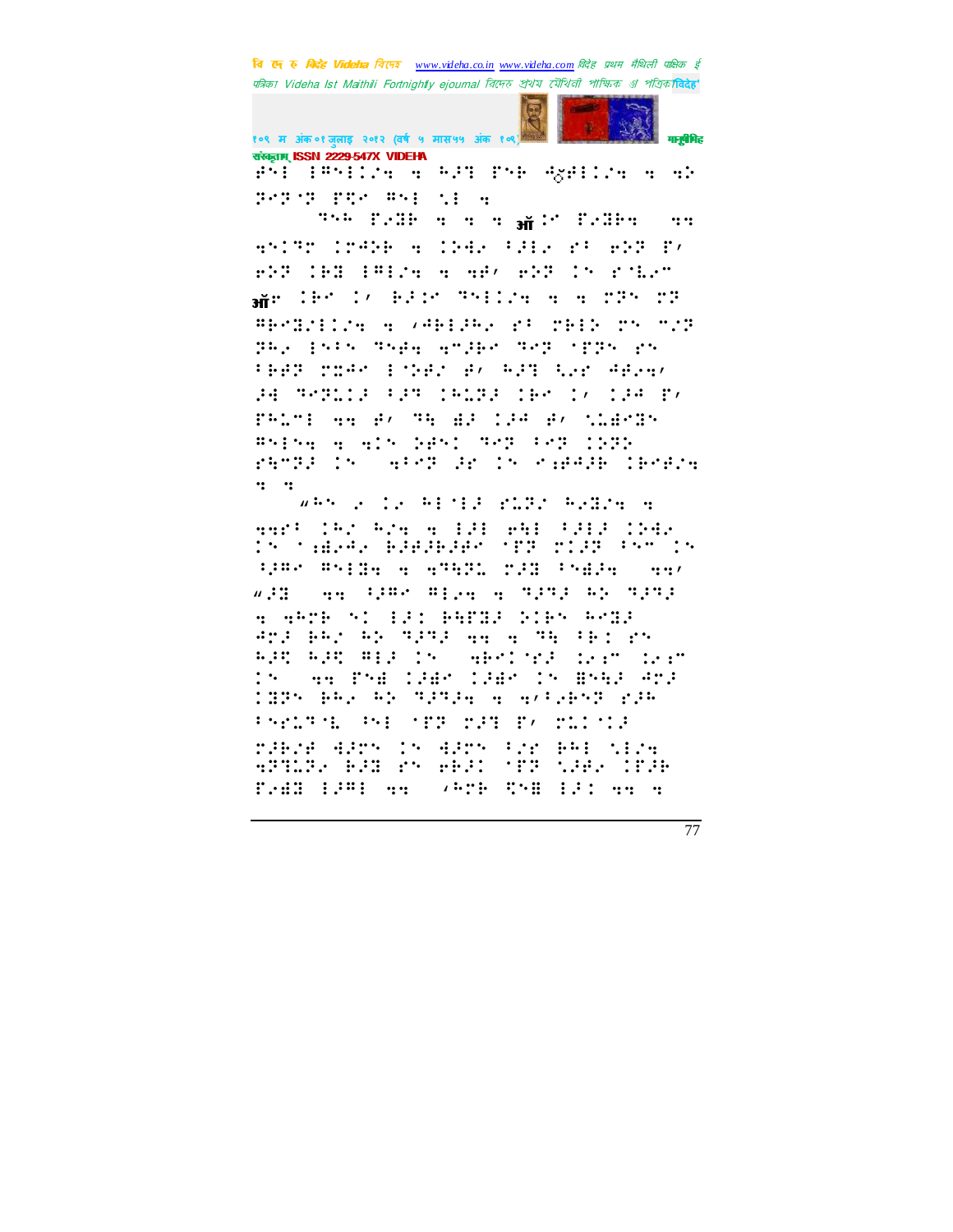

१०९ म अंक०१ जलाइ २०१२ (वर्ष ५ मास५५ अंक संस्कृतम् ISSN 2229-547X VIDEHA

BOISO AN INS INIIN A THRIST AN The MATAS TR BAIN 1914 4 TERR TE radical es arre e elaicar as arba ibiae in taban frai ao manampr Res a F 1970 effect Hr In and an APS AN EXISTENCIES ISN AND AIR BARYAR TR ERI EZ RZA A J. M. MARAJ the BACK End And a S (Agent Crippe FRAME MODULED IN THE END AND ANN 447 AR2B TEMER IN BRM E2E2 IV 12 IBNA TY TILL TO TORE EARL NE HH (WORTER AN SESERA A BALK BREN PL BAPAN A a er tidiram en 1958 produksia **MIR SELBOR RESIGNED** 

flijlig ridi mreki gabien APPEL WIN CROB CROB ESE ABSON A with the Adapt Adam fift and Milkaereig fi Sibsolar a a ga the in this condu Priority Physical Action Cran Rich Production and special production by the TESE POR THISE AN TARMED IN WORK PURPOSED AN HIND PURPOSE POBRILE MARRA BARA BOBRE IN RESTA 2003 550 15102 AN AW A ANJARO FOLD IN BET MET LETER BACK LETE PHILIP CHAIN THANK CHANNEL LEP TRE AN AP PRIMER INA A ANNIER #5 PLB4: PJB ry PANBJN 1884 MAINIF MIRTIN ANING ST DAIR COMMA WEST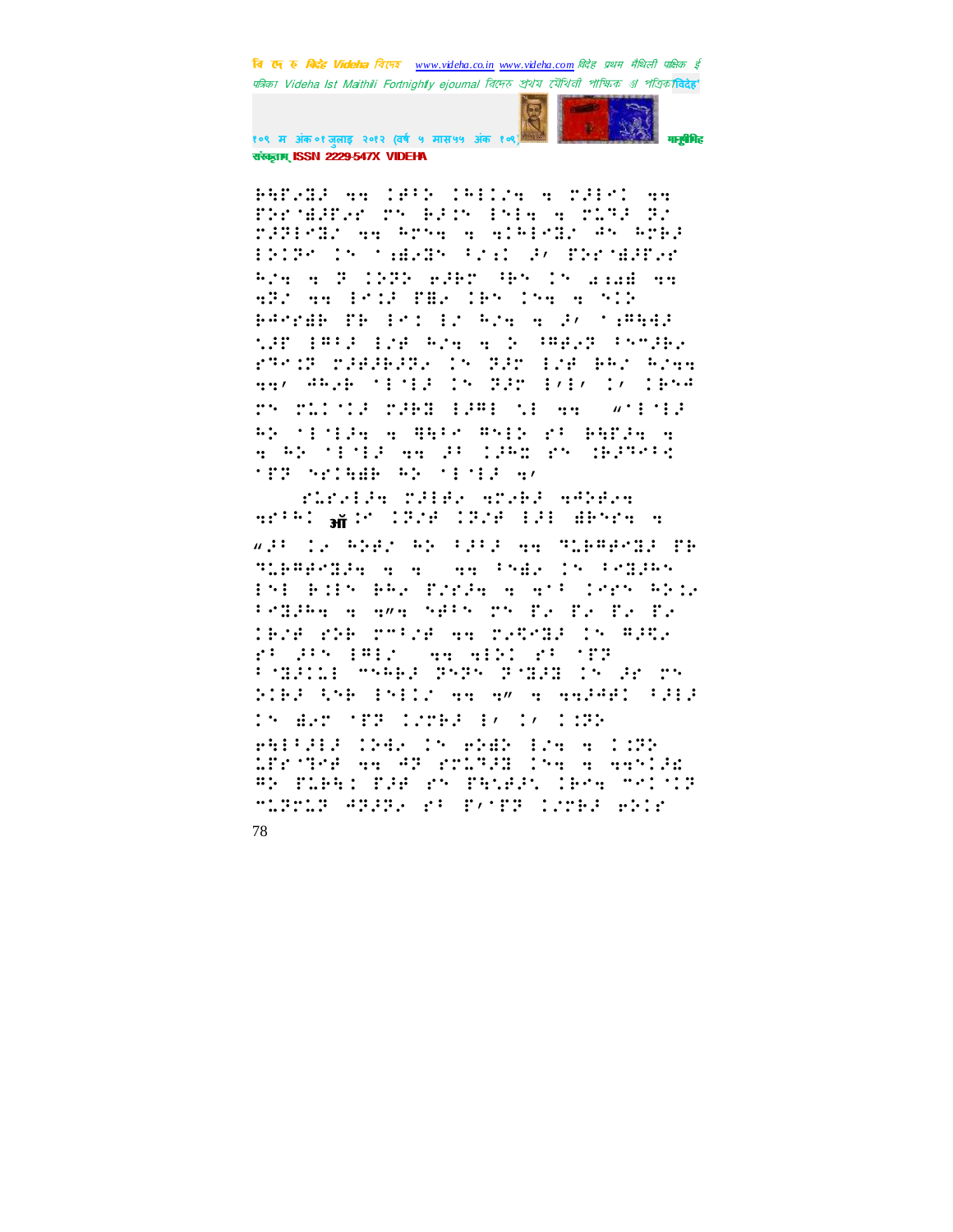

१०९ म अंक०१ जलाइ २०१२ (वर्ष ५ मास५५ अंक १०९ संस्कृतम् ISSN 2229-547X VIDEHA

IBB BALY: 4 442AR IRE MIRSHI W rand repe finition a composition ACRAIN PRODUCE PROCHO ANCHORIZA FA TROOP CENTERS EFR IN CA PRAIR A  $\mathcal{H}_{H}=\mathcal{H}_{H}^{\text{L}}\mathcal{H}_{H}^{\text{L}}=\mathcal{H}_{H}=\mathcal{H}_{H}^{\text{L}}\mathcal{H}_{H}^{\text{L}}=\mathcal{H}_{H}^{\text{L}}\mathcal{H}_{H}^{\text{L}}=\mathcal{H}_{H}^{\text{L}}\mathcal{H}_{H}^{\text{L}}=\mathcal{H}_{H}^{\text{L}}\mathcal{H}_{H}^{\text{L}}=\mathcal{H}_{H}^{\text{L}}\mathcal{H}_{H}^{\text{L}}=\mathcal{H}_{H}^{\text{L}}\mathcal{H}_{H}^{\text{L}}=\mathcal{H}_{H}$ AMERIA TROVIALE ALCOR PROMAGA SELA a FRARA DES BASA à LVERR DESA à rt (191 PSB 1991), a agent fo crop. 8428 Nick & MITA 8MB 32B IN NI Bar Pres Adapt an no Aang Abena T.HI WA SH SIN A PROB TA: F.P. CENT MER WALNETH AN

20 989 968 (1981) F 856 rrange gree emploie aa aamggebe (DI IN BATZER AZI IV 2 25 JR ARTN IDZ FARE TO SLEET AND BACK A FLEET IN W. TH BOOK HAIR A M

198 989 89 1998 1234 17 8998 read to be the restrict and reader BRIGHT GOOD TREE IN FRIUBRE TRE FJAZA A WTIB FBAFZ AN CONFN BAR

THEAR ROBERT BABY BY JBS ITE Pring a abside the Predmit and Ch BB: The Photograph Alabam and white **15 12 16: 431 188 18302 37 49392** HAPA PST PRIRE I BATALL ITAL TS ranch as agrapose will be in which 82:2 824 42 1922 732 7 27274 447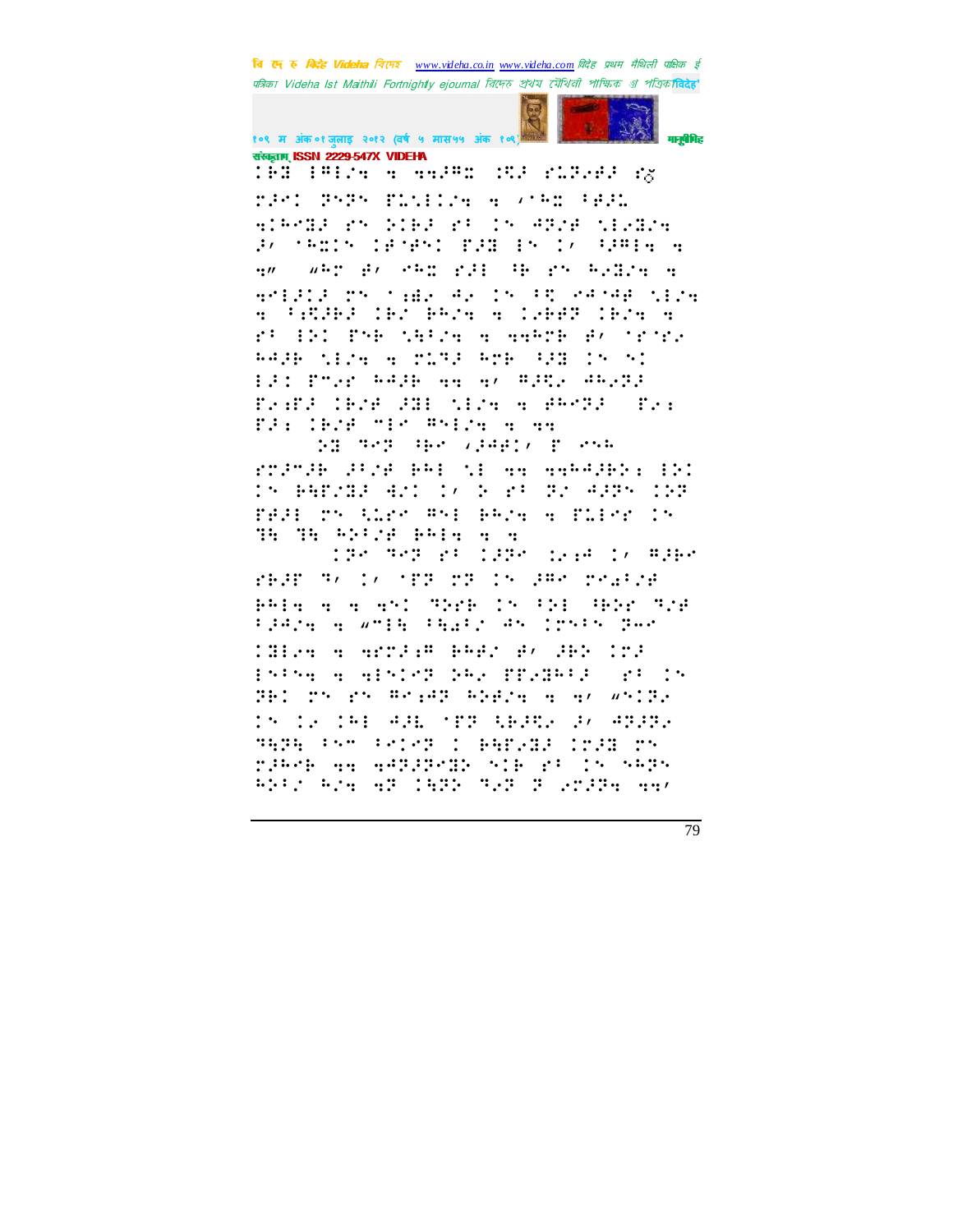

१०९ म अंक०१ जलाइ २०१२ (वर्ष ५ मास५५ अंक संस्कृतम् ISSN 2229-547X VIDEHA

wPPPer Religion (Please RHA) + alniki teknologiya a adete show Thinlife is bright a affect? In 2024 In their arcognized decad more to

PHP MIRTH (Mr. BRI NI MIRT) AN 33 303 35 4243 15 823 32 and how wilend led heady wie, ind And any of Bill profiles (Broadway alers eengy as leng no e as wal

FIJE (B272 Redry a Prin WA (Ro ) a rear we wrech a sach wire iwe  $29125$ 

th (228), a great read man syre BRANCH AND STATE A ROOM IN BARBARA PHINTIP SER AN ANZIS 19462 MY FREE A AFRIE NORD PY 283 FARIE FROM BREAKER IN SAM ARM #5:24 4 WHO CONFIDENCES TO DAY #7 FLEATER WIND IN BE THE FACINE. the Pliche St (mich a lett bet gra **TER PARK IN PREPROTEEING CORPORE BY** Browledgery, August State Cally ryan di end lefti ave e edi ble Chibe B, AP (n Fhairding a abji mji

THEAT TER THAN IN LIN 1836-84 A 1785 PSPS 1873 PSPA A 442015 #/ #Pell TIP P. IP54 & arroth Berg a Crdbr on Adin (20) 80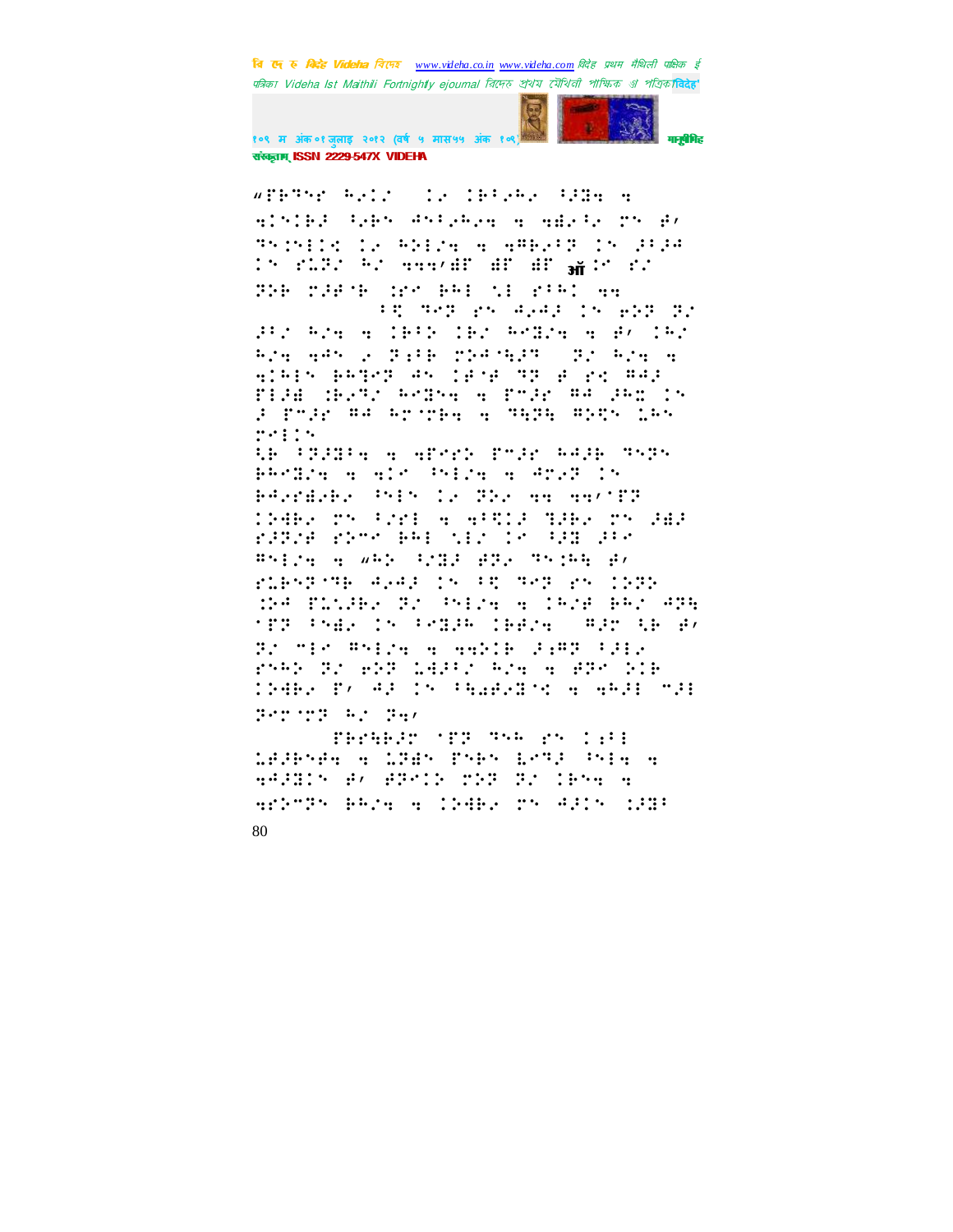संस्कृतम् ISSN 2229-547X VIDEHA



3, reproduce a ring and ringed to F28 B2 22862 B2 2 F588783 1B3 There a and The SPRE in Phone The ry (#) ble loger three e-enced rubby mms () and dup disider. PROMISES TRIPE TO BE STREETED BY :::: :::: <u>::::::: + ++::::: :::</u> 8524 4 40893 543 1/ 1.46 5120 maki es B, Chiba In 1931 pronoibi F/ SHE CHE STORE TERRITOR A the: APR Ara a awayn to the Belr: IV PROBIN WINDER BRID ANGL AV PRER \*I\*IPH 27 590 1414 4 %2 50412 reraca, criasrera say aeri assa 8903 Side e/ 43332 IN 1016 Si *TRACIN PORT, IN* 

There for Finance to Directions w SIDNEY PRODUCE NO APPEA RETURNA ART VA FILL CURISTIA AVEZ  $\cdot$ .

THE IN LART LEFT TEST AND MINED BURGE MILLER TRONG BROA LARRY WORKSHOPS IN WAISHINGTON  $\dddot{\phantom{1}}$ w Perfe rende by 12 mms/000 15 Tenn daes (Frank deur T) i Beau en 148 IV AB 25 FRAB ABER 151 FSB 25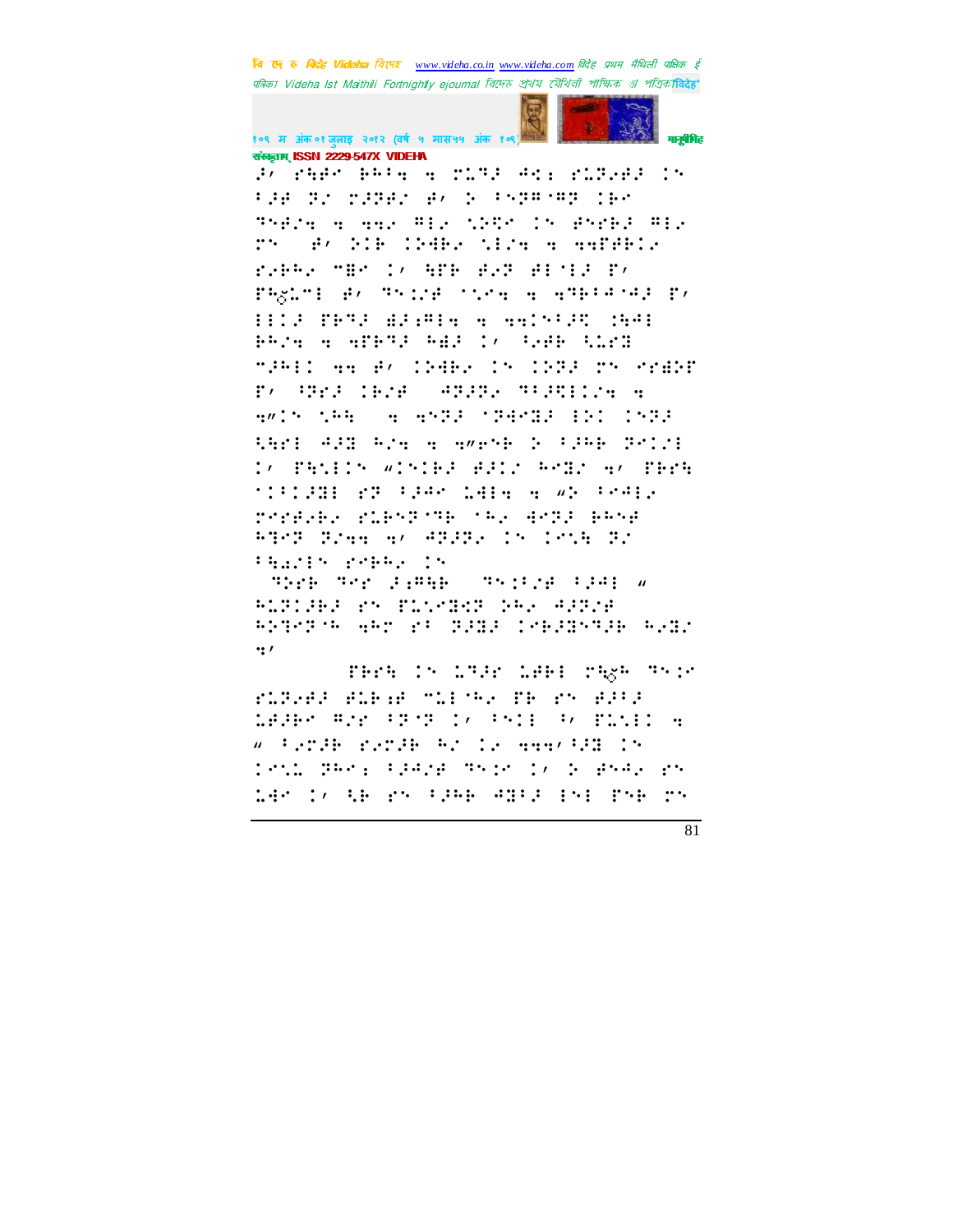

१०९ म अंक०१ जलाइ २०१२ (वर्ष ५ मास५५ संस्कृतम् ISSN 2229-547X VIDEHA

METER PROPR 1981 18 SPR 15 TA MINA 25 ridir **VIAMES PROGRESSED NEWS DIEDS A GUIDE** ran na bay gama na raab nryng MIRMINE AND MICH A WICKI PROC NARA a a me est ter en adeer emiste Home which life fall anished welky

 $\mathbf{h} \cdot \mathbf{q} \cdot \mathbf{q} = \mathbf{q} \cdot \mathbf{q}$ 

wre for the second electronic conditions of the second second second second second second second second second 1960 IN RADN IN FRE IN RAD DN 9006 rrubles big a can it USB Alborat B. T. TANIS PROBIN A AN IS I.

Prize e 2 121 Paulico Anos 1262 TAGILE IPING AN ANILY NJIZ (NG 22 To the Arcady B. Arcady and A.

2010 WH ST

wit 438 IS ISB 63893 AA A RGAGA A AR BY INBER NORM IN 1884 SB MIM #Size & Bridge, 18 Bile 84838 (Br es 1893 3952 15 Dani Ale 151126 e tra plas parel le Peer medalied is angsa serek berri salah pada al FIRED IN MINID DOWNERS IN NORWAY PE SA SYR FRIE WATCH WATCH A HARRY AND READ READY TRONG TO PARTNER CONTROLL AND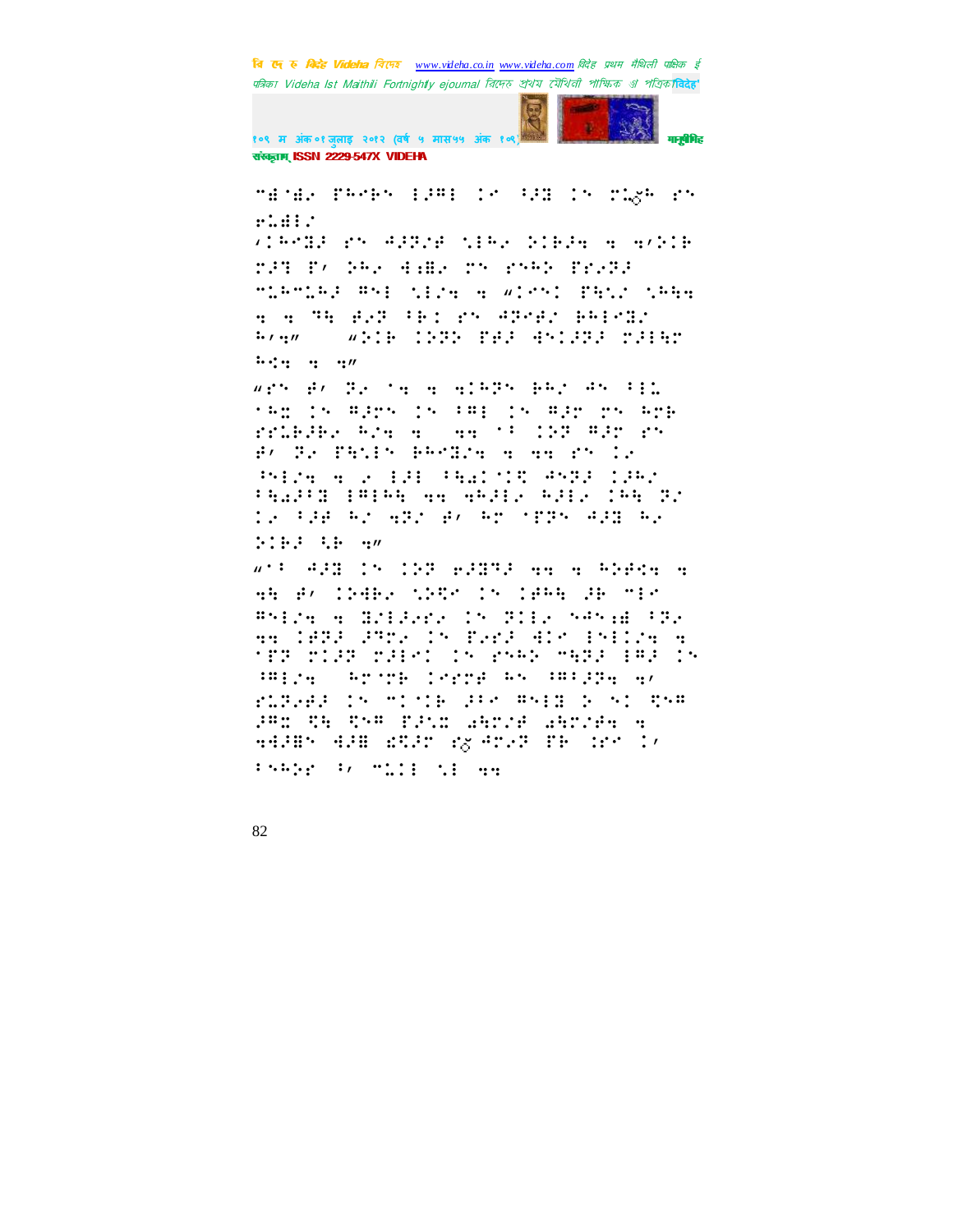

१०९ म अंक०१ जलाइ २०१२ (वर्ष ५ मास५५ ३ संस्कृतम् ISSN 2229-547X VIDEHA

**THE PAPER**  $\dddot{\mathbf{z}}$ 

**WEBSTAR** PRIS PARTHERY RANDYLIGH THRY SALAR PROGRESS PLEPTIFES POTORPAR the APPET Press parts from:P  $\mathbb{R}^{\mathsf{c}}$  and  $\mathbb{R}^{\mathsf{c}}$  . Then

*CAPRID STRAINS* **TH PARTS**  $\dddot{\mathbf{r}}$ **TERMINE TO THE TERMINE POSSES AND PROPER** 

right, rawershippy wide way PRESENTATION PRESENTED BLACK FRANCH PROBABLY TREATED IN Greenland erde (avanjer) avgusjevn MARKEN SL: Tree BASE (1725) LAMA LAPARTE POBLIBI VIVATE LA DIB Bengal Barry Gerry: rubem npers IP/F 'S' "PALP PALE'RE PALP PALE'R THIS POINT REPORT AND AN AN AND STATES ANDREW PALEND BY B. D. ANDR ANDR Breakfacht and Babylon (no B. S. FARMEN APER TRIA NI TREBAI PRIP TORE THAT ARGUMENT COURS ARAS the AMER the B. PARTER, TERS Are From the Company of History Company and Company of History MARK ENT AVER THIN SECTION AVER rabio difinar tif radio tida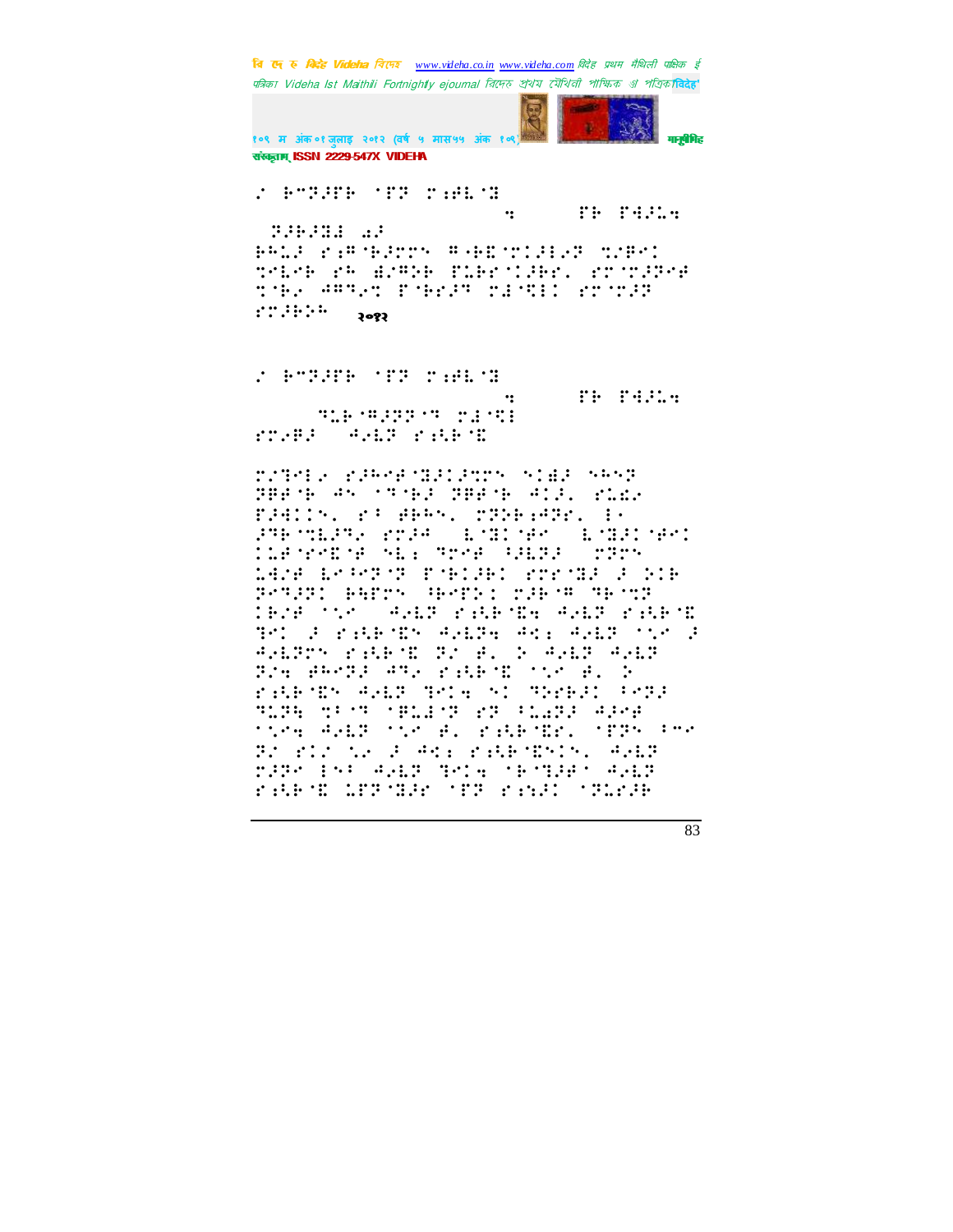

१०९ म अंक०१ जुलाइ २०१२ (वर्ष ५ मास५५ अंक १ संस्कृतम् ISSN 2229-547X VIDEHA

PROVINCE BROOKER LEED TOOK FOURBANE LES MERCHANN FER 18 1913the Solid Kanadan (18 d. F. 2113) the system will started in **MPRIN FOR ROBOTHER TO PORT REPORT REP** Brekimst ein Besterungsestell

STRATED MARKET REPORTED APSER AND BRACK TO TANK rakemin, an movified al bib rolelos ellars les pasa. Os BALLA APERTY PALE MI PTREPR B. APERI **TRESH BOWS PROVIDED TRAPP OFFICERIE SE FINANSE PAI** PHORA LES MORT OPPHARA LES MORTOS F.PTLES WART ST WEE TEEMESHIP BANCA ARASI F BANC ROS MARTE (1225 Angles Wart Pdf) (Speed TARYBURGUL TYLU TYLY BYLGA #P#PIM# rmll mALLD ISTR TRID ##PRSTA PEPF TEMPERAL PARTY LENTS #Jr: A.9AF Tell temp (64) entrance **TOOL IN I. AF ALTIFIER** HANDROOM POST PROBLEM EMERGED ANEW CREAT SYSTEMS <u>2 APRILAR (PARTIE) APRILADAD (</u>Pr FREE FOOTEST ENERGY TO THE RESTRICT PROTO PAR PERPOSED PAR PORCHER ALTERNATUR CALL FUNCTION CO ranagsge ekgypt (sig) pnemismerne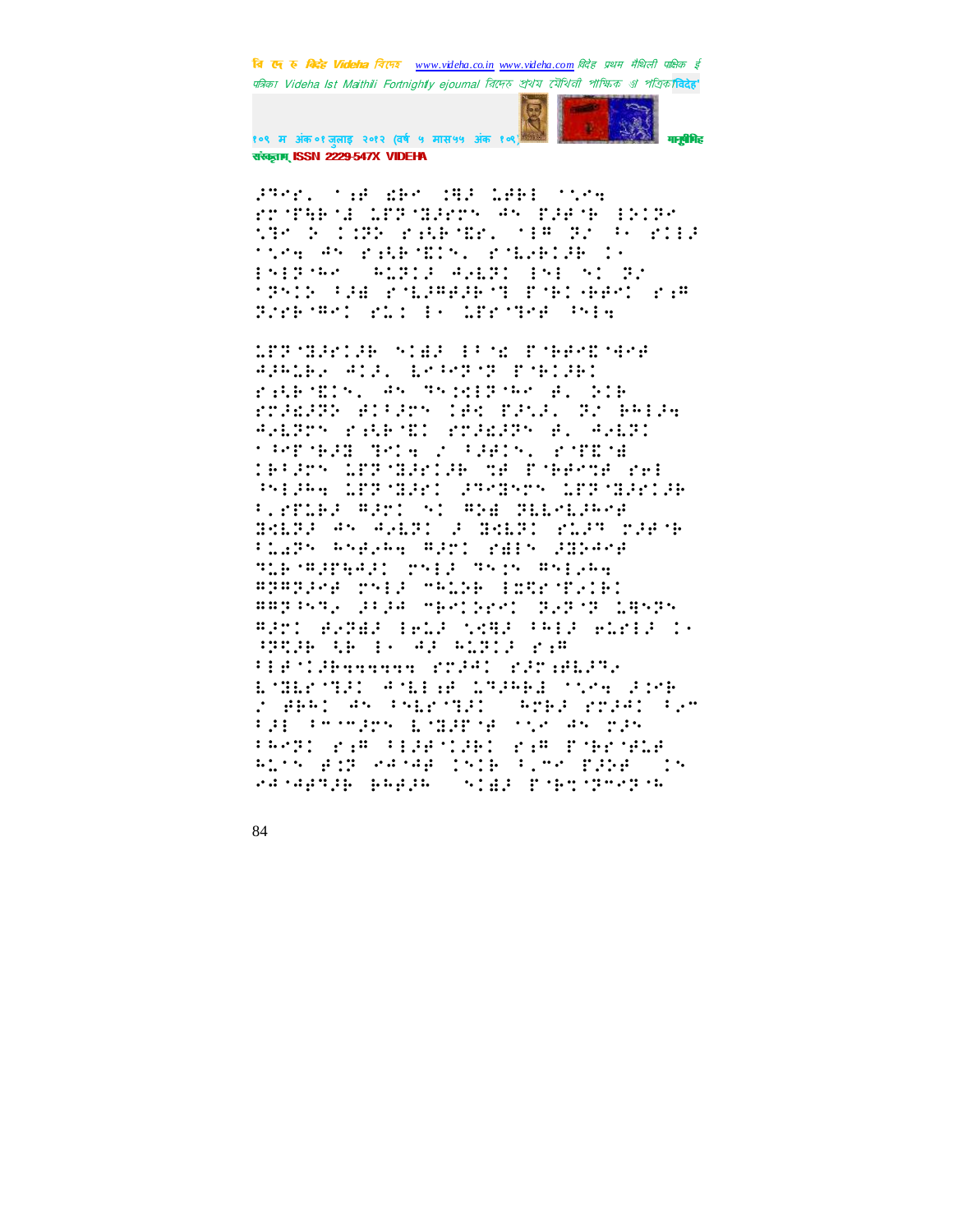

संस्कृतम् ISSN 2229-547X VIDEHA thildry official fields  $\cdots$  $\{x_i\}_{i=1}^n,\quad x_i\}_{i=1}^n$ 

PERATH EMBRINA AND CLANED MR tiff the Permits & Area rate. EASASE CERROS CROBE WELF WHE RIS Anglo gali nyeoda gridi ( <u>tinerale, mar ust easy pape</u> PREP SPREAMENT EPHAL STRINGERS STRANDED STARBARD SANDERS AN PROPERTYMENT CONFIDENTIAL POPINE FRENCH (BELL WARRIE BYB PRES) ranak reregisil ildil BRegi rered the market made with the same  $\mathbf{r}$  is  $\mathbf{r}$  and  $\mathbf{r}$ 

ring (gm an infrastial (4) FT THE ME POPTLEFIER PRPETTIERTS. IMPORT IS BRANCHERS & NORMAI **TALLER AND BALL SERVICE SERVICE** EMERG PRESS HERR SPORTED IN THE F MARTIN PRESTY TRE PRTP PND AND #201 rin, thr. 18961 0727 t2t2 THERE REMEDIE THEM TO STATE  $\mathbf{u}$ . BRIGGE WAS CONSINUED TO THE joj, rapid aj sposanje popjanje  $\cdots \cdots$ 

PREP FREAD & SO ERDER (PREPS PRRED tia telta el migre lo ale spea

FOR PRESS TOP MUSHED I NEPER **T.MINERY COLORADO AND ANIX CONSERVANCE PREPRODUCT**  $\cdot$  :  $\cdot$  : : :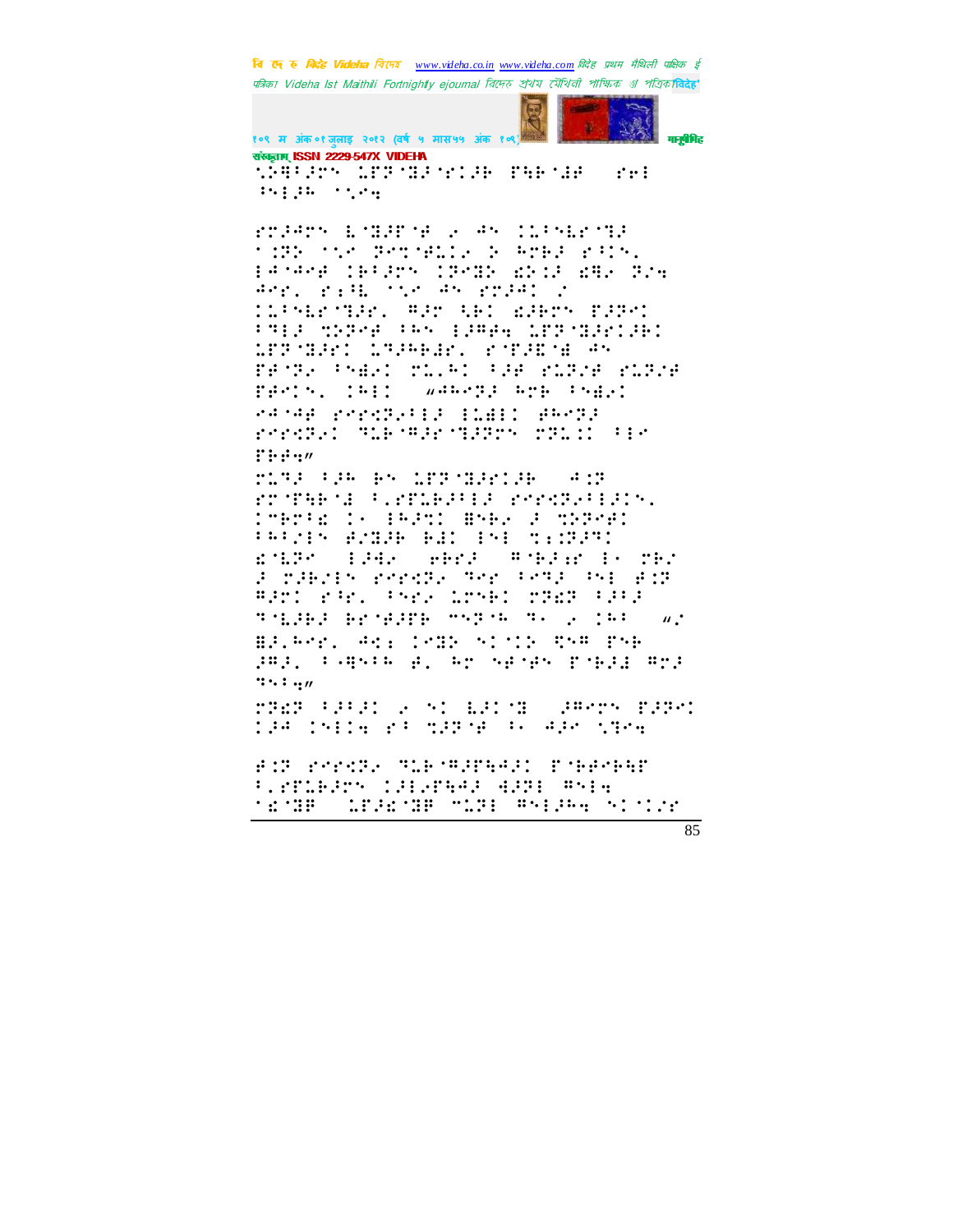

१०९ म अंक०१ जुलाइ २०१२ (वर्ष ५ मास५५ अंक १० संस्कृतम् ISSN 2229-547X VIDEHA

anna cheala (1935) Anis Canal (18 Rich & Section where, Richardten MPP MERCED REPEARD REPORTED. rother Children and Pohnesting PHONE AN LEMER SELFMI COST TEMP 13 TH REPAIRS, TRITE  $14942$  $\ddot{a}$  . . . . . PAGE GREETING DAY, CARL SARA Spanish (24 Angel ting Albert) (2 2225 A22323 1341 Pober William 22 RNAST ATALK ATTA JAR TILAN, PAAR 1593 (pragol for rage of planeda 101 tie e. Ast ek eine enne av rildry DPP dariab (RS Sakie STR WANTA COMANDO PRESE PRAPARE ANE rak tri Stanker rige gara gun gin  $\mathcal{H}^1_{\mathcal{L}}(\mathcal{L}^1_{\mathcal{L}}(\mathcal{L}^1_{\mathcal{L}}),\mathcal{L}^1_{\mathcal{L}};\mathcal{H}^1_{\mathcal{L}}(\mathcal{L}^1_{\mathcal{L}}),\mathcal{L}^1_{\mathcal{L}};\mathcal{L}^1_{\mathcal{L}};\mathcal{H}^1_{\mathcal{L}})$ 

LEP MIRIJE: PARK (Promine colred) Ter Plis Tellia I reni plier 1912Ph494 A9225 951 B2 (Angel Chez ranen regian (degri reginala rae)<br>regian alz 1. gart e. eagl log THIS THEI IN TIME WHILE STAI F THE POTH CHEMINES IN TRAPPATRI PROVVEDARI PAR LAPARAR PALIE: TELP PATE PART PARE SPORTH PRESPRIENCE PORCHO WEIGHT FEW STRENGHALL WEIGHT ERAP LEP MARKIANI PANYA, PA PTY KIL B. Ther Ter Robert et Inii 2 197 wind the state of the first and there.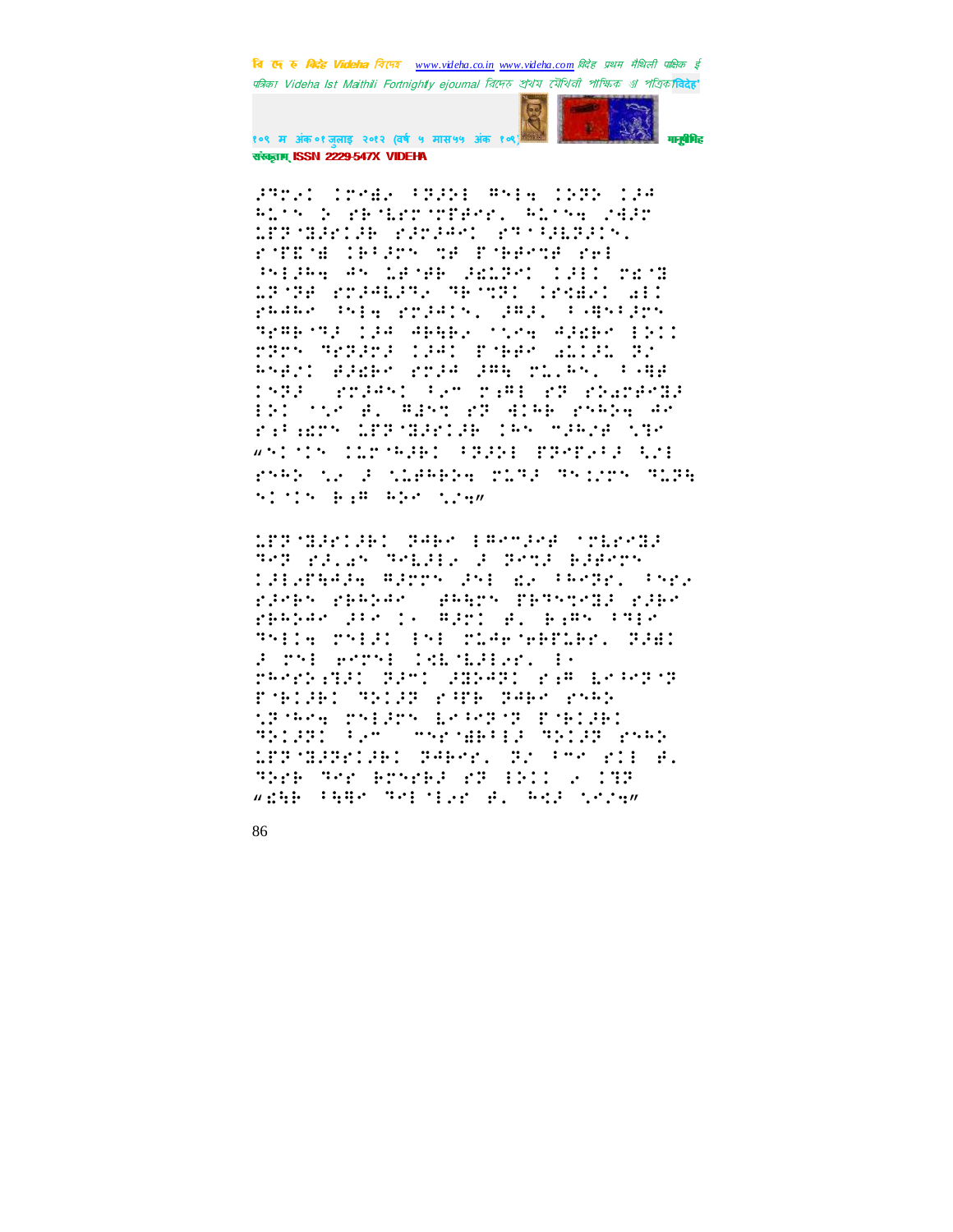

#### १०९ म अंक०१ जलाइ २०१२ (वर्ष ५ मास५५ अंक १०९) संस्कृतम् ISSN 2229-547X VIDEHA

téfort places rations tourn The Ranner address (allegaard face Thir make pair A4aki road (Priim #5 TELE TE FTP THEM FTP  $\mathcal{L}(\mathcal{D})$ F.S. POLESMORE FROM HIS COMPANY PORTABLE LOOP OF PORTABLE APPO ESTRE: 4191 ESHERING (1 7. Roberta CRombert (Romer Robert AS POSEDAS MEDIA PORTEEIS, PAR  $\begin{array}{ccc}\n\vdots & \vdots & \vdots & \vdots & \vdots \\
\vdots & \vdots & \vdots & \vdots & \vdots \\
\vdots & \vdots & \vdots & \vdots & \vdots \\
\vdots & \vdots & \vdots & \vdots & \vdots \\
\vdots & \vdots & \vdots & \vdots & \vdots \\
\vdots & \vdots & \vdots & \vdots & \vdots \\
\vdots & \vdots & \vdots & \vdots & \vdots \\
\vdots & \vdots & \vdots & \vdots & \vdots \\
\vdots & \vdots & \vdots & \vdots & \vdots \\
\vdots & \vdots & \vdots & \vdots & \vdots \\
\vdots & \vdots & \vdots &$ 

S PALEN MERGHED SER STEAR regend der van der er van de voorbeeld meachd (Br) (1984 rolle) from Ecology a ESPERT PORTED PRESENT AN INAN FICHER, WAS LESSER SANDIN retake repract wee is rarawe reprieta brograficatiet ager ESTARY, ALBE ESHERING, ALSA ER INE TABI PRESENTAL SPACE PROFIS **SPREED BOARDARY PERMIA PARK**  $\mathbb{R}^n$ STRATISTIE: MAE MAARAMA ARAHA SE In English (ME INE AND POBBER PROFINERE ARMA TO AN OPPORTUR <u> 1995 go livas Agres agust Ghefiler</u> BOYS TELL BOOKS **STATES SECTIONS** PRES TREE POSSESS PROPER PERSON POSE PARABA L'ALTES EN PRIM Bra cadarromant agent Gear his Stip sales de a grand de crypp WPSBRIAN PAPEL BY PS FIR rrant ram: Eena Aymernaale SAL 1986 S REMARK BREEK PRESEN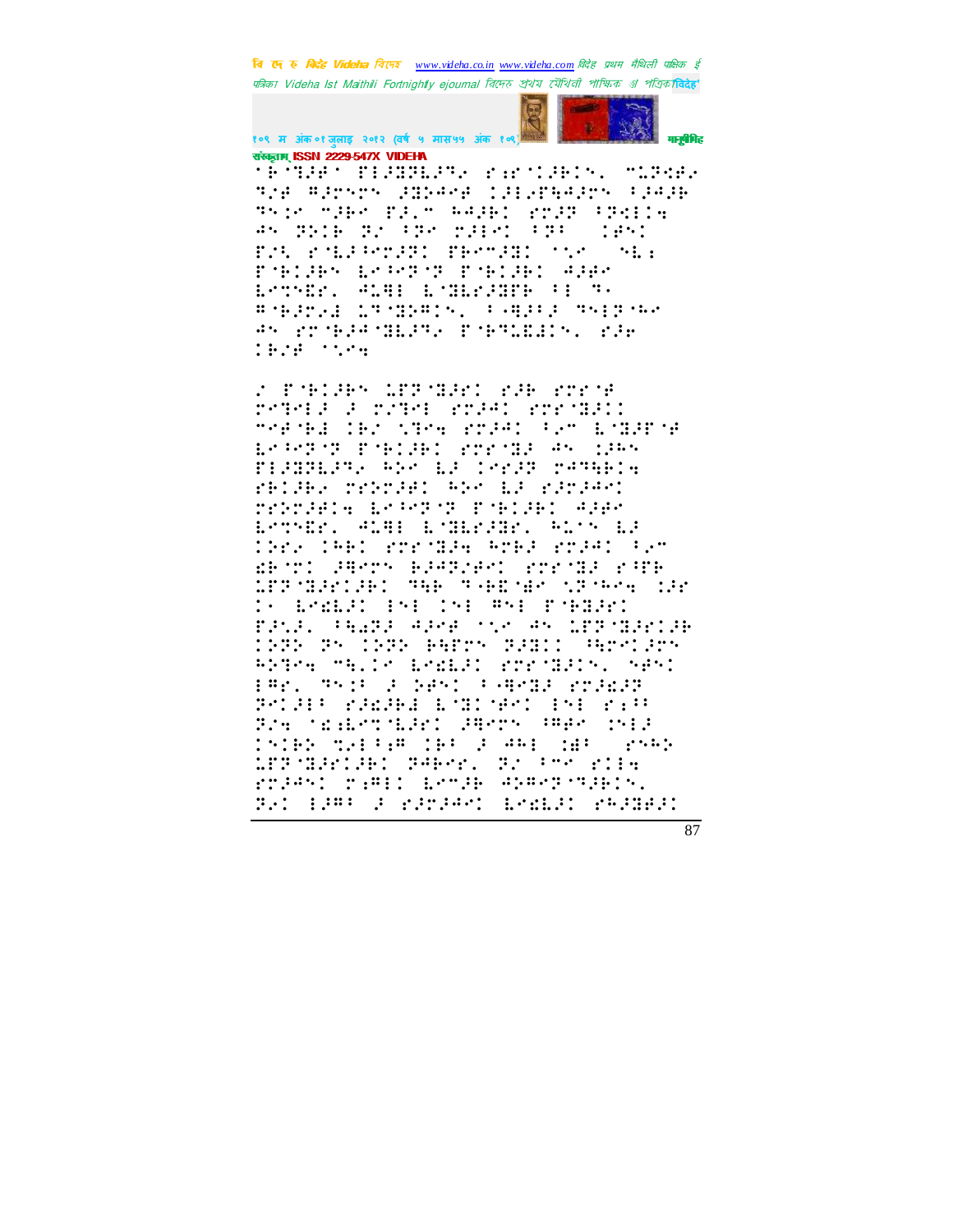

१०९ म अंक०१ जलाइ २०१२ (वर्ष ५ मास५५ अंक १०९ संस्कृतम् ISSN 2229-547X VIDEHA

1835 (BF) (2001) SAC 1386 2128 1526 SARS BY TEMPLE ESTABLE TEMPES the the South Sanctification of the Company of the Company of the Company of the Company of the Company of the B. TROBAGE PART BAGGE TITE PA fil films Prep ble sper pr pag, aproxima State to An Pad HER SIA, HTE NO SESSI ISLE ISTS tic is grandig speeding that the **SPEEDS** (1991)

widis (Discusses Jonabe Car ayakring ayn ge yagk yaga d STAR PARKI PAR MPAR MP ATAP PANPS Base Media 2 ABAS 20241 MAD (1601) retrak bejar eskadakt barrs ALB: BISH T PALE SHER SHARP WILL HAD 500 An Dientjes ergenen van 2 ARRA: 1877-1881 NI NI BALAR ARLE ratego raegoaren poezage oege tive padity, informational sign rakte bergs time ager syn Foreigne information and exploration Ager (1941) 1931, Muse Bed PETERNAL EN PETERNAHAN PETERBENAH BL Rend Pedra steam BR (1989 Guade) LEP MARIAE ALA, APPRAIN, IND MAREMENTE SA MARK PENDAMANEN SE réagard bajas de part ra PTPRY 19115, Thirl<sup>9</sup> Service 1944 AR228 3321 BBB 1933 A21375 13512 MBD **MARKING PARTIES TER PARTIES** FRENCH STATEMENT PORTHER SERVICES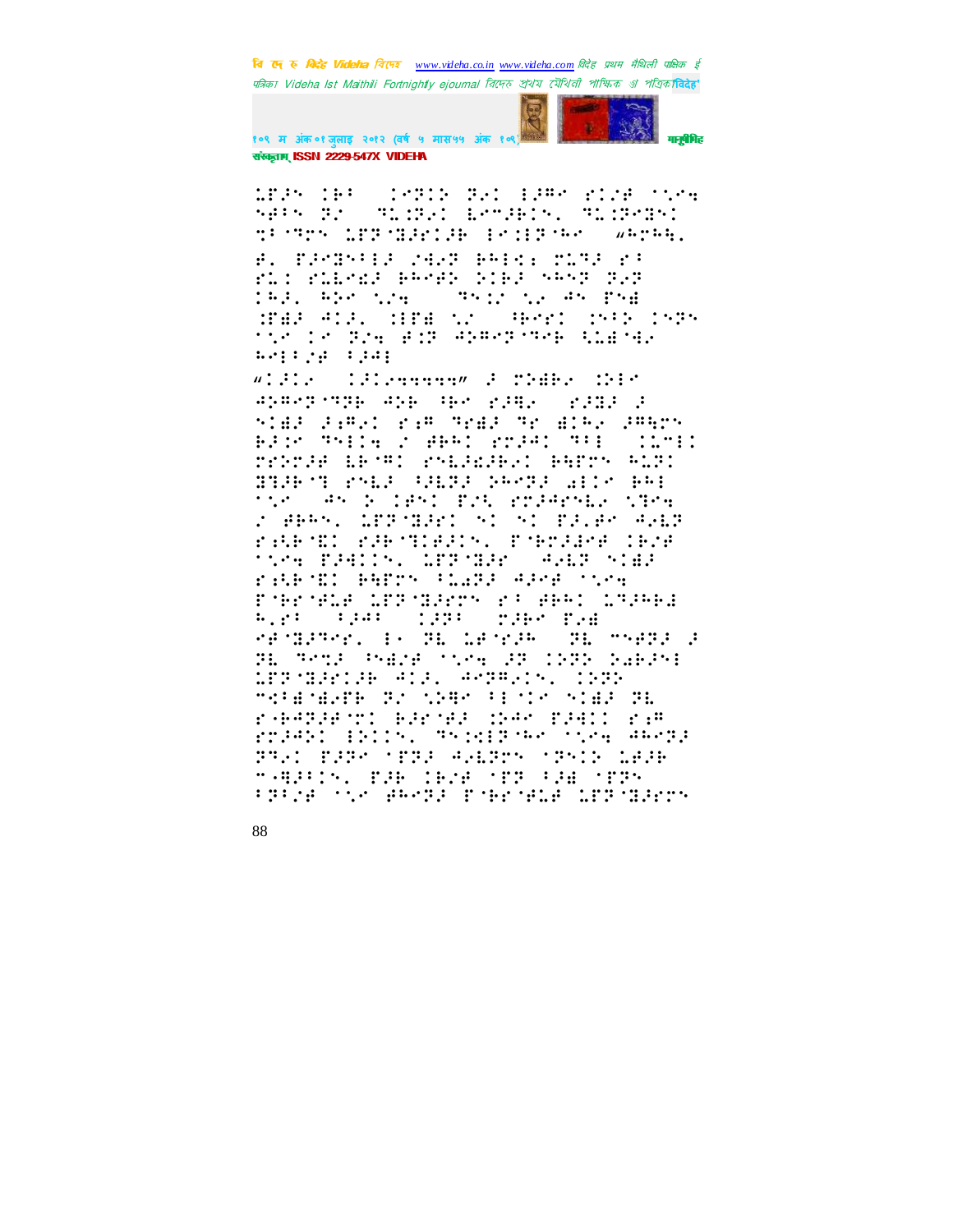१०९ म अंक०१ जुलाइ २०१२ (वर्ष ५ मास५५ अंक १०९) संस्कृतम् ISSN 2229-547X VIDEHA



LENTIN ME STRIBU STREET IENE POSSED SOME PRETENT OSPITANCIA 206110651 282. FHB 42 651 1104 MTP (BACK SIA) COC (B) BY (TECH **MORE PORTO LESTRE RESE MAS DLOS**  $1.3142$ Shi prendadi shipto alikno bhindi Betal reed roomser. Belijke stee roll, right when the second state and FOR PERPOSE CONTROL RESS FOR Brahmannie Gebertaben Ministerie times earny myse information yiel SARA TSIRSAS STAR PROPRESI STRAINERS STRAINER PAREN PRIMI ringer meerlanderime van de remp Br Perkil tiew wright Pearl Boker ras fari romas comara quiama ági #5: FR." #5 #PPTLE. 51 EREP mann and supervisionship pass SIAR 1986BA (1956-1985-1920) MEDMAR TERM MARKETING TERM PRESERT WENDER TRIP & FRAME & PROF will be in the Bird Bird of Server Premy directments through then the 18754, 275-27 (812715, 858-1288

89

 $\ldots$ 

1885-1881 - André André (American Angel Stre rupapers and all all part ever flat **NIVER PHOTOENE FROM NTOW** MTP MART STRAGGARY SAN WANAR TO **LEP (B.Fr)** part directions of he

**WORLD INDE YERR BY IRY** 

# $\mathbf{1}$   $\mathbf{1}$   $\mathbf{1}$   $\mathbf{1}$   $\mathbf{1}$  $1.311117...$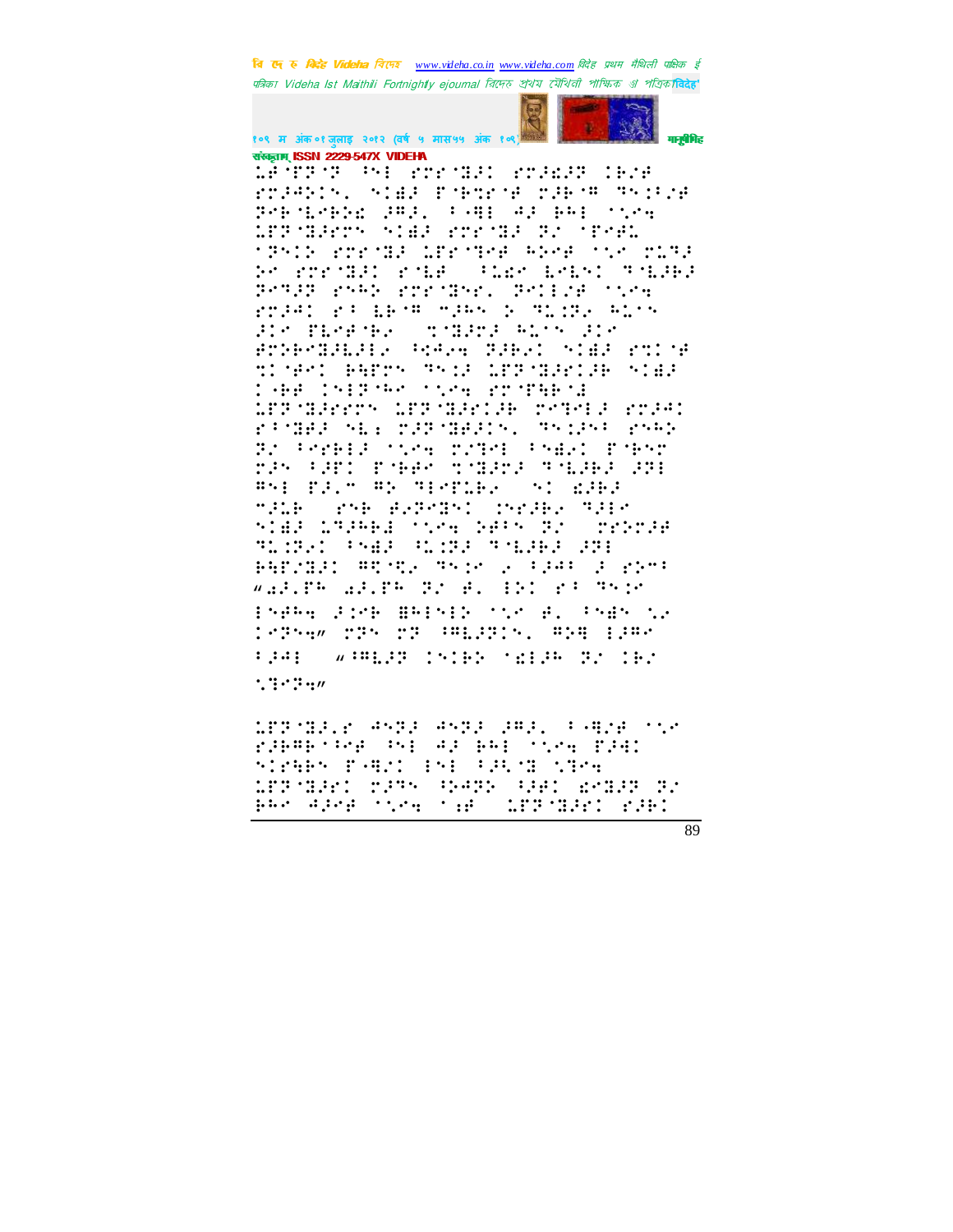

१०९ म अंक०१ जलाइ २०१२ (वर्ष ५ मास५५ अंक संस्कृतम् ISSN 2229-547X VIDEHA

BATTS FORDERLY CTIFFS TOLED rment : what is the start the rise t CALMAD (MIA 1311 AST AAR) AAA BRYPYPER PRESENT A PROSPECTIVE #5: E5% PTS ERGPHTP P HPEST BEFORE TRIEDE STORE BERE, SIBE Plast Smed Strainbor Comp 2025 25:  $\cdots$ ; ...

r Palak Add roba dosadr **TEMPER TO MEMBER 1888 TEMPER SERVE** Plate Apre straight safet point Ar anal par Average. Jeru bl.64. Avera PAPER SAR STRYS AND ROBOTA PARTNE STATES AND PARTNE TO  $\ddot{\cdot}$ raden aar (tenar assan phers MARKET AGENT FALERNE OF PRESENT AND BRANCH STORE AR AN BRANCH rawensianny sis filensi Gus PARA PARA IN TALE INSURA END the risk through the control and 183782211817. PAG SIP-92337 BRE. **TRIP FRIE SINNER:** 

*CAPTER STR CHICA* **TH PARLS** . THE INER INTH TETT BUILDE MESTER AT AUSTRALIE SCHOOL BALE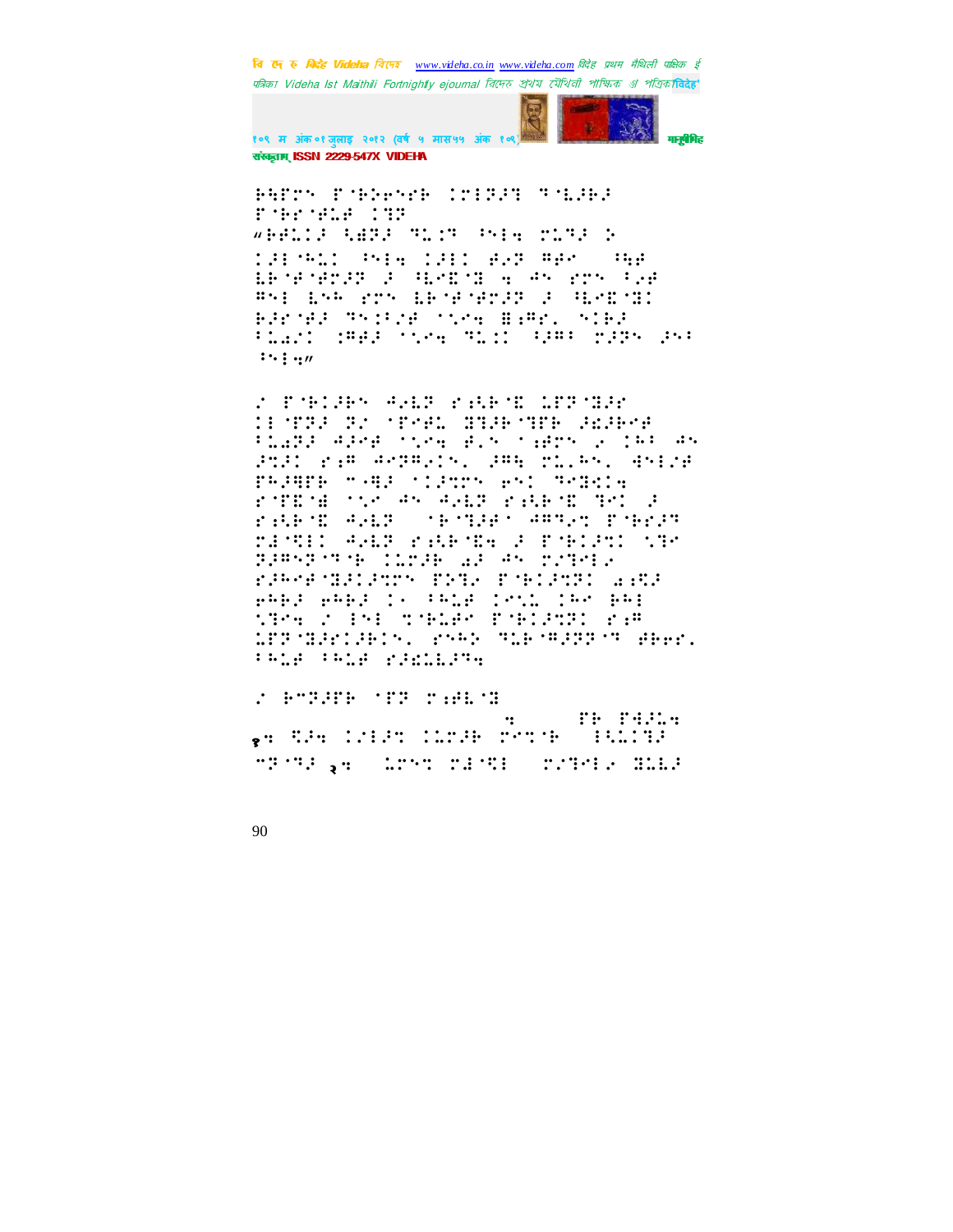१०९ म अंक०१ जुलाइ २०१२ (वर्ष ५ मास५५ अंक १०९ मानुबेमिह

संस्कृतम् ISSN 2229-547X VIDEHA PORT AR TOMP THING THAN YANG  $\mathcal{G} = \{ \mathbf{1}, \mathbf{2}, \mathbf{3}, \mathbf{4}, \mathbf{5}, \mathbf{6}, \mathbf{7}, \mathbf{8}, \mathbf{9}, \mathbf{10}, \mathbf{10}, \mathbf{10}, \mathbf{10}, \mathbf{10}, \mathbf{10}, \mathbf{10}, \mathbf{10}, \mathbf{10}, \mathbf{10}, \mathbf{10}, \mathbf{10}, \mathbf{10}, \mathbf{10}, \mathbf{10}, \mathbf{10}, \mathbf{10}, \mathbf{10}, \mathbf{10}, \mathbf{10}, \mathbf{10}, \mathbf{10}, \mathbf$ 

S.

SPA INST MATH TETH **BELLER STRAINE** BREAK MEMBER FARRY PRAPAR IANA MIRSPACE BOOK OF TRINING STERF OF BRID PROPERTYPE SETILE THE TIME TIME SLEED CORPORE EN CORPORATORS MPR PREDRY STORYHOW MEPHOL FILENE MIRA ENTRA RIGUEIRA MARCELLAR TTICH F.C TEMP IN THE PLAY BEAR 426 224 2173 554864 231 FJAR 3 221 Press where Build over reading the FIRTHER WILLER BY NETHAN MESTA SEARCHER (1921-Brie, 961-2 r Alradry Add ay 2 Maga peal yil mam permaer. Sar Scherers, Ism THE PACK CHE SITE AND STOLEN FOR THE BRAK MENTE STEP GEIP, PREF PLAZB tives promoter makers osfin LEBAR MES TRACTER LESSE LEIN, RA arze slamm zom mig: 1962–7896 ()<br>grim, 1961: Freegi di slovene flore PAGE ATE, PAGE THE BROOKED RIMER ring Algo, necessar dedeze ip BAD (Albert Albagan, 12 page) (present BLEADER BLEIB SABWERI SAB SED TRENTRIC GRIS. SPARE PARRAGE IRS PER MERSHAN PE B. PE SESTE EPAL ME: MP NE STERFOLK NAME SA STAR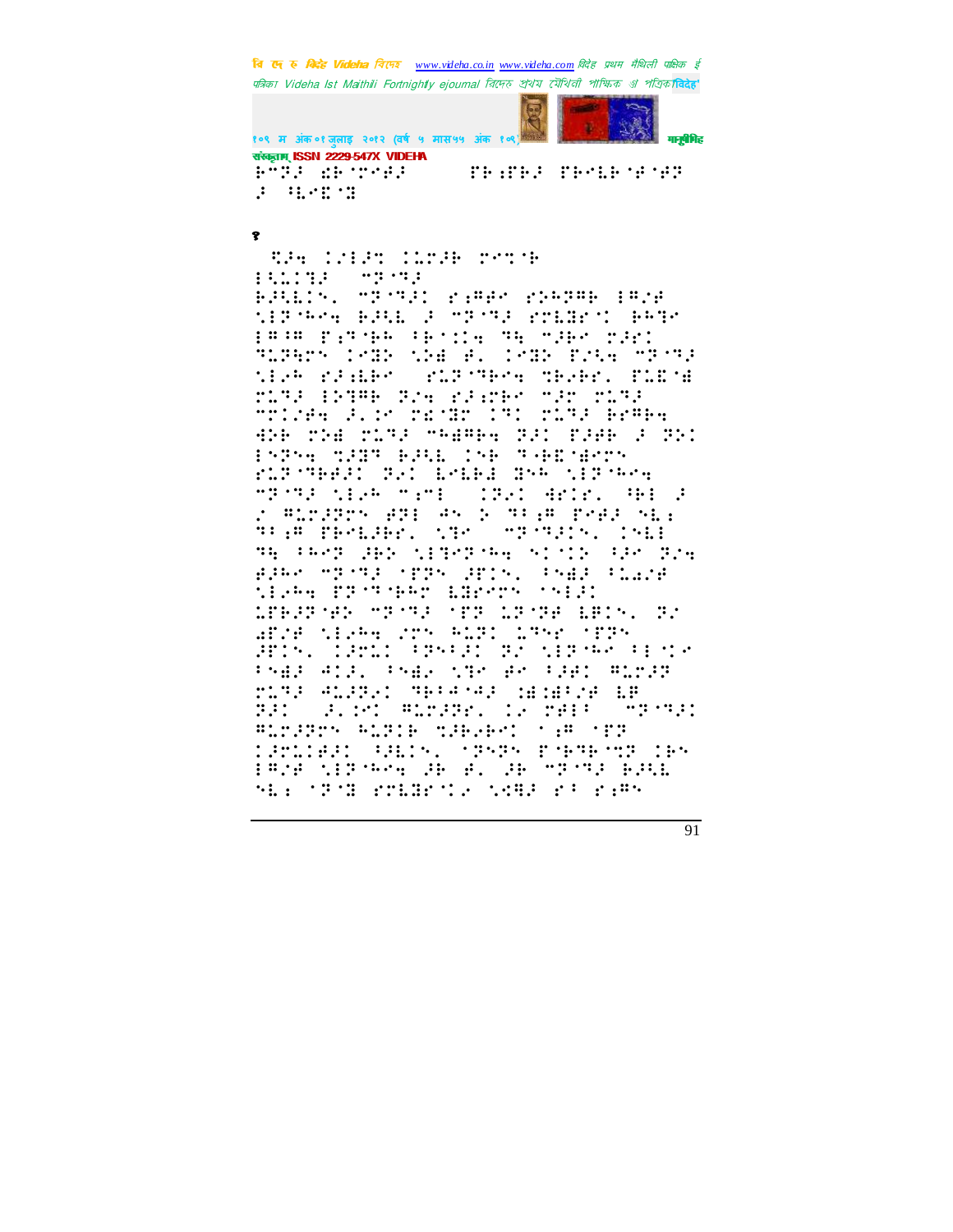

१०९ म अंक०१ जलाइ २०१२ (वर्ष ५ मास५५ अंक १० संस्कृतम् ISSN 2229-547X VIDEHA

<u> 1950-1951 - Alexandri Salvador (</u> ing traged by construction tra B. Stephenson Stephenson Connionnionn IBM ALDIB UP 2542 trit, HI ra raman sarry rrie o HTP Temp been large tilmene TENIN PNE AIR MEMBETERING ESEME BREAKTH THE SEPA (BREEK, TREER) RAN A. BAN MEMBIA BINA remark the stamp remarks an "PORT PER BAR APPORT TITE **MESSE A PORTFOL AN ARTE PER** ENDRO BREIN, NE E2 OF PRES BREI mander (From Para 1993 Reported <u>a Ales Side (Selergel Sr</u> BIBAPTY PAID PYLAN TITE TENP SIGN INCOME CHRA VIETY ( BIRLI ADV HADMETR CHAINER STATEMENT BJUL MESTICS, FIRM EVE SETMESH JP MP MA BARLEY (PPS APIS, SPESSA) RNAL PARJ PORTA CRIA NIVAN RJUL PARK TERS SELS, AN EMBREY 182 President and Production Abadhy widers ar sweedyn asi welch fêan loak #1# RHSPIN, IPNIN PNP NASP WEW TEMP BREATH RRT (PREP) MESSEN EACH TOWN WINE STRAGGERY MESS PLAYE MIRA AN BIAL INSE SPRE ESTIBRI 2 ra British Ballan Strandish MB (RP) St.APR (1195 Ages ) Pajdg:  $\mathbb{R}^2$ ruech tempron um proud MERSHAN PRESIDE ESERGENT BRAF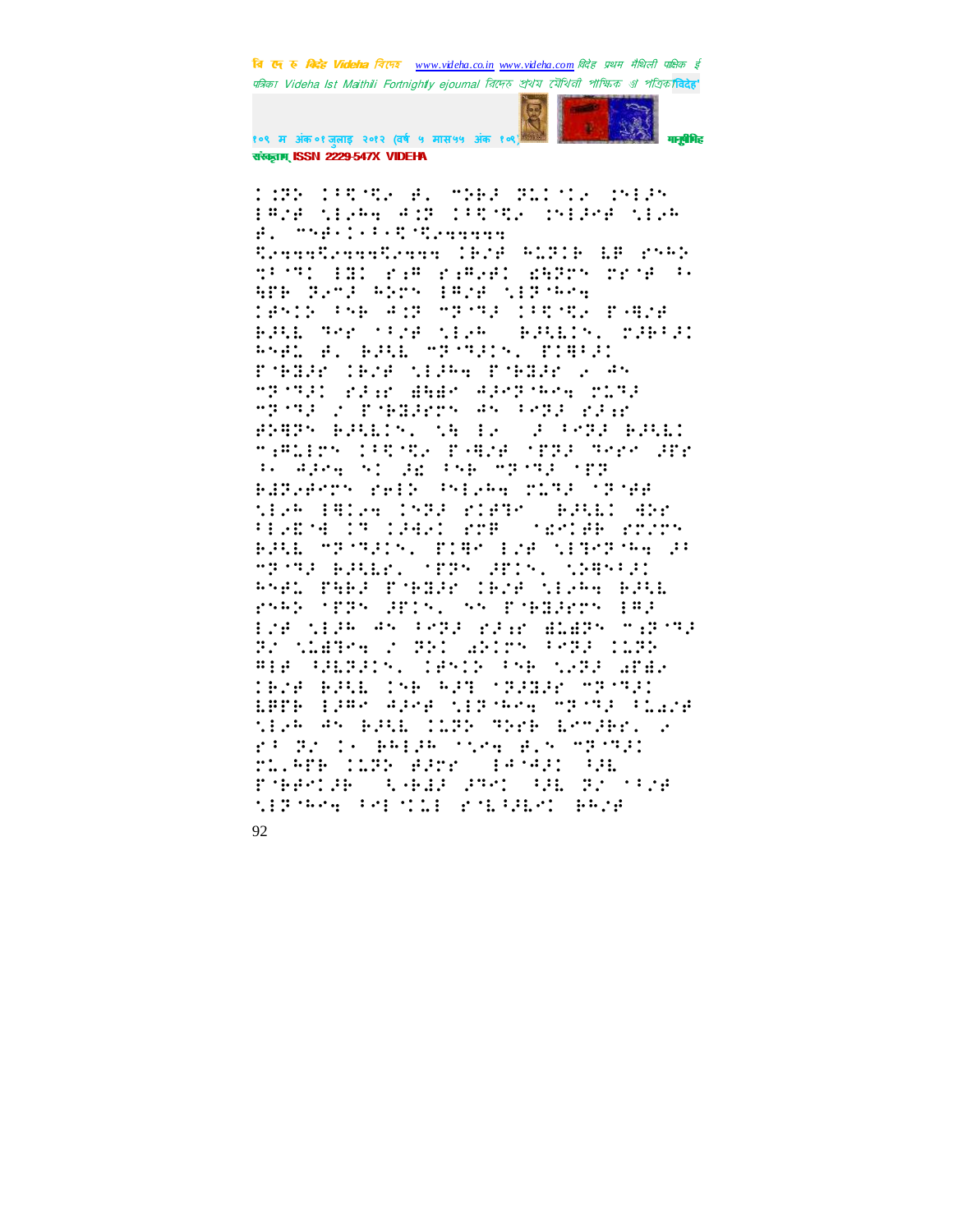

१०९ म अंक०१जूलाइ २०१२ (वर्ष ५ मास५५ अंक १०९) संस्कृतम् ISSN 2229-547X VIDEHA

thèng pina the na test baggat teasp PART STRETCH, TRUB, IPAP NEWS While is it is not when the the whole alis (ask appropriation pick and throws to abom the mind downth MAD (PLAN I) FIZE MEAN (PIB FILE MESTO PARSBER, PARL BOW SARS AREA BREEKS, WHEN SEPTIME BRIDGE BREIN, NEE EPPN EREPND ANDE **MESTA: LESE ASLE SESTASE ALSA** monday, ar neo Bota (bia di TBGP Britan Marchardt (B. B. B. Barney, Mr. 193 rneb Batbr, beth regne leve tipes TIME BEEN ER MESMEI PRESS ME  $3 - 1 - 1$ 

BREAKING RETER BEEL AFTER **POSTERVIAL INST SPECIE SID AND LOTERS** erên Giza Vi girêda Panader IPSBA SPSTI PSBIN ASA (20 458 MARAH AMRI 2 MAY 1821 FARIR INF CARTE MEDE NERTHAN METHAL PART PRY: MIPART PLINER PLINER He side to parally star points 1968 (PR ROG 2 PEDIRI 522 MIRSHAN IPARAD IILE PRAIN. IS BR TV EKIME PARME NEJAW ARAS ENI rath, report and pre-dimonse. **BERRICH WARE SERVICE Arabi 1986** PETERRA BASE EVENIMENTAR PATED MERSPRIANS MERS IN 2008 SPRESS rarry White rad 1928 time, Wilson **FRAME SENSITY OF STRAINING STRAINS**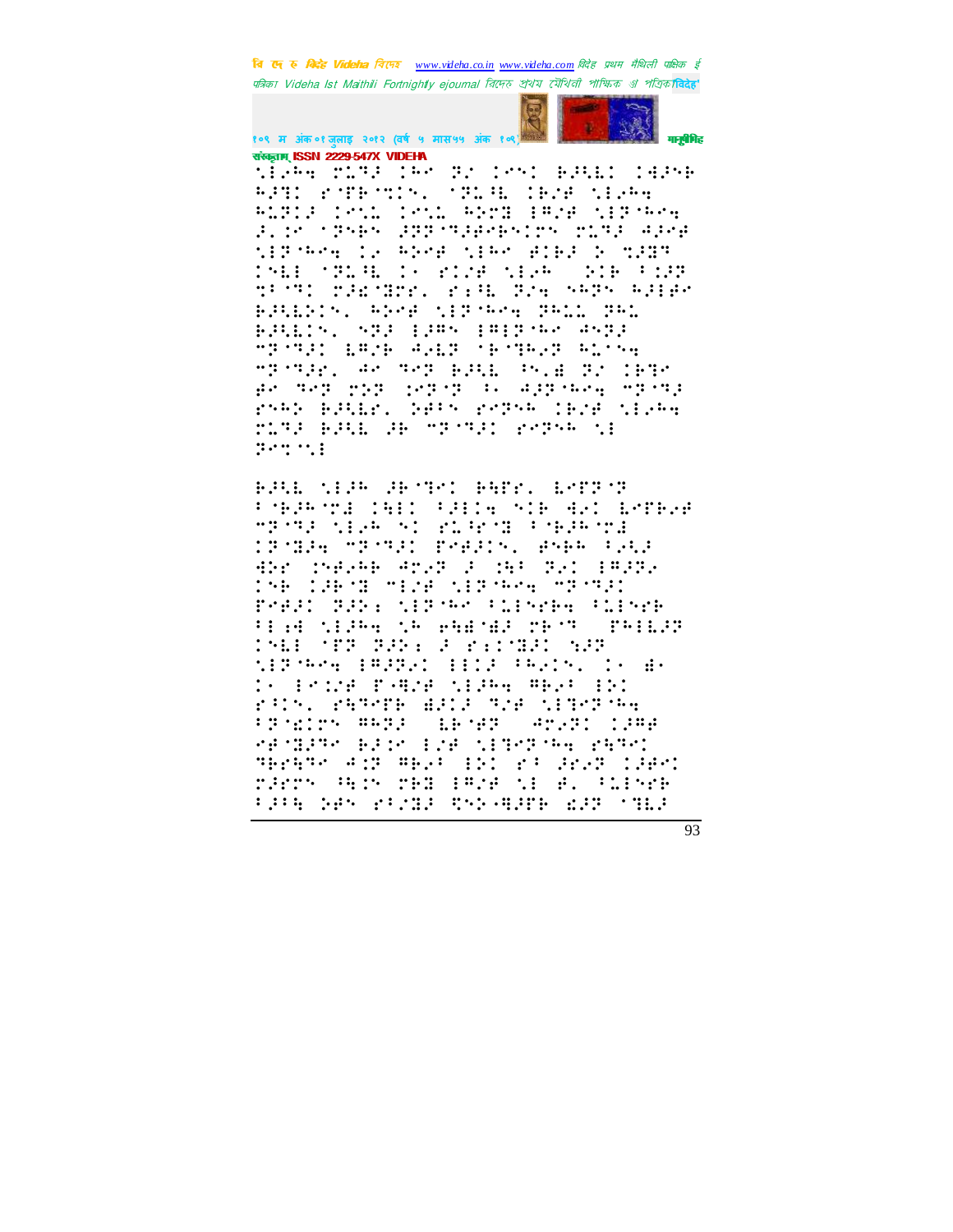

१०९ म अंक०१ जुलाइ २०१२ (वर्ष ५ मास५५ अंक १० संस्कृतम् ISSN 2229-547X VIDEHA

ST 1717 EST APH SEN BLESH PRP 1835 APRO 1818 ANIMA SEPARANI 2001 **SEARCH SEARCH PAIR ASSER** PRAMA MEPROVABI MPER MATIA NPLAI FOR THE PROGRESS WHILE RPH P PRESIDENT MARIE PRES-— : ∵ : : **:** SPEED 128 SIGNS

TANIN BIL BAG SZBN SZAGONBOWN AZBN **TEP ERSPOT EEST PROT. PAPE TEMP** MERCHANDER EACH FROUDER FR Alexandra and client of Algoritan and 19 Se Endinant Cappa pageg (ge PRIJEK APAR NIJA (PASTI ASPIN Proges person (stag ope pigge. **MAR PERSON PROPERTY ARTISTS.** #FTP/ (FT #rtHr. 418/ E28 tEPH) FRE PIER EPSE IK SPA NISPASA Parcel PortPac Enew Parcio Alcoh rae monal die rootsinge (acels. R. TROR. THERMEDWORK REPORT FRA 1959184 PSTREP (PRPRI PRPIS) PLEAS TO STEPHEN DO NO ENERGY bik arat ak'espi kangank shkod ina SEPHONES PORTGESER, MPRO PAGES PHP FRU PTR (F) #51 SITER **CONSTRUCTION** 

strak e, rikek rjeg saspojja Sitte and in the state when Premium state and management of the state of the state of the state of the state of the state of the state of REMOVEMENT CONTROL CONTROL  $\cdot$  : :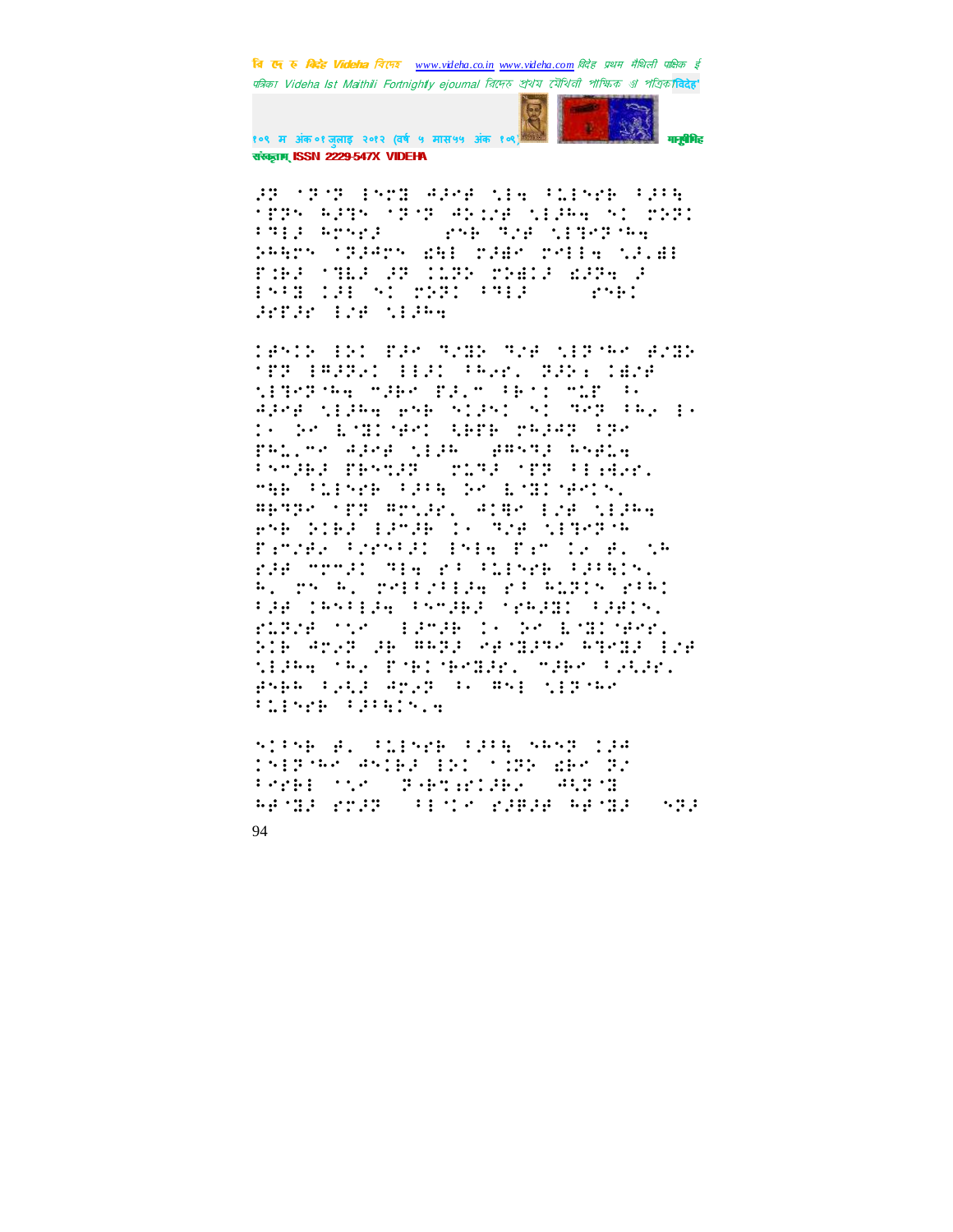१०९ म अंक०१ जुलाइ २०१२ (वर्ष ५ मास५५ अंक १०९)

संस्कृतम् ISSN 2229-547X VIDEHA ahiy ay mummung riak aliye FRANK THE BRIDGE PORT AND SAF rn Bala ramere (nilanese 2016) an SH PARTS PATEL PAT APP IS TSAPING. ring fril tables at that ghr and Britis riprese si Republement AND THE BUSINESS BUSINESS MELAYAZIR SLY BJG118, IVAZYR YAMR the sure empoints sputter with equal Presents, Shifthar Porth, Inity Tend (SHI) FSP (FP 51 FEMP) FAR FLINGE FROM PNAD BRAK INF measure the sure presence BLTBLTTING TYDE THE BLTIP BITY mage which have lie before with the most : #: 107 14 1018 wed this gads (second denist **SEP RE INTE. #** write: And Alm Bim Stew Pres HIPMAN, PINER SYMMOGRAPH  $\mathbf{u}_t = \mathbf{u}_t \mathbf{u}_t = \mathbf{u}_t \mathbf{u}_t + \mathbf{u}_t \mathbf{u}_t + \mathbf{u}_t \mathbf{u}_t + \mathbf{u}_t \mathbf{u}_t$ MITA PIRAME PAPEL BAMMA TIPALARA FR: SEPAN PRY WPRK PARTE WOULD BOSCHILL BRYST R.C. 191 PRINT WAS BIZBIZED BOARD OF 55.5325 (PHA FLISPE F2PR P2P20 **MORE SIEP SIEP (PPI APROVA** rangers, by what ago the range ther thing from A.Th 1222

1331. 152. 165

*BAMINI RESIDENCE* 

PRINCE TITE ROTE PIPER PERMIT

95

मानुबेमिह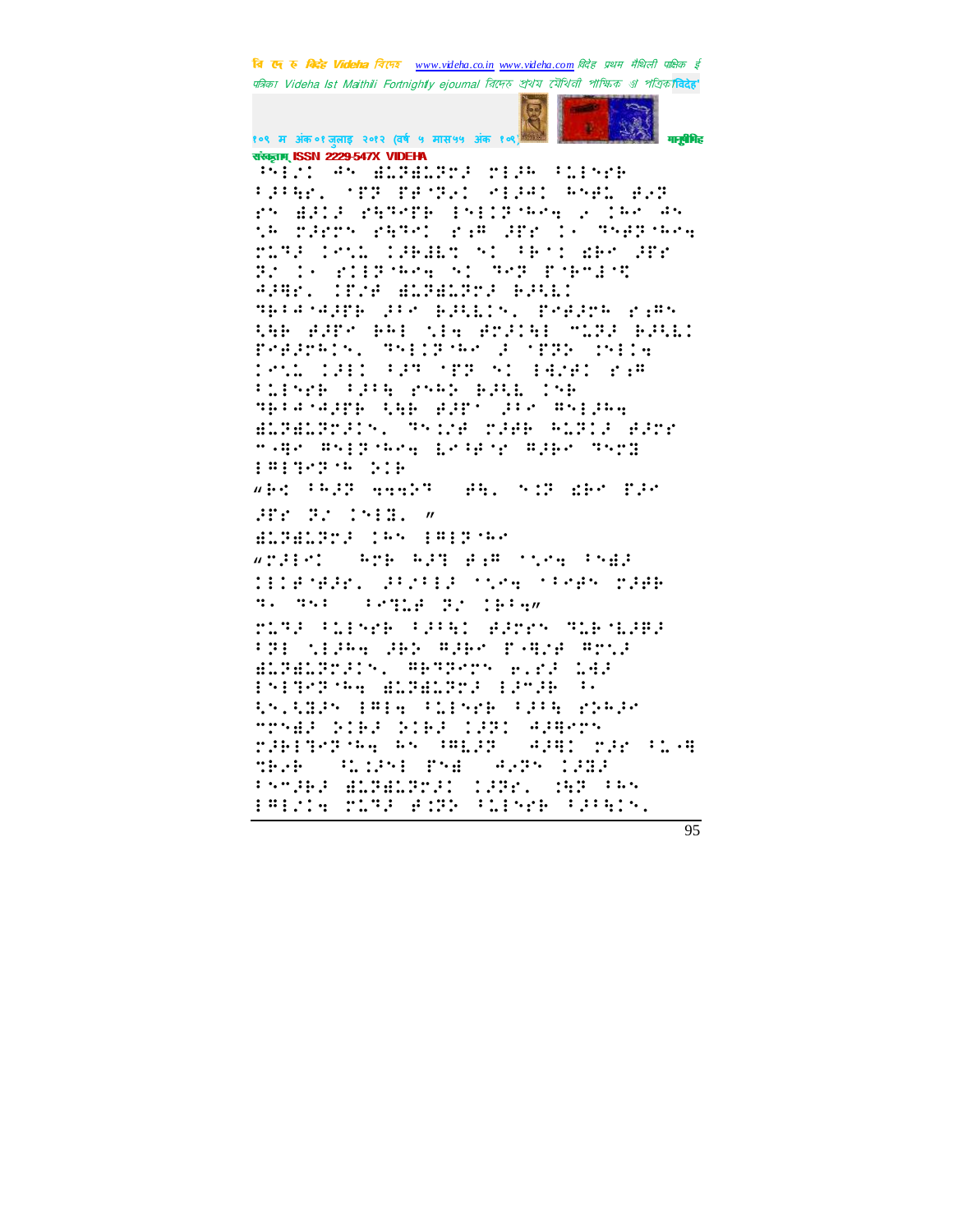

१०९ म अंक०१ जुलाइ २०१२ (वर्ष ५ मास५५ अंक १ संस्कृतम् ISSN 2229-547X VIDEHA

rack Samstyne Study BLTBLTTICK, CREMINA IMIGAN 207510 BREEDS, PARRENTS, PSIRON AS INFE BOSBOR: 50315 SPIRESH 21 MB approach to tymps presently past  $14.143344$ wed flinge (a energy metainere 2ne they che Andria the lett Sr (DAI), r (Para (Break (Para report) weather the finite are renew riacis, chiedrale actor is actor toge , the angunger grapers right Bris tenia ditemporante però l' Brighter, Chair (Mil Beri Chai Proges Alganges Arge (200 18 Apr apeg sie gaego (nieep () dian rim ESTA PHALA POINTE PAPE ANT ENPRIA BRY, BNIRE B. NI 188 TRES  $\dddot{\phantom{1}}$ rik raktivansk kyk (prosesta dik Selarrak'n nisaarak'n ry tira THERE HAS BEEN BLOCKER IN ROLL FAILS A PAMPARP CARE CROAT PARCH PA BALA PLAS PLINER PSPAL MARRIER terbr Pres Weige d'richri  $301133340$ with  $\{0.95, 0.95, 0.95, 0.95, 0.95, 0.95, 0.95, 0.95, 0.95, 0.95, 0.95, 0.95, 0.95, 0.95, 0.95, 0.95, 0.95, 0.95, 0.95, 0.95, 0.95, 0.95, 0.95, 0.95, 0.95, 0.95, 0.95, 0.95, 0.95, 0.95, 0.95, 0.95, 0.95, 0.95, 0.95, 0.9$ HIPHLPTIC DERM DR. RAIBATH (1988 trr in whether the school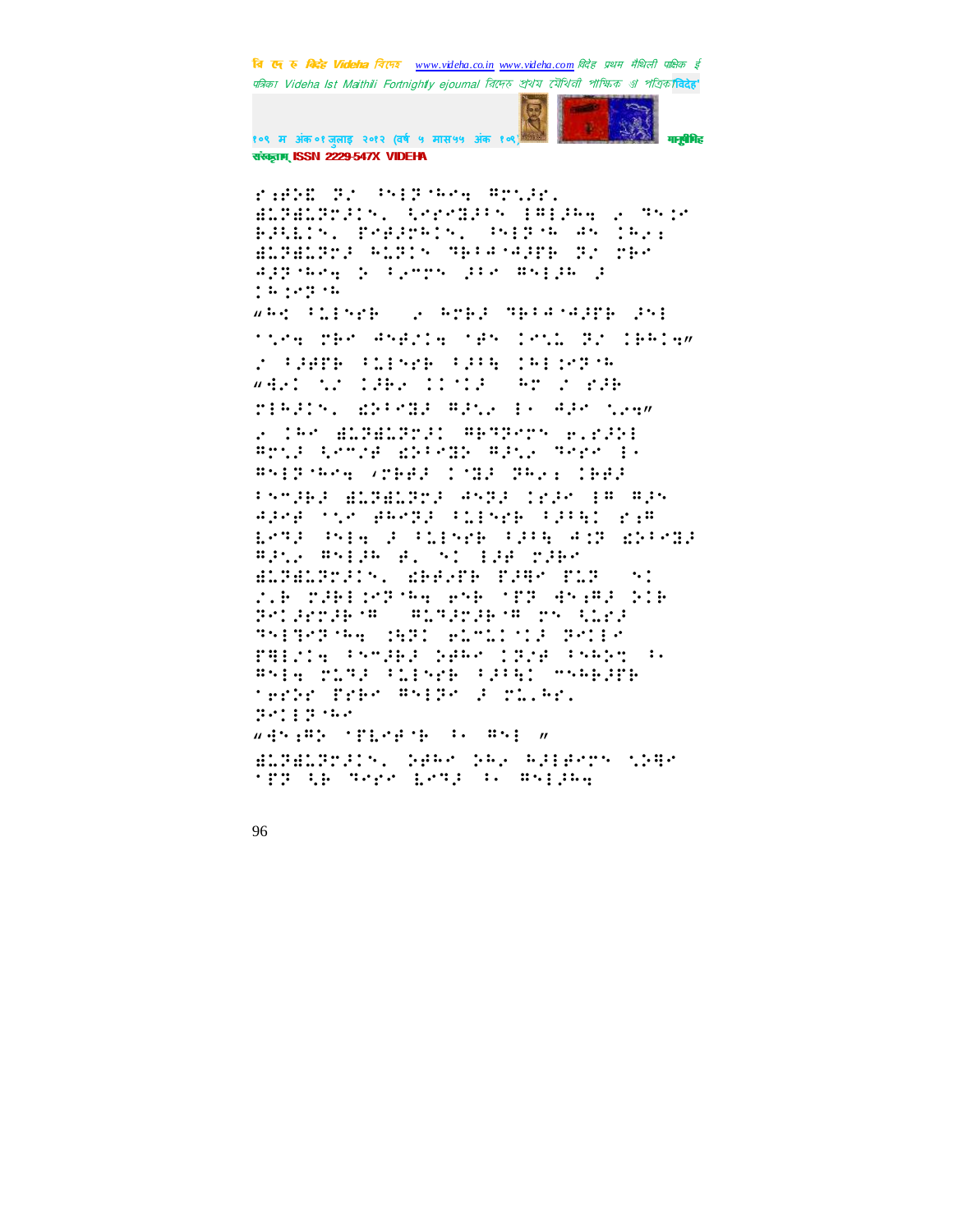

१०९ म अंक०१ जुलाइ २०१२ (वर्ष ५ मास५५ अंक १०९) संस्कृतम् ISSN 2229-547X VIDEHA

TAGA ANG KANG PINAS 2 KARA: spring andalysis charter par EPERIN AN NIER LAR IS AB ES PREZIN Fred Br BArt Bis Terr Tipe Poblero (Silvia Gbo PSA (Sil) **BOOTHING SERVICE** rn42 r3rB 78-3 32 *'B'*BPB ('S"BP BOBBY'  $\mathbb{R}^n$ SHE IEPHO IEPHO IS TEO Phile **MILLION MALLION TOLARS SPACE** rangena (Ar Belag (25) grupping tromes in rune (eth service) ESTAR RALE INFORMATION TELEVISION <u>Syrphasian angangsar asagias</u> FAR 1913/6/6 MISR PLINER PROB RASTE COOLIGE ENGINEERS PRIS SPACE \*T7 \*1:486.625 1381 651354

FILENCE FREED THE ENDINGER OF SERVICE Trin F Ledif Stike Ast Ste Lother PART PAPPY POPYRING INFORMA **TRIERWAY BRIDGE TRYNED RYPERI** THE THREE SEATERS IN THE TABLE OF THE TABLE MARK PACM FRONT NEWS B. FLEWE FRA 25518 STYTELS, 1878 ITS-RAPE magnon este nices diice: (doc no **MESTAL PROVISIONS CONSISTS CAR** rodare lare siem soda de la cup 19635 Beng Alge Siye (silk 1928 MEAN BLOADERBOARD MEMPERS. There has made more more rapp PARRE CROB SERGE WARD ROBE DANN O POSSED BROWNERS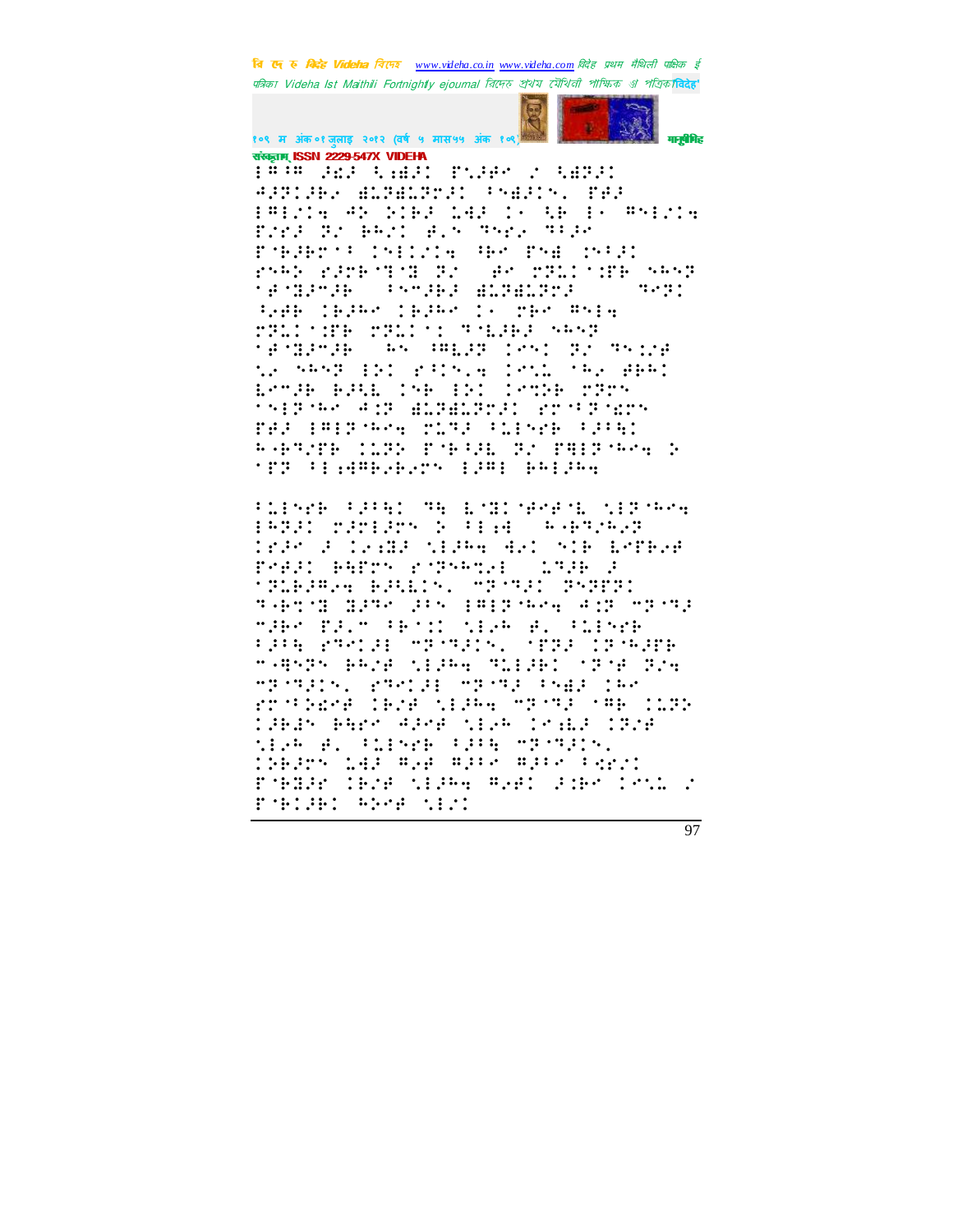

#### १०९ म अंक०१ जुलाइ २०१२ (वर्ष ५ मास५५ अंक १) संस्कृतम् ISSN 2229-547X VIDEHA

were gift they my ri di Siba mate ma PARK FRIE IN ANDER MEMORIANEN MARK  $\mathbf{a}$ . say; gips said sa fill but: Side This Brunning

3 WINDS 801 MP 73 WIN 190 1985 FRONTS OF PERSONS MARRE tager, media gagg tiege paga PLACES: CREAD PORCH SAST PORCH Arry Poberarche a refeat dab FRAME PROF BROE SIR

BOSC CONFIDENTIAL CONTROL PORP ROF LORD LETTET SOME psproked prospects as videophyts. 143 TV PAIR NO FOR MOTALMATING EARN EARN (SP) Real MIRA & RIBIA Bel Ald, nde nibeme an Olingk PROBLEM TO BITING TEMERED SEMPRODU TIP TO THE HOLD HOUSE IN PART PART PLEASE PROBE, SESERI EARA SPROPORE ENE BARLING LONAR SNEROWS as portas operaço agrega de ring and to the dring whereas MESTA AL TRIPA SEMAN PIDEMENI ther 254 22.81 AB(Ar) (235 A.2)<br>Azor (54121 (524 22.81 2522 22.85 ATEL REPAIRED STATES (1935-19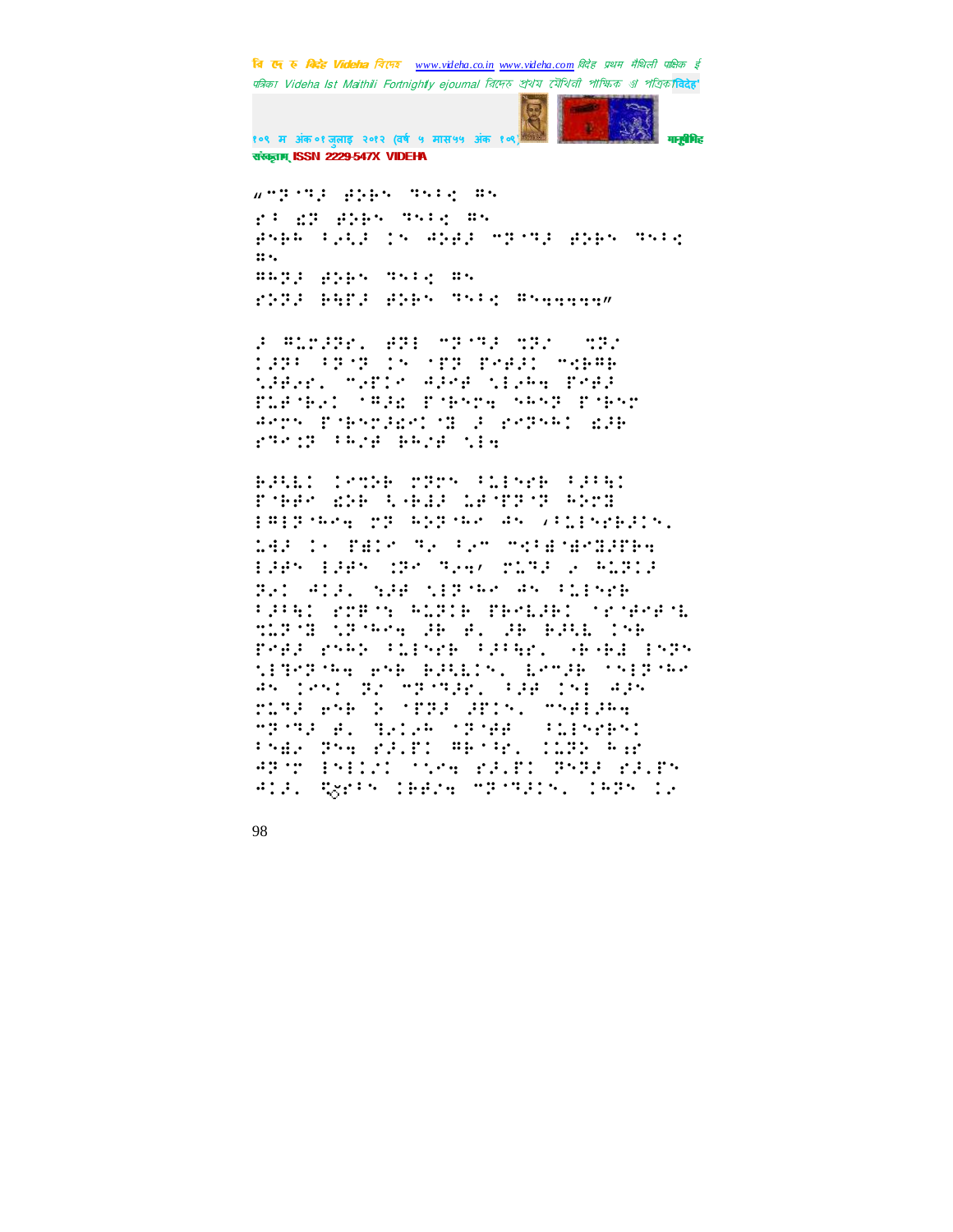

१०९ म अंक०१ जुलाइ २०१२ (वर्ष ५ मास५५ अंक १०९ संस्कृतम् ISSN 2229-547X VIDEHA

13: APPEL THE MPTHS TER PHERS tolane leeve el area tern borenen BUTTE PROBES aaan Shida Badi mindin Saar PREPARA TERP ATP ATP BERBERTA PABING FRIDGE TO DESENY DE SIRE FOR FOR SHEET FOR CHEET FOR PRO ABS EASE SEPAR SINE SEPARATES **THE TAB BALL INE**  $1.935$ 

TRA BY TANT MESSE BERLIN, FABE **TEPS TREDS, TESPS FAMOR TELRE DES** 1812/6/4 SINE BRI 24 9/21 6/21 MARANI ASLAH SESERIS, PARA 1685. **MESSAGE IS AN ARTIFICATE IN 1977** PAPA TALAH AND BRUIT, PA Thill the B. Three Political Andrew ter ersk brok mik man tre fedt BAC WYALA 23 A. S. 1913-WA MLP mar along along romonangang taurp APS PRINCES AN ALM ASIGNAL SI INEP tirak (K. 2011) The Partie (PRPSLER AND THE AT BARDY-AG RAINE, POS BY PHIRTHE 2 FIRE ITSE IRVE RE TEA #512#4 AB #25 2d2 MPr. 2d2 N2d2 1313 Informational Art Advocar SARS ENE MER SNEDAR GUND AGNORM **MENTED YOUR BEATING THE MENTED WERE SERVED 7275 77 HEART FYRAMIR (B)**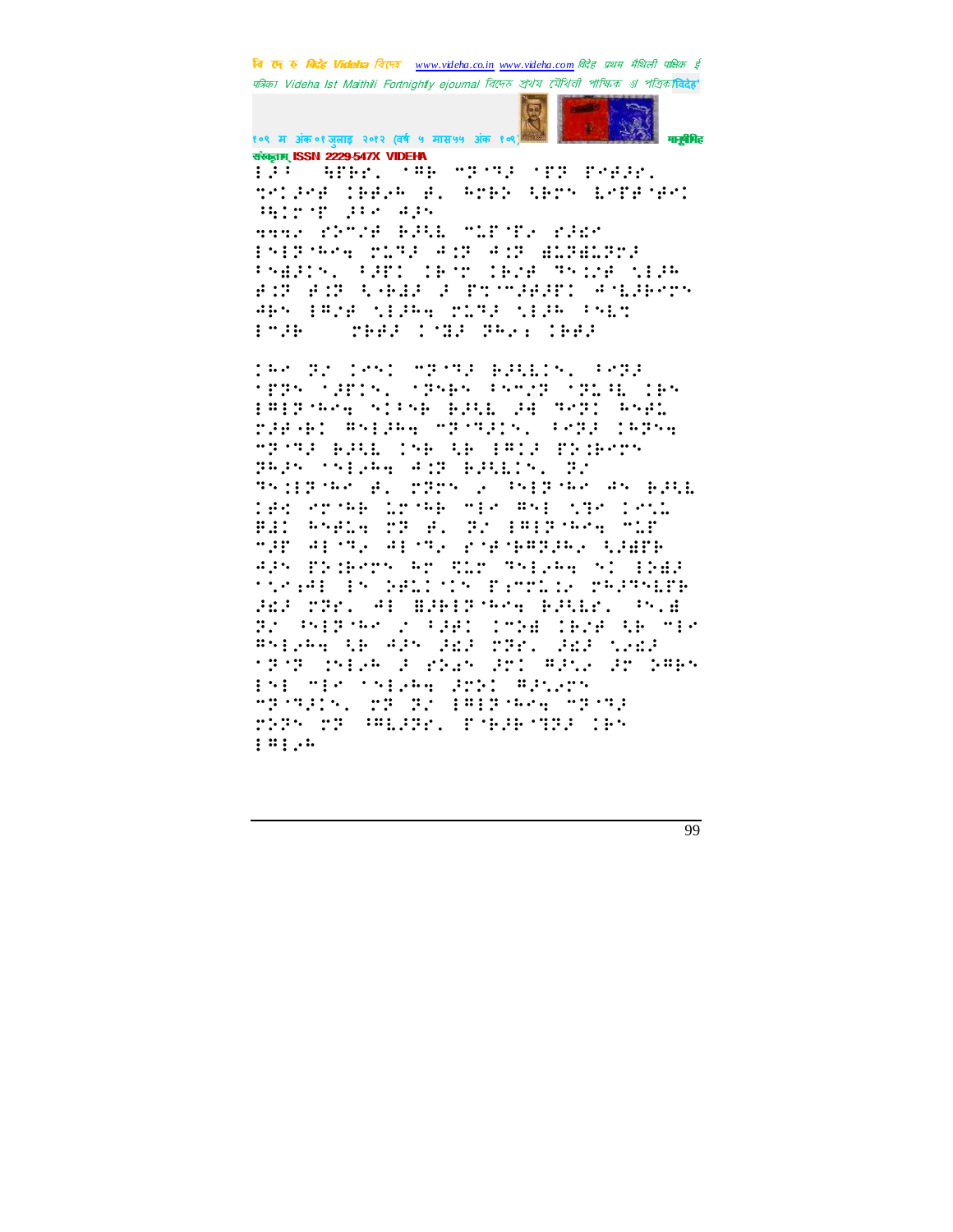

१०९ म अंक०१ जुलाइ २०१२ (वर्ष ५ मास५५ अंक संस्कृतम् ISSN 2229-547X VIDEHA

was dependently and the place in which rade base dist, dist, dist, and the **BOOK PORT #2547** MIRA BAGI BI AN REDO REEL RAMEI FIND IN WAY SEPART SERVICE PLEMARK PALAI FAR RE INFARM PAR **PLACE OF THE**  $\mathbf{w}^{\mathbf{M}}\mathbf{P}^{\mathbf{M}}\mathbf{P}^{\mathbf{M}}\mathbf{P}^{\mathbf{M}}\mathbf{P}^{\mathbf{M}}\mathbf{P}^{\mathbf{M}}\mathbf{P}^{\mathbf{M}}\mathbf{P}^{\mathbf{M}}\mathbf{P}^{\mathbf{M}}\mathbf{P}^{\mathbf{M}}\mathbf{P}^{\mathbf{M}}\mathbf{P}^{\mathbf{M}}\mathbf{P}^{\mathbf{M}}\mathbf{P}^{\mathbf{M}}\mathbf{P}^{\mathbf{M}}\mathbf{P}^{\mathbf{M}}\mathbf{P}^{\mathbf{M$  $m_{2}$   $m_{3}$   $m_{4}$   $m_{5}$   $m_{6}$ which are an alace and analyze the rrick Ad roll Four Star Car FIRM TIP ANDREW **MESTED 2 APPREL EMBREME PO PLENKE** FRAME SARP MARE CROB PROPERTY  $1417744$ wildfrom the SHR Pathelic St **SEMPLARME ARMENE PROBLEM** Pres Mrgr A. Pres: COM Bibosh W Beng, Spendi Sidney (Spends WORLEY TRENCHAINE SING INCLUDE CORP. Allenth rick (hil 128 MH Ser. Fine BY BRIST MARKE KONSTANT (BAP MEM PRI NATH INSPERIMENT PATTER PRINT B.  $\mathbb{R}^n$  :  $\mathbb{R}^n$  :  $\mathbb{R}^n$  :  $\mathbb{R}^n$ TING SINGLE SEEM TEN TIP RITES!  $11244$   $141224$ wis fier be: th (1516) esponds thi AN AME MOSTER PAR IDAINS FORMADA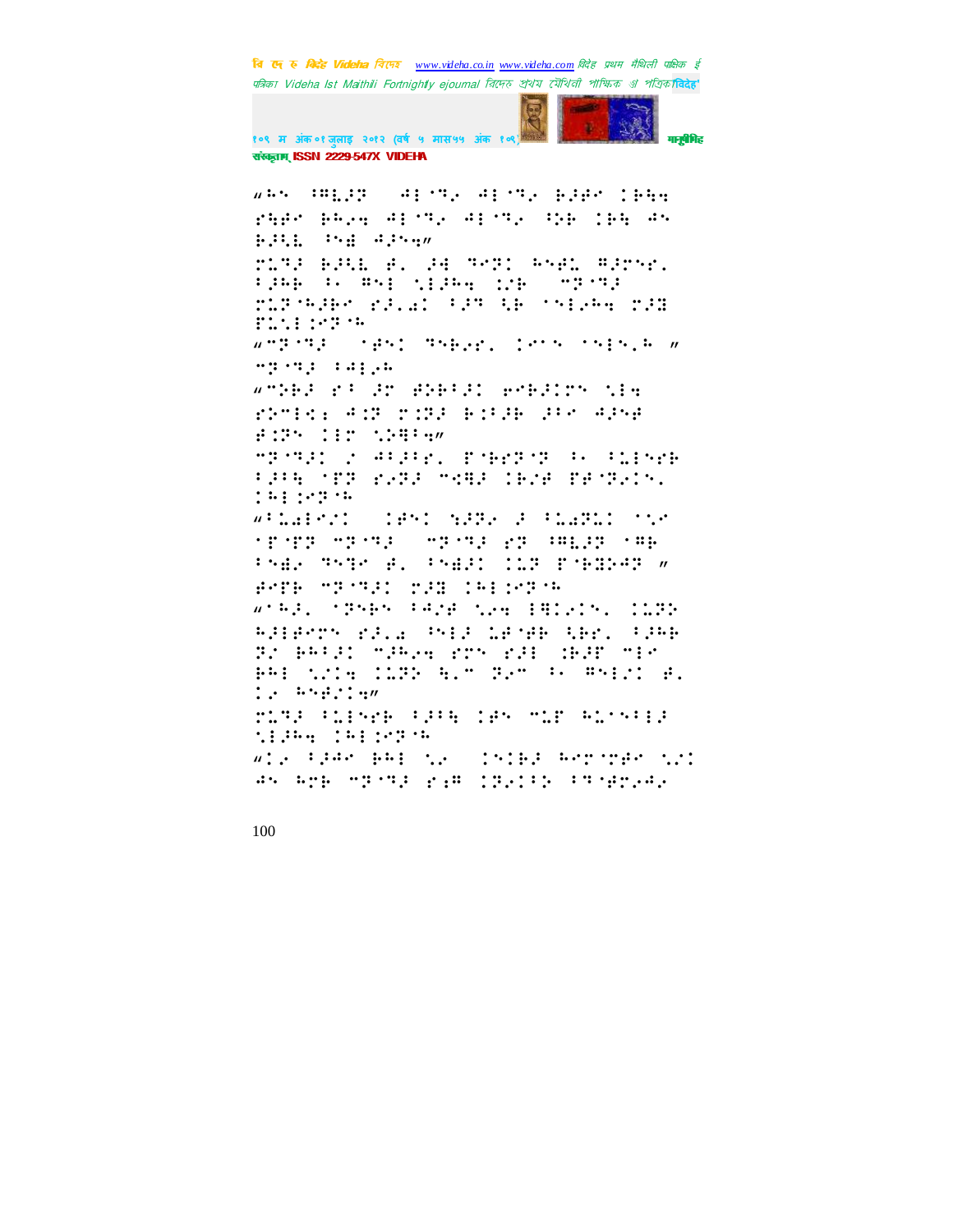

१०९ म अंक०१जूलाइ २०१२ (वर्ष ५ मास५५ अंक १०९ संस्कृतम् ISSN 2229-547X VIDEHA TENG AN STREET TEE BIE JULY BRIJER  $\frac{1}{2}$   $\frac{1}{2}$   $\frac{1}{2}$   $\frac{1}{2}$   $\frac{1}{2}$   $\frac{1}{2}$   $\frac{1}{2}$   $\frac{1}{2}$   $\frac{1}{2}$ MINE MESSE STRONGER PRESS ESTS Hitler Wereld Broekland (201 **TOO RESOURCES SOME SERV**  $1.1.1.1.1.1.1$ 

**MESTA MARK ME ESPERIE PALLA (WMIR** PROBA ROBE SEND PATHR IBOE STAR 85 H.F.H.T. 4757 4757 H.C. 487 5475 1547 THE STATES CONTRACTOR IREPAN YENI KEWA WEN JUI APIGUN RTES BY BRIST MSRPAW TITE TIME President reports the manufacturer of the second service of the second service of the second service of the se PRIPE AN MESTA BARBI INVIN. IM. Bill Angl Crype Angyag (1943-194 IBJE BJEMI JE FJAM ANEJIA MJYTJ TER THOSPHOTOGRAPH PROPERTY PHEO **BRIGHT ISSUED BRIGHT AND STORE** SIP Send BRYER MARIPART (WIPS MIR  $\mathbb{R}^n$  , if  $\mathbb{R}^n$  ,  $\mathbb{R}^n$  ,  $\mathbb{R}^n$  ,  $\mathbb{R}^n$  ,  $\mathbb{R}^n$  ,  $\mathbb{R}^n$ Principal with right that ILPP ESPORAGE. 1951 AND ANGEL 1917AN 9.<br>Shidi Shop Aghaa 2003 Shigima BREED, PESTRA AN 198 AND BADA MIRA EDI YAN WIRA AL'IG IAAN NASE rner is rrmgge (ene bomgething ISMA BY IREPORTAN TRACHERIC TRAI ESTARI TERRITATE TRUSTA BIRISTA #Siyag Pal Prochocal chocal LiP presso in majore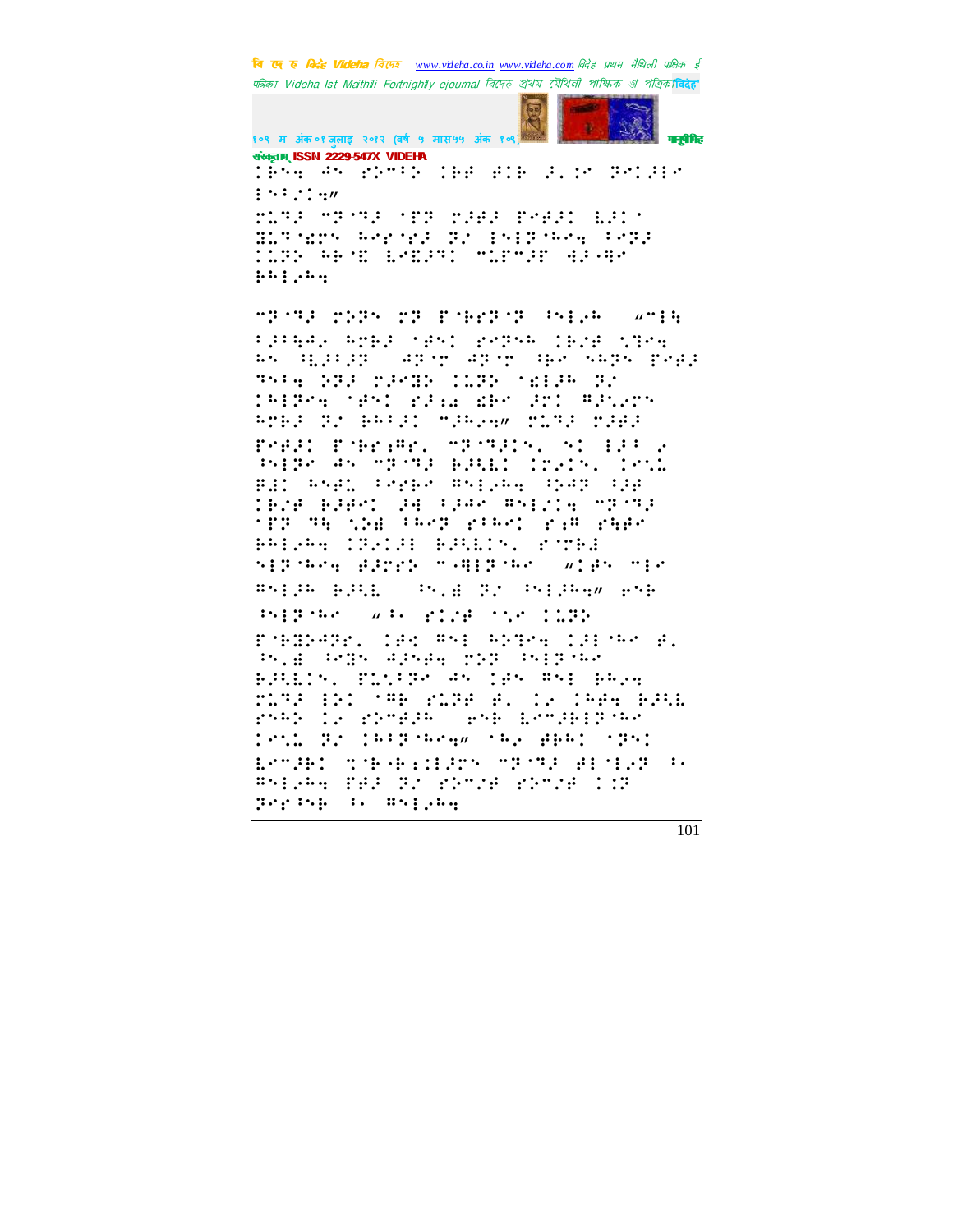

१०९ म अंक०१जलाइ २०१२ (वर्ष ५ मास५५ अंक १ संस्कृतम् ISSN 2229-547X VIDEHA

SPEN 140 MP MP PEIP PRIP PACTED rogge in: Angl 1893 (nileg rin: **SAN PROGRESS CRITES OF** WHERE PETCHE THREES, REL ABSI PRO SAGAA INEG SASAI SAGAIN BiBST PENDENTHERNA STACK BY MA **TREAD OF THE REPAIR** 

SINGE SHARE TESTARI TINENTIS w#:#55 PESPARA CESBEE SPSP CA  $14121...$ 

**MESTED MADE WIESDED SESTIVE PRESENT** "PORT EN SERVIS EN LE SPARPER COO THE PRETRICE FIRENCESS THE SEARCH rent Al Babi (Ron red tria Baerr) rding: Wewn Plote Art 100000.  $\mathcal{P}(\mathcal{P}^{\mathcal{A}}(\mathcal{P}^{\mathcal{A}}(\mathcal{P}^{\mathcal{A}}))\cap \mathcal{P}^{\mathcal{A}}(\mathcal{P}^{\mathcal{A}}(\mathcal{P}^{\mathcal{A}}(\mathcal{P}^{\mathcal{A}}(\mathcal{P}^{\mathcal{A}}(\mathcal{P}^{\mathcal{A}}(\mathcal{P}^{\mathcal{A}}(\mathcal{P}^{\mathcal{A}}(\mathcal{P}^{\mathcal{A}}(\mathcal{P}^{\mathcal{A}}(\mathcal{P}^{\mathcal{A}}(\mathcal{P}^{\mathcal{A}}(\mathcal{P}^{\mathcal{A}}(\mathcal$ 

**FLINGE FROM TROTHS FREEN.** ring and an experience of the street 1951 FALER TER 2005 27 SEEPER. L'OPALE PARK PAR PAI LEI LESPR **MASS SECTIONS AND SERVICE** PRODUCE TORLOW OF LEADER THOMPHOL ANY AR MALAR SALENDY IM ARTH SALE. ENGEL ENE PREE NERMANN IRAI BE ENE thru burned as ingled the black **INTER TRIB NIT MA TRUE ENERGY BILES IND** Briefe (Faut Ceimal Samph ex SBC)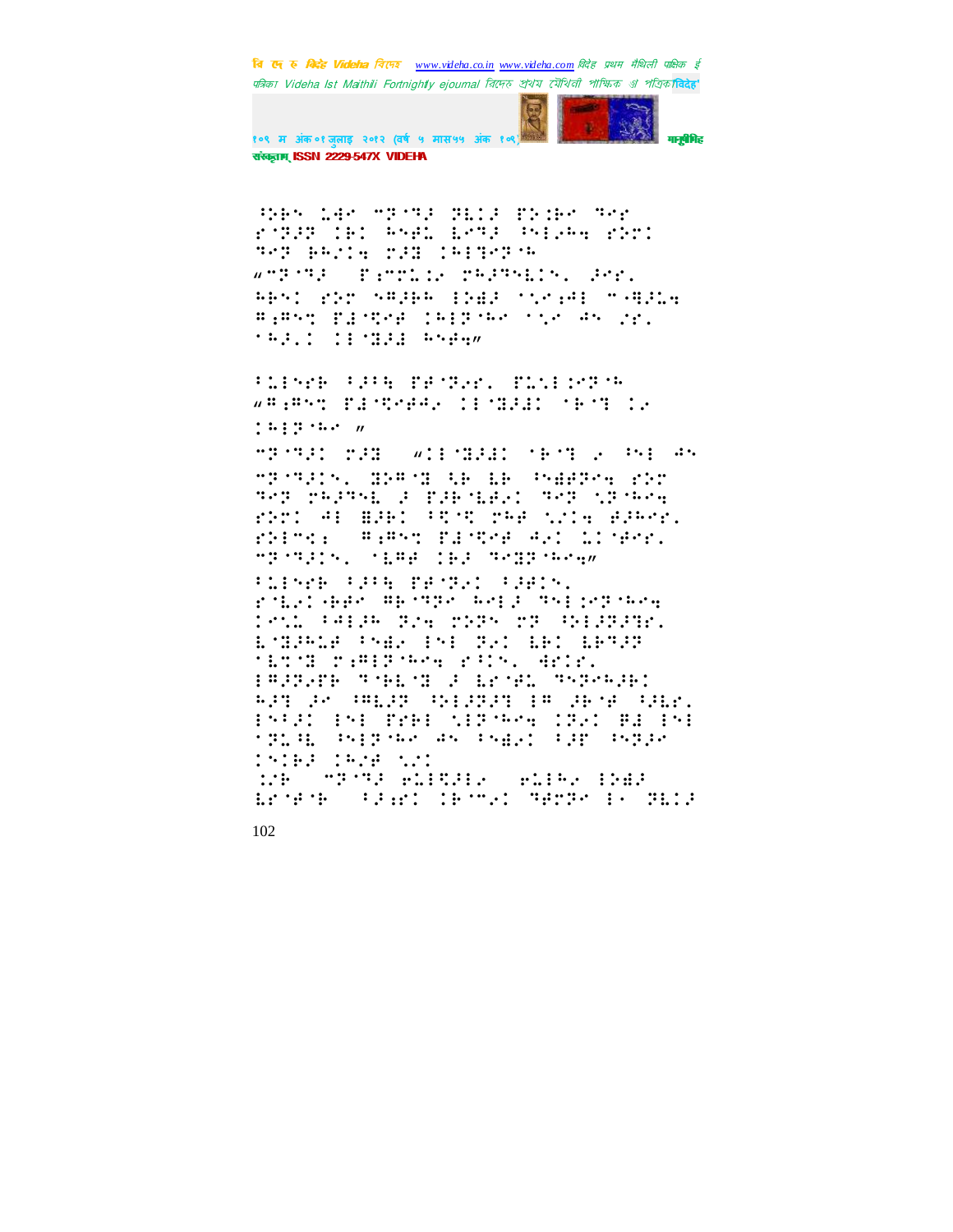१०९ म अंक०१ जुलाइ २०१२ (वर्ष ५ मास५५ अंक १०९) संस्कृतम् ISSN 2229-547X VIDEHA



PRINCIPAL ESTA PALAMA SITARAIA Brields Mile 2005 20 Lriens Chri AN F. BREEL (P.E. PNA) LESPE TRIE, MIZE RAINIA PART NITARMIA Brighth (FF TRAR & PDT) ran 51 talen rangerta ritaren 19 for tied MAR ANDE ANDE SID WATCH 1828 **MARAZING REPORTS AND RESPONSE** WI ARMAA MAGAD 'AR YA BYARA'MA IS THE BARAIS, EMELY IRE SAIN "For the stage state of the proton of the state of MESTA INFORMADA IN THE METAL IPE 23551 PD'ERMEDY PROVE PRE24 BREED STORING BRYE F PSTART CHE SINIS PAR JES EREDYRYA BIDE Z RSBL 45 FRE 195 #512 FFRE 16254w POPOR 2 TEACH AN BAGE FROM TELL END

tion program which be the boun what who bombele a bonaer. Said MESTERS AT BE ENE PROP PAR 2 SARIE PSIESAS AS MINE BILL ALTIP AVERNO PALE POL 20182 BINE NICROBA manary, draw resorter theory a PRIA TERRA TESTAIN, BATA NEPSAR BSP MIRM WRATER TWO NO NATE AND MESTA IMAL AR ERIA ERIA KAPS MMEM 16 1961-TLAAT THE BIAN SIAN FRANCYSK POINT PRESENTATION BARLIN, RBCH 1886 BJ BRBYRA.<br>JEDREKSKI KON NEJLA BALT NR BNBA FA CREEK PLANE CHIPH ISAN ANICO AN 2 INEDN NI PE 2 NI IPPER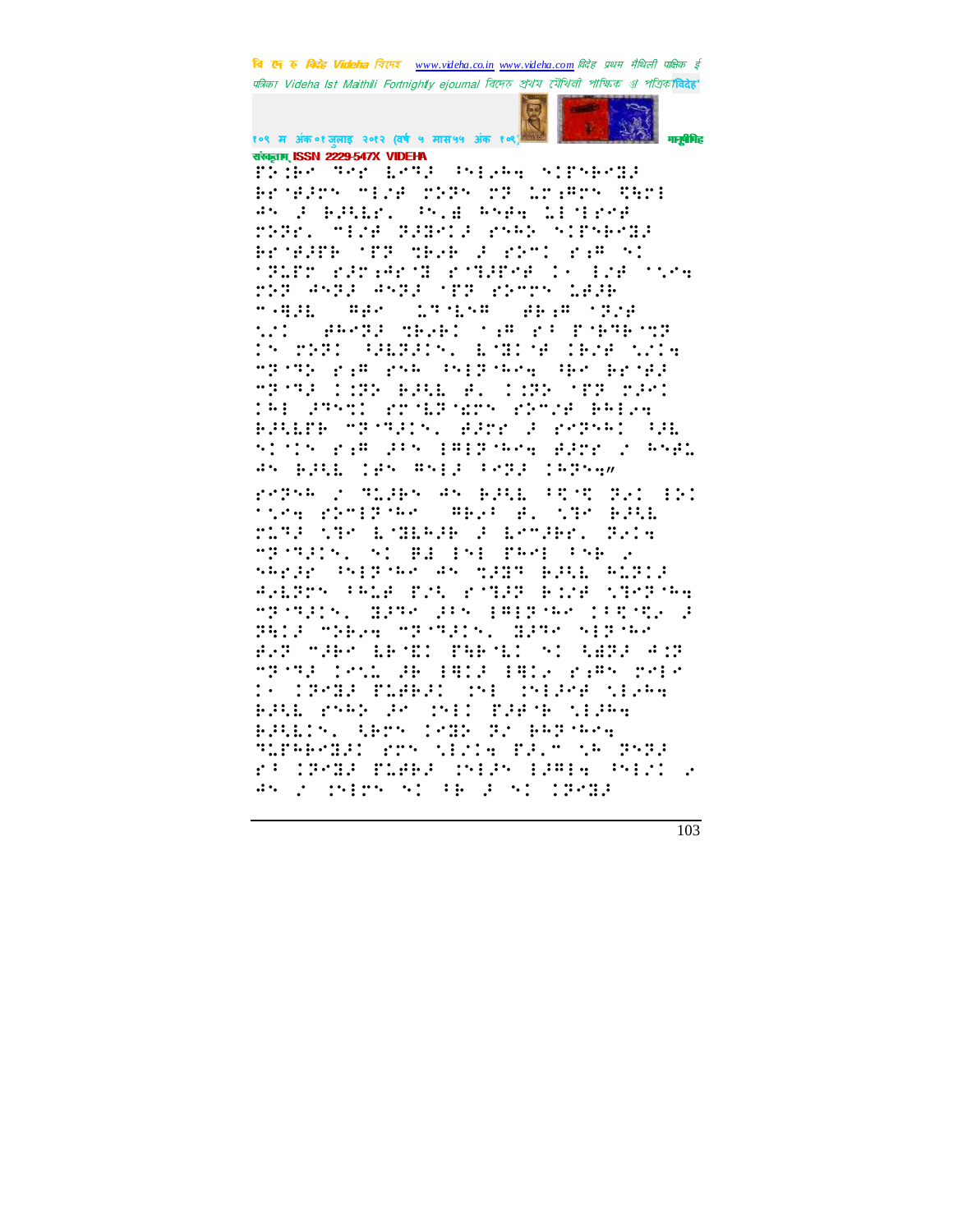

१०९ म अंक०१ जुलाइ २०१२ (वर्ष ५ मास५५ अंक १०९ संस्कृतम् ISSN 2229-547X VIDEHA

RSANCH CRYBAL PYAR & MAAR RSANCH PE 2 CRYBAL PRAW RNACCH ROA RAT 2 Engr (Steele Snepth Sprag (Speak 1989-2 BJL PH SLAD PAP<sup>2</sup><br>PHIPPA RVE 225 PHV14 MELEME September 1983 Forthcompass Characters MESTA A BARL PE CEMEA PEM ABAM CBS #SEPRE CORPORATE CO #1 BREEDS. PART TO MESTARY BRIEF SIE OREE CRE PHP: WHERE THE TRENTH BREE F MESTAIN, IPHTP APPN PAIR YOU ON MO ri dan lafan da Arang BREAK FOR THE SEEK RELACE RELACEMENTS tanga padnying Aleksandro ping selenggan<br>Akiang taut tait taut terhadap atau  $3343224$ 

<u> "B'RA BRA PA PR'NH PR'NH BELA</u> Fried Thr Albe (1944 1972 198 Endrown #. 1:28 EB ReiB (823-864 MIR Person de re las 18976e d. 1:B2 BR:PPPPPSIDS TERS METRI RAM gsa il apertae, agr psa eige g lib F AND DAI DAI SOPYTAR AGAR MENE R. Presis Reporters and Superior President **MPANE PROFINE PLAN PLANTER** 

PAR STRING PAPPER BOAR P. Ark clastedly myker as they kis <u> 19 MBARA 2 BARIN, PAAR PO BIDA</u> the second property of the control of the second property of the second property of the second property of the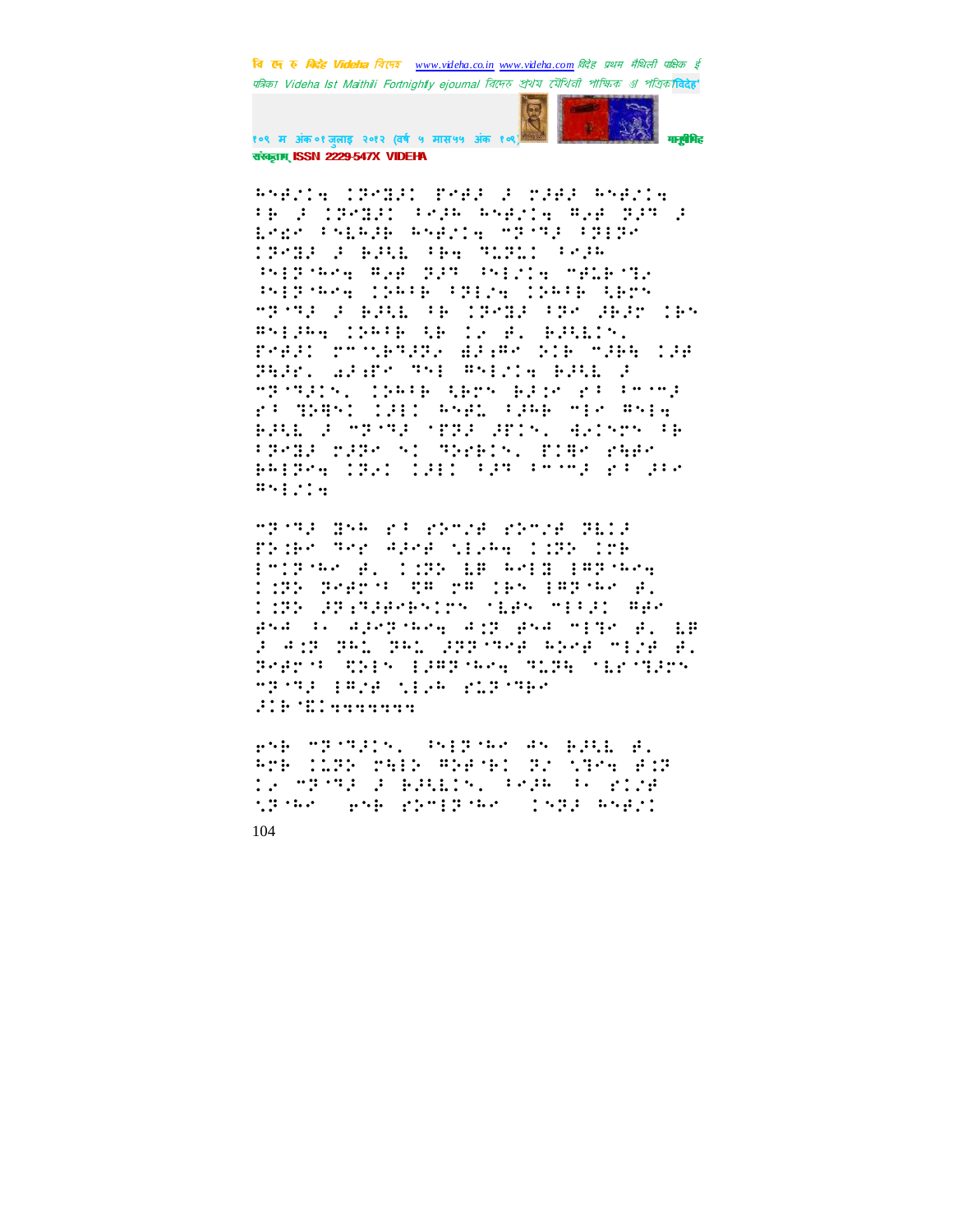१०९ म अंक०१ जुलाइ २०१२ (वर्ष ५ मास५५ अंक १०९) संस्कृतम् ISSN 2229-547X VIDEHA



nîsîn Ablon An Guy de Batb e. Abu: ARE, MTPH AME PREP INTE 20151 BAIRE IN PARREL & PATAR TITTED "He redroom Alepsa, redroomsees gram pepertuan mathemorphy  $\cdot$  : . PRIPARA MITA MIPATERA MUP TREE PRICE PORCHLAGE PEGAL PRICESSA President PAL PAL LOGED Edent model (Pr papproach of spread reported rildry rysk (Alaka Inler, Pric 858 | 2 | 1913 | 15852 | 85821 | | 8783 | 218 421 PALEJE TER 12 BY STREET PERP rans, Asporales placeres 1893 rromandom and and some machina fri ans and an entire 3512.504 2235 23 8215 18126 wrager and will give the ar

 $4.422222222$ 

Bre prove prove of the security. BLIS ENGER (Be ENGER) AND BRASH <u> 1911 - 1912 - 1913 - 1913 - 1914 - 1915 - 1916 - 1916 - 1916 - 1916 - 1916 - 1916 - 1916 - 1916 - 1916 - 19</u> BY THIRTHE THE BREAK STRIPS Lebar, Lemmor () maintains with 199 Thiller with Bath 198 Bir wayna ri.h bi eki dil. ribal #sifine Aleg ager ig: and poemic equip.<br>Spectage sold grounde eggs inni THE PREP TRES MIR REFITE

 $\mathbb{R}^n$ **SEPTEMBER 18 BREAD** BICK-Res MITE BOOK AND CHIP BRAGE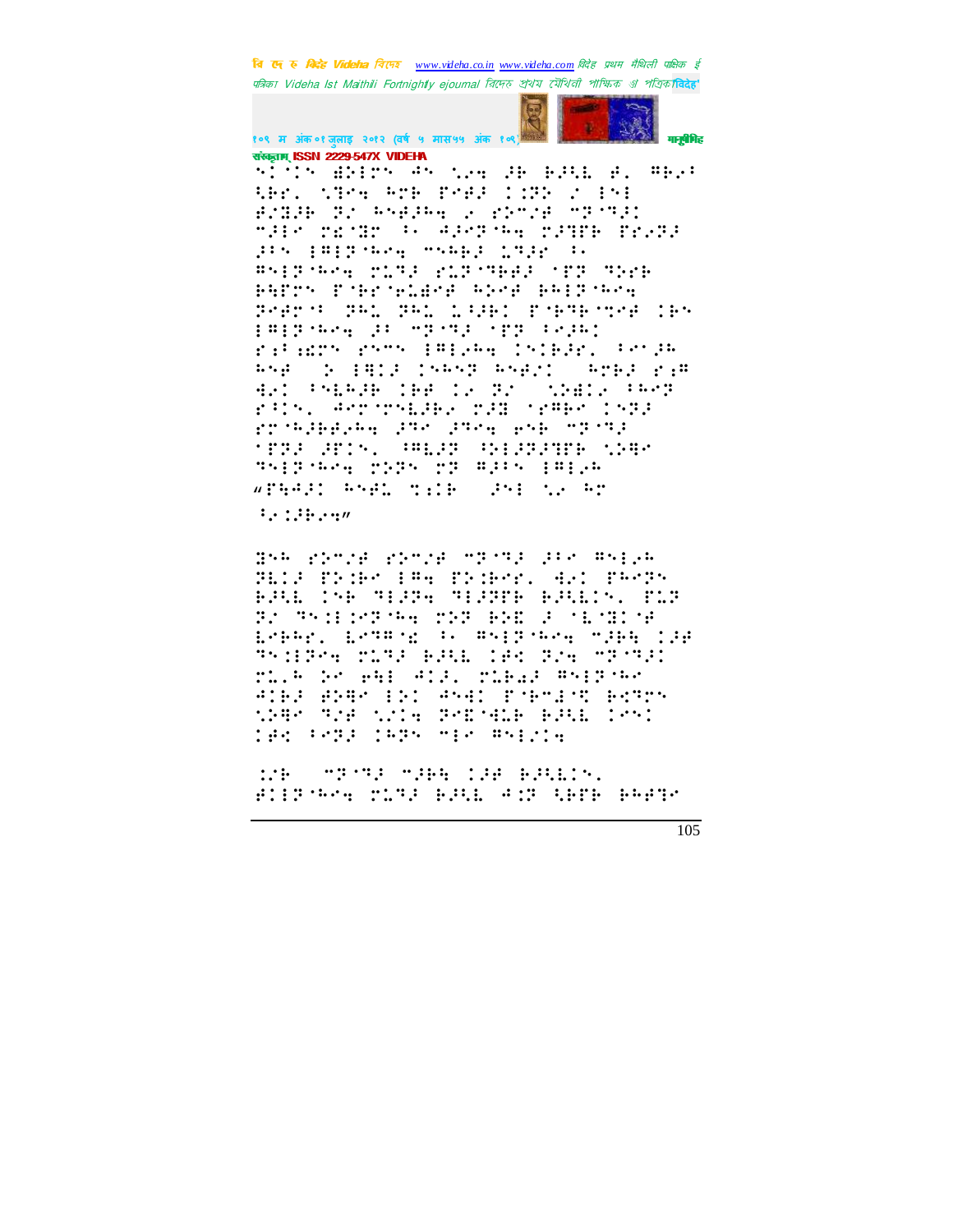

१०९ म अंक०१ जलाइ २०१२ (वर्ष ५ मास५५ अंक १) संस्कृतम् ISSN 2229-547X VIDEHA

BIR THOMPSON, PHE REMPIREME ister originale para para.<br>Alleaker All liver malage origi BROOK ESTE ESTE POPPE F SLBPTOSE TTER WIRM BROW BROW TOO FR B.M.P.R.R.R.P.B. BLEPSER (M.M.P. 2001)4 MIN TAY PAPPY BRUIS OF APMP NAM a projective presentation of the state of the second and concentration of the second second and concentration o BRIDGE BRIDGE BLACK widio angle mr ma egi rimotio ragakin, maskin now riag which FRONTAINED REPORT WHO SALE AN RA FULL NEW TEACHERS, INTERNATIONAL phi dide Theim " **BOOK STATES IN STATES** wilmond BBL B. MBAC 181040 SPARK ANDAL COCA MAGE. COGA SCADO rana rang embekan ang taong ng tao 19 #51 (150 #5 238 34 #631 F3\*

2004 21 Sharp 195 An 1972 651  $\text{ii.} \text{iii.}$ 

PRESIDENT TRESPONDED FILL CAR CIE **TARGET SI REFERENT PRSECHASE** as aprir, organism in 251 (1364 20 **PERMITS, 29120200** 

**WESTERN ATENDA TEST PROPER** #Pri Pheng Rotif Poel Ptot (1959) a HEAR Parrier represent reposed PRESENTED THE PHE PRESENTATION STOR MINE WHO HOST WIRRIE 1981 NOTE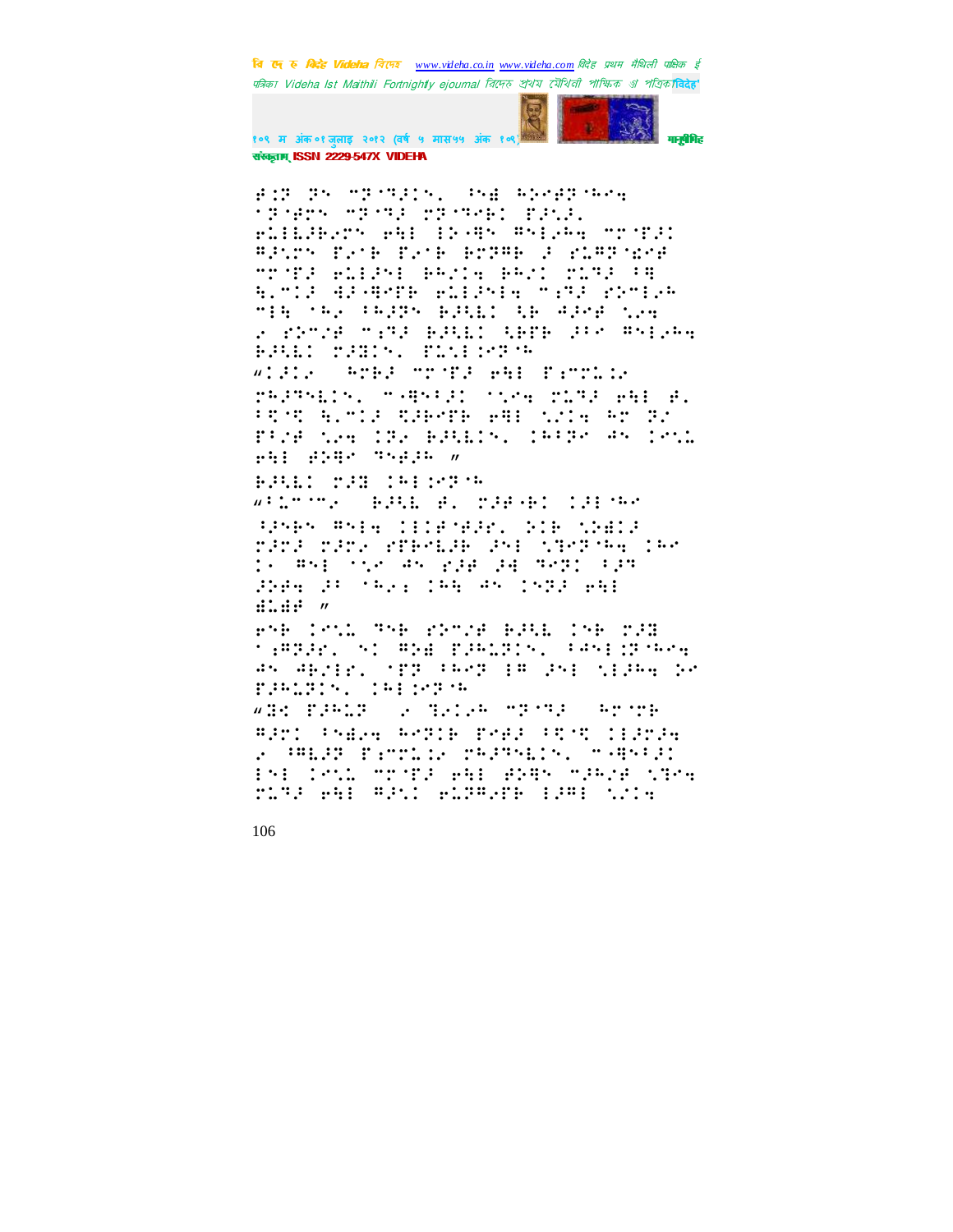

### १०९ म अंक०१ जुलाइ २०१२ (वर्ष ५ मास५५ अंक १०९) संस्कृतम् ISSN 2229-547X VIDEHA

<u> 1920 - Alexandria Alexandria (Alexandria Alexandria Alexandria Alexandria Alexandria Alexandria (Alexandria </u> PHI PREMIS PARK PHI MARINIS (PA) dry by the bus breezh cid. FRANCIS SCHOOL AND TIME CON ther ear addy departs spongerer FRAME ARTHY BRYAN BY PRESS INTO 1925 - 2018 - 2018 - 2019 - 2019 - 2020 - 2020 Project presented that the second state skipeneg sij skip penja i.  $\mathbb{R}^{n}\left(\mathbb{R}^{n}\right)\mathbb{R}^{n}\left(\mathbb{R}^{n}\right)\left(\mathbb{R}^{n}\right)\mathbb{R}^{n}\left(\mathbb{R}^{n}\right)\mathbb{R}^{n}\left(\mathbb{R}^{n}\right)\mathbb{R}^{n}\left(\mathbb{R}^{n}\right)\mathbb{R}^{n}\left(\mathbb{R}^{n}\right)\mathbb{R}^{n}\left(\mathbb{R}^{n}\right)\mathbb{R}^{n}\left(\mathbb{R}^{n}\right)\mathbb{R}^{n}\left(\mathbb{R}^{n}\right)\mathbb{R}^{n}\left(\mathbb{R}^{n}\right)\mathbb{R}^{n$ ER PLOP IMIPARA NARA ERA PREPARA MIRE REPRODUCE REPRAIRER greater epend greaters as prepr **MARK PERSONAL PROPERTY AND SERVISHED** ticil ski spog spog spog pozicili WINGER COOK TOWN SEE BY TH

## $\mathbf{r}$  :  $\mathbf{r}$  ,  $\mathbf{r}$  ,  $\mathbf{r}$  ,  $\mathbf{r}$

BOOK THE WEST LETTE SHEETS wis stor to giorne (spair sporate) Prothe Abdibit (Proti ) Adduter (603) 2230 End employee 2260 THE SPECIAL BOOTLE AND PAPERTURE CAPE  $\mathcal{G} \times \mathcal{G} \times \mathcal{G} \times \mathcal{G} \times \mathcal{G} \times \mathcal{G} \times \mathcal{G} \times \mathcal{G} \times \mathcal{G} \times \mathcal{G} \times \mathcal{G} \times \mathcal{G} \times \mathcal{G} \times \mathcal{G} \times \mathcal{G} \times \mathcal{G} \times \mathcal{G} \times \mathcal{G} \times \mathcal{G} \times \mathcal{G} \times \mathcal{G} \times \mathcal{G} \times \mathcal{G} \times \mathcal{G} \times \mathcal{G} \times \mathcal{G} \times \mathcal{G} \times \mathcal{$ 

MOTEL FAIL MER FLIEDELEN BEIM METE representative and resources in the production of the second service of the second service of the second service raci anath. rabi brin brin 'negar P. SAGA BREAD AND PETTIC CAPARI 888 88888888888888 **STATE AR** restrutu (redes destura pse)<br>Astuellu (redes des adrium)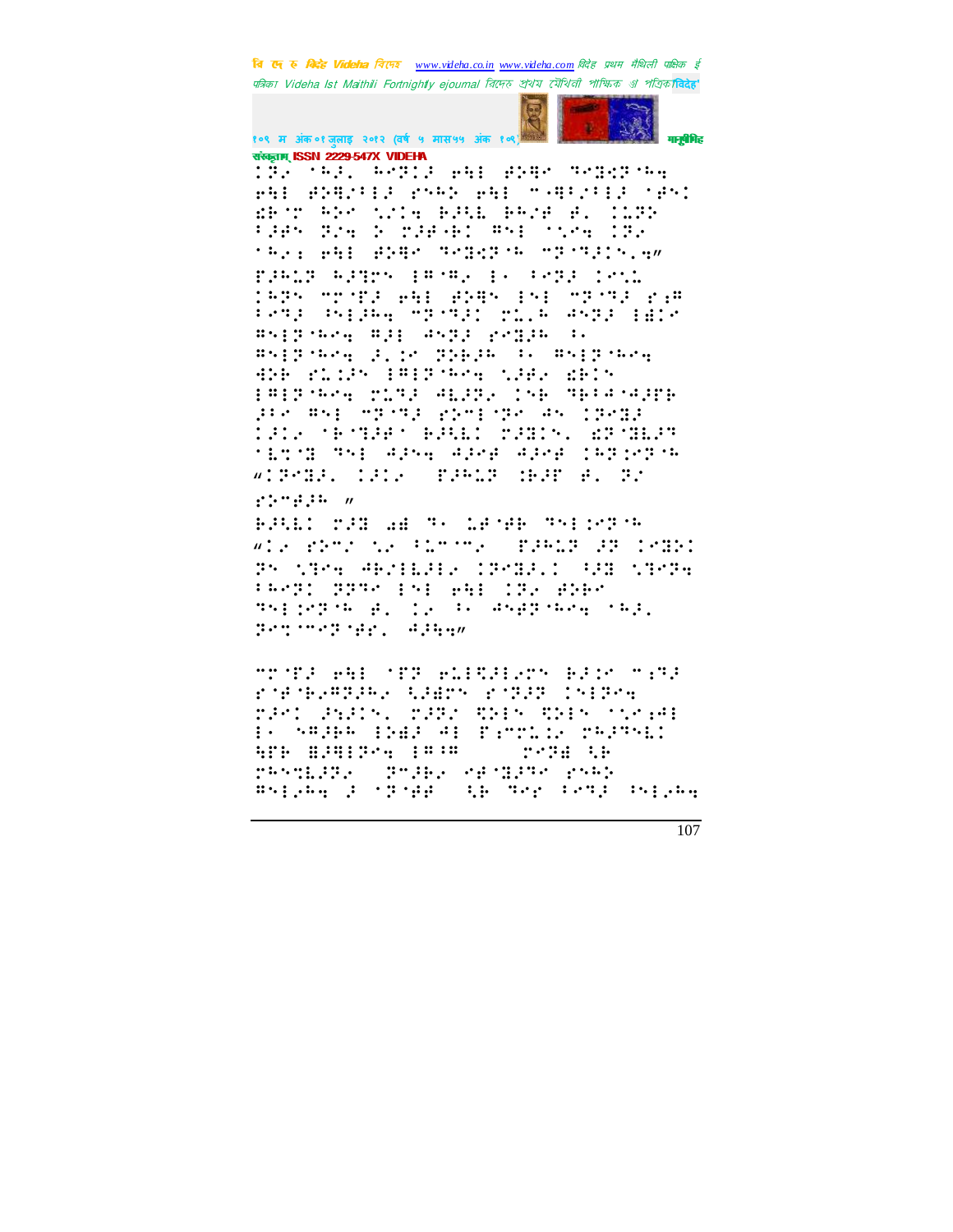

१०९ म अंक०१ जलाइ २०१२ (वर्ष ५ मास५५ अंक संस्कृतम् ISSN 2229-547X VIDEHA

WHIP THE PLAINTING which from history and the state of the state of the state of the state of the state of the state of the state of the state of the state of the state of the state of the state of the state of the state of the state of the magnic: Philipson MESTE PARE CANL CRES RESTRACHABLES R. 188 MAE189784 MIRT MIR BIBDIE ALSTAR, MESTAL JAHRY (PAP PERS THE SPECTRAL MITH CONTROL STATE OF THE STATE OF THE STATE OF THE STATE OF THE STATE OF THE STATE OF THE STATE O THEAR BALLIN, HARRY MITE BREERS 15182 |# 22 |#124 |F2 159224 rns fees imidia si men filmer FRANCISCHE SEMINAR MEMBI MAI FLINGE FRIEDS, CRIDSTON write the special propagation of BSE TOTH ROBE PRINT PSEE 2 BARB Present three events: AB (BE) estimate BARGIN, PARK IS READY STORES BASE IS IR (AUR BSPECTABLIS) PSP P. APSE FOR POSTER TER PREDE FES EPPE AL WEPBA 2 1851 118 5298 AM28 PETER ANNU PA EVERING AVENUM BRIM **TEPS RIPE EMBILE LETA MEMBERS** Princesser, Ages Migh Sers, 2024 PROTECT PER THEN HIS STATE AND RIFLE PEARL MARCHINE, PAPE CHREE Ernel (Fred Pendaments, Flababa in 1934 (POIPL (PORP) (PSE) 49 Palakir Tel Brah ( Websi (Bagbe  $\mathbb{R}^2$  ,  $\mathbb{R}^2$  ,  $\mathbb{R}^2$  ,  $\mathbb{R}^2$  ,  $\mathbb{R}^2$  ,  $\mathbb{R}^2$  ,  $\mathbb{R}^2$ **Alisan Part (Particle)**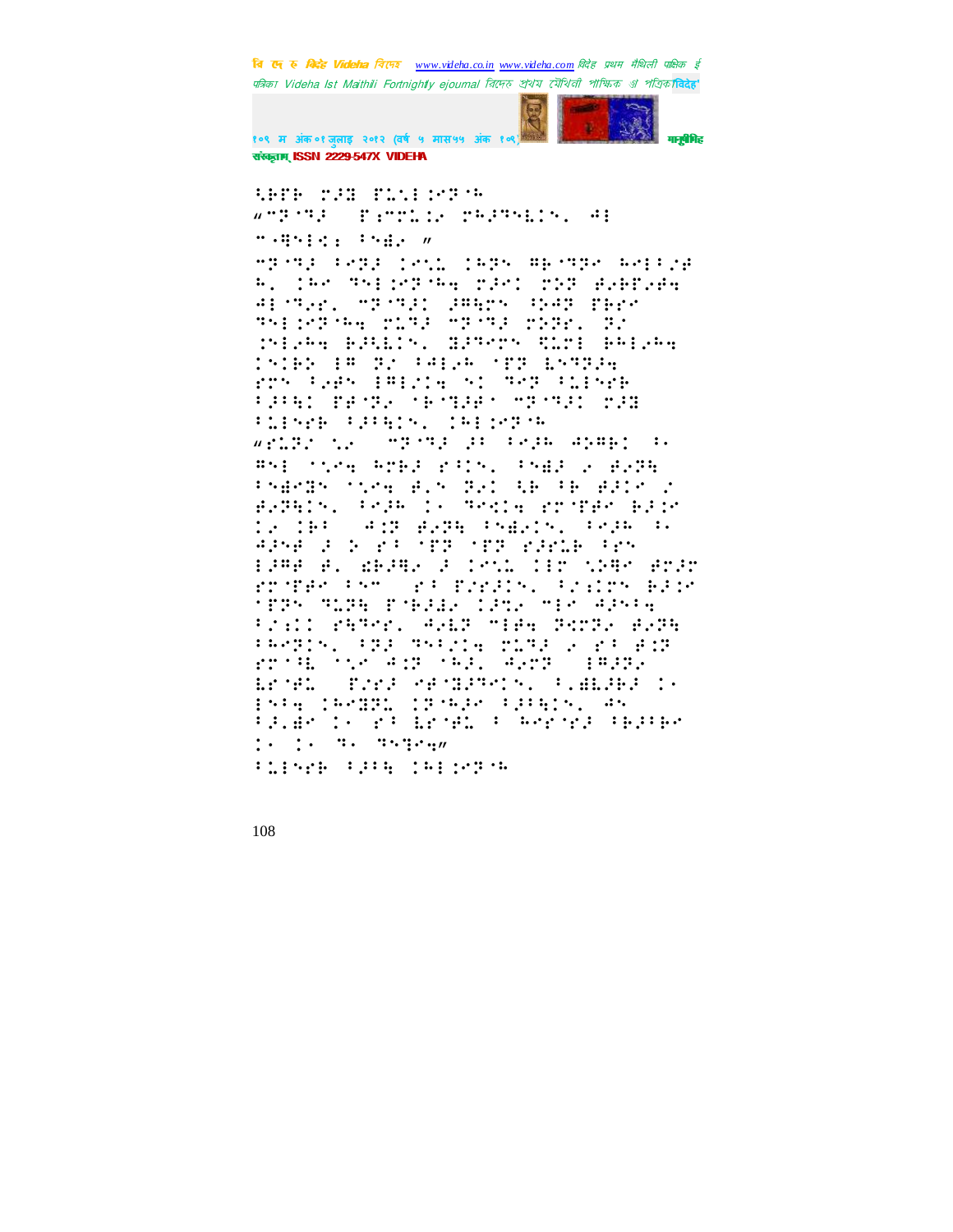

## १०९ म अंक०१ जुलाइ २०१२ (वर्ष ५ मास५५ अंक १०९ संस्कृतम् ISSN 2229-547X VIDEHA

 $\mathbf{w}^{\mathbf{L}}$  , and is the set of  $\mathbf{W}^{\mathbf{L}}$  . The set of  $\mathbf{W}^{\mathbf{L}}$ B. BRAINE, ROBA ANGALE TYORI MARAG Free, property thats as oping the tic Port aroue Beauer (Poacher PALE ANDRE STRAG AM 1980 MANDA **13:421:13 IP & Piernell BECCH SPA FLINGETN, PROPR INFORMA**  $\sqrt{4}$  (F-1984)  $\alpha$  (F)  $\alpha$  (F)  $\alpha$  (F-1984)  $\alpha$  (F)  $\alpha$ TREAS TRANSPORTS TROP WORK FROM AFRA  $\mathbf{H}^{\mathbf{L}}$  :  $\mathbf{H}^{\mathbf{L}}$  :  $\mathbf{H}^{\mathbf{L}}$  :  $\mathbf{H}^{\mathbf{L}}$  :  $\mathbf{H}^{\mathbf{L}}$ **TIME CHAINS** 

within infinite their way righter wa rupan 411, php 411 1541 154 FRED ANN AM CELMANN CRONOME LA 2 PORTGER RACE A STUDAY, SHE PR man filme this and fall sill safe Presing Prak (BPA aP 2 1nB midea ROBE PRINT ISBNEY IS W

Ther Tep Threes (Miner Critic **SEPROGREMOTE NEW RECORDS FREE** ps trep pages productions pretinge taner admanderen viam.<br>Bina palmel admandere d'Orden STREET FOR THE CENTRAL PROPERTY. PAP PAIL FOR PAPILA PAIL 27 PHRTH BR TINE CROWN FREE BROTH PORCE ROLLEY INFORMATION PROPERTY. Bind them ald: Themath Shap A PRINT EMBENDE IS TATA MENTION TERRITHIN, TRI SEMENT PAR PAR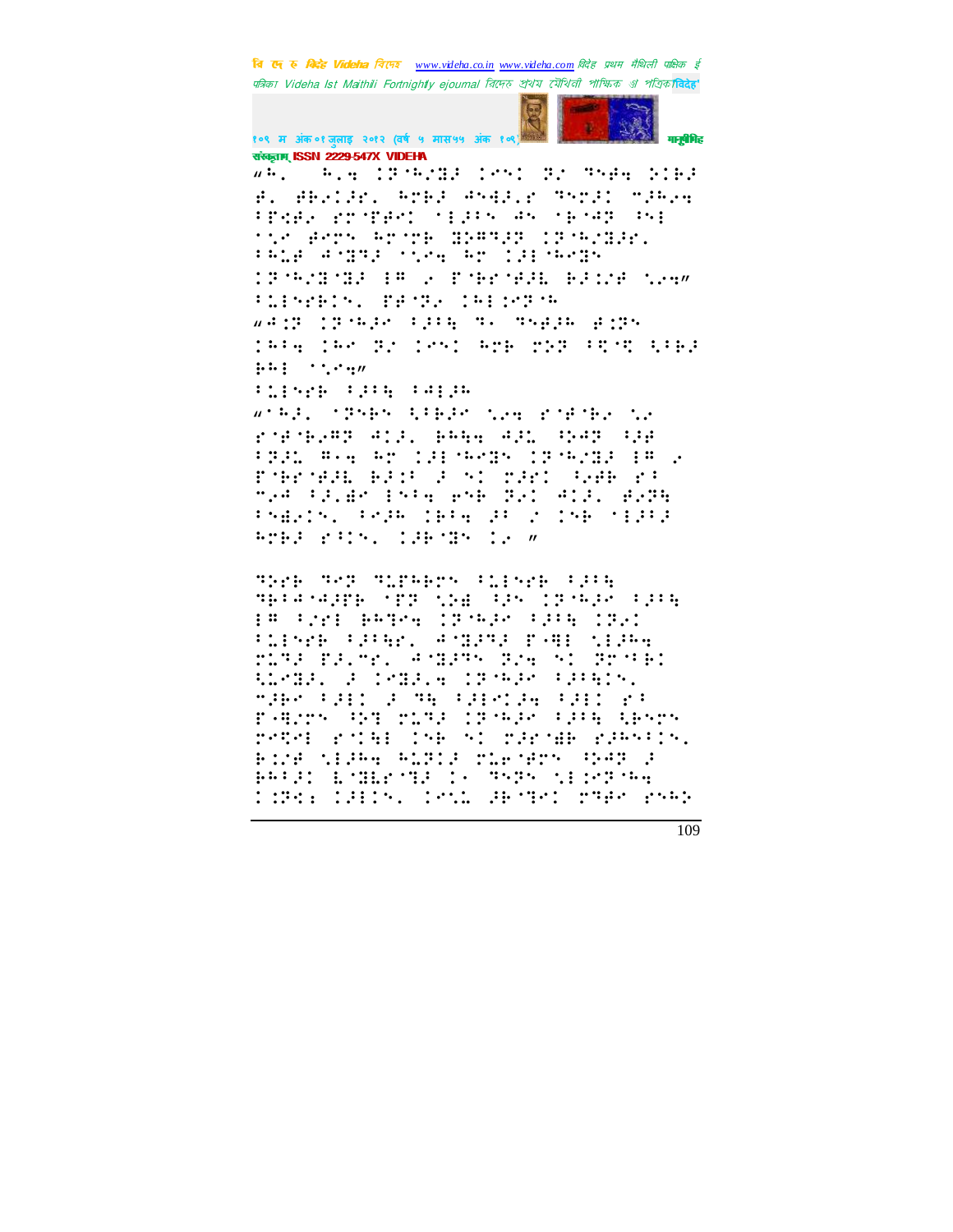

१०९ म अंक०१ जलाइ २०१२ (वर्ष ५ मास५५ अंक १० संस्कृतम् ISSN 2229-547X VIDEHA

16 Mine of Montes (1984) Marchie PORTON BARY, 123620 FREED, PDT 2 BALANT PANG PATA, PANGPANGANA NEZRA (BYRJK PJPA MORJ MORJ I) Pred Permane (199 Permanental Pred rie: Barr. Aart Chrim Quer Ada

'FF riclery Bird (1964 2019) ANTIAL PLINE PRODUCT TITHER 139638 FREE 2035 2036 & BM 33 IF PRI SIPROPROFILISME FREEDRICH FREED **FRID CORE STORYS TERMINERY CO.** FLINGE FJERD ANAM ANGELICA MELINE FT TEMPL ATMENT PAPPA **Plings Calls (Alderson** 

WIPERIA AM FAR. TURE SER SIN ri<sup>m</sup> Phisim rel lo rrothe (Phisim BYDS WEST TEDNED INSTANCE thirty for the state and state in the state tich a Balb (seb Arba 151 (sedan tr Britan di Sporta Peda Ayapr P. #5: The SPR PF LEES BRMS NOTE MESTAL MAR ROBA PTRIP SIR PIRMI Prim TES THIS RHE IRIN BRIE NICH RE PROVE NA 1985 PREF LENER ROOPE rrjern, angelsk radioen på 19 TER APPEAR ENTRA PATA SIR ERIS. Bal thry in: Br Feda ind Wel MITE PORT B. MENCH CHILMER Reporting the range right fre dit minésia (propriérim propriérim).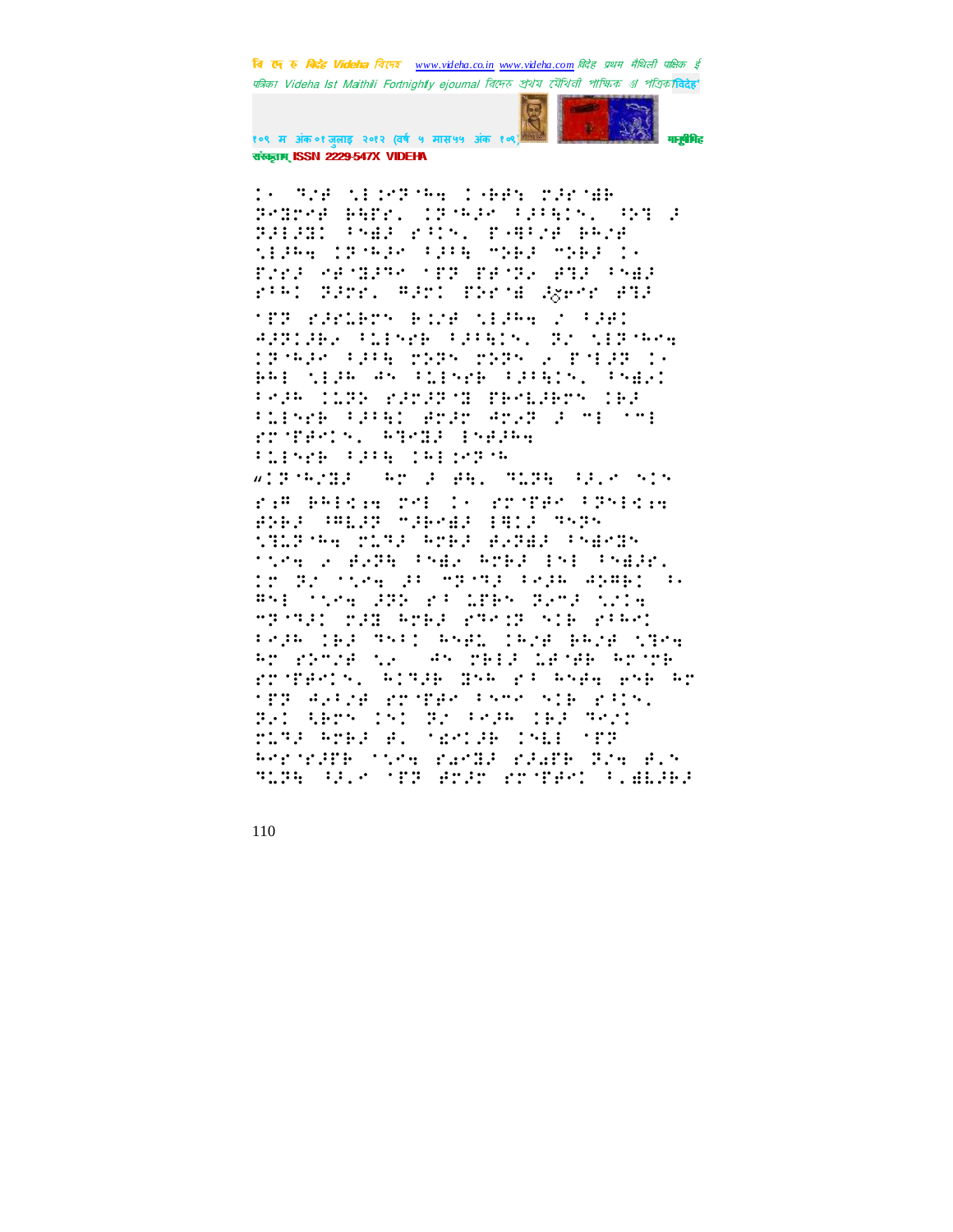

१०९ म अंक०१ जुलाइ २०१२ (वर्ष ५ मास५५ अंक १०९ संस्कृतम् ISSN 2229-547X VIDEHA

In Eid was Alma I. Ernga (ageig His SPARK MARINE BY CHAW a tig spegs part gitgsps eperg ran ayang mpikanagna pik mengan  $145 - 18112714$ 

wra nee ael ne croman aasme roma F.ALSES A. (6 ANIS) MSP24 PAMBS rarry Area rorned through the IPAC 23 ANE E. 223 2232 (1) PAN PAPA PRIN MINI PIN AS PROPER BARNI rs (Sanga Sang) (Shina rits, Bagg tag, and rin, rinninger is.de  $\cdots$   $\cdots$ 

truma apam na mpera sesaran angam  $\sqrt{4\pi^2\sigma^2}$  , this is part along and the first ROBBAYS SAR, BY PRAGA AMBRO KRIS ANTE ANA ANTE CEPA (ALL AGLA EDST mplompha saggi gras agag sila asr ji  $\dddot{H}$  .  $\dddot{H}$ 

FLINGE FROM COMMON MER BEMBAL CRED **PORTHER CRIPS (2008) 198226 SERIE E. ENG PER INS**  $\mathbf{w}$  :  $\mathbf{F}$  and  $\mathbf{F}$  and  $\mathbf{F}$ sunderstanding the participating and Barr ar ib a rroter falge fog roga PARADA, PAS CROBECH APROVEMENT SPORTS START IN FOREST program areas upp in morphy pas  $1.011221111$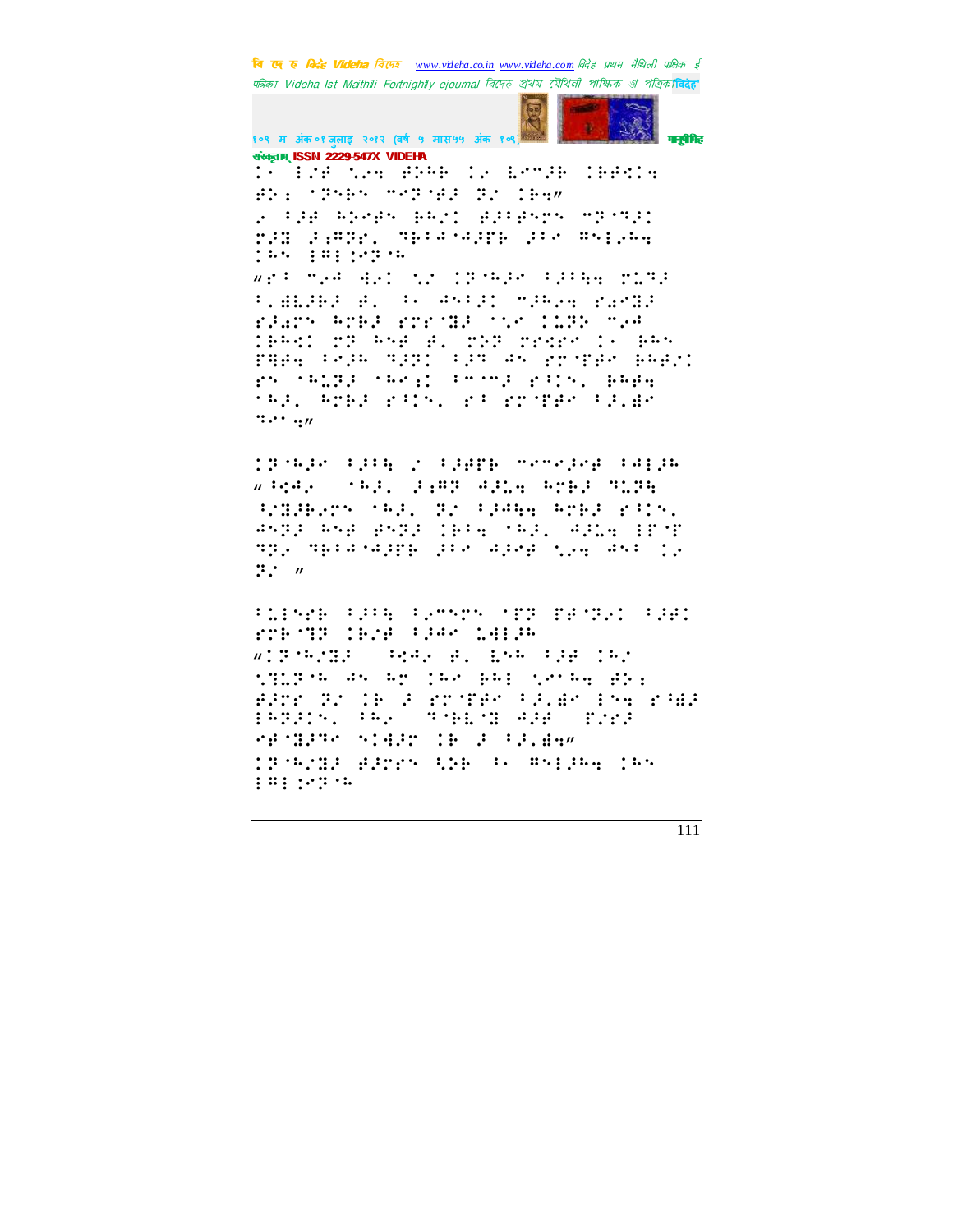

१०९ म अंक०१ जुलाइ २०१२ (वर्ष ५ मास५५ अंक १ संस्कृतम् ISSN 2229-547X VIDEHA

winds (Bestern Cabb 193 bring 150 INDE THE THE BIGGE BY: GETS ANIMA the Cheel Dece theory RE MJER FJELEN RJEN RJEN (REN REN AF 18 BAPAR (BrB NA F RITE TRY LSP: HISP News FLENGE FREEDS, RUDGE RAL STORES P Buggeting taggi whr is Br Indeem Ibur Illbur rhe BJPK 783 BDRE FIR 7513614 IDI FRE 2862 8328 151338 25 1628 55. 45 THE TRACK SEA TITLE FOR THE RI <u>INAT MARK AND AN TALANT MATAK. MR</u>  $13.24232 -$ **Some Paymea** Part Forton New 198 (Reds. 2009) 281 281 B962 (Fr  $\mathbf{a} \cdot \mathbf{a} \cdot \mathbf{a} \cdot \mathbf{a}$ 13:5233 15:553:55 wreddie is been the reddie This thin Sibl wile 191 bergin PART TERM ARE TO HERPTA F THE TREATED FRY PETE PERPET. papel bed greenholder were papelded 2 m24 FLINER FJFRIN, FRRTFENR J2 Shipman Blee and In Mask (Prac **PAPERS A PART PRESS** wer lie rage wil ar are gag ageneg BOOK ENRY RIBA CLEMEN CLEMEN CABY  $\mathbf{u} \cdot \mathbf{u} \cdot \mathbf{u} \cdot \mathbf{u}$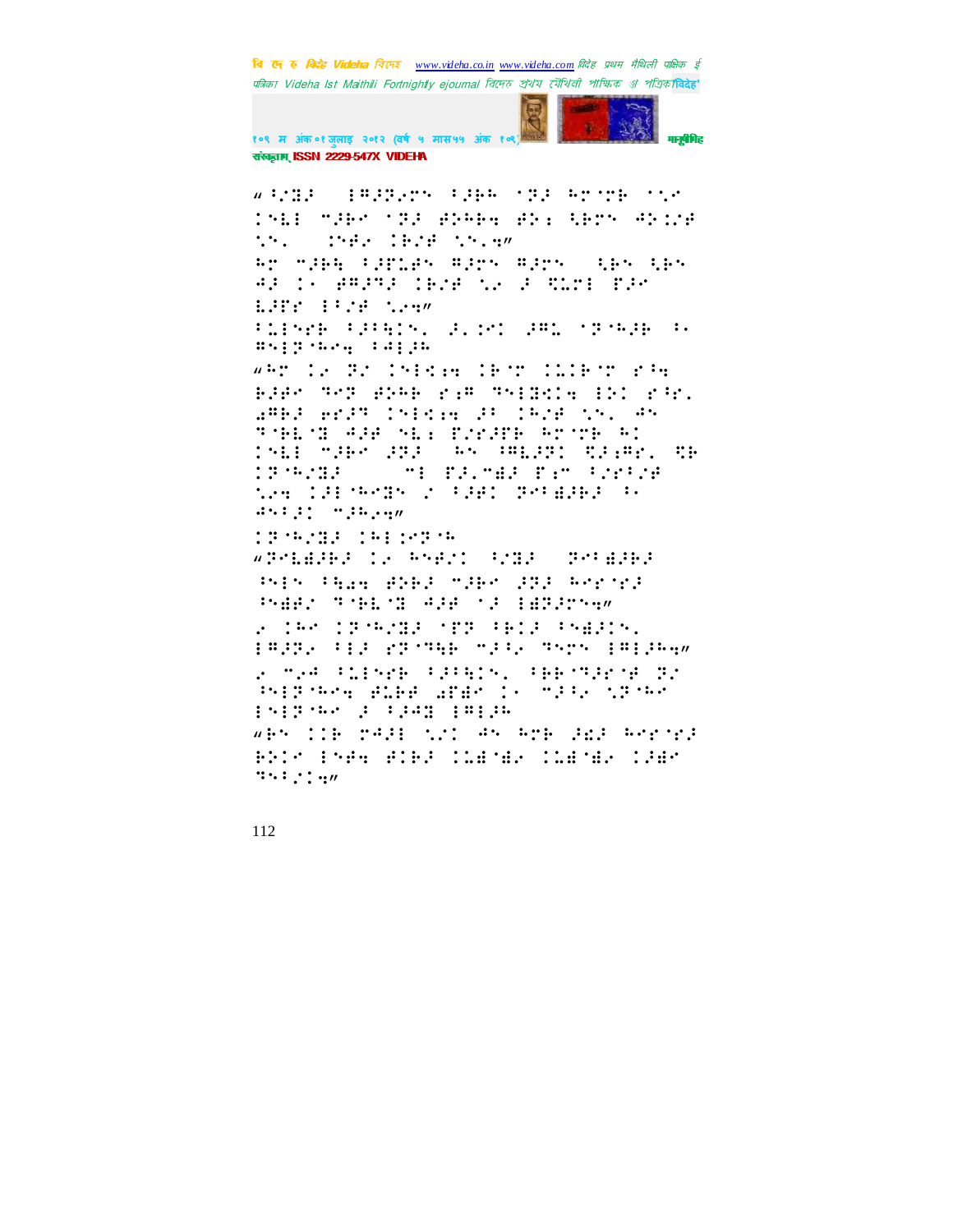

१०९ म अंक०१ जलाइ २०१२ (वर्ष ५ मास५५ अंक १०९) संस्कृतम् ISSN 2229-547X VIDEHA

PLENGE FREE STORES MARK NATH RE ner fengt beginn.

FRONT CEMPS PRPE ROBOT HE FRA 10 TIBITAR DAGILARI SHE MAR ters imidae (bisek (dich tida Hernay Sir Poems (Poems) (243) ٠. TAIR ROBIN CHEFTE THR PHIPH TOTH EPULAL IPSER ISE 200811-1842 P BOOK BANCONSAN COMMENT PARTNE SSECRIPAG CRIB ABEN ASIRINGA MIRI SPPER PRINT PRIPA TERNIN IPSAP **BOOK ANDER APRIL MODE NATH** PRINCIPAL MISS PIPER PRPP MARK TO THE SPEAKER OF CONSIDERING BACK COOP PSAP THE PIESER PROBED FORGH IRS EPERSPHY RESTOR (EPSP) STORESPD P BAGO PARARA SERROGENER CARDO IPAPIA (TSA MAR MAR I) PSIPANA mang probleman ang menggunakan

PAMPER PROTECTIONER PROTECT Stript Chaptering Space State And Cha rblill Bherbe <u> Martin Barth All Martin School Photoir</u>

A ANGLIA ANDR ANDR IS THE INSTALL reduk (larda) eldezta batz karzu k ANEXIA TRAZI APAR PRIERICA MEP rado o Galdie di 194 or Sediam SLENGE SPEED BENDALMARK BYGGA pages of the mean terminated past Fands (Brd BRishe 1921-1911)  $\cdots$ MAIN APPE IMMERIANE SAIPE P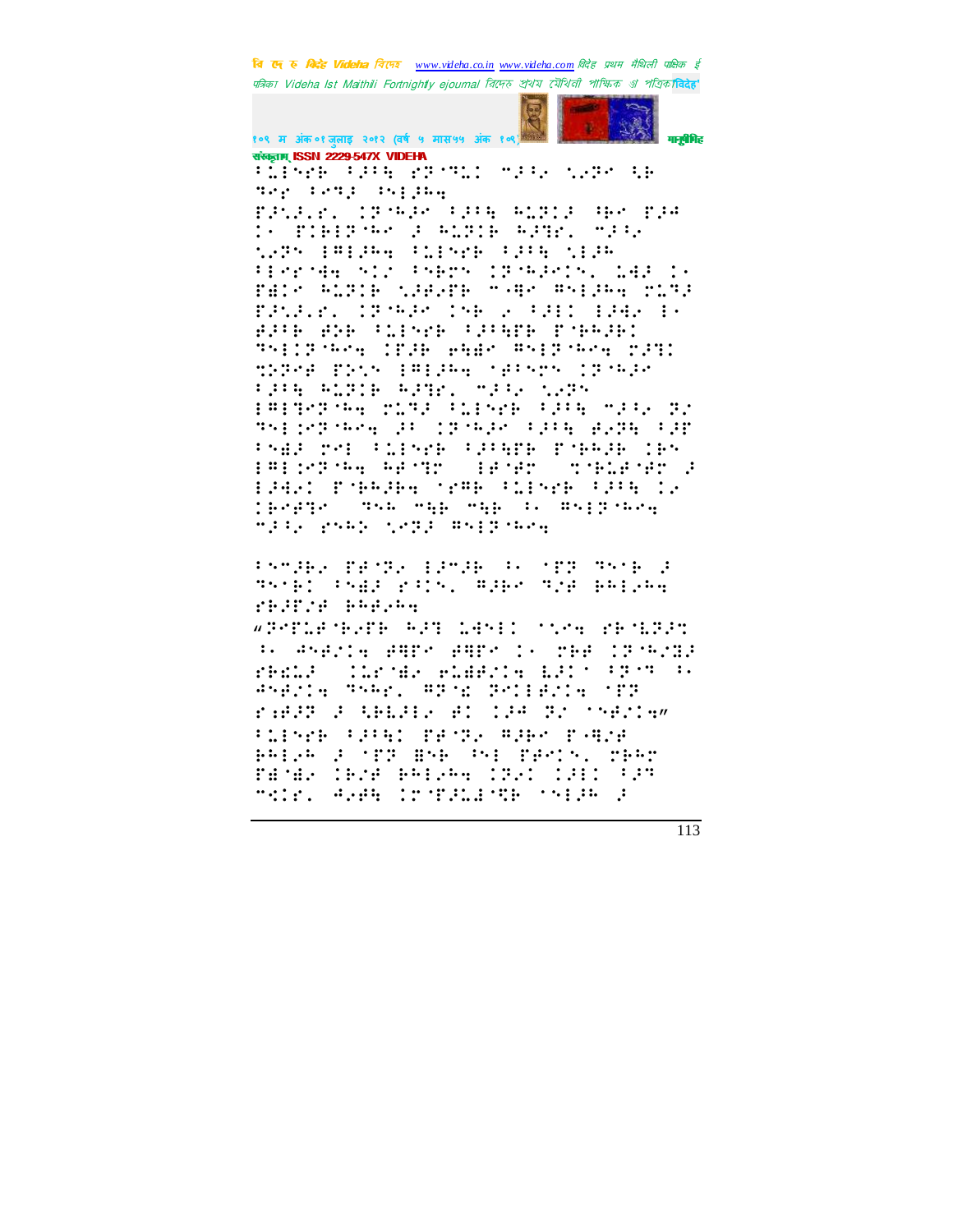

१०९ म अंक०१ जुलाइ २०१२ (वर्ष ५ मास५५ अंक १० संस्कृतम् ISSN 2229-547X VIDEHA

**TIPE PRAIRS TEMP TEMP** 1912-beg desk from een en ele<br>2012-beg boek deel res 2016-ben BIAN PRES BREIBRAG (CLERAR (CLERA **TECHNERHAM NOTEDAR PRESHAMMENT** FRID THE BRAN SEARCH RICHEL FRD THE PAS SEEM BRIDGER TERRITORY EBSPACE BRIDGER

ANT SANDO ANTIAR BOOKS PARTMENT ROLL 1978 1977 18 PORTS PHING RALIN, PHING AN ar Albrew Magaz (Brag a Sima ersial imia illiseris, avi 412.<br>Johannes Analie (bro 156 418) FRIEND COMEFE MESSED MILETY. SARA PARTICIPAL DE MARINA PAPALEL ALMAR A GRIP. MAR MAYAA AM BARANG PANGAL MANAHIN SEPA 12373 2 023784 0233 72523 25524 PSP BERK SSEPSE FSTEED EPTER TEMPH THE PACTRE REF. RN 2 **APIA TER AN DOCERT ER FREDE ANTES** 151 42 BRE 1554 BIBPS & EPSB (B) tak: Mr. 424 'tr'isring PROTECTIVE P.M. RECRECI P.R. CRAZE am andered andere adapt fakt find BRS BY: ME 2 NB YET BREE PARTICLE AND PARK PARK BARK IN rdin edek sala ko ekits . PAR 27 27261 1512165 B. 256 222 PORTS WIRTH, SPIRE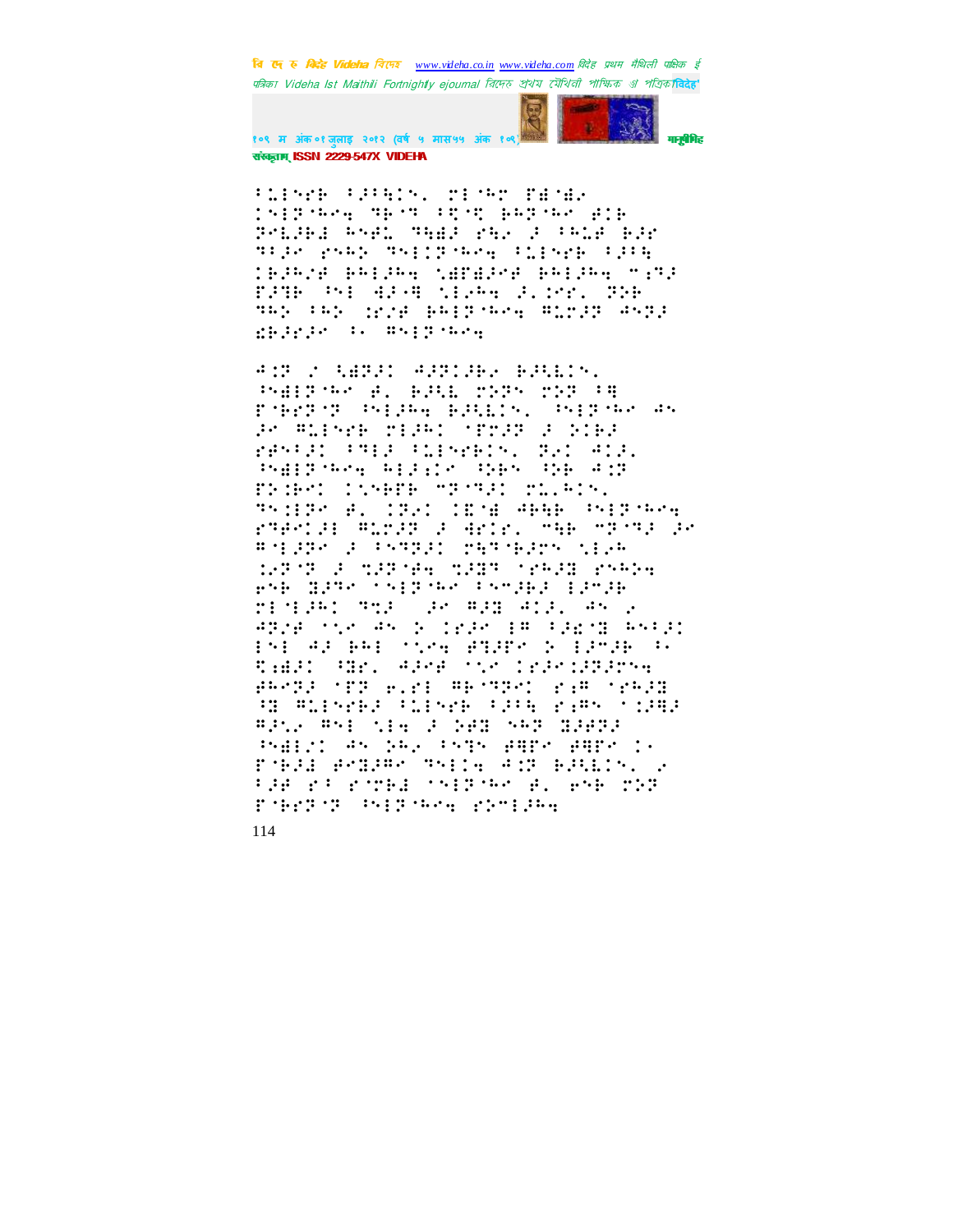**Service** 

× १०९ म अंक०१ जुलाइ २०१२ (वर्ष ५ मास५५ अंक १०९) मानुबेगिह संस्कृतम् ISSN 2229-547X VIDEHA SWORTH RAB PLRNBACH. Trie (1978) MA TER BARB & PROPERT -SISIM PRO **MANUEL CONSULTANCE** TILE BALL TITLE FORM FORME  $\mathbf{1}$ Fire Sides (en 32 1951 BJEEP MESTRIN, MESTRIN, IN REPARTENTIBUR  $1:3...$ r Gebal eyn hyn fan Hoffe Minery BUS CHOOR ARE CAPTUS TRANS MESTER CHR PROF. RIBBRENT STREEP BAG GAD PROPER SIARA AR CODECOO MENTH BRAECH, THINE MESTR  $144.143344$  $\text{where} \quad \mathcal{L} = \{ \mathcal{L} \in \mathcal{L} \} \text{ and } \quad \mathcal{L} = \{ \mathcal{L} \in \mathcal{L} \} \text{ and } \quad \mathcal{L} = \{ \mathcal{L} \in \mathcal{L} \} \text{ and } \quad \mathcal{L} = \{ \mathcal{L} \in \mathcal{L} \} \text{ and } \quad \mathcal{L} = \{ \mathcal{L} \in \mathcal{L} \} \text{ and } \quad \mathcal{L} = \{ \mathcal{L} \in \mathcal{L} \} \text{ and } \quad \mathcal{L} = \{ \mathcal{L} \in \mathcal{$ **BOWER 14100**  $\mathbf{w}$  :  $\mathbf{w}$ epend judgepen WINNER CALL AT TH PRESS, FRR THE STATE STORE ATE PREPAIRING STATE 3 CRYPAR COOL BOR FAMING REAR PUB Personal childhoods and possessed and Bran Broben, Sgelawa in Brow in Bo ANDER ANDER MANINGER HER AND THISPARA MEREDY IN P. IN 1998 1948 EPRE SPORT PROBRE MESPOSE PEM AN MERRIN, PRIPE PLAYE TOM ATE PORTS, THE PACHE TO CHOOR **TAILPARK AN CYL IPARFERY EARLER**  $\mathbf{h} \cdot \mathbf{q} \cdot \mathbf{q} = \mathbf{f} \cdot \mathbf{g} + \mathbf{g} \cdot \mathbf{h} \cdot \mathbf{q} + \mathbf{g} \cdot \mathbf{g} + \mathbf{g} \cdot \mathbf{g} + \mathbf{g} \cdot \mathbf{g} + \mathbf{g} \cdot \mathbf{g} + \mathbf{g} \cdot \mathbf{g} + \mathbf{g} \cdot \mathbf{g} + \mathbf{g} \cdot \mathbf{g} + \mathbf{g} \cdot \mathbf{g} + \mathbf{g} \cdot \mathbf{g} + \mathbf{g} \cdot \mathbf{g} + \mathbf{g} \cdot \$ 8311 14138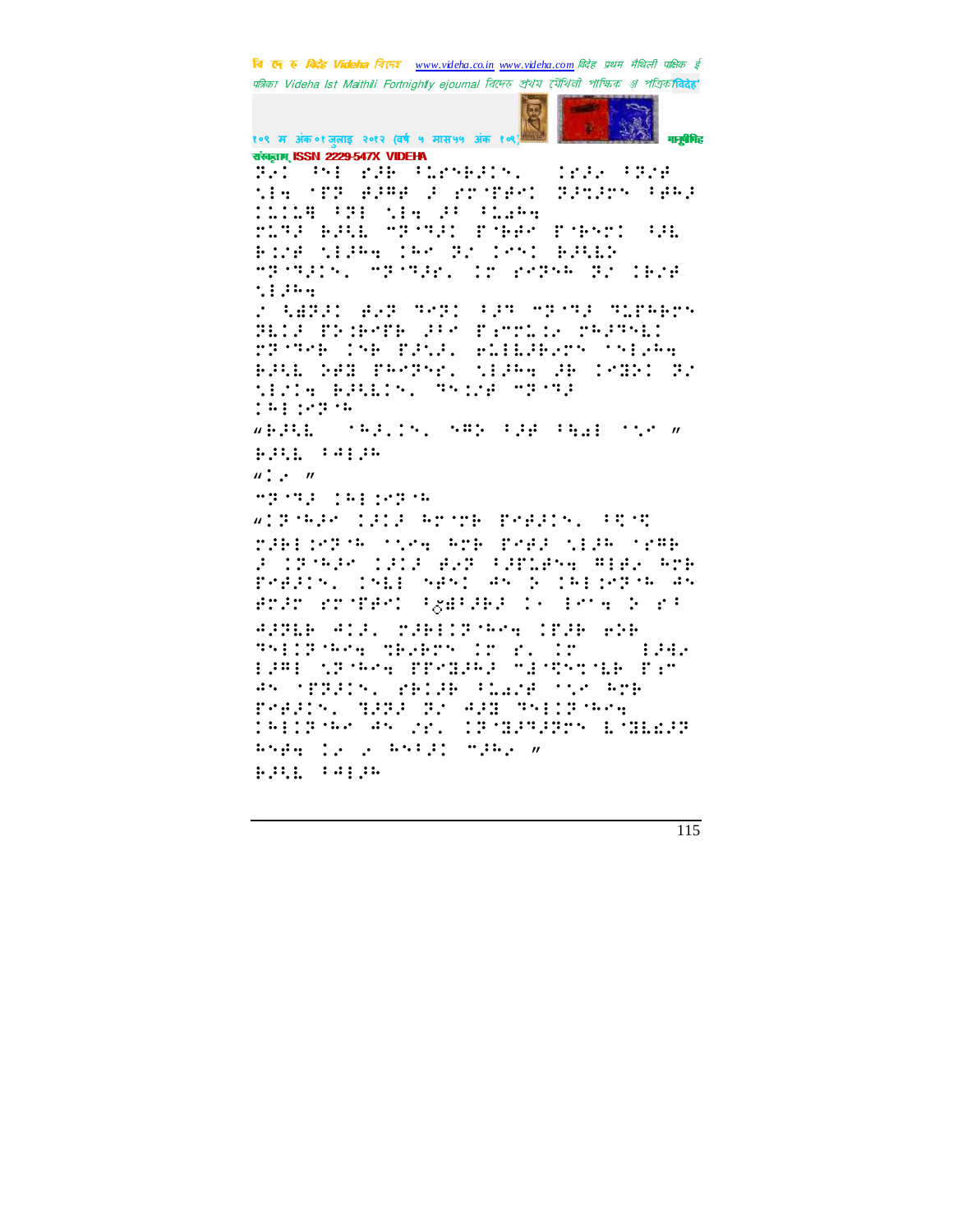

१०९ म अंक०१ जुलाइ २०१२ (वर्ष ५ मास५५ अंक १० संस्कृतम् ISSN 2229-547X VIDEHA

we, mr ma coepar por saa caaseer wor RT THERIS, MEST B. NHE PHAW

**START BAGE THE BROAD MORTAL RAP** BAINANA BU TAINE NTA MESTIC PLINE. PRE GM ERI NP 1814 EPRI IME DRPDY<br>"PANEL PAER ABEL PRI IME Brighter, Sport is Brigad and Th Bright STREET Bib Hits (Bighe) summary shift strike that he PERI ES MESA MEMBRAHAIN, PIER 1998 (Alumn Bagg Machailte George) RAPTI ERIT ENTENE ELTANE NITURA Planeth Ante Minis a Bagg Arnold 151 51 16 851 5164 51592 PSG BREIN, PRAY, ROBERT B. MIRR anis, kubese tuaze viaba puna<br>1921ts 1911 tan nung sim to msiaba HPSP IN THE R. L. TEIR

**TRONG PRESS PARTICIPATOL CRESSPAL** with a resolution of the second control to the second second second second second second second second second second second second second second second second second second second second second second second second second PRODUCED RESERVED PRODUCED IN 1989

spoke (Bokes Fern) (Sae a Bendy ef resolution and announcement and state. POL POL POHER TO PRINT TER FRONT CONTRIGUES AND POINT PLENGE PROBLEMENT SERNA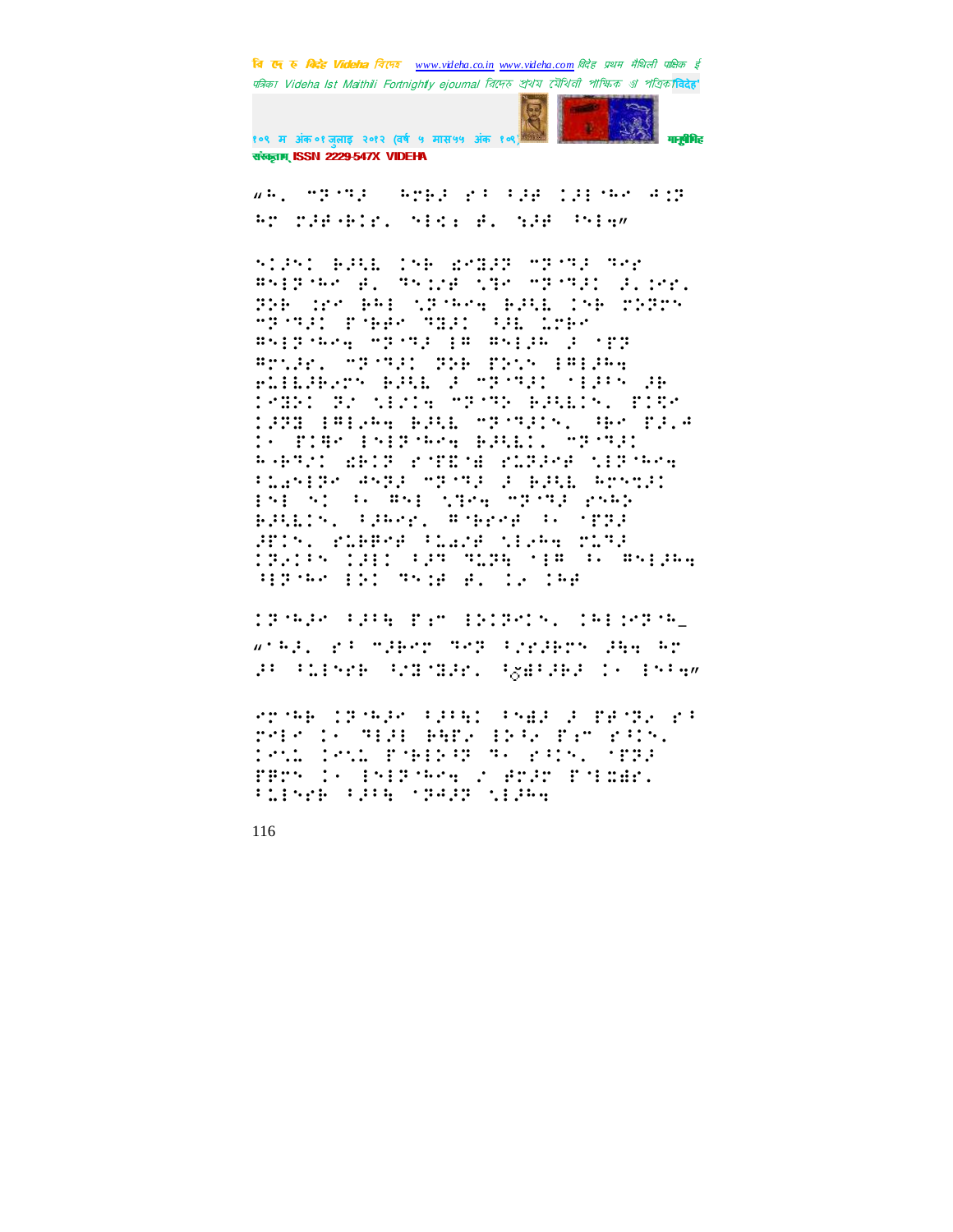

१०९ म अंक०१ जुलाइ २०१२ (वर्ष ५ मास५५ अंक १) संस्कृतम् ISSN 2229-547X VIDEHA

KPETERBAR PKP 2 STOPE P.M. KR there payme was being pay as 1955: BPS INEPHOTOLE CO PORPER fand d'han, avenes thines triben PARTNER OR PIPE ARPEA SPORTS and beried deep chargebox 221931 THE HEATTNING FIRE PICK, WHEAT  $P = 41.7 \cdot 1.7$ 

which who also showed the same RATTS TER STAR PSTAR TERMA Fire 2 2 mFM 95518 PB1388 2 8. rabak draga sisa (alinia (alabars GREATAIN, 12 MAIN MAR (RA MAIRE) mak: Ab#abrs 19#1 BkzA (see Psda Information of not concellate that. PLAR MICH WILE PRELE IN ARRE IPSPIEL PROVECIEE PSPIEL 3535 RSENIE MAR (ALIE 185 RSEIR B. #1.8 #2# : rPP rBR12 rBC3B /

18813831 (27.011588 (2001) PRO

LTORY E SEPARA MESTER PREMISE 909 SLAPE FRYE SEAR FILMEN FAFA B. WE TARE BER SERTH F  $1411774$ WELENGE FRI THE CIPARA ENE IS BY Things an ISASA arrival TEMBURG STEP BYE MURY B. rable influence red reading resear

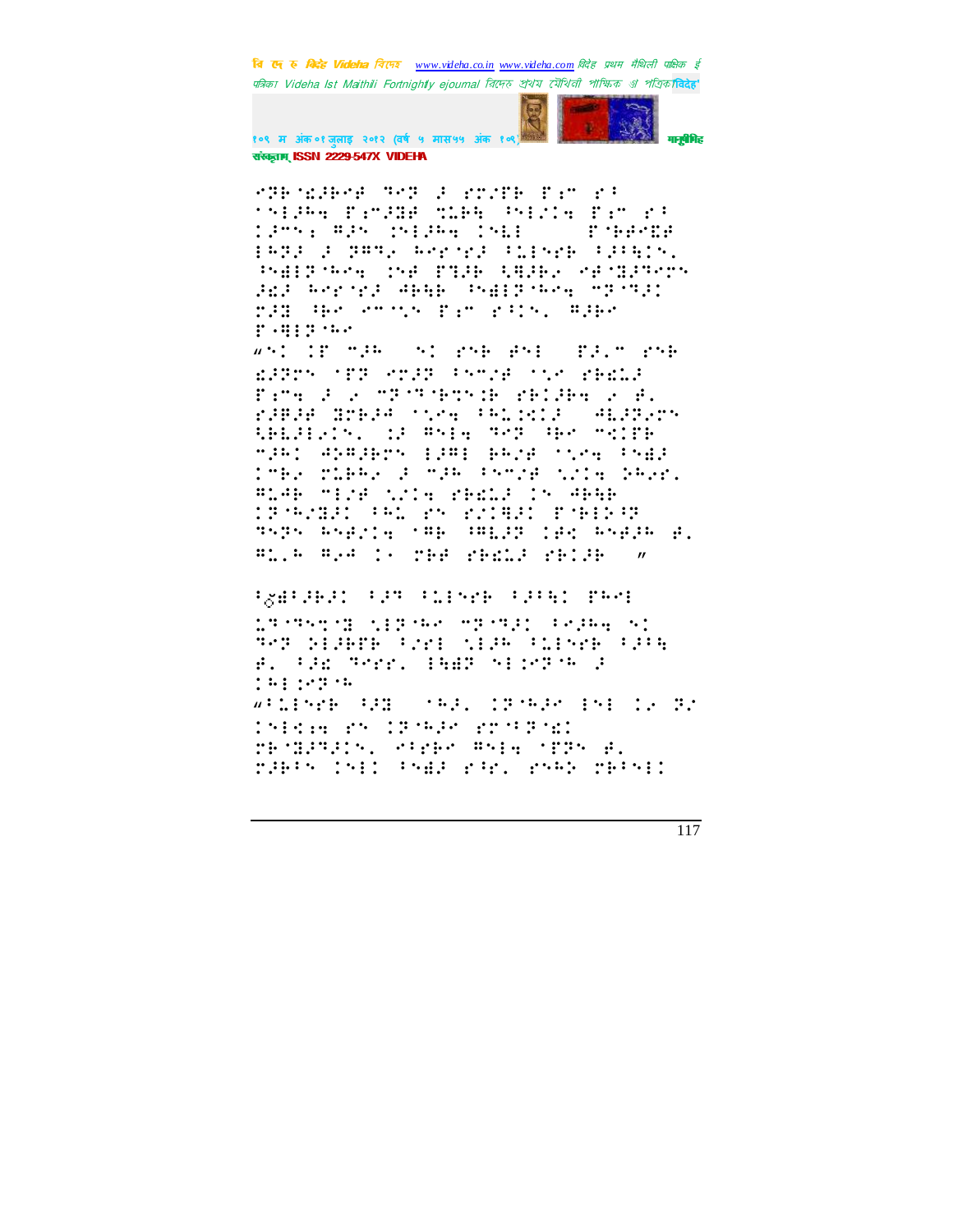

१०९ म अंक०१ जलाइ २०१२ (वर्ष ५ मास५५ अंक १ संस्कृतम् ISSN 2229-547X VIDEHA

telling nent aptom captor (plag  $4.4$   $1.44$   $1.44$   $1.44$ 

FIRTH FROM 1828 FRAM 18126 wir 1941 fam (28 - 29 - 22 - 122 TOG AT PAIR PALACY, PATRIC CAP **IAR IBYM RY INE IRMANE ENER PR** Perke Wilk Wilreson, Spekin, Slkrin aneys near the and the sheets the  $1.33447$ 

:527 :315 :313.16  $\begin{array}{ccccccccccccc} & \text{w} & \text{w} & \text{w} & \text{w} & \text{w} & \text{w} & \text{w} & \text{w} & \text{w} & \text{w} & \text{w} & \text{w} & \text{w} & \text{w} & \text{w} & \text{w} & \text{w} & \text{w} & \text{w} & \text{w} & \text{w} & \text{w} & \text{w} & \text{w} & \text{w} & \text{w} & \text{w} & \text{w} & \text{w} & \text{w} & \text{w} & \text{w} & \text{w} & \text{w} & \text{w}$ 

ABSENT THAN PRIMARY SPEED PROBLEM. PROF IPORAL MESS ROLL NAME PORT TANTAR, TAANE SI PEANE TAI STAR ranes el sula 1942 (SP AGPAR G'E)<br>rogo (SP (AP) (G9) (G2) el sono (G9) Prako menna delhe swe yodak (Power B. 197628 STREET PROGRESS CRE. BRIGGE IN APAIA MEMBER BEERING 1625 MARA (Eksi SPAA) NAIA AJAA INE CORN FOR ROW PRINCE NO STER Lombr. Mr FB'i Co'or 1828 2514 2 MESTER B. B.MARTH BEL STREET PASS INF PORTHER SINGE SPRING Set (Missima, Pappe WIPERING RIEF TRINIP APPROX prop. (1941) prop. en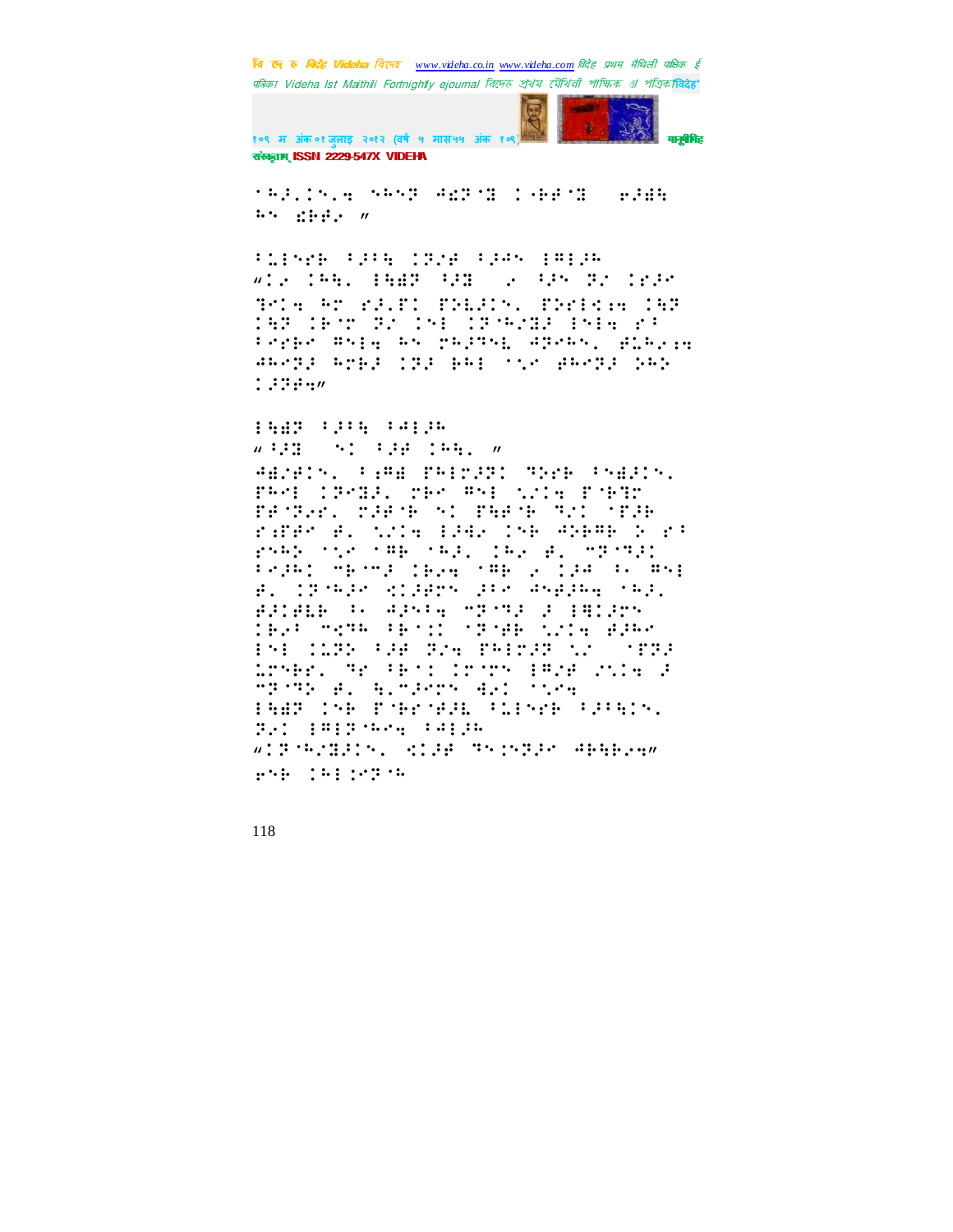

१०९ म अंक०१ जुलाइ २०१२ (वर्ष ५ मास५५ अंक १०९) संस्कृतम् ISSN 2229-547X VIDEHA

wiedz (22 . . .26'2 6763 222'3 '124 MESTA KA ABAN, NY ABIN' BAR CBAN PAIR MAIR RA NAIR INPRAEAMHAIL Rochia (Algin, Ped Pecreo ni)<br>(negotivi el lo chio criggoriere o rodare (act of dall rake, broke CRAFI TORA AMBE ERMOBER TOR DOMER Br Cherma Claime ar Sallin, Brn2n4  $\mathbf{H}(\mathbf{a}, \mathbf{t}) = \mathbf{H}(\mathbf{a}, \mathbf{t})$ 

th Alers wide things title machin rank. Absil (1966-1911-1911-1963) and hans lee will go a downlike wi 2 APPROMENTED MARKING MILLS PRE2A TERMED AND JEN FJED AJRIER INERMAN B. MIRA RALIARANA ANE LA MI ment energy energy regards memories.

anega tejn popule epinacy goega BRIL PARK PROBRE TOPP, SERRE AST BREE MESTRI EBIN, TNIEIMENH B. MNE na (g. 11) anggonog s **SERVICE SERVICES** 

TEST DES TRAS PRIE WEST PHIS "des sus pure dide a lead "He Tend as WEB "THE B. FRONT RADYS ORDER TO RSEART WE Frie Tendluch rain music (Chi PIRTUI IRMA SIVAN PARAS PIINGR **FOR BUT PULL INE PAMILAR** 

the play: Class exercise players well-had sprag guid mengunu ata anggan guid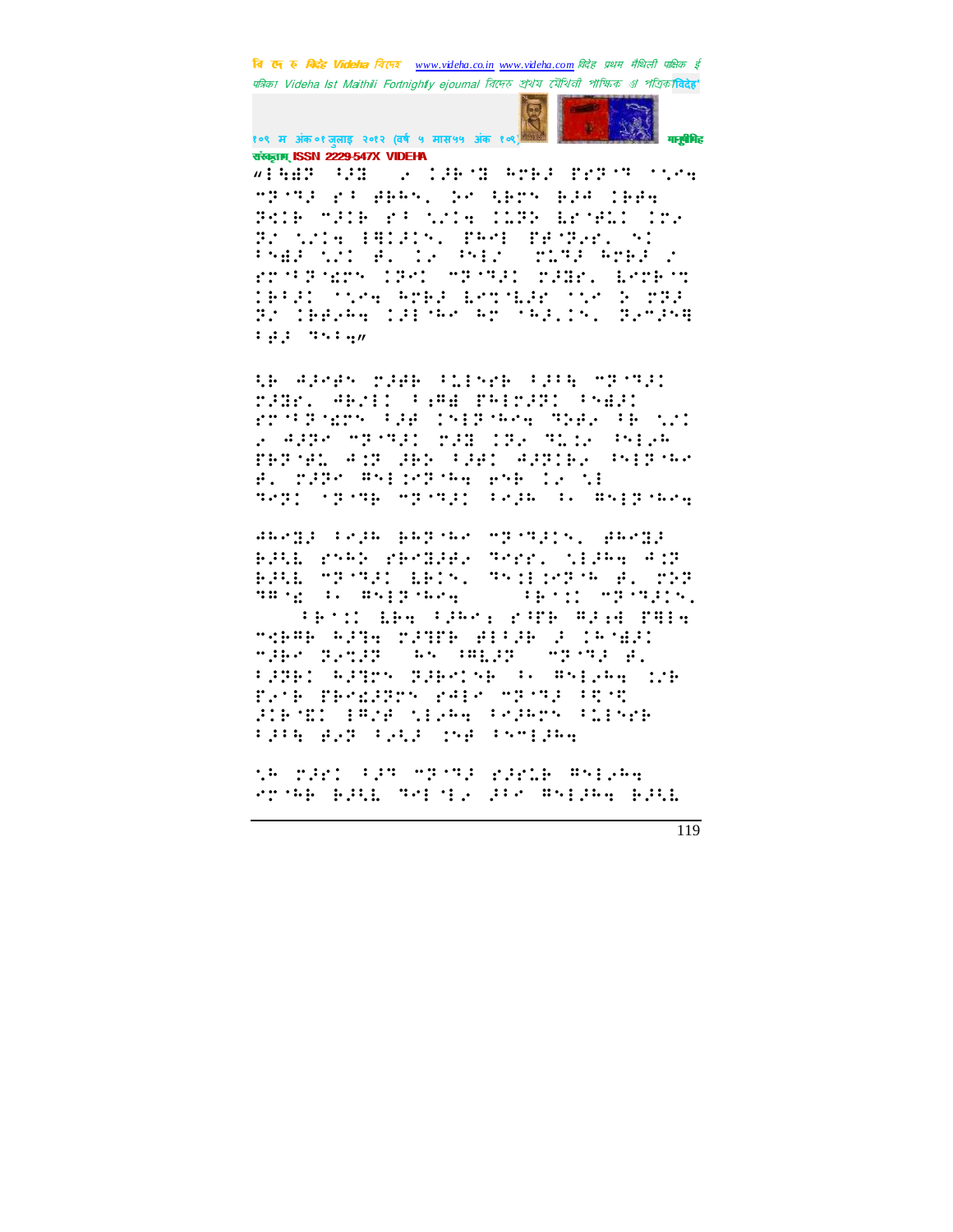

१०९ म अंक०१ जुलाइ २०१२ (वर्ष ५ मास५५ अंक १० संस्कृतम् ISSN 2229-547X VIDEHA

AN MAR PAY BEND BAR BAGGA B. PARPEL MEMP PARK PAI SIPA REPORT CREATING PRESS END YEAR. PLAIDER H. PER MILROW AN **MISSING INTERNATIONAL PROPERTY IN THE** SPORT ALE PIER PER PROSPECTE there we are the manufactured Braken Prefie Sleag MB MAI SDE (622) 1236 PAR (6 851 1337624

th part for mond phr mailen. **MESTAL LORE PARR RESPONSE** MESTAR COMPARED CONTABULATION FILENCE PROFINER PUR ESPERAN BLAD PRO SI PSE PSER MESTRI MAR IP JPK pappers as exercised species en ran, she ameny ardmodel med albu MESTAI MAI MATA PRISPA PIIRME PAPA rished : #41344 MESTED NEW FRAME FREE MESTED TERR her, is mapped as epergy race par Babba ib shirpang tepat shirpa sep segendar i skirje segendar Tr T-T: GHB (LINE CHA T-BA) POIPRO THERE OF THE THE FAIR. there the completed and complete MARK PRAINERS DOGRAPH MARCHINER **MESTER MEETING PARK TERRITY (S)** THE GREET COMPANY REPORT Prize Bre serves when the pres rance, Alab mis iniciana.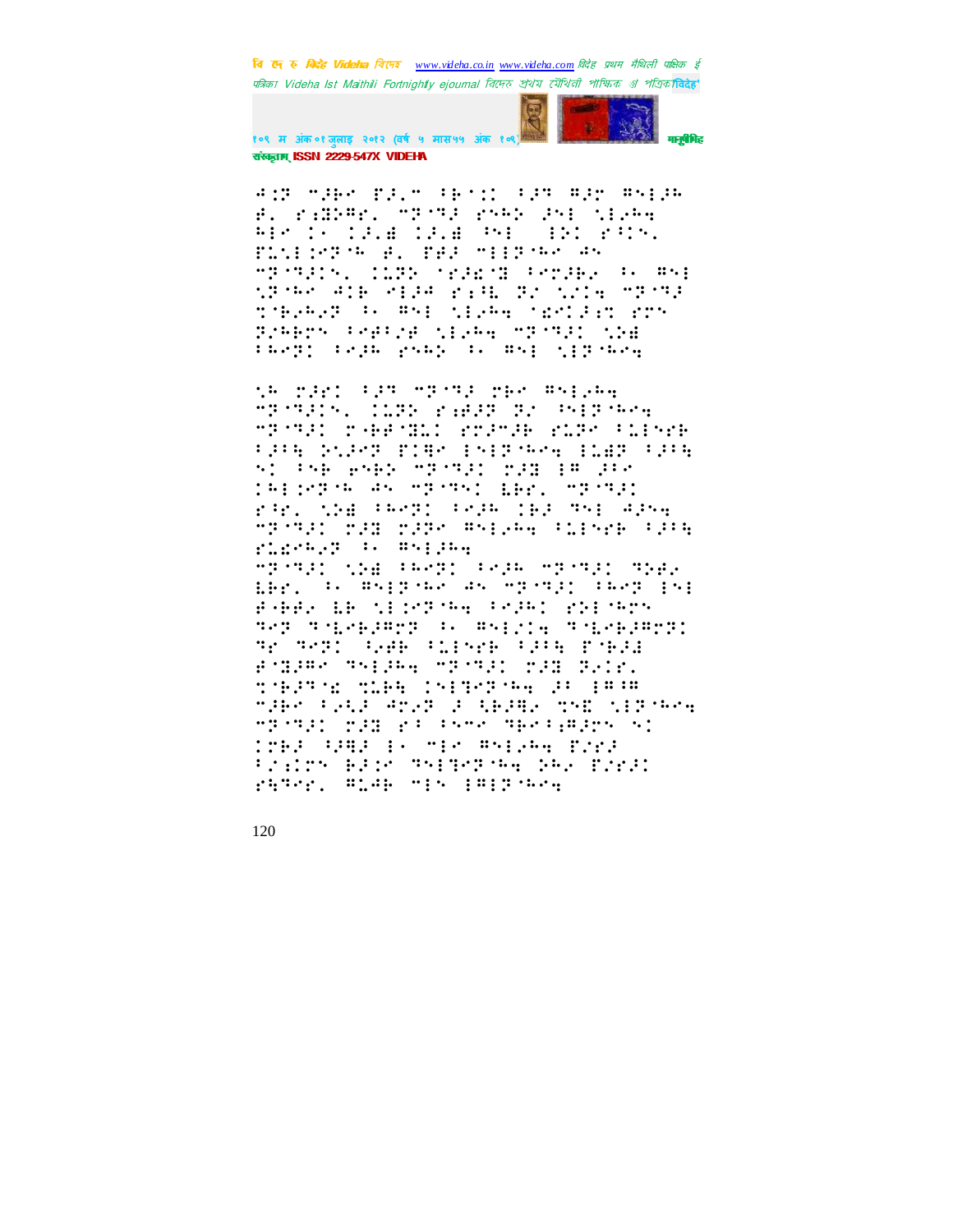

संस्कृतम् ISSN 2229-547X VIDEHA añók (Popa Preso (Alba) (Al BNICHAM EZL WEBNIC IBJEN EBECHAM AND WEEKSTON AND SERVICE. EARLY TELMS

st light truck between the second rrang a magnas, menger, rabera: plu sara :#:pswee ri.W. BETREAM TOETERS BRIGGS IBIRIGA FA PSAR PLAYAL CRONI 282. IR RZ PERSONAL BRIDGE DELL'AL PARPAMER BRACK, AN BRBRI ISLE ISLE PNER 1927-yilda bilining (2752) 1219.<br>2277-1221 - Mari 1927-yilda bilinmasi 121 BIS MED DIRMIN, TH THETHEMAN FALE Tend (Plan Spanje nije (Plane) Plan hil di shekara ha hi three folls read who well thrown THE S THEY THE TE LETTE Promaear leve tiame 2 ADE linery ruby truck this research marging ph: 30 (3 d) (30)

**SPARE SE TRE CRANE PRINT SER** MESED ANNUAL CHIPNAGH MESED (1851 #Portion of the state and n#online completed TAPBARYN ANGEL 191 AVBYBAR BYA BJGB PARPHY, APP JSE SEJAH PJR  $14134744$ **THE ANNA ANDRESS OF**  $w$ ::::::

roleon Beze new 1981 Br Antoi B. **TRAVE THAN PRAK PRATH CROCK TO**  $\mathbf{P}^{\mathbf{r}}$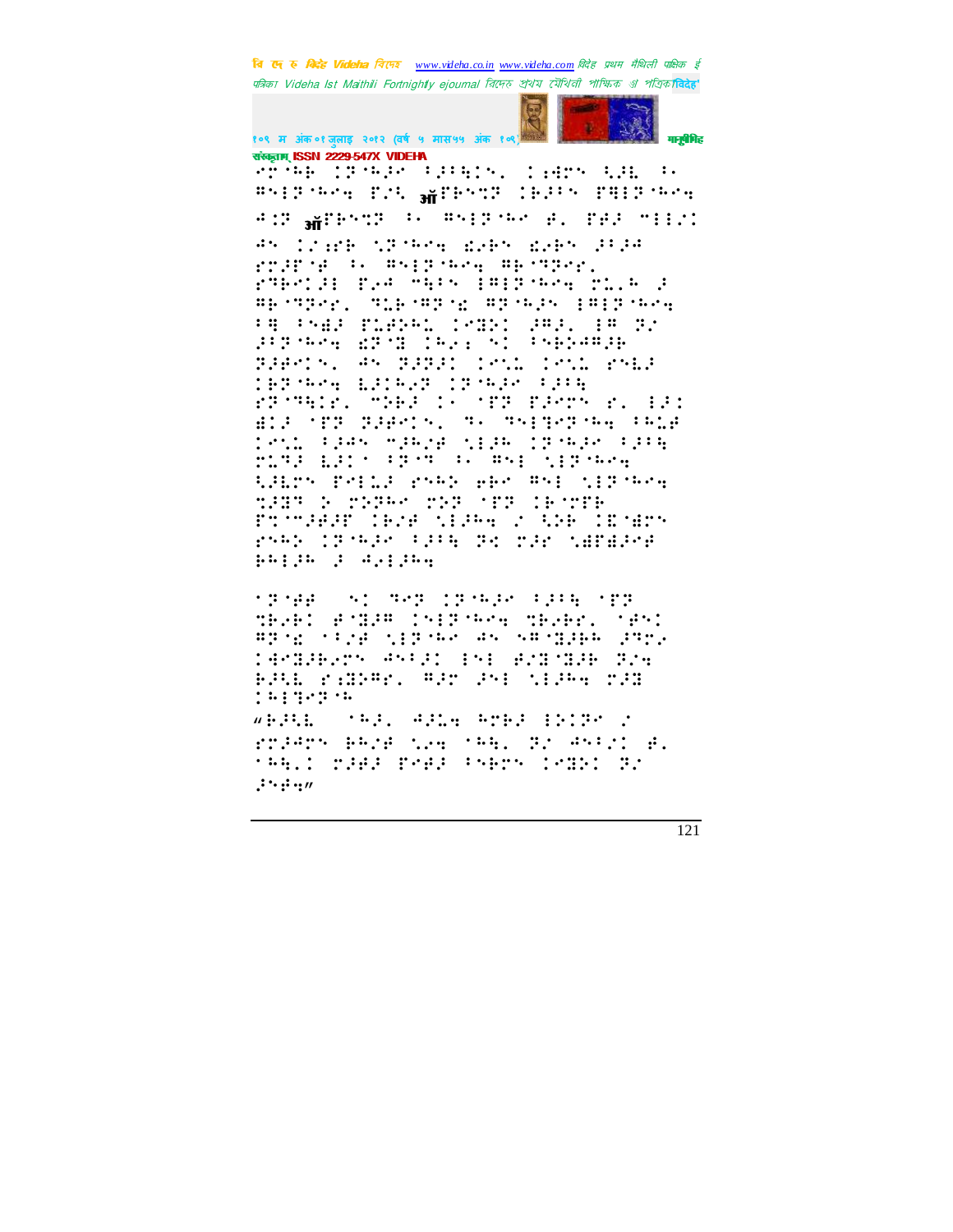

१०९ म अंक०१ जुलाइ २०१२ (वर्ष ५ मास५५ अंक १ संस्कृतम् ISSN 2229-547X VIDEHA

BOOK TO SALES TO THE TOOL SPORT PRINT THE PAPTIERS PSEAR ANY MARK INFORMATION ARMITANIES FAMILY B. BJG105, IMIDAG ASTE 285 Sconded The Steel Server Scotland PLINER FROM SUMPARE ANDER ETENE BATE, ANNE MER BAI (TRA ALINEBR MINER ANNE RABE 148 FILMAR FRAN R 197626 FRAIN, SRAM DRES DRES STR FREE EXTENS AND JUMPARE ROBARE TEMPHY, MTP PREPT BRID PRESTP <u> 1979 (1984) nas frachanges ophav</u> FREED MEAR (SECTION EMERGENE) BYER SPACE PIPE CREP BIRE PAPE 14033622 SPP 390 ANISA 2235 223 rem (Figh Edia) role work a. teachers and announced the second **Paragon** 

 $\mathbf{R}$ 12552 21251

reth Hill Pres derred ( Tedes TERLENGING SCHEENE

windil dronel (pleerd person EFT ME SIE WATCH IPS reported a red over powerpoor LADORE ARIS RADA PARE WALLERING ESTRADA TOS PRITEIR THE TOS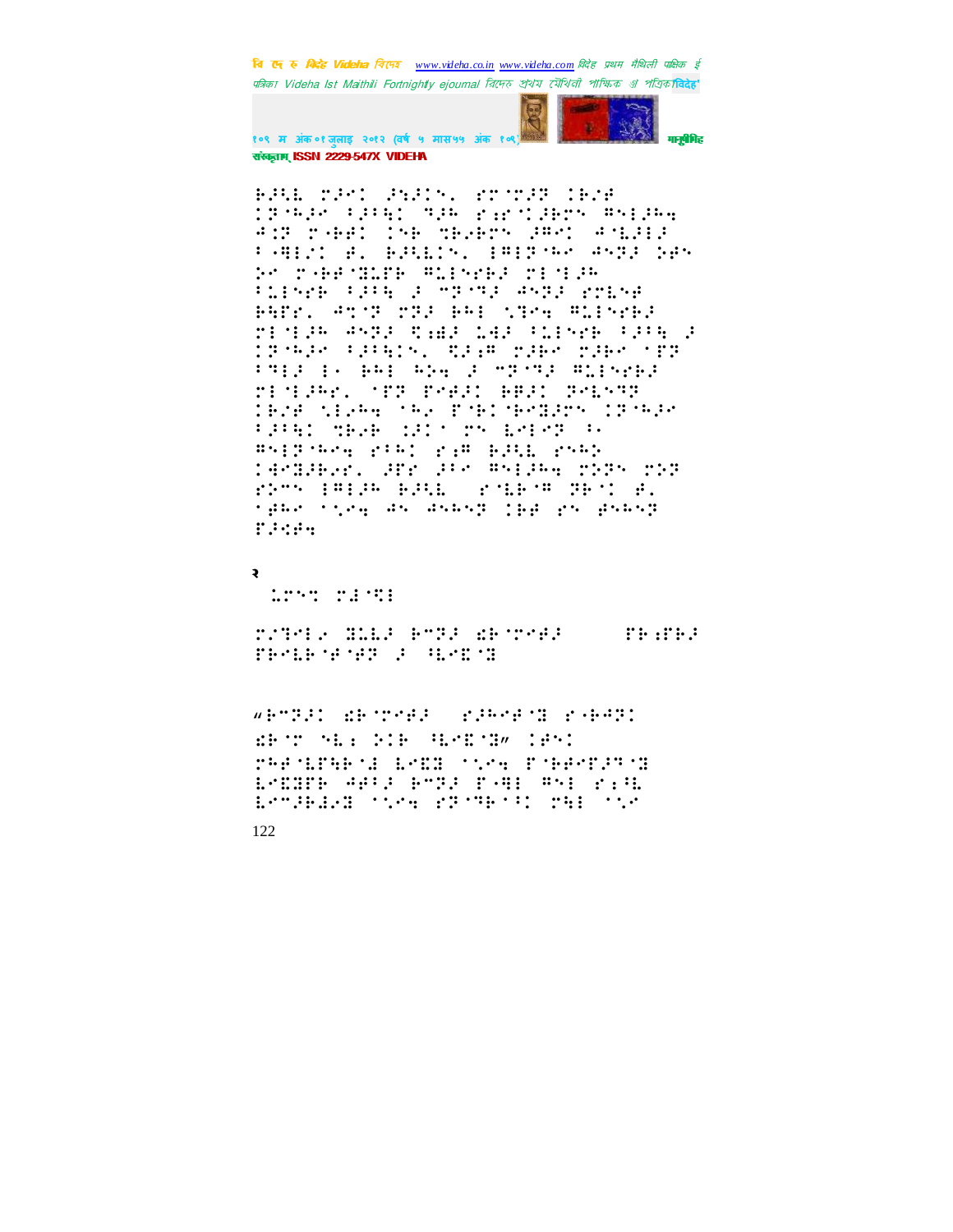

## १०९ म अंक०१ जुलाइ २०१२ (वर्ष ५ मास५५ अंक १०९) संस्कृतम् ISSN 2229-547X VIDEHA

spurnuell report ( Portio PTE SEE PTECHED BROT CROT ISA inia ekorakor (20. egoko hugu)<br>Kokara (1930-2001) (20. egoko gel (190 ra age syf ne (BAS new Lemshiel the An American provident (1982-1991). IRE APAR AN WEND BRENER, MEDE tice 2 IBMI that IPM reed abor tice Andel rif wir micht Poema REAR TO STORY WITH WIT TERRIF BATTS TOBARD RESEARCH STATE BREATHAIN SAINTS, ANNE ANN ANTI EZPOSPAT EAPH POTECH COMPOTER PRA ERT TETER TEL TETER ERTE F reterat Estar Canademin

48 MATTA (BAIN PRES ) (BAIN 4288 rrothes of resource to the resource mide afr eel nike enearching ar MINERING MRTHREED TO STEPHED TOP Macromagne, Pime Birgi (Snelsk SASI PARTNER SCAARS LASS 1. BIRN TONE ROW MAR CORP. ROBN RD **TREE PROPHETICE INFARE PAR**  $\cdots$  : tel (1935-83815) in Enteraction TOPHOBE DO PRINTS.  $\begin{array}{ccc} \mathbf{1}_{1} & \mathbf{1}_{2} & \mathbf{1}_{3} & \mathbf{1}_{4} & \mathbf{1}_{5} \\ \mathbf{1}_{2} & \mathbf{1}_{3} & \mathbf{1}_{4} & \mathbf{1}_{5} & \mathbf{1}_{6} \\ \mathbf{1}_{3} & \mathbf{1}_{4} & \mathbf{1}_{5} & \mathbf{1}_{6} & \mathbf{1}_{7} \end{array}$ RUSS SPRESS EPSI PUBLICARY MATARATA ERITAL (ARTARI 2 ERATMAI BATTS TSIL APS A. ME2PE, ME2P Shipara a novel novel 1964 Annoya Projec Projecte Ader Swalloning, 1878 APPA PART RIDEA PEIRTA PEL CIPA MITE REMEMBER HE PAR TO AN RA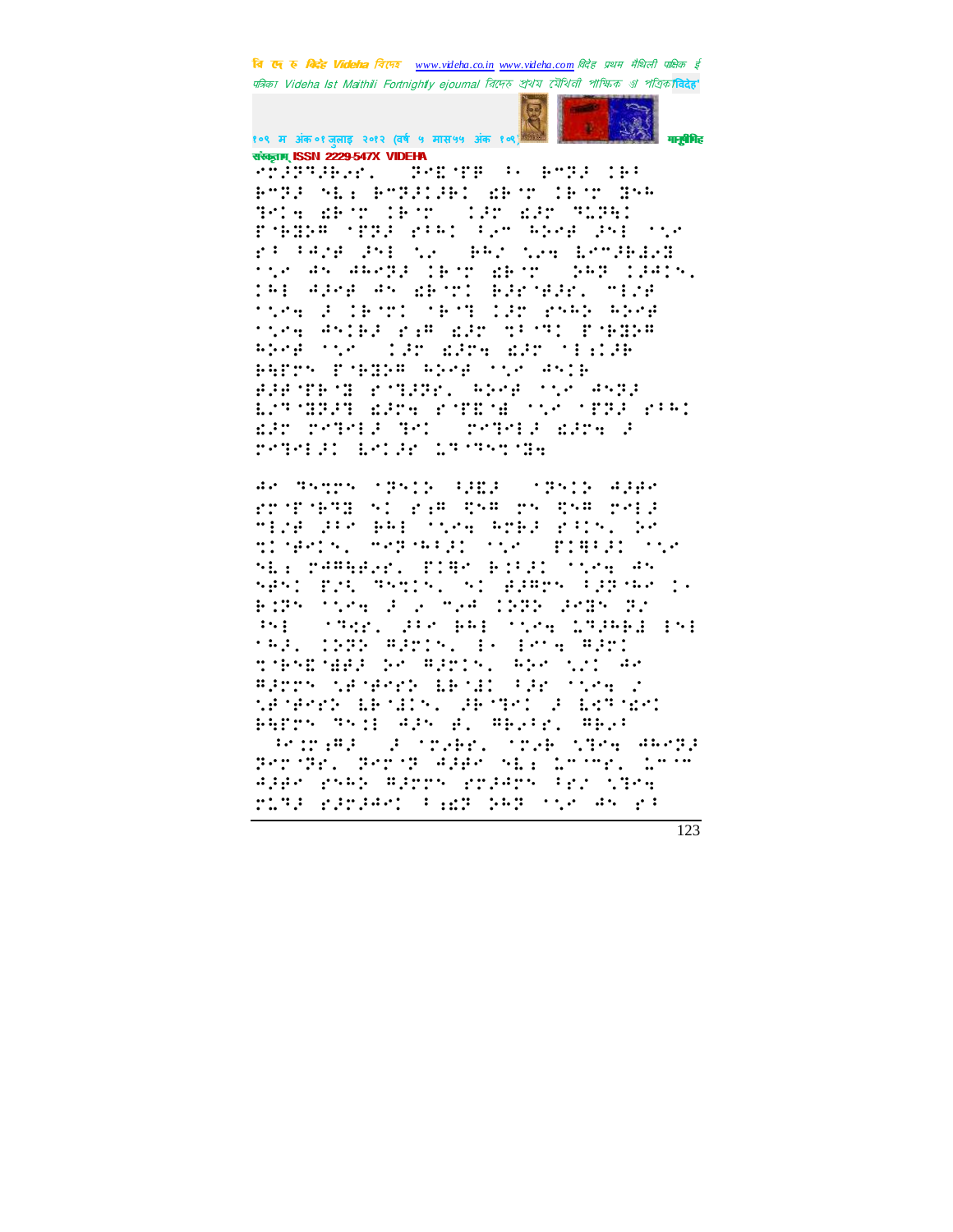

१०९ म अंक०१ जुलाइ २०१२ (वर्ष ५ मास५५ अंक १० संस्कृतम् ISSN 2229-547X VIDEHA

'THE 'THE PATENT PARATH BATE. APP BAILINGER SERVICE PLATFORM ric to an nicin were no deerer PORTS PORTS EDITORSED LEARN rolled risk ris added by the adde 

ROBE PRINT OF PARTNERSHIP ESPIRED ESTAD IN 28 MINACON. MPLEMP BOOKS MARKETE FRAM MIKK Anni Marth Abdelfamar Si Alebox rned roles een nix minnoiller an Lengrafi ini tra"doof rëdhar tid rub (21 bee

rrrug Adal Abab (Ada Park rugg cracar crame why pranon will roles: Geb Stra es roleo prode MARY PROBEOGRAF PROBLEM (MOVALLE )  $: \cdot :$ Al riche A. SASP ABBE DO RSE TV An alam pagail measurement and mni ting plast in aptes against prair TEMELOPMEN DERM EVOLGVER DV HEMER Service-Perry PRESS (PRESSING) terre Administration (du Ademi)<br>Podudi (format Serviceo (publicat) HTRIN, AMERICANIS MARGARIT rendict broad posmarch cape is also Pristikal (Later Pork Thead MARYBRANA PARAIDE, ALAN A atante, pagag ago ago gip eguan PROVIDE ANORTHAL SCORE THROUGH KREAD ENE ZAAR NOWA CAAWA ROB PRY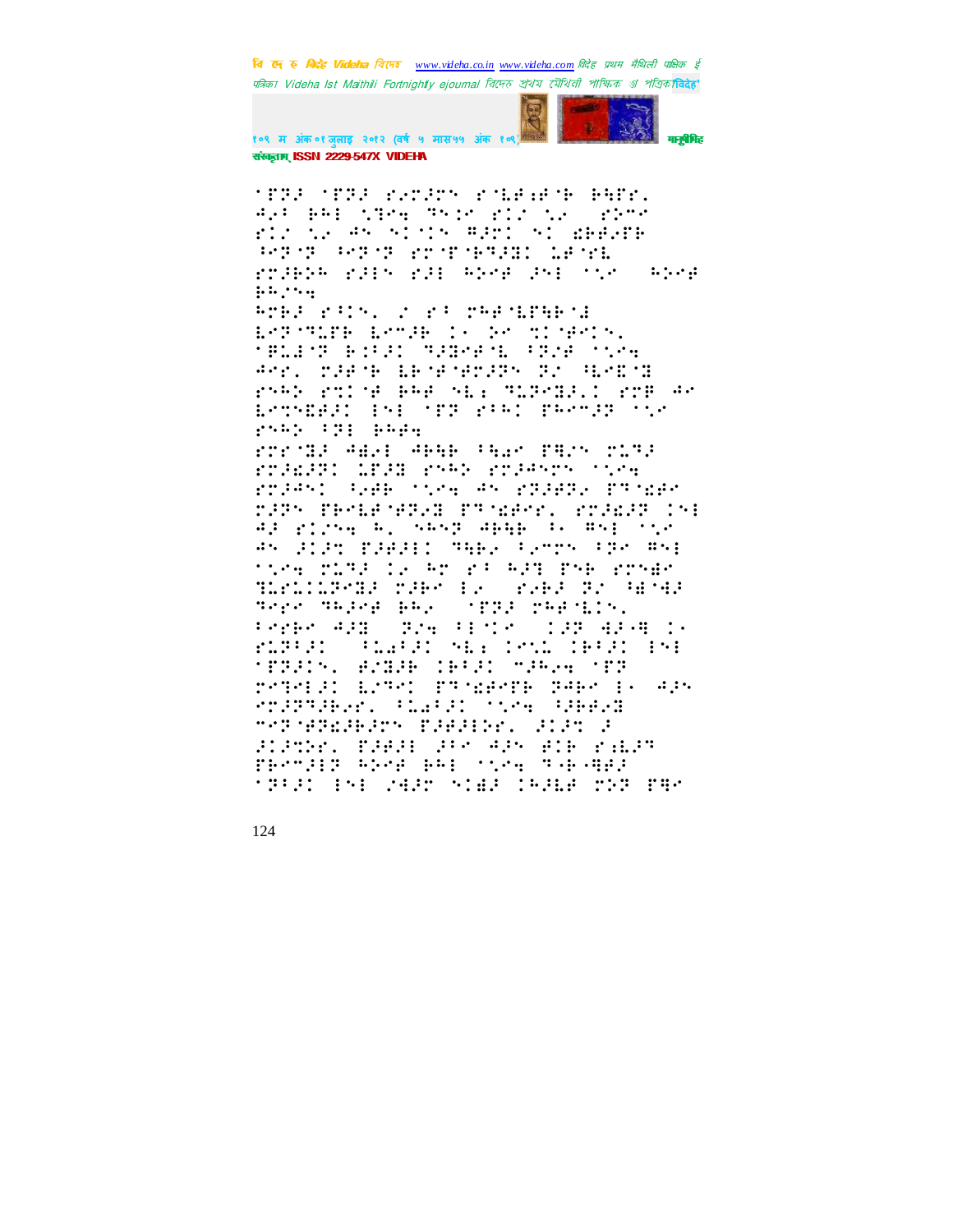

संस्कृतम् ISSN 2229-547X VIDEHA PRESSURE RESIDENCE VERBEIGER Brews Br (Wr tra)

THE PORTS ON STAR INFR PTION FRA 1985-1888 ESIME FR84 2 SPECKALLS, PAGE ESTRI PART RSPEI manuel als cannonists concert **TEMPA 218 TEMP** rakers skyld by conference EMBRIERI MARE ARE BRA ARAB MUAR TEMPED MANUFUL AD APPROXIMATION BRIE TOTH ANIB PROBET ROOF TOT AN 5 Vienim () aprog mins rabber rakan dan desa (sata ransi besak IPPEL BETWIEF TO AN EPPETH FOR trong of the first side of the state of the deng deng apertenen adhesi Jamaré assa sakarakan se FAR ESTMENT LETER PROF. AFRICANT SPORTS TILE THOUGHT HERD ESP mas Erminalini (Star moneys an FRANCH PHIRE SPORTS, SARASPORT ipelages siew a bee besawarde ranse and real control time thence he re ESTAR IRA AN AMRA PARI IR'S INANG RNESS MERGO DR PHERM INE NORROWL TRIP PROFILE THE STORE IN THIS STREED PHOPPE STACKERS. FROM FLOOR AND OFFICE THIS CATE THAT mentics which should be he completed the stream Absence and the back weight of back THE WOULD BE ENFITTED BOOKBELLY.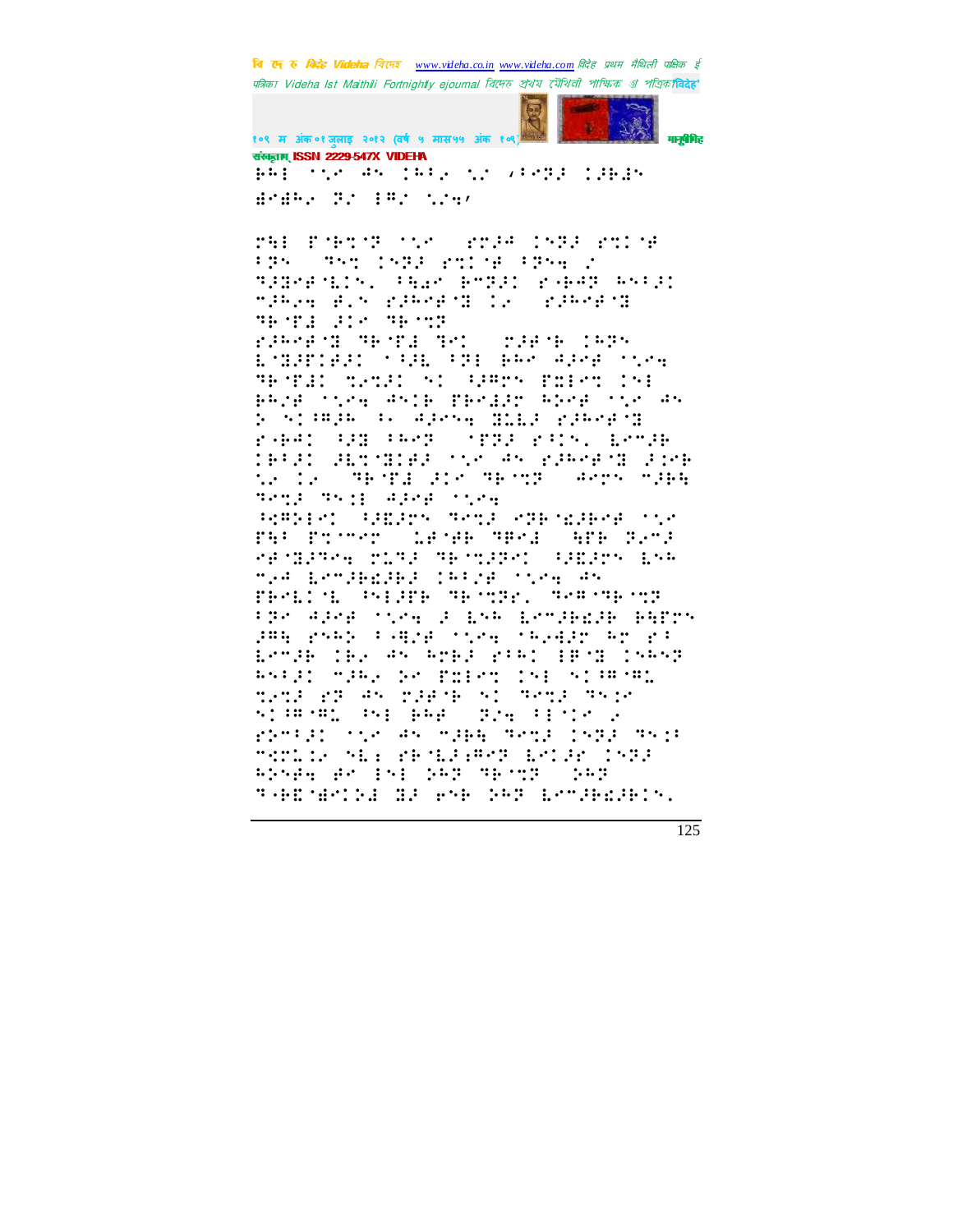

१०९ म अंक०१ जुलाइ २०१२ (वर्ष ५ मास५५ अंक १०९ संस्कृतम् ISSN 2229-547X VIDEHA

FIRM MERRI TOM & BMPA (BRAIN TOMB Arry Are ria: Lrichel (19181181) BBS IN STAR STRAPHE STIP ED TATI **243 POSTAR NA 45 1423 P. LEAR** PROSTRANT RENAW PAPER SON 2020 PART LEP PART IRIE TOAR TIEF RO 151 2224 2 352 312-12.1 862 **MARKET WARTER WIRE FAR BMRED** diabet tire

SPEED TO SPEED PAR OTFORERS THI ANIEF POLONE BEAM, FILATE 15682 (35566 ALAXA 1351 35 LAX 2132 PAR SPIER RY SPIE ANAP SPIYE BAYN **MARK MARKET ST SHERE WAS STORED TO BE SERVED** PO PHOROGETY, THRI EMBIRI Teres Four Pure (relationers Four Pure ESIMPRESS PARALEL COMMUNIS 145 PROPERTY SEE PROMIES PROT PARTNER FRONT CRAIN SCRA

ROBE TREST ORE OF TO AT ATT TEDAP OF the decay and same spectrum of the **TER MARKAGE MARKETING STARTS** randaments, bramments, Albertade () BED AN STARTSCHE THT TICH prompt into

at the bingbones began the siggest Pobrimph Lengb (B) glindly (Rie anse fors wake a che wake mo and 2 PARTNER SERVICENT PROFIL MISTOR 126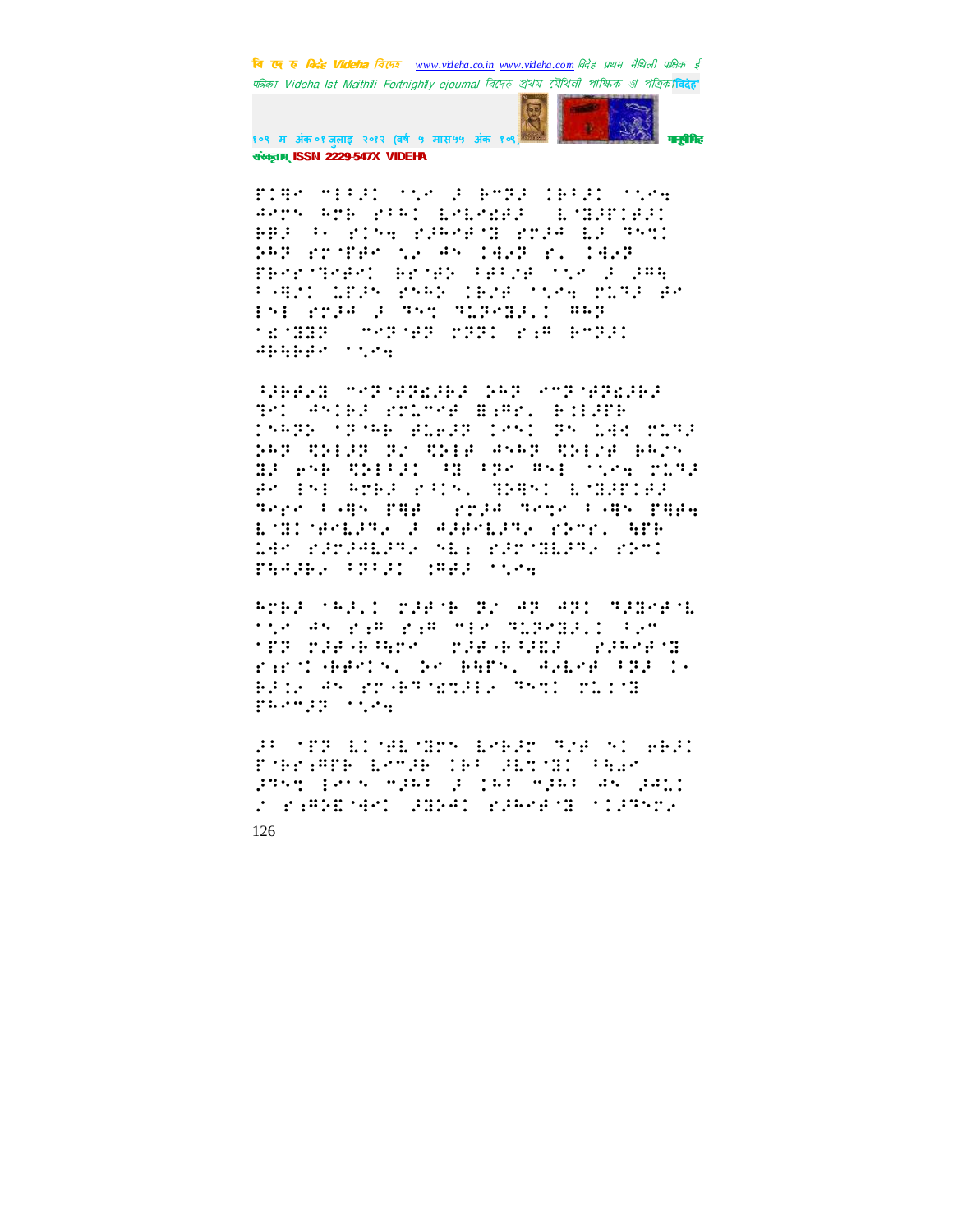

१०९ म अंक०१ जुलाइ २०१२ (वर्ष ५ मास५५ अंक १०९) संस्कृतम् ISSN 2229-547X VIDEHA

tijn, as popul (planeti proprob ESE AND ME RIARNEMAN CHAZA ARE STRA **Compass Person Childers Pres Pri** the Poster Band time and ToBER plagues en rangerenne beginne DIS POBLARY COTABLE PART AND DESCRIPTION manue de si das tue mina praier BREAK ABL STAR CERREN ALSO ANDR  $\mathcal{L}^{\text{L}}$  $\ldots$  :  $\ldots$  :  $\ldots$  : response 899989918 98199  $\ldots$  $-133343$ difficile. **Address PLIPPER** PARTIPOS VIVTASINAS ASI TVISTINA V ra regele: Prent radio Pread the r et Brener erke Abbig, eenbog PSPAL MARGH 281 ARD BARMBONIAR BO **Same Manager of the State of A** fial dilm fill **CONSIDER A PARTNERS AND MARY AND** EPPER POTE ROOM SPECIE PIPE SAME, SIPPE FRI PRAMA S  $\mathcal{L} \sim \mathcal{L} \sim \mathcal{L}$ rama (1919) Marak Brutham Pagaisi richmen (Frederick Laftin Absey ap apek ng elik esip amp akel se el gangg sulg MIRABA ILA ANDALI SONO ALAMIJ the rife (the Perserna bern block MARK MOST PARE (MESS) PROBOTENEOR (ER BARNE MEND A AR AR CANCE CENTS. 1939 ranga di Spokey As Mide Stey 3 2 ABRI 2552 (PROPER INIDE

Providency and the property of the rigame i Bila Agri rago Padoro

**FALL TO ALL CONSULTANT** 

127

**Seat Planet C**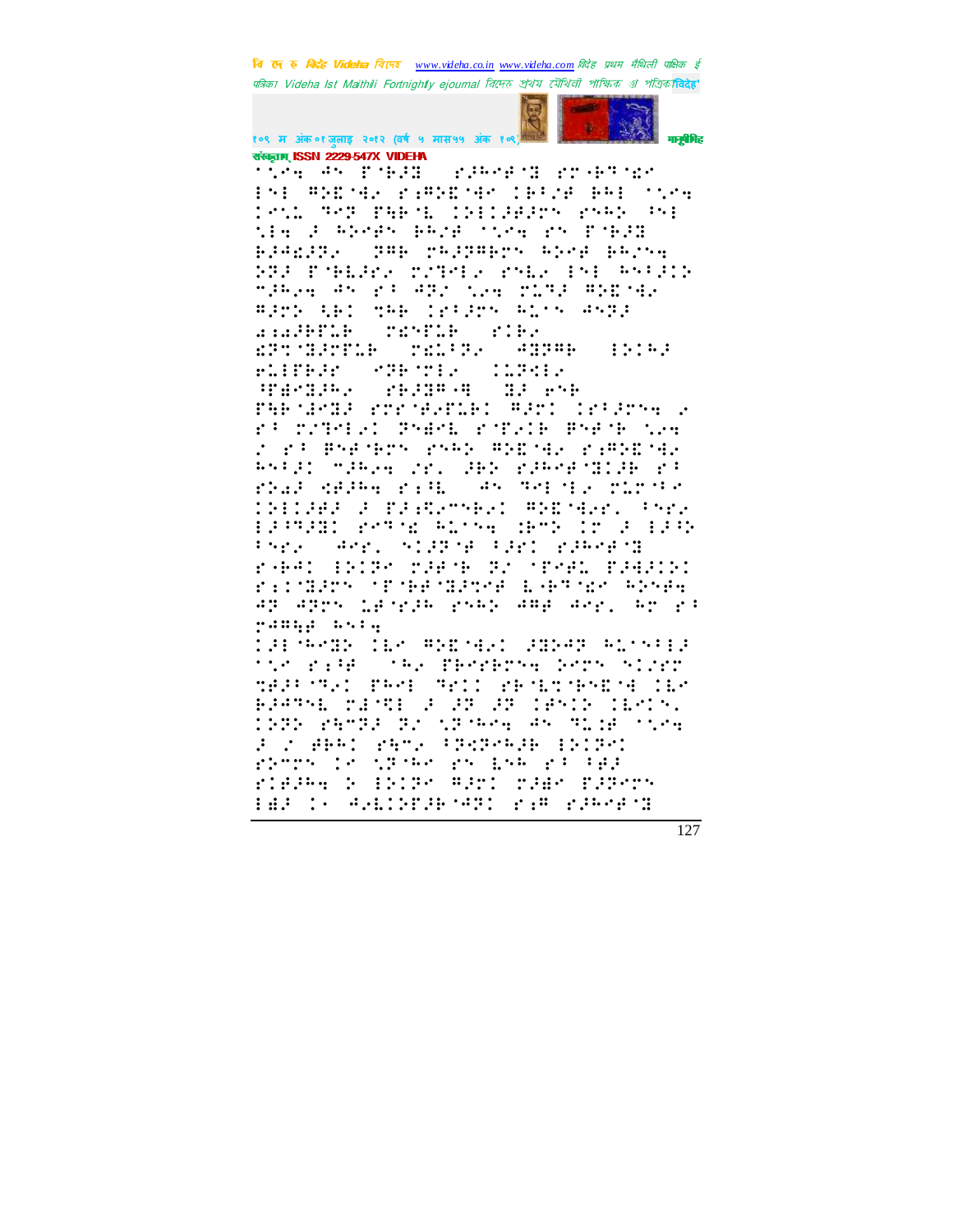

१०९ म अंक ०१जुलाइ २०१२ (वष ५ मास५५ अंक १०९) मानुषीिमह संस्कृतम् ISSN 2229-547X VIDEHA

"D⢷⢺⢽!⢷4⢾!⢷⢳⢼⢳G⣒!⢳⣅⢽⢵!"⢸G! "⣓^⢽⢼!⢳C⢼!^⢼⢳4⢾!⣁⣒!⢵⢾C!⢽4-! ⣔⣅⢵!⢻⢵⣏ ⣚⢴!C⢳⣅⢾⢵!⣝⣅⣇⢼!⢷^⢽⢼⢼⢷! ⢺⢽⢼!⣅⣉!2⢼"⣇⢼⢽-!⢼⣉⢴⣏!⢽^⢽ ⢳⢼⢷-! ^⢽ ⢹⢽!⣔⢼-!"⣐⢺⢴⣇!"⢼⢶⢴-!⣇⢽⢴⢾! ⣅⢾ 2-!"⣐⢺⣝!⣅⢼⢷!⣜ ⣋-!⢺ ⣝⢵⢾! "⣅⢽⢴⢾!^⣊⣎⢷⢴-!⣅⢽ ⢽⢴!⢼⢾-!⢾!  $\mathbb{P}^{\mathcal{L}}$   $\mathbb{P}^{\mathcal{L}}$   $\mathbb{P}^{\mathcal{L}}$   $\mathbb{P}^{\mathcal{L}}$   $\mathbb{P}^{\mathcal{L}}$   $\mathbb{P}^{\mathcal{L}}$   $\mathbb{P}^{\mathcal{L}}$   $\mathbb{P}^{\mathcal{L}}$   $\mathbb{P}^{\mathcal{L}}$   $\mathbb{P}^{\mathcal{L}}$   $\mathbb{P}^{\mathcal{L}}$   $\mathbb{P}^{\mathcal{L}}$   $\mathbb{P}^{\mathcal{L}}$   $\mathbb{P}^{\mathcal{L}}$ ⢼⢽⢽ ⢹!⢼!⢽⢵⢺!⣅⢼⢷!⢼⢹G!⢵⢽⢵! "⣓^⢽⢼!⢽4!⢹!⢻⢽⣒!!!

 $^{\prime}$  of 25  $^{\prime}$  GP of the other when  $^{\prime}$  (see ) and ⢼⣇⣉ ⣝!⣁⣒!⢺⣊⣐!4"G!⢽⢵!⢹⣅⣈! 2⢳⣅G^!⢳⢾⢽!⢾!!⢿⢼!⣐⢻4⢾! SIPAN WARD SIPAN WARD 2⢽!⢵⢽!2 ⢷⢾!"⢼⢹⢷!⢼⢸⢼⢷!⣇ ⣝ ⢾! ⢷4⢾!2⢽!⣇⢼⣜⢴G!⣇⢷⢼!⢹4⢾!⣁⢴⣒!

 $4$  : F-250 (  $10$  )  $100$   $200$ hhbkfoesbAwjefib⣒dpn!!2⢷!2⣚⢼⣅⣒!!

 $3$   $:$   $"$   $"$   $"$ ३⣒१⣒!⢺⣇⢼⢳⢷!⢼!⢼⣉ ⣝2! ३छन् प्रेस्ट प्रार्थको अधिकारिक*ल*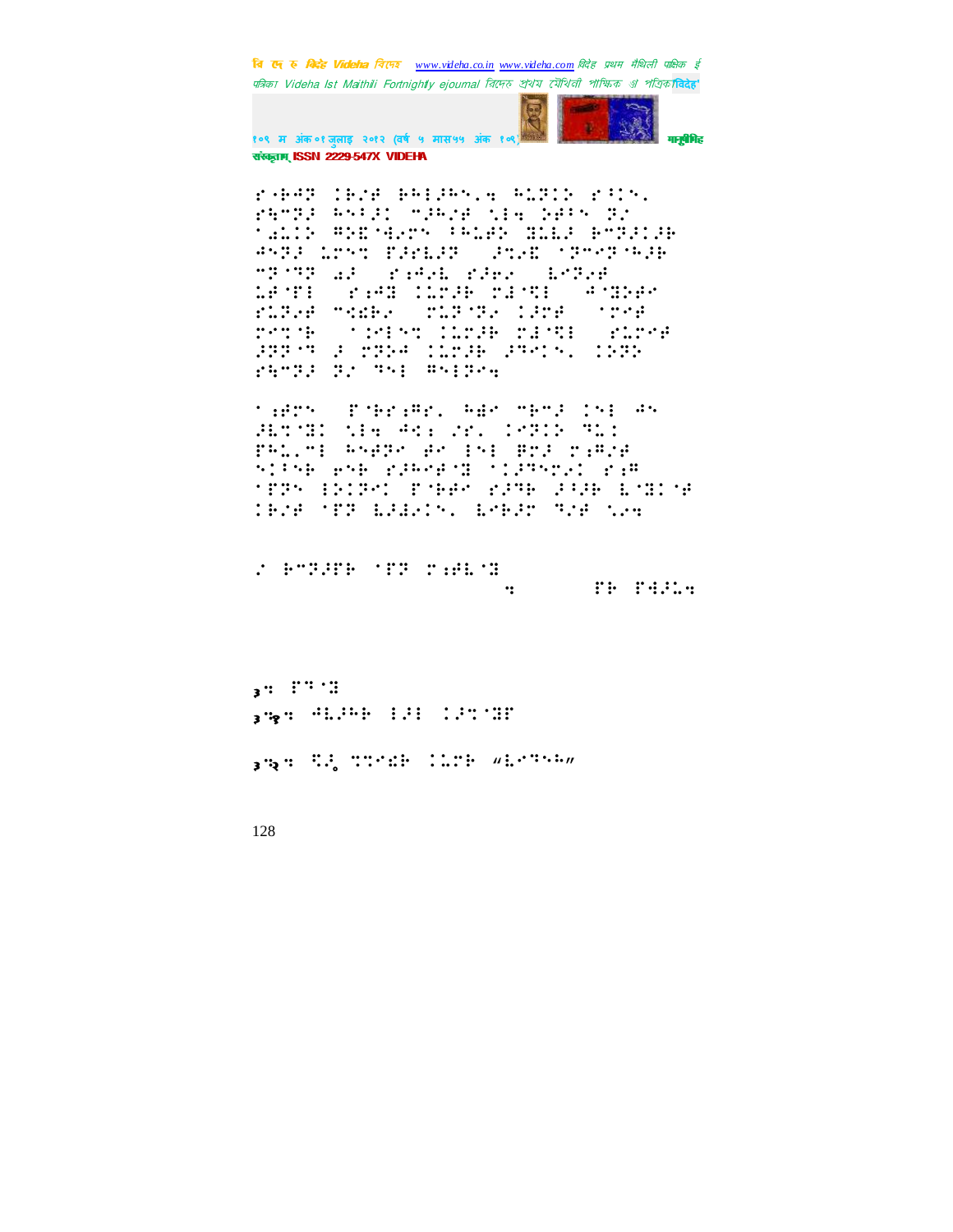पत्रिका Videha Ist Maithili Fortnightly ejournal রিদেত প্রথম মৌথিনী পাক্ষিক ॳ পত্রিকাঁ<mark>বিदेह'</mark> ø १०९ म अंक ०१जुलाइ २०१२ (वर्ष ५ मास५५ अंक १०९) मानुसीर मानुसीरी मानुसीरी ह संस्कृतम् ISSN 2229-547X VIDEHA ३⣒३⣒१⣒!⣅⢽ ⢽⢴!⢼⢾!२⣒!⢺⢻⢹⢴⣉!^⢽ ⢹ ⢷! ⣚⢼⣅⢷!⢽!  $_3$ ggs BRPPH FrEER PERT WELFER ३⣒५⣒!⢽⢼⢷⢼⣝⣜!⣔⢼! ३५º 1999 - 11298 - 112 ३७७: <sup>200</sup>° <sup>201</sup>223 <sup>-</sup> 23 ३%४° <sup>392</sup> अ. २००१ सा !⢺⣇⢼⢳⢷!⢼!⢼⣉ ⣝2! ⣝⣊!⢴⢾-! "  $\frac{1}{2}$   $\frac{1}{2}$   $\frac{1}{2}$   $\frac{1}{2}$   $\frac{1}{2}$   $\frac{1}{2}$   $\frac{1}{2}$   $\frac{1}{2}$   $\frac{1}{2}$   $\frac{1}{2}$   $\frac{1}{2}$   $\frac{1}{2}$   $\frac{1}{2}$   $\frac{1}{2}$   $\frac{1}{2}$   $\frac{1}{2}$   $\frac{1}{2}$   $\frac{1}{2}$   $\frac{1}{2}$   $\frac{1}{2}$   $\frac{1}{2}$   $\frac{1}{2}$   $\$ 4899944 (PRP) 12 :18 ## ## ## ⢽⢳!⣁4!⢵⢽⢵!⣅⣈⢷⢼-!  $T^{\prime}$   $\sim$   $T^{\prime}$   $T^{\prime}$   $T^{\prime}$   $T^{\prime}$   $T^{\prime}$   $T^{\prime}$   $T^{\prime}$   $T^{\prime}$  $\mathbb{R}^{n+1}$  is the set of  $\mathbb{R}^{n+1}$  $T^*$   $T^*$   $T^*$   $T^*$   $T^*$   $T^*$   $T^*$   $T^*$   $T^*$   $T^*$   $T^*$   $T^*$   $T^*$   $T^*$ C"!⢾⣅⢼⣐⢾!⣇⢾⢼!⢺⢽⢼-! STAP #88 STAP ⣉⣅⢷⣅!⢳C⢼-!^4⢾!⢷⢳ C⢼-!⣈⢾ !  $U \cup U$  $T^*$  C-20  $T^*$   $T^*$   $T^*$   $T^*$   $T^*$   $T^*$   $T^*$   $T^*$   $T^*$   $T^*$   $T^*$   $T^*$   $T^*$   $T^*$   $T^*$   $T^*$   $T^*$   $T^*$   $T^*$   $T^*$   $T^*$   $T^*$   $T^*$   $T^*$   $T^*$   $T^*$   $T^*$   $T^*$   $T^*$   $T^*$   $T^*$   $T^*$   $T^*$   $T^*$   $T^*$  C"!⢼⣐ ⣁⢼!!C⣇⢹!2⢷! ⢺⢴⣇⢽!⣇!⢹C⢼!⣁4!

**त्रि एन रु क्रिटेह Videha** विएम्ब \_www.videha.co.in\_www.videha.com विदेह प्रथम मैथिली पाक्षिक ई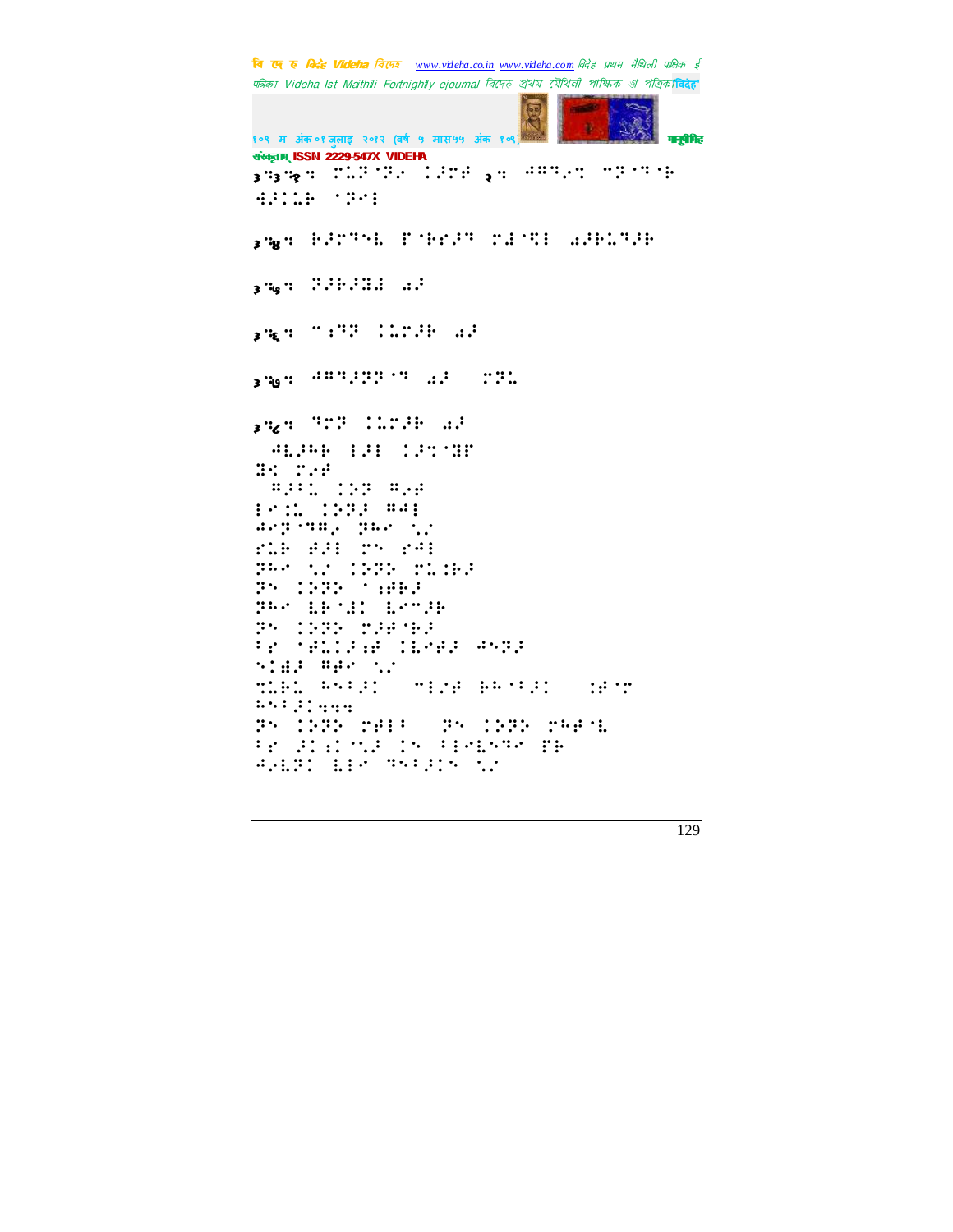

**A BASED AND MARKET EXAMPLE SECTION**  $\cdot$ :  $\mathbb{R}^2$  , where  $\mathbb{R}^2$  ,  $\mathbb{R}^2$  ,  $\mathbb{R}^2$  ,  $\mathbb{R}^2$  ,  $\mathbb{R}^2$  ,  $\mathbb{R}^2$  ,  $\mathbb{R}^2$  $\left\langle \left( \mathbb{P}_{\mathbb{Q}}^n \mathbb{P}_{\mathbb{Z}}^n \mathbb{P}_{\mathbb{Z}}^n \mathbb{P}_{\mathbb{Z}}^n \right) \right\rangle = \left\langle \left( \mathbb{P}_{\mathbb{Z}}^n \mathbb{P}^n \mathbb{P}_{\mathbb{Z}}^n \mathbb{P}_{\mathbb{Z}}^n \mathbb{P}_{\mathbb{Z}}^n \right) \right\rangle$ 1985- Mr. PHIPOLST SECTORSPHO ryloge (Power \_ Poblacible Phil  $\begin{array}{rcl} \mathbb{C}^{\frac{1}{2}+\frac{1}{2}+\frac{1}{2}+\frac{1}{2}+\frac{1}{2}+\frac{1}{2}+\frac{1}{2}+\frac{1}{2}+\frac{1}{2}+\frac{1}{2}+\frac{1}{2}+\frac{1}{2}+\frac{1}{2}+\frac{1}{2}+\frac{1}{2}+\frac{1}{2}+\frac{1}{2}+\frac{1}{2}+\frac{1}{2}+\frac{1}{2}+\frac{1}{2}+\frac{1}{2}+\frac{1}{2}+\frac{1}{2}+\frac{1}{2}+\frac{1}{2}+\frac{1}{2}+\frac{1}{2}+\frac{1}{2}+\frac$ rdin'i Sale Bas  $\bullet$ 

rie An Institute Constitution of the **ED-83 EN 40** 331 relateding the Second Progr

FREE PERPENDENT PARTIES.  $\cdot$ i $\cdot$ i $\cdot$ i $\cdot$ AND STATES  $\cdots$   $\cdots$   $\cdots$  $: . . . . . .$ man were same targety wrw.  $\mathbf{r}$  and  $\mathbf{r}$  and  $\mathbf{r}$ **CONTROLLER THAN IN ST** 

SH TESTRALA (SPANING STOR

1962 Add (Ship Spray Stabby  $\gamma_{12}^{\alpha}(\log\left(\gamma_{12}^{\alpha}\right)-\log\left(\gamma_{12}^{\alpha}\right))$ **ALL INE SERVINE**  $\cdot$ . ABRID ANY HRRP (PH) BRTID A

LTHE ALCOHOL: TRIBY CONTROLLER  $\mathcal{L}(\mathbb{R}^n)$  . We set **THE THE TANK STAR**  $\mathbb{C}$  is string by FOR TECTARIES (APPRESSING)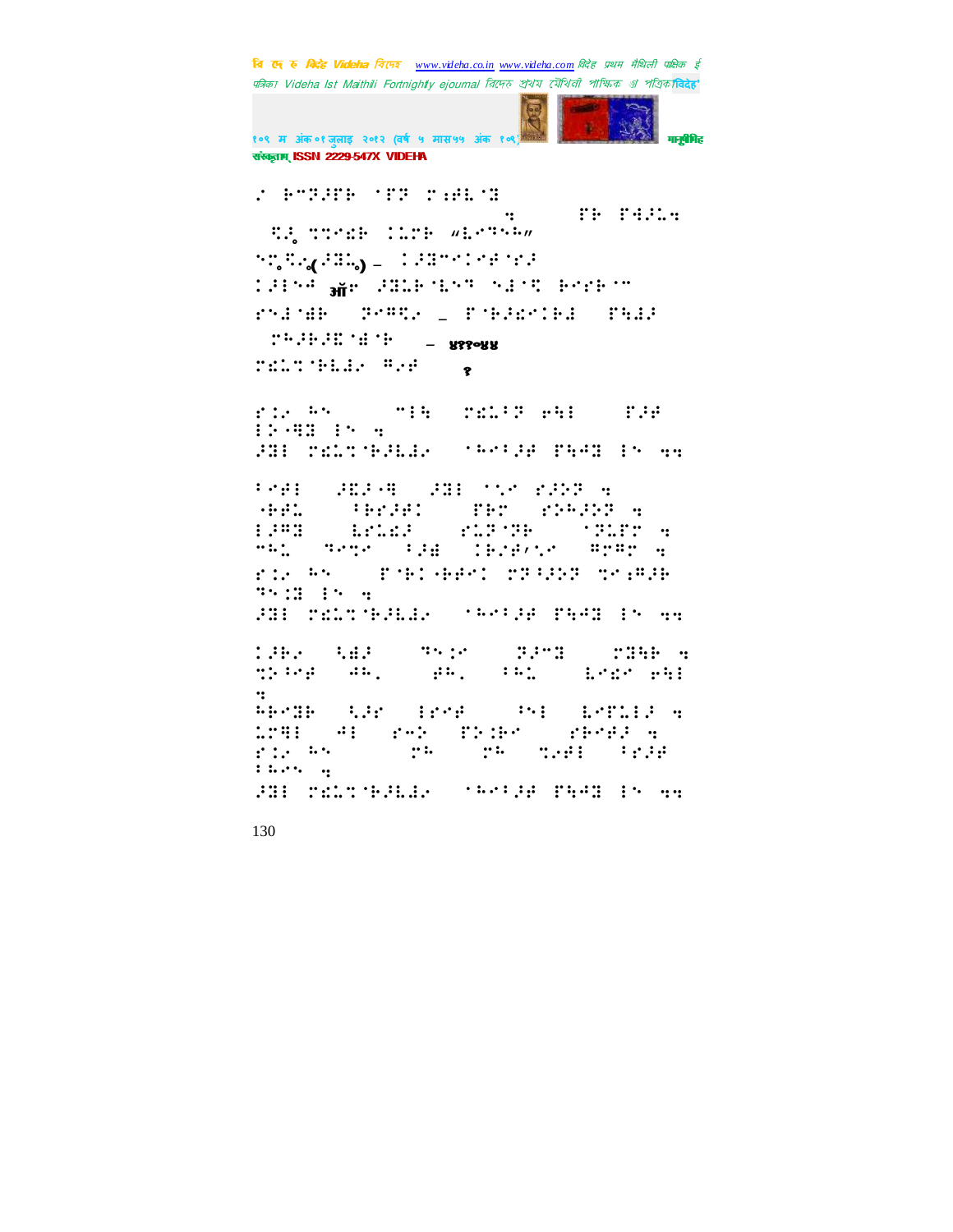मनुबेधिह १०९ म अंक०१ जलाइ २०१२ (वर्ष ५ मास५५ अंक संस्कृतम् ISSN 2229-547X VIDEHA

FAIL FOLDED (1980) HER STORE A  $\text{supp} \mathcal{L} \mathcal{L} = \mathcal{L} \mathcal{L} \mathcal{L} \mathcal{L} = \mathcal{L} \mathcal{L} \mathcal{L} \mathcal{L} \mathcal{L} = \mathcal{L} \mathcal{L} \mathcal{L}$ **STARSHOW SPRINGERSHIP (11-14)** no populo Hitler Albe The Teller  $\mathbb{R}^n$  . The state  $\mathbb{R}^n$ rde An Collecte (1988) 2017:  $12.432.15.4$ 331 relatedia. Testia Pesa is es

Freis Rabs (1825) 18 (1882) 40 #4.43 (SMI) FEARD TEL \_ PAR 4 Printer Street **COMPANY PROPERTY**  $\mathbf{u}_1, \mathbf{u}_2, \ldots, \mathbf{u}_n, \mathbf{u}_n, \mathbf{u}_n, \mathbf{u}_n, \mathbf{u}_n, \mathbf{u}_n, \mathbf{u}_n, \mathbf{u}_n, \mathbf{u}_n, \mathbf{u}_n, \mathbf{u}_n, \mathbf{u}_n, \mathbf{u}_n, \mathbf{u}_n, \mathbf{u}_n, \mathbf{u}_n, \mathbf{u}_n, \mathbf{u}_n, \mathbf{u}_n, \mathbf{u}_n, \mathbf{u}_n, \mathbf{u}_n, \mathbf{u}_n, \mathbf{u}_n, \mathbf{u}_n,$ PH TELTORIAL CONSTRUCTION AN

rmarthan "ne ,

MEN RA PRANE ( PLENAEN (ER **PHI #1988 | 19 9 SAME SERVICE SERVICE** 

93.85 \_ 93.85 CSB e91 e11393 **ELPART**  $\mathbf{u}$ and the state of the state of the state of the state of the state of the state of the state of the state of the  $\mathbf{1.5} \mathbf{1.7} \mathbf{1.7} \mathbf{1.7} \mathbf{1.7} \mathbf{1.7} \mathbf{1.7} \mathbf{1.7} \mathbf{1.7} \mathbf{1.7} \mathbf{1.7} \mathbf{1.7} \mathbf{1.7} \mathbf{1.7} \mathbf{1.7} \mathbf{1.7} \mathbf{1.7} \mathbf{1.7} \mathbf{1.7} \mathbf{1.7} \mathbf{1.7} \mathbf{1.7} \mathbf{1.7} \mathbf{1.7} \mathbf{1.7} \mathbf{1.7} \mathbf{1.7} \mathbf{$  $\frac{1}{2}$   $\frac{1}{2}$   $\frac{1}{2}$   $\frac{1}{2}$   $\frac{1}{2}$   $\frac{1}{2}$   $\frac{1}{2}$   $\frac{1}{2}$   $\frac{1}{2}$   $\frac{1}{2}$ 

 $\overline{131}$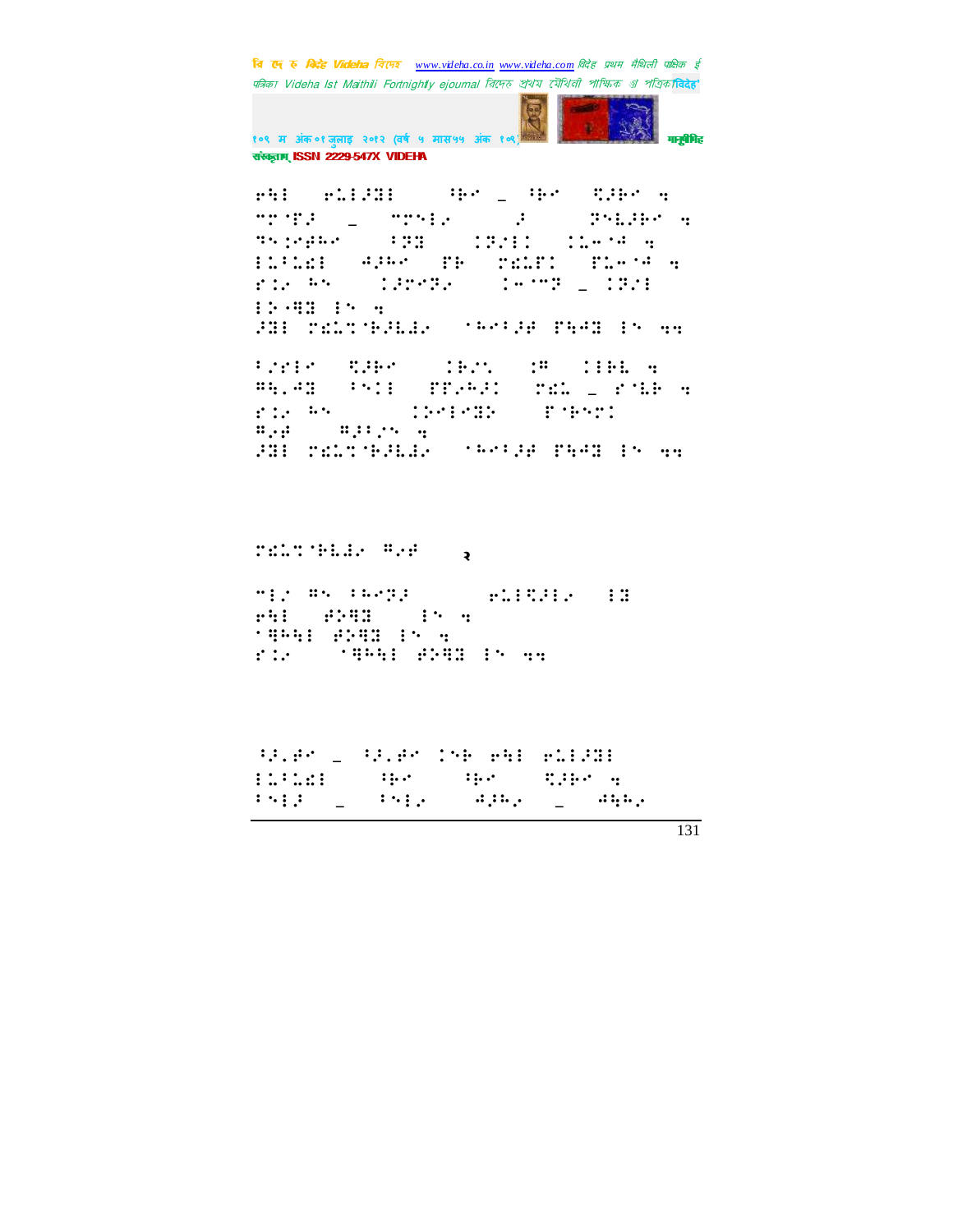

 $\mathbf{u}$  ,  $\mathbf{u}$  ,  $\mathbf{u}$  ,  $\mathbf{u}$  ,  $\mathbf{u}$  ,  $\mathbf{u}$  ,  $\mathbf{u}$  ,  $\mathbf{u}$  ,  $\mathbf{u}$  ,  $\mathbf{u}$  ,  $\mathbf{u}$  ,  $\mathbf{u}$  ,  $\mathbf{u}$  ,  $\mathbf{u}$  ,  $\mathbf{u}$  ,  $\mathbf{u}$  ,  $\mathbf{u}$  ,  $\mathbf{u}$  ,  $\mathbf{u}$  ,  $\mathbf{u}$  ,  $\mathbb{R}^{n+1}$ MEN WA PAPER ( PAIRFIE (13) **ALL BEE INTER** \* #6#: #5## :\* + **SACRO SHOW: 1980** 

संस्कृतम् ISSN 2229-547X VIDEHA

**PARTH FOR PHE PIP PM**  $\mathbb{E} \left[ \left( \mathbb{E} \left[ \mathbb{H}^2 \right] \right] \right] = \left( \mathbb{H}^2 \right) \mathbb{E} \left[ \left( \mathbb{E} \left[ \mathbb{H}^2 \right] \right] \right) = 0$  $\mathbf{H}$ repako men palmangrafia<br>1920 - Politik Julie a His my check (TV) encourse the **first 1968 #200 15 44** 

to change the these sensors  $\mathcal{L}(\mathcal{D})$  . The set of  $\mathcal{D}(\mathcal{D})$ ad regarding agoreanor<br>Micano Peagu (Corrigio Pi **SACRO SHOW: 1980** 

STAR - START START COMPANY PRE EPORTEPTSE, PAR IP REPORT WRITE  $\mathbb{R}^2$  :  $\mathbb{R}^n$ 

**POSSESSER RAP**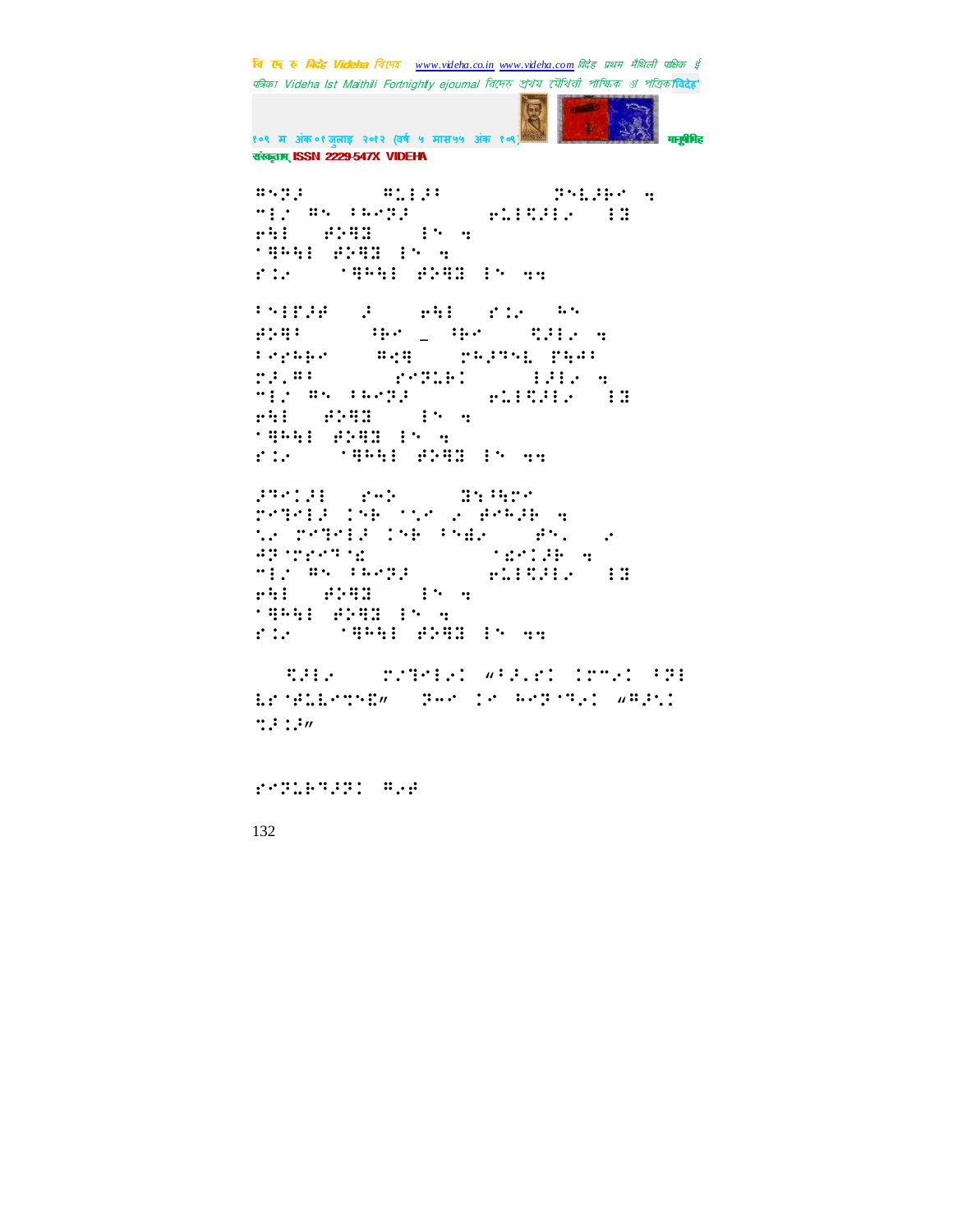

१०९ म अंक०१ जुलाइ २०१२ (वर्ष ५ मास५५ अंक १० संस्कृतम् ISSN 2229-547X VIDEHA

rik Rossen (1961-1962) redefining a **ANDERSON PHOTOGENEOUS** AN

PREFICULT SERVICES IN THE STATE OF THE STATE OF THE STATE OF THE STATE OF THE STATE OF THE STATE OF THE STATE O  $\mathbf{r}$  :  $\mathbf{r}$  :  $\mathbf{r}$ 1982 (FPS) 398 (1791-PM) 32281 9 SPLAY (1912) PRODUCT MARINE SPOT  $\epsilon$  ,  $\epsilon$ ragio (Polenco esi a crimica

8318 FM FR 2381 2835 9 ANGER SAN SAG (1980-2003) SINGLE AN

 $\begin{picture}(130,10) \put(0,0){\vector(1,0){10}} \put(15,0){\vector(1,0){10}} \put(15,0){\vector(1,0){10}} \put(15,0){\vector(1,0){10}} \put(15,0){\vector(1,0){10}} \put(15,0){\vector(1,0){10}} \put(15,0){\vector(1,0){10}} \put(15,0){\vector(1,0){10}} \put(15,0){\vector(1,0){10}} \put(15,0){\vector(1,0){10}} \put(15,0){\vector(1,0){10}} \put(15,0){\vector($  $f(1)$  $\mathcal{L} \left( \mathcal{L} \right) \mathcal{L} \left( \mathcal{L} \right)$ **MARK**  $19911$ 1951 LAVE ISBN 9990 9880-525 a filme differe situate e 1981 - 201019 - 2010 - 2022 A BENERAM PAN CAR PARAMERING AN

DATE LARGE CONSTRUCTION AND Reference and the computation of the computation of the computation of the computation of the computation of t iki (di 22 ) ik provinci već<br>220 – Tol Adam (2261 – 1461 ) **TAGETH PERSONAL PROPER** TOP-PER S ANDER THE SPOKE CHE SPOKERHOUSE AN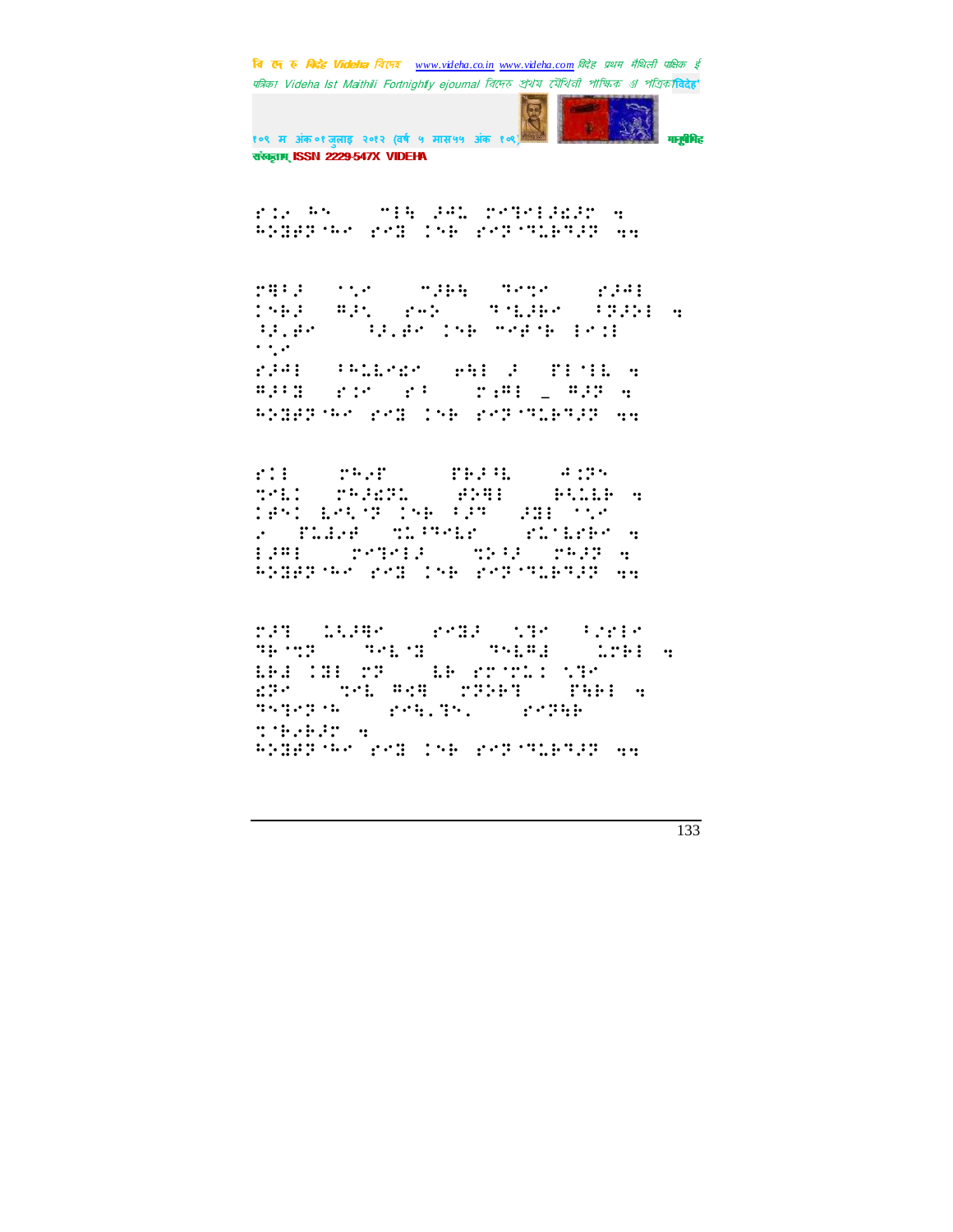

१०९ म अंक०१ जुलाइ २०१२ (वर्ष ५ मास५५ अंक संस्कृतम् ISSN 2229-547X VIDEHA

ESERVE MATHEM MY WHATE ESTA transport where reader man where FRAME START RESPONSED AND THE START  $\dddot{\mathbf{r}}$ FLETERATE TY THE THE TRY F.B. M.B. C. Strik M.P. A.

PROSPECTIVE **SERVICE SERVICE** a and a series of the series of the series **FORD PROVING** 

**MENUTE PRODUCTS** FOR THE MEN restro ethne sistematic income<br>1949 - Ando the Santo and Chinese **ATITLE INF MIT IN THE** 

#41 1124 Hill 882 15 **PERMIT REAL PROPERTY**  $1.94$  $\mathbf{r}^{\prime}$  ,  $\mathbf{r}^{\prime}$  ,  $\mathbf{r}^{\prime}$  ,  $\mathbf{r}^{\prime}$ WE WIELE TIEPA SAWEL **Telephone**  $\mathbb{R}^n$  $\cdot$  ;  $\cdot$  : AND PERSIE PRESENT BIRTHE IN PERSON DR \_ MUDR IN. 4 **ME \_ ME YOU FE YOURSHE** TRY: BULLE TYPHIT IN TH

1980 SLAD (11388) HELP NESAR  $\mathbb{R}^n$  is a set of the set of  $\mathbb{R}^n$  $\mathbb{R}$  :  $\mathbb{R}$  :  $\mathbb{R}$  :  $\mathbb{R}$  :  $\mathbb{R}$  :  $\mathbb{R}$  :  $\mathbb{R}$  :  $\mathbb{R}$  :  $\mathbb{R}$  :  $\mathbb{R}$  :  $\mathbb{R}$  :  $\mathbb{R}$  :  $\mathbb{R}$  :  $\mathbb{R}$  :  $\mathbb{R}$  :  $\mathbb{R}$  :  $\mathbb{R}$  :  $\mathbb{R}$  :  $\mathbb{R}$  :  $\mathbb{R}$  :  $\mathbf{u}$  .  $\mathbf{u}$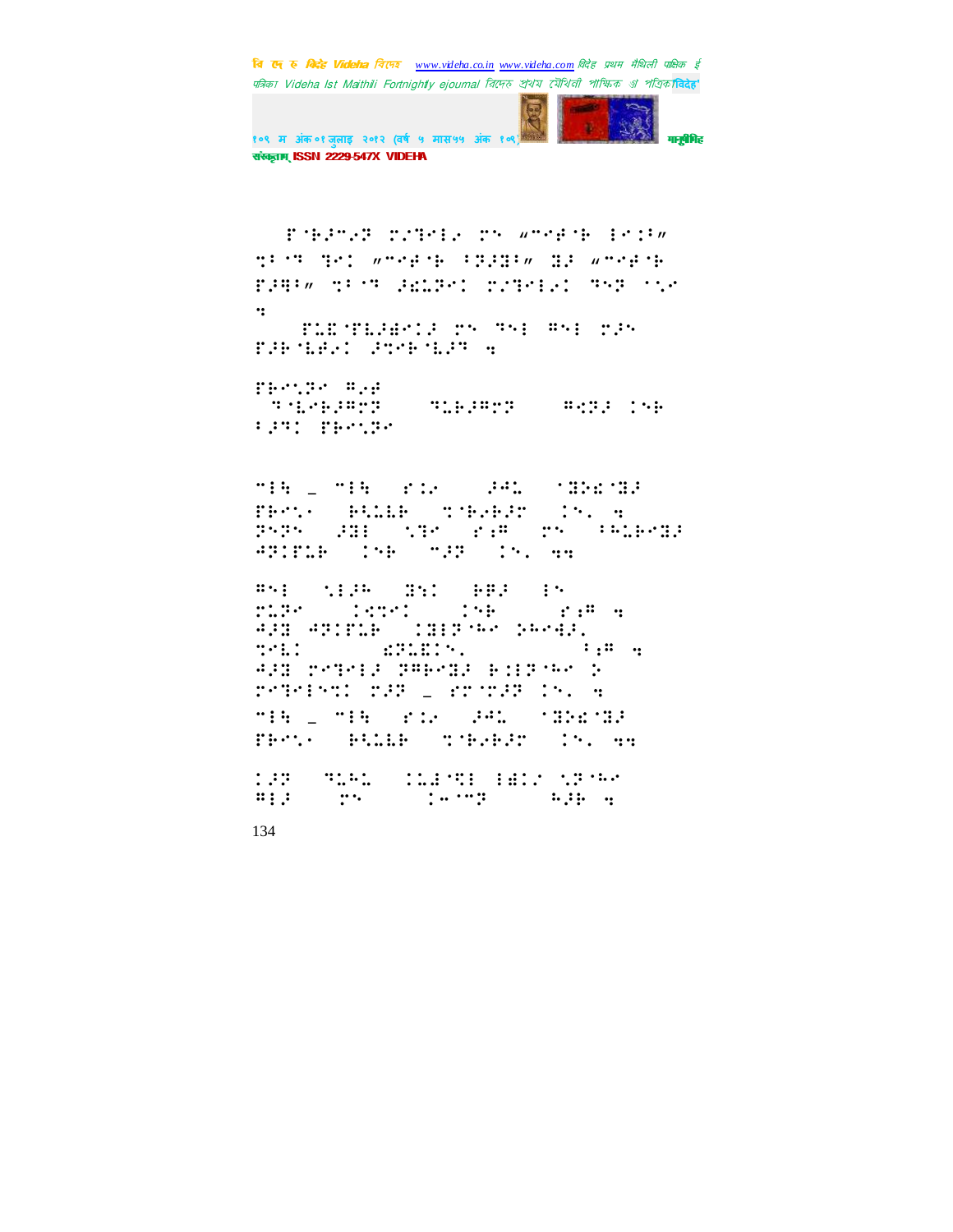

संस्कृतम् ISSN 2229-547X VIDEHA this control products and  $17.333 - 1$  $\mathbb{R}^n$  :  $\mathbb{R}^n$  :  $\mathbb{R}^n$  $\cdots$  $\mathbf{1}$  :  $\mathbf{1}$  :  $\mathbf{1}$  :  $\mathbf{1}$ KITTE RYTIE KLEEMIE INI NTARA (F rd. B Predi Martin Wood THE STILL FIRE PART OF THE THE THOMAS HILLE TEMPLET IN HT

**TORAGE LOCAL STAR SOCIETY** 

EXPERIMENT THIRDS I **MIRLANDAR MARKET** roger rock eors epigen rin.<br>Third rock factor make abserve FLITE THE 2 SPECIE ESPACE  $\mathcal{L}$  :  $\mathcal{L}$ **AND PIDE 2 MAD BY 4** "He with the Will  $-13141133$ PROVINCIAL CONSERVATION AND

191 Samo Do Ale (1960) 1962<br>1977 - Samo Pamo Sibal Althur WENDER TENTE BUTE THE  $512512$ **SERVICE S** The Supply Company  $\begin{array}{ccc} 0.1588 & 0.3588 \\ 0.0000 & 0.0000 \\ 0.0000 & 0.0000 \\ \end{array}$ REMEMBER 2007 FOR STRENGTH EPT INF  $\dddot{\cdot}$ TRY: BILLE TTERRY IN TH

dringed riche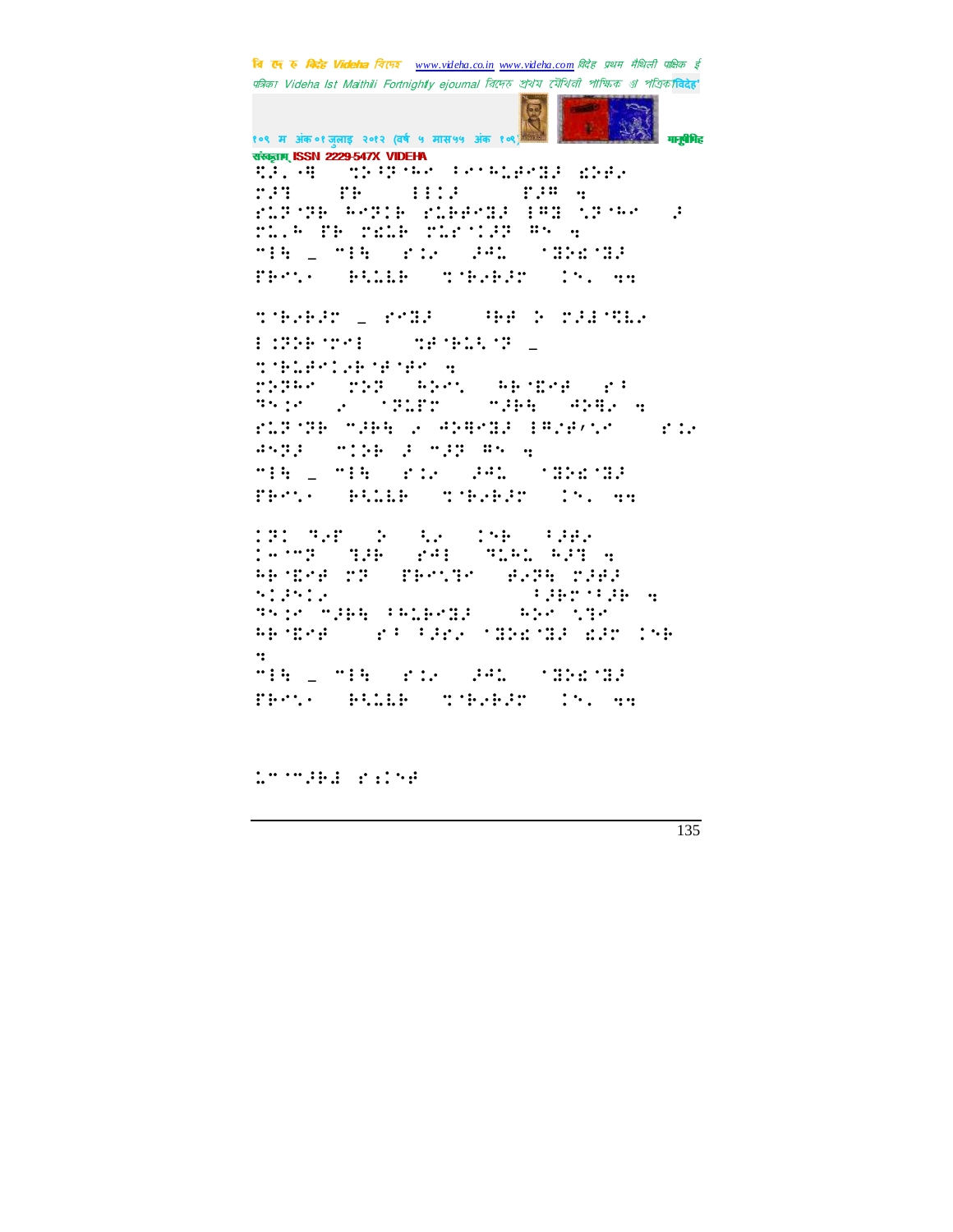

१०९ म अंक०१ जलाइ २०१२ (वर्ष ५ मास५५ अंक १ संस्कृतम् ISSN 2229-547X VIDEHA

times and the state of the wide that ISENE THE WARTHING PEINEW

œ The BROB NO A COTALL CO a prepara pre adquire roll (Alaba sta an dhigi maski ang nak ina pay THE IN BHI APP TIME THANKS WIREST TO END S WORTH THE CONTROL SERVICE **SPARENT RESOURCES AT REACTION** BER MITHE MARIEP TEW INITS LE wPERKIRER BIDPO AND R. PAR PARK FROM STRUCK WHOPPING ECHALLERY INF SES DE L''MOBEL (BIG (D'A) PALE PAR WONTER BRITE WORTH L raded Arrow 2007/2008 Blocker Loomaba (bine she pbeno Aer wicher rateles in Female Loomshallings BY H. T. WHATCH, LANSIER SENE TH <u>Dringed (Big Big: Adde (Brig</u> SAR PRODUCED PLOTS RSP PROFILERAR EP REALTH RAD PAY CHIMIBE  $\ddots$ <u>, paral am cope aleg sin 4</u>  $: 1: 1$ 533 B. 546 FRIEL PROTECT FLEMARY POMENT-MOVE FRANCY RABI BOOKS ENDINGER PALEARANE PARK 4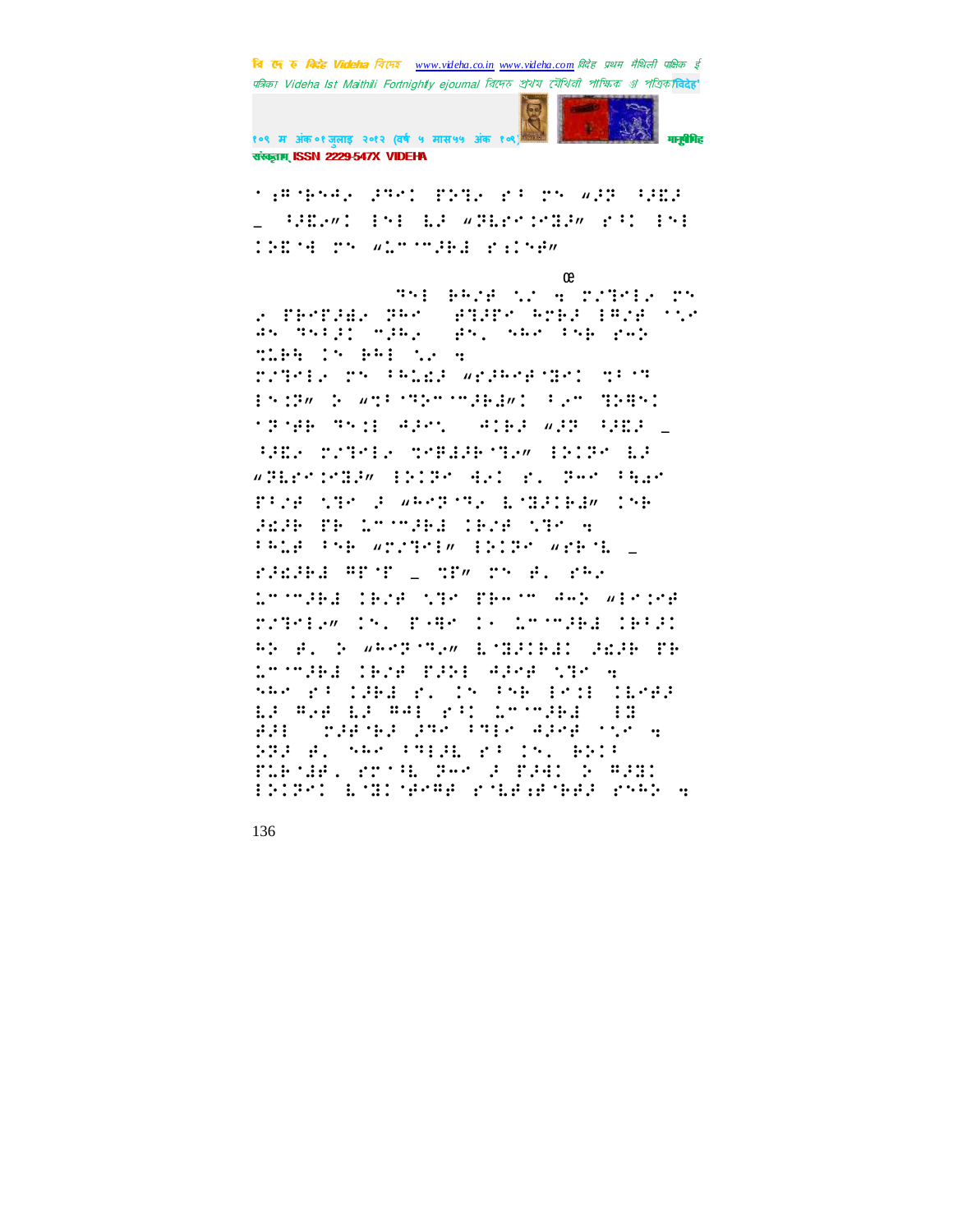

संस्कृतम् ISSN 2229-547X VIDEHA 2Å THE THE PURPER SHOW POINT ⢳⢵⣁!⢺!⢸2 ⢷⢾!⣝-!⢾⢼!2⣅⢷ ⣜⢾⣝⢼! C⢹!⢺⢼⢾!⣁!⣒!⢽^⢷⢴-!⣋" ⢵!⢸l! ⢺⢼⢾!⣁!⢼!"⣅⢻!"⣐⢻⢴⢾!2⣍2!⣝⢼!⢷42!  $\ddot{\cdot}$  $F$ G. GEEN Y CHE KIN TULES. TH 2 2⢽!⢷^⢽⢼!!2 ⢷⣝⣅ ⢾!⣁⣅!⣉C ⢹! "⢸!⣅^ ^⢼⢷⣜!"⣐⢾!⢳!C⢷!"G!⢹C! **THE INE THE SEA** 

|                         |                         | iner raches (Ave as lanes r.                                                                                                                         |                                                                                     |
|-------------------------|-------------------------|------------------------------------------------------------------------------------------------------------------------------------------------------|-------------------------------------------------------------------------------------|
|                         |                         | Endre mins of Province Chinese                                                                                                                       |                                                                                     |
| s.                      | $\mathbf{S}$            | $\mathcal{F}(\mathbb{R}^{2n+1},\mathbb{R}^{2n})\longrightarrow\mathbb{R}^{2n+1},\mathbb{R}^{2n+1}\longrightarrow\mathbb{R}^{2n+1},\mathbb{R}^{2n+1}$ |                                                                                     |
| २                       | $\overline{\mathbf{3}}$ | <b>SERVICE STAT</b>                                                                                                                                  |                                                                                     |
| $\overline{\mathbf{3}}$ | $\overline{\mathbf{3}}$ |                                                                                                                                                      | $\mathcal{L}:\mathbb{R}^{n}\rightarrow\mathbb{R}^{n}$                               |
| ¥                       | $\overline{\mathbf{3}}$ |                                                                                                                                                      |                                                                                     |
| يا                      | $\mathbf{S}$            | CHORA TEMPS THAT THE                                                                                                                                 |                                                                                     |
| ξ                       | Ş                       |                                                                                                                                                      |                                                                                     |
| وا                      | $\mathbf{r}$            | ENGINE STRAIN                                                                                                                                        |                                                                                     |
| $\epsilon$              | $\overline{\mathbf{3}}$ | die bei die                                                                                                                                          |                                                                                     |
| S                       | $\sqrt{3}$              | <b>THE THE THE T</b>                                                                                                                                 |                                                                                     |
| go                      | $\sqrt{3}$              | Chillie Childe                                                                                                                                       |                                                                                     |
| 88                      | $\mathbf{P}$            | de prince de prince d                                                                                                                                | $\mathcal{L}^{\text{max}}$ is the property of the set of $\mathcal{L}^{\text{max}}$ |
| १२                      | $\overline{\mathbf{3}}$ | apheaphe ae                                                                                                                                          |                                                                                     |
| 83                      | $\mathbf{P}$            | Parties (Parties)                                                                                                                                    |                                                                                     |
| SR                      | $\overline{\mathbf{z}}$ |                                                                                                                                                      |                                                                                     |
| 8s                      | 3 <sup>3</sup>          | <b>Similar Constantinople Constantinople</b>                                                                                                         |                                                                                     |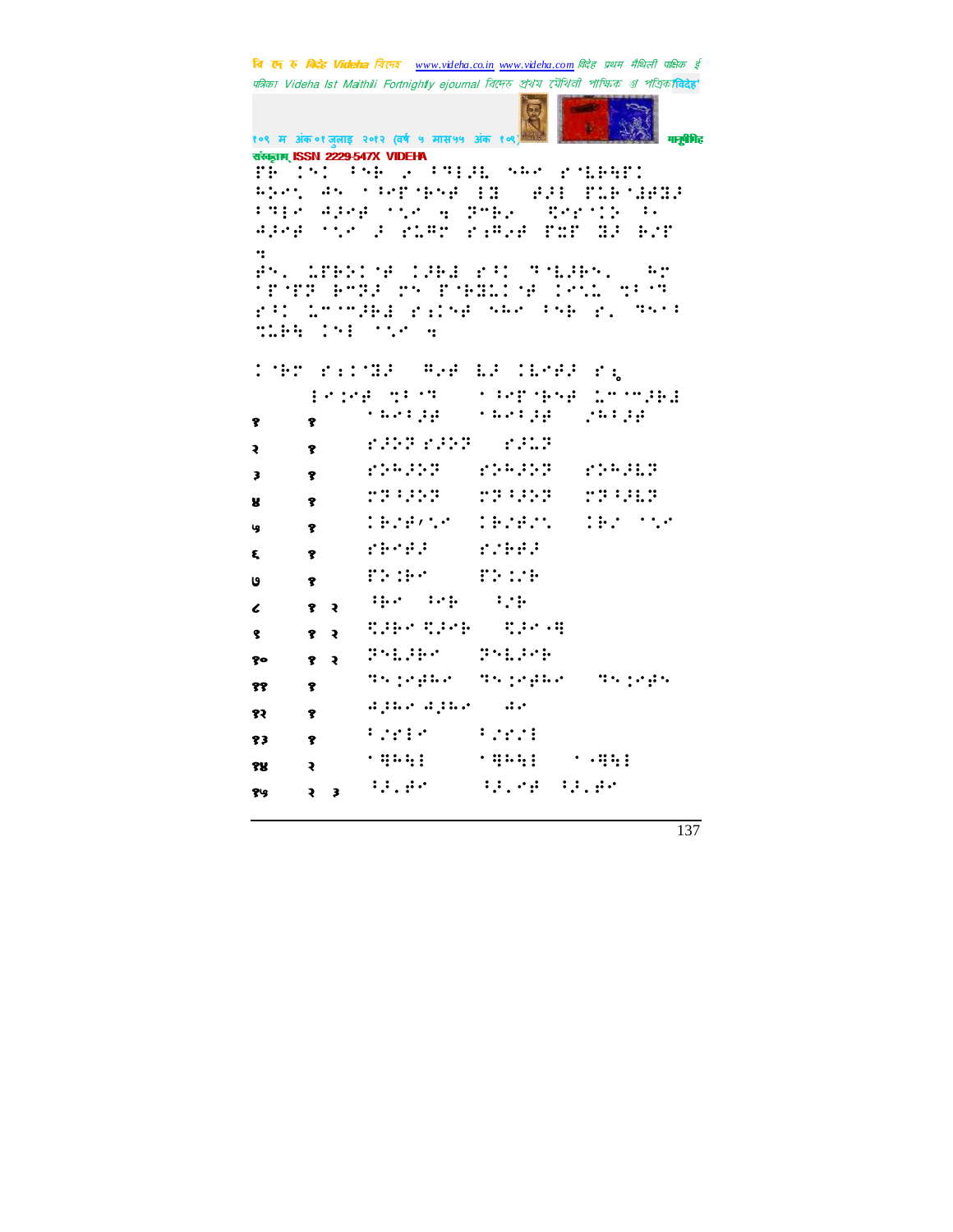१०९ म अंक०१जुलाइ २०१२ (वर्ष ५ मास*५५* अंक १०९) मानुसार मानुसारिक **मानुसीरि**ह संस्कृतम् ISSN 2229-547X VIDE<del>H</del>A

| $\frac{1}{25}$                                                            |                         | derne derne                                                                                                                                                                                                                                                                                                                                                                                                                              |                                                                                                                                                                                                                                                                                                                     |                                                                                                                     |  |  |
|---------------------------------------------------------------------------|-------------------------|------------------------------------------------------------------------------------------------------------------------------------------------------------------------------------------------------------------------------------------------------------------------------------------------------------------------------------------------------------------------------------------------------------------------------------------|---------------------------------------------------------------------------------------------------------------------------------------------------------------------------------------------------------------------------------------------------------------------------------------------------------------------|---------------------------------------------------------------------------------------------------------------------|--|--|
| $90$ and $\lambda$                                                        |                         | and a contact contact                                                                                                                                                                                                                                                                                                                                                                                                                    |                                                                                                                                                                                                                                                                                                                     |                                                                                                                     |  |  |
| $\frac{1}{2}$                                                             |                         | 1.241.39                                                                                                                                                                                                                                                                                                                                                                                                                                 |                                                                                                                                                                                                                                                                                                                     | 1.741135                                                                                                            |  |  |
| <b>SECTION</b>                                                            |                         |                                                                                                                                                                                                                                                                                                                                                                                                                                          |                                                                                                                                                                                                                                                                                                                     |                                                                                                                     |  |  |
| $\overline{\phantom{a}}$<br>88                                            |                         | $\begin{aligned} \begin{array}{cccc} \mathbf{1} & \mathbf{1} & \mathbf{1} & \mathbf{1} & \mathbf{1} & \mathbf{1} & \mathbf{1} & \mathbf{1} & \mathbf{1} & \mathbf{1} & \mathbf{1} & \mathbf{1} & \mathbf{1} & \mathbf{1} & \mathbf{1} & \mathbf{1} & \mathbf{1} & \mathbf{1} & \mathbf{1} & \mathbf{1} & \mathbf{1} & \mathbf{1} & \mathbf{1} & \mathbf{1} & \mathbf{1} & \mathbf{1} & \mathbf{1} & \mathbf{1} & \mathbf{1} & \mathbf{1$ |                                                                                                                                                                                                                                                                                                                     |                                                                                                                     |  |  |
|                                                                           |                         | FIRST FIRST FROM THE                                                                                                                                                                                                                                                                                                                                                                                                                     |                                                                                                                                                                                                                                                                                                                     |                                                                                                                     |  |  |
| $3^\circ$ 3                                                               |                         | <b>ANDER NAME AND SEAR</b>                                                                                                                                                                                                                                                                                                                                                                                                               |                                                                                                                                                                                                                                                                                                                     |                                                                                                                     |  |  |
| $\mathbb{R}^{n}$ , $\mathbb{R}^{n}$ , $\mathbb{R}^{n}$ , $\mathbb{R}^{n}$ |                         | Sheppen Angro                                                                                                                                                                                                                                                                                                                                                                                                                            |                                                                                                                                                                                                                                                                                                                     |                                                                                                                     |  |  |
| $23 - 3$                                                                  |                         | dens dens den                                                                                                                                                                                                                                                                                                                                                                                                                            |                                                                                                                                                                                                                                                                                                                     |                                                                                                                     |  |  |
| $38 - 3$                                                                  |                         | reduction in the control of the control of the control of the control of the control of the control of the con                                                                                                                                                                                                                                                                                                                           |                                                                                                                                                                                                                                                                                                                     |                                                                                                                     |  |  |
| 31.345                                                                    |                         |                                                                                                                                                                                                                                                                                                                                                                                                                                          |                                                                                                                                                                                                                                                                                                                     |                                                                                                                     |  |  |
| २७<br>$\overline{\mathbf{3}}$                                             |                         | <b>MARKET SERVICE</b>                                                                                                                                                                                                                                                                                                                                                                                                                    |                                                                                                                                                                                                                                                                                                                     | <u>starat</u>                                                                                                       |  |  |
| २६<br>$\overline{\mathbf{3}}$                                             |                         | 1.1.19 <sub>1</sub>                                                                                                                                                                                                                                                                                                                                                                                                                      | $\frac{1}{2}$ $\frac{1}{2}$ $\frac{1}{2}$ $\frac{1}{2}$ $\frac{1}{2}$ $\frac{1}{2}$ $\frac{1}{2}$ $\frac{1}{2}$ $\frac{1}{2}$ $\frac{1}{2}$ $\frac{1}{2}$ $\frac{1}{2}$ $\frac{1}{2}$ $\frac{1}{2}$ $\frac{1}{2}$ $\frac{1}{2}$ $\frac{1}{2}$ $\frac{1}{2}$ $\frac{1}{2}$ $\frac{1}{2}$ $\frac{1}{2}$ $\frac{1}{2}$ |                                                                                                                     |  |  |
| ર७<br>$\overline{\mathbf{3}}$                                             |                         | Service State                                                                                                                                                                                                                                                                                                                                                                                                                            |                                                                                                                                                                                                                                                                                                                     |                                                                                                                     |  |  |
| २८<br>$\overline{\mathbf{3}}$                                             |                         | $P^2$ ( $P^2$ ) $P^2$ ( $P^2$ ) $P^2$ ( $P^2$ ) $P^2$ ( $P^2$ ) $P^2$ ( $P^2$ ) $P^2$ ( $P^2$ ) $P^2$                                                                                                                                                                                                                                                                                                                                    |                                                                                                                                                                                                                                                                                                                     |                                                                                                                     |  |  |
| २९ ४                                                                      |                         | There's There's There's                                                                                                                                                                                                                                                                                                                                                                                                                  |                                                                                                                                                                                                                                                                                                                     |                                                                                                                     |  |  |
| $\overline{\mathbf{x}}$<br>30                                             |                         | $\frac{1}{2}$ , $\frac{1}{2}$ , $\frac{1}{2}$ , $\frac{1}{2}$ , $\frac{1}{2}$ , $\frac{1}{2}$ , $\frac{1}{2}$ , $\frac{1}{2}$                                                                                                                                                                                                                                                                                                            | $\cdot$ :                                                                                                                                                                                                                                                                                                           |                                                                                                                     |  |  |
| 38                                                                        | ¥                       | <b>THIRD CONSTRUCTS</b>                                                                                                                                                                                                                                                                                                                                                                                                                  |                                                                                                                                                                                                                                                                                                                     | $\frac{1}{2}$ is a graph of $\frac{1}{2}$                                                                           |  |  |
| 1.517334                                                                  |                         | 15177                                                                                                                                                                                                                                                                                                                                                                                                                                    |                                                                                                                                                                                                                                                                                                                     |                                                                                                                     |  |  |
| $\mathcal{R}$ $\qquad$ $\mathcal{B}$                                      |                         | $\begin{picture}(130,10) \put(0,0){\vector(1,0){10}} \put(1,0){\vector(1,0){10}} \put(1,0){\vector(1,0){10}} \put(1,0){\vector(1,0){10}} \put(1,0){\vector(1,0){10}} \put(1,0){\vector(1,0){10}} \put(1,0){\vector(1,0){10}} \put(1,0){\vector(1,0){10}} \put(1,0){\vector(1,0){10}} \put(1,0){\vector(1,0){10}} \put(1,0){\vector(1,0){10}} \put(1,0){\vector(1,0){10}} \put(1$                                                         |                                                                                                                                                                                                                                                                                                                     |                                                                                                                     |  |  |
| $33$ $8$                                                                  |                         |                                                                                                                                                                                                                                                                                                                                                                                                                                          |                                                                                                                                                                                                                                                                                                                     |                                                                                                                     |  |  |
| $38$ $8$                                                                  |                         |                                                                                                                                                                                                                                                                                                                                                                                                                                          |                                                                                                                                                                                                                                                                                                                     | the problem of the first control of the second control of the second control of the second control of the second of |  |  |
| 112.323                                                                   |                         |                                                                                                                                                                                                                                                                                                                                                                                                                                          |                                                                                                                                                                                                                                                                                                                     |                                                                                                                     |  |  |
| રૂષ્ક પ્ર                                                                 |                         | de de la componentación de la componentación de la componentación de la componentación de la componentación de                                                                                                                                                                                                                                                                                                                           |                                                                                                                                                                                                                                                                                                                     |                                                                                                                     |  |  |
|                                                                           | <i><b>Paragenga</b></i> |                                                                                                                                                                                                                                                                                                                                                                                                                                          |                                                                                                                                                                                                                                                                                                                     |                                                                                                                     |  |  |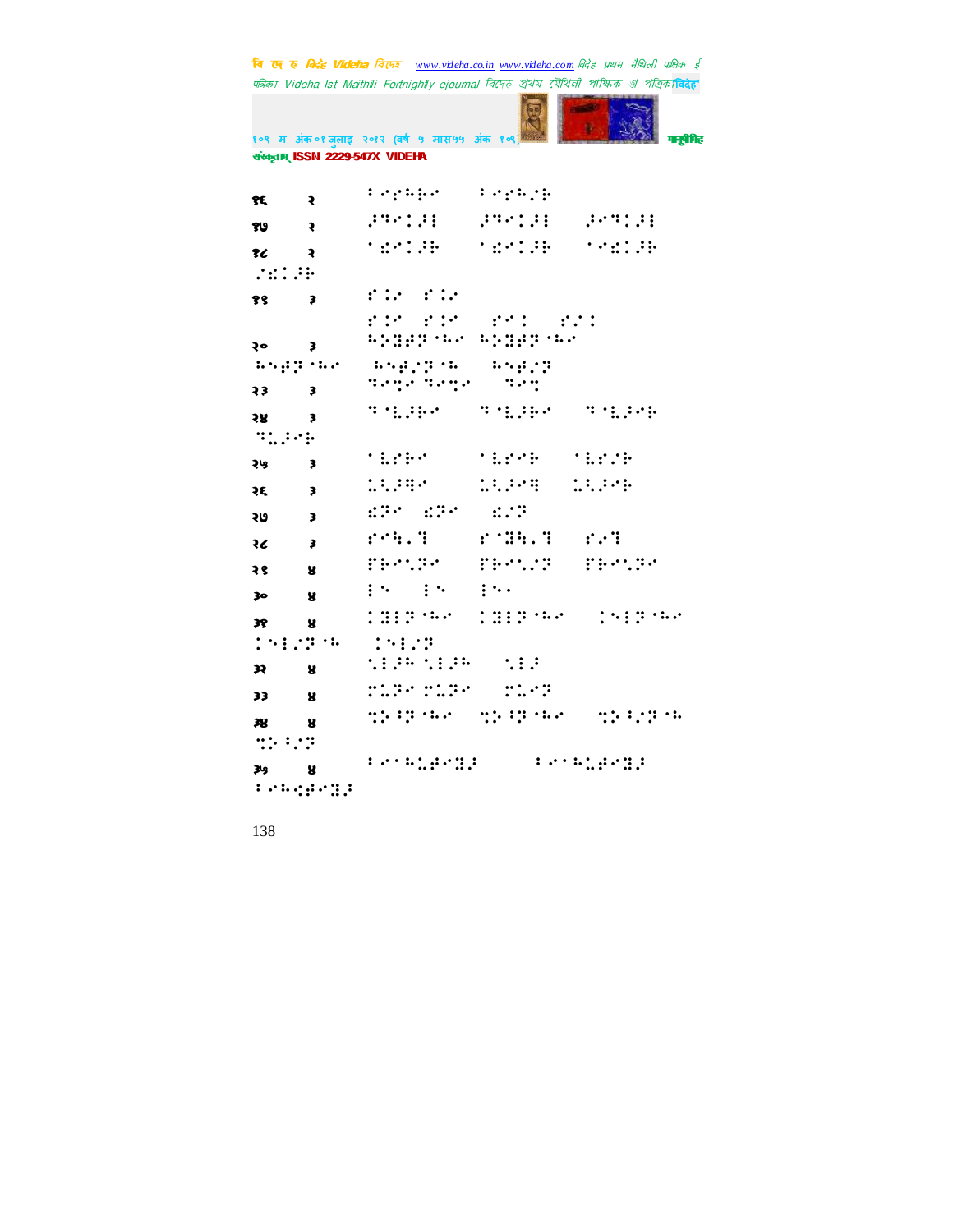```
१०९ म अंक ०१जुलाइ २०१२ (वष ५ मास५५ अंक १०९) मानुषीिमह 
संस्कृतम् ISSN 2229-547X VIDEHA<br>अन्वयः स्थानिकः स्थानिकः स्थानिकः स्थानिकः स्थानिकः स्थानिकः स्थानिकः स्थानिकः स्थानिकः स्थानिकः स्थानिकः स्था<br>स्थानिकः स्थानिकः स्थानिकः स्थानिकः स्थानिकः स्थानिकः स्थानिकः स्थानिकः स्थान
\overline{\mathbf{36}} \overline{\mathbf{8}} \overline{\mathbf{26}} \overline{\mathbf{26}} \overline{\mathbf{26}} \overline{\mathbf{26}} \overline{\mathbf{26}} \overline{\mathbf{26}} \overline{\mathbf{26}} \overline{\mathbf{26}} \overline{\mathbf{26}} \overline{\mathbf{26}} \overline{\mathbf{26}} \overline{\mathbf{26}} \overline{\mathbf{26}} \overline{\mathbf{26}} \overline{\mathbf{26}} 2⢷⣁4⣙-!2⢷⣁4⣙-!24⢷⣁4⣙!
३७ ४ <sup>पर</sup>ारपराज परना
३८ "⢷ ⣇⢾ ⢷! ⢷!)" C⢽ ⣎!⢼⢷!
LARD WAS CONTROLLED AND THE SERVICE OF
⢼⣈⢷0⢿⢷*-!!
        !)l-!⢹ ⣇⢼⢾ ⢷!!⢼⣈⢷0⢿⢷!*!!
38 \pm 10^{11} GHz \pm 10^{11} \pm 10^{11} \pm 10^{11}⢼⢷!⣇⢸॰) G!)l-!
⢹ ⣇⢼⢾ ⢷*-!!)l-!⢹ ⣇⢼⢾ ⢷*!!
४० "⢷ ⣇⢾ ⢷! !)2 ⢷⣉ ⢽⣇⢼^!
"⢷ ⣇⢽⢼!⣇⢼!2 ⢷⣉ ⢽⣇⢼^!"⢼⢷ ⣇⢽⢼!
" C⢵⣎⢽*!! !).-!⢹ ⣇.!⣝⢼!
⢾ ⢷⢼⢾ ⢷*!!
<sub>88</sub> : ∉Bide#de instrument into the control of
४२ - जिल्ली देखिले अधिकारी देखिले अधिकार
⣁4⢽ ⢳-!⣁4⢽!
४३ "⢷ ⣇⢾ ⢷! ⣁⣙! ⣁⣙-!⣁4⣙!
4!⢷^⢽⢼2⢷!2⢽!⣐⢾⣇ ⣝!
hhbkfoesbAwjefibliede beste beste beste beste beste beste beste beste beste beste beste beste bes
१७ व्या यात्रा अपना अधिकार अपना अधिकार अधिकार अधिकार अधिकार अधिकार अधिकार अधिकार अधिकार अधिकार अधिकार अधिकार अ<br>१
GAILB 1971
```
१

!⣅⢽ ⢽⢴!⢼⢾!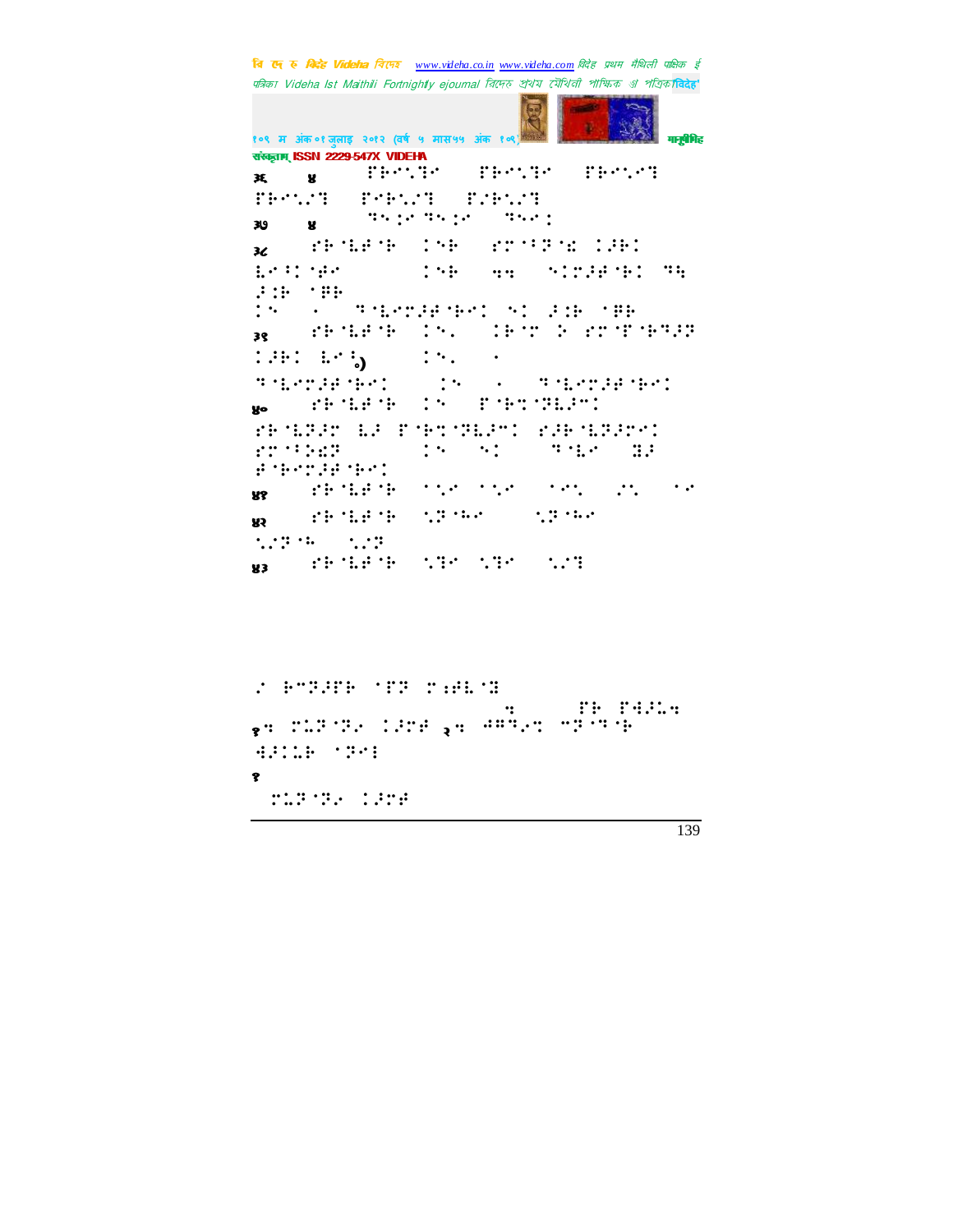

संस्कृतम् ISSN 2229-547X VIDEHA

⢹⣓⣞⢼!⣇⢾⢼! ⢽⢵⢷⢼!⢼G⣈! ⣅⢺⢷!⣃⢷!2⢵⣈⢷!2⢼⢽! 2000 PM 2000 PM 2000 PM 2W PROP PRESS 2010  $^{\prime}$  (472)  $^{\prime}$  (473)  $^{\prime}$  (474)  $^{\prime}$  (474)  $^{\prime}$  (474)  $^{\prime}$ 

 $\frac{1}{2}$ ⢽⢼!⢷!⢽⢵⢷!"⣅⣈⢾4! 32B 1951 1952 ⢳⢽⢼!⢸⢵⢻⢾4!⢴!⢸⢵⢻⣒!

 $C$  . The company  $C$  is the company  $C$ ⢺⢽⢷!⣁!"⢼⢽!2⣓⢾! ¦⊱r jego erzhe  $J$  :  $\mathbb{R}^n$  :  $\mathbb{R}^n$  :  $\mathbb{R}^n$  :

⢸⢼.⢸⢼G!⢺⢼⢾!C⢼G⣞! ⣎⣅⢾⢼⢷4⢾!⢹⣈4⢾!⣁⢴!"⢼⢺!  $C$  . The set of the control of the control  $^{\prime}$  (#5)  $^{\prime}$  (#5)  $^{\prime}$  (#5)  $^{\prime}$  (#6)  $^{\prime}$  (#6)  $^{\prime}$  (#6)  $^{\prime}$  (#6)  $^{\prime}$  (#6)  $^{\prime}$  (#6)  $^{\prime}$  (#6)  $^{\prime}$  (#6)  $^{\prime}$  (#6)  $^{\prime}$  (#6)  $^{\prime}$  (#6)  $^{\prime}$  (#6)  $^{\prime}$  (#6)  $^{\prime}$  (#6)  $^{\prime}$  (#6)  $^{\prime}$ 

!⣁⢴!⢳!⣁⣓⢾!

 $1.54$  : 1.000 + 0.000 + 0.000 + 0.000 + 0.000 + 0.000 + 0.000 + 0.000 + 0.000 + 0.000 + 0.000 + 0.000 + 0.000 ⣇⢳!⢷G⢻.⢷⣓2.⢻⣅⣜!⢹! PH TREE CONFIRM 2⢷⢺⢼⢾!⢳!l!"⢸!⣎⣅⢾⢼⢷⣒!

140 2⢳!⢺⢼⢾!C⢼⢷!l!⢻⢼!CG⣞! ⢽!"⣐⢻!2⢼⢽⢵!CG⣞! RN & CREATED ROBE COL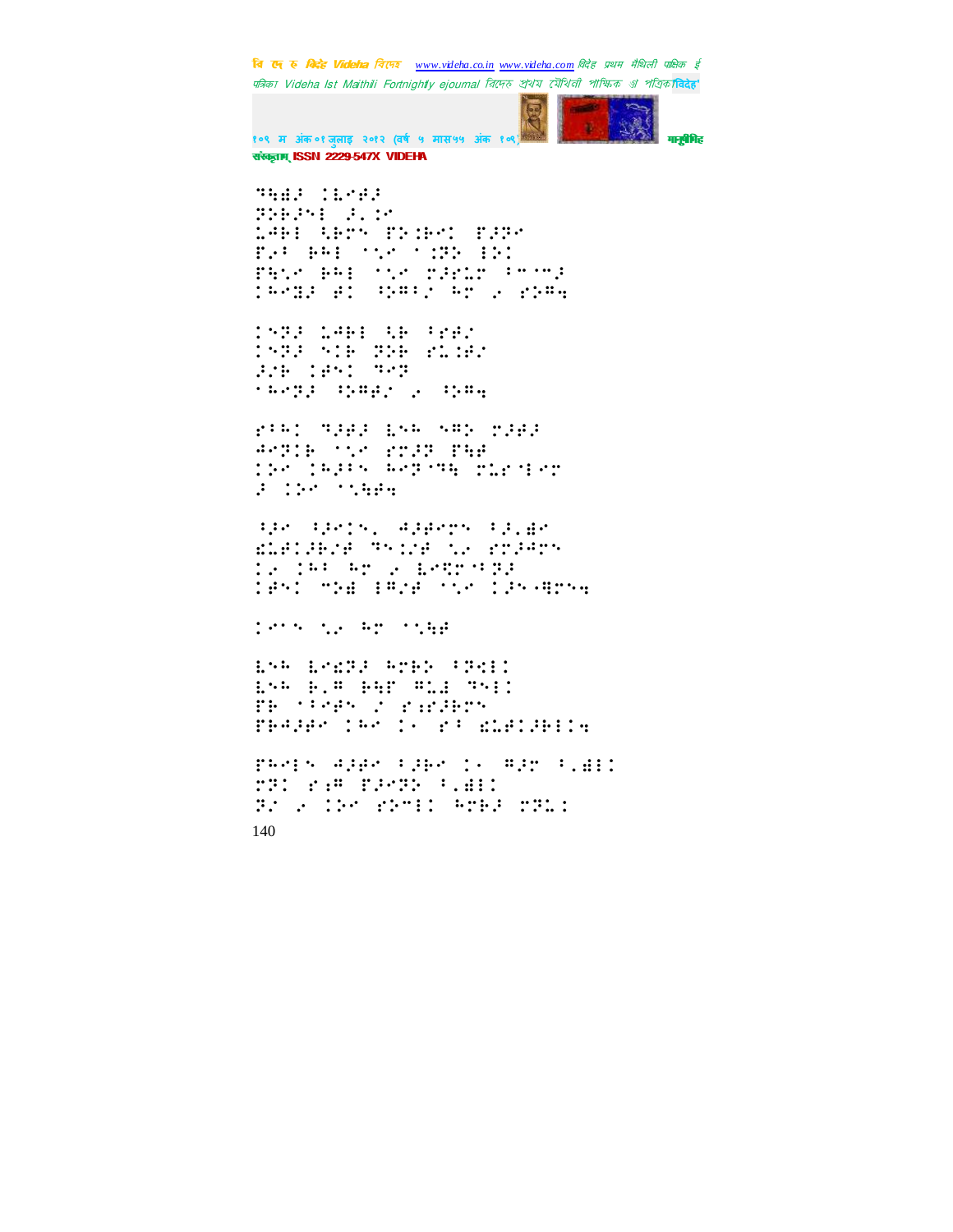१०९ म अंक०१ जुलाइ २०१२ (वर्ष ५ मास५५ अंक १०९ मानुबेमिह संस्कृतम् ISSN 2229-547X VIDEHA strie is an animal and in THE TROWN CLEARER President Canada Pres ATE PISEAR SERP SSERRI really modeled the 156 MARTE 5765, 42-4 SP B. An Dens (1988-1988) to  $\mathbf{R}$ **ARTES SPORTS BEILD SPORT** SPORE PSYCHEM (1696) RT IRICHEC RTEJ PRIER PREC'HAI PROBLEM PORTER CONTROL Ar infeder broche belief read git  $15151.$ **FRIGHT STEPH BOOKSER** Rr (REPORT EPERATH TR ER: PHAR tangay poperter ( mulaw Ar CAPARE CRABALL REM BB POINT and pap **FIRAL TIER C #5116** AT INFORM IPORAL PANK PRIES IESE  $\mathcal{C}(\mathcal{C})$ **COUNTY PRESS CONTROL** TAP TAEPSBR TBRSE, PAAR PIRA DIR  $0.41 - 1.34$  $\{1,1,1,2,\ldots\}$  (  $\{1,2,3,4,\ldots\}$  ) and  $\{1,2,4,\ldots\}$ **CAMPATH STP PAREST TH PARLA**  $\dddot{\mathbf{r}}$ BRTH FOREST TEMP WHIPP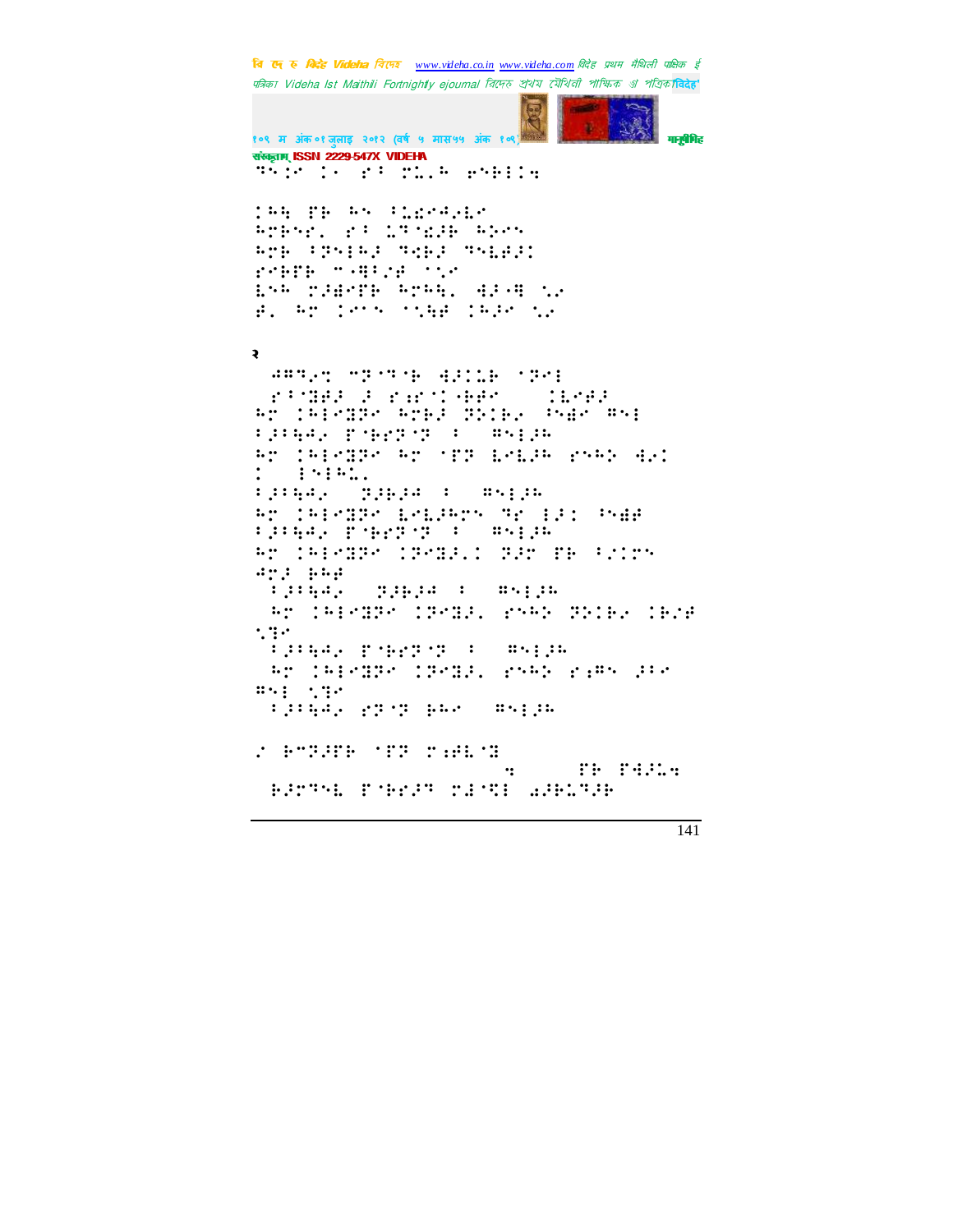> **County**  $\mathcal{G}$

१०९ म अंक ०१जुलाइ २०१२ (वष ५ मास५५ अंक १०९) मानुषीिमह संस्कृतम् ISSN 2229-547X VIDEHA

 $...$  $\left( 2\pi \right)$  .  $\left( 1\pi \right)$  ,  $\left( 2\pi \right)$  ,  $\left( 2\pi \right)$  ,  $\left( 2\pi \right)$  ,  $\left( 2\pi \right)$  ,  $\left( 2\pi \right)$  ,  $\left( 2\pi \right)$ SHO SALES SALES G. THIS A TRIANT PANCH MAN IN **291**: 200 2009

 $::$ ... ⢹⣈⣝⢵!"⢸!C⢼C⣓.⢸4⣝⢼! ⢴!"⢸!⢴!⢷4!⣁4! "LI PA MEZ PRB EK IK" **SIME IN STRAINER** 

⢵⢸.⢵⢳!"⢸!⢽ ⢳⢷4! 2D⣛⢵.⣈⢵!⢵!C⢽⢷4! **SLOGIC GALLER** GEOGLE SERVICE "⣅⣈⣒⣒⣒⣒⣒⣒⣒⣒⣒⣒⣒!

⢷⢵⣎.⣚⢵⢷⢾⢼!"⢸!⣁4!⣎⢽! ⢳⣐⢼⢷!⣁4!CC"!⢽! THE INE FILE TREE TO !⢴!⢺⢷4!⣁4! "⣅⣈⣒⣒⣒⣒⣒⣒⣒⣒⣒!

CHIE IN SALE IN STREET Hr P. Carl C. Carl Amian. ⢺⢷⢼!^D⣛4!⢴!⢻⢷⢻⣞⣝⢼! *THIT WAY* "⣅⣈⣒⣒⣒⣒⣒⣒⣒⣒⣒⣒⣒!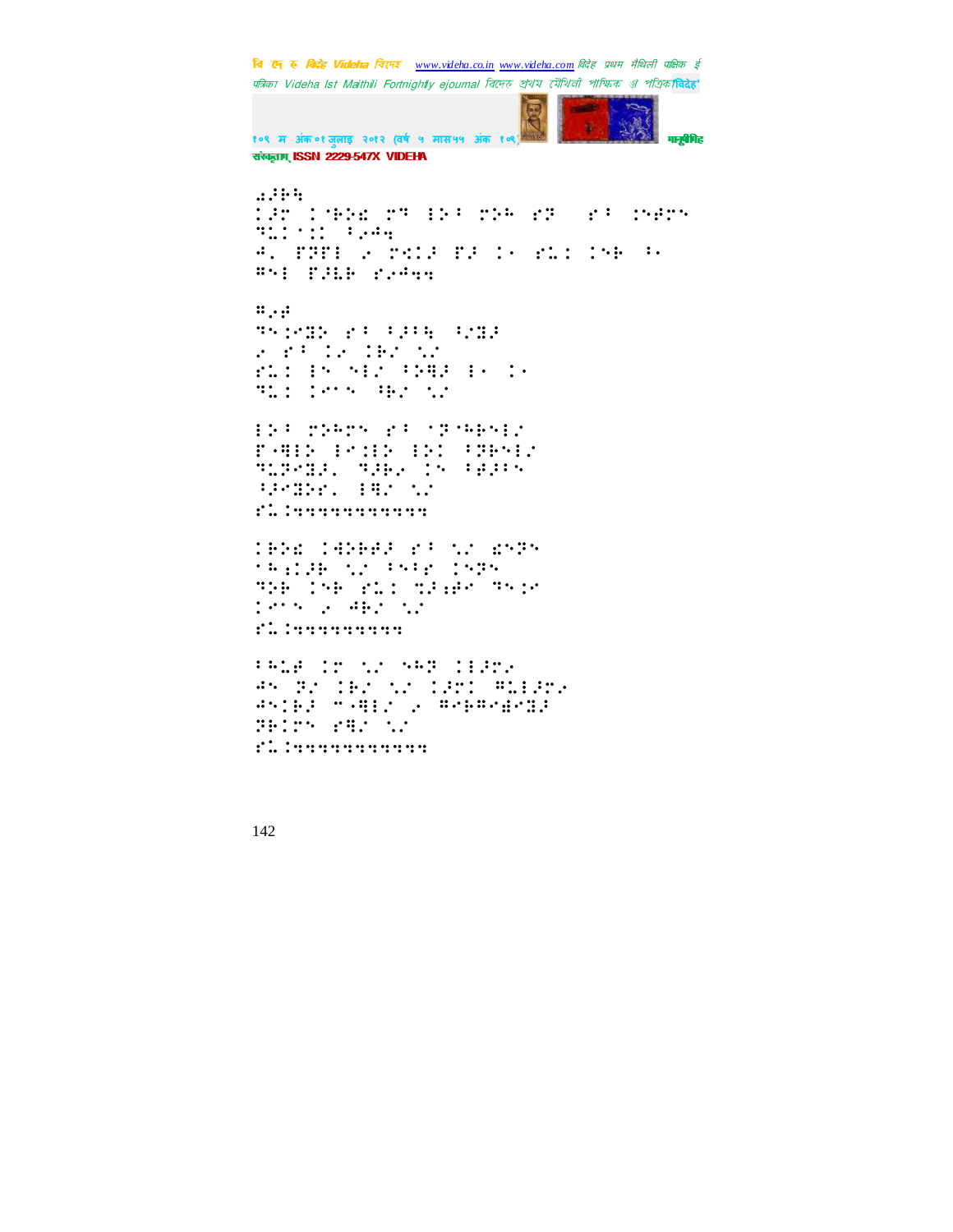१०९ म अंक०१ जुलाइ २०१२ (वर्ष ५ मास५५ अंक मानुबेमिह संस्कृतम् ISSN 2229-547X VIDEHA  $.........$ 1951 PS TSEL PATCH PESTON (TSEL PS ISML Bekending 271 2873 8563 5562 - 421 488 156 rnis Charam  $:: . . :$ ERT TRIP AN ALON APPR ROOM THAN AND A ROOM POR TEN 2 PRIETR PRN fl. OP TIPE TO PRP'S APPO PASS DE INIBE PRIMES FRANCIS FRANCISCO STARRE Be rid lett remains the West ser Side Side (From Pres THE PORT FORM, PRE. ELECTY CHIEF EPH RIBY, PR. 1919 181195. POSSED PORTHAL PART **differences FAX RAD ISSUED STATES** tret (Power 1938 Br 1188 THE STUDENT SERVICE ERT STEP IS APPEAL TERM 

 $.........$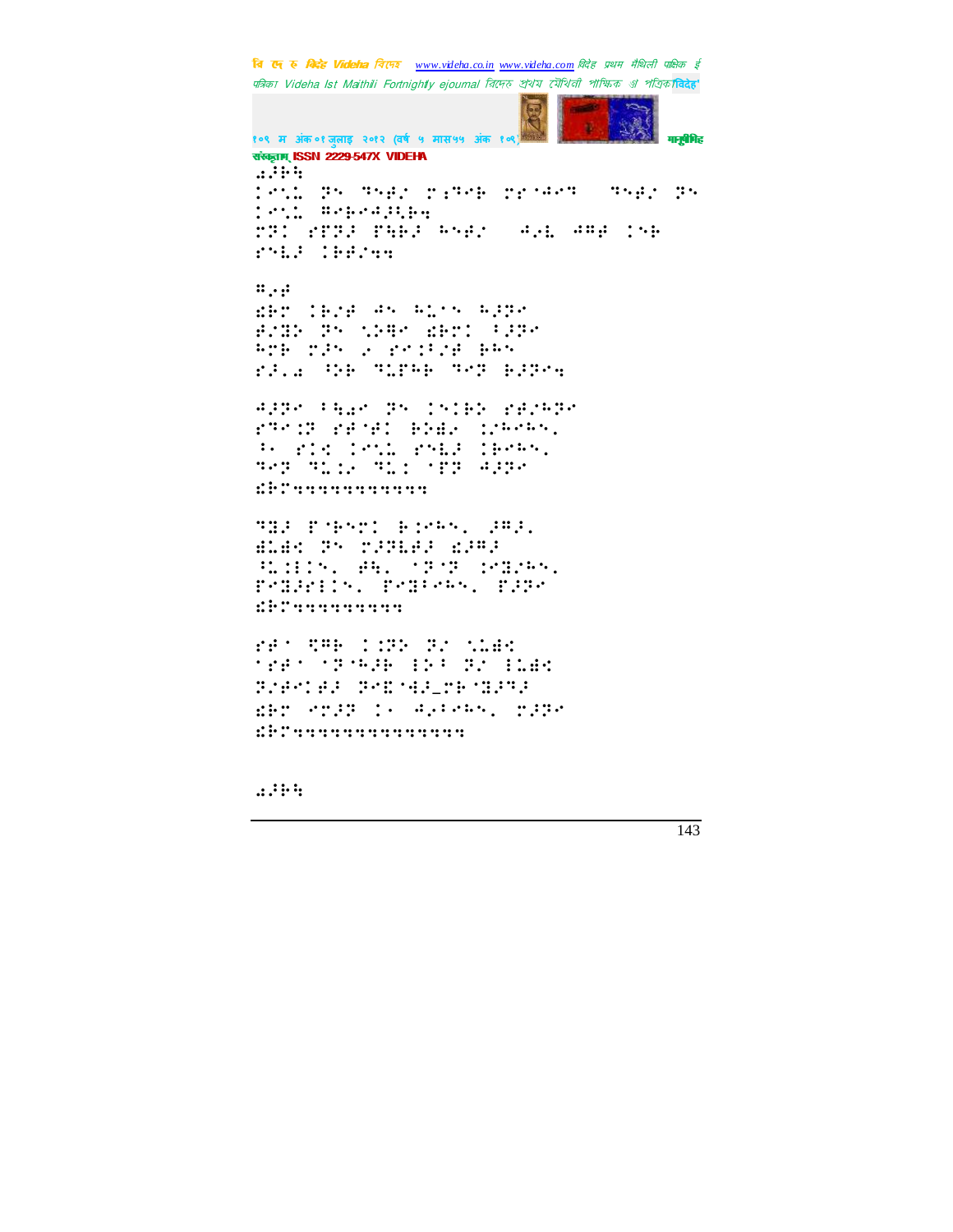मनुबैमिह १०९ म अंक०१ जुलाइ २०१२ (वर्ष ५ मास५५ अंक १० संस्कृतम् ISSN 2229-547X VIDEHA

Pri 4,42 tr 126 (Port - 462) rdaellaar Gare<br>1871a Gebeure en actor chek gel rinkry miler

 $:: . . :$ 18 92 93 92 933 **THE REPORT OF STREET** Ar ar throughout which r:4: 321 (5) 148 (85) 249

THE PHASE TEST RESERVE fill there is real tilled 9222 22 95 PRI PARA<br>9825 12162 PRI PALLA **:: :::::::::::::::** 

**AN APPEND THIS TIME** FIER THIS STORE RARE. HIT THE AT WHI WHITE Web 183 to dep 19134 

Read the Philip. FIRE THE FIST FILE WINDOW Br 15180er, Melta estase 151636. By 1989 Weigh **COMPANY CONTRACTS** 

rusan and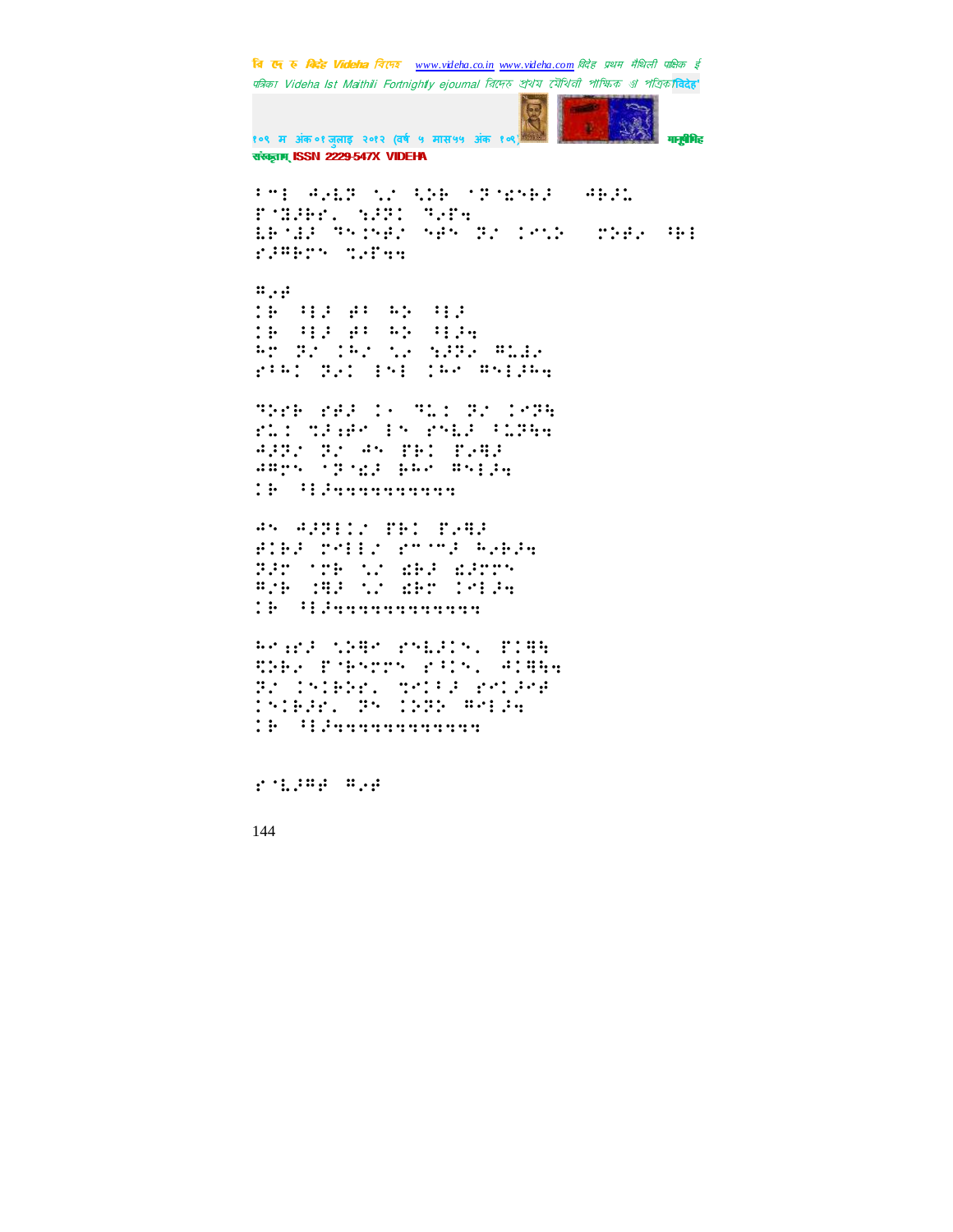मानुबैमिह १०९ म अंक०१ जलाइ २०१२ (वर्ष ५ मास५५ अंक १०९ संस्कृतम् ISSN 2229-547X VIDEHA An British (A.E. BRA Britisher 583. NA PROPERTY POLPHE POLYCHA SOBVEROW  $\mathbf{A}$  and  $\mathbf{A}$  are smaller than the state of the state of the state of the state of the state of the state of the state of the state of the state of the state of the state of the state of the state of the state of PR SHIP, PALE PH (18724 **TRACT SMEAT NATURE REPORT** Ap (2311) 1522 TRACTOR TEMPORARY WORLD tel. to east ending tile **THE SHI AT THE IND IN 11 4545 IBS 12 FBS35**  $\pm$  11.20049999999999999999 RTER TO STORE SPARRET 23 32 12 52 523 the cepton webside Ar the West regg  $\ldots$ MIN POSE, PARA MERRO POSE, RDP NS rithe mare roch, table: rears wibedi, lies. THE ST STAR. ISTAR  $:: . . :$ FRAME ROSE IS NO CROSS TO PARA REAL RA **BOOK TIME RENEWALL** 145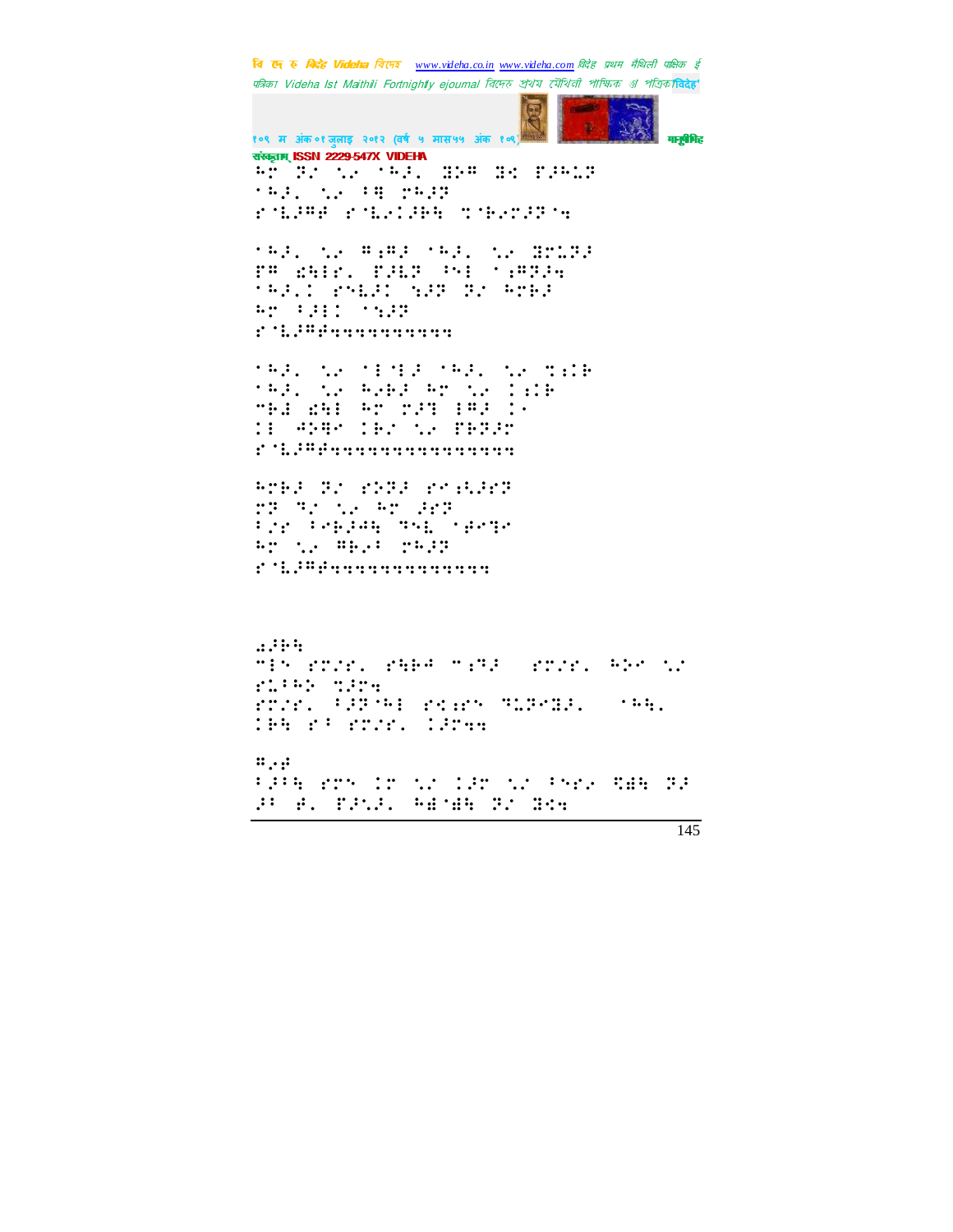

संस्कृतम् ISSN 2229-547X VIDEHA

⢸⣅⢹⢼⢽⢴!"⢸!⣁4!⢴⢷G!2⢼"! 4!⢻⢷⢴CG!⢽4!⣁4!⢼⣉⣒! ⢶⢷"G!⢸⣓!⢸⣅⢹⢼⢽⢴!2⣅⢷ ⢽⣇^⢼⢷"G! ⣇^⢼⢷⣓!⢽⢼!  $\ddot{H}$   $\ddot{H}$ , and an arrange

^⢾⢼.⢶⢷⢾⢼!C⢽C⣓!⢽ ⣝⢼⣝⢼⣝! ⢻⢼!⢳⢵!⢺⢷!⢼⢷ ⣝⢼⣝⣒! Bell test relig "!⢶⢼G!⣁⢼G⣞⣓!⢽⢼⣒!  $\mathcal{G}^{\mathcal{I}}\subset\mathcal{G}$  , announcement

 $\texttt{1:}\quad \texttt{2:}\quad \texttt{2:}\quad \texttt{2:}\quad \texttt{2:}\quad \texttt{2:}\quad \texttt{2:}\quad \texttt{2:}\quad \texttt{2:}\quad \texttt{2:}\quad \texttt{2:}\quad \texttt{2:}\quad \texttt{2:}\quad \texttt{2:}\quad \texttt{2:}\quad \texttt{2:}\quad \texttt{2:}\quad \texttt{2:}\quad \texttt{2:}\quad \texttt{2:}\quad \texttt{2:}\quad \texttt{2:}\quad \texttt{2:}\quad \texttt{2:}\quad \texttt{2:}\quad \texttt{2:}\quad \texttt{2:}\quad \texttt{2$  $\rm C$  . The state  $\rm C$ ⢾⢼!⣋⢵⢷!2⣛!l! ⢸⢹.⣇⣏ ⢾⢼!⢼⣞⣓!⢽⢼⣒! ⢼C!⢾G⣒⣒⣒⣒⣒⣒⣒⣒⣒⣒!

 $\blacksquare$ 4⣚⢼!⢽⢼!l!⢺⢽⢾⢼!⢺⢾4⣒! **CONDUCTS: CONDUCTS: 2002** "cl: 43 43r (200)  $\ddot{G}$ 

⣔⢼⢷⣓.! ⣉⢼"!⢳⢵!⢺⢽.⢺⢽!" ⢽⢳⢴-!⢳⢷!⢺⢽2⢷! **SEM SENCE PRESS**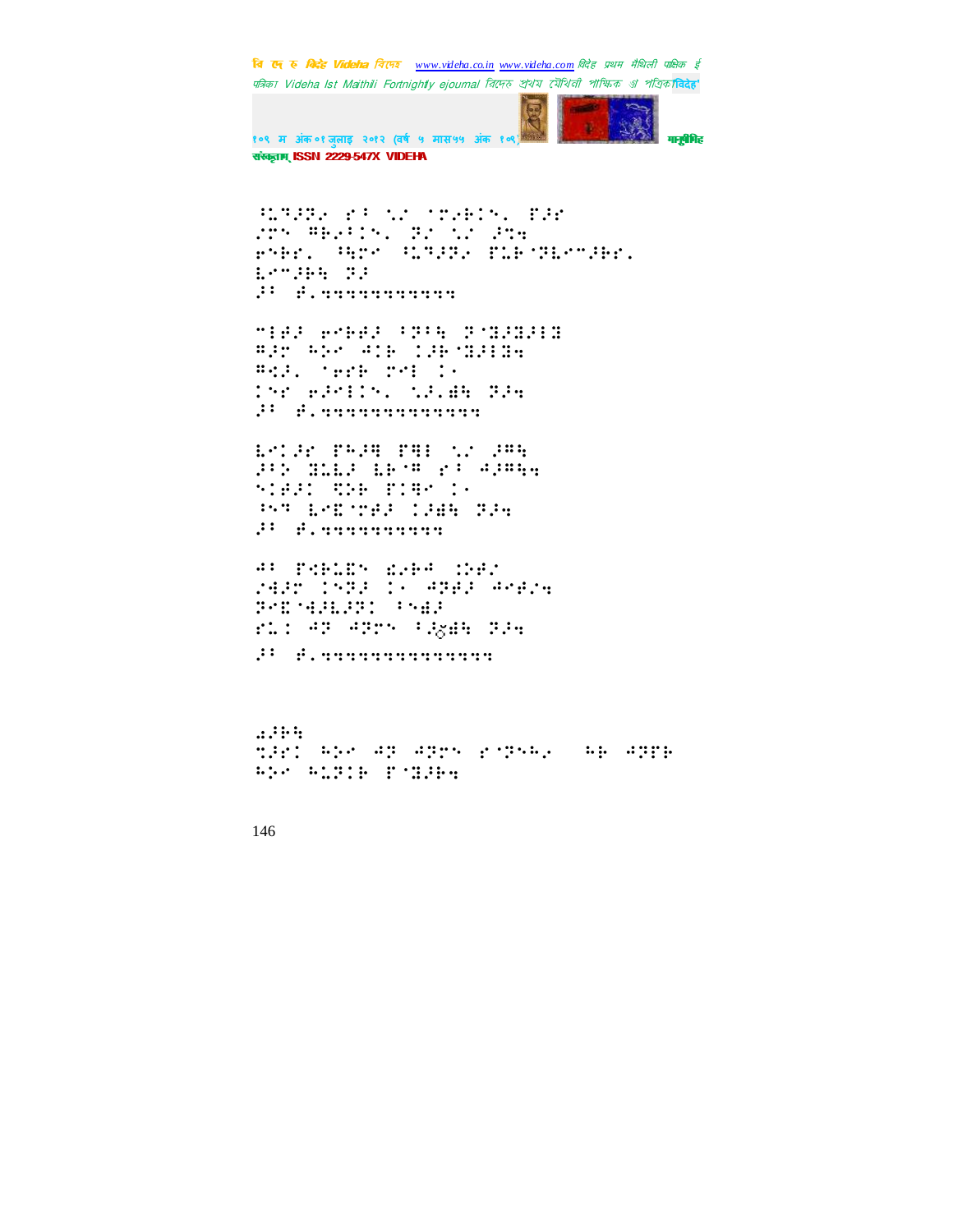**County** 

१०९ म अंक ०१जुलाइ २०१२ (वर्ष ५ मास५५ अंक १०९) मानुसीर मानुसीरी मानुसीरी ह संस्कृतम् ISSN 2229-547X VIDEHA W\reformation of the second the second term in the second term in the second term in the second term in the second t ⢹⣉!⣈!l!⢻⣅⢺⢼⢷⣒⣒! ⢻⢴⢾.! C⢳⢽⢼!⢼C!⢽4!⢷⢳⢾4!2⢼⣁⢼G!2⢽!C⢳⢼⢷!  $::$ . 4!⢽⢴⢾⢴⣉!⣅⢼⢷!⢻4!⢽⢼⣒! "⢸⣞⢼!"⣛!⣟⢾4!2 ⢼!  $H$  The second control  $H$ CHAN CONSIDERED ⢽⣇.⢽⣇!⢽⢼⢷!⢻4⣒! 4⣒⣒⣒⣒⣒⣒⣒⣒⣒⣒! 0  $^{\prime}$   $^{\prime}$   $^{\prime}$   $^{\prime}$   $^{\prime}$   $^{\prime}$   $^{\prime}$   $^{\prime}$   $^{\prime}$   $^{\prime}$   $^{\prime}$   $^{\prime}$   $^{\prime}$   $^{\prime}$   $^{\prime}$   $^{\prime}$   $^{\prime}$   $^{\prime}$   $^{\prime}$   $^{\prime}$   $^{\prime}$   $^{\prime}$   $^{\prime}$   $^{\prime}$   $^{\prime}$   $^{\prime}$   $^{\prime}$   $^{\prime}$   $^{\prime}$   $^{\prime}$   $^{\prime}$   $^{\prime\prime}$  (200  $^{\prime\prime}$  (2)  $^{\prime\prime}$  (2)  $^{\prime\prime}$  $\texttt{H}$   $\texttt{H}$   $\texttt{H}$   $\texttt{H}$   $\texttt{H}$   $\texttt{H}$   $\texttt{H}$   $\texttt{H}$   $\texttt{H}$   $\texttt{H}$   $\texttt{H}$   $\texttt{H}$   $\texttt{H}$   $\texttt{H}$   $\texttt{H}$   $\texttt{H}$   $\texttt{H}$   $\texttt{H}$   $\texttt{H}$   $\texttt{H}$   $\texttt{H}$   $\texttt{H}$   $\texttt{H}$   $\texttt{H}$   $\texttt{H$ "!⢶⢼!2⢳⢼⣛!⢻4! 4⣒⣒⣒⣒⣒⣒⣒⣒⣒⣒⣒⣒! ⣈⢾!⢳⢾4!^C⢽ ⢹⢴!"⣐^⢾! HER 2014 CH 21 THE 2014 C⢳⢽⢼!⣈⢾!⢳⢾4!  $C = C$ 4⣒⣒⣒⣒⣒⣒⣒⣒⣒⣒⣒⣒! 542 TSE 518225 424 |  $\overline{+}$ ri rde diske meksi ⢺⢼⢾.⣎⢷ !⢹C⢼!⢻⣒!

4⣒⣒⣒⣒⣒⣒⣒⣒⣒⣒⣒⣒⣒!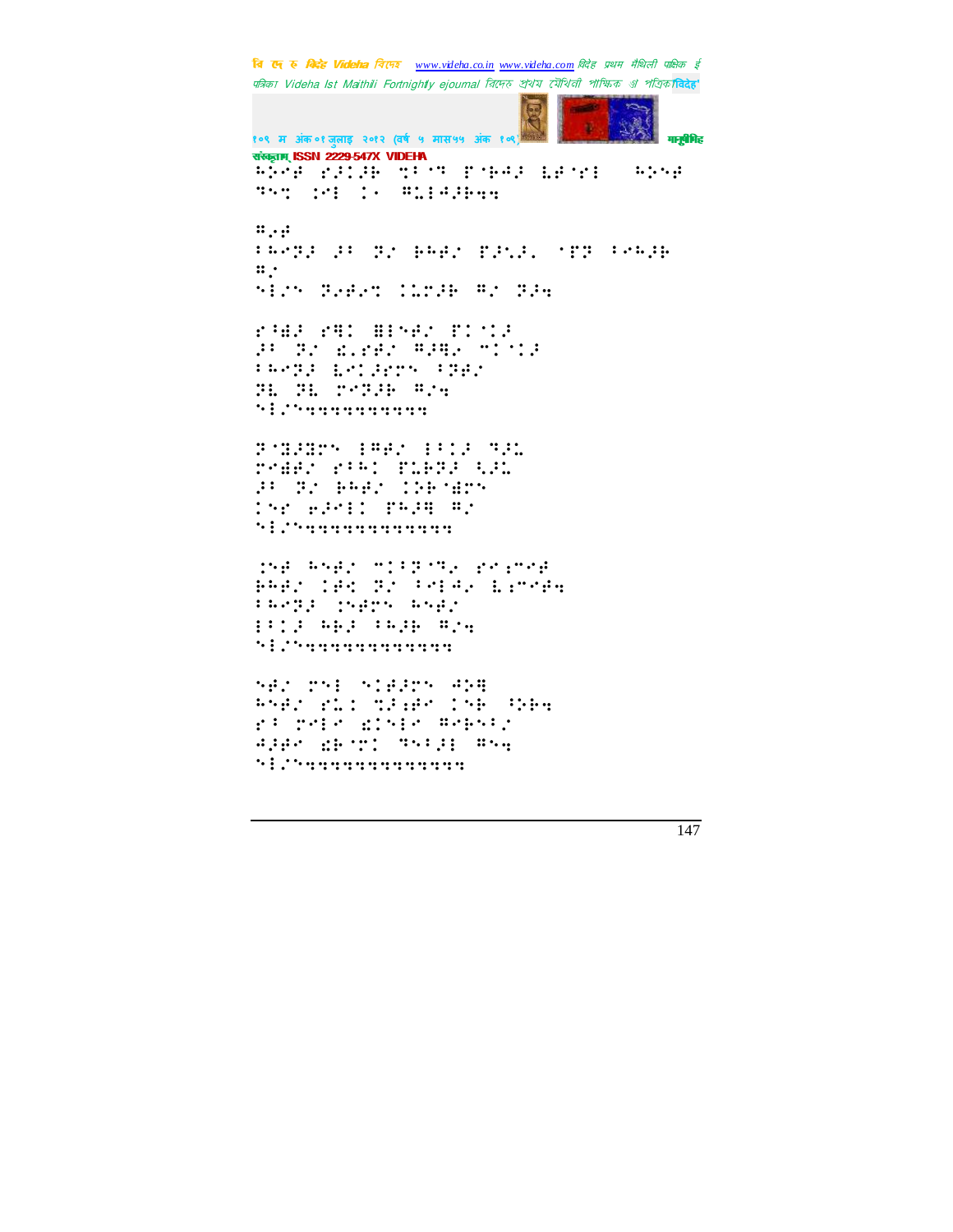

संस्कृतम् ISSN 2229-547X VIDEHA

 $...$ THE SEPTE PERMIT FREE CONTROL FREE "⢽⢳!⢾⣒! ⢶⣅⣞4!⢼⢸⢼!"⣅⣈.⣉⢼⣐⢾-!⢺⢽.⢺⢽!⢳⢵!  $TT T T$   $T$   $T$   $T$   $T$   $T$   $T$ 

 $::$ ... CO CALL THE CONTROL CONTROL CONTROL CONTROL CONTROL CONTROL CONTROL CONTROL CONTROL CONTROL CONTROL CONTROL CO C⢳⢼⢷⢴⣒!

∄G#r Wrth, C#F2 B253.  $H$ : The planet representation of  $H$ ⢳⢽ ⢹⣅.⣅" !"⣈."⢼⢴! "⢸!⣁4!2⢳!C⢳⢼⢷⢴!⣝⣊!  $\begin{minipage}{.4\linewidth} \begin{tabular}{l} \hline $ \color{blue} \textbf{C} \textbf{C} \end{tabular} \end{minipage} \begin{minipage}{.4\linewidth} \begin{tabular}{l} \hline $ \color{blue} \textbf{C} \textbf{C} \end{tabular} \end{minipage} \begin{minipage}{.4\linewidth} \begin{tabular}{l} \hline $ \color{blue} \textbf{C} \textbf{C} \end{tabular} \end{minipage} \begin{minipage}{.4\linewidth} \begin{tabular}{l} \hline $ \color{blue} \textbf{C} \textbf{C} \end{tabular} \end{minipage} \begin{minip$ 

 $^{\prime\prime}$  (2  $^{\prime\prime}$   $^{\prime\prime}$   $^{\prime\prime}$   $^{\prime\prime}$   $^{\prime\prime}$   $^{\prime\prime}$   $^{\prime\prime}$   $^{\prime\prime}$   $^{\prime\prime}$   $^{\prime\prime}$   $^{\prime\prime}$   $^{\prime\prime}$   $^{\prime\prime}$   $^{\prime\prime}$   $^{\prime\prime}$   $^{\prime\prime}$   $^{\prime\prime}$   $^{\prime\prime}$   $^{\prime\prime}$   $^{\prime\prime}$   $^{\prime\prime}$   $^{\prime\prime}$   $^{\prime\prime}$   $^{\$ 2⢽⢼!C⢳⢼⢷G!⢼⢻⢼G!C⣟C4!  $\text{H}$  We approximately THEE CHANGE CALLER ⢳!C⢼⣒⣒⣒⣒⣒⣒⣒⣒⣒⣒⣒⣒⣒⣒!

⢽ ⣎⣇⣉ ⣇⢼"!⢷⢼⢺!⢳⣞C4! ⣅⢷⢴⢾G!⣎⣓!^⣞C4! ⢸⣓⣈.⢻⢷⢴C⢴!⢷⢵⢻!⣉⢿⢼! ⣊⢷!⢸⢻C4!⢸ ⢷⣏ ⣞⢼^⢼⢷⢴!⣝⣊! ⢳!C⢼⣒⣒⣒⣒⣒⣒⣒⣒⣒⣒⣒!

148  $\ldots$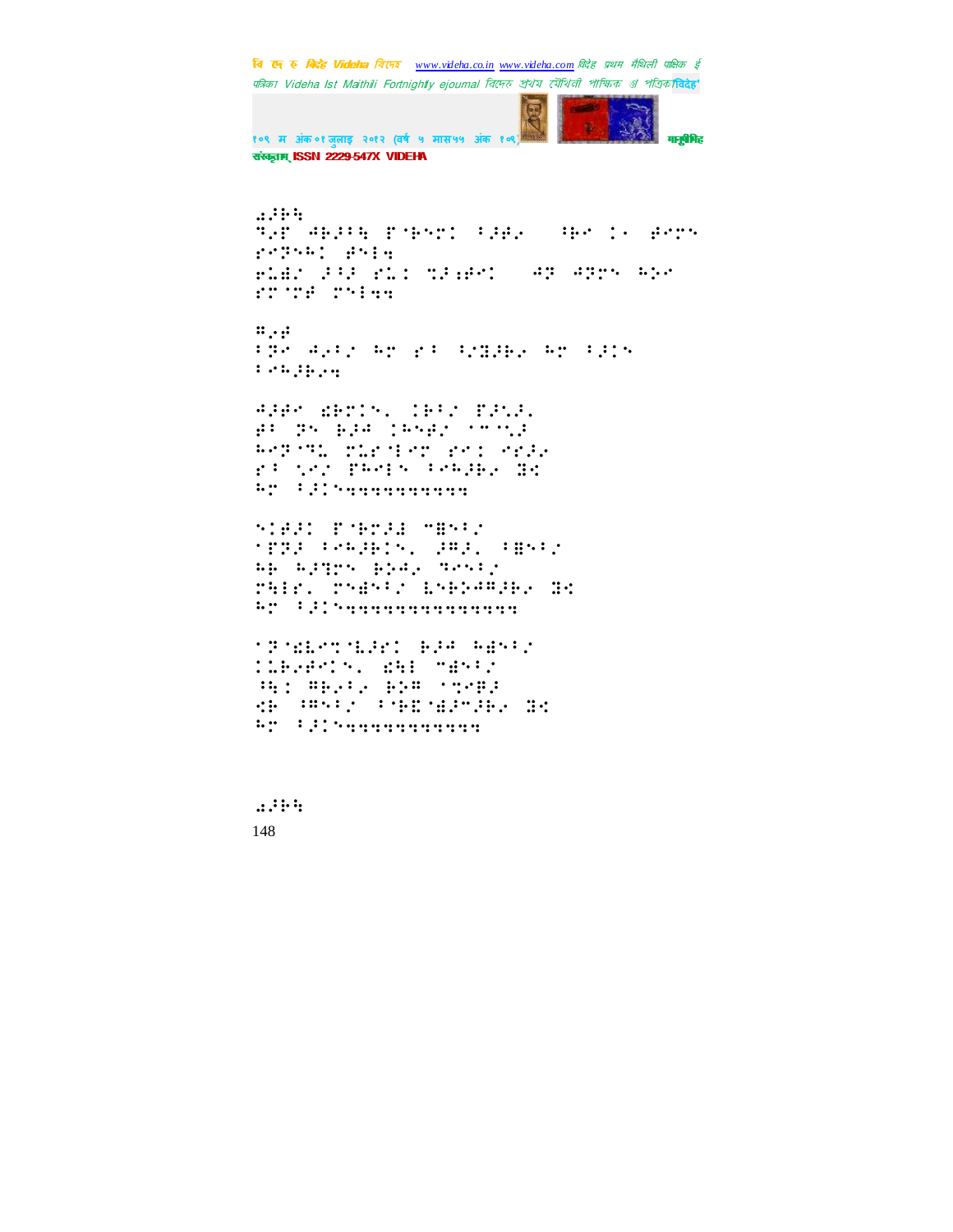**START** १०९ म अंक ०१जुलाइ २०१२ (वर्ष ५ मास५५ अंक १०९) मानुसीर मानुसीरी मानुसीरी ह

संस्कृतम् ISSN 2229-547X VIDEHA ₿Ĵ#`ALPINE, MIR EII IL NI "40PIJ BAMN ⢹⢼⢽⢴!⣈⣓⢽⣒! " ⣇⢼⢴!⢸⢼⣇!⣐⢻.⣐⢻!⢸⢷!⢳⢵-!⣊⢷! ⢸⢷!⢳⢵!"⣇⢼!⢻⣅⣜⣒⣒!

 $::, :$ ⢷⢵"G!⢽4!⢷⢳C4!2⢼⣁⢼G!! "⢸"G!⢺C4!⢻⢼⢷⢴!⣝⣊! "⢷!⣅⣚⢼!⢻⣊⢷⣇"G!⢳C4!  $L$  :  $C$  is the control of  $C$ 

INE MIRI PRESS (MENEZ) ⣃⢷.⣃⢷!⣉⢼⣐⢾!⢹⢴2!⢺⢷C4! ⢺⢻!⢽!⢷!⣔⢵⢷⢼!l!l!  $\mathbb{R}$  . O . The state  $\mathbb{R}$ "⢷!⣅⣚⢼⣒⣒⣒⣒⣒⣒⣒⣒⣒⣒⣒⣒!

 $L$  . The set of the construction of the construction of the construction of the construction of the construction of the construction of the construction of the construction of the construction of the construction of the c 20 2010 2020 203  $P^{\text{C}}$   $P^{\text{C}}$   $P^{\text{C}}$   $P^{\text{C}}$   $P^{\text{C}}$   $P^{\text{C}}$   $P^{\text{C}}$   $P^{\text{C}}$   $P^{\text{C}}$   $P^{\text{C}}$ The Same Theory "⢷!⣅⣚⢼⣒⣒⣒⣒⣒⣒⣒⣒⣒⣒⣒!

FORM ENDING THE SERVICE ⢷⢼⢺!⢽⢼!⢹⣅⢽⣝⢼G!CD⣛C4! ⢽ ⣎⣇⣉ ⣇⢼"!⣑⢼⢽.⣅⢷⢴⢾! "⢸G!⢷C4!2⣁⢼⣛⢴!⣝⣊! "⢷!⣅⣚⢼⣒⣒⣒⣒⣒⣒⣒⣒⣒⣒!

 $...$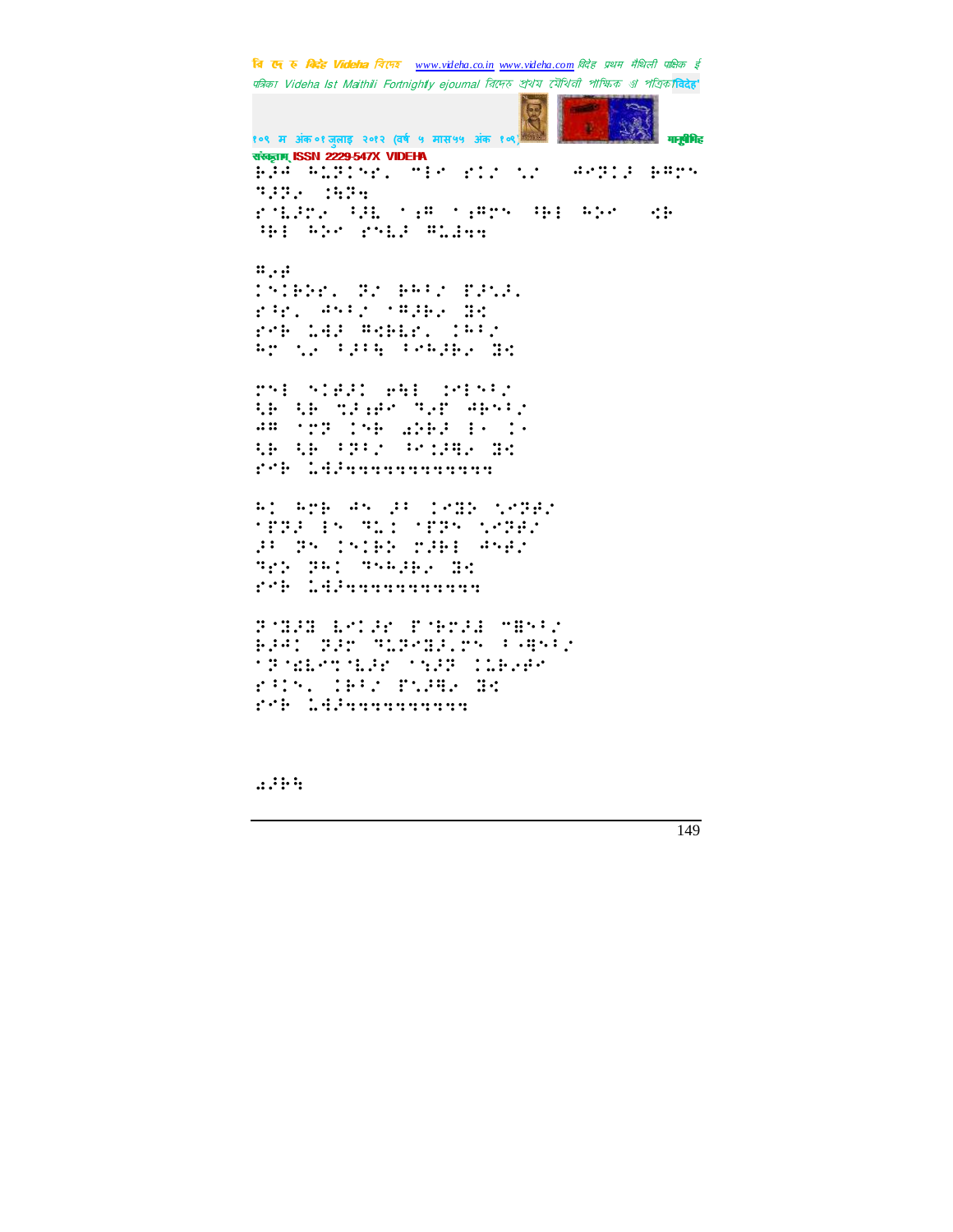१०९ म अंक०१ जुलाइ २०१२ (वर्ष ५ मास५५ अंक १ मानुबेगिह संस्कृतम् ISSN 2229-547X VIDEHA

**BOPR SHOW** IN PARENTRA ENE 2 EIER (MARYBAR track Pal Chieves

 $\mathbf{a}_1$ BH 7478 BH (1) RO 988 BH Ball Challers Al Is Is Thilbia

BRATESTAL PLAYE TRIES: FLARTIN, ARTS ARTS TLATA TRIETER PORR THE PROFESSION PRINCIP **ATACIN, BIAR CLAIR Thildin THIS TEACH AND CASE** BOW REPORTS NO TO THE THING

BAR THITAR BAR (12 Rd 1428 BAR)<br>AND PAPAIN AP 19 12 THINGS

BRANDEN WHAT MISS MATTER PROGRESS BOAR TEST TRIESER rt Wewen Hiller Land While: rister red folker street Himmed Hand Ciptics as as TIEL TREHE HIM BYHING

BPF 701728 BPF (12)80 998 BPF Bri#24275 THE IS IS TRIPLE

FRA BRIBEN BRAZ (ANY TRIER) HANGIN, HE SPEE TYIKE TIERT ERSTRIK KINE TYTER: 150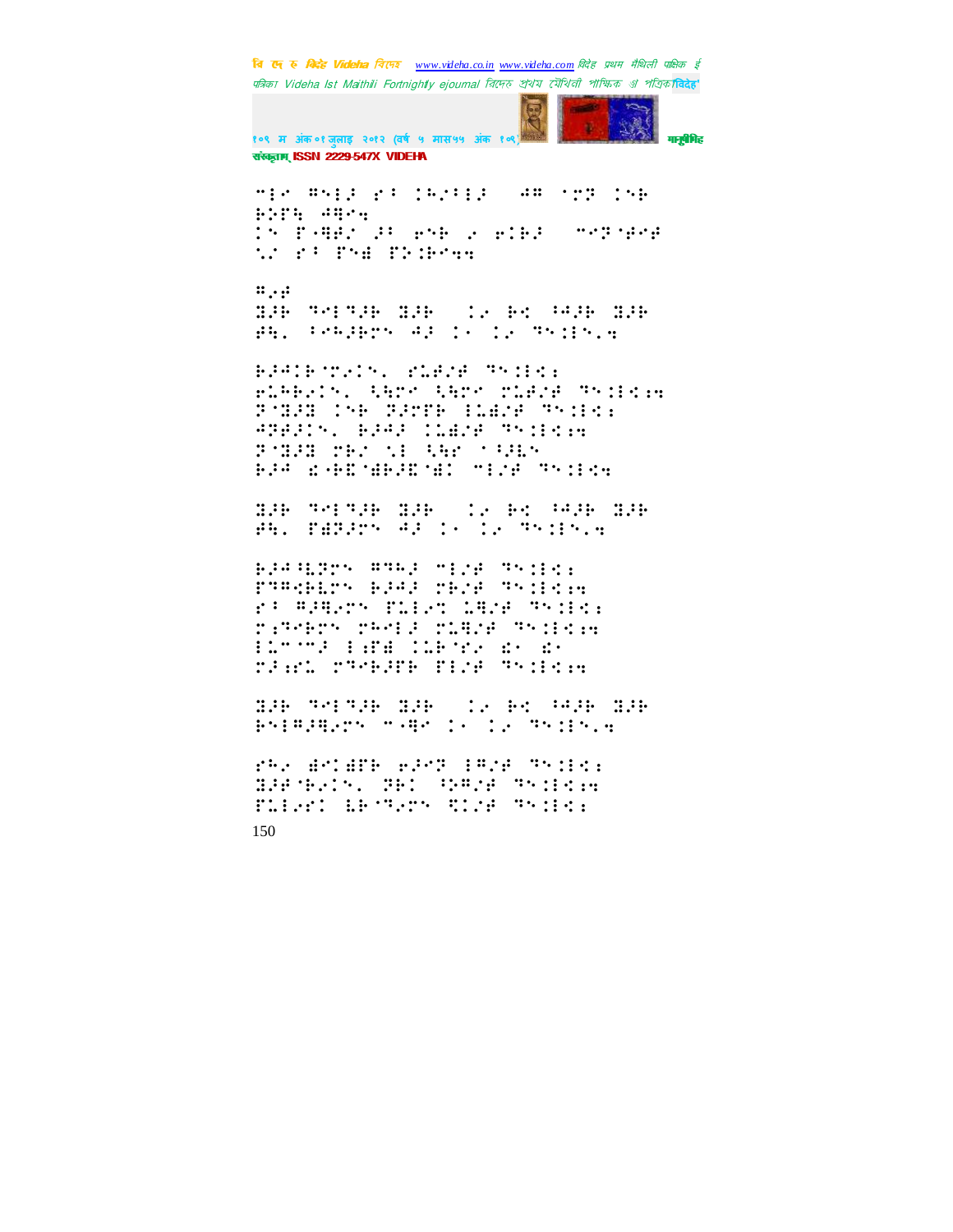१०९ म अंक ०१जुलाइ २०१२ (वष ५ मास५५ अंक १०९) मानुषीिमह

संस्कृतम् ISSN 2229-547X VIDEHA ⣞⢴⣞⢴G!24"⢼!⣚4⢾!⢹⣈⣊⣐⣒! 2⣅⢴⣉!⣞⢴⣞⢴!"⢸!⢹!C⢽⢼!l!  $C$ G THE SECOND CONTROLS ⣝⢼⢷⣒⣒⣒⣒⣒⣒⣒⣒⣒⣒⣒⣒⣒⣒!

⣔⢼⢷⣓.! ⢺⢽⢾⢼!C⢽⣓!⣝⢵⣎ ⣝⢼⣇⢼"⢴-!⢻⣅⣜!l! ⢼⢽⣇⢾⢼!⣐⢾ ⢷⣒!  $F$  . The state of  $F$  is the state  $F$ ⢷ ⣝⢼⣝⢼!⣝⣐⢾ ⢷⣒⣒!

⢻⢴⢾.! ⣁⣓.⣁⣓.⣁⣓.⣁⣓!⢷!⣇⢼"⢴! ⢼C!^C4!2⣞⢷⢴"G⣒!  $F$  . The constraint of  $\mathbb{R}^n$ \*Webster Tech Wideler.

⢷⢼⢺⢷ ⢴!C⢽⢾4!⣎⣅C⢼!  $\frac{4}{7}$ ⢽!^4⢽!⢶!⣈⣝⢾4! ⣈⢵.⣈⢵!⣇⢹ ⣝⢼!⢵⣞⢷⢴"G⣒! ⢼C!"⢸!⣅⣁⣒⣒⣒⣒⣒⣒⣒⣒⣒⣒⣒⣒⣒⣒⣒!

BJTN BJTN NIAJ (PN). 2⢽!⢼⢺!2⢽"G!⢷C4⣒! ⢼C!⢽4!⢷⢵!⣃⣓"!⢺⢾4! COUNTY CONTROL CONTROL ⢼C!"⢸!⣅⣁⣒⣒⣒⣒⣒⣒⣒⣒⣒⣒⣒⣒⣒⣒!

⣉⢿⢼!⢷!⢼C!⢻⢾4!⣔⣛⢴! ⣃⢷.⣃⢷!C⢽⢾4!⣑⢼⢽!C⢷⢴⣒! run, in as ran age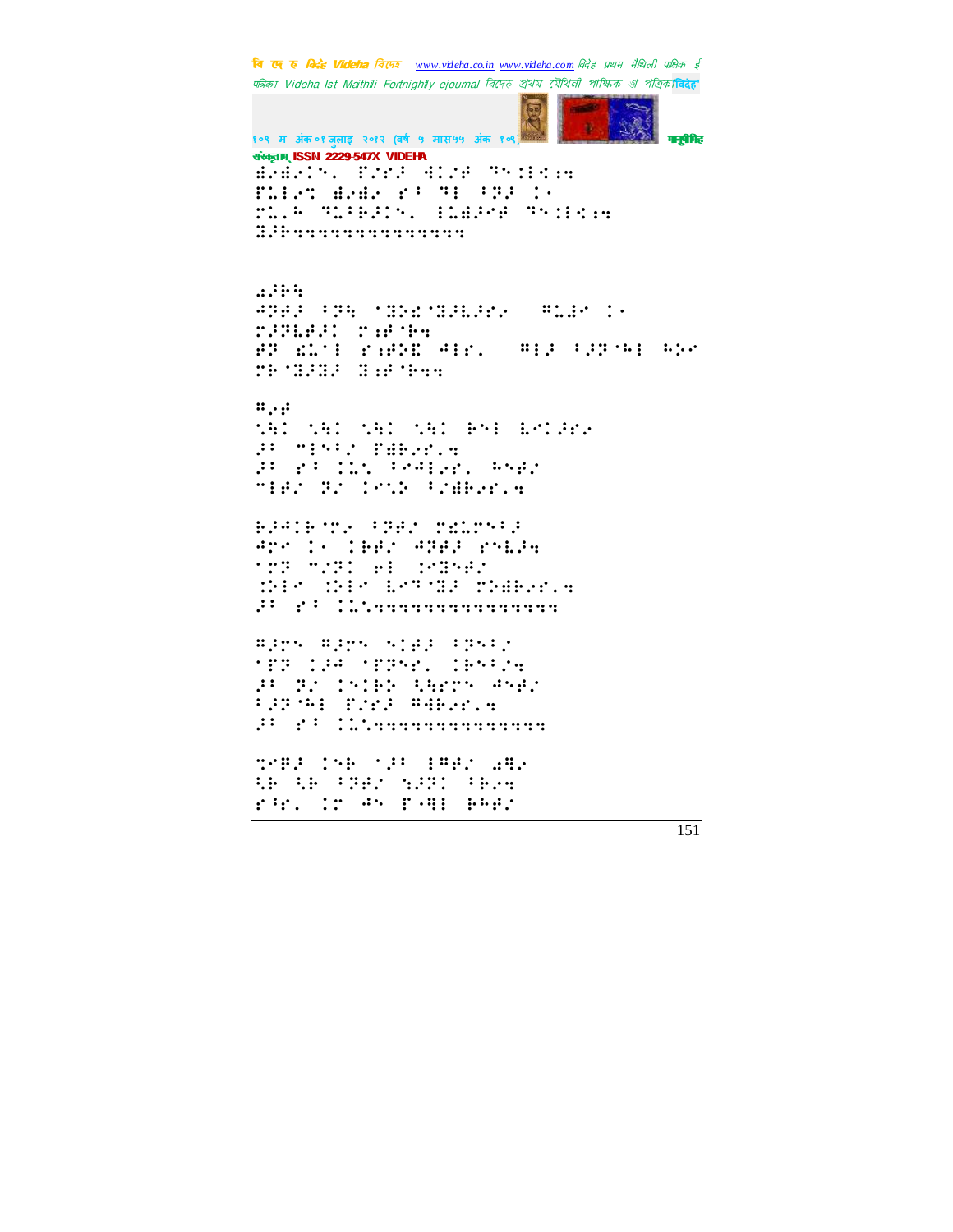```
CONTRACTOR
                                                   \mathcal{G}१०९ म अंक ०१जुलाइ २०१२ (वष ५ मास५५ अंक १०९) मानुषीिमह
```

```
!! We had the second the
\mathbf{F}^{\mathrm{C}} of \mathbf{C}^{\mathrm{C}} . Consequences in the consequence of \mathbf{C}^{\mathrm{C}}
```
संस्कृतम् ISSN 2229-547X VIDEHA

```
\ldots^⢼⢳!⢵⢼!2⣅"!⢻⢷⢼C4-!⣞2!⢷⢳!⢳⢵!
SAME 120
\overline{F} \overline{G} \overline{G} \overline{G} \overline{G} \overline{G} \overline{G} \overline{G} \overline{G} \overline{G} \overline{G} \overline{G} \overline{G} \overline{G} \overline{G} \overline{G} \overline{G} \overline{G} \overline{G} \overline{G} \overline{G} \overline{G} \overline{G} \overline{G} \overline{G⢷⢴!⢼⢷⢼⣒⣒!
```
 $\mathbf{a}^{\mathbf{a}}$  $^{\circ}$   $^{\circ}$   $^{\circ}$   $^{\circ}$   $^{\circ}$   $^{\circ}$   $^{\circ}$   $^{\circ}$   $^{\circ}$   $^{\circ}$   $^{\circ}$   $^{\circ}$   $^{\circ}$   $^{\circ}$   $^{\circ}$   $^{\circ}$   $^{\circ}$   $^{\circ}$   $^{\circ}$   $^{\circ}$   $^{\circ}$   $^{\circ}$   $^{\circ}$   $^{\circ}$   $^{\circ}$   $^{\circ}$   $^{\circ}$   $^{\circ}$   $^{\circ}$   $^{\circ}$   $^{\circ}$   $^{\circ}$ 2⢽⢼!⢽!⣅⢷⢼⢹!⢳⣒! ⢳⣝⢼!⢹⣈⢾4!⢻⢷⢴C!⢼⢺⢼⢹⢴! ⢽⢼!l!⢳⢾4!⢼⢺⢼⢹!⢳⣒!

H} MiH. 4.0 and  $\sim$  $'$ P!Willy, 197 Fr!F. PHP.4 "⢼⢶!⢳⢾4!⢴!^⢷⢼!⢽⢼! HAT SHE SHE SHE

⢳⣝⢼⣒⣒⣒⣒⣒⣒⣒⣒⣒⣒⣒⣒⣒!

!n 1592 (2001) Arriva SIEJ AI IS 257 genera 4!⢻⢷⢴C!⢹⣅⣈!⢳⢷4!l!! ! v Rep (DRAG) And  $\ddotsc$ 

152 "⢸!⢻⢷⢴C!⢺⢹⣓⢷!⢳⢽⢾"! CO CALLEY CONTROLL CONTROL ⢼⢺⢼⢹⢴!⣃⢷.⣃⢷!2⢳⣅G^⢾4!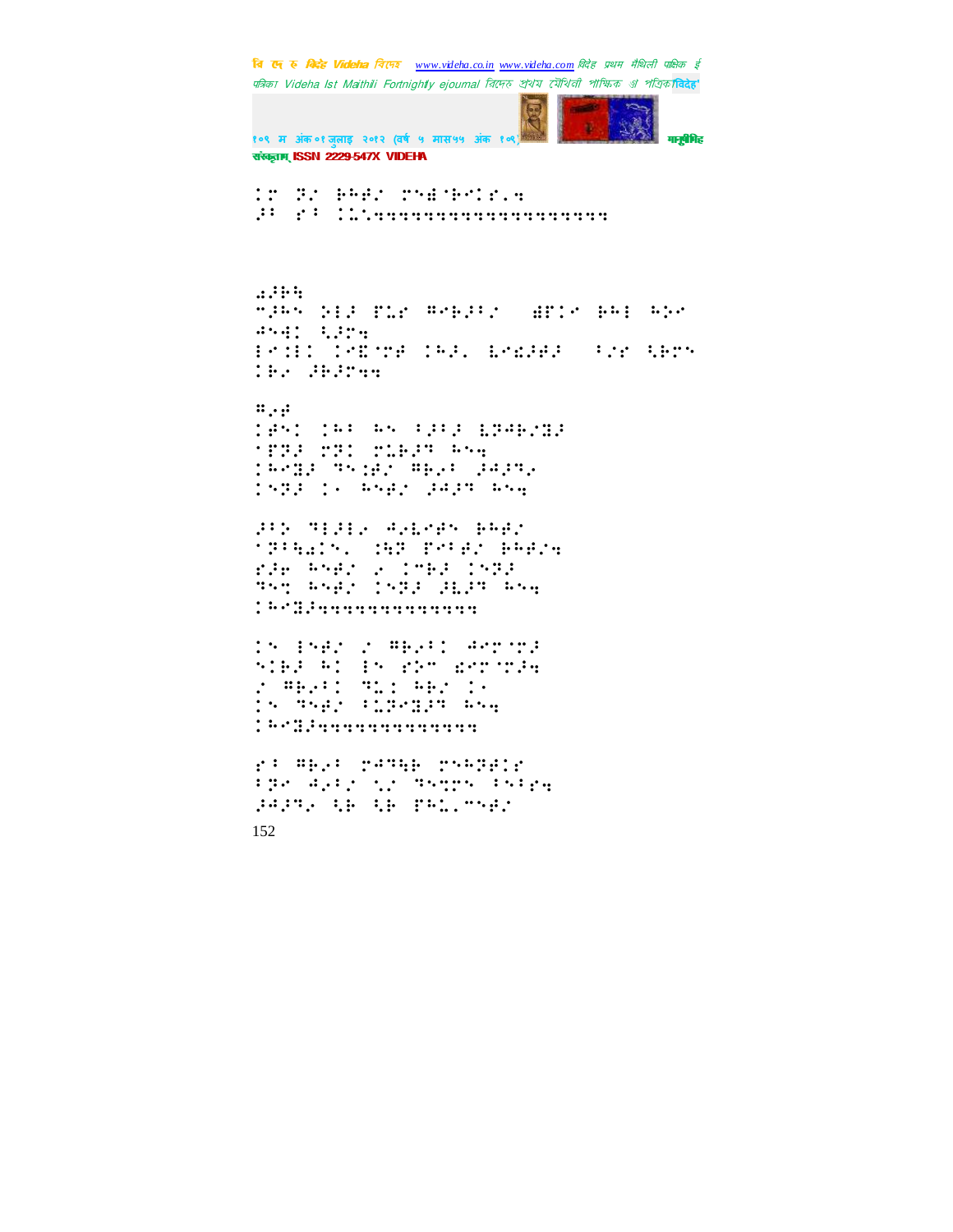

१०९ म अंक०१ जुलाइ २०१२ (वर्ष ५ मास५५ अंक संस्कृतम् ISSN 2229-547X VIDEHA fri de dift en **COMBOS CONTRACTS** 

 $1.114$ 85 March 19878 Eraldi (88) TRAV PAR ADEA MARIA NO INIED  $\sim$  1.421 **TAR NE INAPROSITAR** 

 $\mathbf{a} \cdot \mathbf{b}$ FIRE WE FARE FIRE WE STIL 1533 AD2 1. 2 AD33 ACA riders Ad: Abib related #1 132 12 2032 549

st parts to captive market<br>strain term of the contract 200518207512012118 There is the same way **Midstreagananana** 

**AN INC MILLANDS ARRIVETS** rrah reggis, eksposit **AN PNIC NO NPN 1976** BIB PEDECAL PERPENSA \*\*\*\*\*\*\*\*\*\*\*\*\*\*\*\*\*\*\*\*\*\*\*\*\*\*\*\*\*\*\*\*

**45 TA MAY #100 199 Addy PRINTING STRA** PH PPP AN NIER IES W **APT PAY THEIR AGE**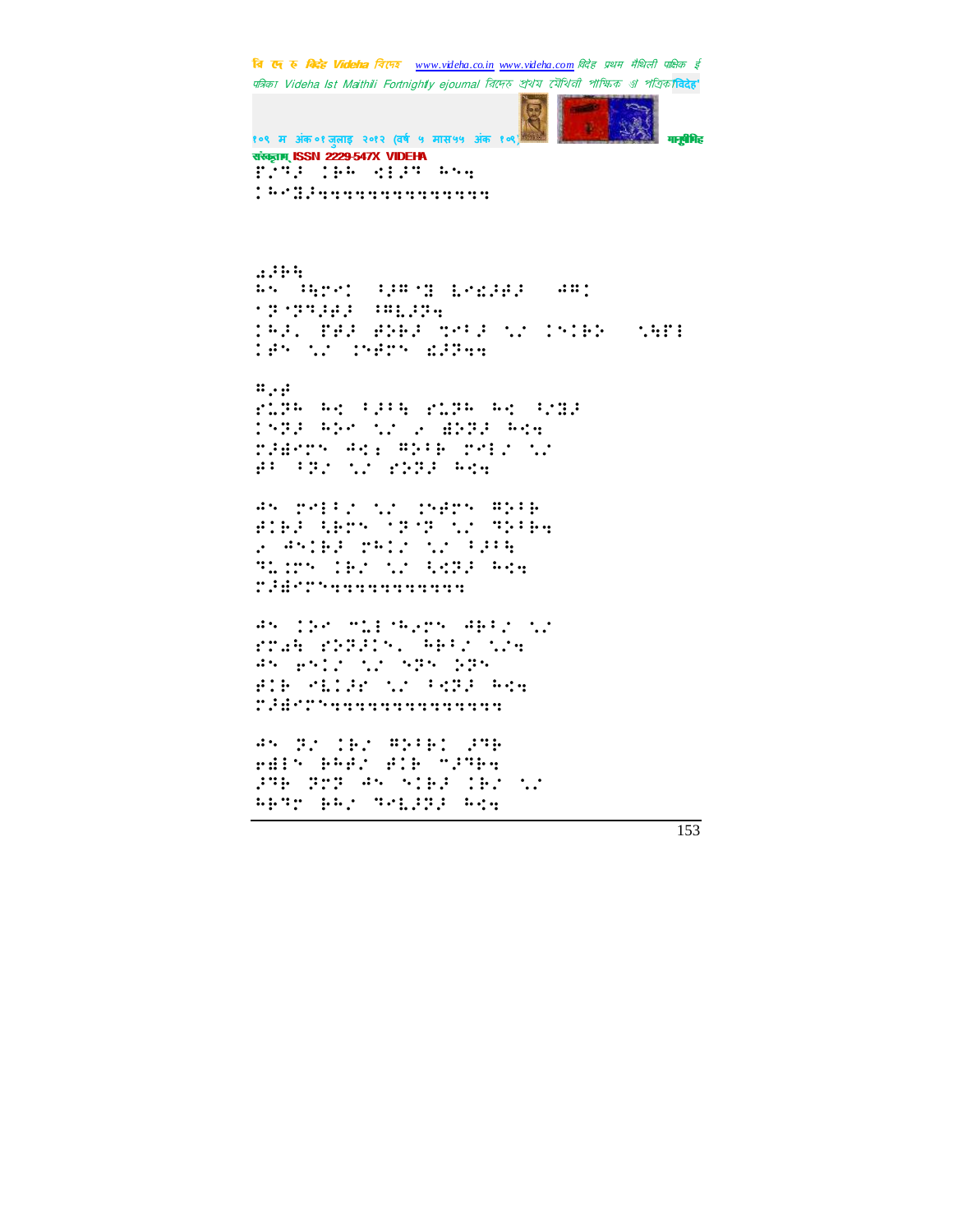

⢼⣞⣒⣒⣒⣒⣒⣒⣒⣒⣒⣒⣒⣒⣒⣒⣒!

 $...$ 24"⢼"G!"⢸!⢺ ⢺⢾C⢼-!⢼⢺!⢷4!^⢼⢳4! "4⢾⢼⢽⣒! ⢾4⣝⢵!2⣅⢺4!⢵⢷!⢹⣅⢽⣝⢼G-!!⢾G!⢵! **W** ENGINEER

 $::$ ...  $\overline{G}$  . CON CONTROL CONTROL " HE WAS CONSIDERED 100 MAR 2019 MAR

⢷⢵4!⢺⢷⢼!⢸⢺4!⢻⢷⢳⢾C⢼! He will depend to the control of the control of the control of the control of the control of the control of the control of the control of the control of the control of the control of the control of the control of the contr **Web 198 Web 198 No. 198 No. 198 No. 198 No. 198 No. 198 No. 198 No. 198 No. 198 No. 198 No. 198 No. 198 No. 1**  $45 - 4$   $17 - 44$   $19 - 44$   $19 - 44$ "⢸⣞⢼⣒⣒⣒⣒⣒⣒⣒⣒⣒⣒⣒!

!⢷⢾4!⢷!⢽⢻⢷⢼⢽⢴! ECH CALL TO CONTROL ⢽⢴⢾.⣎⢷!⢽⣏ ⣚⢼.⢷ ⣝⢼⢹⢼!  $f$ 4.00 = 0.00 = 0.00 = 0.00 = 0.00 = 0.00 = 0.00 = 0.00 = 0.00 = 0.00 = 0.00 = 0.00 = 0.00 = 0.00 = 0.00 = 0.0 "⢸⣞⢼⣒⣒⣒⣒⣒⣒⣒⣒⣒⣒⣒⣒⣒!

⢷ ⢴!"⣐⢻!⢷⢺⢵!⣁4!⢽ ⣎⢼! ⢾G!⣁4!^⣊2⣞ ⣞!⣇⢼"⢴!⣎⣐⣎⢼! ⢽⢳⢾!⢳⢾!⢷⢼⢺⢵⣏!24"⢼! "⢸⣞⢼!⢻4!"⢼!⢳⣊⣒!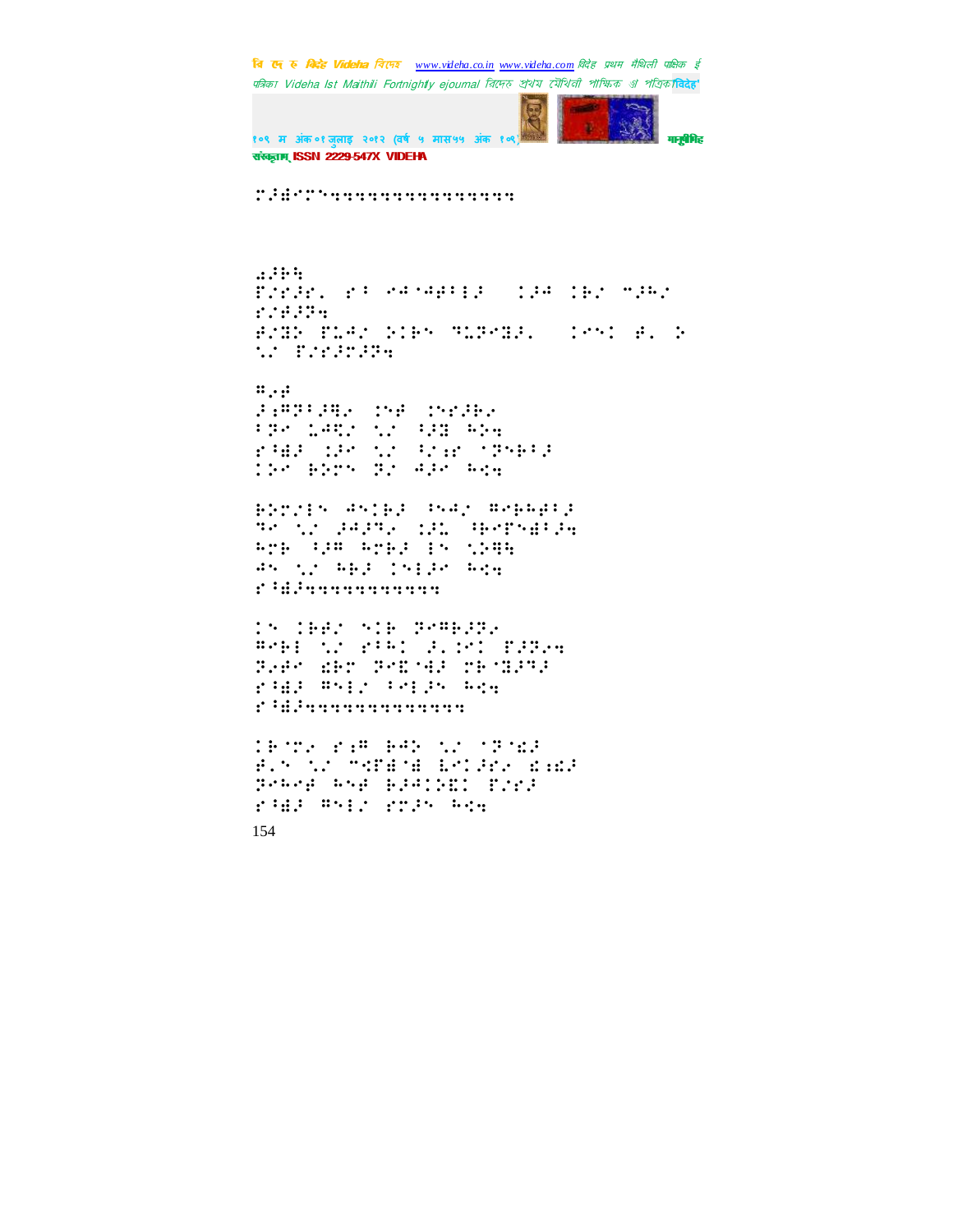

१०९ म अंक०१ जुलाइ २०१२ (वर्ष ५ मास५५ अं संस्कृतम् ISSN 2229-547X VIDEHA 

 $\ldots$ ame ji par rjen rjegi (ga par egjy **Administration** PRESENTED READ CORNER SOMETE **BEE THE TIMEST** 

 $\mathbf{a}$ . rupe ad this rupe ad trup **FILM PRAIRS PROMISE TRANS** F SPECTE SESP PLAP AN **TRANSPORT REPORT AND A** 

ra Che Caello ar Befer te rbia dr ra Chr afrekr the H: What, BM STORE richi (Alista Merres

Bars Bars Side (PS); th the signals way absolve Addy dens, MDr. (Md.). **WELLER'S STATES WARE** 

................... rilleries (response :5: :31"15, 272, <sup>1851</sup>24 FI THE BABE AR PANEL r: 198 AP: 48 AP62A

,,,,,,,,,,,,,,,,,,,,,,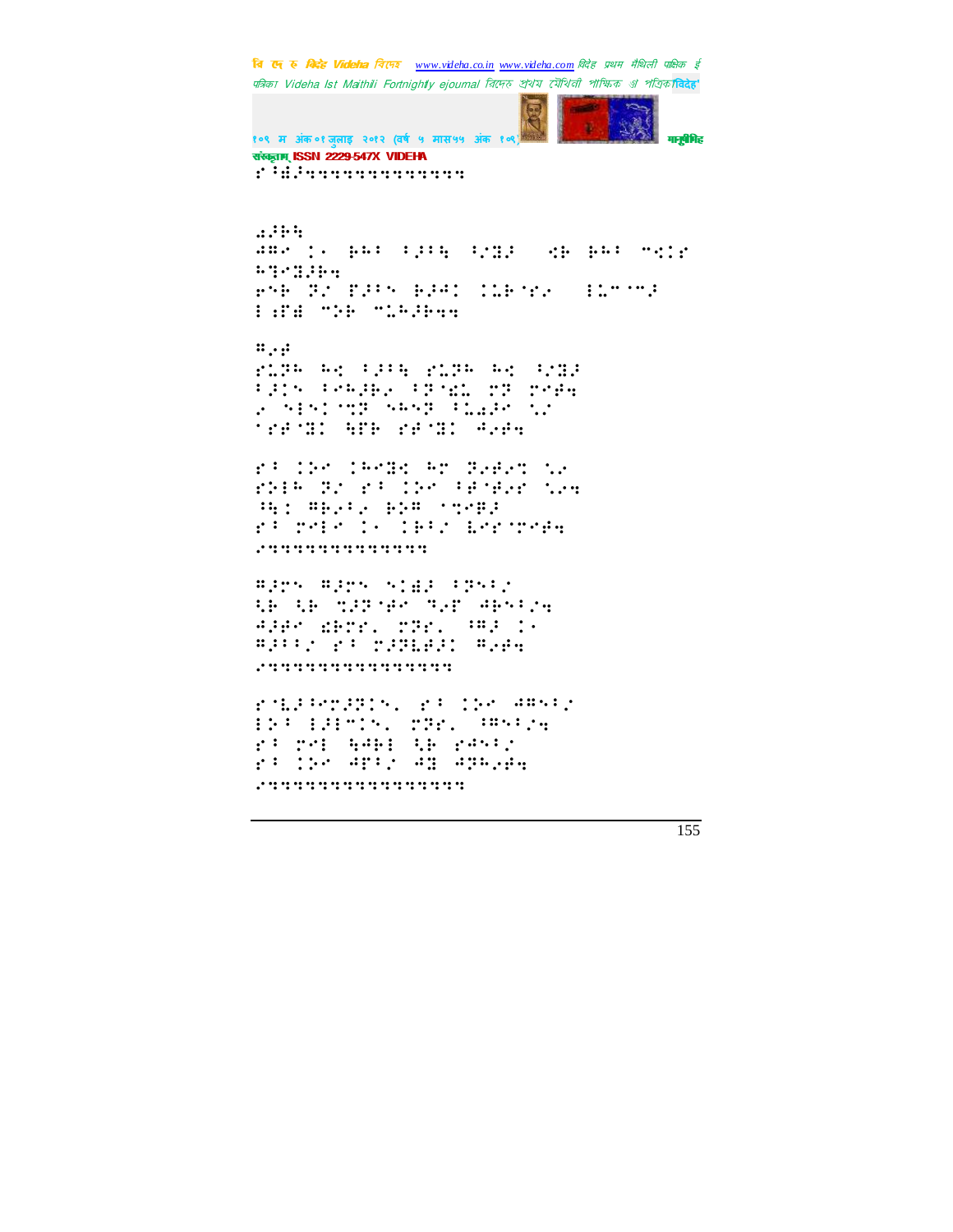

१०९ म अंक ०१जुलाइ २०१२ (वष ५ मास५५ अंक १०९) मानुषीिमह संस्कृतम् ISSN 2229-547X VIDEHA

 $...$ ⢾⢷!" ⣇⢷ ⢻!2⣜ ⣋⢾!2⣓⢺⢼"G-!⢺!⢹⣈! ⢽4!⢼!⢾!⢵⣒!  $#$  . The property  $H$  is the set of  $H$  $T$  =  $T$ 

⢻⢴⢾.! ⢽ ⣎⣇⣉ ⣇⢼"!⣑⢼⢽!⣅⢷⢴⢾! ⢸⣓⣈!⢻⢷⢴C⢴!⢸ ⢷⣏ ⣞⢼^⢼⢷⣒! ⢴!⣐⢻ ⢷⢺!⢽⢼!l!⢸⢻⢾4! COURS CHE LANDING

⢳⢷⢹!⣃⣅4!^⢽ ⢹⢼!⢷!^ ⢷! ⣎⢷!⢷4⢾!⢵!⢸4!⢶ ⢷⣒! ⣁2 2⢽!⢷⢵⣛G!2⣅⢺4⢾.2⣅⢺4⢾! ⣅⢺⢷!⢺⢼!⣁4!⣃⢷.⢹⣅⢼⢷⣒! ⢴⣒⣒⣒⣒⣒⣒⣒⣒⣒⣒⣒⣒⣒⣒!

 $T$   $\Delta$   $T$   $\Delta$   $T$   $\Delta$   $T$   $\Delta$   $T$   $\Delta$   $T$   $\Delta$   $T$   $\Delta$   $T$   $\Delta$   $T$   $\Delta$   $T$   $\Delta$   $T$   $\Delta$   $T$  $T^1$  PHP 12 120 120 120 120 CONNECT THE THE CONNECT ⢻C4!⣁4!24"⢼!⢺⢵⢻⢼⢷⣒! ⢴⣒⣒⣒⣒⣒⣒⣒⣒⣒⣒⣒⣒⣒⣒⣒!

 $^{\prime\prime}$  which is a set of  $^{\prime\prime}$ ⢻⢼⣛⢽!⣁4!⣅⢷⢴⢾!⣔⣐⣋⢼⣒! ⢸⣓⣈!⢻⢷⢴C⢴!CD⣛C4!⣈⢼⢾⢷! l: **PHIS AP AP TRTPH** ⢴⣒⣒⣒⣒⣒⣒⣒⣒⣒⣒⣒⣒⣒⣒⣒⣒!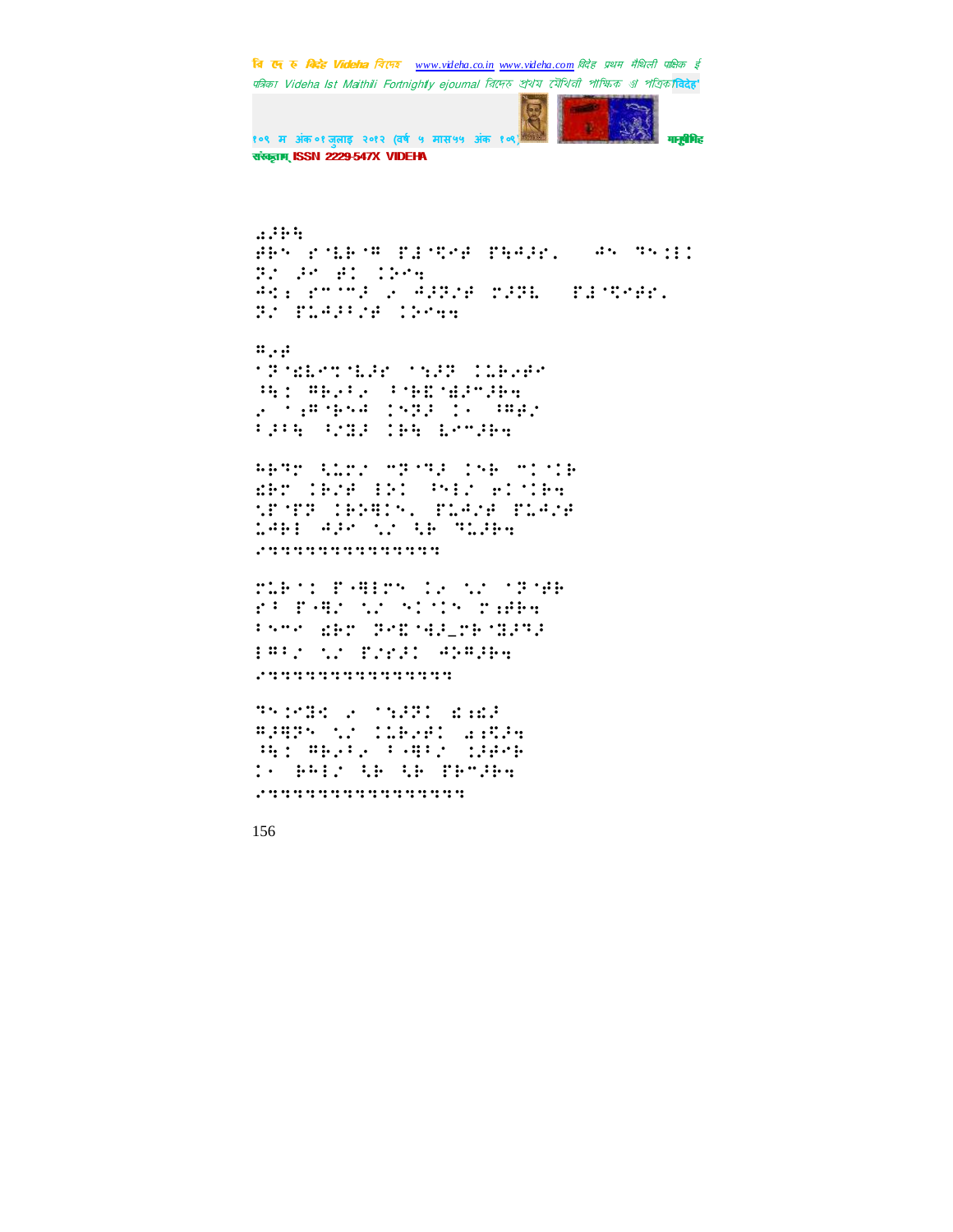

१०९ म अंक०१ जुलाइ २०१२ (वर्ष ५ मास५५ अं संस्कृतम् ISSN 2229-547X VIDEHA

 $11111$ SPROGROM STAR WRTING (BAILY STARR) #PD SWOR real size to the against the reage do **22. 25.00 Miles** 

 $\mathbf{a}$ . sip, brpg aggilb by tjib ESTAND (BPR 192 Rdg BU THINK PARTH AR TITLE 31 PDRT 12 137 Rds

**Bis Christian SHI BeBrie** th the Ap (1) Haerby 2 rad (Perge Area<br>183 ani 1938  $P = 22$  and an anti-distribution of  $\mathbb{R}^2$ 

rdh Abragin Abr Gheim **SERPORT RESIDENCE** Age from The Case (Ass. 1914) BIB AB: Ar IBB Ada  $P = P_{1}$  and the second second second second

**STATE CONSTRUCTS** r: APARIN, AAR Prrn:Aq INTER MOTERN B. IPHOTEN PLEA AS Lege to Their Plan Read **.:: :::::::::::::::::::::::::::::::::**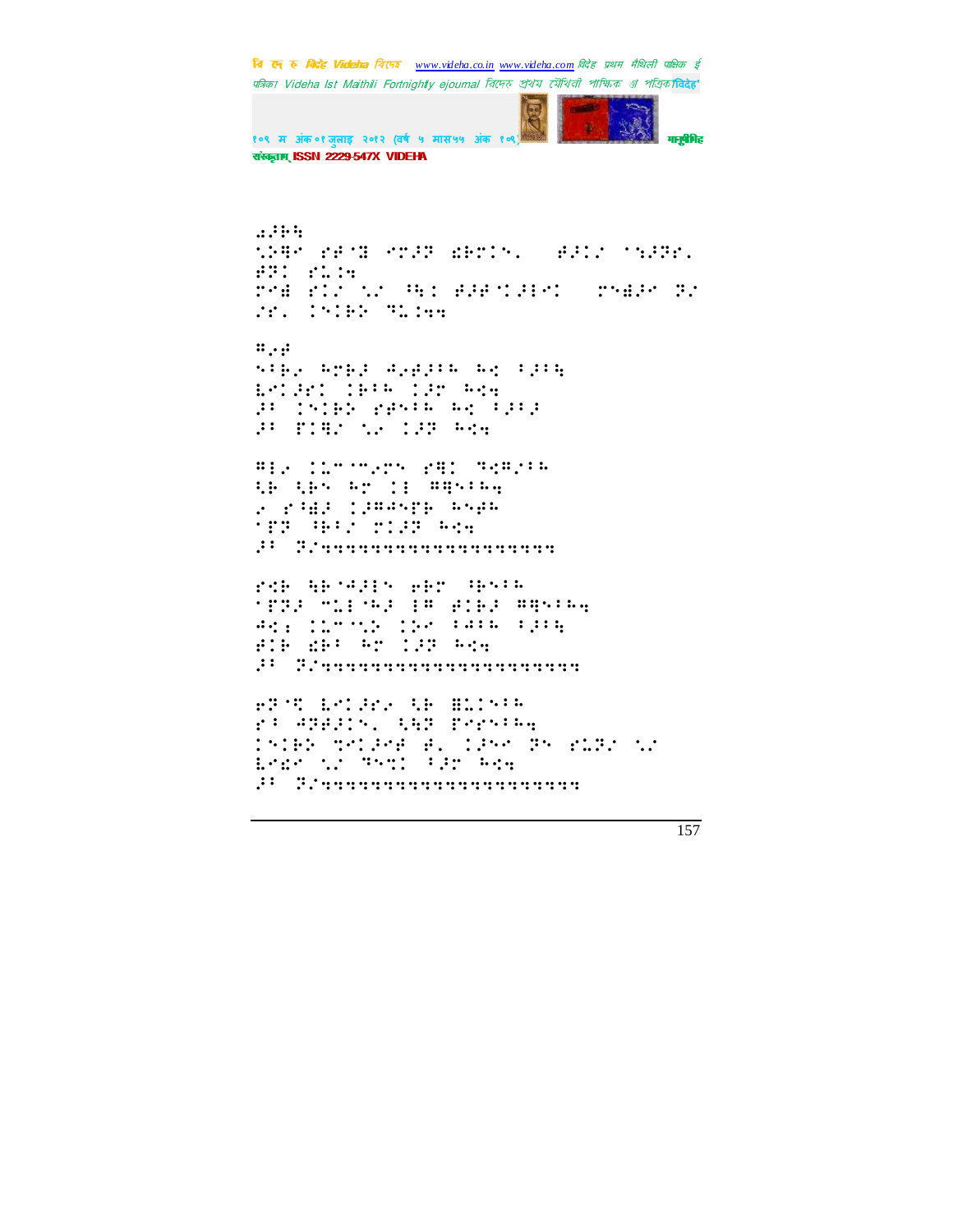

संस्कृतम् ISSN 2229-547X VIDEHA

 $...$ 24"⢼!⢳⢵!⣁4!⣉⣉"G!⣉⢴⢾-!⢺⣊⣐!2⢼C4! ⣑⢼⢽⢴.⢳⢵⣉⣝⢼⢷⣒! l!l!"⣇⢼!⢹⢴⢽.⢹⣅⣈⢴G-!l!! 2 2⢽!C⣛⢼!2⢼⢷⣒⣒!

⢻⢴⢾.! ⣔⣅⢼!⢹C⣊!C⢼⢴!⢹C⣊! By Che, B. S. S. B. By: ⣎⢷⢼2⢷!⣞!⣑⢼⢽!⣋⢵⢷⢴! 2⣛!l!⣓2⢷!^D⣛!⢻4⣒!

 $^{\prime}$   $^{\prime}$   $^{\prime}$   $^{\prime}$   $^{\prime}$   $^{\prime}$   $^{\prime}$   $^{\prime}$   $^{\prime}$   $^{\prime}$   $^{\prime}$   $^{\prime}$   $^{\prime}$   $^{\prime}$   $^{\prime}$   $^{\prime}$   $^{\prime}$   $^{\prime}$   $^{\prime}$   $^{\prime}$   $^{\prime}$   $^{\prime}$   $^{\prime}$   $^{\prime}$   $^{\prime}$   $^{\prime}$   $^{\prime}$   $^{\prime}$   $^{\prime}$   $^{\prime}$   $^{\prime}$   $^{\prime}$ ⢻⣅⢷⣅^⢷⣜!⢻⢳!⣎⣛!⢻4⣒! **40: P.420 22 22 2440** ⢺⢵⢾G!⢽⢼!⣃⢷!⢻4⣒! ⣎⢷⢼2⢷⣒⣒⣒⣒⣒⣒⣒⣒⣒⣒⣒⣒!

2D⣛!⣇⣑⢼⢽!⢾⣓G!⢻D⣛.⢻D⣛!l! G#r. rh#3 166 #24  $[]$ 2. 25 . 201 . 201 . 201 . 201 . 201 . 201 . 201 . 201 . 201 . 201 . 201 . 201 . 201 . 201 . 201 . 201 . 201 . 20 ⣎⢷⢼2⢷⣒⣒⣒⣒⣒⣒⣒⣒⣒⣒⣒⣒⣒⣒!

⢺⢽⢳⢾!⢷!⢾⣓G!2⢵⣙⢴!2D⣛!l!  $T^G$ H: 000 H: 000 H: 000 H: 000 H: 000 H: 000 H: 000 H: 000 H: 000 H: 000 H: 000 H: 000 H: 000 H: 000 H: 000 H: 00 ⢻⢷G!⢷!⣓2⢷!⢻4⣒! ⣎⢷⢼2⢷⣒⣒⣒⣒⣒⣒⣒⣒⣒⣒⣒⣒⣒⣒⣒!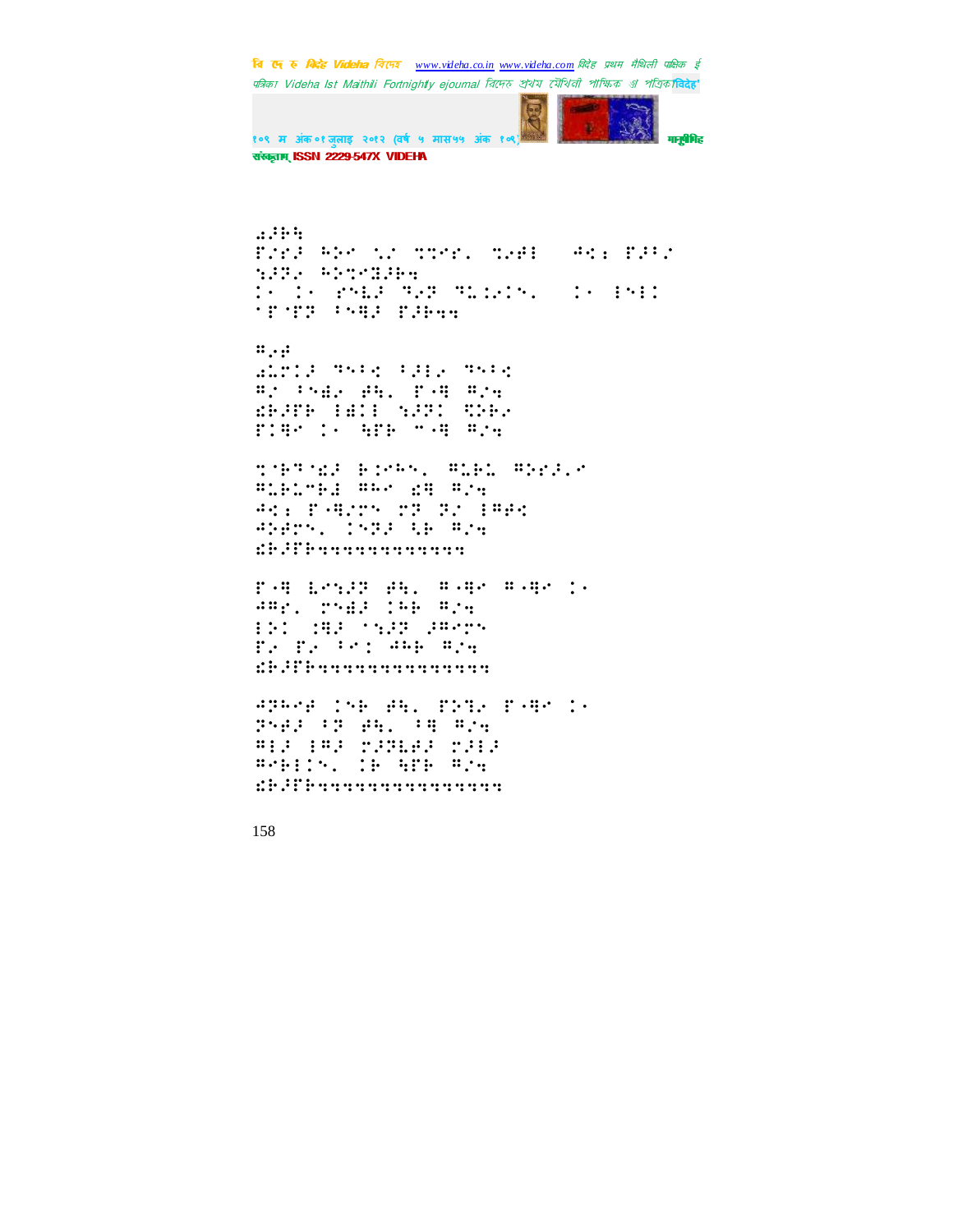

१०९ म अंक ०१जुलाइ २०१२ (वष ५ मास५५ अंक १०९) मानुषीिमह संस्कृतम् ISSN 2229-547X VIDEHA

 $\ldots$ "⢼⢹⢴!⢷⢴⢾!"⢸!⣎⢷ -!⣁⢵⣞!⢽4!⣁4!⢾! ⣁⢵⣞!⣁4⣒!  $\mu_{\rm G}$  if  $\mu_{\rm G}$  is the  $\mu_{\rm G}$  -  $\mu_{\rm G}$  is the control of  $\mu_{\rm G}$ l!⢺⢷C4!⢽⢵⣞⣒⣒!

 $::$ ... ⢽⢴!⢹⣈⢳⢴!⢻4!⢹⢼!⢽⢴!"⣅⢽⢳⢴!⢷⣊!⢸⢼⣝!  $^{\prime}$  . The state of the state of the state of the state of the state of the state of the state of the state of the state of the state of the state of the state of the state of the state of the state of the state of the s  $T$ :  $T$  ,  $T$  ,  $T$ 

⢽⢵⣞!⢻⢴⢽.⢻⢴⢽!l!⢽⢵⣞!⢻⢽4!⣁4! 2⢽!⢶⢼G"⢴!⢼2!C⢽C4!⣁4⣒! | THE ST l, prison the state district ⢽⢴⣒⣒⣒⣒⣒⣒⣒⣒⣒⣒⣒⣒⣒⣒⣒!

⢵⢸!⢼⢷⣜!⢵⢸⢴!C⢽4!⣁4! CG^⢾4!⢽4!⣁⢵!"⢳⢵!⢺⢽4!⣁4⣒! ∄P IN INTE IPET THI IS " research the second property of the second property of the second property of the second property of the second property of the second property of the second property of the second property of the second property of the ⢽⢴⣒⣒⣒⣒⣒⣒⣒⣒⣒⣒⣒⣒⣒⣒⣒⣒!!

" .⢺⢳⢺!⢷⢵C!⢺C4!⣁4⣒! The Sicilian Michigan "CHILL" " THE CONSIDER STILL"  $\dddotsc$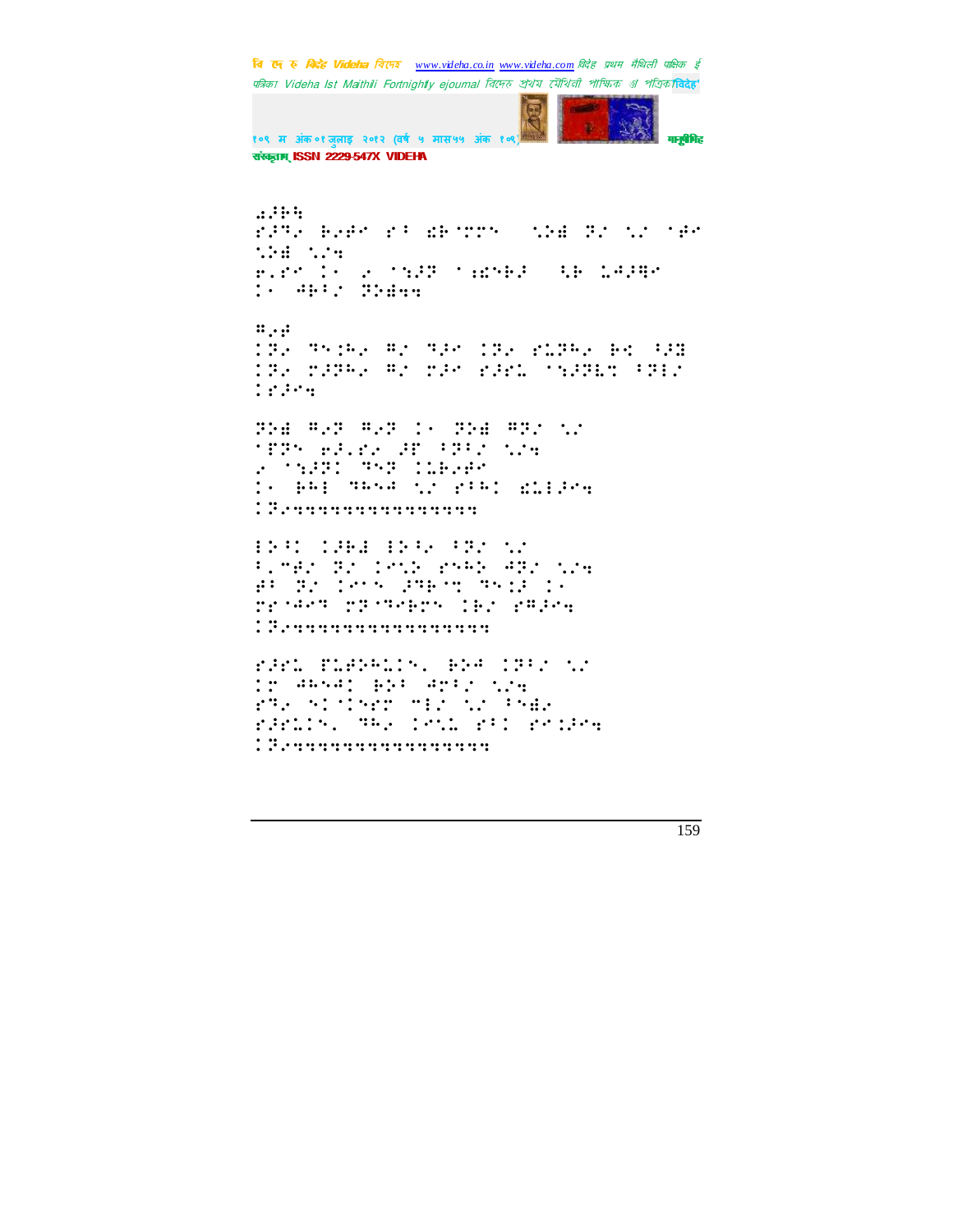१०९ म अंक ०१जुलाइ २०१२ (वष ५ मास५५ अंक १०९) मानुषीिमह संस्कृतम् ISSN 2229-547X VIDEHA

⣔⢼⢷⣓.! ₩ HE WE WE SALE WE WE WE WE  $T$  O  $H$   $T$   $T$   $T$   $T$   $T$   $T$   $T$ ⢳⢴!⢵⢳G!⢼⢷⣜!⢼⢽C-!⢷ !⢷4!⣁4! CONTROLL CONTROLL

 $::$ ... PHP SPEED ESC SPEED PROFINE  $\ddot{\mathbf{u}}$ 1930 NHT 2010 ⢹⣅⣈!⢳⢾4!⢽⢼!⢽⢹⢼⢽⣒! C. 1994 - 1994 - 1994 - 1995 - 1997 - 1997 **BET BET BET BET**  $T = T$ 

"CONTROL CONTROL CONTROL "⣅⣔4!⢽4!⢽⢴⢾!⣇⣎⢼⢽⣒! ⊞¦} Mgara (Calendaria)  $P = \frac{1}{2}$ C⢼⢺⣓⣒⣒⣒⣒⣒⣒⣒⣒⣒⣒⣒⣒!  $^{\prime}$  :  $^{\prime}$  4  $^{\prime}$   $^{\prime}$  4  $^{\prime}$   $^{\prime}$  4  $^{\prime}$   $^{\prime}$  4  $^{\prime}$  4  $^{\prime}$  4  $^{\prime}$  4  $^{\prime}$  4  $^{\prime}$  4  $^{\prime}$  4  $^{\prime}$  4  $^{\prime}$  4  $^{\prime}$  4  $^{\prime}$  4  $^{\prime}$  4  $^{\prime}$  4  $^{\prime}$  4  $^{\prime}$  4  $^{\prime}$  4  $^{\prime}$  4  $^{\prime}$  4  $^{\$ 

 $^{\circ}$   $^{\circ}$   $^{\circ}$   $^{\circ}$   $^{\circ}$   $^{\circ}$   $^{\circ}$   $^{\circ}$   $^{\circ}$   $^{\circ}$   $^{\circ}$   $^{\circ}$   $^{\circ}$   $^{\circ}$   $^{\circ}$   $^{\circ}$   $^{\circ}$   $^{\circ}$   $^{\circ}$   $^{\circ}$   $^{\circ}$   $^{\circ}$   $^{\circ}$   $^{\circ}$   $^{\circ}$   $^{\circ}$   $^{\circ}$   $^{\circ}$   $^{\circ}$   $^{\circ}$   $^{\circ}$   $^{\circ}$ ⢽⢵⣞!C⢼⢽ ⢳4!C⢵⣔⣒! ⣅⢷⢴⢾!⢺⢼!⢶4⢼!l! "⢸G!⢽!⣁4!"⢵⣔⣒! C⢼⢺⣓⣒⣒⣒⣒⣒⣒⣒⣒⣒⣒⣒⣒⣒⣒⣒! Cómus (Claudelland Comus (Claudelland Comus)

GRENAL PARA PAPER IS "C4!⣓⢷ ⢾.⢸⢻⣇⢼⢽⣒!!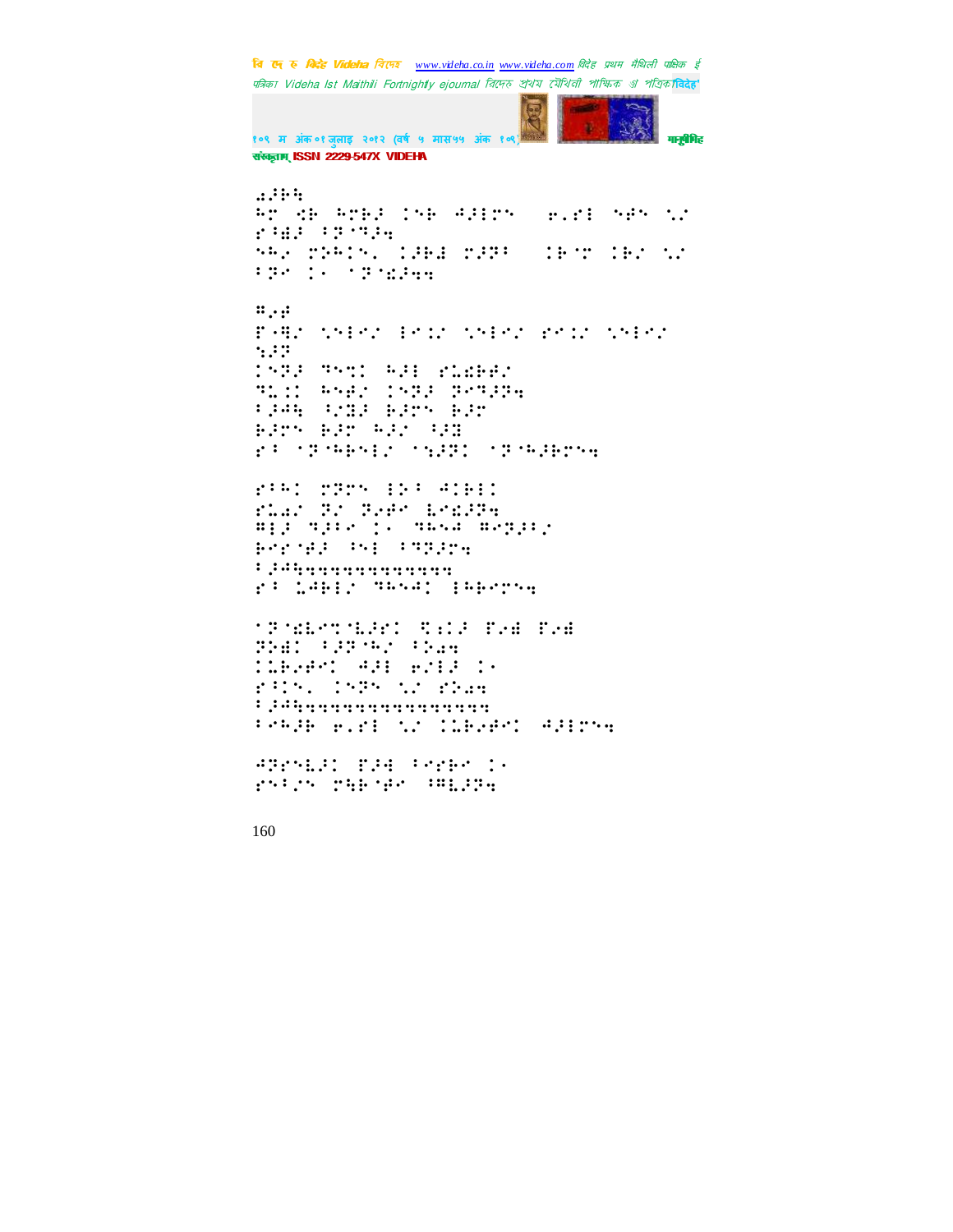```
त्रि एन रु क्रिटेह Videha विएम्ब _www.videha.co.in_www.videha.com विदेह प्रथम मैथिली पाक्षिक ई
पत्रिका Videha Ist Maithili Fortnightly ejournal রিদেত প্রথম মৌথিনী পাক্ষিক ॳ পত্রিকাঁ<mark>বিदेह'</mark>
१०९ म अंक ०१जुलाइ २०१२ (वष ५ मास५५ अंक १०९) मानुषीिमह 
संस्कृतम् ISSN 2229-547X VIDEHA
WERE THE CONSTRUCTS.
THING THE THE CONSTRUCT
C⢼⢺⣓⣒⣒⣒⣒⣒⣒⣒⣒⣒⣒⣒⣒⣒⣒⣒!!
\{F_i\} , which is the control \{F_i\} , and \{F_i\}⣔⢼⢷⣓.!⢼⢽⣇⢾⢼!!
१
⢾⢼⢺!4!" 2⣓⢷ ⣜!⢺⢻⢾G-!⢼!C⢽!
⢺⢴C!⣔⢼⢷⣓⢹⢼⢷⣒!
⢼⢽⣇!⢼⢽⣇⢾⢼!⢳⢵!⢾G-!C⢹4!⢽4!⢵⢷!
⣇⢾⢼⢷⣒⣒!
२ 
⢷⣐⢻⣓!⢽4!⢺⢴⣇⢽!⢺⢼⢾!⣎⢷"G-!"⢸G!
⢼⢽⣓!2 2⢽!⢴⢾⣒⣒!
⢽⢴^!⣓G^!⢸⢹!⢸⣅!l-!⢻C4⢾!⢷⢳⣅!
⢼⢽⣇⢾⢼!⢻⢴⢾⣒⣒!
३
"⢾ ⢾⢼!⢳⢷!"⢼⢷!⢺⢻⢾2⢷-!⢼⢽⣇⢾⢼!⢳⢷!
⣃⢼!⣇⣎⢼⢽⣒⣒!
2⢼⢽!⢺!⢷!⣟⣚⢼-!" ⣇⢴⢼⢷!⢵!
⢽⢷!⣈⢼⢽⣒⣒!
```

```
४
```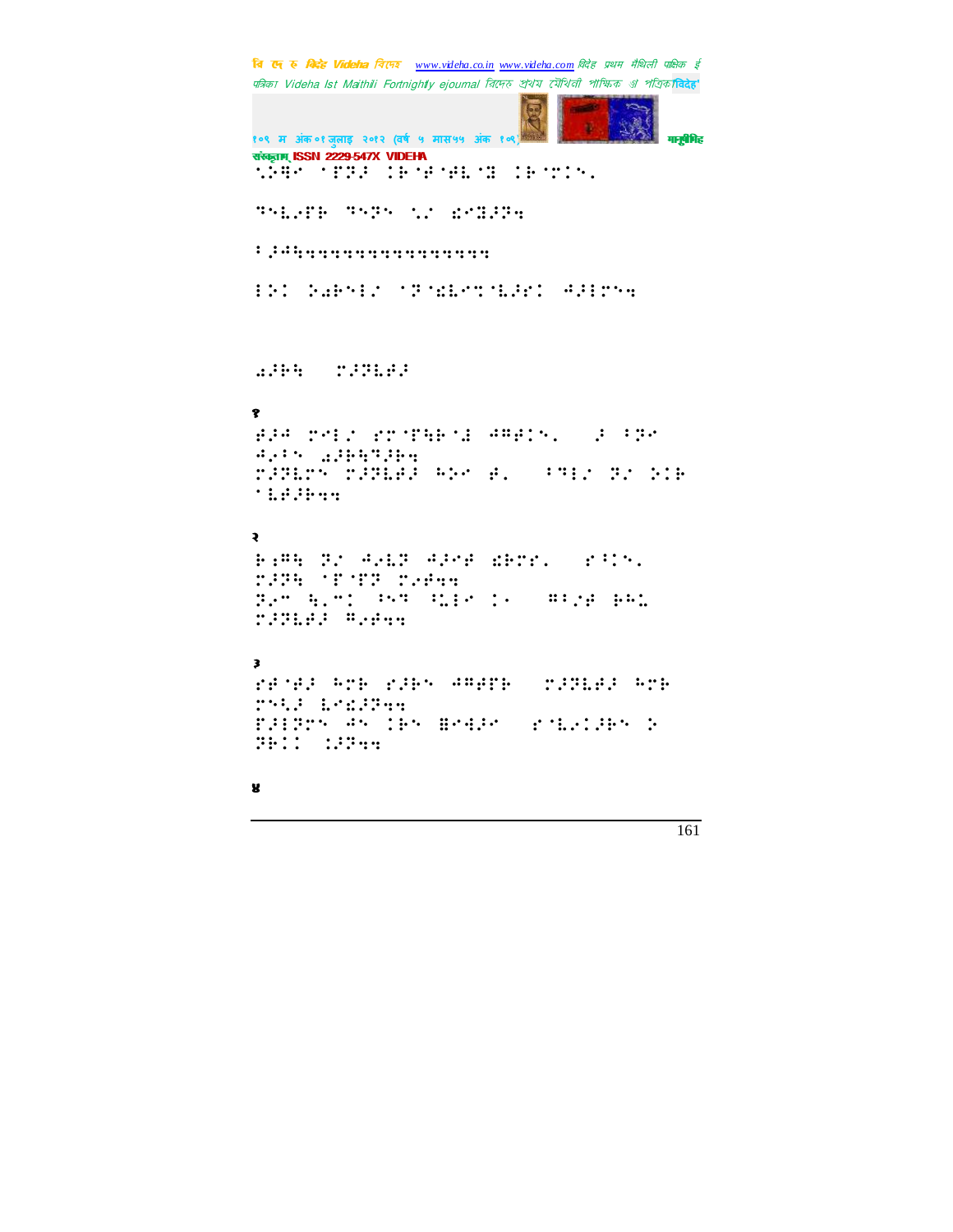× १०९ म अंक ०१जुलाइ २०१२ (वष ५ मास५५ अंक १०९) मानुषीिमह संस्कृतम् ISSN 2229-547X VIDEHA

**Service** 

⢺⢽.⢺⢽2⢷!⢳ ⢷!⣉⢼"⢽!⣁4-!⢳⢷!^⢺2⢷!  $\frac{1}{2}$ 1020 PARTNE MENERE CROSS CO PEND  $^{\text{!}}$  #3  $^{\text{!}}$   $^{\text{!}}$   $^{\text{!}}$   $^{\text{!}}$   $^{\text{!}}$   $^{\text{!}}$   $^{\text{!}}$   $^{\text{!}}$   $^{\text{!}}$   $^{\text{!}}$   $^{\text{!}}$   $^{\text{!}}$   $^{\text{!}}$   $^{\text{!}}$   $^{\text{!}}$   $^{\text{!}}$   $^{\text{!}}$   $^{\text{!}}$   $^{\text{!}}$   $^{\text{!}}$   $^{\text{!}}$   $^{\text{!}}$   $^{\text{!}}$   $^{\$ 

५

⢳⢷!⢼!⢼⢽⣇!⢳⢷!"2⢼⢳⢴-!⢺⢽⢼! ⣁⢽ ⢳!⢼⢽⣇⢾⢼!⣑⢼⢽⣒⣒! ⢼⢷⣓!⣅^!⢹⣝⣊!C⢼⢽⣇⢾⢼-!CD⣛⢼⣅! ⢺⢻!2⢽!⢽⢼⣒⣒!

## ६

 $^+$  CP (FR)  $^+$  C  $^+$  CP (FR)  $^+$  C  $^+$  C  $^+$  C  $^+$ ⢵⢽⢵!⣎⢷ !⣇⣎⢼⢽⣒⣒! ₩MED PRESS PRESS PRESS PRESS PRESS PRESS PRESS PH PHONE

## ७

HPPE INE NO IMBN PO RUMP ( PRM ⣝⢵!⢽⢴^!⢽⢼⢹⢼⢽⣒⣒! AN PERIOD GENTS, THE ARROW **SINCE BEFIND** 

## ८

 $\frac{1}{2}$  which  $\frac{1}{2}$  is the set of the set of the set of the set of the set of the set of the set of the set of the set of the set of the set of the set of the set of the set of the set of the set of the set of the se "⢼⢽⣒⣒! EVE FLEMEL MEN TEN NA "PNEED NA  $`$ 

#### ९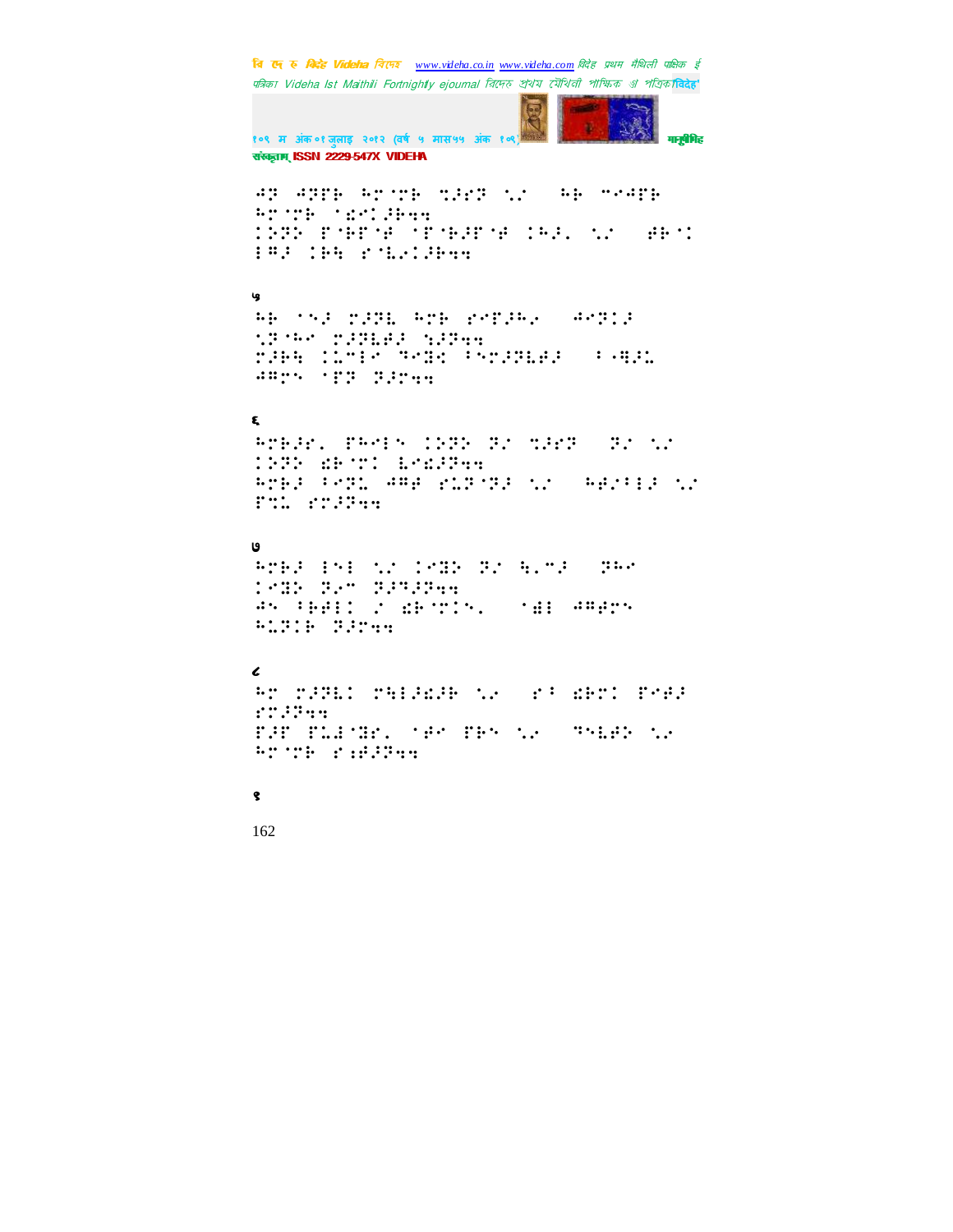१०९ म अंक ०१जुलाइ २०१२ (वष ५ मास५५ अंक १०९) मानुषीिमह

संस्कृतम् ISSN 2229-547X VIDEHA ⢼⢽⣇!⣇⢼" ⢾!"⢴⢼!"⢷⢳⢹-!⢼⢽⣇⢾⢼G!  $f(T) = T^T T^T T^T$ ⢺⢼⢾!⣎⢷!"⢷⢳⢹"G!⢻!⣁4-!⢼⢽⣇⢾⢼! ⢵⢽⢵!⢽4!⢸⢹⣒⣒!

## १०

 $\overline{+}$   $\overline{+}$   $\overline{+}$   $\overline{+}$   $\overline{+}$   $\overline{+}$   $\overline{+}$   $\overline{+}$   $\overline{+}$   $\overline{+}$   $\overline{+}$   $\overline{+}$   $\overline{+}$   $\overline{+}$   $\overline{+}$   $\overline{+}$   $\overline{+}$   $\overline{+}$   $\overline{+}$   $\overline{+}$   $\overline{+}$   $\overline{+}$   $\overline{+}$   $\overline{+}$   $\overline{+$ ⢺⢼⢾!⣎⢷⣒⣒! PERMENT OF SPACERS OF THE ⢽⢾ ⣝!"⢾ !⢷ ⣒⣒!

## ११

 $\overline{a}$  ,  $\overline{c}$  ,  $\overline{c}$  ,  $\overline{c}$  ,  $\overline{c}$  ,  $\overline{c}$  ,  $\overline{c}$  ,  $\overline{c}$  ,  $\overline{c}$  ,  $\overline{c}$  ,  $\overline{c}$  ,  $\overline{c}$  ,  $\overline{c}$  ,  $\overline{c}$  ,  $\overline{c}$  ,  $\overline{c}$  ,  $\overline{c}$  ,  $\overline{c}$  ,  $\overline{c}$  ,  $\overline{c}$  ,  $\$ ⢺⢽"G!⣒⣒! HE PROGRESS FOR SALES ⢵⢽⢵!⣔⢻⣛⢼!⣔⣒⣒!

# १२

 $\#$  and the the state  $\#$ ⢼⢽⣒⣒! SH IBS NS TEET IRTHS INTERFERS CO 2010 CONTROL CONTROL

# १३

 $\overline{a}$  , the set of the set of the set of the set of the set of the set of the set of the set of the set of the set of the set of the set of the set of the set of the set of the set of the set of the set of the set of th ⢼⢺!⢳⢼⢺⣒⣒! ⢼⢹⢷!⢹⢴⢴!C⣛⢼!2⢼C4!⣁4-!⢷⢳4!⢽4!⣁⢵⣞! 2 ⣝⢼⢷"G!C⢼⢺⣒⣒!

# १४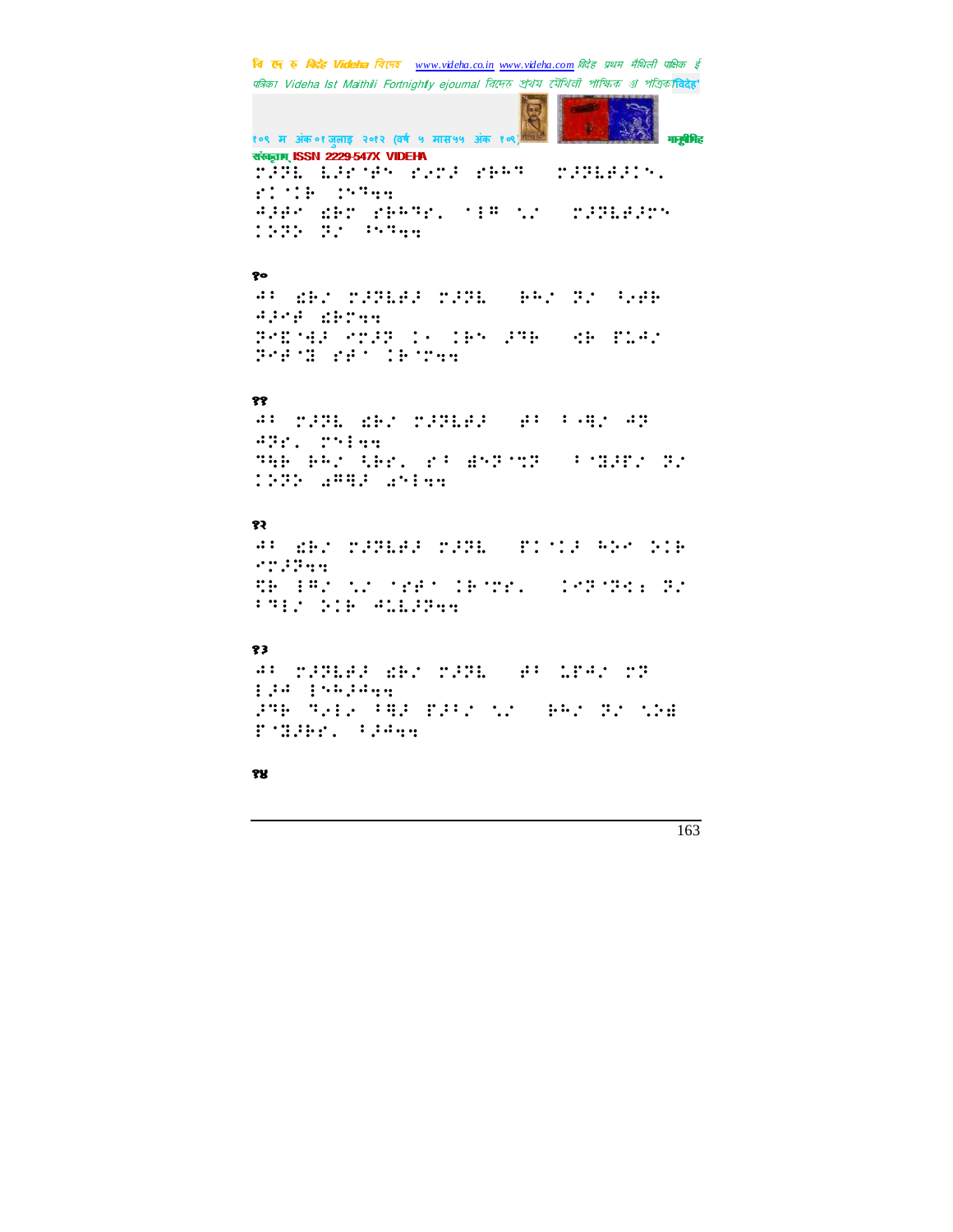**County** 

१०९ म अंक ०१जुलाइ २०१२ (वष ५ मास५५ अंक १०९) मानुषीिमह संस्कृतम् ISSN 2229-547X VIDEHA

⢼⢽⣇!⢺C!⣎⢷4!⢼⢽⣇⢾⢼-!⢵⢷⢼"G!⢵! **TEMP 32 4944** ⣊⢷!⢽4!⢹⣅⢽⣝⢼G!⢵⢷⢼!"⢾⢼C4-!⢺⢴⣇! **This condition** 

## १५

 $^{\prime}$ 2⢷⣎⢼⢽⣒⣒! ⣎⢷!⢼⢽!⢷⢿⢼!⣈⢼⢾⢷-!⢷4!⢽ ⣝⣊⣁⢼⣇⢷! ⣎⢽!⢼!⢺⢼⢽⣒⣒!

#### १६

⢼⢽⣇⢾⢼!⢺C!⣎⢷4!⢼⢽⣇-!⣞!⢺⢼!⢽^! **WEIGHT CONFIDENTI** ⢹⣅⢽⣝⢼G!⢹⣈⢼C4!"!C⢷⢼C⢷-!⢹⣈4!⢽! ⣝⢵!2 2⢽!⢼⢽⣒⣒!

## १७

⣎⢷4!⢺C!⢼⢽⣇⢾⢼!⢼⢽⣇-!C ⣝⢼24!⢽4!⢵⢷⢼! ⢾ ⢷⣇⣎!⢾⢼2⣒⣒!  $|I|$   $|I|$   $|I|$   $|I|$   $|I|$   $|I|$   $|I|$   $|I|$   $|I|$   $|I|$   $|I|$   $|I|$   $|I|$   $|I|$   $|I|$   $|I|$   $|I|$   $|I|$   $|I|$   $|I|$   $|I|$   $|I|$   $|I|$   $|I|$   $|I|$   $|I|$   $|I|$   $|I|$   $|I|$   $|I|$   $|I|$   $|I|$   $|I|$   $|I|$   $|I|$   $|I|$   $|I|$  **MENUEL OR AN ARRANGEMENT CONSUMER** 

# १८

⢼⢽⣇⢾⢼!⢺C!⣉⢼"!⣎⢷4-!"⣅⣈!" 2⢽ ⢽!  $\frac{1}{2}$ ⣞4!⣓"G!⢸⣓⣈!⢻⢷⢴C⢴-!⢷⢳4!⢽4!2⢼⣁⢼G! ⣇⢼⣉⢴!⢼⣒⣒!

#### १९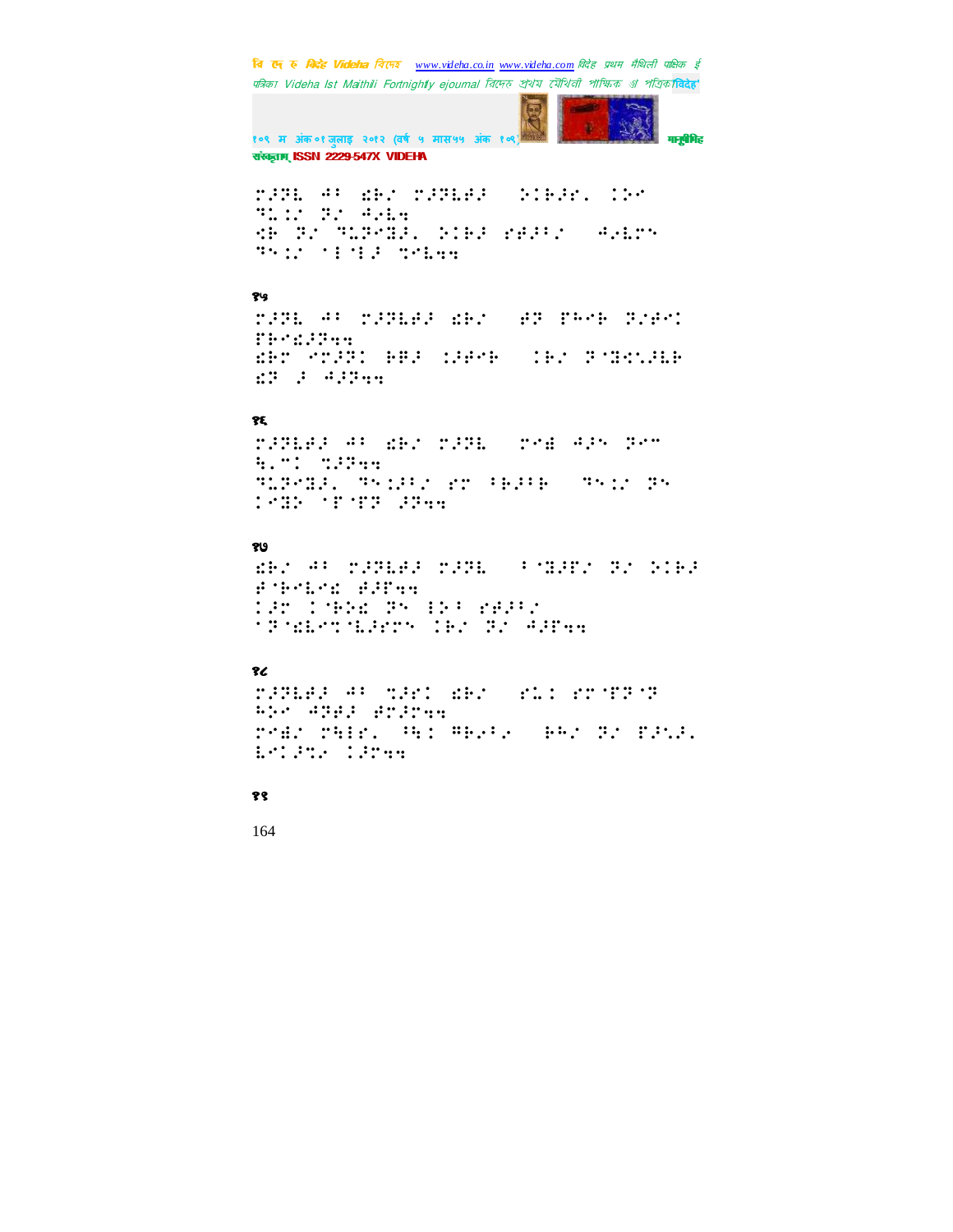१०९ म अंक ०१जुलाइ २०१२ (वष ५ मास५५ अंक १०९) मानुषीिमह

संस्कृतम् ISSN 2229-547X VIDEHA ⢼⢽⣇⢾⢼!⢺⣊⣐!⢽ ⣝⢼⣝!⢷ ⢴!⣎⢷4-!! **WEE SHOW AND ALL SEEMS** ⢳!⣅ ⢾!⢸l!"⢼⣛⢴!⢺⢽⢾⢼-!⢹⣈⢾4! ⢶⢷"G!⢽⣝⢼!C⢳⢼⢽⣒⣒!

#### २०

⢺⣊⣐!⢼⢽⣇⢾⢼!⣎⢷4!"2⢼⢳⢴-!⣉⣅⢹ ⣎!⣉⢼"⢽! l!⢷^4!⣇⣎⢼⢽⣒⣒! ⣔⢻⣛4!⢽4!⢺⢽.⢺⢽"G!⣝⢵-!⣉⢼⢽ ⢾!⢳⢵⢾! "C⢳!2⢷⣎⢼⢽⣒⣒!

# २१

 $^{\prime}$  . The state of the state of the state of the state of the state of the state of the state of the state o ⢽⢴⢾!⢼⢽⣒⣒! ⢽⣏ ⣚⢼!⢷ ⣝⢼⢹⢼!⢽4⢾⢾⢼-!⢹⣝⢼!⣎⢷!  $T$ 

## २२

 $\overline{C}$   $\overline{C}$   $\overline{C}$   $\overline{C}$   $\overline{C}$   $\overline{C}$   $\overline{C}$   $\overline{C}$   $\overline{C}$   $\overline{C}$   $\overline{C}$   $\overline{C}$   $\overline{C}$   $\overline{C}$   $\overline{C}$   $\overline{C}$   $\overline{C}$   $\overline{C}$   $\overline{C}$   $\overline{C}$   $\overline{C}$   $\overline{C}$   $\overline{C}$   $\overline{C}$   $\overline{C$ ⣉⢼⢽ ⢾!⢸⣐⢻⣒⣒! ⢺⢷⢼!⣈⢽!⢾!⢳4!⣁!2 2⢽-!⢵⢷"G!  $\ldots$   $\ldots$ 

## २३

⢼⢽⣇⢾⢼!⢺C!⣁⢵⢷4!⢼⢽⣇-!⢸l!⢻!⢼⢷! CONFIDENT STATE ^ ⢼⢷!⢺⢻⣇⢼"⢴!⢵⢷⢼-!⢺⢴C4!⢺⢴⣇⢽! CHE CONTROL COMPANY

# २४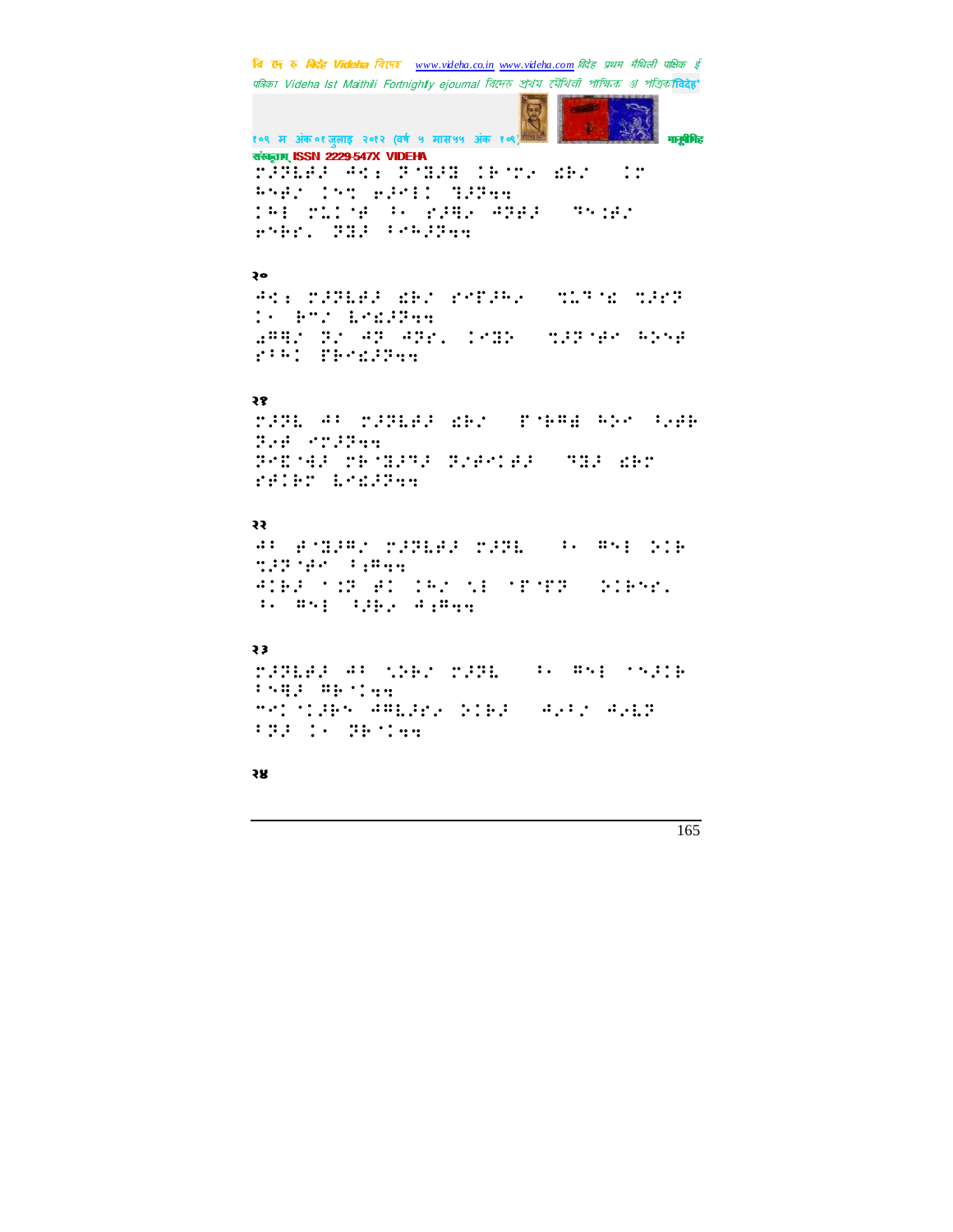**त्रि एन रु क्रिटेह Videha** विएम्ब \_www.videha.co.in\_www.videha.com विदेह प्रथम मैथिली पाक्षिक ई पत्रिका Videha Ist Maithili Fortnightly ejournal রিদেত প্রথম মৌথিনী পাক্ষিক ॳ পত্রিকাঁ<mark>বিदेह'</mark> १०९ म अंक ०१जुलाइ २०१२ (वष ५ मास५५ अंक १०९) मानुषीिमह संस्कृतम् ISSN 2229-547X VIDEHA ⣓!⢷⢾ ⢽!⢼⢽⣇⢾⢼!⢼⢽⣓-!⢺!2⢼◌ॅ!⢴! ⢺⢽⢳⢾!⢸⢼⣇⣒⣒! SQ! WE GET A STREET ⢽4!⢵⢽⢵!"⣅ ⣈!⢸⢼⣇⣒⣒! ⣔⢼⢷⣓.!⣑⢼⢽! १ l!⢷⢳⣊⣐!⣇⢽ ⢹⢽⢼!"⢸G-!⢳!⣑⢼⢽⢴! ⢽⢴^!⢽⢼⢹⢼⢽⣒! l: l: Bra ri Hi malls. ri ref SHIP CALLS: THE २ ⢺⢴⣇⢽.⢷⣜!2⢼⢽!⢷!⢷^⢽⢼-!2 ⢷D⢷⢾! **[00]** The Wall Constru  $\mathcal{L}$  Englis, then then is a sign map ⣁!⢴!⣇⣑⢼⢽⣒⣒! ३ "⣓⢷ ⣝⢼!⢾⢼2!⢺⣇⢼⣝⣅!"⣐⢻-!⣎⢷⢾⢴!⢼4⢷! ⢻⢻⣜!⢾⢴⢷⣒! "WHIP" 2008 2010 10:00 20:00 20:00 ⢷⣜!⢺⣐⢺⢴⢷⣒⣒! ४ ⢳⢴!2⣐^⣉ ⢾!⢷!⣑⢼⢽⢴-!⢽⢼!⢹⢽! ⢼.⢸⢻⣇⢼⢽⣒!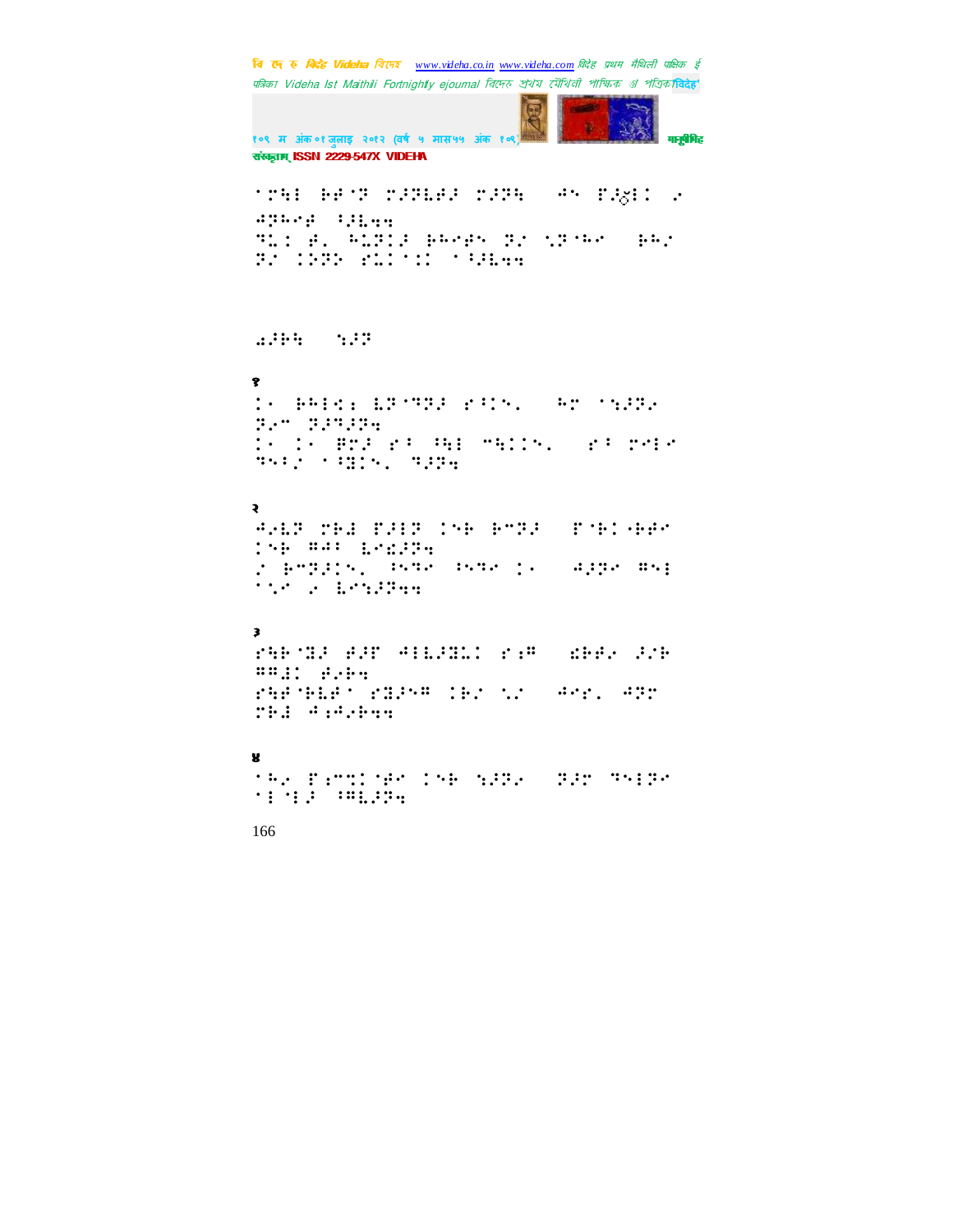**County** 

१०९ म अंक ०१जुलाइ २०१२ (वष ५ मास५५ अंक १०९) मानुषीिमह संस्कृतम् ISSN 2229-547X VIDEHA 10.000 10.000 10.000 10.000 10.000 10.000 10.000 10.000 10.000 10.000 10.000 10.000 10.000 10.000 10.000 10.00 "WELL" NO SERVICE ५ ⢷!2 ⢷⢼⢽!" ⣓⢴!2⣅" ⢾-!⣁⣅! C"'n C" is a strong water 2D⣛!l!⢺⢷⢼!⢼!⢺⢻⢾!⢸⢷-!l!⢷⢳! ⢵!⢻⢺C!⢷!⢼⣒⣒! ६  $U$ : Co $U$ ⣚⢳⢾ ⢾⢷!2 ⢷"⣐⣞⣒!  $\frac{1}{2}$  ,  $\frac{1}{2}$  ,  $\frac{1}{2}$  ,  $\frac{1}{2}$  ,  $\frac{1}{2}$  ,  $\frac{1}{2}$  ,  $\frac{1}{2}$  ,  $\frac{1}{2}$  ,  $\frac{1}{2}$  ,  $\frac{1}{2}$  ,  $\frac{1}{2}$  ,  $\frac{1}{2}$  ,  $\frac{1}{2}$  ,  $\frac{1}{2}$  ,  $\frac{1}{2}$  ,  $\frac{1}{2}$  ,  $\frac{1}{2}$  ,  $\frac{1}{2}$  ,  $\frac{1$ ⢳⢷⢹!2 ⢷⢺⢽ ⣞⣒⣒! ७ ⢼⢷ ⢻⢵⢽!⢼⢷ ⣇⣜!⢳⣝!⢳⢼⣋ ⢷⢵-!⢵⢺⢵⢽! ⢽⣝⢵⢽!!2 ⢷"⢽ ⣞⣒! ⢵⢳⢷⢼!⢼⣐⣎⢴.C⢷ ⣈⢼!C⢼⢹-!"⣐⢻!⢾⣅⢶⢼⢽! Códig Scott Chornain ८  $^{\prime}$  SIR AND CONTROLLED STREET  $2^{\circ}$   $2^{\circ}$   $2^{\circ}$   $2^{\circ}$   $2^{\circ}$   $2^{\circ}$   $2^{\circ}$   $2^{\circ}$   $2^{\circ}$   $2^{\circ}$   $2^{\circ}$   $2^{\circ}$   $2^{\circ}$   $2^{\circ}$   $2^{\circ}$   $2^{\circ}$   $2^{\circ}$   $2^{\circ}$   $2^{\circ}$   $2^{\circ}$   $2^{\circ}$   $2^{\circ}$   $2^{\circ}$   $2^{\circ}$   $2^{\circ}$   $2^{\circ}$   $2^{\circ}$   $2^{\circ}$ 2 ⢷⣝.2 ⢷⢸⣇!⢳⢴"G!"⣐⢸⣇-!⢳⢴"G!^⢾! ⢺⢴⣇⢽!"⢷ ⢻⣒⣒! ९ ∄Production to the pair in Arrow in the ⣁4!⢽⢼⣞ ⢷⢵!⢺⢻!⢽⢷⢼⢽⣒!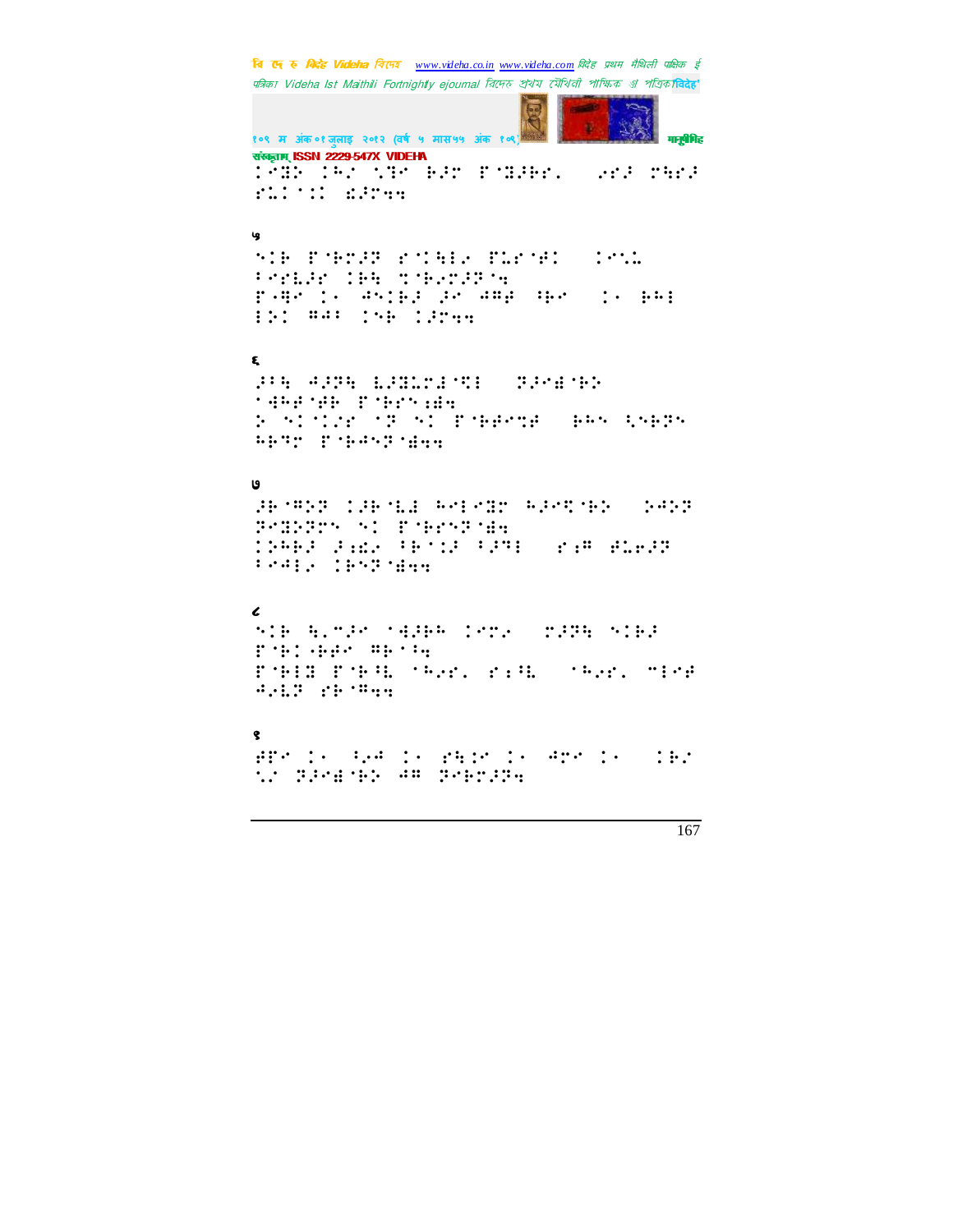१०९ म अंक ०१जुलाइ २०१२ (वष ५ मास५५ अंक १०९) मानुषीिमह संस्कृतम् ISSN 2229-547X VIDEHA

⢺⢻!⢷^⣝⢾⢼!⢾⢾ ⣇!C⢷⢼⢽C-!"C⢳!! ⣁4!⢴!⣇⢷⢹⢼⢽⣒⣒!

#### १०

⢽⢼⣞ ⢷⢵⢺⢽⣝!"⣊⣐"!⢺⢻⢾!⣁4-!⣎!⣁4!  $T$  : The control of the control of the control of the control of the control of the control of the control of the control of the control of the control of the control of the control of the control of the control of the co ⢳⢵!^⢼⢳!"⣊⣐"!⢺⢴⣇.⢺⢻⢾!⢷-!⣈⢼⢳!  $\ddot{a}$  . The state is a street

#### ११

⢺⢳⢽⢼!⢿⢷!⢻ ⢷⢽ ⣙!⢷^4!⣁4-!⢾⢳⢽⢼! ⢾⢾ ⣇!⢷^4!⣁4!⢺⢴⣇⣒! ⢷^⢽⢼!⢷!⢴"⢼.⣓"⢼-!⢳⢺⢷⢾!⢾⣅"⢴!⢷⢼! ⣊⢷!⣉⣇⣒⣒!

## १२

2D⢷⣙ ⣇⢴!⢻⣅⢷⣓⢾ ⣇⢼⢷ ⣏⣜"G-!"⣞!⣇⢼⣝⣅! ⣎⢷⢾⢴2⢷⣒!  $\sim$  PPRRef. The Construction "⢸!^⢾⢽.⢺⣛⣒⣒!

#### १३

⢻⢵.⢻⢵!⣁4!⢽⣅.2 ⢷⢼⣜⣅-!⢷^!⣁4! Gen. , G. 48, 194, 205 "⣓⢷⢺!^⣐⢹⢼!⢾⢼⢷⢼!⢻⢵!⣁4-!⢻⢵!C⢽!⣁4! ⢴!C ⢷⢳ ⢼⣜ ⣋⣒⣒!

#### १४

l : ##12 PHI-BEN PRINTED (115) ⢳⢼G!⣁4!⢷!⣑⢼⢽⣒!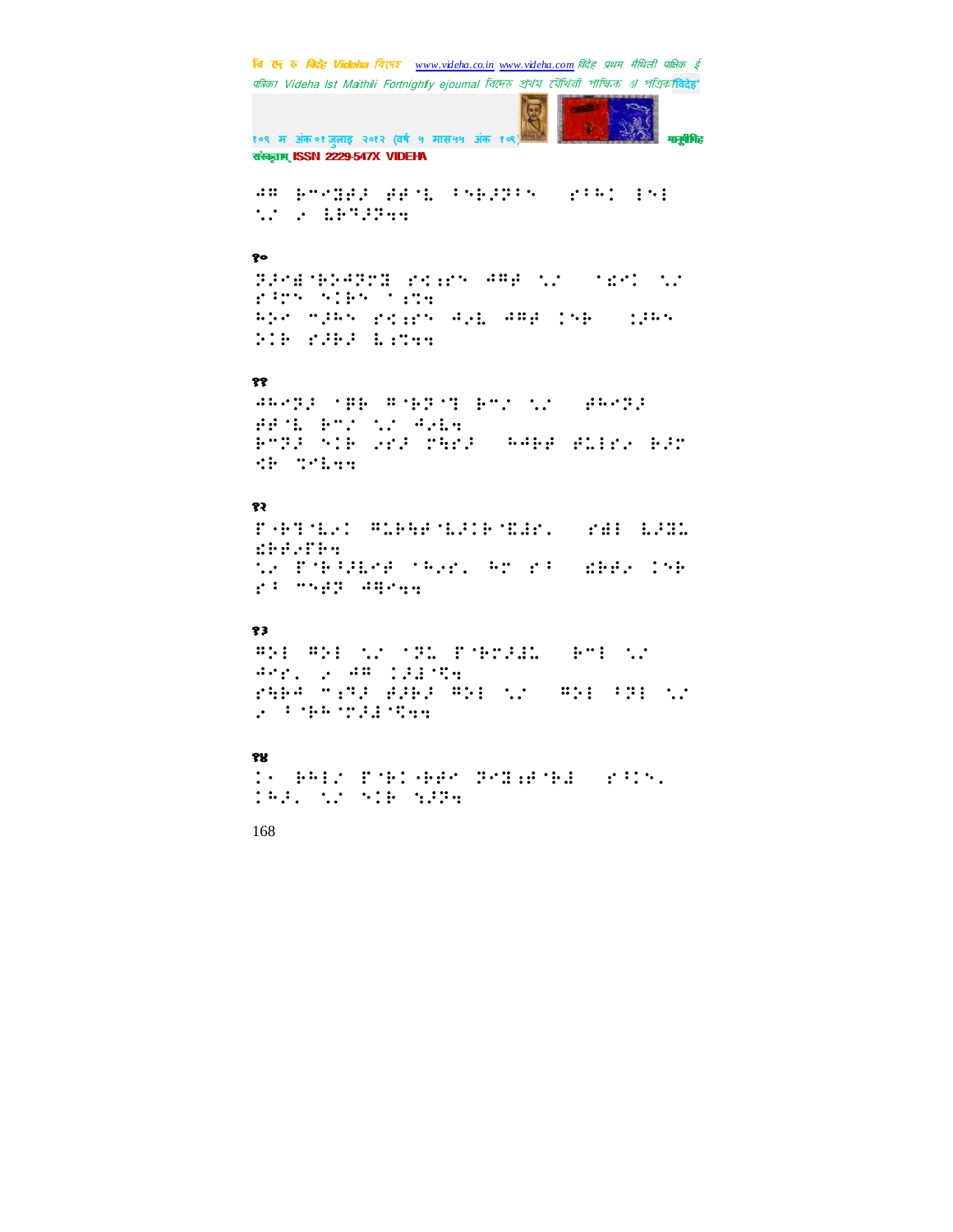**County** 

× १०९ म अंक ०१जुलाइ २०१२ (वष ५ मास५५ अंक १०९) मानुषीिमह संस्कृतम् ISSN 2229-547X VIDEHA  $\frac{1}{2}$  We show the state of the state of the state of the state of the state of the state of the state of the state of the state of the state of the state of the state of the state of the state of the state of the state ⢸⣓⢻⢵.⣇⣑⢼⢽⣒!

#### १५

 $'$  #F  $'$  +  $'$  +  $'$  +  $'$  +  $'$  +  $''$  +  $''$  +  $''$  +  $''$  +  $''$  +  $''$  +  $''$  +  $''$  +  $''$  +  $''$  +  $''$  +  $''$  +  $''$  +  $''$  +  $''$  +  $''$  +  $''$  +  $''$  +  $''$  +  $''$  +  $''$  +  $''$  +  $''$  +  $''$  +  $''$  +  $''$  +  $''$  +  $''$  +  $''$  +  $''$  +  $''$  +  $T$ .  $H$   $\rightarrow$   $T$   $\rightarrow$   $T$   $\rightarrow$   $T$   $\rightarrow$   $T$   $\rightarrow$   $T$   $\rightarrow$   $T$   $\rightarrow$   $T$   $\rightarrow$   $T$   $\rightarrow$   $T$   $\rightarrow$   $T$   $\rightarrow$   $T$   $\rightarrow$   $T$   $\rightarrow$   $T$   $\rightarrow$   $T$   $\rightarrow$   $T$   $\rightarrow$   $T$   $\rightarrow$   $T$   $\rightarrow$   $T$   $\rightarrow$   $T$   $\rightarrow$   $T$   $\rightarrow$   $T$   $\rightarrow$   $T$   $\rightarrow$   $T$   $\rightarrow$  €N NAPER GERER GERER IEN N ⣑⢼⢽⢴!⢼⢽⣓⣒⣒!

# १६

⢻⣓⣙!⣁⢴!⢳"C!2 ⢷D⢷⢾-!⢺⢳⢽⢼! ⣎⢼⢻⢼!⢵⢾⢴⣒! ⢸⢽ ⢽!⣁⢴!⢳!"⢸!.⢹⢵"⢷"G-!⢺⢳⢽⢼! COLORA CONTROL

#### १७

2 ⢷D⢷⢾!!⢾⢷⣓!⢾⢼!⣁⢴-!⢶.⢶⣓!⣁⢴! ⢺⢴⣇!⢾⢼⣒!  $\overline{1}$  43. C 2  $\overline{1}$  42  $\overline{2}$  42  $\overline{2}$  42  $\overline{2}$  42  $\overline{2}$  42  $\overline{2}$  42  $\overline{2}$  42  $\overline{2}$  42  $\overline{2}$  42  $\overline{2}$  42  $\overline{2}$  42  $\overline{2}$  42  $\overline{2}$  42  $\overline{2}$  42  $\overline{2}$  42  $\overline{2}$  42  $\overline{2}$  42 **WE SEE 122599** 

## १८

2 ⢷D⢷⢾!⣁⢴!⢻⢼!⢹⣅⣎⢼⢷⣓-!⢺!⣈C4!⢺⢻! "⢽⢳!⢻⢼⣁⣒! ⢾⢷⢼!⢸⣞4!⣁4!⢹⣓⣎!⢹⣝⢼!⢷-!⢹⣅⣈!⢽4! ⢷⢳4!⣁4!⢾⢷⢼!2⢼"⣒⣒!

# १९

2 ⢷D⢷⢾!⣁4!⣎⢼⢻⢼!⢺"⢽-!⢺⢴⣇!⢻⣓⣙! ⢼⢼!⢵⢾⢴⣒!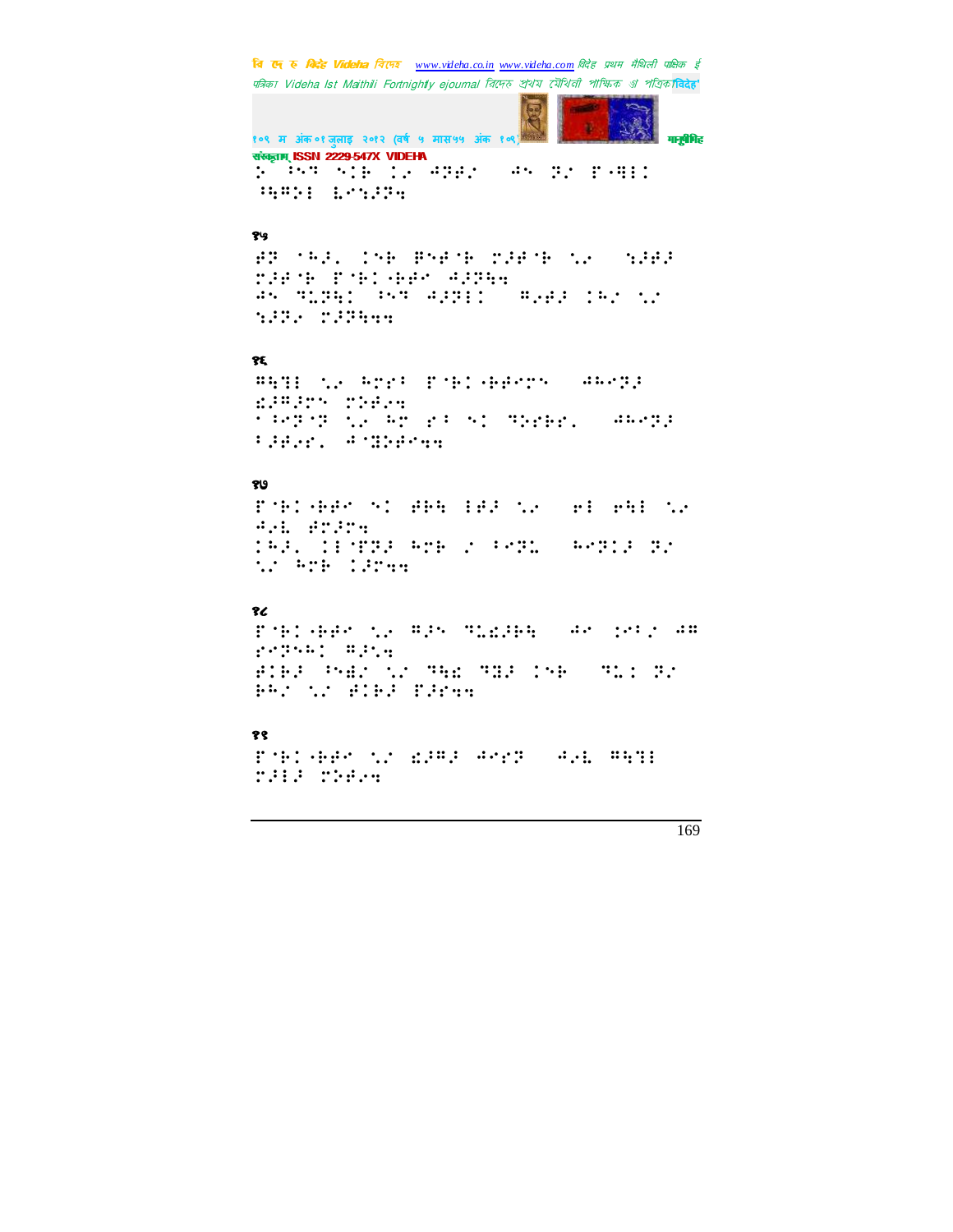१०९ म अंक ०१जुलाइ २०१२ (वष ५ मास५५ अंक १०९) मानुषीिमह संख्याम् ISSN 2229-547X VIDEHA

" $^{\prime}$  \*  $^{\prime}$  =  $^{\prime}$  +  $^{\prime}$  +  $^{\prime}$  +  $^{\prime}$  +  $^{\prime}$  +  $^{\prime}$  +  $^{\prime}$  +  $^{\prime}$  +  $^{\prime}$  +  $^{\prime}$  +  $^{\prime}$  +  $^{\prime}$  +  $^{\prime}$  +  $^{\prime}$  +  $^{\prime}$  +  $^{\prime}$  +  $^{\prime}$  +  $^{\prime}$  +  $^{\prime}$  +  $^{\prime}$  +  $^{\prime}$  +  $^{\prime}$  +  $^{\prime}$ GPC STREET

#### २०

 $\mathcal{L}$  , and  $\mathcal{L}$  are  $\mathcal{L}$  ,  $\mathcal{L}$  ,  $\mathcal{L}$  ,  $\mathcal{L}$  ,  $\mathcal{L}$  ,  $\mathcal{L}$  ,  $\mathcal{L}$  ,  $\mathcal{L}$  ,  $\mathcal{L}$  ,  $\mathcal{L}$  ,  $\mathcal{L}$  ,  $\mathcal{L}$  ,  $\mathcal{L}$  ,  $\mathcal{L}$  ,  $\mathcal{L}$  ,  $\mathcal{L}$  ,  $\mathcal{L}$  ,  $\mathcal{L}$ CON PROPERTY  $P$  . The property of the control of the control of the control of the control of the control of the control of the control of the control of the control of the control of the control of the control of the control of the c ⢷⣓!"⢾ ⣝!" ⣇⢴⢼⢷⣒⣒!

#### २१

 $'$  C  $'$  C  $'$  C  $''$  C  $''$  C  $''$  C  $''$  C  $''$  C  $''$  C  $''$  C  $''$  C  $''$  C  $''$  C  $''$  C  $''$  C  $''$  C  $''$  C  $''$  C  $''$  C  $''$  C  $''$  C  $''$  C  $''$  C  $''$  C  $''$  C  $''$  C  $''$  C  $''$  C  $''$  C  $''$  C  $''$  C  $''$  C  $''$  C  $''$  C  $''$  C  $''$  C  $''$  C ⢺⢴⣇⢽!⢼⣎⢼⢷⣒!  $^+$  . The state of the state of the state of the state of the state of the state of the state of the state of the state of the state of the state of the state of the state of the state of the state of the state of the sta  $\mathcal{L}$  , the form  $\mathcal{L}$  in the form

## २२

"⣅⢽ ⣝G!⢼⢽⣓!"⣐⢾!C⢷⢼C⢷-!⢹⢼⣝⢼!2"!  $T = T$ LEBE TEMP 'THIS SEEN STATE IN ⢹⣅⣈!2⢳⢼⣛⣒⣒!

#### २३

"!⢷⢳⢽⢼⣝!⢼⢶⢴!⢼⢽⣓-!⢸⣇"⢼⢷⢻!⢷! ⢽⣊⢼!C⢴^⣒! ⣎⣝⢼⢽!⢳⣉⢼!⢾!⢷⢼⣈⣓-!"⢾ !⢽!!  $G:G:G:G:G:G$ 

#### २४

"YAD C ! CONTROL THE CONTROL  $T!T'$  :  $T$  :  $T$  :  $T$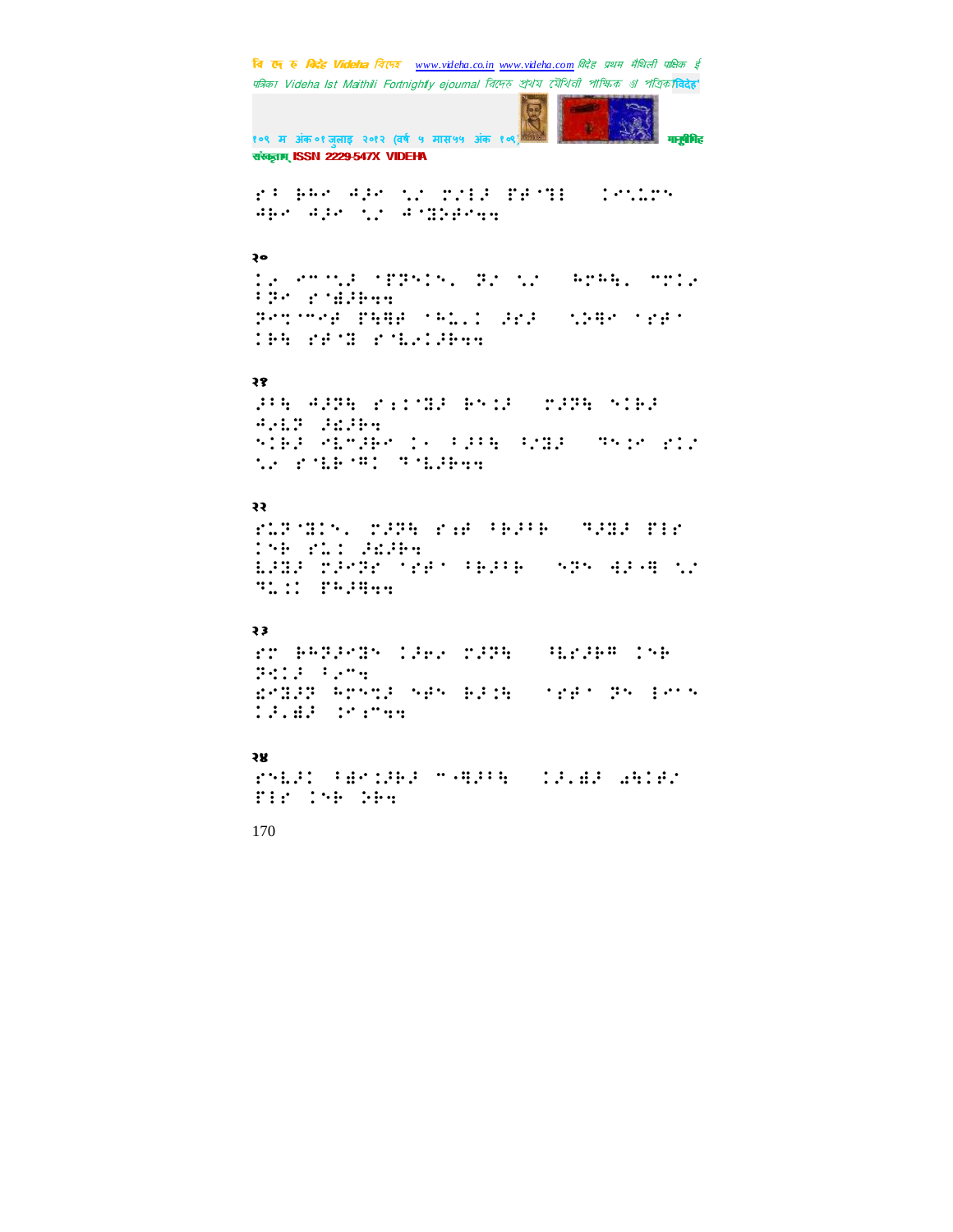ø १०९ म अंक ०१जुलाइ २०१२ (वष ५ मास५५ अंक १०९) मानुषीिमह संस्कृतम् ISSN 2229-547X VIDEHA

"⣅⣈.⣉⢼⣐⢾!⢺⣉!D⢷⢾ ⢾!l!l-!"⢸! SHE SHE SHE SHE SHE

#### २५

 $^{\prime}$  C42 = 24.24.2000  $^{\prime}$ ⢹CC4!⣑⢼⢽⣒!  $T$ .C $F$  .C $F$  . C $F$  . C $F$  . C $F$  . C $F$  . C $F$  . Consequently  $T$  . Consequently  $T$ ⢸⢻⣇⢼⢽⣒⣒!

# २६

 $^+$  4.0  $^+$  4.0  $^+$  4.0  $^+$  4.0  $^+$  4.0  $^+$  4.0  $^+$  4.0  $^+$  4.0  $^+$  4.0  $^+$  4.0  $^+$  4.0  $^+$  4.0  $^+$  4.0  $^+$  4.0  $^+$  4.0  $^+$  4.0  $^+$  4.0  $^+$  4.0  $^+$  4.0  $^+$  4.0  $^+$  4.0  $^+$  4.0  $^+$  4.0  $^+$  4.0  $^+$  4 ⢽⢼⣉⢴.2⢼2⣒! 1₽₩ 20₽ 12 40 20 100 100 200 200 l!2⢽!⢼2⣒⣒!

#### २७

LED TRANS FREE SHE HE NO SERVE  $^{\prime}$ S. C. C. C. G. G. C. C. C. C. C. C.  $^+$ \$22! Class the FRP (2001) Control Physics ⢼⣙⢼!⣎⣓⢽⣒⣒!

#### २८

⣅⣉ ⢴!C⢳⣅⢾!⣁4!4!⣎⢷⢾⢴2⢷-!! ⢾⣊"G!"⢾ ⣝!⣑⢼⢽⣒! ⢺⢴⣇⢽!⢺⣊⣐!2⢼⣇⢽!⢷⢽⢼!⣁-!⣁⢵⣛! "⢾⢽⢼!"⣇⢼!⣚⢼⢽⣒⣒!

⣔⢼⢷⣓.!⢷ !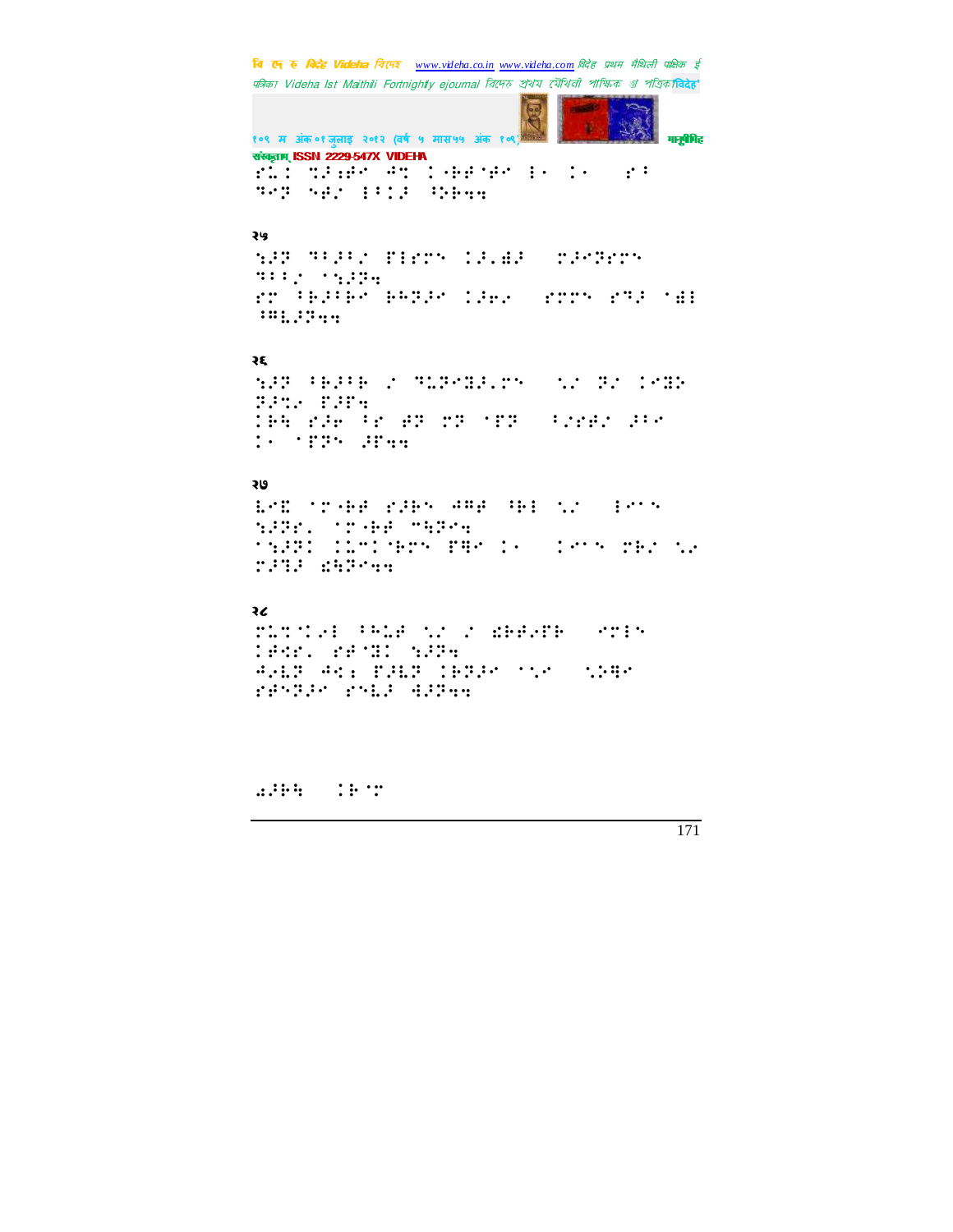१०९ म अंक ०१जुलाइ २०१२ (वष ५ मास५५ अंक १०९) मानुषीिमह संख्याम् ISSN 2229-547X VIDEHA



#### १

PAGE IRK MADIS STREET C�.Cº.C. Co SA IS RIT AS REALISE SHOW PH  $\frac{1}{2}$  :  $\frac{1}{2}$   $\frac{1}{2}$  :  $\frac{1}{2}$  :  $\frac{1}{2}$  :  $\frac{1}{2}$  :  $\frac{1}{2}$  :  $\frac{1}{2}$  :  $\frac{1}{2}$  :  $\frac{1}{2}$  :  $\frac{1}{2}$  :  $\frac{1}{2}$  :  $\frac{1}{2}$  :  $\frac{1}{2}$  :  $\frac{1}{2}$  :  $\frac{1}{2}$  :  $\frac{1}{2}$  :  $\frac{1}{2}$  :  $\frac{1}{2}$ 

## २

⢼⢽⣇!⣎⢼⢷!⣎⢽⣅⣏!⣎⢷ -!⢽⢴⢾!⢼⢽!  $\overline{\phantom{a}}$ ⣈⣐^4!2 ⢷⢾ ⣝⢽ ^⢼!⣑⢼⢽!⢻⣅" "⢼-!⢿ ⣝! l: l: 'ff' llebes

## ३

 $1001$ ⢹⣅⣈!⢼"⣒! "⣅⣈!⢸⣞4!⣁4!⢵!⣇⢽ ⢹⢼G-!⢺⢷⢼! ⢸⢴⢾⢷!⣑⢼⢽!C⢼"⣒⣒!

# ४

⢹⣅⢽⣝⢼G!⢸⢷!"⣅⣈!⢳⢵!⢳⢷⢼-!^⢼⢳! ⢷⢳!⣁!"⢼⢷!⢵⣒!  $\frac{1}{2}$   $\frac{1}{2}$   $\frac{1}{2}$   $\frac{1}{2}$   $\frac{1}{2}$   $\frac{1}{2}$   $\frac{1}{2}$   $\frac{1}{2}$   $\frac{1}{2}$   $\frac{1}{2}$   $\frac{1}{2}$   $\frac{1}{2}$   $\frac{1}{2}$   $\frac{1}{2}$   $\frac{1}{2}$   $\frac{1}{2}$   $\frac{1}{2}$   $\frac{1}{2}$   $\frac{1}{2}$   $\frac{1}{2}$   $\frac{1}{2}$   $\frac{1}{2}$   $\$  $\ddot{H}$ 

#### ५

"⣅⣈.⢹⣅⣈!2⣛!⣁4!⢻⢵⢹!2 ⢷D⢷⢾-!⢸⣞⢾4! ⢽⢼!⢺⢼⢽⣓!⢾⣐⢾ ⢷⣒! ⢽⣉ ^⢾!"⣅ ⣈!⢵!⣁4!⢸⢼⢻⢴-!⢺! ⢺⢼⢽⢽!"⢾ ⢷ !⣐⢾ ⢷⣒⣒!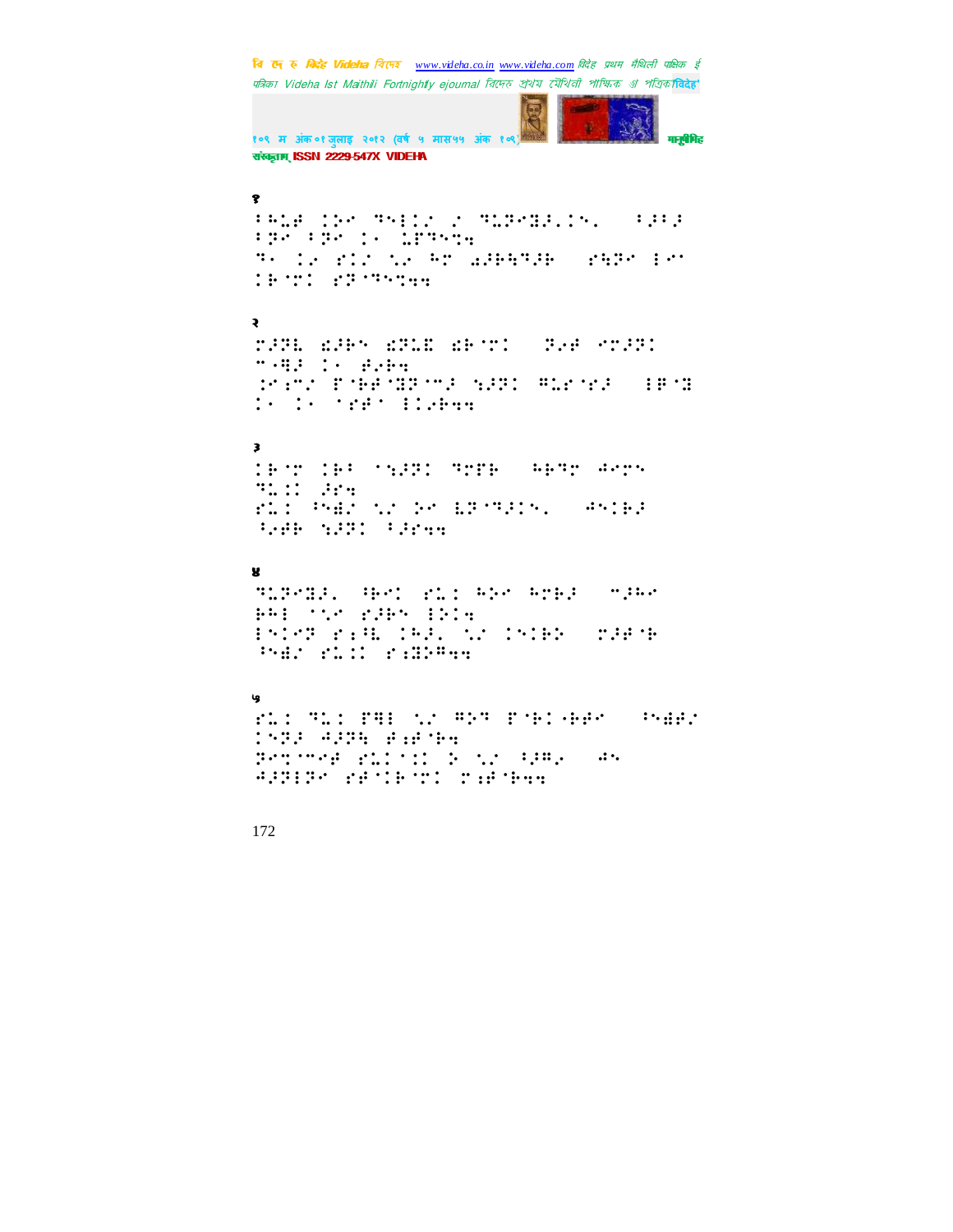**County** १०९ म अंक ०१जुलाइ २०१२ (वष ५ मास५५ अंक १०९) मानुषीिमह संस्कृतम् ISSN 2229-547X VIDEHA ६ T. : PHE TAT INTER THREE THREE ⢹⣅⣈!⢸!⢷!⢹⣓⢷⣒!  $\frac{1}{2}$   $\frac{1}{4}$   $\frac{1}{4}$   $\frac{1}{4}$   $\frac{1}{4}$   $\frac{1}{4}$   $\frac{1}{4}$   $\frac{1}{4}$   $\frac{1}{4}$   $\frac{1}{4}$   $\frac{1}{4}$   $\frac{1}{4}$   $\frac{1}{4}$   $\frac{1}{4}$   $\frac{1}{4}$   $\frac{1}{4}$   $\frac{1}{4}$   $\frac{1}{4}$   $\frac{1}{4}$   $\frac{1}{4}$   $\frac{1}{4}$   $\frac{1}{4}$   $\$  $2^{\prime\prime}$   $2^{\prime\prime}$   $2^{\prime\prime}$   $2^{\prime\prime}$   $2^{\prime\prime}$   $2^{\prime\prime}$   $2^{\prime\prime}$   $2^{\prime\prime}$   $2^{\prime\prime}$   $2^{\prime\prime}$   $2^{\prime\prime}$   $2^{\prime\prime}$   $2^{\prime\prime}$   $2^{\prime\prime}$   $2^{\prime\prime}$   $2^{\prime\prime}$   $2^{\prime\prime}$   $2^{\prime\prime}$   $2^{\prime\prime}$   $2^{\prime\prime}$   $2^{\prime\prime}$   $2^{\prime\prime}$   $2$ ७ ⣎⣝⢼⢽!⣎⢷⣓!⢷⣋⣝⢵!⣎⢷ ⢾⢼-!⢽⢼! ^⢼C4!⣁4!C⢾⢼⢷⣒! ⢾⢽.⢾⢷⣐⢻"G!⢶!⢽⢷ ⣜-!⢷!2 ⢷D⢷⢾! "^.⣇^⢼⢷⣒⣒! ८ ⢷!⢼⢽⣓!⢽⢸.⣜ ⣋-!⢺⢴⣇!⢺⢻⢾!⢷!  $H = H \cup H \cup H$  $[1812]$  .  $[1612]$  .  $[1612]$  .  $[1612]$  .  $[1612]$  .  $[1612]$  .  $[1612]$  $2^{\circ}$ ९ ⢳⣇⢼!⢺!⢼!"⣓⢷ ⣝⢼!⢾⢼2"G-!C⢽!⣁4! "⢼⢷!⢹⢳!" ⣙⣓⣒! "⢾ !⢷ !⢷⢼!⢺⢵⢷⣓-!⢺⢵⣛!"⢾ !! ⢷⣓!⢽4!⢸⣓⣒⣒! १०

"⢾ !⢷ "G!4!⢹⣅⢽⣝⢼G-!⣉⢼⣐⢾!"⣐⢻!  $\ddot{4}$  . The second control "⢾ !"⣐⢻!"⣐⢻⢾!⢷C!⢾G-!⢺⢴⣇⢽!⢻⣅⢺⢷⢾! CONTROL CONTROL

११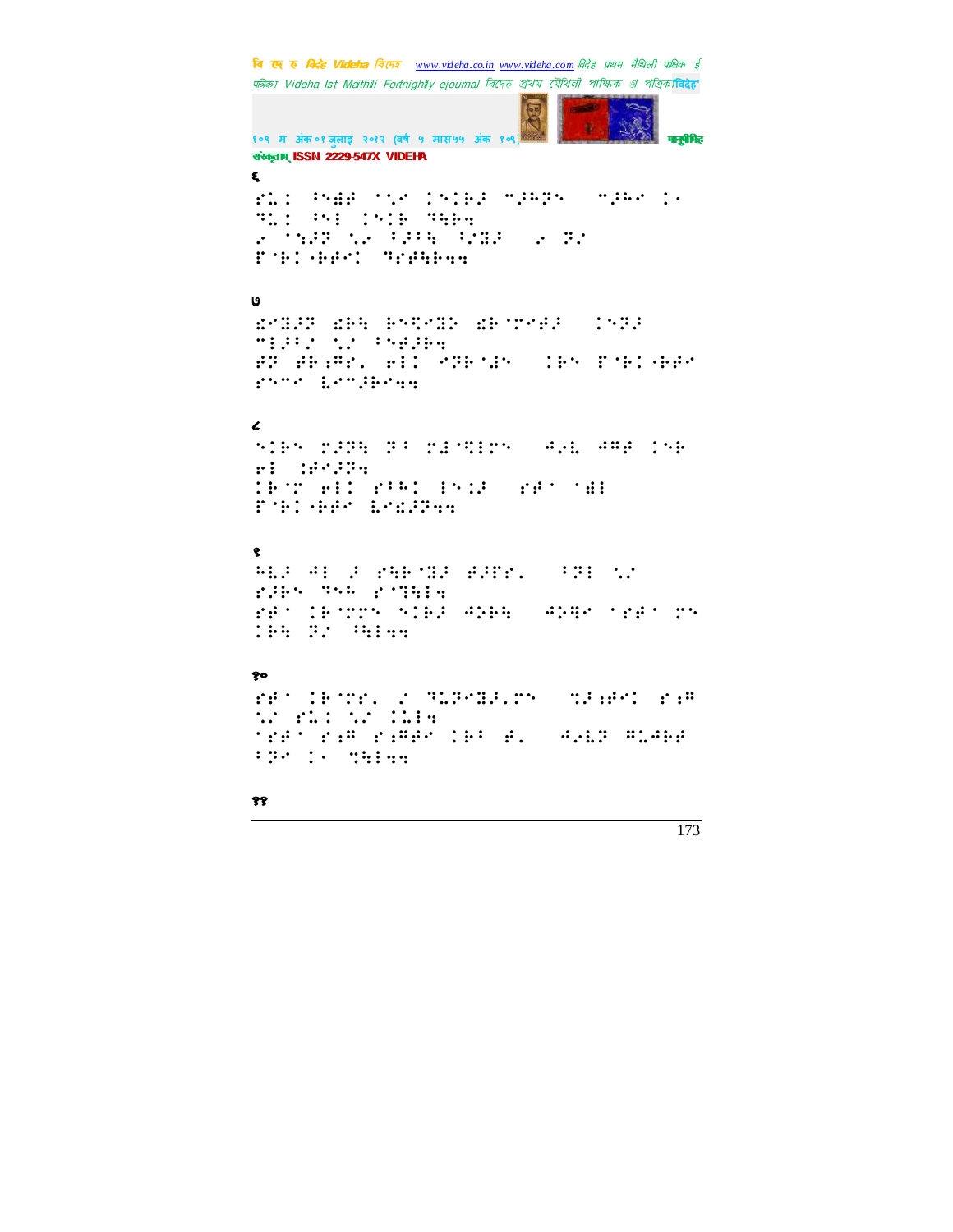**County** १०९ म अंक ०१जुलाइ २०१२ (वष ५ मास५५ अंक १०९) मानुषीिमह

⢷ !⢼⢾ ⢷!⢹⣅⣝!⢹⣅⢽⣝⢼G-!! "^ ^⢼!⢹⣓⢺⢼!⣁⢴!⢸⣓⣒! "⢾ !"⢾ !⢷!4!^ ⢷-!⢶G"!⣁4! 4⣚⢼!⢼⢽⣇!⣅⣒⣒!

संस्कृतम् ISSN 2229-547X VIDEHA

H2l Plike Br APPS Faas In (Front) **GENER COMMENTS** ⣉⢾ ⢷⣓.⢾ ⢷!⢽!C4⢷⢴!⣝⢵-!⣝⢳!⢾G! ⣁⢴!"⢾ !⢷ !⢳⢷!⣝⢼⢷⣒⣒!

#### १३

"⢾ !⢷ 2⢷!"⣇⢼!⢺⢼⢽⣓-!⢺"G!⢳⢵!⣁4!  $\overline{u}$   $\overline{u}$   $\overline{u}$   $\overline{u}$   $\overline{u}$   $\overline{u}$   $\overline{u}$   $\overline{u}$ "⣓⢺⣉!⢼⢽!2 ⢷⢾⣏ ⣚⢼!⣎⢽"G-!⢸⢷!⢷⢳4! ⣃⢷.⣇⢼⢷!⢼⢽⣒⣒!

# १४

" $^{\prime}$  rd  $^{\prime}$  : 2012 : 2013 : 2014 : 2014 : 2014 : 2014 : 2014 : 2014 : 2014 : 2014 : 2014 : 2014 : 2014 :  $\frac{1}{2}$ 2⢺"!⣊⢷!⢽⢷!⢷!⢸⢼⢷⢴-!⢺⢻!⢹ ⢷⢵⢳⢴!  $\frac{1}{2}$ 

#### १५

CQ P ROLL CONTROLL CONTROLL  $\Box$  The Section ⣝⢵!C⣛⢼!⣁!4!⣎⢷⢾⢴2⢷-!⣇"!2⢽!  $T\ddot{H}$  "  $T\ddot{H}$  "The state  $T$ 

## १६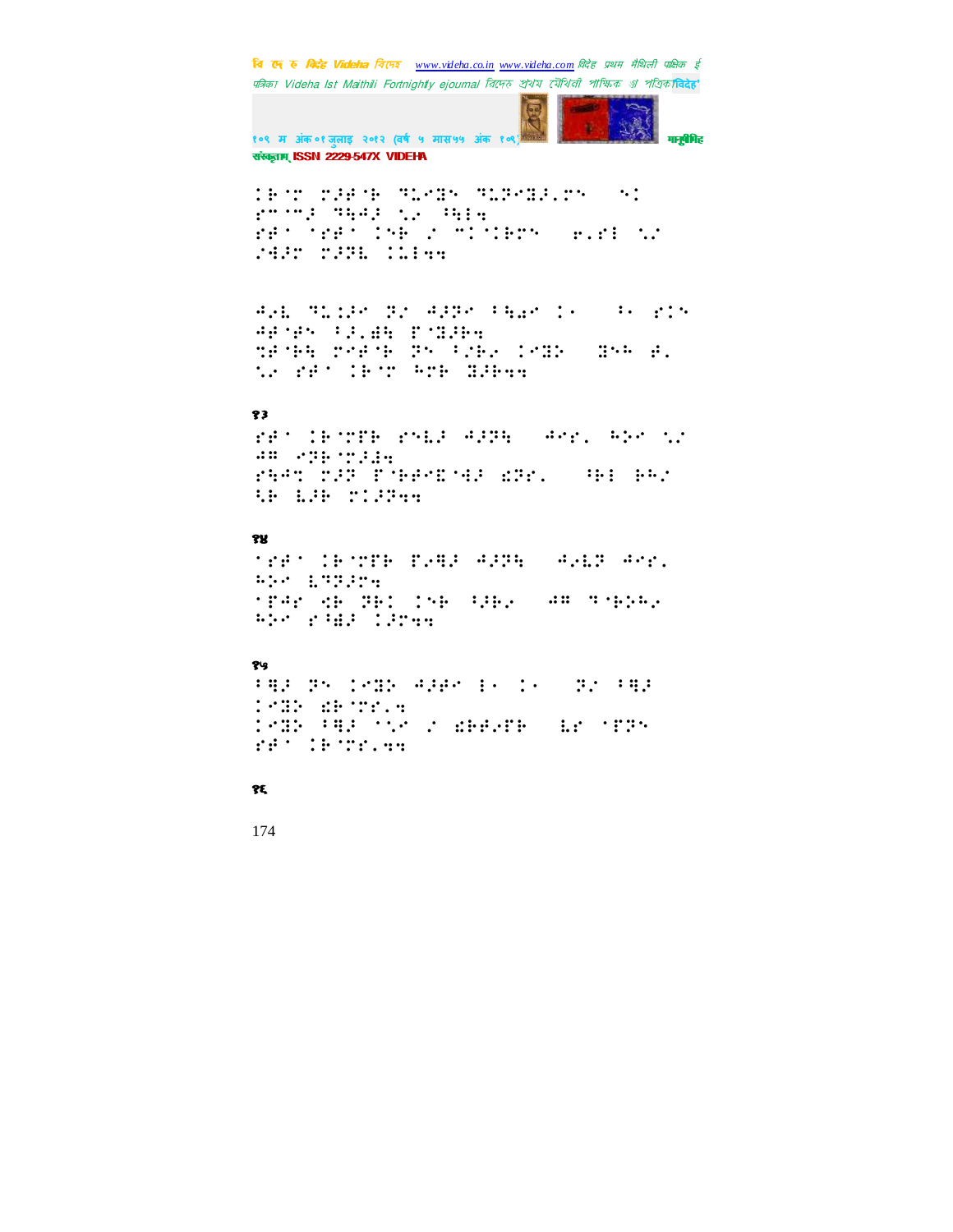**County** 

ø १०९ म अंक ०१जुलाइ २०१२ (वष ५ मास५५ अंक १०९) मानुषीिमह संस्कृतम् ISSN 2229-547X VIDEHA  $\overline{G}$  (Fig. C. C. C. C. C. C. C. C. C. C.  $^{\prime}$  :  $^{\prime}$  :  $^{\prime}$  :  $^{\prime}$  :  $^{\prime}$  :  $^{\prime}$  :  $^{\prime}$  :  $^{\prime}$  :  $^{\prime}$  :  $^{\prime}$  :  $^{\prime}$  :  $^{\prime}$  :  $^{\prime}$  :  $^{\prime}$  :  $^{\prime}$  :  $^{\prime}$  :  $^{\prime}$  :  $^{\prime}$  :  $^{\prime}$  :  $^{\prime}$  :  $^{\prime}$  :  $^{\prime}$  :  $^{\prime}$  :  $^{\prime}$  :  $^{\prime}$ Hin 2019 Page 2018 Page 2019 Page 2019 Page 2019 Page 2019 Page 2019 Page 2019 Page 2019 Page 2019  $^{\prime}$  :  $^{\prime}$  :  $^{\prime}$  :  $^{\prime}$  :  $^{\prime}$  :  $^{\prime}$  :  $^{\prime}$  :  $^{\prime}$  :  $^{\prime}$  :  $^{\prime}$  :  $^{\prime}$  :  $^{\prime}$  :  $^{\prime}$  :  $^{\prime}$  :  $^{\prime}$  :  $^{\prime}$  :  $^{\prime}$  :  $^{\prime}$  :  $^{\prime}$  :  $^{\prime}$  :  $^{\prime}$  :  $^{\prime}$  :  $^{\prime}$  :  $^{\prime}$  :  $^{\prime}$ १७

 $12$   $22$   $23$   $24$   $25$   $26$   $27$   $28$   $29$   $29$   $29$   $29$   $29$   $29$ ⣁4!"C⢳!"⣓⢾ ⢷⣒! ⢳⢴!"⣓⢾ ⢷!⢺⢵⣛!⢾⢽G-!2!⢷⢳!"⢸! ⢺⢴⣇!2⣅⢾ ⢷⣒⣒!

#### १८

 $\overline{1}$ .Program The The Sheet (1980) is the Company of the Company of the Company of the Company of the Company of the Company of the Company of the Company of the Company of the Company of the Company of the Company of t ⢳⢼G.⢳⣒! ^⢼⢳4!⣞⢼⣅!⢹⣅⣈!⢺⢻⢾-!⣝⢼!C⣓⢽⣓! ⢹⣅⢽⣝⢼G!⢻⣒⣒!

## १९

"\ret lett. BHA e2911 - 4295 E511 "⢾ !⢷ !⣋⢵⢷⣒! ⢹⣅⣈⣓!⢳⣅⢽⢼!^!2⣛!⣁-!⣈⣓!⢹ ⣇⢼⢷! ⢺⢽ ⢽⢾!⢷!⢵⢷⣒⣒!

#### २०

2⣅⣜ ⣝!⢼⢾ ⢷!⣁⢴!2⢷"⣅⣈!⢹⢽⢼-!2⢼2! ⢼⢾ ⢷!2⢷⢹⣅ ⣈!⢹⢼⢽⣒! ⢼!⢽!"⢹⣝⢵!C⢼⢾!⣁⢴-!⢳!⢻⢼! ⣑⢼⢽⢴!⣇⢹ ⣇⢼⢽⣒⣒!

#### २१

⣎⢽!C!⢸⣞!⢾G!⢴!⢸⣞-!⢺⣊⣐!⢸⣞4⢾!  $\dddot{z}$  "  $\dddot{z}$  =  $\dddot{z}$   $\dddot{z}$   $\dddot{z}$  =  $\ddot{z}$   $\dddot{z}$  =  $\ddot{z}$  =  $\ddot{z}$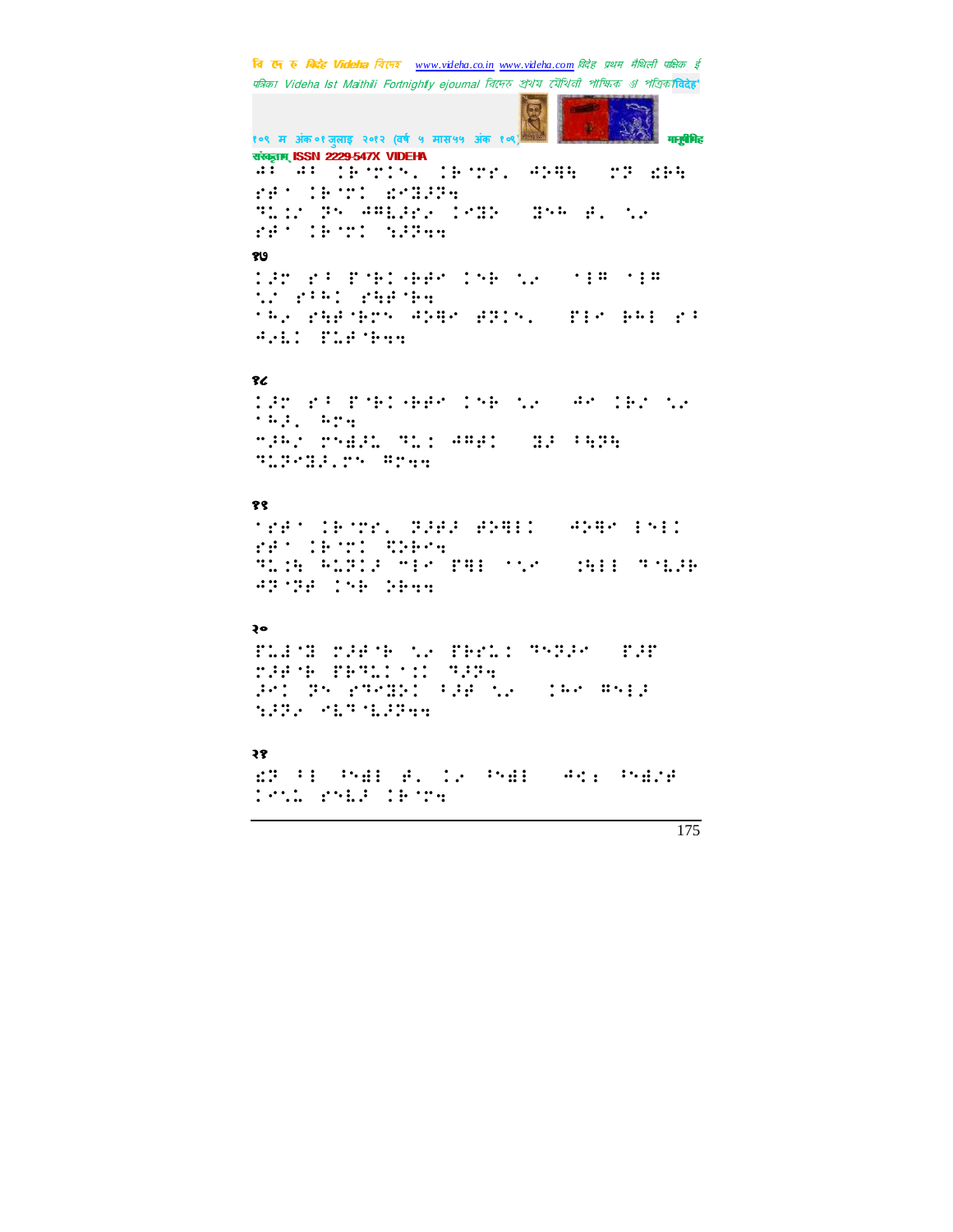१०९ म अंक ०१जुलाइ २०१२ (वष ५ मास५५ अंक १०९) मानुषीिमह संस्कृतम् ISSN 2229-547X VIDEHA



l: let tell set mines. Proble ⢺⢼⢽C4!⢷!⢷ ⣒⣒!

#### २२

THE B. WHERE THE SAN INTITY.  $G$ ⢳⢴"G!"⢹ ⢻⢾G!⢸⣞C4-!⢷⢼⢳!⢽4!⣁4! ⢵⢽⢵!⢹⣅⢺⢼⣒⣒!

## २३

 $\frac{1}{2}$ .  $\frac{1}{2}$   $\frac{1}{2}$   $\frac{1}{2}$   $\frac{1}{2}$   $\frac{1}{2}$   $\frac{1}{2}$   $\frac{1}{2}$   $\frac{1}{2}$   $\frac{1}{2}$   $\frac{1}{2}$   $\frac{1}{2}$   $\frac{1}{2}$   $\frac{1}{2}$   $\frac{1}{2}$   $\frac{1}{2}$   $\frac{1}{2}$   $\frac{1}{2}$   $\frac{1}{2}$   $\frac{1}{2}$   $\frac{1}{2}$   $\frac{1}{2}$  ⣎⢷ ⢴!⢺⣐⢻⣒! FOR ENTIRE THE POST PROPERTY IN THE POST PROPERTY.  $[10111, 11101]$ 

## २४

⢷ !⢺!⣝⢵!⢹⢽!"⢾ ⢾⢼-!⢼⢽! **SING THE CONSTRU** ARM SHE SIR SARA SILI PETER ⣁!⢵!⢽ "⢼⢽⣒⣒!

# २५

 $10.75$  . The state of the state  $10.4$ ⢳⢼G!C⢼⢾⣒!  $\pm$  0  $\pm$  0  $\pm$  0  $\pm$  0  $\pm$  0  $\pm$  0  $\pm$  0  $\pm$  0  $\pm$  0  $\pm$  0  $\pm$  0  $\pm$  0  $\pm$  0  $\pm$  0  $\pm$  $2.921 \pm 0.000$ 

# २६

⣉⢷⢴⢷!⢳⢼G!⣝⣐⢾ ⢷!⢼⢾ ⢷!⣁⢴-!⣁⣅! ⢷⢼⣅!⢳⢽!⢼⣒!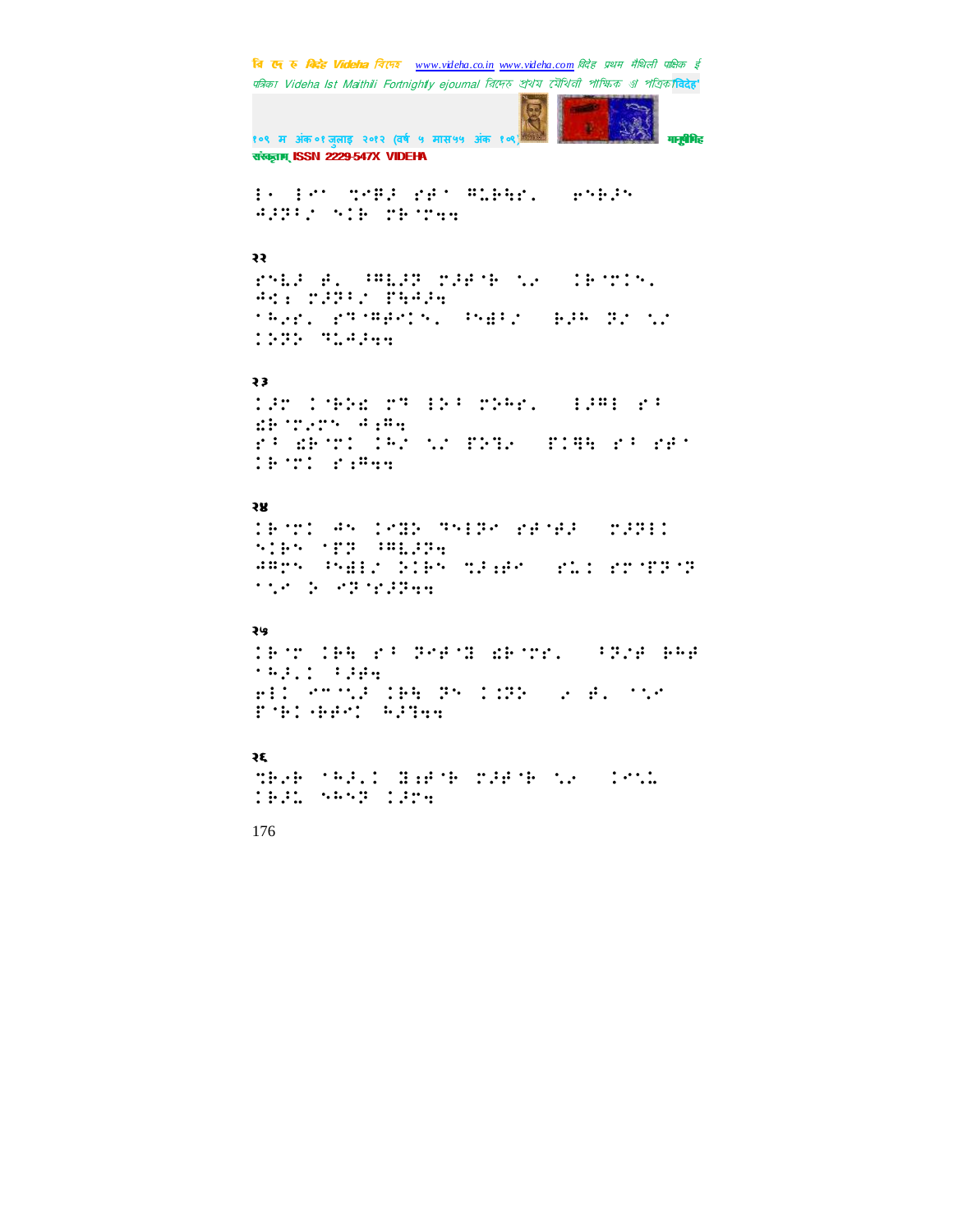**County** १०९ म अंक ०१जुलाइ २०१२ (वष ५ मास५५ अंक १०९) मानुषीिमह संस्कृतम् ISSN 2229-547X VIDEHA ₫ĤĤVPE 45 TOE 18295 | R.M. 185 4805 ⢽⢼⣒⣒! २७ ⢺⢽⢼!⢾G!⢵⢷!⢺⢽⢼!⣁⢴-!⢺!⢺⢼⢽! ⢴!⢻⢳⢷⢼!⢷⢼⢺⣒! ⣎⢽!⢺⢴⣇⢽!⢹⢼⣅!⢻⢼!l-!l!⢷⢳! ⢺⢻"⣇⢼!⢼⢷ ⣝⣒⣒! ⣔⢼⢷⣓.!⢷⢼⢼⣝⣜! १ 2⢳!⣇⢽ ⢹⢽⢼!⢻⣅⢷⣅!^⢷⣜-!⢹⣅⢺!^⢷⣜! ⣉⣐⢷!⢸⢻⣇⢼⢽⣒! ⢹⣅⢽⣓!^⢷⣜!⢳⢴⣐!⢷!⢽⢴^⢼G-!" ⣇⢴⢼⢷⢷⣓! "⢾ !"⢾ !2 ⢷⣜⢼⣒⣒! २  $C$  GR  $\sim$  GR  $\sim$  GR  $\sim$  GR  $\sim$  GR  $\sim$  GR  $\sim$  GR  $\sim$  GR  $\sim$ ⢷!⢷⢼⢼⣝⣜!C⢼"⣒⣒!  $'$  ! : The state is the state in the state in the state is the state in the state in the state in the state in the state in the state in the state in the state in the state in the state in the state in the state in the st ⢷⢳⢾4!⢾⢷⢼!2⢼"⣒⣒! ३ ⣉ ⣝⢼!⢷G⢻!⢳!⢷⢼!⢻⢵"⢼G-!⢺⢼⢾. ⢼⢽⣇!^⣉ ⢼!⣅⢾⢼⢷⣒!  $\{$  . The strip of the state of the state of the state of the state of the state of the state of the state of ⣅⢾⢷!C⢵⣈⢼⢷⣒⣒!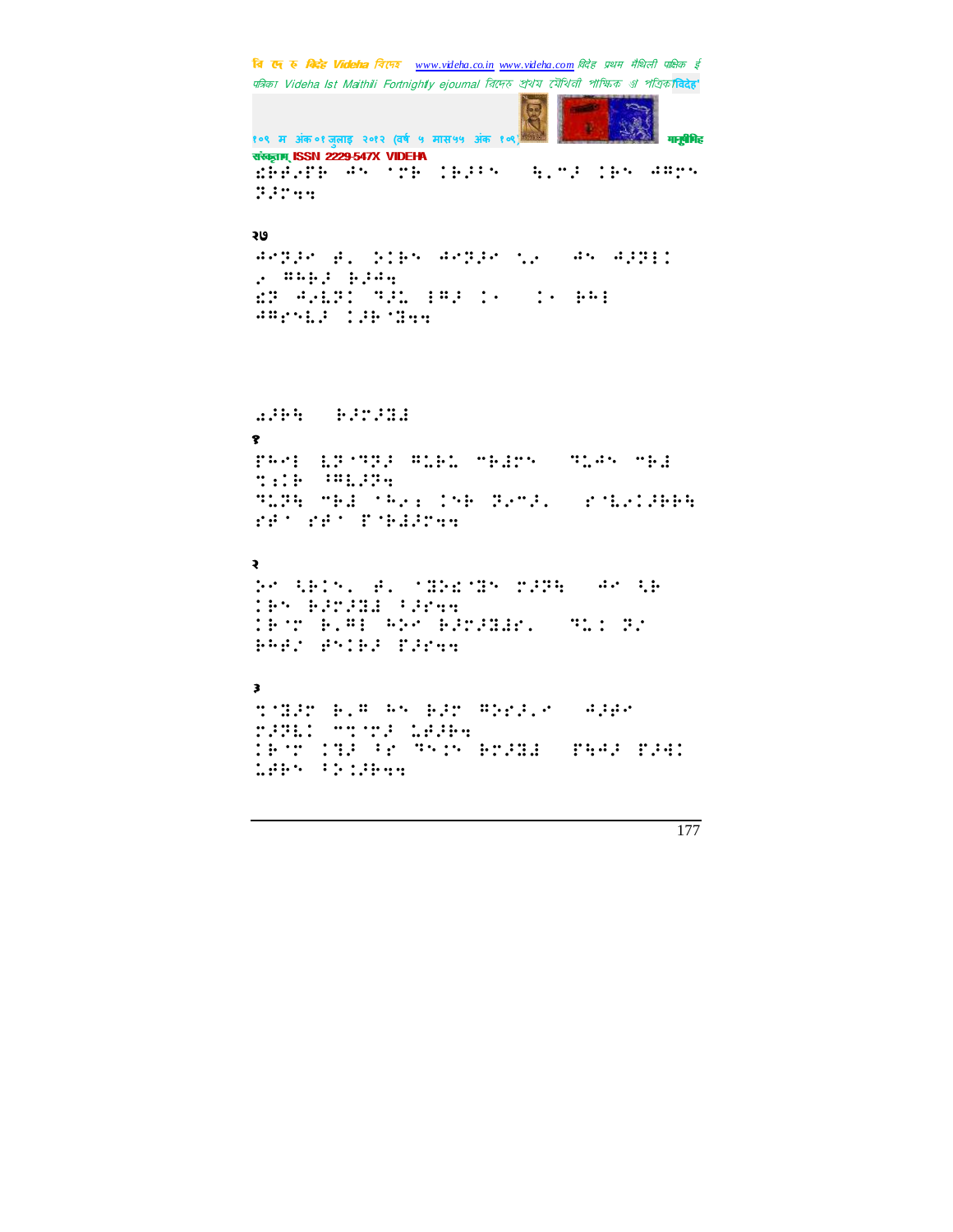१०९ म अंक ०१जुलाइ २०१२ (वष ५ मास५५ अंक १०९) मानुषीिमह संख्याम् ISSN 2229-547X VIDEHA

# **County**  $\mathcal{G}$

#### ४

 $^{\circ}$  . For  $^{\circ}$  . For  $^{\circ}$  . For  $^{\circ}$  . The set  $^{\circ}$ "⢾ ⣝!2 ⢷⢾⢴⣒! 2⢽⢼G!4!"⢾ ⣝!⢷ !l-!"⢸!2⢳⣅G^4! "⣅⣈!⢽⢺⢹⢴⣒⣒!

## ५

Her. Plake H# H# Plake H# H## 198 ⣅⢽!⣇⢼ ⣒! ⢵!⢴!⢺⢼⢽⢾4!⢷!⢸⢼⣏⢼-!⢼⢻!⢺⢽⢼! ⣑⢼⢽!⢹⢴⣒⣒!

# ६

"⢸!2D⣛!"⣅⢽4!⣁⣙!⢷⢼-!2⣅⢺4!⣁⣙! "⢸!⢼⢷⢾⢴!⣅⢾⢼⢷⣒!  $15$  or the state state of  $22$  and  $42$ ⣝⢵!⣇^⢼⢷⣒⣒!

# ७

"⢸!2D⣛4."⣅⢽4!⣁⣙!⢷⢼-!⢸⢷!⣁! ⢸⢴⢾⢷!⢷!⣙⢼⣒! ⣑⢼⢽!⢼⢾ ⢷"G!⣁⣅!⢽4!⢳⢵!⣁4-!⣎⢷⣓! ⢸⢴⢾⢷!⣁⣅!⢷ .C⣙⢼⣒⣒!

# ८

⢺⣓⣞!⣁!⢼⢽⣇!⢷!⢷" ⢾⢼-!⣎⢷⢾⢴!⢷! "⢸!⢺⢴⣇!"⣐⢻⣒! ⢷⢼!⢽⢼⢳⣓!"⢾ !⢷ "G-!⢷" ⢾⢹⢼⢷! ⣝⢵!⢳⢵!⢽!⢾⣐⢻⣒⣒!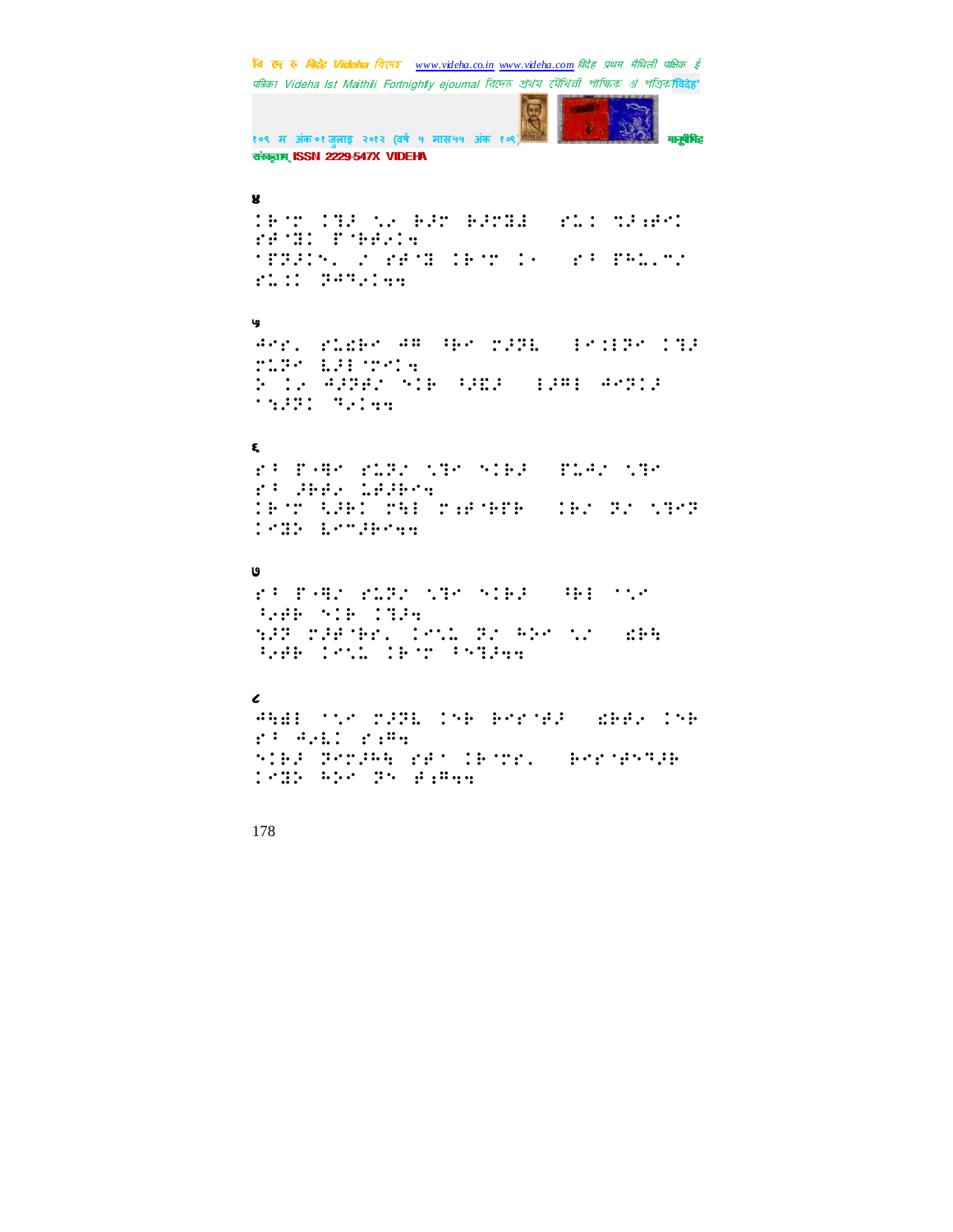१०९ म अंक ०१जुलाइ २०१२ (वष ५ मास५५ अंक १०९) मानुषीिमह संस्कृतम् ISSN 2229-547X VIDEHA ९ ⢹⢼⢹⢼.2⢵⢾⢼.C⢼2!⢼!C⣞⢼-!"⢸!C⢽4!⣁⣙! **NIME BEEN** ⢷.⣎⢷!⣁4!"C⢳!2⢽-!⢼⣅!

#### १०

 $\vdots$   $\vdots$   $\vdots$   $\vdots$   $\vdots$   $\vdots$   $\vdots$   $\vdots$   $\vdots$ 

2⢾⢼!C⢽⣓!⢳⢼G!⢷⢼⢺⢼!⢹⣉⢷⣙-!2⣅⢾ ⢷!C⢽⣓! ⢷⢼!⢸⢻⣇⢼⢽⣒! ⢸⢼⣝!⢸⢷⢾!⢿ ⣜.⣉⢾ ⢷⣅⣎ ⢽-!⢼⢾⢼!C⢽⣓! ⣊⣉ ⣝⢼!"⢼⢽⣒⣒!

#### ११

2⢾⢼!C⢽⣓!⢳⢼G!⢷⢼⢺⢼!⢹⣉⢷⣙-!2⣅⢾ ⢷! ⢹⣈⣓!2⢽!2 ⢷⢼⣜⣒! PHONE CONTROL CONTROL CONTROL  $\mathcal{L}$  :  $\mathcal{L}$  :  $\mathcal{L}$  :  $\mathcal{L}$  :  $\mathcal{L}$  :  $\mathcal{L}$  :  $\mathcal{L}$  :  $\mathcal{L}$  :  $\mathcal{L}$  :  $\mathcal{L}$  :  $\mathcal{L}$  :  $\mathcal{L}$  :  $\mathcal{L}$  :  $\mathcal{L}$  :  $\mathcal{L}$  :  $\mathcal{L}$  :  $\mathcal{L}$  :  $\mathcal{L}$  :  $\mathcal{L}$  :  $\mathcal{L}$  :  $\$ 

#### १२

2⢾⢼!C⢽⣓!⢳⢼G!⢷⢼⢺⢼!⢹⣉⢷⣙-!C^ ^⢼! ⢸⢺⣓!⢽⢾ ⣝!" ⣓⣒! ⣑⢼⢽.⣇⣑⢼⢽!2D⣛⢼!l!2⢵⣙⢴-!"⢸! ⣈⢼C⣓!⣑⢼⢽!⢶⣓⣒⣒!

#### १३

⢸⢼⣝!C⢽⣓!⢳⢼G!⢿ ⣜!"⢽-!⣁⢵⣛⣓!⢽! ⢸⢼⢷⢴!⢹⣅⣈!"⣐⢻⣒! ⢳⣓G!⢵⢳⢴!⢳⢼⣙!C⣞⢼C⣓-!⢷⢼⢺.⢼⢺!⢺⣊⣐! l: Terry pippe

## १४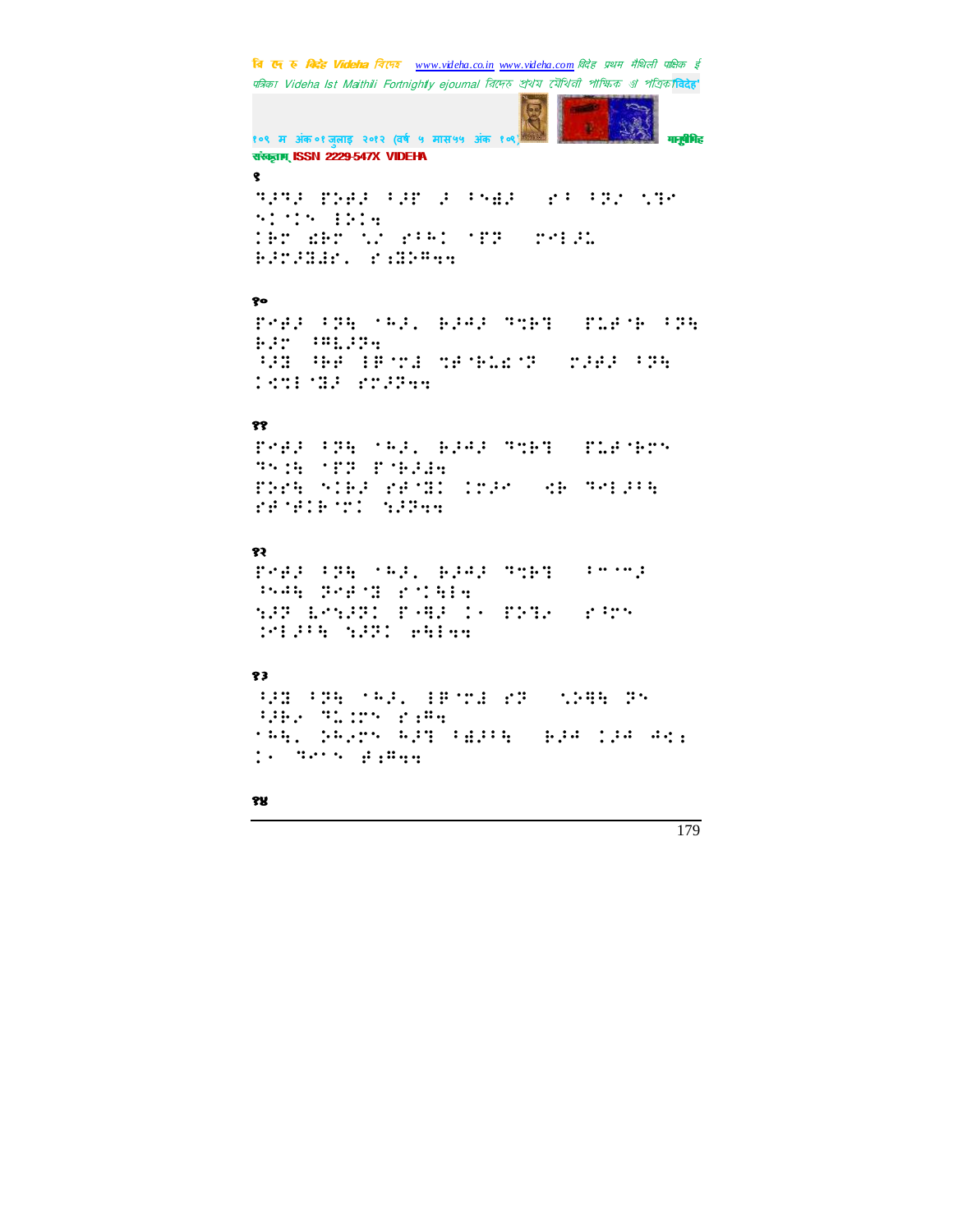१०९ म अंक ०१जुलाइ २०१२ (वष ५ मास५५ अंक १०९) मानुषीिमह संस्कृतम् ISSN 2229-547X VIDEHA



⢸⢼!⣈⢼⢾⢷!"⢸!⣁⣅!⢾⣝⢼⢻⣓-!"⣅⣈. ⣉⢼⣐⢾!⣊⢷!⢷⢼⢺⢳⣒! ⢽⢸⢼!l!⢷" ⢾⢼!⣎⢷⢼!⣎⢼-!⢺⢻!⢷⣓! ⢷ ⣝⢼⢹⢼!⣞⣒⣒!

## १५९

2⣅⢾ ⢷!C⢽⣓!⢳⢼G!⢷⢼^⢽ ⢹⢺⢴-!2⢾⢼!⣇^⢽! l!⢾⣝⢼⢻⢽!"⣅⣈⣒! ⢽⢴⢾!⢼⢽!⢷ ⣝⢼⢹⢼!⣈⢼⢾⢷-!⢴"!⢽4!  $[]$ 

# १६

C<u>óde (P</u>e Pole Pole Clicker (Benedict ⢽ ⢽⣊⣐!C⣛!C⢼⢾⣒! ⢷⢳!2 ⢷⢾⢿⢼!⢳⣅⣅!"⢹⣈⢽-!⢺⣚-! :12: 14,2% 200 14,2% 200 14,2%

# १७

 $^{\circ}$   $^{\circ}$   $^{\circ}$   $^{\circ}$   $^{\circ}$   $^{\circ}$   $^{\circ}$   $^{\circ}$   $^{\circ}$   $^{\circ}$   $^{\circ}$   $^{\circ}$   $^{\circ}$   $^{\circ}$   $^{\circ}$   $^{\circ}$   $^{\circ}$   $^{\circ}$   $^{\circ}$   $^{\circ}$   $^{\circ}$   $^{\circ}$   $^{\circ}$   $^{\circ}$   $^{\circ}$   $^{\circ}$   $^{\circ}$   $^{\circ}$   $^{\circ}$   $^{\circ}$   $^{\circ}$   $^{\circ}$ 2⢾⢼!2⢼⢻⣒⣒! ⢳⣅!⢸⣓!⢽!⢵⢽⢵!⢳⢽-!⢺"G!⢻!  $2^{\circ}$ 

# १८

2⣅⢾ ⢷⢴!C⢽⣓!"⣝⢼!"⣅⣅⢼⢷-!C⣛⢼!l! "⢹⣈⢽!⢷⣓!⢳⢼⢺⣒! l: l'alenta delera de de ser 2⢾⢼!⢾⢼⢺⣒⣒!

# १९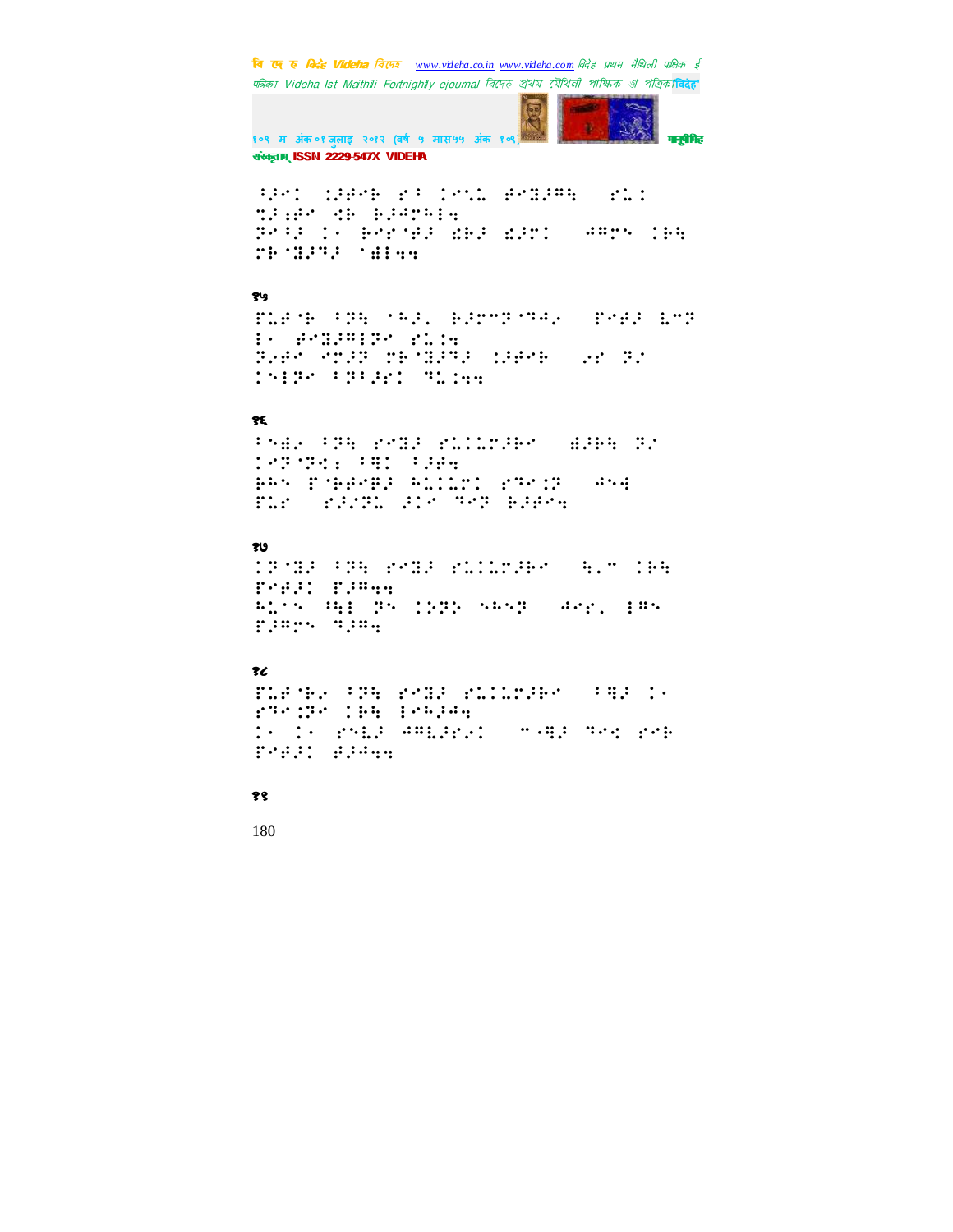**START** १०९ म अंक ०१जुलाइ २०१२ (वष ५ मास५५ अंक १०९) मानुषीिमह

संस्कृतम् ISSN 2229-547X VIDEHA 2⢾ ⢽⢴!C⢽⣓!"⣝⢼!"⣅⣅⢼⢷-!2⢾! ⣈⢼⢾⢷!⢾⣝⢼⢻⣓!"⣅⣈⣒! ⢳⣅⢽!⣈⣅⣉⢴!⢼⢾ ⢷!⣈⣅⣉⢴!⢳⢵-!⢳⣅⢽! ⢹⣅⣈"G!⢼⢾ ⢷!⢳⢵!⢹⣅⣈⣒⣒!

#### २०

2⢾ ⢽⢴!C⢽⣓!"⣝⢼!"⣅⣅⢼⢷-!⢳⣓G! 2⢾G!⢼⢽⣓!⢷⢼⣒⣒! WHE SALE OF THE SALE OF THE SALE OF THE SALE OF THE SALE OF THE SALE OF THE SALE OF THE SALE OF THE SALE OF TH  $T$ 

# २१

2⢾ ⢽⢴!C⢽⣓!"⢾⢴⢽⣅"⣅⣝⢼-!⢺⣅C⢼!⢽! ⣅⢾⢷!2⢾!⢽⢼⣒! TH TIME STIN IN THIS THINK ⢼⢽⢽!^⢼⢷⣓!⣎⢼⣒⣒!

## २२

2⢾ ⢽⢴!C⢽⣓!⢽⢹⢵⢹⢷⢴!⢷⢼⢽⢴-!2⢾G!⢹⣊!  $\overline{H}$  : The state SPER SPERING TO THE SPEED OF THE ⢵⢽⢵!⢽⢴^!⢻⣅⢽⢼⢳⣒⣒!

### २३

2⣅⢾⢵⢳⣅!C⢽⣓!⢳⢼G!"⢴⢾⢼.⢷⢼⢽⢴-!"⢼"⣅! 2000 2000 2000 2000 2000 ""⣅⢷.⢸4"⣅⢷!⢳⢵!2⢾⢼!C⢷⢼C⢷-!⢽⢽⢹. ⢹⢷!⢸⢼.C⢳⢽!"⢼⢽⣒⣒!

# २४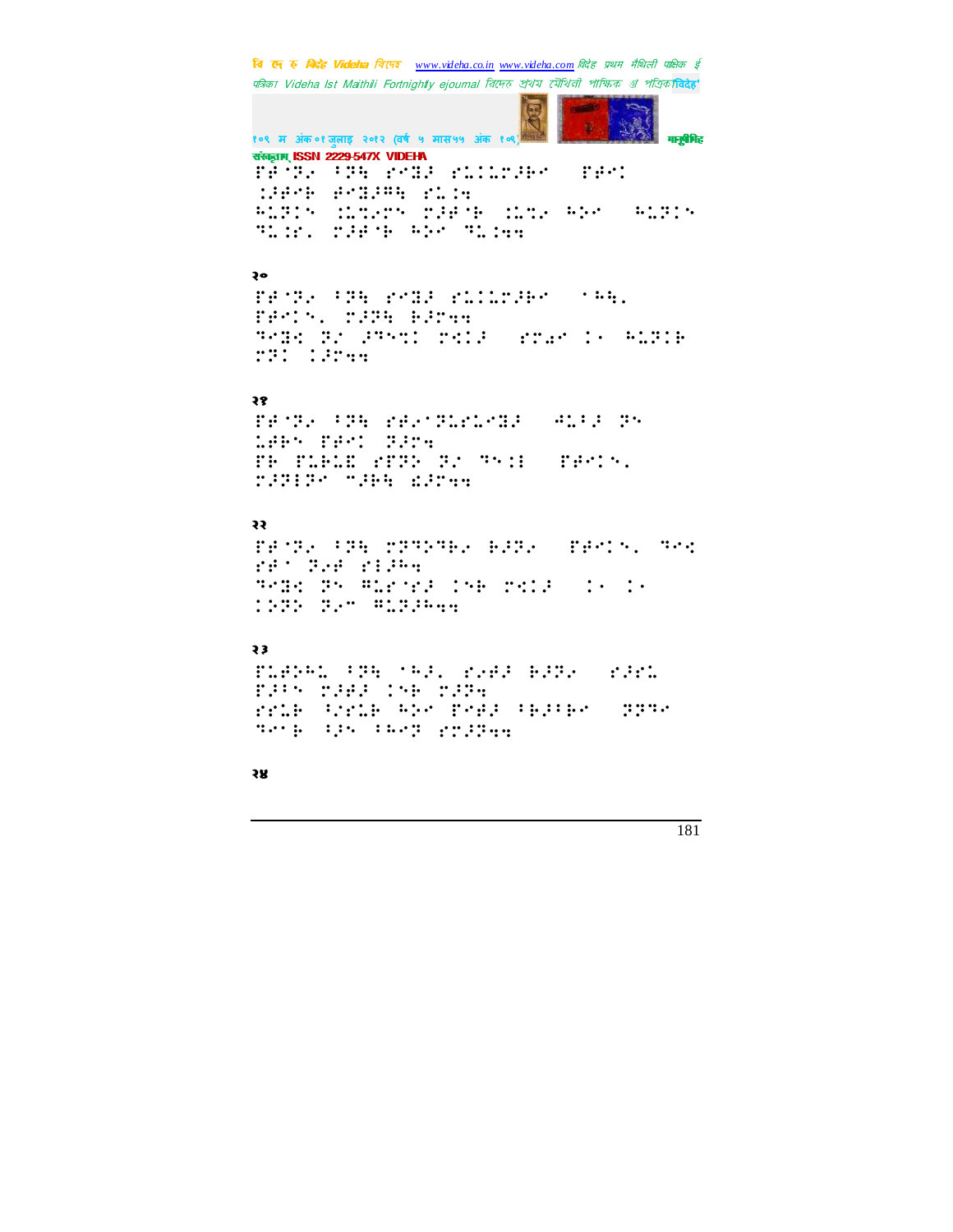१०९ म अंक ०१जुलाइ २०१२ (वष ५ मास५५ अंक १०९) मानुषीिमह संस्कृतम् ISSN 2229-547X VIDEHA

**Service** 

2⣅⢾⢵⢳⣅!C⢽⣓!⢳⢼G!⢷⢼⢽⢴!"⢴⢾⢼-!""⣅! ⣁⢴⢽⣓!⢳⢼⣙!⢼⣒! ⢻⢵⢾⢽⢴!⢺⣚⢼⢽⢴!"⢻⢴!C⢳⢽!"⢽-!⢺⣚!⢻4! ⢸⢼⣝!C⣛⢼!"⢼⢽⣒⣒!

### २५

 $^{\prime}$  . Coloration of the contract of the contract of the contract of the contract of the contract of the contract of the contract of the contract of the contract of the contract of the contract of the contract of the con "⣅⣈!⢸⢷⣓!⢸⢷2⣅⢷⣒!  $^{\circ}$  &  $^{\circ}$  C. The  $^{\circ}$  C.  $^{\circ}$  &  $^{\circ}$  ,  $^{\circ}$  &  $^{\circ}$  ,  $^{\circ}$  &  $^{\circ}$  ,  $^{\circ}$  &  $^{\circ}$  ,  $^{\circ}$  &  $^{\circ}$  ,  $^{\circ}$  &  $^{\circ}$  ,  $^{\circ}$  &  $^{\circ}$  ,  $^{\circ}$  &  $^{\circ}$  ,  $^{\circ}$  &  $^{\circ}$  ,  $^{\circ}$  &  $^{\circ}$  ,  $^{\circ}$  & ⢻⢷⢴C⢴!⢹⣓⢷⣒⣒!

#### २६

PARE CHOILER PREADS TO THE ERIBS ⢻⢼!⢹⣝⣊!⢳⢵⣛⣒! ⢳⢼G!C⢽!⢺⢼⣅!^⢼G⢹!⢻⢻⢽-!⢽⢳⢼⢷!  $\overline{G}$  . The  $\overline{G}$  satisfying the  $\overline{G}$ 

## २७

⢺⢽⢳⢾G!⢵⢽⢵!⣚G"!⢽!2⢳⣅G^4-!⢳⢵! **SINI THE STRAIN** PHINAP CONTROL TO THE CONTROL ⢶⣓⣞!⢼⢷⢼!C⢽ ⢹⣒⣒!

# २८

GR GREE (E. GREE CRIS TRE PRES  $f^*$  is the set of  $f^*$ ⢷ ⣈⣓!"⣅⢷⢿⢾!2⢽!⢽⢴⢾-!⣈⢼⣅!⢽4!⢵! 2⢽!⢼⢽⣒⣒!

### २९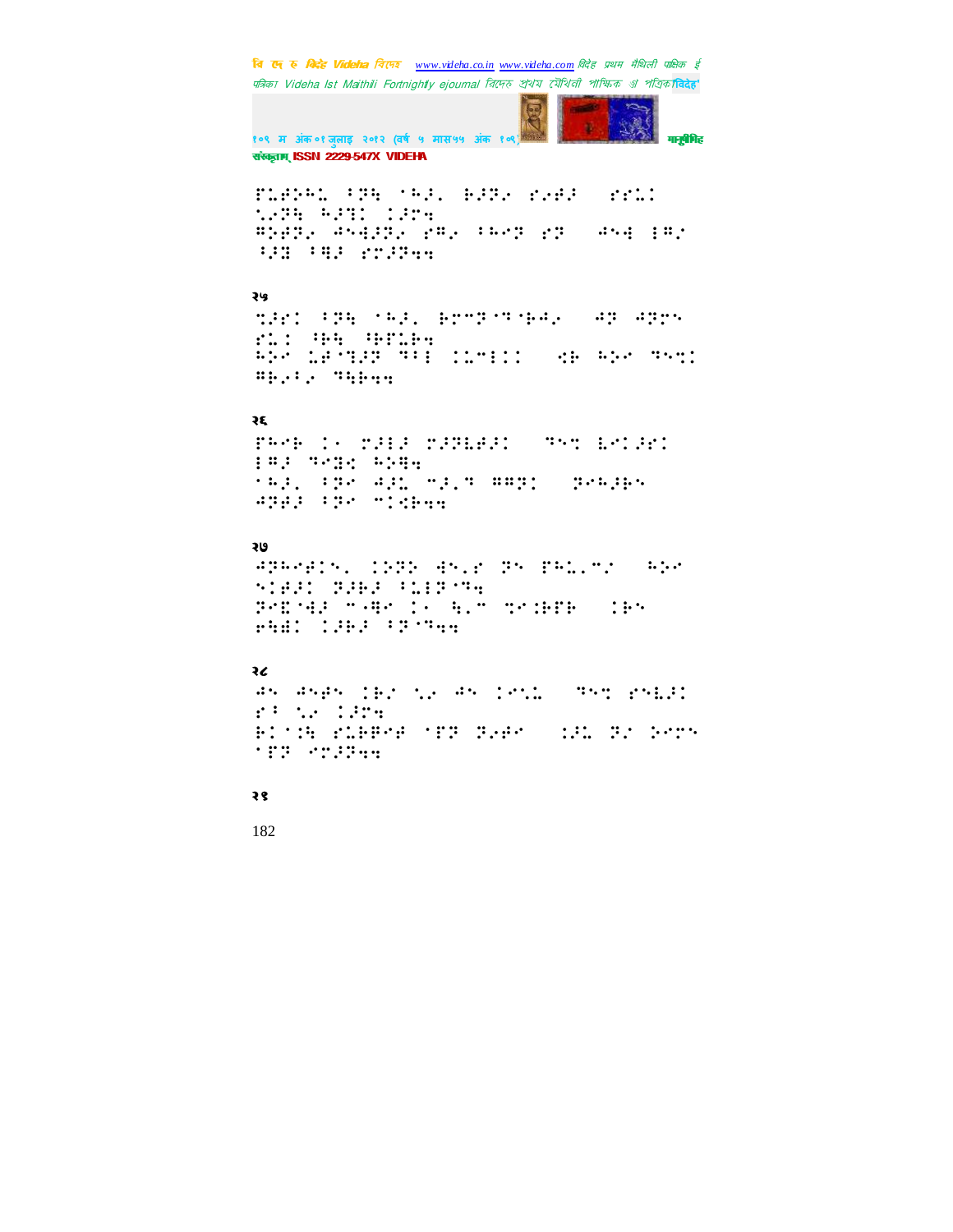ø १०९ म अंक ०१जुलाइ २०१२ (वष ५ मास५५ अंक १०९) मानुषीिमह

संस्कृतम् ISSN 2229-547X VIDEHA ⢺⢽⢾⢼!C⢽⣓!⣝⢵⣎ ⣝⢼⣇⢼"⢴-!⣉⢼⣐⢾!⢷! 2⣛⣓!⢼⣎⢼⢷⣒! ⢹⣅⣈⢴!⢽!⢳⢵!⢺⢽.⢺⢽"G!⣝⢵-!"⢸! We rule the second

#### ३०

⢺⢽⢾⢼!C⢽⣓!⣝⢵⣎ ⣝⢼⣇⢼"⢴-!"⢹⣈⢽!2⢼C⣓! "⢾ ⣝!"⢼⢻⣒! ⢽⢴⢾!⣎⢷!⢼⢽!⢺"G-!⢳⢷⢼.⢸⢷⢼!⢳⢵!  $C^{\text{1}}$  C<sub>1</sub>  $C^{\text{1}}$  C<sub>1</sub>  $C^{\text{1}}$ 

# ३१

⢺⢽⢾⢼!C⢽⣓!⣝⢵⣎ ⣝⢼⣇⢼"⢴-!⢸⢼⣝^⢼⢷⢼! 2D⣛!l!2⢼⣚⣒! SUPP IN THE STREET CAPACITES ⢼⢽⣇!⢷!⢻⢼G⣚⣒⣒!

# ३२

 $C$  (FO)  $C$   $C$   $D$   $C$   $D$   $C$   $D$   $C$   $D$   $C$   $D$   $C$   $D$   $C$   $D$   $C$   $D$   $C$   $D$   $C$   $D$   $C$   $D$   $C$   $D$   $C$   $D$   $C$   $D$   $C$   $D$   $C$   $D$   $C$   $D$   $C$   $D$   $C$   $D$   $C$   $D$   $C$   $D$   $C$   $D$   $C$   $D$   $C$   $D$   $C$   $D$   $C$   $D$  ⢵⢸.⣑⢼⢽⣒!  $^1$  )  $^1$  )  $^1$  (  $^1$  )  $^1$  (  $^1$  )  $^1$  (  $^1$  )  $^1$  (  $^1$  )  $^1$  (  $^1$  )  $^1$  (  $^1$  )  $^1$  (  $^1$  )  $^1$  (  $^1$  )  $^1$  (  $^1$  )  $^1$  (  $^1$  )  $^1$  (  $^1$  )  $^1$  (  $^1$  )  $^1$  (  $^1$  )  $^1$  (  $^1$  )  $^1$  ( $^1$  ) ⢽⢴⢾!⢼⢽⣒⣒!

# ३३

 $\mathbb{I}$ . In the state of the state of the state of the state of the state of the state of ⢺⢵⢻!⢺2!⣇⣑⢼⢽⣒! ⣎ ⣇⣏ ⢾!⢸!⣝⢵⣎ ⣝⢼!⢽⢻⢷⢴-!⢺C!⣎⢽! !⣑⢼⢽⣒⣒!

## ३४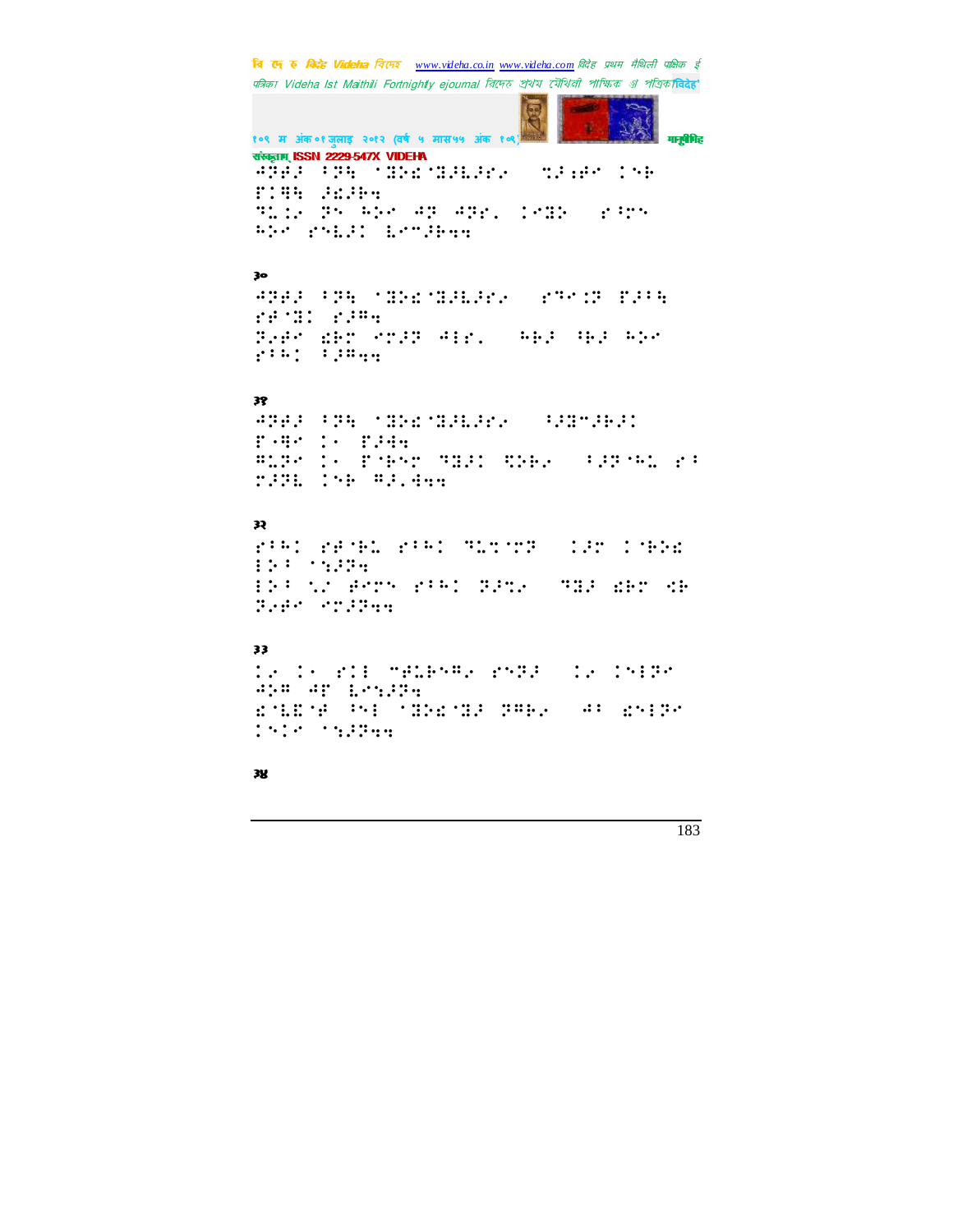१०९ म अंक ०१जुलाइ २०१२ (वष ५ मास५५ अंक १०९) मानुषीिमह संस्कृतम् ISSN 2229-547X VIDEHA

**County** 

WHI THE LETTH RESERVE ⣅⢽⢷!⢼"⣒!  $25$   $25$   $27$   $29$   $29$ ⢹⢽!⢳⣅⢽⢼!C⢽⣇⢼"⣒⣒!

### ३५

⢴!⢷⢼⢼⢾!⣑⢼⢽!⣁⢴-!⣅⢽⣞⢼!⢹!⣁⣙! ⢺⢺C⢼⢾⣒! ⣅⣞!⢻!⣑⢼⢽"G!"⢸⣞⢼-!4!⣎⢷⢾⢴G! ⢼⢽⣇!⢺⢼⢾⣒⣒!

### ३६

2⢼⣝!⣞⢼!"⢸⣞⢼!"⣅⣈!⣁4-!⣃⢷!! "⢸G!⣑⢼⢽⣒! ⣔⢵⣐!⢹⢽!"⢸!⣉ ⢾!4!-!⢻⢼! l!⢽⣏ ⣚⢼!⣎⢷.⢼⢽⣒⣒!

# ३७

 $\frac{1}{2}$ .  $\frac{1}{2}$   $\frac{1}{2}$   $\frac{1}{2}$   $\frac{1}{2}$   $\frac{1}{2}$   $\frac{1}{2}$   $\frac{1}{2}$   $\frac{1}{2}$   $\frac{1}{2}$   $\frac{1}{2}$   $\frac{1}{2}$   $\frac{1}{2}$   $\frac{1}{2}$   $\frac{1}{2}$   $\frac{1}{2}$   $\frac{1}{2}$   $\frac{1}{2}$   $\frac{1}{2}$   $\frac{1}{2}$   $\frac{1}{2}$   $\frac{1}{2}$  ⢹⣅⣈!C⢴⢺⣒! ⢺⣊⣐!2⢽2!⢴!⣊⢼!2⢼C!l-!"⣅⣈!⢷!  $\blacksquare$ 

4!⢷^⢽⢼2⢷!2⢽!⣐⢾⣇ ⣝! hhe state bay and a state of the state of the state of the state of the state of the state of the state of the !⢽⢼⢷⢼⣝⣜!⣔⢼! ⣇⢾⢼!

 $T$   $T$   $T$   $T$   $T$   $T$   $T$ 

 $\frac{1}{2}$   $\frac{1}{2}$   $\frac{1}{2}$   $\frac{1}{2}$   $\frac{1}{2}$   $\frac{1}{2}$   $\frac{1}{2}$   $\frac{1}{2}$   $\frac{1}{2}$   $\frac{1}{2}$   $\frac{1}{2}$   $\frac{1}{2}$   $\frac{1}{2}$   $\frac{1}{2}$   $\frac{1}{2}$   $\frac{1}{2}$   $\frac{1}{2}$   $\frac{1}{2}$   $\frac{1}{2}$   $\frac{1}{2}$   $\frac{1}{2}$   $\frac{1}{2}$   $\$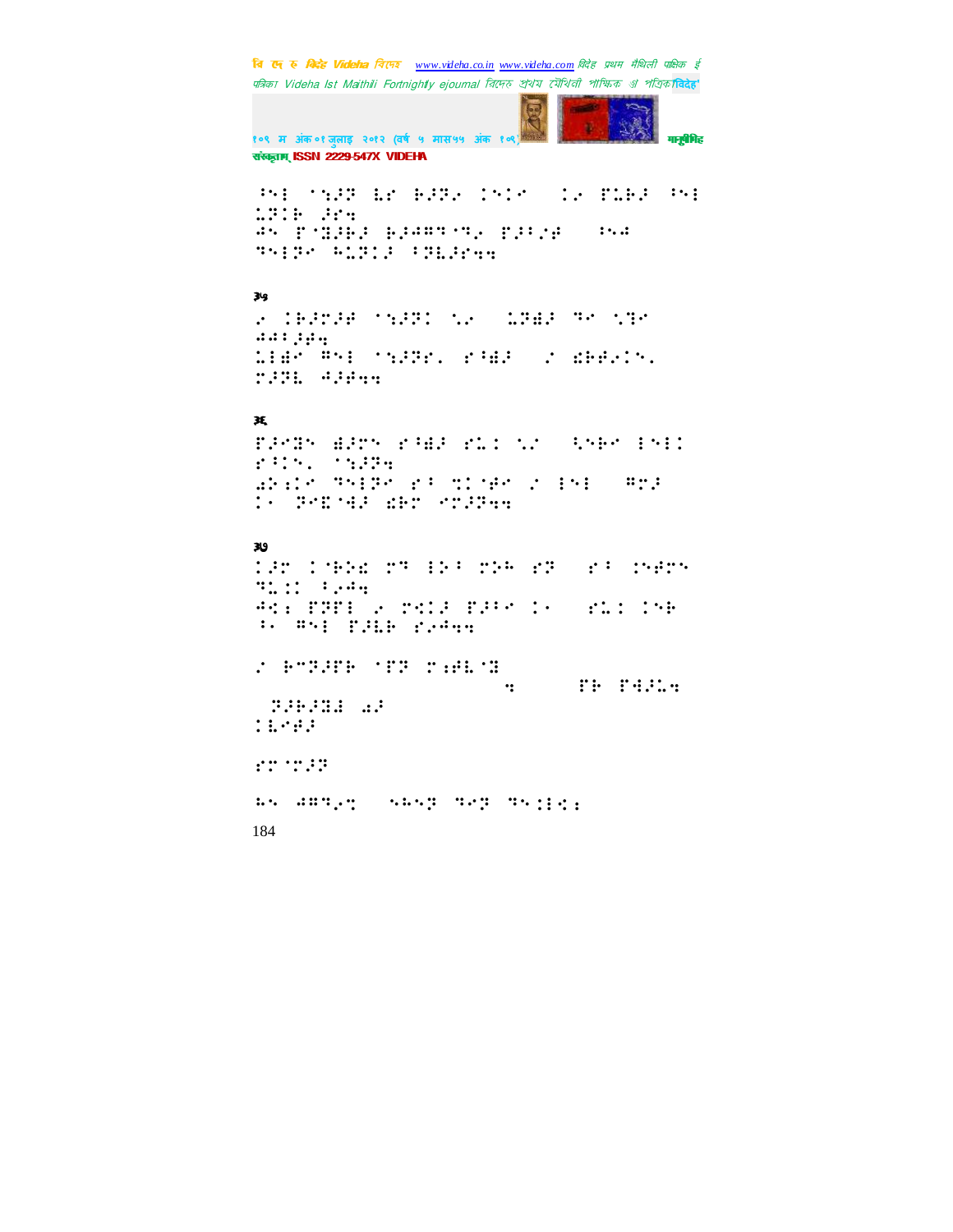मानुबेमिह १०९ म अंक०१ जुलाइ २०१२ (वर्ष ५ मास५५ अंक १०९ संस्कृतम् ISSN 2229-547X VIDEHA FOR THE PART OF THE TREAT PROPERTY PRESENT JRAF (51 1512 / PRL2 dRevel)<br>1901–1912 parties (Alph. 401A) (91b) PTE PRED TAP PSTP RARP ABSER. FOR RESIDENT RESERVE TO A RESIDENCE OF THE STATE OF THE RESIDENCE OF THE RESIDENCE OF THE STATE OF THE RESIDENCE OF THE RESIDENCE OF THE RESIDENCE OF THE RESIDENCE OF THE RESIDENCE OF THE RESIDENCE OF THE RESIDENCE OF THE <u>By Hiffindi A.S.B. Mine (19 Tyle)</u> PRINGER PAR PARTNE PIP MAILED THE STREET S **TRAVE EMEMBER EMAGE ANDER TYPE ABNAD B.D. S. STOR ROLL AND THE** ram ersterner tie de rece te 1910 702 F.ALES HER MIS PATENT ROBERT  $7.477$ **TERNI ENTRA PARK TIGH MARGE PROTES** as amnun sasp nep neddig. T TEMPE RAT TEMPE PRESENT *POSTER 199 266 18* **THE PASSA**  $\dddot{\bullet}$ **MANUFACTURE AND** FRA TTPSTER FTH rating, compared **ARABIA PRIS LAND MANUSCRY MOVEMENT OF SHIPPY** THE THE HIMI LILE TH **TATA ATIN WHEN IS IS**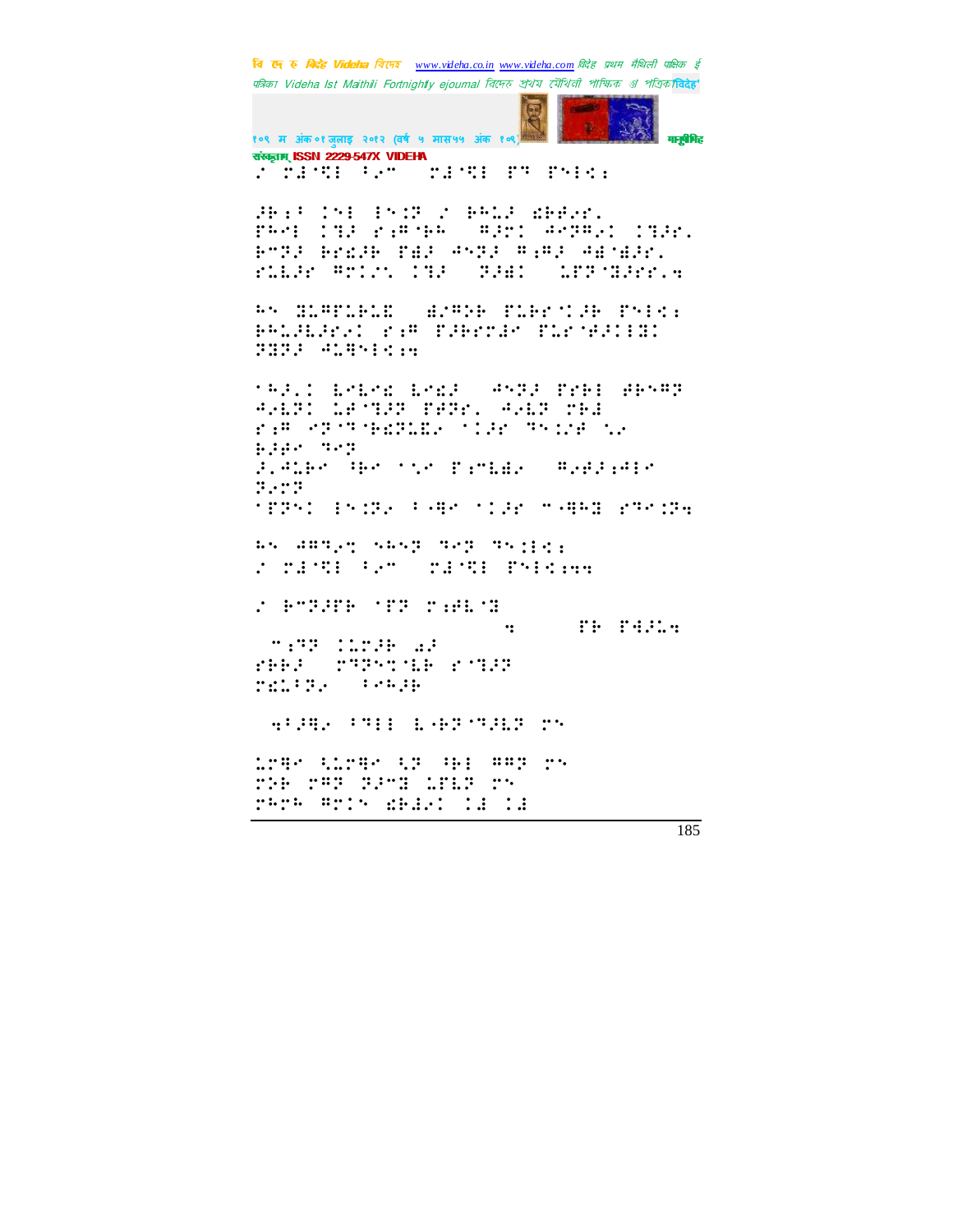

१०९ म अंक०१ जुलाइ २०१२ (वर्ष ५ मास५५ अंक १० संस्कृतम् ISSN 2229-547X VIDEHA

**SACE THE TRANSEL CAP TRACK** 

the the arear streets are are andPLB Information (ShiPI dB) denk SPARE FROM THE ORIGINAL AREA HEMP **ATL FIRST RAW TERM** See Stern 1988 Clear Of Gelland progr

**TEMPERS AND STREET SECTION** R.PH ER TEMI MAR ri: Hem Poster Com Ar ro 1980 11980 19 19 200 200 900 900

**MAIN PRODUCT BRIDGE AFT** FRAME IN FARI FARI PRESENT ribus Maria Andri Andr FRA FRIE #522 L-B2773L2 25 1988 Close Co Galless princip

 $\dddot{\mathbf{z}}$ redPeAlB r. Penk reddPeAlB tr AAre POINTMAN P. PANY PROTHAN LE ARCH PROSPERD P. Path REOSPORTE ST  $\mathbf{a}$  and  $\mathbf{a}$  . ran fyn farlunear furfer na angs 4

> PRPE P. Prov PREPORTE ST ARON PROPERTY CONTROL OFFICERS AND WELL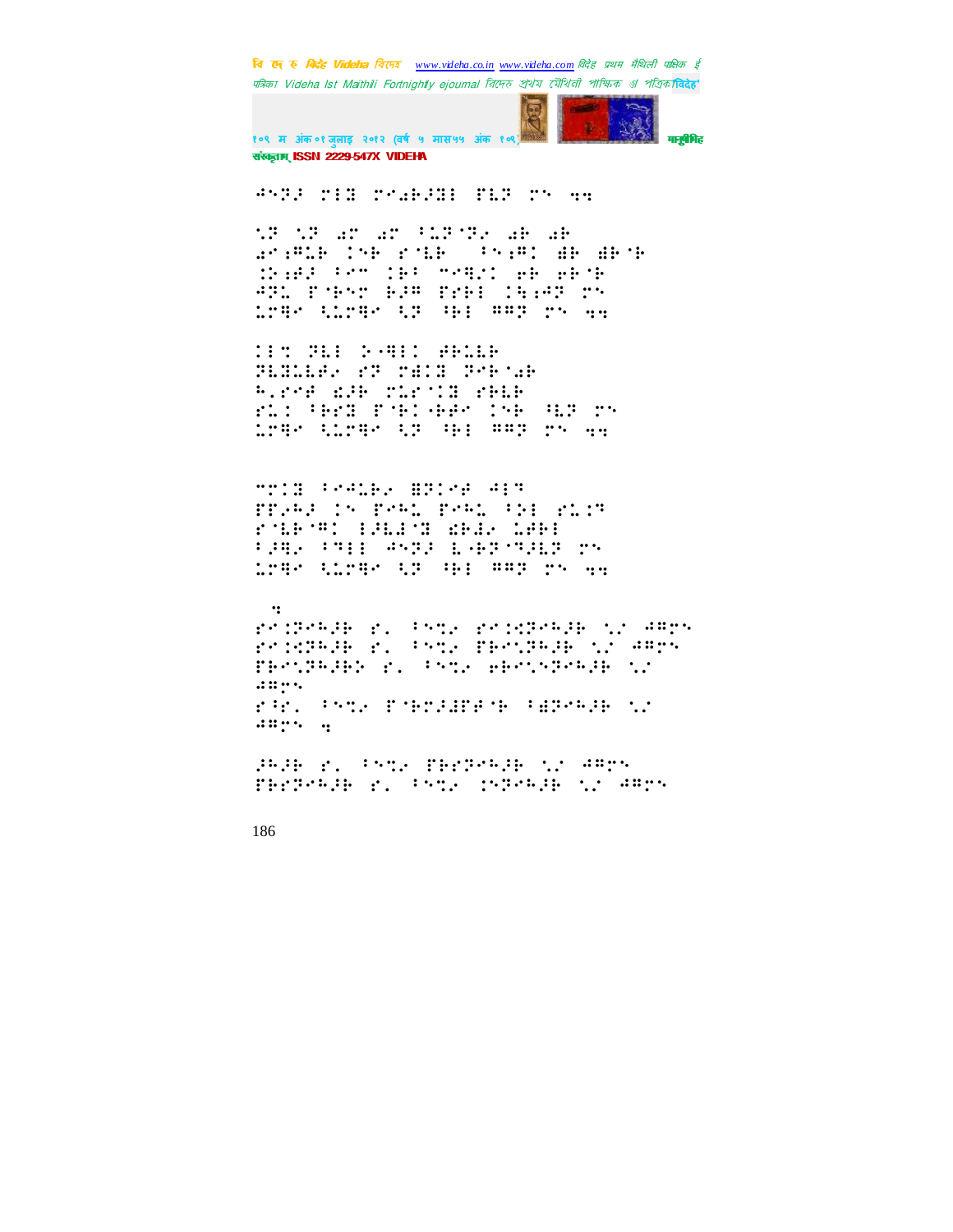**Service** ø १०९ म अंक ०१जुलाइ २०१२ (वष ५ मास५५ अंक १०९) मानुषीिमह संस्कृतम् ISSN 2229-547X VIDEHA ⣈⢽⢳⢼⢷⢳⣅!"G!C⣉⢴!⣅⣔⢽⢳⢼⢷!⣁4! ⢺⢻! ⣅⣔⢽⢳⢼⢷⢵!"G!C⣉⢴!⣅⣞⢽⢳⢼⢷!⣁4! duri .. ⢷⢵⢺⢻⢼⢷⢵!"G!C⣉⢴!⢽⢳⢼⢷!⣁4!⢺⢻! ⢽⢳⢼⢷⢵!"G!C⣉⢴!C⢷⢵⢺⢻⢼⢷!⣁4!⢺⢻! C⢷⢵⢺⢻⢼⢷⢵!"G!C⣉⢴!⣐⢻⢽⢳⢼⢷!⣁4!⢺⢻! "⢸"G!"G!C⣉⢴!⢸⣓⣈!⢷⢽⢳⢼⢷!⣁4!⢺⢻!  $\ddot{\mathbf{u}}$  $\mathcal{P}$ ⢹⢼⢽!2⢷!  $T$ " $T$ " $T$ " $T$ " $T$ " $T$ " $T$ " $T$ THE SIT  $L: T: T$ ₩₩. ⣞⢼⢼!⣈⢼⢾⢷!"! ⢼⢺⣅!4⢽⢼! ⢵⢽⢼!2⢷⣁⢾⢴⢳!  $EFT = 47.33$ President (P **250 2010** ⣇⢷.C⢼2!!⣒!  $^{\prime\prime}$   $\Xi$   $^{\prime\prime}$   $\Xi$   $^{\prime\prime}$   $\Xi$   $^{\prime\prime}$   $^{\prime\prime}$   $^{\prime\prime}$   $^{\prime\prime}$   $^{\prime\prime}$   $^{\prime\prime}$   $^{\prime\prime}$   $^{\prime\prime}$   $^{\prime\prime}$   $^{\prime\prime}$   $^{\prime\prime}$   $^{\prime\prime}$   $^{\prime\prime}$   $^{\prime\prime}$   $^{\prime\prime}$   $^{\prime\prime}$   $^{\prime\prime}$   $^{\prime\prime}$   $^{\prime\prime}$   $^{\prime\prime}$ pri dril: 158.  $4!$ ⢻⢷ ⢹"⢼⢽!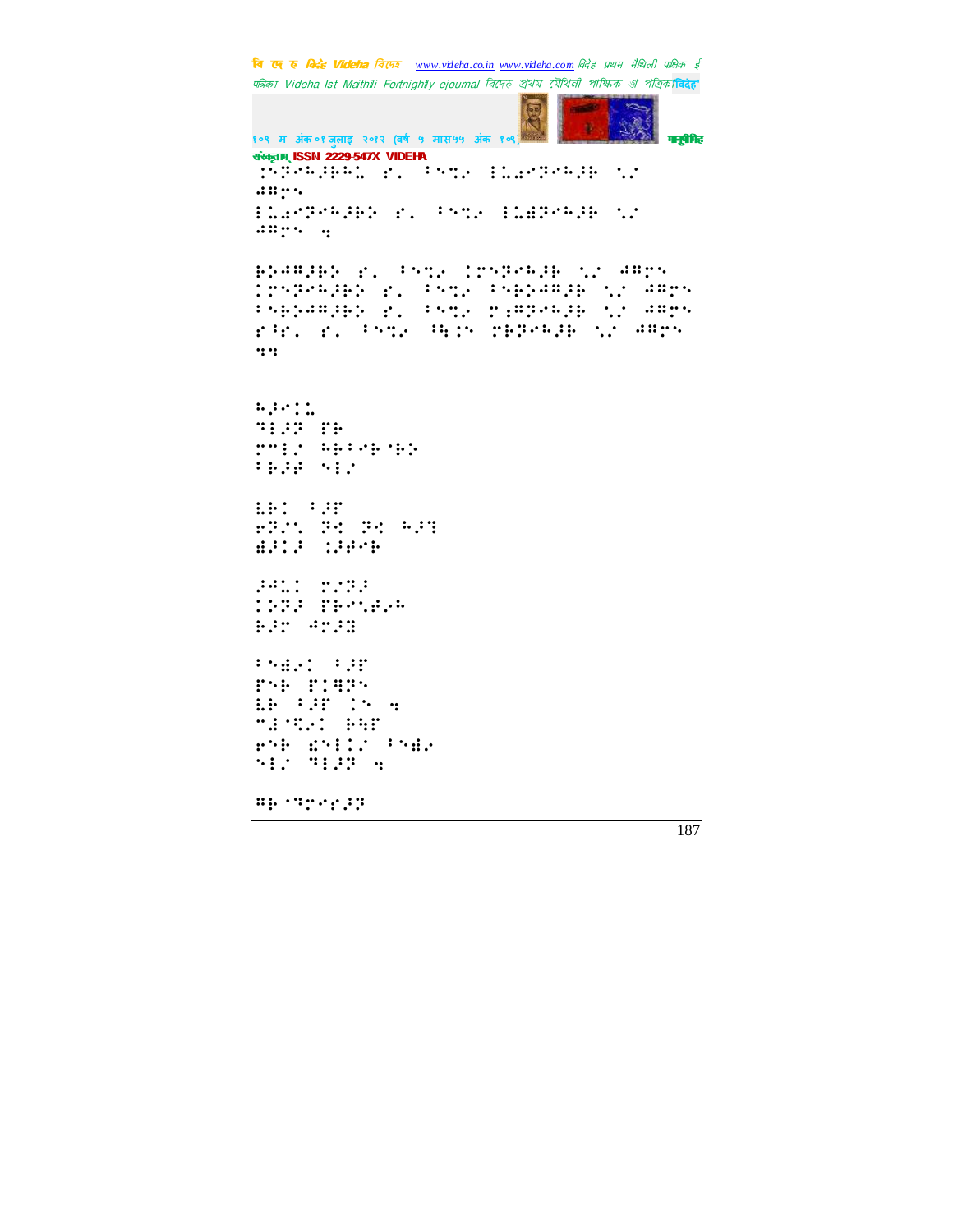१०९ म अंक ०१जुलाइ २०१२ (वष ५ मास५५ अंक १०९) मानुषीिमह संख्याम् ISSN 2229-547X VIDEHA



**WIND THE THE STATE**  $\left\{ \begin{array}{cc} 4 & 4 & 4 \\ 4 & 4 & 4 \end{array} \right\}$  $\mathcal{L}$ 

What we have the set of the set of the set of the set of the set of the set of the set of the set of the set o ^⣝!C⢺⣅⢷⢴! ⢼"!⣏⢼D⣛!⣒!

C⢷⣈!C⢷ ⣏⢼! ⢾⢷2⢾!⣎⢷⢾⢴! ⣞4!2 ⣝⢼"!⣒!

⢻⣅⣛!⣋⢵⢼! #FIST 198 2⢵⣈⢷!⢽⢼⢲ ⣃!⣒!

⢽⢲ ⢻⣞⢼!⣁⣊⣛⢼!  $LPL2$  wile 2⢵⣚⢴!⣈⢼⢾⢷!⣒!

Path FIRS ⢷⢵⢳⣅!⢺⢵⢻⢼⢷!! C201 C1 C1 C1

 $T^{\text{H}}$  = 0.000  $T^{\text{H}}$ **WEIGHT 2022** ⢺⢻4!⢼⣉!⣒!!

188 ⢾⢼⢽!⣁⢾ ⢾⢼! ^⣝!⣃⢵⣃⢳⢴! ⣈⢾!2⣙⢼⢷!⣒!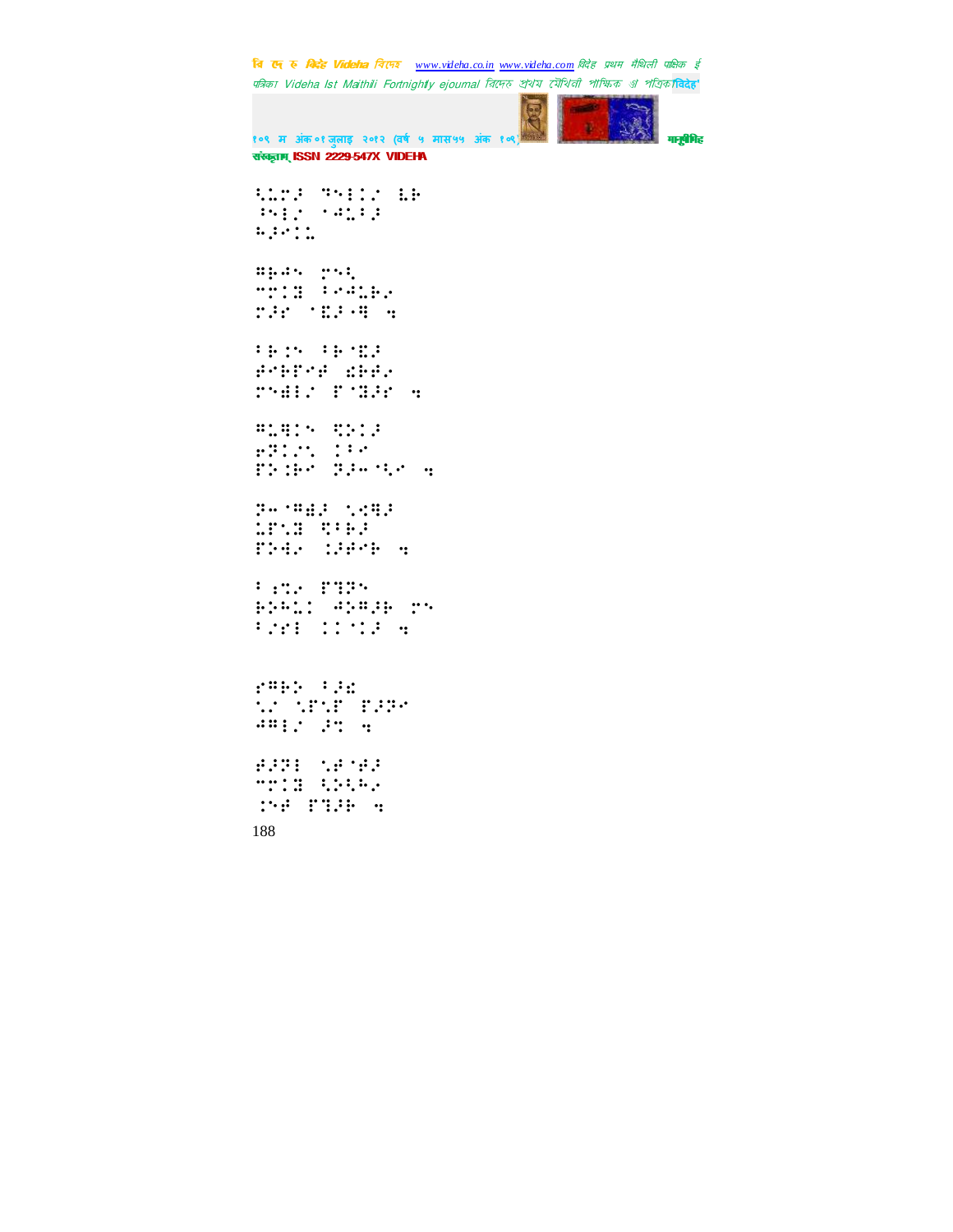```
त्रि एन रु क्रिटेह Videha विएम्ब _www.videha.co.in_www.videha.com विदेह प्रथम मैथिली पाक्षिक ई
पत्रिका Videha Ist Maithili Fortnightly ejournal রিদেত প্রথম মৌথিনী পাক্ষিক ॳ পত্রিকাঁ<mark>বিदेह'</mark>
१०९ म अंक ०१जुलाइ २०१२ (वष ५ मास५५ अंक १०९) मानुषीिमह 
संस्कृतम् ISSN 2229-547X VIDEHA
                                                        189
L:=T\mathbb{C} -PEC (PP-1.2P)
\{1911, 2911, 4011, 4011, 4011, 4011, 4011, 4011, 4011, 4011, 4011, 4011, 4011, 4011, 4011, 4011, 4011, 4011, 4011, 4011, 4011, 4011, 4011, 4011, 4011, 4011, 4011, 4011, 4011, 4011, 4011, 4011, 4011, 4011, 4011, 4011, 4014 : (2002) 4 : (2004) 2 : (2004) 2 : (2004) 2hhbkawiefiber des bestehten der antiken bestehten ausgesamt der ausgesamt der ausgesamt der ausgesamt der anti
     !!!⢺⢻⢹⢼⢽⢽ ⢹!⣔⢼!(⢽⣅(!!
⢻ ⢷⢼!2⢵" ⣞.!⢳⢷2⣅⢷!⣋⢴⢳ ⣞⢵⣐-!
⣎⣅C⢽⢴!!
T⢽⢼!⢳⣝⣊⢽!!2⢾⢾⢼!G!
HTE TEST ESTER THAN IT.
CONSTRUCT COMMISSION
⢹⢽!⢸⢷!⢳!⢶⢷⢶⢷⢼⢴⢾!⣁⢴!!
⢺⣅⢽!C⣅⣔⣅!⢳!⢽⢼⢷⢴!⣙⢼!G!!
⢳!⢾!(!⣋!⢺⢼!⣐!⢵⣔⢷!⣁⢴!!
BLProd. Co. e = 900 Pr. Plute
\{ \}⢺⢽⢽⢴!G!⢻⢷ ⢸!⣐!C⢾!⢹⣈⣓!!
COLORATION CONTROL CONTROL
THE CONSERVANCE
2^⢼!⢻⢼!⢺⢴⣇⢽!2⢳⢼⣛!⣐!!
⢽4⢽ ⢳⣐⣞⢼!!"G!24⢽ ⣈!⢻!⢼⣞!
⣅⣋⣝⢵!⢽G!2⢳⣅G!!"⣐"⢼⢷!⣐!!
```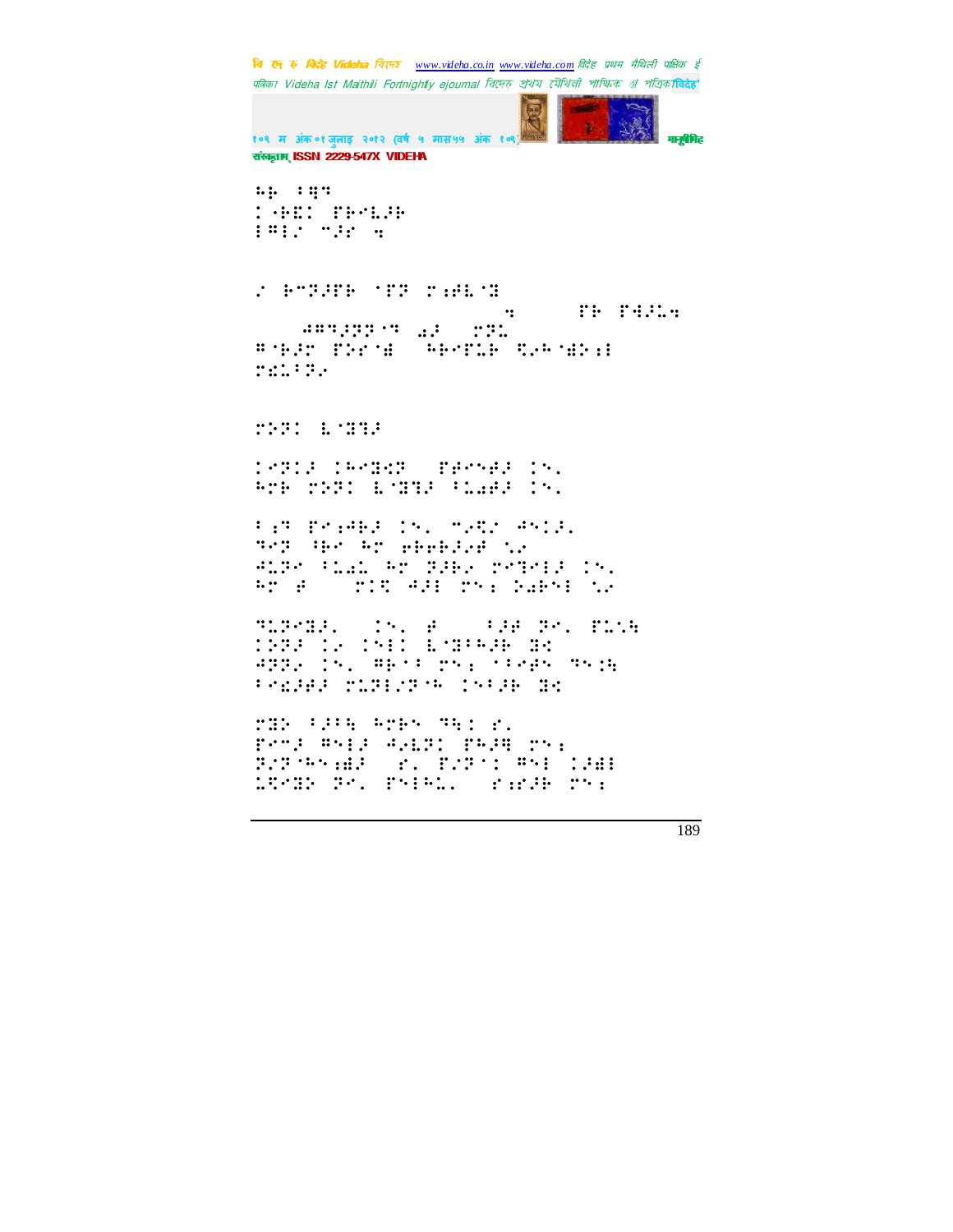

१०९ म अंक ०१जुलाइ २०१२ (वष ५ मास५५ अंक १०९) मानुषीिमह संस्कृतम् ISSN 2229-547X VIDEHA

COUNCIL CONTROL CONTROL EGY CH. BET SEPH BRIEL SA. TARA PERSONA DA 2⢽!!"⢸!C"⢷⢼!⢻⢳⣅G!!!

⢽⣇!!⣃⢷!⢼G⢻⢽!⢽⣇!"⢼⢺!⣐!! We wish the set of the set of the set of the set of the set of the set of the set of the set of the set of the ⢹⢵⣈!⢽G!⣁⣅!⢳⣅⢽⢵!⣁⢽!⢽!! **WERE IS NOTED TO A REALLY** 

⣃⢷!"G!⢳⣝⢵!⢽G!C⢼⢳⢷!⢽⢳⣅G!!! G. T. Part In Star Pr. Prim. I  $^{\prime}$  &  $^{\prime}$   $^{\prime}$   $^{\prime}$   $^{\prime}$   $^{\prime}$   $^{\prime}$   $^{\prime}$   $^{\prime}$   $^{\prime}$   $^{\prime}$   $^{\prime}$   $^{\prime}$   $^{\prime}$   $^{\prime}$   $^{\prime}$   $^{\prime}$   $^{\prime}$   $^{\prime}$   $^{\prime}$   $^{\prime}$   $^{\prime}$   $^{\prime}$   $^{\prime}$   $^{\prime}$   $^{\prime}$   $^{\prime}$   $^{\prime}$   $^{\prime}$   $^{\prime}$   $^{\prime}$   $^{\$ F.P. We have the state when the state

⢵⢽!2⢷⢼⣎!⢺⢽ !"G!⢳⣅G!!! COUNTY THE CONTROL OF STREET 30. PARAG! THEF FINT IS THE PRIES.

4!⢷^⢽⢼2⢷!2⢽!⣐⢾⣇ ⣝! hhbkfoesbAwjefib⣒dpn!2⢷!2⣚⢼⣅⣒!! !⢹⢽!⣅⢼⢷!⣔⢼!!! ⢷⢼!⢴!⢳C4⣒⣒⣒⣒⣒⣒⣒⣒⣒⣒⣒@!  $\ddot{\bullet}$  :: ⢳⢼G!⢽⢺⢷!⢾⣊!⣉⣓⢽ ⣝!⢹"!⢾4⢾! C⢽⢼!⢵⢽⢵!!2 ⢷⣝⢵⢺⢽⣐!⢺⢵⢷"⣐!⢳G"4⢾!!

⢳⢼⣙!^⣓⣋⢴!⣈⢽!⢳⢷⢹!⣈⢽4⢾! 27H: 24ILB 972 F7BID425 a2178 C���� D����� "C����" (1972) 1980 (1980) 1990 (1990) 1990 (1990) 1990 (1990) 1990 (1990) 1990 (1990) 1990 (1990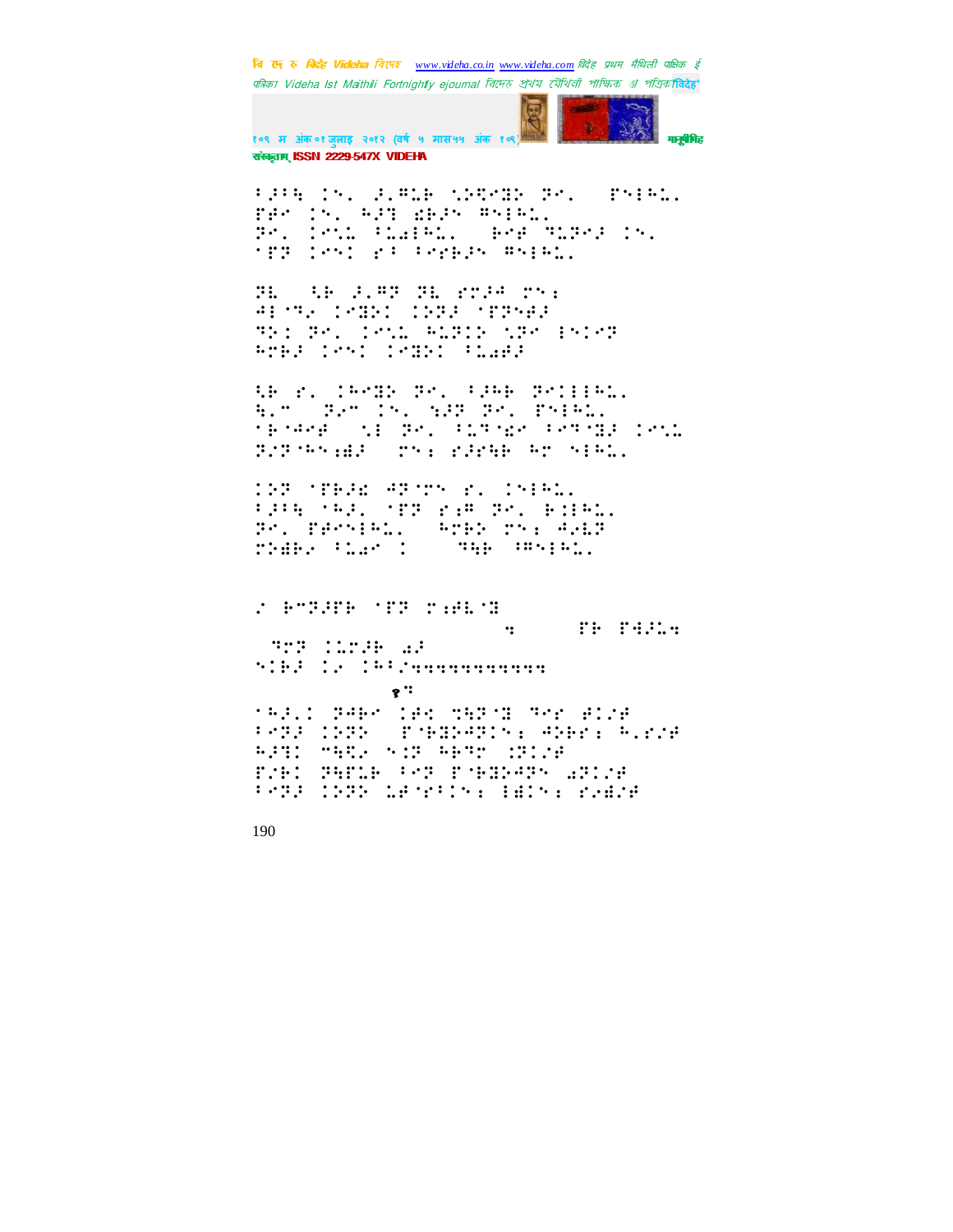```
१०९ म अंक ०१जुलाइ २०१२ (वष ५ मास५५ अंक १०९) मानुषीिमह 
संस्कृतम् ISSN 2229-547X VIDEHA
⢼⣙!!C⢽ ⢹⣝⢼⣐!!⢹⢷ 2⣜!!⢳⢷4⢾!
                        \begin{minipage}{.45\textwidth} \begin{tabular}{l} \textbf{1} & \textbf{2} & \textbf{3} & \textbf{4} & \textbf{5} & \textbf{6} & \textbf{6} & \textbf{7} & \textbf{8} & \textbf{9} & \textbf{10} & \textbf{10} & \textbf{10} & \textbf{10} & \textbf{10} & \textbf{10} & \textbf{10} & \textbf{10} & \textbf{10} & \textbf{10} & \textbf{10} & \textbf{10} & \textbf{10} & \textbf{10} & \textbf{10} & \textbf{10} & \२ ::
⣇⢷ ⣏⢼!!⢸⢼!!2⢷!!⢽⣐⢹!⣅⣋!!⢻⢽⢼!
CARE CONSIDER THE PROPERTY CONSIDER
Có�� : Coloration Coloration Coloration Coloration Coloration Coloration Coloration Coloration Coloration Color
⢵⢷!" ⢷⣜!"⣐!⣁⣞2⣞!⢽⢼!
⢻⢴⢾!⢵⢽⢵!!⢾⢼⢽!!"⣅⢽!!^⣐^!⢸⢽⢼!
⢽⣝⢵!⢵⢽⢵!⢼⢳⣞!"⣅⢽!2⣅⢾!⢸⢽⢼!!
                                         !!!!!!!!!!!!!!⢷⢼!⢴!⢳C4!
⣒⣒⣒⣒⣒⣒⣒@!
4!⢷^⢽⢼2⢷!2⢽!⣐⢾⣇ ⣝!
                                               hhbkfoesbAwjefib⣒dpn!2⢷!2⣚⢼⣅⣒!!
LATAR TREE OF INTERFERING
१⣒!!⢵⢽⢼!2⢼⣜ ⣋⣝!२⣒!⢺ ⣝⢵⢾!⣔⢼!
^⣊⣎⢷⢴!३⣒!⢷⢼⢺⢽⢼⣙!⣉ ⢷!)^⢾ ⢷⣝!
⣙⢼*!४⣒!!⣅⣉!⣜ ⣋!)⣙⢼!
⣇⢽" 2⢾0!⣙⢼!⢺⢴⣇.⢺⢽ ⢾⣅0!
⣙⢼!⢺⢽⢻⢴*!
\ddot{\mathbf{S}} :
  !⢵⢽⢼!2⢼⣜ ⣋⣝!
२⣒!
  \frac{1}{2} \frac{1}{2} \frac{1}{2} \frac{1}{2} \frac{1}{2} \frac{1}{2} \frac{1}{2} \frac{1}{2} \frac{1}{2} \frac{1}{2} \frac{1}{2} \frac{1}{2} \frac{1}{2} \frac{1}{2} \frac{1}{2} \frac{1}{2} \frac{1}{2} \frac{1}{2} \frac{1}{2} \frac{1}{2} \frac{1}{2} \frac{1}{2} \
```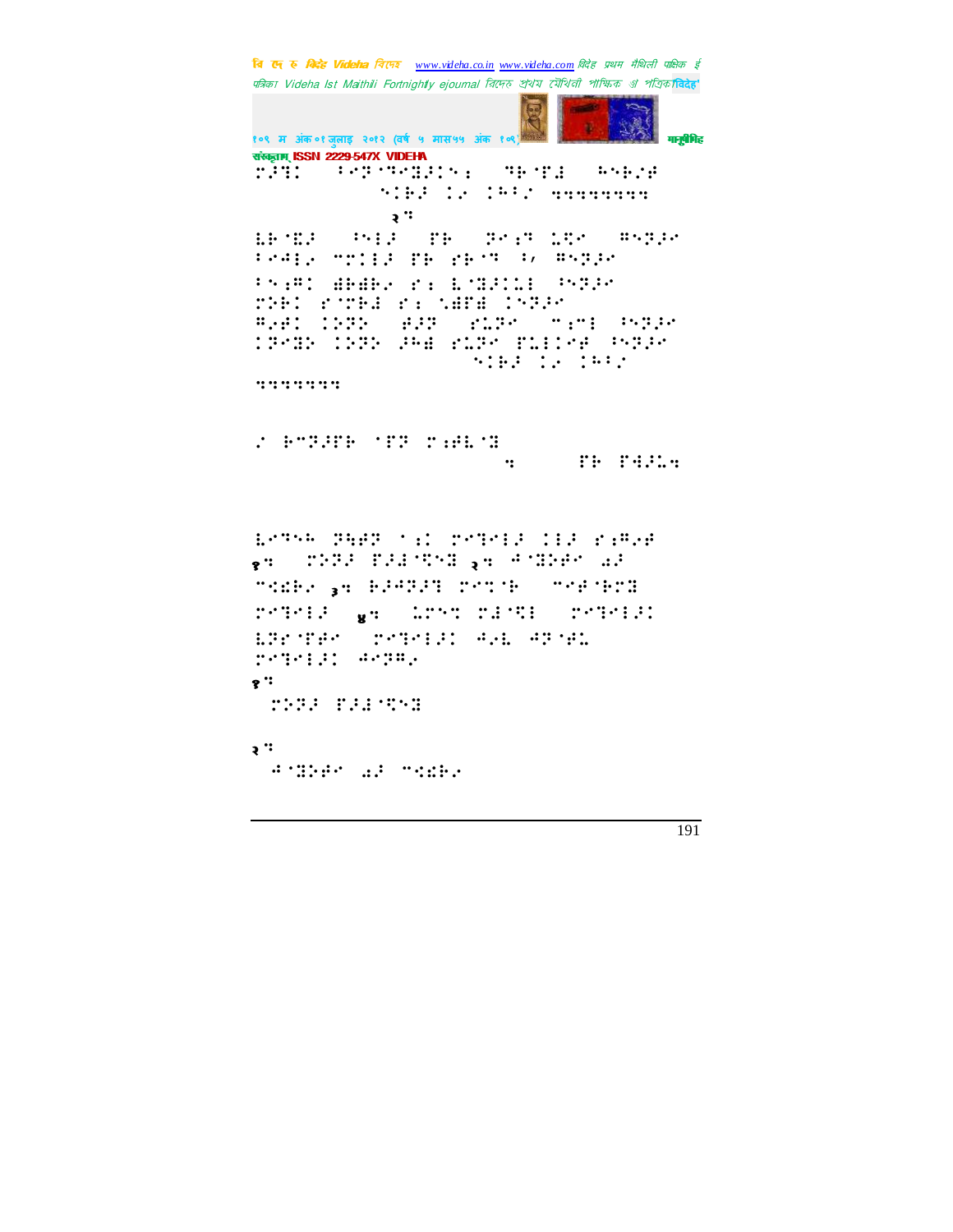

संख्याम् ISSN 2229-547X VIDEHA

३⣒! ! ^⢾ ⢷⣝!⣙⢼!" ⢼⣋!⣉⢵! ^⢾ ⢷⣝!⣙⢼! )iuuqt;00tjuftigta dhpphmfdpn0b0w jefib.dpn0wjefib.qbjoujoht.com

४⣒!  $1.141$   $.1411$ 

 $T$   $\sim$   $T$   $\sim$   $T$   $\sim$   $T$   $\sim$   $T$   $\sim$   $T$   $\sim$   $T$   $\sim$   $T$   $\sim$   $T$   $\sim$   $T$   $\sim$   $T$   $\sim$   $T$   $\sim$   $T$   $\sim$   $T$   $\sim$   $T$   $\sim$   $T$   $\sim$   $T$   $\sim$   $T$   $\sim$   $T$   $\sim$   $T$   $\sim$   $T$   $\sim$   $T$   $\sim$   $T$   $\sim$   $T$   $\sim$   $T$   $\$  $T$   $\sim$   $T$   $\sim$   $T$   $\sim$   $T$   $\sim$   $T$   $\sim$   $T$   $\sim$   $T$   $\sim$   $T$   $\sim$   $T$   $\sim$   $T$   $\sim$   $T$   $\sim$   $T$  $T$  ,  $T$  ,  $T$  ,  $T$  ,  $T$  ,  $T$  ,  $T$  ,  $T$  ,  $T$  ,  $T$  ,  $T$  ,  $T$  ,  $T$  ,  $T$  ,  $T$  ,  $T$  ,  $T$  ,  $T$  ,  $T$  ,  $T$  ,  $T$  ,  $T$  ,  $T$  ,  $T$  ,  $T$  ,  $T$  ,  $T$  ,  $T$  ,  $T$  ,  $T$  ,  $T$  ,  $T$  ,  $T$  ,  $T$  ,  $T$  ,  $T$  ,  $T$  , rendis are the contribuous ⢺⢽ ⢾⣅0!⣙⢼!⢺⢽⢻⢴!! )iuuqt;00tjuftigta dhpphmfdpn0b0w

jefib.dpn0wjefib.qbjoujoht.com

 $4$  : (2002)  $4$  : (2004)  $2$  : (2004)  $2$  : (2004)  $2$  $\ddot{u}$   $\ddot{u}$   $\ddot{u}$   $\ddot{2}$   $\ddot{2}$   $\ddot{2}$   $\ddot{2}$   $\ddot{2}$   $\ddot{2}$   $\ddot{2}$   $\ddot{2}$   $\ddot{2}$   $\ddot{2}$   $\ddot{2}$   $\ddot{2}$   $\ddot{2}$   $\ddot{2}$   $\ddot{2}$   $\ddot{2}$   $\ddot{2}$   $\ddot{2}$   $\ddot{2}$   $\ddot{2}$   $\ddot{2}$   $\ddot{$ 

192 ⣇⢹⢳!⢽⣓⢾⢽!⣐!⢻⢹ ⣝.2⢹ ⣝!⢸⢼⢷⢾⢴!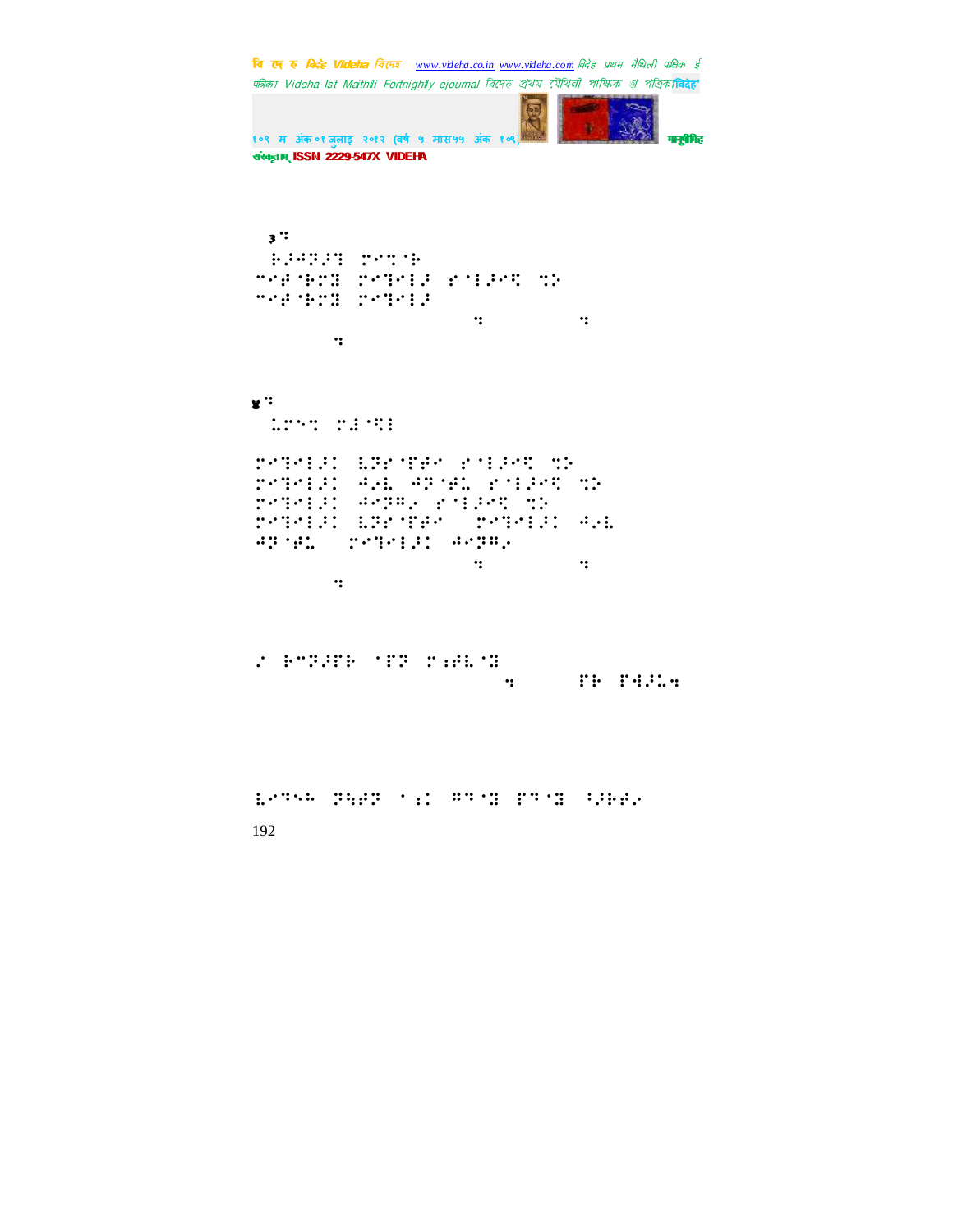**County** 

१०९ म अंक०१ जुलाइ २०१२ (वर्ष ५ मास५५ अंक १८ मानुबेगिह संस्कृतम् ISSN 2229-547X VIDEHA  $\mathcal{L}$  :  $\mathcal{L}$  :  $\mathcal{L}$  :  $\mathcal{L}$  :  $\mathcal{L}$  :  $\mathcal{L}$  :  $\mathcal{L}$  $\sim$  111 .. *:*2009 PORTAGE. **STREET REPORTED STATES TOOLST LATER WATER MARTING MANUEL MANUFICATION** mandan dari **TESTALL CANALISE TESTIN PROPER** man property , ever drened ( Poble) (5838) ( Report MTT MART STORAGE AF TYLARE TYTER **SPEEPS**  $1.43.12222.143$ gelPiran SyBne (red Phrabyn, rzhnby **TELLP TYPETE PHTP APPR 2 TYPE** EPPERTH POPTED SHEP PAID THE PERI *FALLERS : 1995* **A ARTES EMPLER SINE CA SI STACH**  $:...:$  $\dddot{\mathbf{r}}$ ARTIC PORT TIME 1911-192  $1:3:1$ **ABARA TEST CONTROLLED** 

PRIE AR PROBOT, BRIEL AND BAR 2391 4304 AW093 409821 AB346 2546 Aber ties Inf akt: Camer PADDAY. ARADA ANIL 23 SIP 2238 BRES 19 tel telta americanamenti mode rigi  $P^2 = 143$ ,  $P^2 = 147$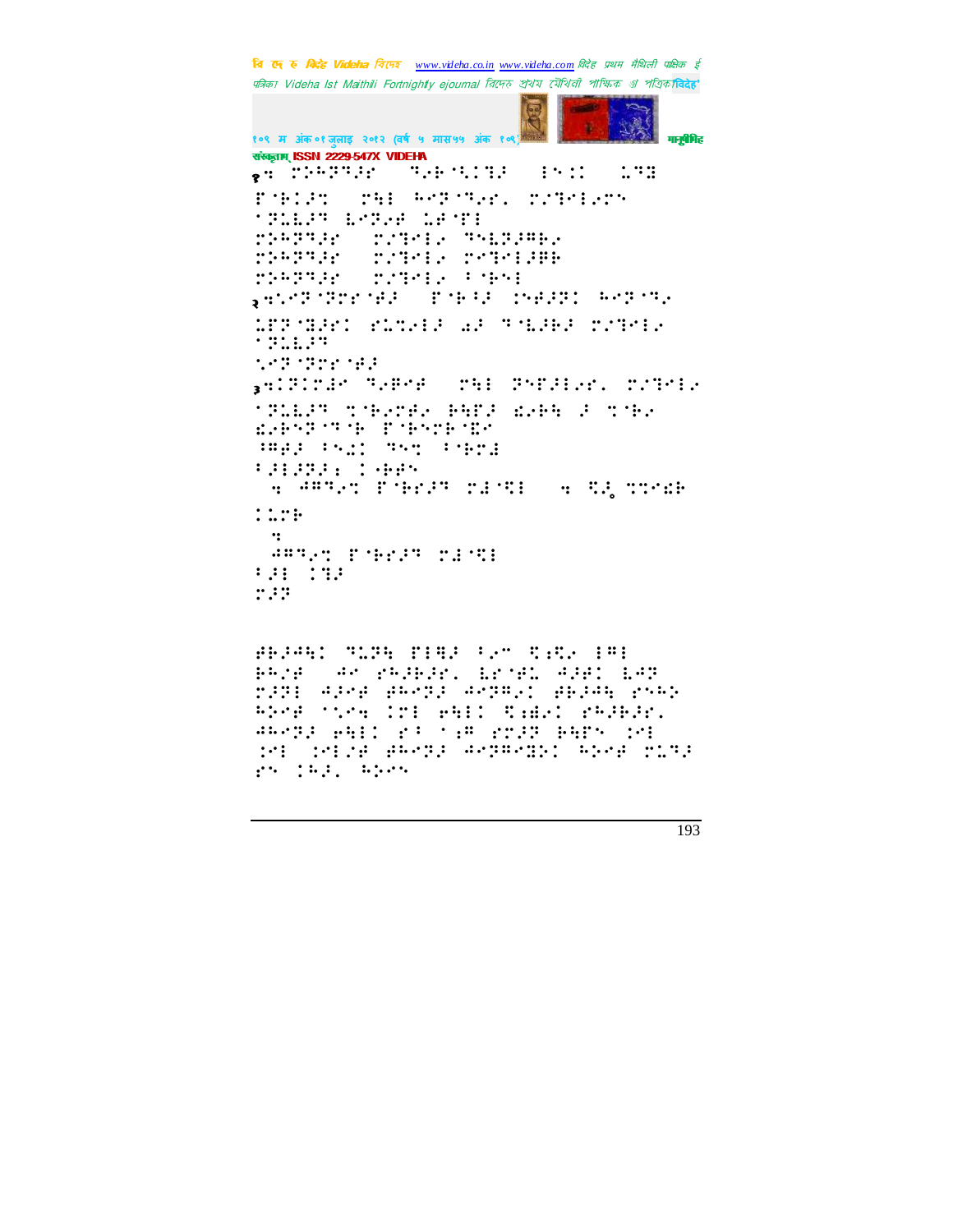

१०९ म अंक०१ जुलाइ २०१२ (वर्ष ५ मास५५ अंक १०९ संस्कृतम् ISSN 2229-547X VIDEHA

arport geogl ping ng elo syre . POST THE FOOTH PIRED REFORMER supu gada penga si diuu due sang tang **FARM AMPRE ANIST TH WIRRY** Pohlstand they min iffine

SI MARTE SIDE BARGE TH THEORY Lotane Abor (193 St PARTE APR) 2 tem andea dheim ind nabis expre PARTIE TONE REPAIR MIRREL PRAI (PR REALE TEST LE SANG TIPE TET STORE ter an empeda war dre mein bande SLIPS ESE MANN SPEAR EEA PSPS TAP MIRE ERMEEL IPENTHAM RENAUDY PAL tice PRE CROBY RED BELT BELEVER mil trouble and conservan London TPP PABra ALPP2or APpPP BA: tive ASPA WAS ARRAANS AROUS OR ADAL RAD EBBAIN, NINIPER TURE

THE COMPA SHOP TREPERT TEMP ANNE PROTECTIONS OF THE TEORIES PROFESS This with Engry, whe lefts wir Thr fakan kesi Tulo Adiso berjudungan **TERM PROBEDO ELBERG (PLMER** Replace endpropers (Pelacendribus). pel as ameng trill d detect. Bi for TEC SLAMAR OF PARTNER PROTECTION ERST FOR FRIST REPRIETERED ETHING BATTS FRAUDARY INBRIUGENT PTS PSAR PODE PARAR SAI PAL 45 SIAR PRIP PARK PAIN FROM RUT 1875 CROL 8245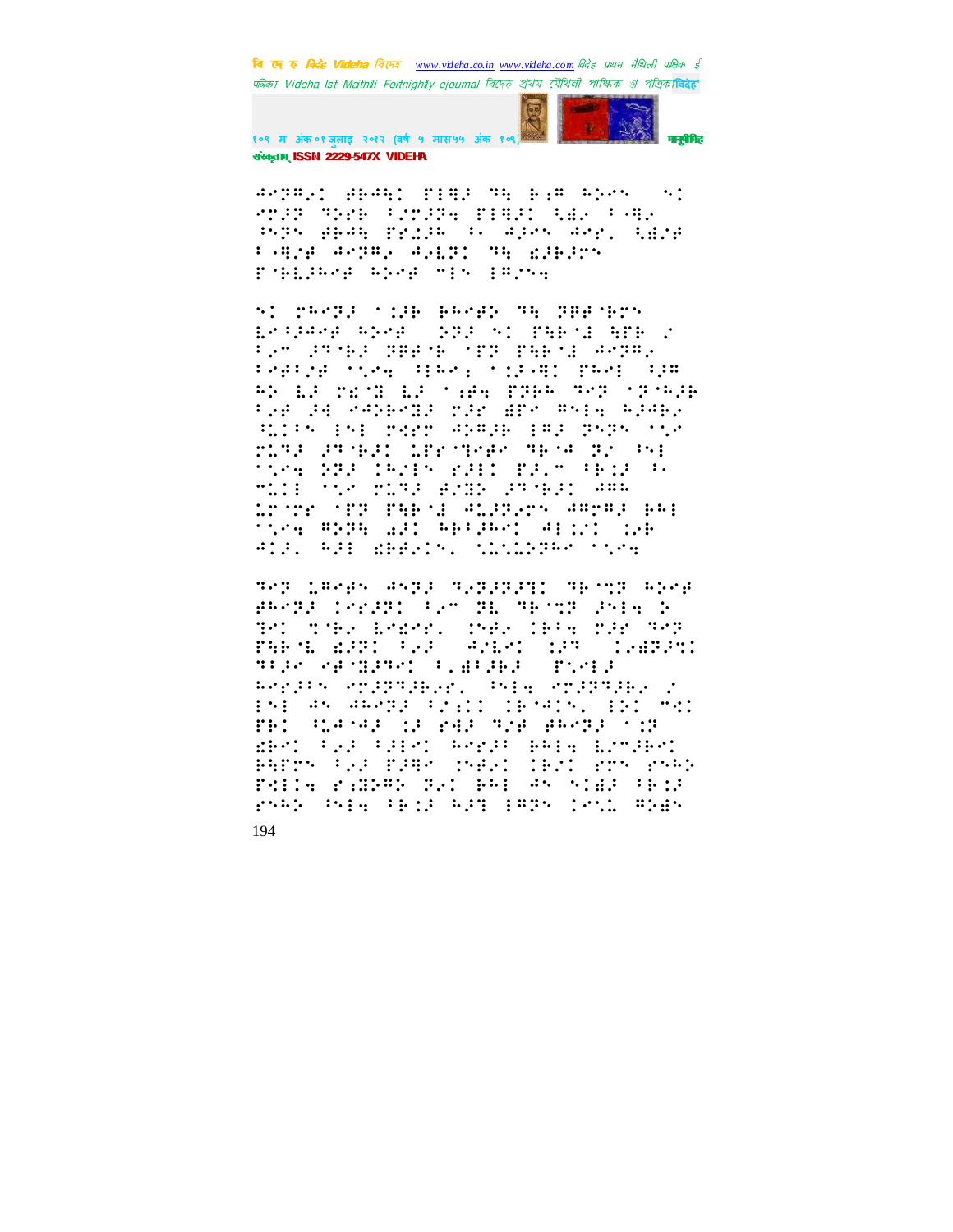वि एक रु क्रिटेड Videha विएम्ब www.videha.co.in www.videha.com विदेह प्रथम मैथिली पाक्षिक ई

पत्रिका Videha Ist Mathili Fortnightly ejournal রিদেহ প্রথম মৌথিনী পাক্ষিক প্রা পত্রিকা<mark>বিदेह</mark>'

१०९ म अंक०१ जलाइ २०१२ (वर्ष ५ मास५५ अंक १०९)

PARTICLERA PROPERTY PROPERTY

PARTIMENT TO PHALMAN CONTROL

संस्कृतम् ISSN 2229-547X VIDEHA



मानुबेगिह

 $\frac{1}{2}$  :  $\frac{1}{2}$  :  $\frac{1}{2}$  :  $\frac{1}{2}$  :  $\frac{1}{2}$  :  $\frac{1}{2}$  :  $\frac{1}{2}$  :  $\frac{1}{2}$  :  $\frac{1}{2}$  :  $\frac{1}{2}$  :  $\frac{1}{2}$  :  $\frac{1}{2}$  :  $\frac{1}{2}$  :  $\frac{1}{2}$  :  $\frac{1}{2}$  :  $\frac{1}{2}$  :  $\frac{1}{2}$  :  $\frac{1}{2}$  :  $\frac{1$ 

195

PORT INSTRUCTION API PAT REPAY R. TOMBY TORT REPA rest terrible will the rund fruit Dens ds Alns adeb beziel 1224-22 THE B. New York Brook Company PALSE LETTED FIR TEACHER PROPERT

Bri the Brogg (right hist riB STREETHE INTER PROBABL ARAT PAPALEN DES PRES MORE 8208 ABS 218 ATTM 8208 TIME 2 TOBB FJA AN 180 PNAL FOUND PNLP PRPPI PROPRES RICH FROM 2 1965 BECAM\_PRAY AP TRANSPORTAGE TO A SAN AND A SAN AND A SAN AND A SAN AND A SAN AND A SAN AND A SAN AND A SAN AND A SAN AND A

Chryl Erstelby: THE 13 Which Ar EUPE <sub>8848</sub>: PUPPE D'AUGUL PLOT PUP PETI PROPRO PIRAGE 12 RME 114 AND the farm who the fract density BALK WAL WAR, 2 STEP BARAR BAWA

trea Adria (rub Adam (i a Avir. TAS TATS RSE FTS indited ATTENTS & Agailag ring teni Agas (1908-1918) SPACE PROBLEM POPP NORTH PRE 'T'BRE, BRAMANI (SAIN, PMBAR 2221 #5: Time riff Brendel Pubbel ARIS CROBE CHEST NO LEGG B. AGG PAL TERP THE EFPE FPP TO PAIN ST FRONTH WHERE PREP TREE good and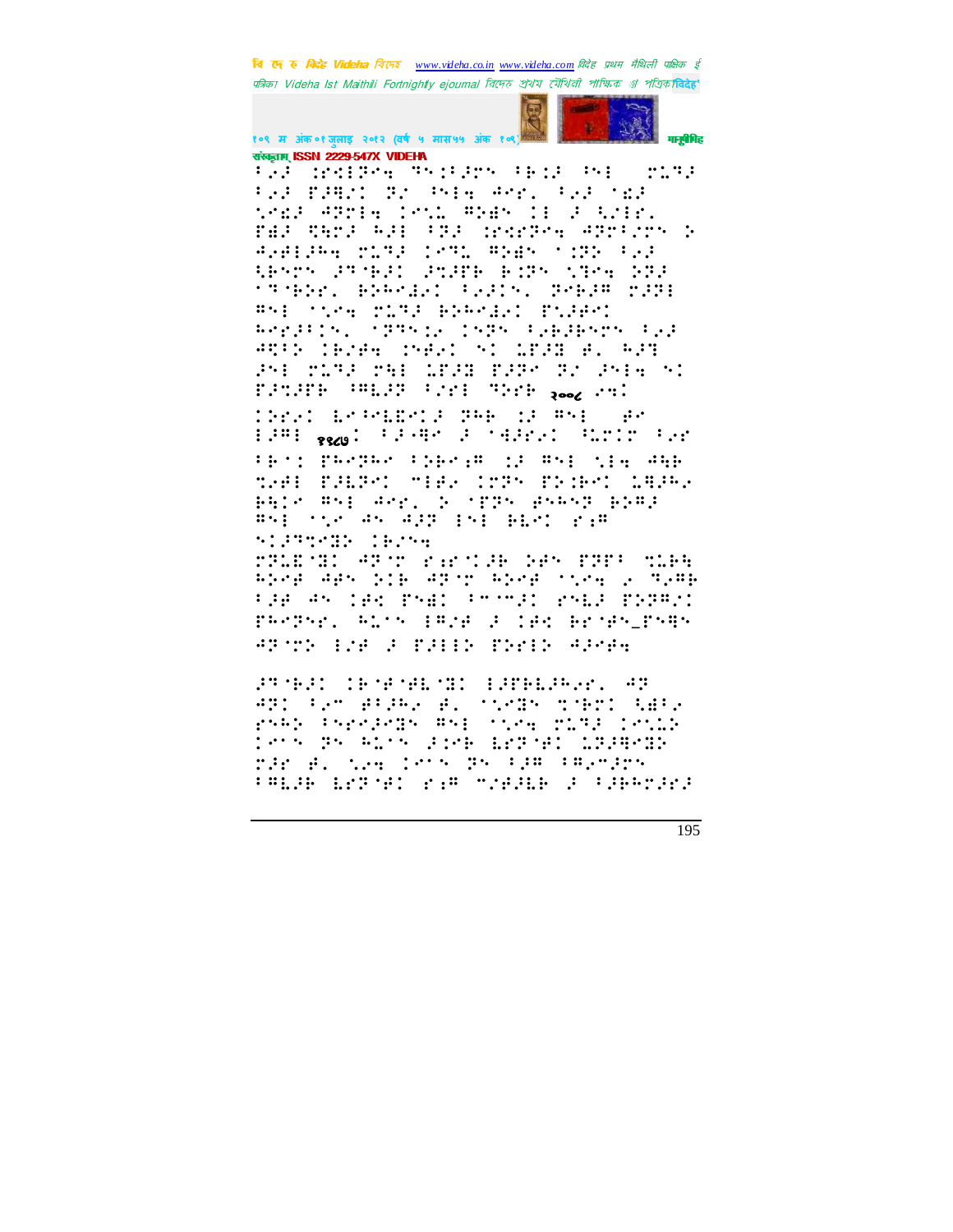

१०९ म अंक०१ जलाइ २०१२ (वर्ष ५ मास५५ अंक १० संस्कृतम् ISSN 2229-547X VIDEHA

#Peda Srl ri# ri# #r13732 ePb r545  $\mathbb{E}[\mathbf{h}_1\mathbf{h}_2\mathbf{h}_1] = \mathbf{h}_1\mathbf{h}_2\mathbf{h}_3.$ 

BRID PAIM ARBAI APUS SIAPPA PADAPA TRALIB A.N NAM NAM ARNAM MITE Gira ekka et dr filtels (kat fronae Bar Wat richard is paint predant ARLE SMER AT BAR BIA LASPERTA SIPREED SPORTS SPS ARRE SPORT AS FRED 1975 1885 1975 FRONT 75 BS12 FRIDE FORM RETEV EPHOPH TIPE OFF Grijch konstantijne program **183 231 95123 9696 91223 2133 FAR THE TEST TEMPER ROOM** ries Styder over 1929 styr Gresre TORIX INSER 200 'ING IT'TE BADY **MERCHANISM BY MERCINER** Inched (MIN Inched M48 Adde club ISIBN PABLEMB SAS MONT RAIS, ABAB ape du appug (nggu

BJPS TROPAGE OUT THE TOTAL PR tel Blendi (28 Ania ni (45) (28 PARTIC INTE LAIR MPT ART MITRIM rn ner der den g

SLPR PARK PAR RUBBER 201 RPLK ESTA PHA MEMBERS MAR BLEMA PHONE the Arr. (Product ranger) from the Big al mas: Thelah Allaansia  $3.441.94$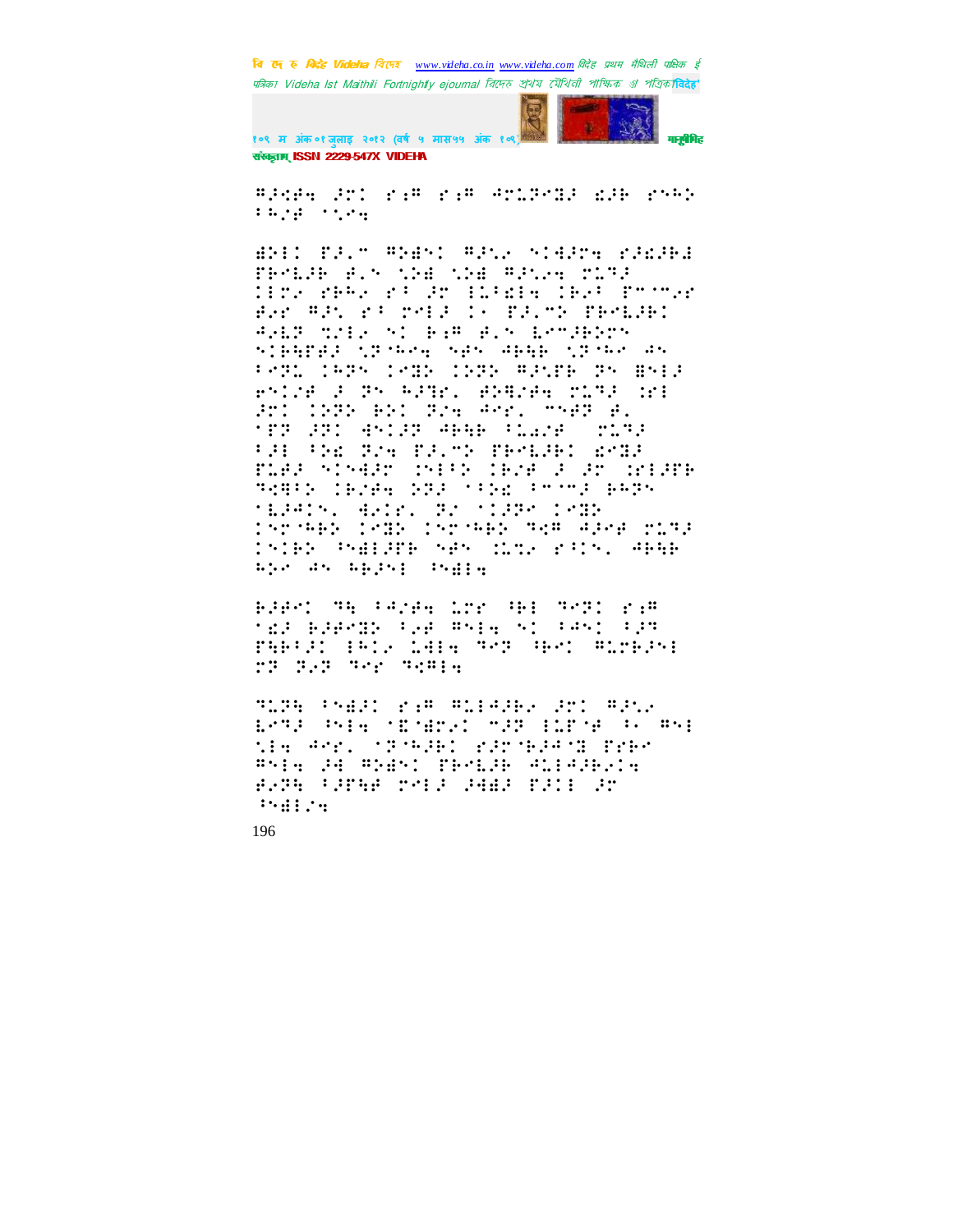१०९ म अंक०१ जुलाइ २०१२ (वर्ष ५ मास५५ अंक मानुबेमिह

FART FOR SPORTED PANEDS FAN ID ADP SPALE PAAR BREAKTART PRAF<br>WARA PPBA SBTA SPUART ALL PATRIT.  $F: Y \rightarrow Y \rightarrow Y$ BRESTNIKI PRE KLIM ASKIR PRI **Benevich Spar** websit the fit or the ebsit e. When HDID the LeBna H.Saaaaaw BREAKTREE WORKING BRIEF TH SALA MAS PAPPS MARIAM

 $\dddot{\cdot}$ 

 $\mathbb{R}^n$  with  $\mathbb{R}^n$  . The section **STERGERS - CERTAINE ME** 19854 Web 2018-1657 Saint Berbert rylme (Pres) \_ poblacibl (Phil  $\mathbb{C}^n \times \mathbb{C}^n \times \mathbb{C}^n \times \mathbb{C}^n \times \mathbb{C}^n$ 

FROM BARS ON

संस्कृतम् ISSN 2229-547X VIDEHA

 $\label{eq:2.1} \frac{1}{\sqrt{2}}\left(\begin{array}{cc} 1 & 0 & 0 \\ 0 & 1 & 0 \\ 0 & 0 & 0 \end{array}\right)\frac{1}{\sqrt{2}}\left(\begin{array}{cc} 1 & 0 & 0 \\ 0 & 0 & 0 \\ 0 & 0 & 0 \end{array}\right).$  $3.34 \pm 0.12$  $\mathbf{F} \cdot \mathbf{F} \cdot \mathbf{F}$ PRESS SATISFIES Production are an approximated.  $\mathbb{R}^n \times \mathbb{R}^n \times \mathbb{R}^n$  . 

 $\mathbf{a}$  $\label{eq:3.1} \mathcal{F}^{(1)}\left(\mathcal{V}^{(2)}\right) = \mathcal{F}^{(1)}\left(\mathcal{V}^{(1)}\right) = \mathcal{V}^{(1)}\left(\mathcal{V}^{(1)}\right)$  $\mathcal{H}^{\mathcal{L}}_{\mathcal{L}}(\mathbb{R}^{n},\mathbb{R}^{n})\rightarrow\mathcal{H}^{\mathcal{L}}_{\mathcal{L}}(\mathbb{R}^{n})$ per ern nav opp overlede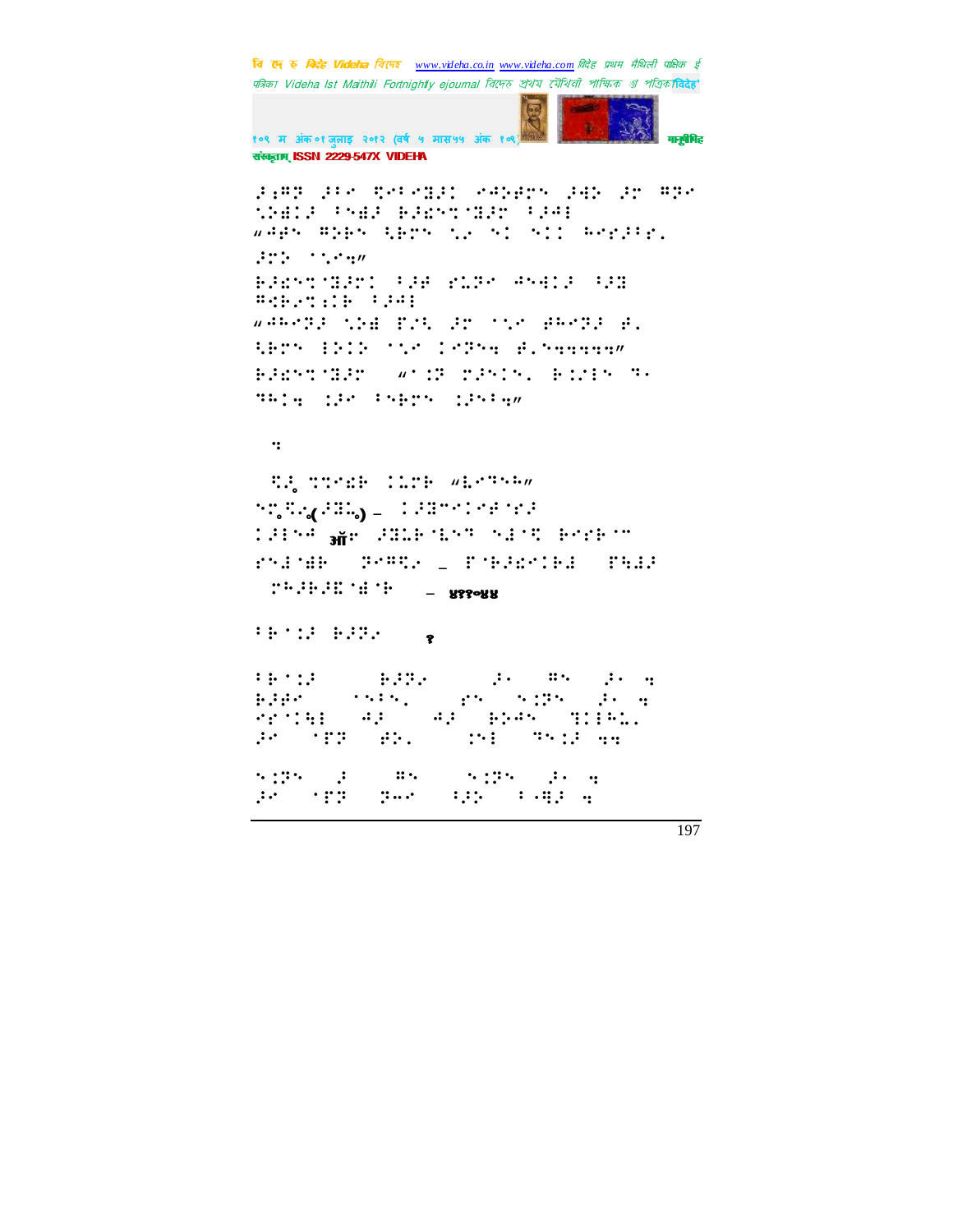मनुबेधिह १०९ म अंक०१ जलाइ २०१२ (वर्ष ५ मास५५ अंक १) संस्कृतम् ISSN 2229-547X VIDEHA

nent fer et. antr antr to Brida, Langer, Cancelland (1960) and

FROM BURY SAR HULL DEA  $\ldots$  : **STORY BOYLEY WAR**  $\mathbb{R}^{n+1}$ **MINESTER SERVICE** sternen.<br>Schrift am rth 195 Brbt.

 $1543 - 1533 = 153$  and  $1543 - 154$ FRANK RATH 3

TROLERING (P. 15-15)<br>Profile and (PN) (P. 15-16) 91-91 RPE \_ PSE PROPERTY RSE TAKE PR Sh. Ben: MBr Mrid A **SERVIE BIRE SOUTH IN HIS** 

**THE SECRET REAL** rime rime  $\mathbb{R}^2$  :  $\mathbb{R}^2$  :  $\mathbb{R}^2$  :  $\mathbb{R}^2$  :  $\mathbb{R}^2$  :  $\mathbb{R}^2$  $\mathcal{L}^{\frac{1}{2}}\mathcal{L}^{\frac{1}{2}}\mathcal{L}^{\frac{1}{2}}\mathcal{L}^{\frac{1}{2}}\mathcal{L}^{\frac{1}{2}}\mathcal{L}^{\frac{1}{2}}\mathcal{L}^{\frac{1}{2}}\mathcal{L}^{\frac{1}{2}}\mathcal{L}^{\frac{1}{2}}\mathcal{L}^{\frac{1}{2}}\mathcal{L}^{\frac{1}{2}}\mathcal{L}^{\frac{1}{2}}\mathcal{L}^{\frac{1}{2}}\mathcal{L}^{\frac{1}{2}}\mathcal{L}^{\frac{1}{2}}\mathcal{L}^{\frac{$ MPP ENPROVING PROPER radio sams rus crew special Angs age leib' and Graafy Tril (7 dl. 628 TESPOR  $\mathbb{Z}^{1,2}$  ,  $\mathbb{Z}^{1,2}$  $\mathbf{r}$  ,  $\mathbf{r}$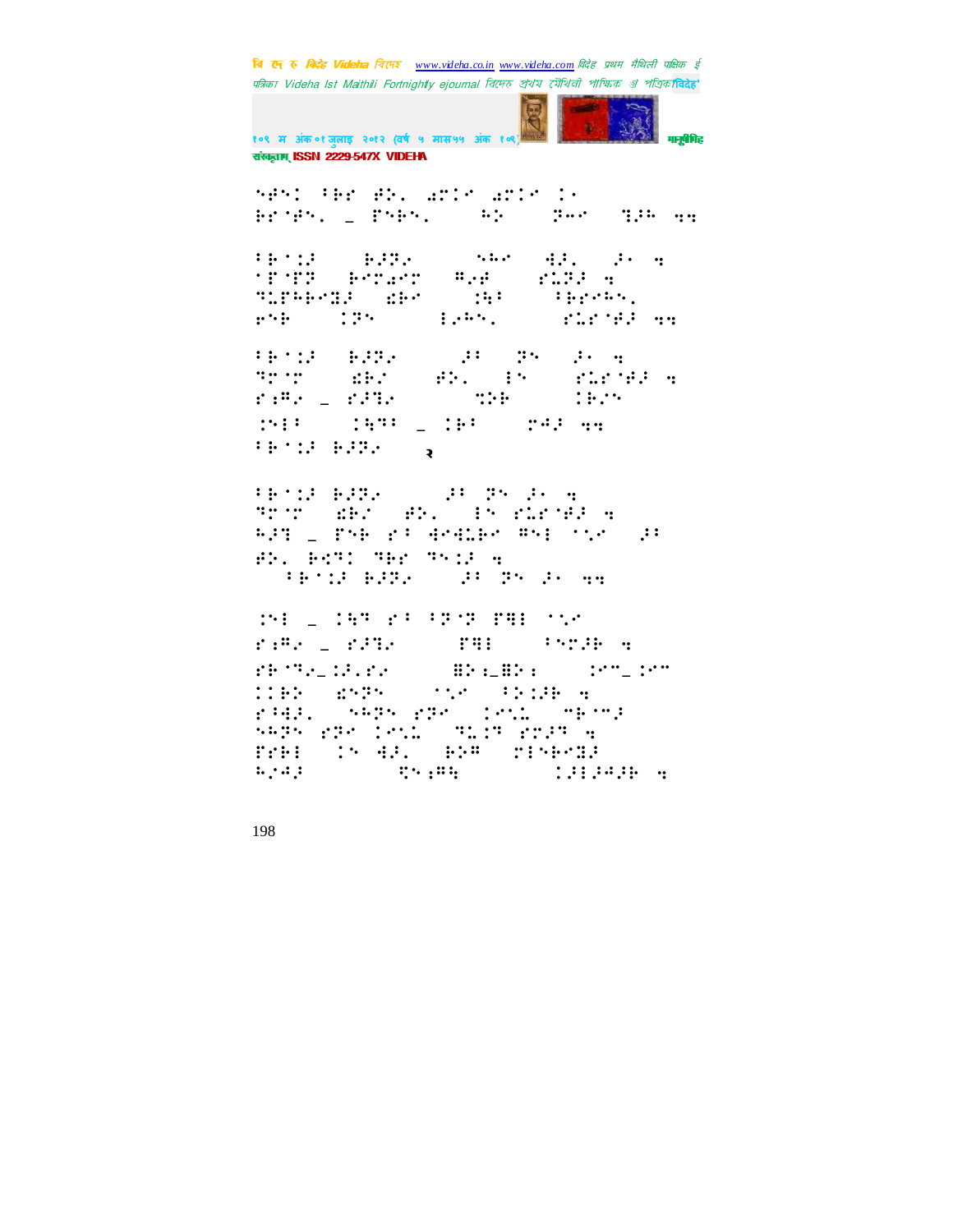**Contract Contract Contract Contract Contract Contract Contract Contract Contract Contract Contract Contract Contract Contract Contract Contract Contract Contract Contract Contract Contract Contract Contract Contract Contr** 

|                               |  |  |  |  |  |  |  |  | .०९ म अंक०१ जुलाइ २०१२ (वर्ष ५ मास५५ अंक १०९) स्ट्री के सामग्री के सामग्री के बार को सामग्री के बार के बार को<br>१०९ म अंक०१ जुलाइ २०१२ (वर्ष ५ मास५५ अंक १०९) सामग्री के बार को बार को बार को बार को बार को बार को प्रकाश कर द |  |
|-------------------------------|--|--|--|--|--|--|--|--|---------------------------------------------------------------------------------------------------------------------------------------------------------------------------------------------------------------------------------|--|
| संख्याम ISSN 2229-547X VIDEHA |  |  |  |  |  |  |  |  |                                                                                                                                                                                                                                 |  |

Banggo Park Star Panggar Sta PS SPSP PRE TSIP 8 **TEMPERS OF PORTS** 

FAB \_ RAB = 1258 \_ 12512.52 THIS STRIP THE  $\cdots$ rdi adi et anglen ren sin rnie grand ((Australia) 157 181 718 254 181 718 This day to sheet Indeed  $\left\langle \left( 1,1,1,1\right) \right\rangle$ **TEEMENT**  $\mathcal{L}^1$  ,  $\mathcal{L}^2$  ,  $\mathcal{L}^2$  ,  $\mathcal{L}^2$ 1951 121  $\mathbb{R}^2$  :  $\mathbb{R}^2$  :  $\mathbb{R}^2$  :  $\ddot{.}\ddot{.}\ddot{.}\dddot{.}$ agas pay report game pay ay the 

From BHP TABE FORES TOB gar deles (1918) i del conseguir di d

FAR MISHING SINGLE PROPE FROM THE STATE WARD TO SAFE **MIRA CACA TILL FRIED MIRAL** TEACHER EPAR IBSTAL IETERTER che differ IPTER POTPER PORTUBUREREN

1979-1120 h IBI PRAY BENDA PENERGERA (IBI rendry skende. (181 rainy figurer rothe the spers glass whiles in: SECOND TEACH SECOND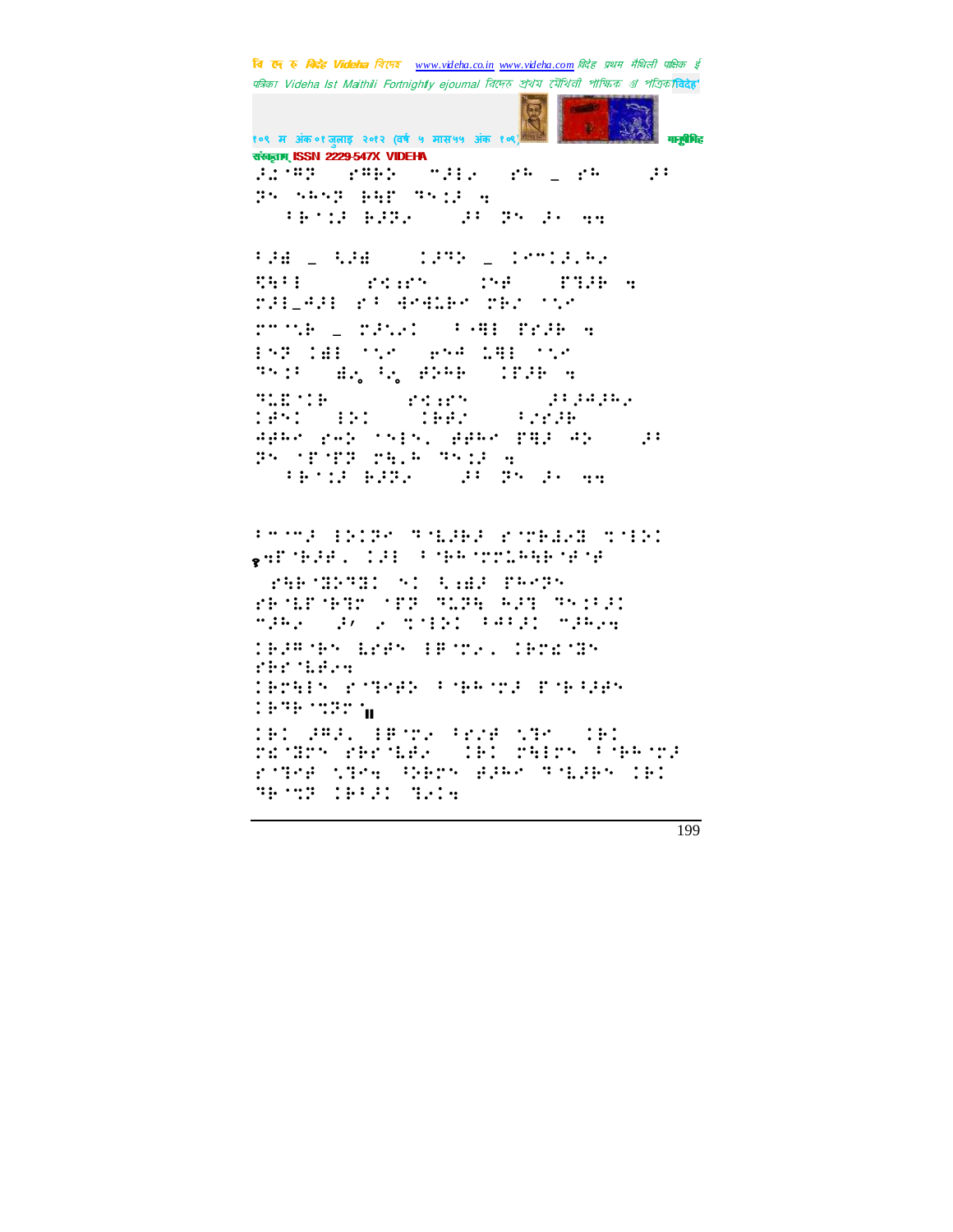

१०९ म अंक०१जूलाइ २०१२ (वर्ष ५ मास५५ अंक संस्कृतम् ISSN 2229-547X VIDEHA personal Cal Ser England Cal SAPPAIN RISER FINANCE SAPPRISH 4228.172.4 **THEFFY TESTED EMPLOYEE.** 27 YEAR MORE MOVED YOURS THIS THE GREEN FORM TO THIS rendigares and non-defended to hand ten Gers dich robe Chere rundahan salah sahiji désa  $3$  and  $344$   $444$   $444$   $444$ BETA CONTACT BEBTENA LOBBYE: LOBIDARY OF THE H. PTP-PTP-PTH TO STOP THAT IS TO THE AN PROTECT PLATTEL TAPTN BIT TEMPERINTS APAMPT APACK PV RET roma deze cho anno nivelento Ship : Waper Ship  $e$ : 255:31 223 Rives o Brigs one Rouges recomes PROTH POTOL LADAR ALSO DOT? FRONT COPE **AS WARE SENSEY WORKERS SERVIEL** BETTE FORTHL AN IBREA **Sales She** HITS TIL RIPTERIN TETA GALAMARY SAMON'S TRANSPORTANCE **NBPACHING** APS APS UNA THE UNA APS **PERMIT SERVICE**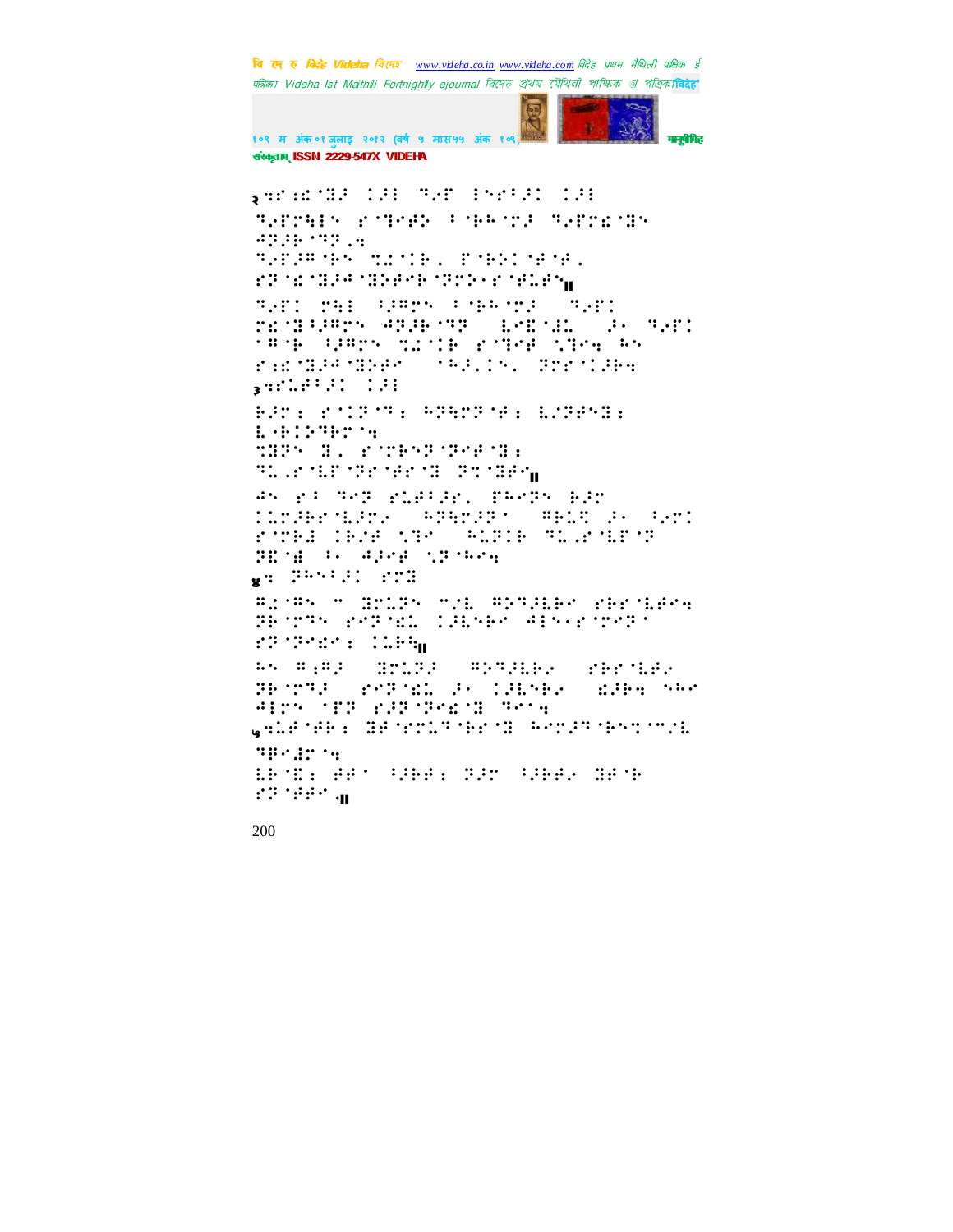```
×
१०९ म अंक०१ जुलाइ २०१२ (वर्ष ५ मास५५ अंक १०९
                                                    मानुबेगिह
संस्कृतम् ISSN 2229-547X VIDEHA
rolade: Ledern P. Anolis: aprilh
SPER STATE STATE STORES SPEED
19328 1384
permindial probective event and a construct
P: P: PPHONE NA POPPENHAME:
253838123912 W
45 PR THR 1912 STORES PORT
BREATH CAMPER THAN FROM BREAK
                                      \frac{1}{2} : \frac{1}{2} : \frac{1}{2} : \frac{1}{2} : \frac{1}{2} : \frac{1}{2}rienki rická (krejstv
TH HIM WARD STORY
gar monar (1929) (Filme on the Person of the Second
ESPECIAL
media ravierd an
STARTED PROVIDED PROPE
<u> L'ALL (LEAD-AIRS I A' STADA</u>
                                                \mathcal{L} = \mathcal{L}rde ad mobeledad, 19328 (1954)
yarder Huel rifsbede Srby Scob
ESPARA
LEARNE WEEK IN MANUELE FOLEWAL
Parties
rether, recommended
Portional decompagners (
APP TERRITY IN SENSON TO BUILDING
e^{i\frac{1}{2}+i\frac{1}{2}+i\frac{1}{2}+i\frac{1}{2}+i\frac{1}{2}+i\frac{1}{2}+i\frac{1}{2}+i\frac{1}{2}+i\frac{1}{2}+i\frac{1}{2}+i\frac{1}{2}+i\frac{1}{2}+i\frac{1}{2}+i\frac{1}{2}+i\frac{1}{2}+i\frac{1}{2}+i\frac{1}{2}+i\frac{1}{2}+i\frac{1}{2}+i\frac{1}{2}+i\frac{1}{2}+i\frac{1}{2}+i\frac{1}{2}+i\frac{1}{2}+i\che filmen
SPHECK FITTS WHITE WEIGHTS
ARP 18 1932 1 TO
```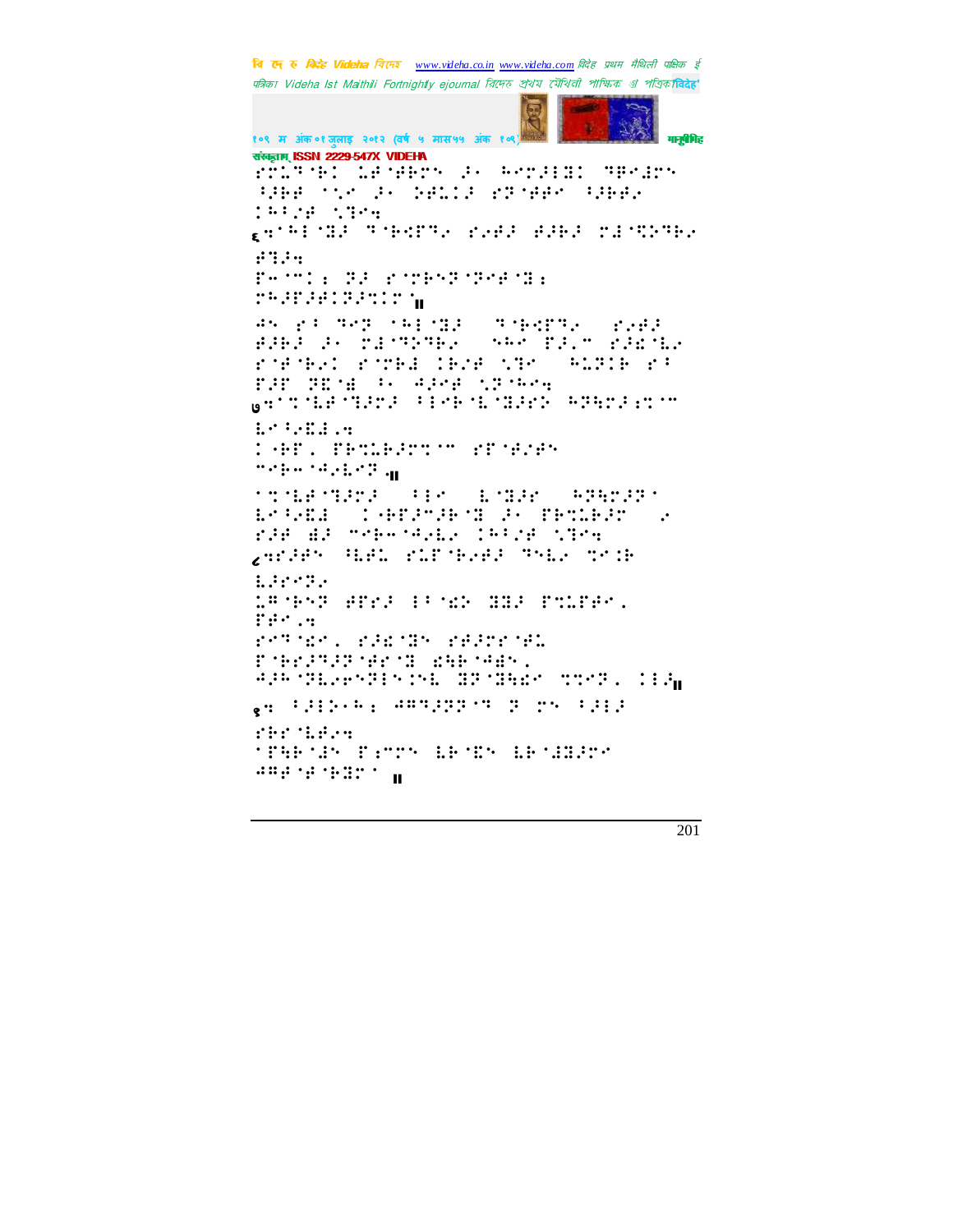१०९ म अंक०१ जुलाइ २०१२ (वर्ष ५ मास५५ ३ मानुबैमिह संस्कृतम् ISSN 2229-547X VIDEHA es THE LIFE SAFE SINCE BELEVENT  $1.6 \times 1.1.11$  and  $1.6 \times 1.1.11$  and  $1.6 \times 1.1.11$  and  $1.6 \times 1.1.11$  and  $1.6 \times 1.1.11$  and  $1.6 \times 1.1.11$  and  $1.6 \times 1.1.11$  and  $1.6 \times 1.1.11$  and  $1.6 \times 1.1.11$  and  $1.6 \times 1.1.11$  and  $1.6 \times 1.1.11$  and  $1.6 \times 1.1.1$ 2008 resident proposed and in resident paper of **Principal Starte** romestar centro con contro de la control FOR the right of the trade Finale music model in Againston in Espaina ner  $\mathbb{H} J_0^1 J_0^1 \mathbb{P}^{-1} \mathbb{H} \; , \quad \mathbb{V} \mathbb{L} \; \mathbb{H}^1 \mathbb{V}_0 \leq \mathbb{V} \mathbb{H} \; , \quad \mathbb{H} \mathbb{V}_0 \leq \mathbb{H}^1 \mathbb{L} \; , \quad \mathbb{H}^1 \mathbb{L} \; , \quad \mathbb{H}^2 \mathbb{V}_0 \; \mathbb{H}^1 \; .$ DEPROTE PROTECTO TEST OF THE  $\mathbb{C}^n \underline{\otimes} \mathbb{P} \mathbb{Z} \oplus \mathbb{C} \mathbb{Z} \oplus \mathbb{H} \mathbb{Z} \otimes \mathbb{Z} \underline{\otimes} \mathbb{C} \oplus \mathbb{L} \mathbb{Z} \oplus \mathbb{Z} \underline{\otimes} \mathbb{C} \mathbb{Z} \oplus \mathbb{C} \oplus \mathbb{C} \oplus \mathbb{C} \oplus \mathbb{C} \oplus \mathbb{C}$ FLESTING ENDERGY POENIE (ESTORNER).  $c_2$  then  $\overline{c}_2$  denote the degenerate the length HAGBER : POLAGON (POLITON) PL For the table of the Loopeign for RockBad, Production demonstrate  $\mathbb{R}^n$  :  $\mathbb{R}^n$  :  $\mathbb{R}^n$  iral TROPORTER PROGRESS TRANSPORTER **FOR MANUFACTURE CAPTERS ENTIRE MEDIA** % Termedia & Schemare Ha BS HERRY TRE TSTE PLEASE F. PRODUCED METRO DE MEDICAL CEL the Golds, Bat (SP-688 ECR) LENTIN BRIGG NTP TEST RED SHE THE THE FILE OF FRIED HIS LATE CRYPS VIRT

ंबि एक रु *बिन्देह Videha विए*म्ब www.videha.co.in www.videha.com विदेह प्रथम मैथिली पाक्षिक ई पत्रिका Videha Ist Maithili Fortnightly ejournal রিদেহ প্রথম মৌথিনী পাক্ষিক প্র পত্রিকাঁবিदेह'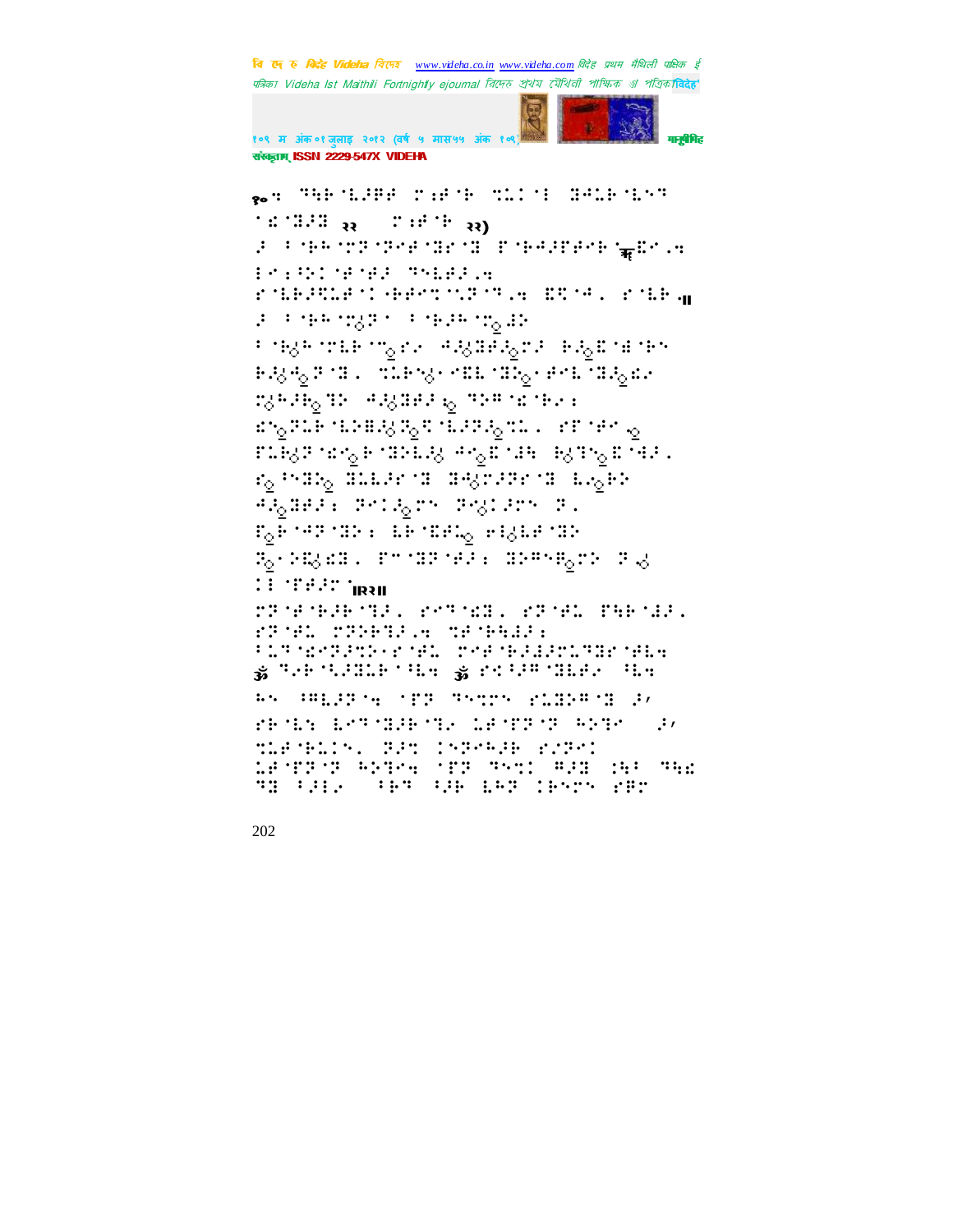

संस्कृतम् ISSN 2229-547X VIDEHA 8295 27 N292 B NEMB BADN, 7583 FIR RESA POPORARA PRES PSEGRANA SPARES FRO ANTE 37 HILL FARDS NATHERN HALL THIRTLE WAS THE LOTTERY FBT RETEW TER TETTS AND HETTER REE EPSER APM 3, SERMI PARK PRSERP TRATICE ANDE RANG ME: ICRON 23 BRANC AMPS ROLLINGS ANNA MENRIC FLAMENT BET ANN IN THEME! LAB ANN <u> Militar (Alexandrich School) (Alexandrich School) (Alexandrich School) (Alexandrich School) (Alexandrich Scho</u> make alb bendrokke raachem (na Ana  $\cdot$  ,  $\cdot$  . SPECIAL LIMITIES SENSITIES TO ALL STAND  $1:1:1:1$ PORTUGAL CONTRACTOR REAL **THOTHERS PROPERTY** egarden i  $\cdots$ Finegalmene moduli finea militara nazio andari **ELIMPTH** FORWARD WE WANTED TO BE #18%F13, #243  $\texttt{min}\{\texttt{y}_0, \texttt{z}_1, \texttt{y}_2, \texttt{z}_2, \texttt{z}_3, \texttt{z}_4, \texttt{z}_5, \texttt{z}_6, \texttt{z}_7, \texttt{z}_8, \texttt{z}_9, \texttt{z}_9, \texttt{z}_9, \texttt{z}_9, \texttt{z}_9, \texttt{z}_9, \texttt{z}_9, \texttt{z}_9, \texttt{z}_9, \texttt{z}_9, \texttt{z}_9, \texttt{z}_9, \texttt{z}_9, \texttt{z}_9, \texttt{z}_9, \texttt{z}_9, \texttt{z}_$ PEESENG FRESH PERFECT POPLE Herbodayas decentric esta do Fis MARE THE PIPER LA THROUGH CHTH THE PHETE CH  $: 11.$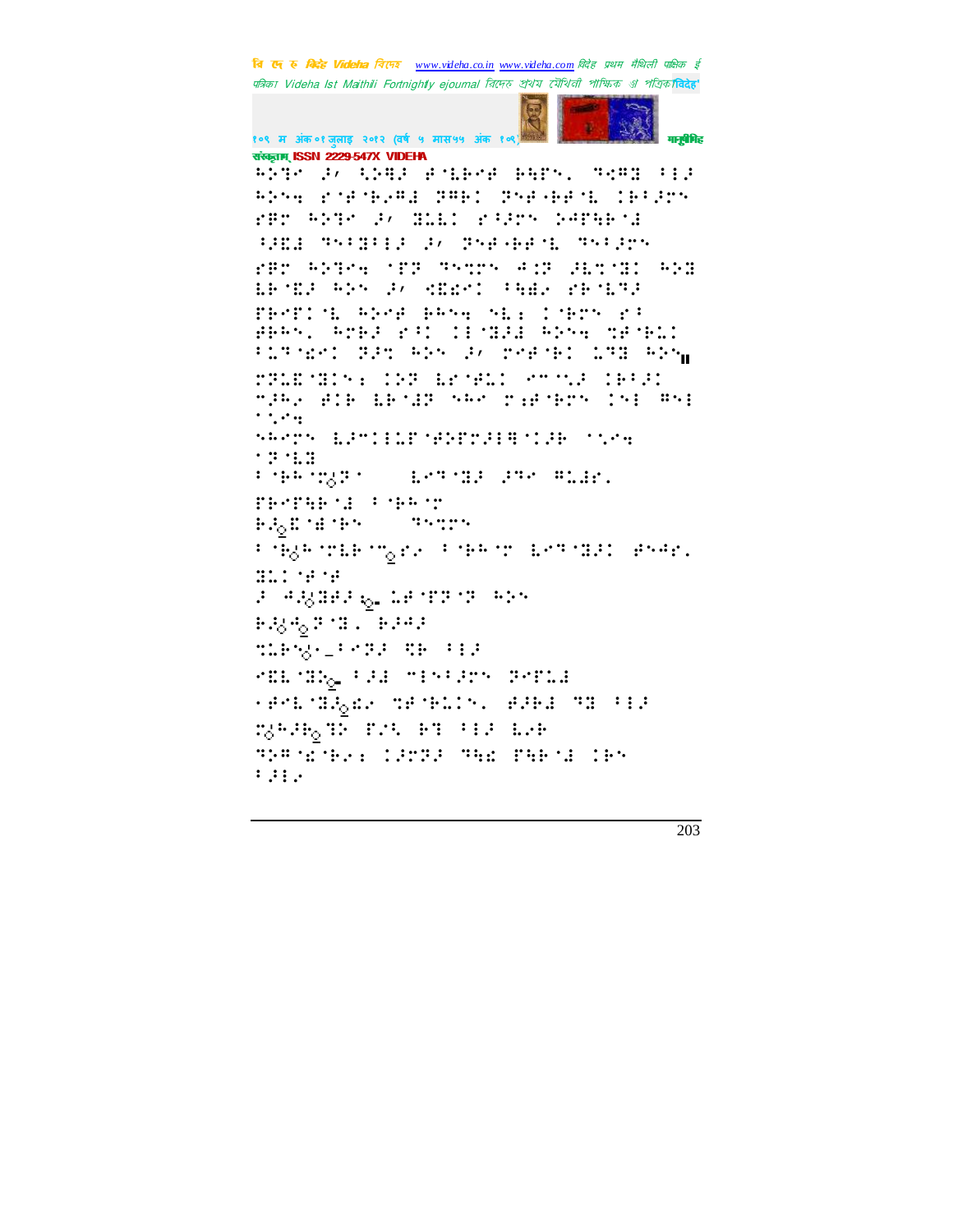

алдары араңдар аландары калдар же кы LABY FOLDERS WORLD FINE THO PASSE. Pull Public  $\mathcal{C} \mathcal{D} \mathcal{D} \mathcal{D} \subset \mathbb{Q}^{1,1,2,3,2}$  $\mathbb{P}\mathbb{L}\mathbb{P}\mathbb{Q}\mathbb{P}^{\times}\mathbb{E}\mathbb{P}\mathbb{Q}\mathbb{P}^{\times}\mathbb{H}\mathbb{P}\mathbb{L}\mathbb{P}\mathbb{Q}\mathbb{P}^{\times}\mathbb{H}\mathbb{P}\mathbb{Q}\mathbb{P}^{\times}\mathbb{H}\mathbb{P}\mathbb{Q}\mathbb{P}$ EMBRARING EARD IRN FALL ROBBIN  $\mathcal{C} \subset \mathcal{C} \subset \mathcal{C}$  . Then Program de relativa (Poem FEP ROTAGETHAL ET TE POTPE  $\mathcal{C}_0$ Prilligalist ter Unitern HARRY HARRY BRSTFF1B BPRF1 BPR1BT5 EAGER SECRETAL PROPER IPARTS Philagen (Physiaen) Phechaalisticale tue men  $P_+$  Were  $\pm 1$  $\mathbb{F}_0$  is the time of the  $1$  $\mathbb{L}\mathbb{H}$  (E-Eigenbach ) where  $\mathbb{H}\mathbb{H}^{\times}$ FREEDWAY FOR THE PEGEL SERS. ProBreak Path BRESENIX MERME ERMEDENHAM **[3] #41 HIMI ##2** PQPPER PROPER **CENTRATIC PORTS AND**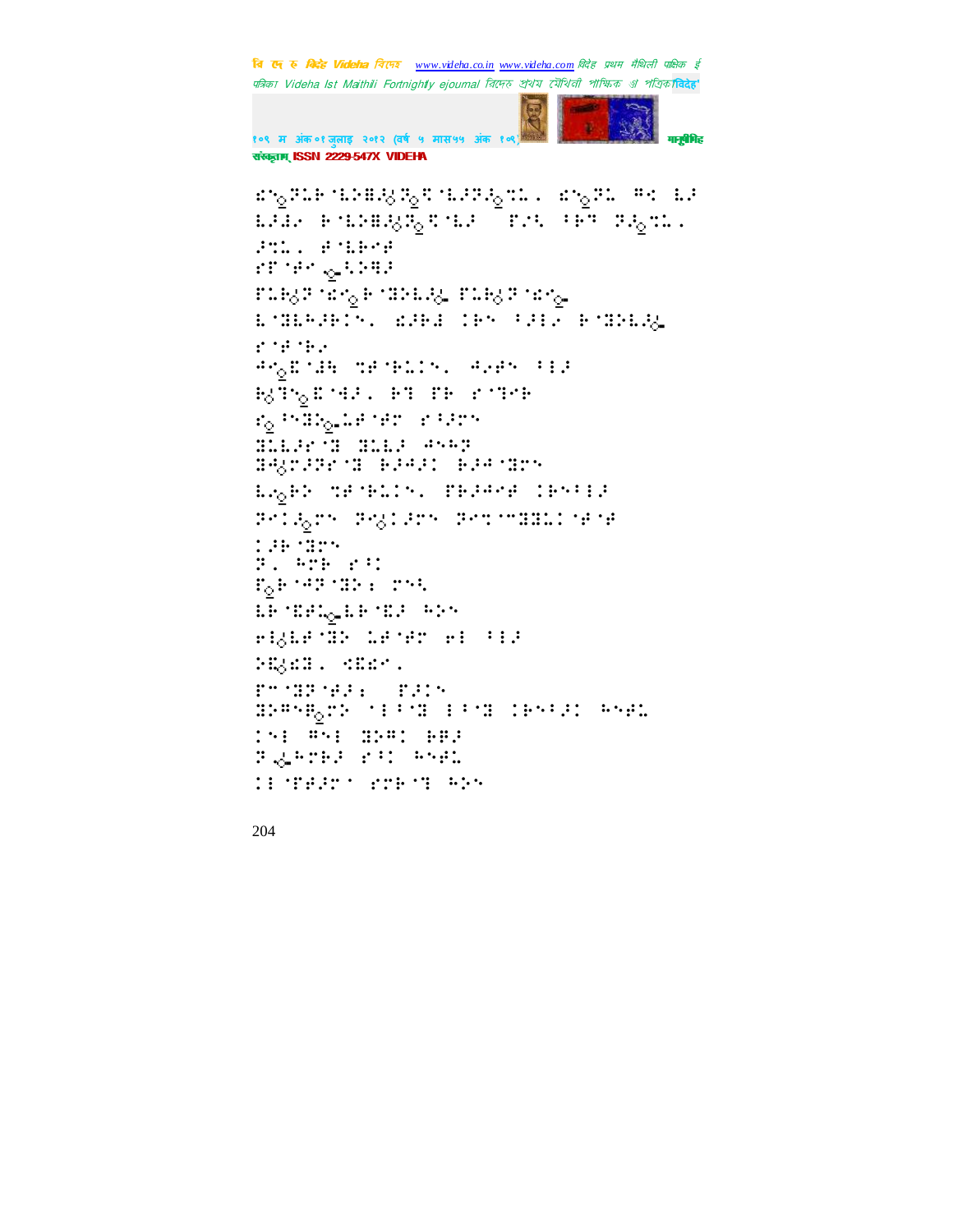पत्रिका Videha Ist Maithili Fortnightly ejournal রিদেত প্রথম মৌথিনী পাক্ষিক ॳ পত্রিকাঁ<mark>বিदेह'</mark> ø १०९ म अंक ०१जुलाइ २०१२ (वष ५ मास५५ अंक १०९) मानुषीिमह संस्कृतम् ISSN 2229-547X VIDEHA ⢻ ⢷⢶⣙!⢽⣅⣇⢼⢹.!⢳!C ⢷⢳ ⣜-!⢳⢷! ⢷⢼⢺ ⣝!C ⢷⢼⢳ ⣜!⢽⢴!⣎⢼⢷ ! ÅrT^O2 HE PAPMO Å.AP BARPAR HE 2010 ION 2010 ION 2010 ION 2010 ⣅⢹ ⣝⢴!⢽⢼⢷⢴!⢳⢵⣙⣒!2⢼⢷ ⢺⢽ ⣝! ⢼⣇⣉ ⣝⢾⢼!2⣋⢼!2⢷!⣇⢷ ⣏⢼!⢹⣙-!⢶! ⢹⣝!C⢼!⢻⢼⣁!2⢼-!⢳!"⢸!"⣐2⢾ ⢾! ⢷ ⢺⢾0"⣐⢷⢿⢾!⢷⢴⣒! 9 WJEFIBID: SFTJEFIBID: SFTJEFIBID: SFTJEFIBID: SFTJEFOUT! 9  $\cdots$  $9:2:2:2$  $9:2:2:2$  $9:2:2:2:2$ cz! Esperant w Political Political Political Political Political Political Political Political Political Political Political Political Political Political Political Political Political Political Political Political Politic  $\mathbb{R}^n$ ⣇⢹⢳!⢽⣓⢾⢽!⣐!⢸⢼⣏⢼2⢼!⢷^⢽⢼.⣈⢽!!!

चि एक रु *विदेह Videha चिए*न्छ <u>www.videha.co.in www.videha.com</u> विदेह प्रथम मैथिली पाक्षिक ई

Joqvu;!)⢵⣏ ⣚!⢹⣇⢽⢼⢻⢷⢴-! ⣙⢼⢿⢷!⣐⣇⢼!⢶⢵⢽⣞.⢷⢵⢽!⣞⢼2!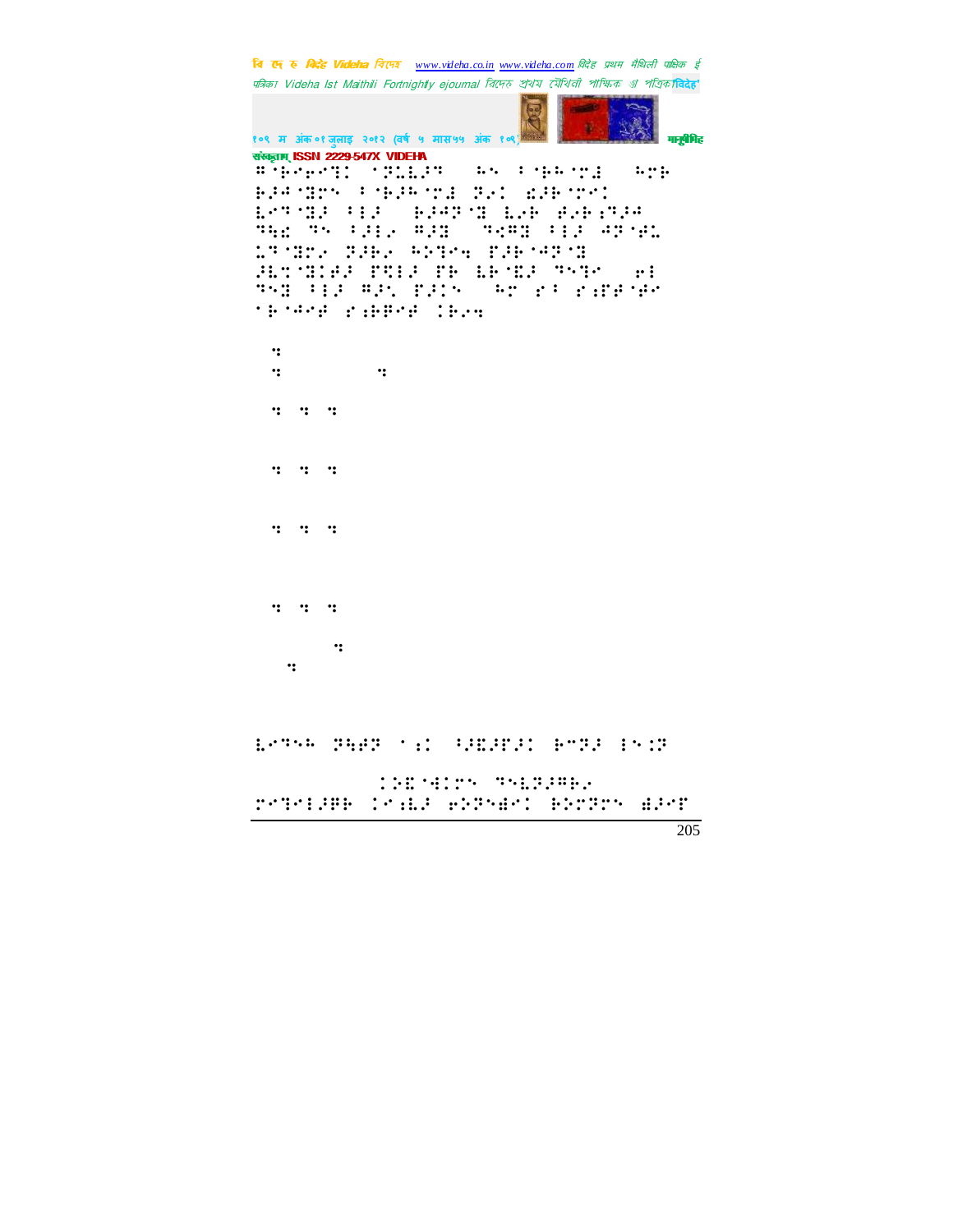१०९ म अंक ०१जुलाइ २०१२ (वष ५ मास५५ अंक १०९) मानुषीिमह संस्कृतम् ISSN 2229-547X VIDEHA

⢷⣓⣒!Joqvu!jo!Efwbobhbsj-!

Spnbow<br>Spnbowy (1981-1982) (1982-1982) ⢹⣇⢽⢼⢻⢷⢴-!⣙⢼⢿⢷!⢼!⢶⢵⢽⣞.⢷⢵⢽0! ⢷⢵⢽⣒!Sftvmu!jo!Efwbobhbsj-!

Spield (Spield Spield Spield)

 $^{\prime}$  4# MEM = 2.15 MEM = 1.14 MEM = 1.14 MEM = 1.14 MEM = 1.14 MEM = 1.14 MEM = 1.14 MEM = 1.14 MEM = 1.14 MEM = 1.14 MEM = 1.14 MEM = 1.14 MEM = 1.14 MEM = 1.14 MEM = 1.14 MEM = 1.14 MEM = 1.14 MEM = 1.14 MEM = 1.14 MEM  $^{\prime}$  GP 10  $^{\prime}$  CP  $^{\prime}$  ,  $^{\prime}$  ,  $^{\prime}$  ,  $^{\prime}$  ,  $^{\prime}$  ,  $^{\prime}$  ,  $^{\prime}$  ,  $^{\prime}$  ,  $^{\prime}$  ,  $^{\prime}$  ,  $^{\prime}$  ,  $^{\prime}$  ,  $^{\prime}$  ,  $^{\prime}$  ,  $^{\prime}$  ,  $^{\prime}$  ,  $^{\prime}$  ,  $^{\prime}$  ,  $^{\prime}$  ,  $^{\prime}$  ,  $^{\prime}$  ,  $^{\prime}$  , COLORED CONSTRUCT CONTROL **T E**  $\ddot{\textbf{r}}$  is the problem of the problem of the problem of the problem of the problem of the problem of the problem of the problem of the problem of the problem of the problem of the problem of the problem of the 2⣚⢼⣓⣒! ⣇⢹⢳!4⣙⢴.⣐⢻ ⢷⢺⢴!⢼!⣐⢻ ⢷⢺⢴! 4⣙⢴!⢵⣏!)⣐⣞⢷⢽⣞2⢷!2⢳!C⢷!  $^{\prime}$   $^{\prime}$   $^{\prime}$   $^{\prime}$   $^{\prime}$   $^{\prime}$   $^{\prime}$   $^{\prime}$   $^{\prime}$   $^{\prime}$   $^{\prime}$   $^{\prime}$   $^{\prime}$   $^{\prime}$   $^{\prime}$   $^{\prime}$   $^{\prime}$   $^{\prime}$   $^{\prime}$   $^{\prime}$   $^{\prime}$   $^{\prime}$   $^{\prime}$   $^{\prime}$   $^{\prime}$   $^{\prime}$   $^{\prime}$   $^{\prime}$   $^{\prime}$   $^{\prime}$   $^{\prime}$   $^{\prime}$ "⢷ ⣇⢷!⢼⣎⢼⢷⢾!.Cbtfe!po!nt.trm!

Fohmjti.Nbjuijmj!Ejdujpobsz⣒!  $_{\rm 9}$ qʻilbe i goshili ovorin alige byrishi ⢵⢽!⢹ ⣇⢼⢷⢼!C⢽⢼⢵!⢼⢽!⣉4⢴!⢼!  $\frac{1}{2}$ 422191225 - 225 - 226 227 227 227 238 24

१⣒⢽2⢼!⢼!⢸⢼⢷⢾!4⣙⢴!⢸⢼⣏⢼.⣇4⣑⢼⢽! ⢵⢽!⢹ ⣇⢼⢷⢼!C⢽⢼⢵!⢼⢽!⣉4⢴!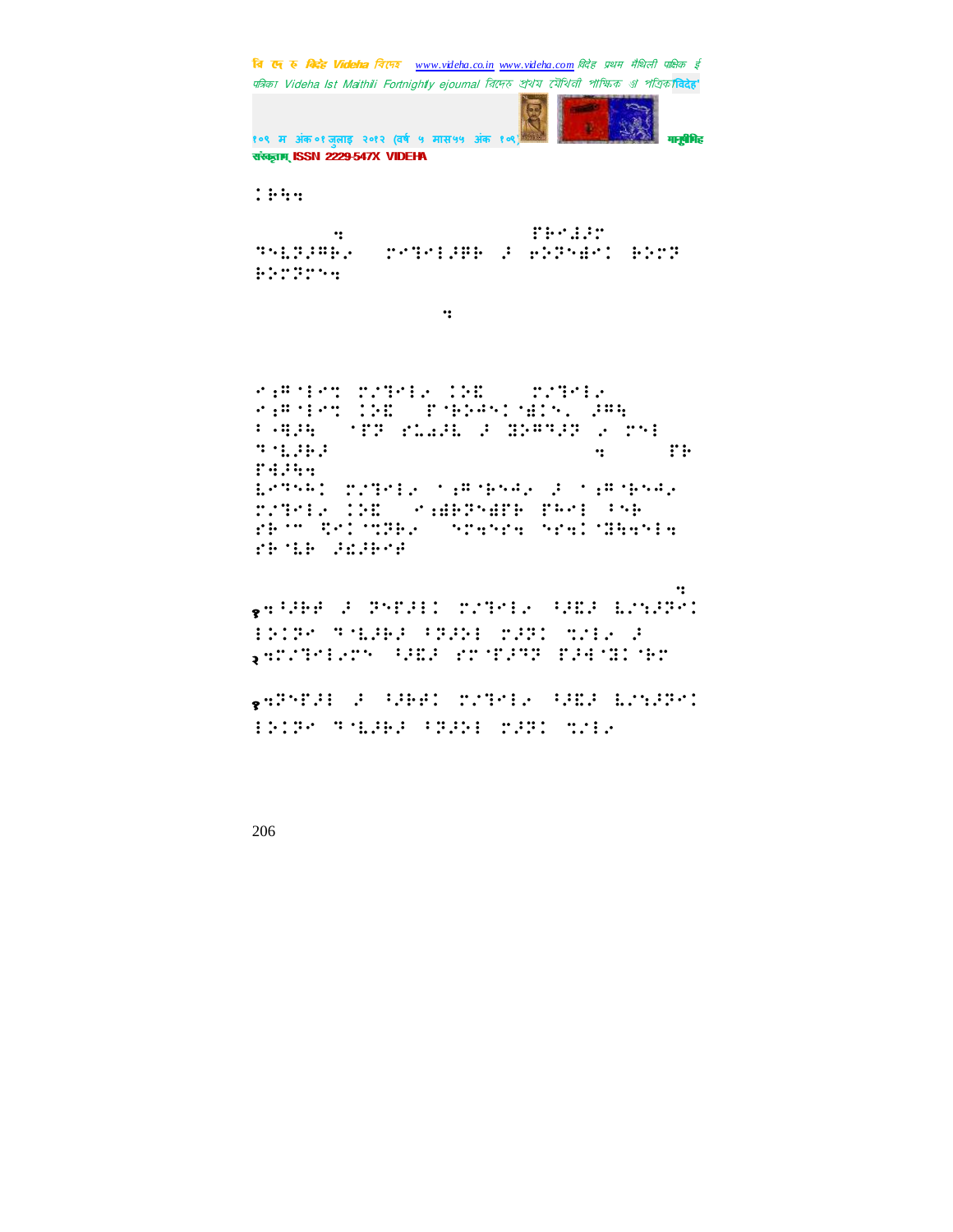

१०९ म अंक०१ जुलाइ २०१२ (वर्ष ५ मास५५ अंक १०९ संस्कृतम् ISSN 2229-547X VIDEHA <sub>ene</sub> Prisil rathis same manara BOOK TEAK FROM THE STUDENT 1913 0212 WEBSTERN CH BROGH BRO ROBERT STORES BEEN SAME IN President TITELEN LOOPBE BIR 1915 **QUER MOVED OF STARTING A E E E E E** representative and **SPAR TORY PART ARE REED TELER** SPORT SPORT APACHESTED  $\frac{1}{2}$  (Fig. ) (Fig. ) ste par present passengga siya stel  $45.334$ **COMMENT AND STATES STORY**  $\begin{aligned} \begin{array}{cccccccccccccc} \mathbf{1} & \mathbf{1} & \mathbf{1} & \mathbf{1} & \mathbf{1} & \mathbf{1} & \mathbf{1} & \mathbf{1} & \mathbf{1} & \mathbf{1} & \mathbf{1} & \mathbf{1} & \mathbf{1} & \mathbf{1} & \mathbf{1} & \mathbf{1} & \mathbf{1} & \mathbf{1} & \mathbf{1} & \mathbf{1} & \mathbf{1} & \mathbf{1} & \mathbf{1} & \mathbf{1} & \mathbf{1} & \mathbf{1} & \mathbf{1} & \mathbf{1} & \mathbf{1} & \math$ EACH ON ERCHO BRIZO CZRAN CZYBON  $\alpha \leq \beta \leq \frac{1}{2}$  ,  $\alpha \leq \frac{1}{2}$  ,  $\alpha \leq \frac{1}{2}$  $1.1 + 1.1$ **A BENED BARRY TREES STORYS**  $B = B + B + C$ rrur alber beschiede in de  $P^{\mu\nu}$  ,  $P^{\mu}P^{\nu}$  , and  $P^{\mu\nu}P^{\nu}P^{\nu}P^{\nu}$ COST POLEOMIC BRIZI CLEAR STRON  $\mathcal{D}^{(1)}$  ,  $\mathcal{D}^{(2)}$  ,  $\mathcal{D}^{(3)}$  ,  $\mathcal{D}^{(4)}$  ,  $\mathcal{D}^{(5)}$  ,  $\mathcal{D}^{(6)}$ STECHNICH CHECK TATES AND STREET APAR TYPE PATTERRE PREPDY TEMPERT ARAPE (STACHARD PORTH TO HOURS)  $\mathcal{A} \mathcal{A} \mathcal{B} \mathcal{B} = \mathcal{A} \mathcal{A} \mathcal{B} = \mathcal{B} \mathcal{A} \mathcal{B}$  $\mathbf{1}$  :  $\mathbf{1}$  $\mathcal{L}$  and  $\mathcal{L}$  $\cdots$ 2554 ESBIELES PESPE BRESTS WI par gre as pleam (siedmon diesme) FARME MOLEMENT PAIR APP AND ALROW F PLETER, PARTL PATTRIBLY PRIB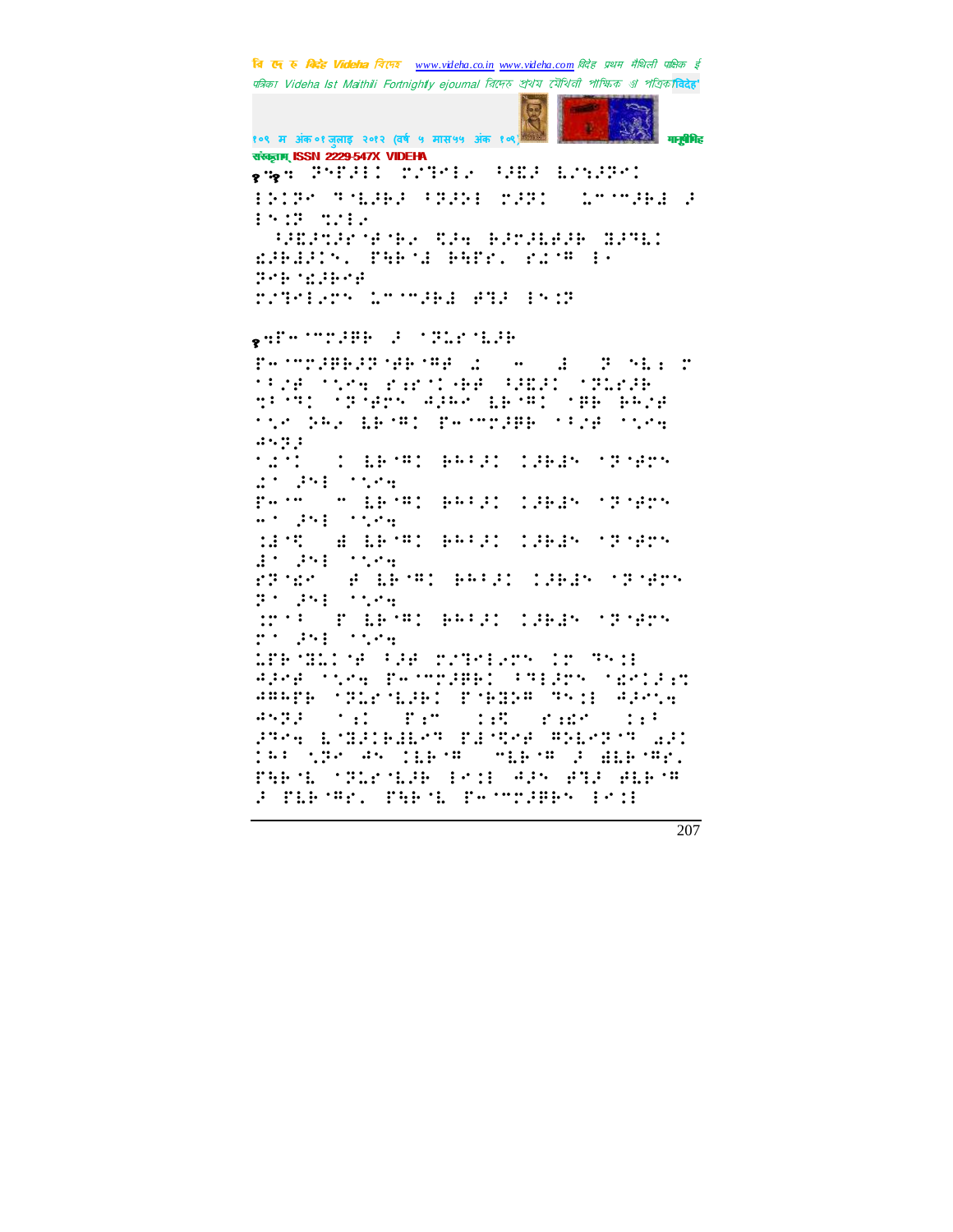

१०९ म अंक०१ जुलाइ २०१२ (वर्ष ५ मास५५ अंक १) संस्कृतम् ISSN 2229-547X VIDEHA

 $\# \{ \forall \alpha \in \# \forall \beta \in \mathbb{N} \}$  , and  $\# \{ \forall \alpha \in \mathbb{N} \}$  , and **Second Second Construction of the Second Construction of the Second Construction of the Second Construction** ana irona rūga eksonai škia eks Sented from resoluted role the street STOR 2 EPIPO SPORT POINTED APAPA real the Folder Bridge Send Adep  $1.3334$ PERPORTER TRAD PERPERPIOSES TO wie 1851 A. SARTS PTE 2 POTZEI Pre Abre wile rung 1851 Pre-Remarkat by Significative (Signification) who FROM PROVIDENT EN STATEMENT PROPERTY their above practical apoplicion. **TORYGON CONSUMER SHOWS** rrogales reel agos seil gage over SPRETCH (F. 1881) ELECTRIC Permilent Presenter Lord tire ar. 10010 m gBol (BB1)rajm<br>191rmiae: PoembH 16995 1851 1996 ESERT PRO TRIE WEST

REPRODUCE TRUNGENT WEST RADIOSTOPRES RESPONSED BOOK ARE AN ANY MER BOEKE ANDER MERRE ANDE 8 80. 89. 89. 80. 89. 89. 80. 80 **BMAX BULLEY** BULL 2774 **POST CONTROL**  $\begin{array}{ccc}\n\cdots & \cdots & \cdots & \cdots\n\end{array}$  $\mathbf{H}$ PALE FAE PAR MALE PARK TARK  $\mathbf{R}^{\text{max}}$ STRATES ARRAIGHT RANGER STANDARD roffing where the sweepinging to the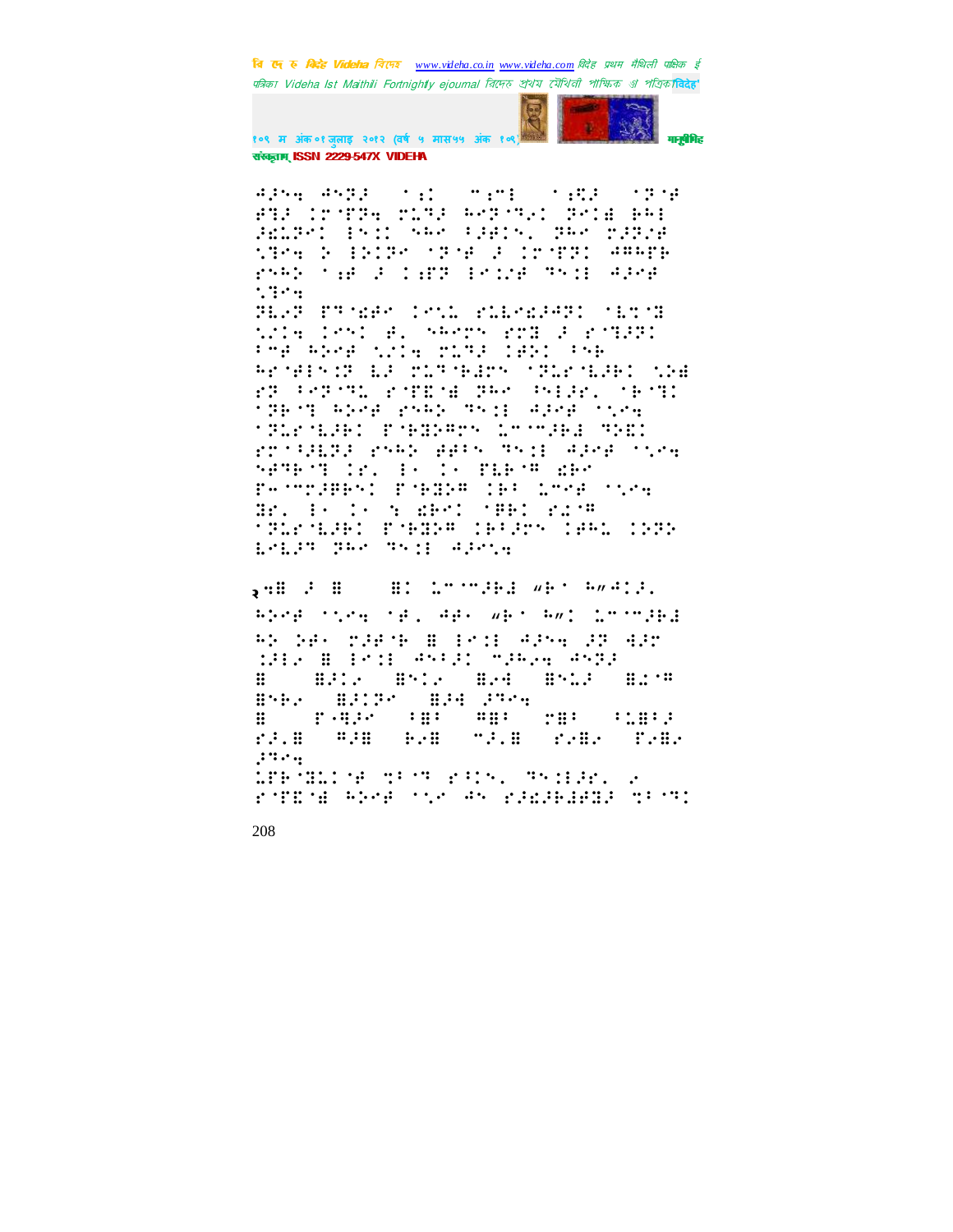**Separate** × १०९ म अंक०१ जुलाइ २०१२ (वर्ष ५ मास५५ अंक १०९) मानुबेगिह

संस्कृतम् ISSN 2229-547X VIDEHA MIRRON BOZ CENE FIZONINGEN BOSTAR the experience of the street service 1,000 0000 0000

gab 2013 - Stringers Wikel Loomshack INE APPROXIMATION PIER PORTER jak pérbuakan Siaka asar Timbung stynograp tenoga prisnelaa PREMIUL PART PROPRE 2004 SAR 201 FURNIE CORT. ESPORIE ESPOR B. THEF EMPIL ES EPTR Profession Personal Common Partners (2010) 2012 151 2 FOREST 151 APAR SAME ASTA STORY SHIP STAR

 $\mathbf{u}^{(1)}$  .  $\mathbf{u}^{(2)}$  ,  $\mathbf{u}^{(3)}$  ,  $\mathbf{u}^{(4)}$  $\frac{1}{2}$  ,  $\frac{1}{2}$  ,  $\frac{1}{2}$  ,  $\frac{1}{2}$  ,  $\frac{1}{2}$  ,  $\frac{1}{2}$  ,  $\frac{1}{2}$  ,  $\frac{1}{2}$  ,  $\frac{1}{2}$  ,  $\frac{1}{2}$  ,  $\frac{1}{2}$  ,  $\frac{1}{2}$  ,  $\frac{1}{2}$  ,  $\frac{1}{2}$  ,  $\frac{1}{2}$  ,  $\frac{1}{2}$  $\sqrt{2}$   $\frac{1}{2}$   $\frac{1}{2}$   $\frac{1}{2}$   $\frac{1}{2}$   $\frac{1}{2}$   $\frac{1}{2}$   $\frac{1}{2}$   $\frac{1}{2}$   $\frac{1}{2}$   $\frac{1}{2}$   $\frac{1}{2}$   $\frac{1}{2}$   $\frac{1}{2}$   $\frac{1}{2}$   $\frac{1}{2}$   $\frac{1}{2}$   $\frac{1}{2}$   $\frac{1}{2}$   $\frac{1}{2}$   $\frac{1}{2}$   $\frac{1}{2}$   $\frac$ bieg a ger front maege imomgegny  $\mathbb{R}^n$ **1. 中国 法共产 计并行 中央保管法 地球计划 的复数人**  $\mathbf{a}$ **HOW HIS HOUSE IS TO A SHOW THAT AND REALLY STATE** 

ger 3 de anniversitat de regumento de d TERR POINT SPORT TEAM PORPOR REORRY (191)  $\label{eq:3} \begin{array}{lllllllllll} \alpha_{11}^{\alpha_{12}}\alpha_{21}^{\alpha_{23}} & \alpha_{11}^{\alpha_{12}}\alpha_{12}^{\alpha_{23}} \end{array}$ 1980 - 1980 - #980 (1984) PLAT LEMATA (18) AND ANDE 200 **112 812 200** FROM MEDAL MACHO COPERTY OF CHECK  $\mathcal{F}(\mathbb{P}_1\oplus\mathbb{P}_1\otimes\mathbb{P}_2\oplus\mathbb{P}_2\oplus\mathbb{P}_2\oplus\mathbb{P}_3\oplus\mathbb{P}_3\oplus\mathbb{P}_3\oplus\mathbb{P}_4\oplus\mathbb{P}_5\oplus\mathbb{P}_6\oplus\mathbb{P}_7$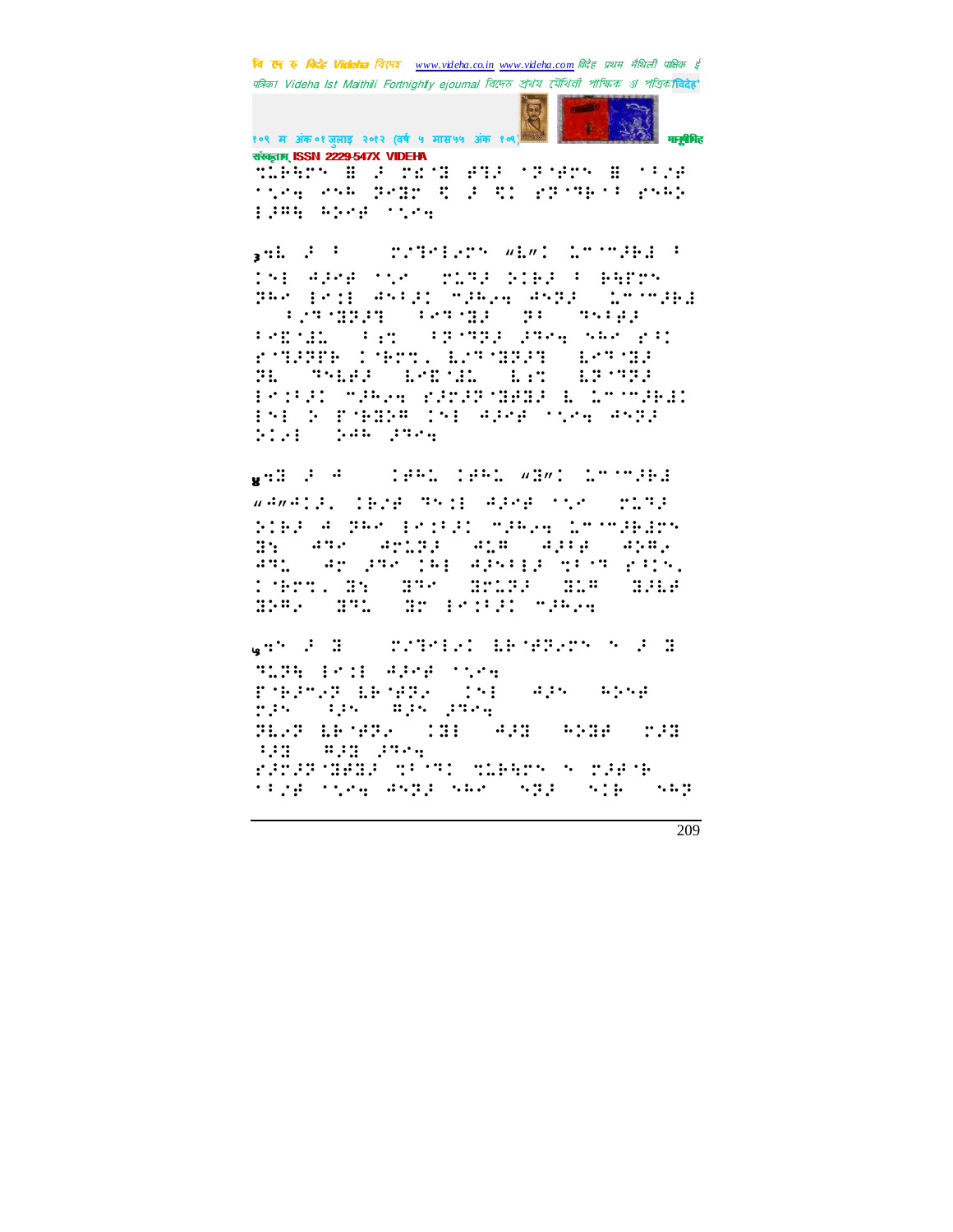

१०९ म अंक०१ जुलाइ २०१२ (वर्ष ५ मास५५ अंक १०९ संस्कृतम् ISSN 2229-547X VIDEHA

greg ske grot prij policie de BRE BIB (BAR 2901 POBBA 260 TRIAL WARNER BROBEN PREPER BACK BARN rene local especto di Sil Secoluco whath, Bolke Loomski 15: Aler one.

**SEATTLE SHOPS SECTION** 

FORFORM PROBECT OFMICAL IRR MTH. WE THE SAM THREET SIRE FOREST INFORMED STAR IPSIDE, MIRRI Endro 1985 rege a gibberal (20 PRO TOOK 2 MUSEUM PROBABLE LTOTHE THE HISTERED REVOLUTE Berginling (belling 1917) And yalk<br>1958: Storing 12: Seri 25: Andre TARL TARL ESTE APROVEMENT POBRATO PARA PRATAR PORTARA TEMP STOR

gabe (Bi BTP SIPE) SIPE ( STREET FORFOR INCE PROCERTS INCE FRAME BE THE CAE TRITE FALL AS SAL 18221 A228 S216 A592 (A19162) **MERRI DIBRI BEMIRBA MDEMBA** FRANCISCH SITT (SNIRK) EN NEM AKO PORTER SIDE SEPTENT PORTER SIDE PARDE CROB THOS APPROXIMATED ALTER TEEN WATCHER TEACHER STE  $\mathcal{L}^{(1)}$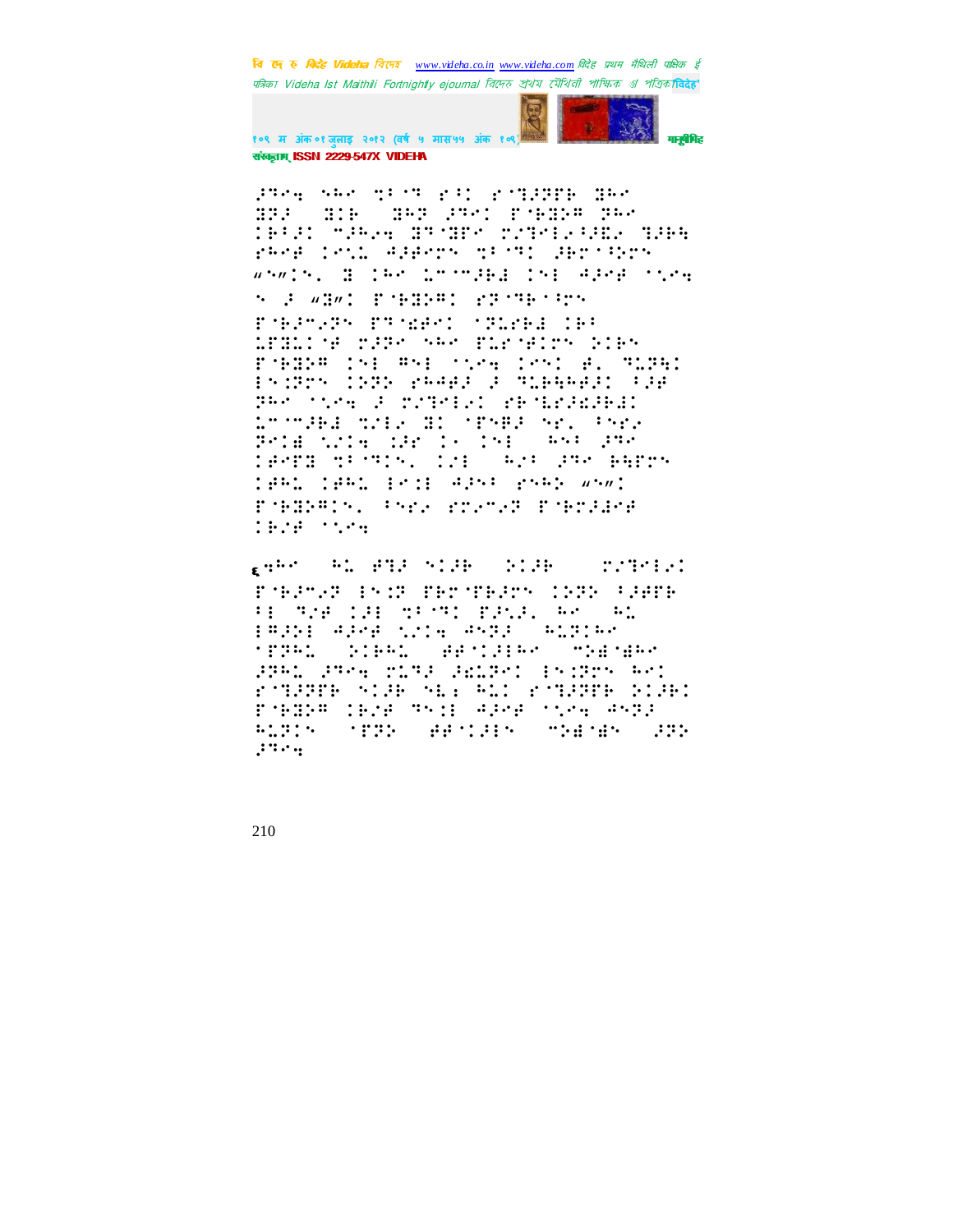

# १०९ म अंक०१ जुलाइ २०१२ (वर्ष ५ मास५५ अंक १०९) संस्कृतम् ISSN 2229-547X VIDEHA **GAR PIP : TEMPLE BRIEF**

terland. El Lougha (1950) tipo **ANDS EXTRAGATE SERVICE SERVICE**  $\mathbb{R}^{n}$ Ed 112.3 **STAR STAR STAR**  $1.4422$ 

 $294.3479 - 1047$ **SPECIFICAL MECTICS** TESTEL ROLPH INT IN APARTMENT **TO IMPORT MOVEMENT MOVEMENT IN** S PLEAR IN ADAPTACA CAPES PL PROPRIAT LOOPER SHEEP PAIRS ting bie des The West who's La  $\ldots$  (B))) along avol  $\mathbf{i} \cdot \mathbf{j} \cdot \mathbf{k} \cdot \mathbf{k}$ FARMERY THE THE WHIP IN 145 148 PRACH  $13 - 151$ **TERME BEE**  $\frac{1}{2}$  :  $\frac{1}{2}$  :  $\frac{1}{2}$  :  $\frac{1}{2}$  :  $\frac{1}{2}$  :  $\frac{1}{2}$  :  $\frac{1}{2}$  :  $\frac{1}{2}$  :  $\frac{1}{2}$  :  $\frac{1}{2}$  :  $\frac{1}{2}$  :  $\frac{1}{2}$  :  $\frac{1}{2}$  :  $\frac{1}{2}$  :  $\frac{1}{2}$  :  $\frac{1}{2}$  :  $\frac{1}{2}$  :  $\frac{1}{2}$  :  $\frac{1$ 14, Philip

FB: #SEPRO IS ESEC 14: FRACH CO PHENDRED CHARGE 25<br>Portugales do so correlato ages MIRE EST PAMI LRIEN PAR EARSE  $\mathcal{A}(\mathbb{R}^2\otimes\mathbb{Z}_2) = \mathcal{A}(\mathbb{R}^2\otimes\mathbb{Z}_2)$ 

**THE LEADER**  $\mathbb{R}^{2n}$  (  $\mathbb{R}^{n}$  (  $\mathbb{R}^{n}$  ) and (  $\mathbb{R}^{n}$  ) and (  $\mathbb{R}^{n}$  ) and (  $\mathcal{N} = \mathcal{N} \mathcal{N} = \mathcal{N} \mathcal{N} = \mathcal{N} \mathcal{N} = \mathcal{N} = \mathcal{N} \mathcal{N} \mathcal{N} \mathcal{N}$ TEACH PAP (12) #51 (PAP 95) (PAP  $\cdots$ ;  $\cdots$ 

**A PARTIE PREMIERT COMMENT** D'BRIANN (Pana) D'ERNAIL ASPANY PLP SPORT ADAPT STAY ASPP **STREET PRESTS SECTION THE LEADER TERRIBER STREETHER TEACHER**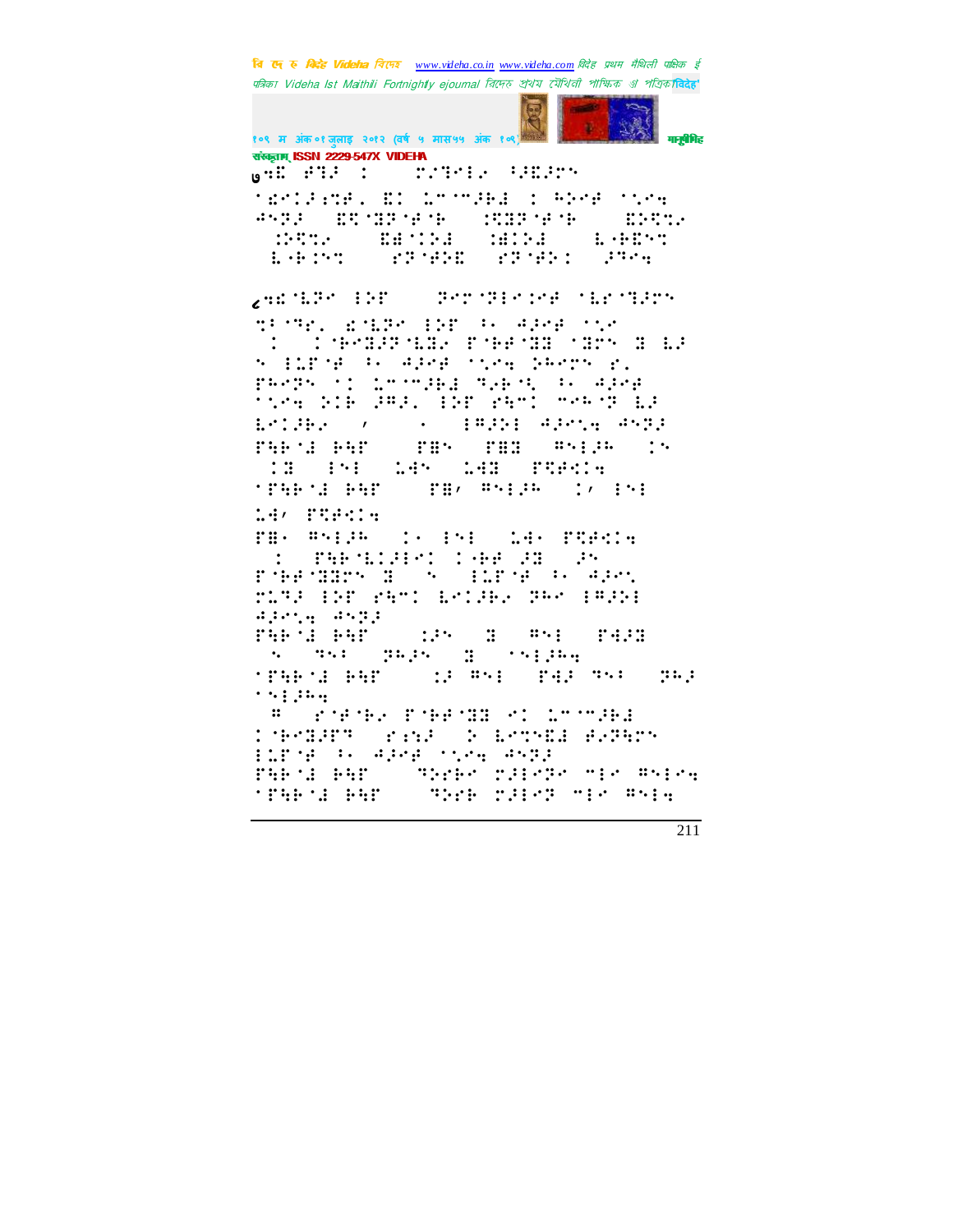

१०९ म अंक०१ जुलाइ २०१२ (वर्ष ५ मास५५ अंक १०९ संस्कृतम् ISSN 2229-547X VIDEHA

**A LENGTH LATTNE START F** HIPSE WORLDWARE STATE **THIS MANUFACT MANUFACT** rabis bar  $0.124 - 0.024$ **TIME 12 BAP STEP STATES AND STATES**  $\mathbf{u}$  :  $\mathbf{v}$  :  $\mathbf{v}$  :  $\mathbf{v}$  :  $\mathbf{v}$  : CONTRACTORS SERVER AND AN INTERNATIONAL ana kalen Birna (P. Aana Stee Anda FAR 18 HE STATE  $1.14221$  $\mathcal{L}$  , i.e., i.e., i.e., i.e., i.e., i.e., i.e., i.e., i.e., i.e., i.e., i.e., i.e., i.e., i.e., i.e., i.e., i.e., i.e., i.e., i.e., i.e., i.e., i.e., i.e., i.e., i.e., i.e., i.e., i.e., i.e., i.e., i.e., i.e., i.e.,  $\mathcal{L} \left( \mathcal{L} \left( \mathcal{L} \right) \right) \left( \mathcal{L} \left( \mathcal{L} \right) \right)$ **WELL SEEMS**  $\mathbb{R}^n$  . The set of  $\mathbb{R}^n$ STARING RAT (1992) SANDO<br>SV (1994) RIPA  $\mathcal{L} = \{ \mathcal{L}, \mathcal{L} \}$ **MOOD REPORTED PORTON POWER** FIR RIPE: EPE (6) APPNA ANDR PHP G BHP (1976) (BIP-68 **THING SHIP SHOW** freed early when terms into.  $m_{11}$ ,  $m_{12}$ ,  $m_{13}$ ,  $m_{14}$ 

**SANCHOR RESIDENT CONTRACTS** rik rizh (PP) Amerikan (Propr agnosis agerones dan l'ordenal e F 11 87787876 2 838 1384 8208 ting problems to may promise be LE PERENTAL AREA DE LE LORESTE. SIE KOLFA KOTHEHEORE IN SI OPE joj, jie ajeg nieg angį (gy orașe răgilo (1919)<br>Orae orașe (1951) (1915)  $\mathbb{R}^n$  $\mathcal{L}(\mathcal{L}^{\text{max}})$ **CONSTRUCTION** rani (raim ages rigidae en gren<br>Kars 2 genr 1991 gee ened nieu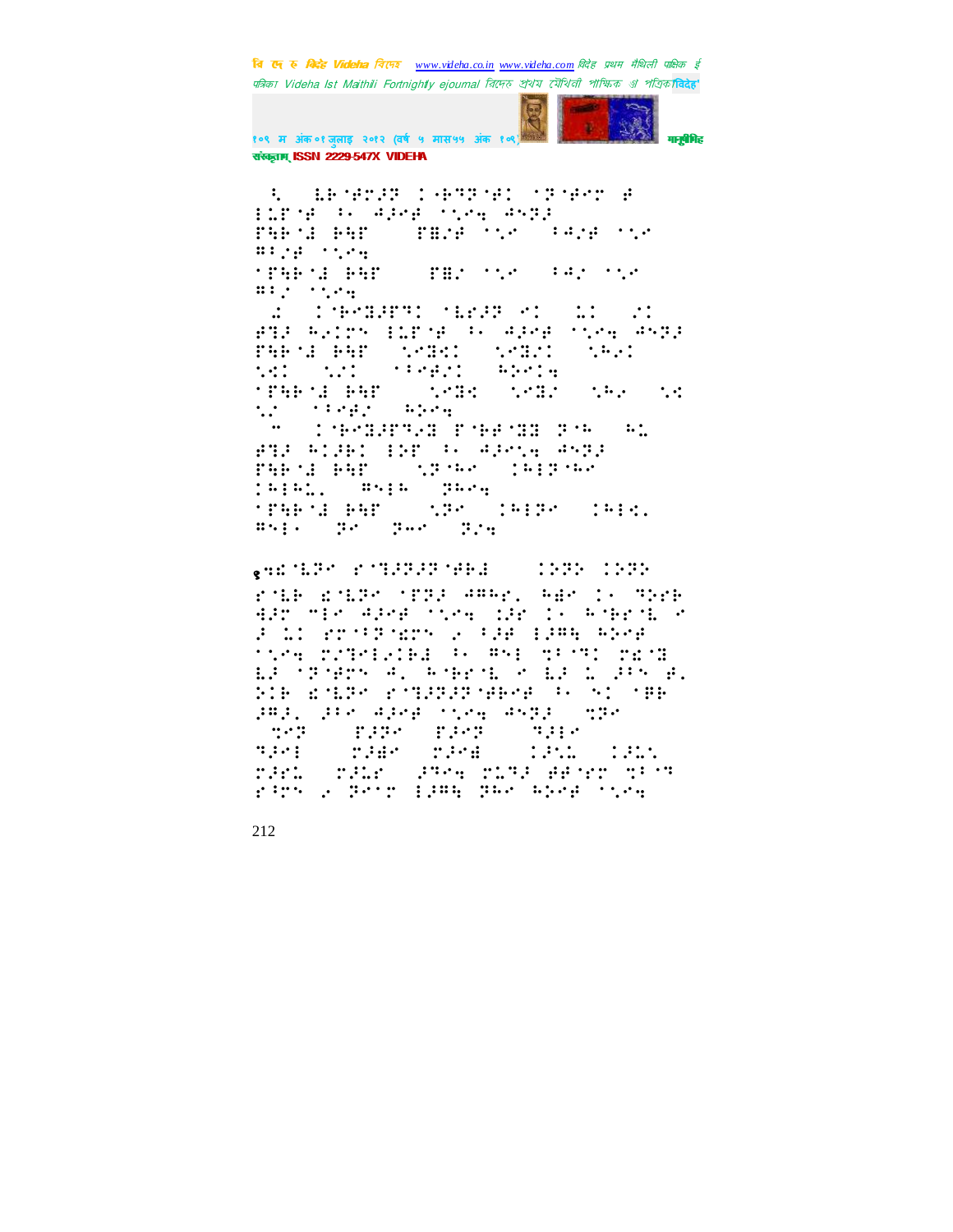

१०९ म अंक०१ जुलाइ २०१२ (वर्ष ५ मास५५ अंक १०९) संस्कृतम् ISSN 2229-547X VIDEHA **SECTION BOOT PERMITS**  $\mathcal{A} \sim \mathcal{B} \mathcal{A}$  . fining Persons are fine the

**Position in the Control CONSTRUCTION** 

**BOOK PRINTING BOOK** HrtBiel Ben Abne ting (191 45 the the street of construction and a tics rigg raroter game. Weekly PROFINED WAS ARRESTED FOR THE SERVICE OF THE STATE OF THE STATE OF THE STATE OF THE STATE OF THE STATE OF THE rans Albert Poboam (si Alexa Sieg SAS PRINTS PROFESING POTENCE transformation of the second the second second second second second second second second second second second **TRACH REPORTER BEST RAILTING** 193 L'APIN PR'US'N P'NAMBI (M THE PHE SAME PORTHER PRIETS TIME isht farrët përforme the PHO F PTPTPF TROPING PTMAC IS ERSE EXPORTED INFORMATION ESTERNO rodos (med rismas arse psop edi BIRATA MAHEMBAY, BYAN BEE ANGGER POSTES ARME LOTMER SOLENE POL **TIME LETERIS ERSPY RASHIP** MARKER PROPOSE AN ABAY rarder, repeat as ago program FRANCHABORY ENCRY PRABE BRE **SIMPLED ANDS THE THE SAME FIT** rately tame: rel lengered at TLENHAM BRA READ **Saint Sep In:** TEMPER POSE STAY PORTABLE **BOOKS TO BE SERVED THE** :A: 196 AS PRIBIC 19129-1239-548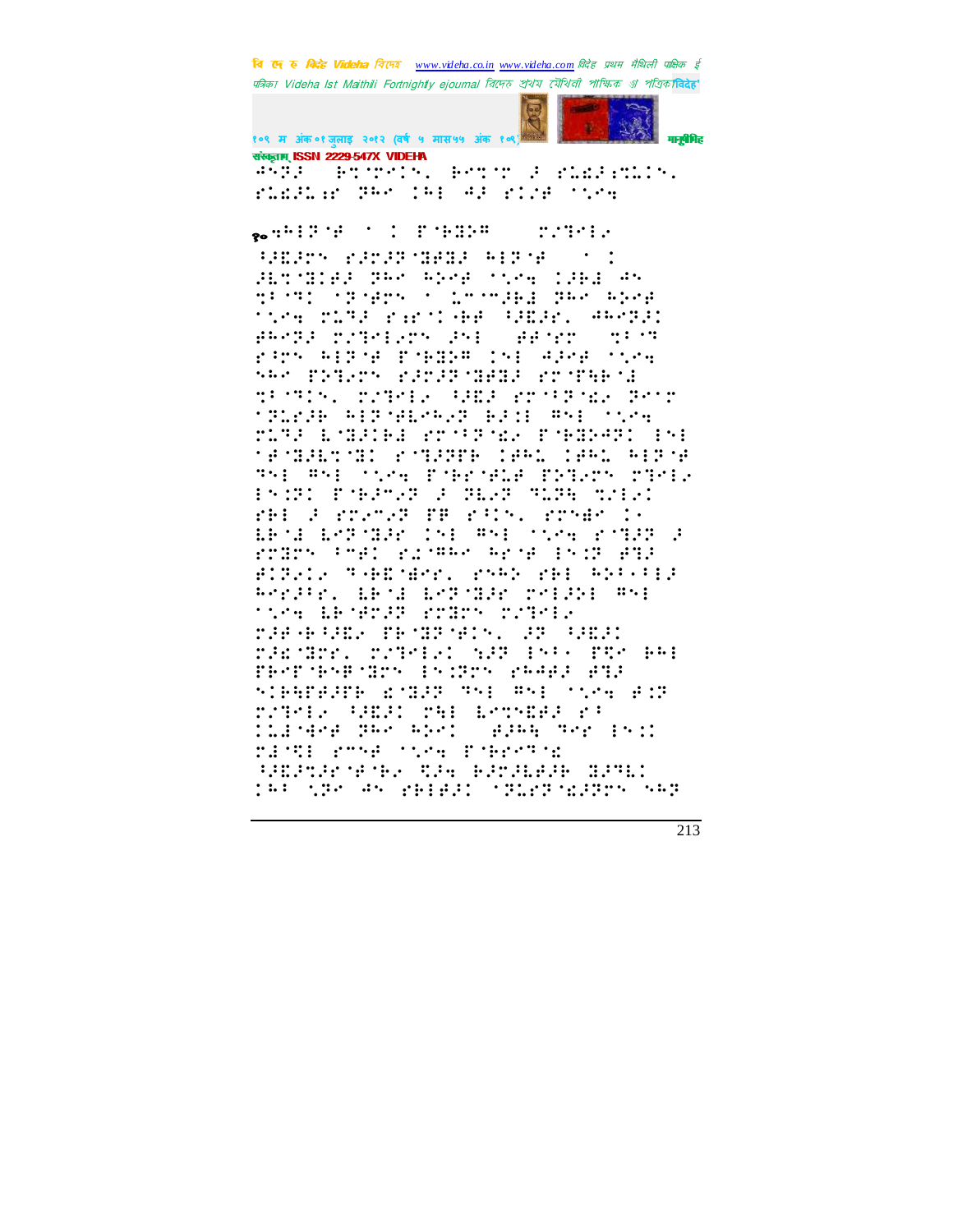चि एक रु *विदेह Videha चिए*न्छ <u>www.videha.co.in www.videha.com</u> विदेह प्रथम मैथिली पाक्षिक ई पत्रिका Videha Ist Maithili Fortnightly ejournal রিদেত প্রথম মৌথিনী পাক্ষিক ॳ পত্রিকাঁ<mark>বিदेह'</mark> **County** १०९ म अंक ०१जुलाइ २०१२ (वष ५ मास५५ अंक १०९) मानुषीिमह संस्कृतम् ISSN 2229-547X VIDEHA  $^{\prime}$  &  $^{\prime}$  CO  $^{\prime}$  (2010)  $^{\prime}$  (2010)  $^{\prime}$  (2010)  $^{\prime}$  (2010)  $^{\prime}$  (2010)  $^{\prime}$ ⢺!⢸⢼⣏⢼!⣇⣉⣏⢾⢼!⣁⢼G⢳!2⣋!⢺⢼⣒!  $\blacksquare$ ⣎⢼⢷⣜⢼G!2⣓⢷ ⣜!⢷⣓2"G!"⣌ ⢻!l! ⢽⢷ ⣎⢼⢷⢾\*!! १⣒२⣒!4⣙⢴!⢼⢹⢴-!2⣞⢽⢼!⢹ ⣇⢼⢷⢼! ⢽⢷ ⣎⢼⢷⢾!4⣙⢴!⣈⢽.⣉4⢴! १⣒!⢺!⣉C ⢹!4⣙⢴."⢼⢳⢾ ⣝!2 ⢷⢼^⢴⢽! ⢼"G!⢼!⣎⢷!⢺⢼⢳!⣇⢷ ⢾ ⢾⢽⢴! 2 ⢷^⢾!⣁-!"!"⢼⢼⢽ ⣝⢾⣀!⢾⢼⢳! ⣇⢷ ⢾ ⢾⢽⢴!⣈!⢺⢼⣝.!⣅⢹⢼⢳⢷⣜⢼⢷ ⣙.!  $\mathbb{R}$   $\{ \mathbb{R} \}$   $\{ \mathbb{R} \}$  $\ddots$  :: ⣚⢼!! ⢺⢷-!⢾⢷!! ⢾⢽⢷!!  $\ddot{\cdot}$   $\ddot{\cdot}$   $\ddot{\cdot}$  $\gamma$  =  $\gamma$  +  $\gamma$  +  $\gamma$  +  $\gamma$  $'$   $'$   $''$ **GALL GALL GALL** ⢺⢷-!⢾⢷! ⢾⢽⢷⣒!)⣇4 2!⢷⣓2G!⢻ ⢷⢼⢳ ⣝\*!  $44.4$   $44.4$   $44.4$  $\frac{1}{2}$ s Proversinė e.p. papartiniais e.p ⣇4 2⢾⣝⢼!2⢽⢼⢵!⢺⢼⣝;!⢸l!⢻-!⢸⣝!214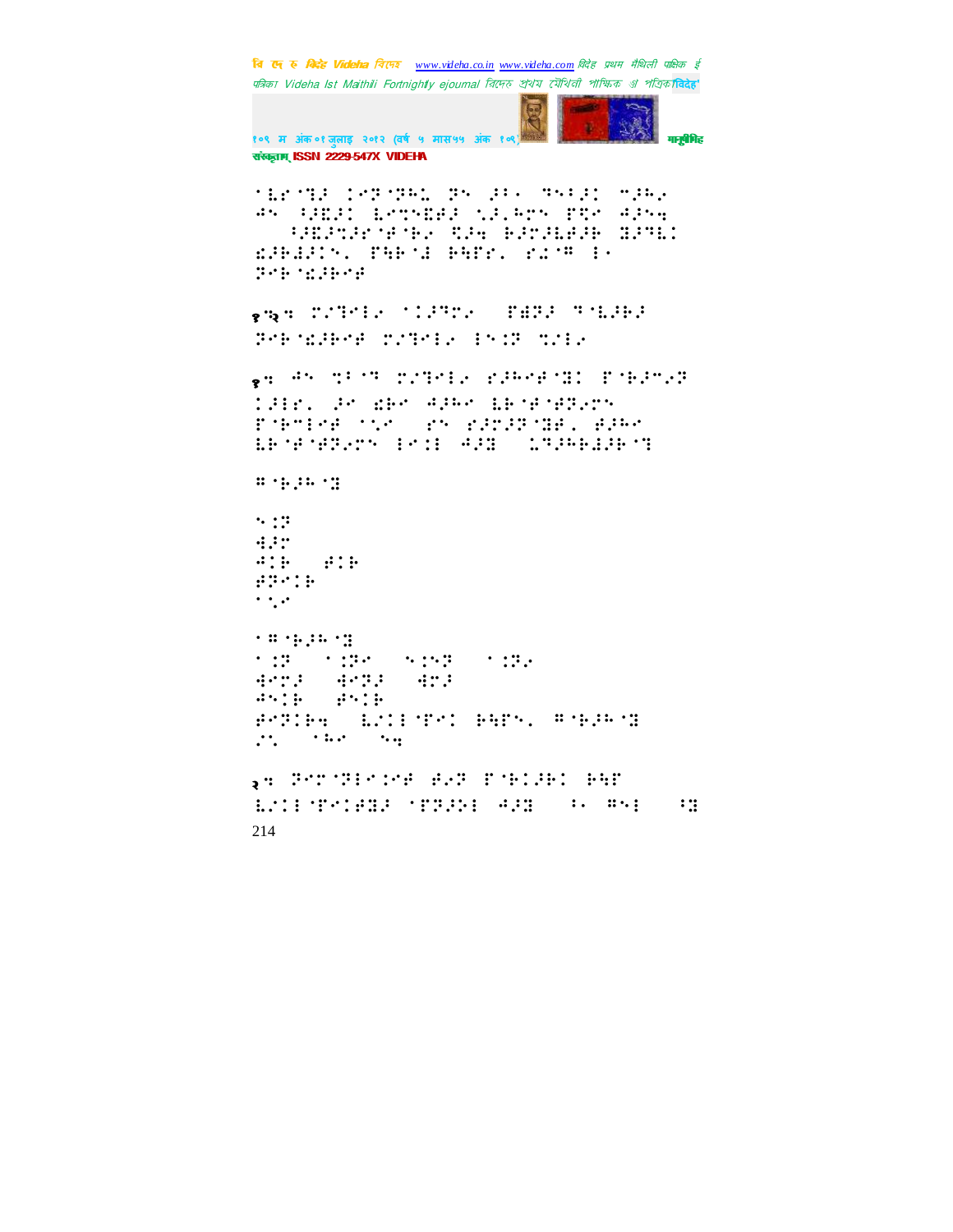१०९ म अंक०१ जुलाइ २०१२ (वर्ष ५ मास५५ अंक १०९

संस्कृतम् ISSN 2229-547X VIDEHA #61 LP PO #514 #2 BR1 TST  $\ldots$ par non aps par non contained **10 100 85100 10 105 85100** 

 $\frac{1}{2}$  : PORPORT TATMENT (FOR) EMERGE FOREST CRAINED ARE FIRE TO SER **TRIPS AS INSTANCE** 

gd (SI) 的第三人称形式的第三人称形式 420 985 FUELTHE CATE, HIS AND START 177781 SIMB PPH BRE a management of the second services MENT PRESSURE SEMIFICA

ge Multiply largely the sign and bega rumine sport and and com 225 125 832 7254

pe Roboros, evakalar drombs vez vs ELEMENTER VARARINE. MARGARENTETA HTP PROPERTY TACK PROVIDED THROUGH **TELENE THERE A** 

ga ridered bibed a shell and all PORTSE TITULI ITORE PROTHE. POHENNO ESTECTION PHENO (M) ES (B) **POINT AND STATE OF THE REACTION**  $\cdots$  : : : : : EF THEFA (AFR EF APH PETRING)

215

मानुबेमिह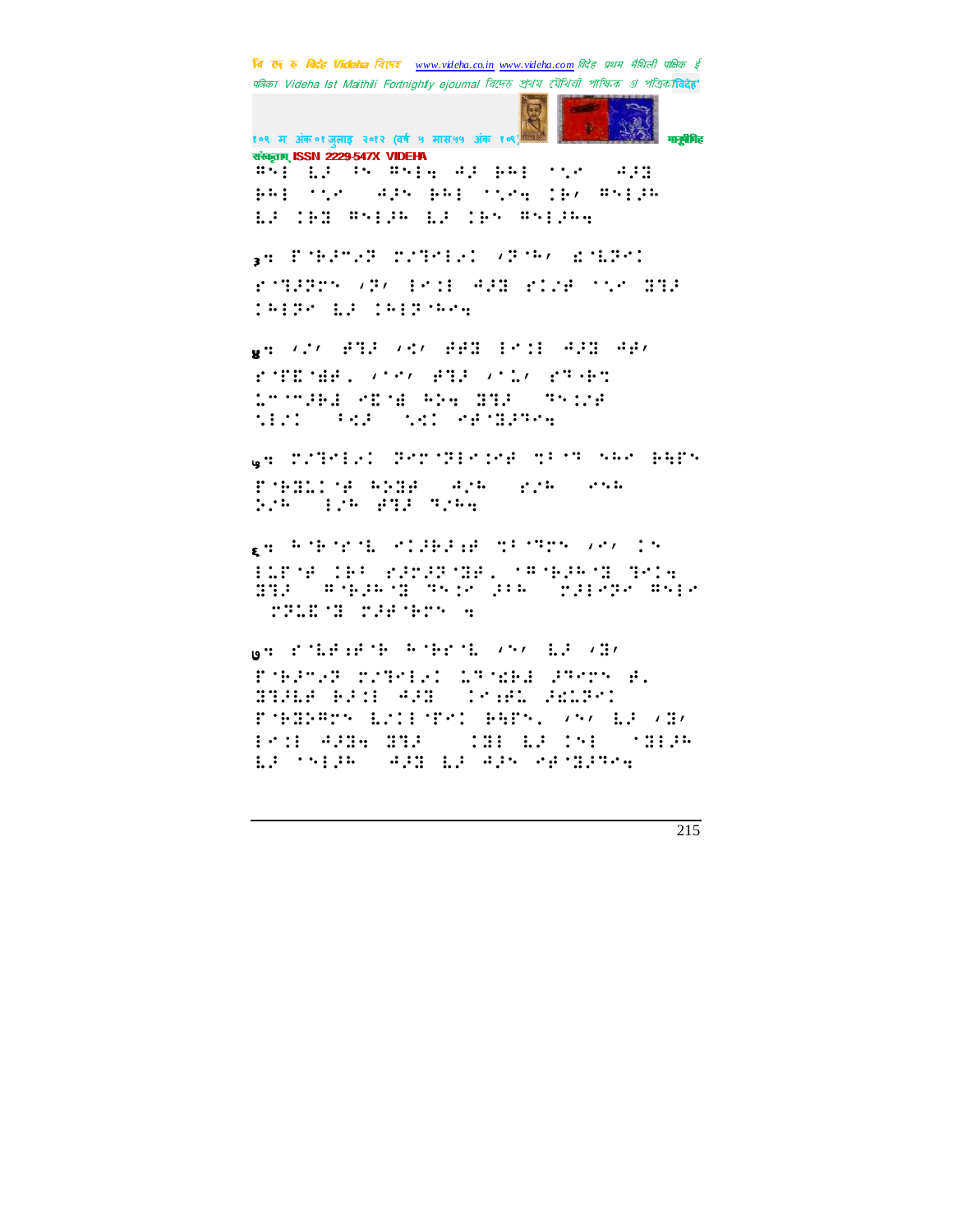१०९ म अंक०१ जुलाइ २०१२ (वर्ष ५ मास५५ अंक १ संस्कृतम् ISSN 2229-547X VIDEHA

मानुबेगिह

29 Animaeans de Pobel Film As Vav ESERVISE. PROPERTY EDE ENDRY FORES ENCEMPT PAPY, THE **AND HIS BAS THAT**  $\mathbb{R}^n$  ,  $\mathbb{R}^n$  ,  $\mathbb{R}^n$  ,  $\mathbb{R}^n$ **SAND TEMP CONSUM** 

en dagugaret den Barbar de Barbarenga roller BRF ( 2263) (Pres ( 23643864 EF TIL (IPS) (Personal

gan (281) Enfinement Shoroffning Bar  $\frac{1}{2}$   $\frac{1}{2}$   $\frac{1}{2}$   $\frac{1}{2}$   $\frac{1}{2}$   $\frac{1}{2}$   $\frac{1}{2}$   $\frac{1}{2}$   $\frac{1}{2}$   $\frac{1}{2}$ **ASSES ASSES ASSAU APPEND APPROXIMATION CONTROLLER** FROM PORT TO THE SIZE AND THE PHP (15P) BRIDGE AR PICH TOMB

**QUESTION INTO A CONSTRUCTION OF A CONSTRUCTION** LE VINA MEMBERINI MEMI BERNE IPANE AF SIME TOME HIP ( Thir IH LP **There** I has

 $\mathbf{R}^{(n)}$  and  $\mathbf{R}^{(n)}$  and  $\mathbf{R}^{(n)}$  are defined as a set of  $\mathbf{R}^{(n)}$ **APA PERSONAL PROPERTY** 

 $\frac{1}{22}$  and the theory of the second second second second second second second second second second second second second second second second second second second second second second second second second second second FILMENT TETTE VAL  $\mathbf{v} \cdot \mathbf{v} = \mathbf{v} \cdot \mathbf{v}$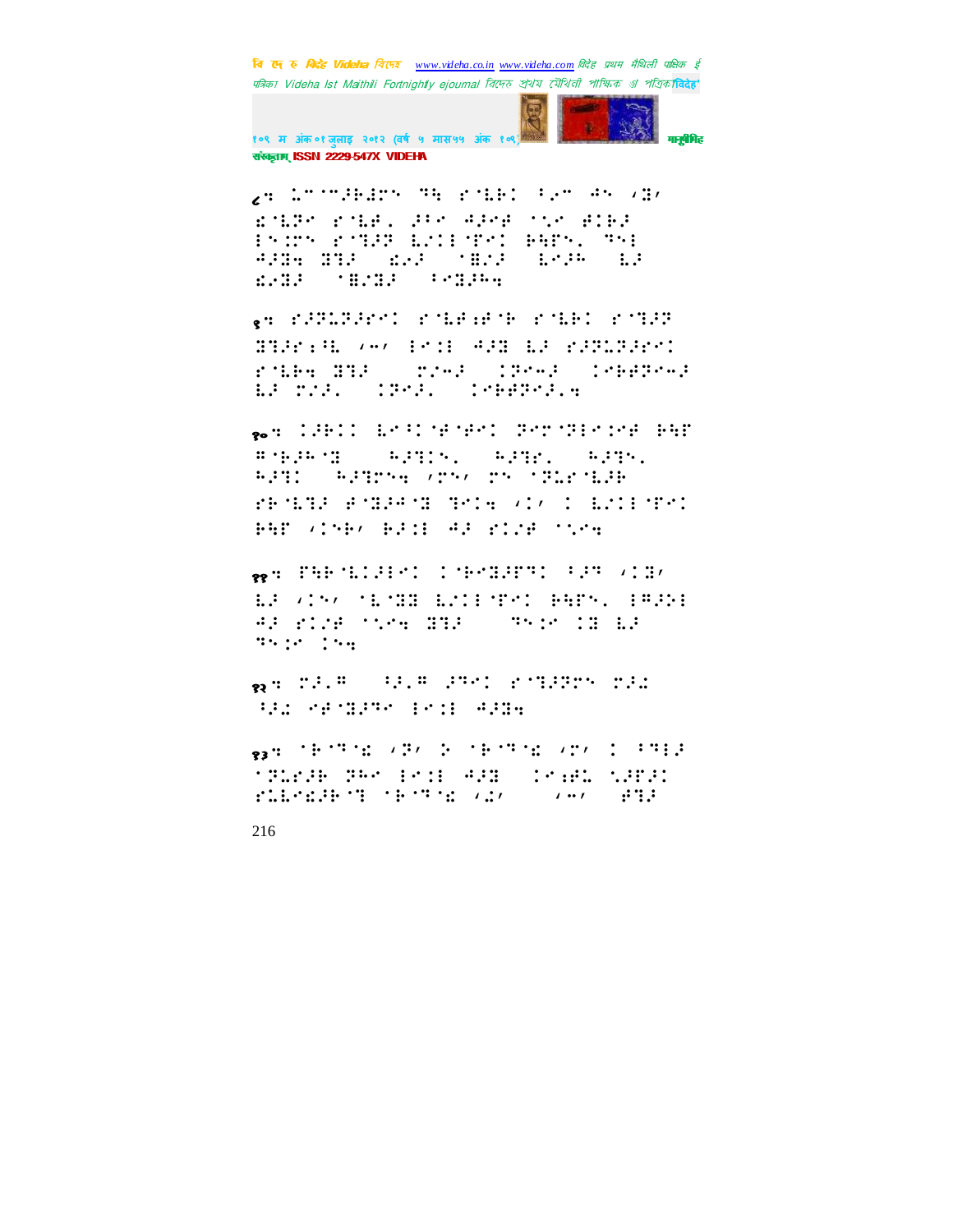१०९ म अंक०१ जुलाइ २०१२ (वर्ष ५ मास५५ अंक १०९ मानुबेगिह

संस्कृतम् ISSN 2229-547X VIDEHA **Advisor Pressure Report From Advertise** the BBP (chan) are the comment **THE CONSTRUCTION** 

we Rid makes Sanday (RAD) APD **Deal Leftner, raw flered fremew IME ANNA NHA COMMANDA COMMAND TORONTON** 

egn ri bli laki nekor nichte rad la fri AB (AB) (AB () THR (PHILIPS ESPIRATORSAL PROTOCOLOGO STO th This

**g** = 'PLP.Product of the terms will be EMINE COMPARED FRANK MUSICAL rlingspot an rrst agni resorcer **TELEN PRES TRANSITE STATE** THE AP PICE STAR HTP (AP) INE  $1.3111 - 0.0111$ 

gon PHP W ESPER PRESE, when he shows 131 4334

gza robod pa raz 17 fedi 428 (az Adeptify Alter 1, The Add 1, Barg

pen for ATE Ter nichter Polise. In 288 18311 8326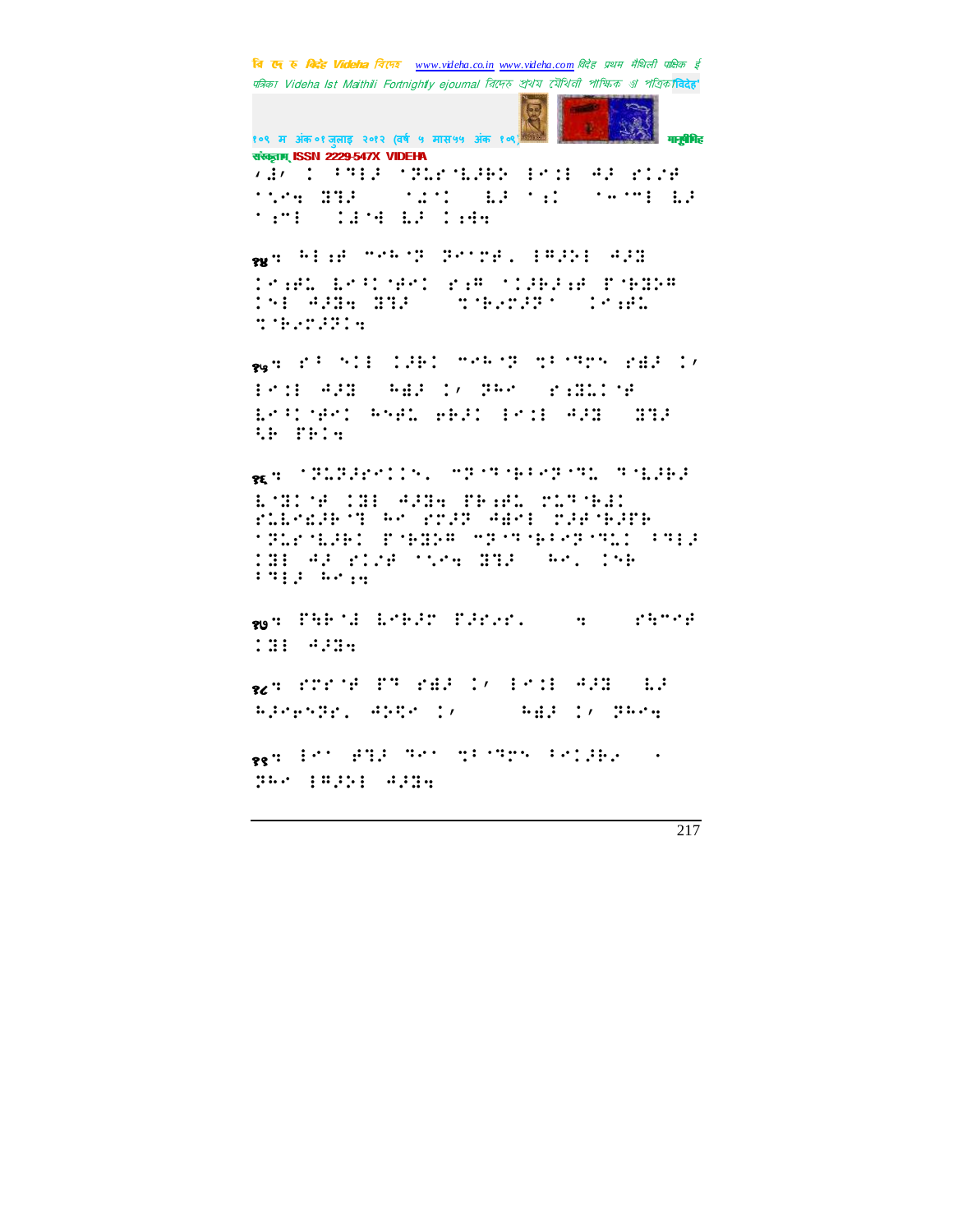

pos (d) ThingHer Berry Bad: 4216

pperformal analysis for Salva Scoper FREDE ANDER AN 1980-100 (1980) APPE SAR SLOW RIGHT FOR THE GLAT 18 28 15 25 25 25 12 12 12 13 4284 318 WEB WEB 2010 12:00:00:00:00

WORLD'S CO. S. SEARCH WORLD CONTROL  $\cdots$ HALLS galding flates that all short

## 38/06/195

, THERE WE STIP F.PH (BI) (BT) gaga Loomska Bekomen (\* 1910) 191 par separa **SPAR P I LOOMSBEEN SPLEEN AVAILAB ANGLE PAR GAR (1992) 2013** Loomakars Aleksandra Mars 22 rach al Chongea Memorino (1992)<br>Fage Manne aglich non geboaglic. ETS THEORED I TROP PTS TRIPS. rake Pond. (PROF nREA FARM 1) Thing collects E In. Acts parties also cames immediate APPE TO ANDE LETER THE S **TRAIN PORPRESS STAIRS ANOTHER SPAR** the F.E.R. Alf. (SHP PARE F. BEST  $\mathcal{C}$  : 41-48 ( )  $\mathcal{C}$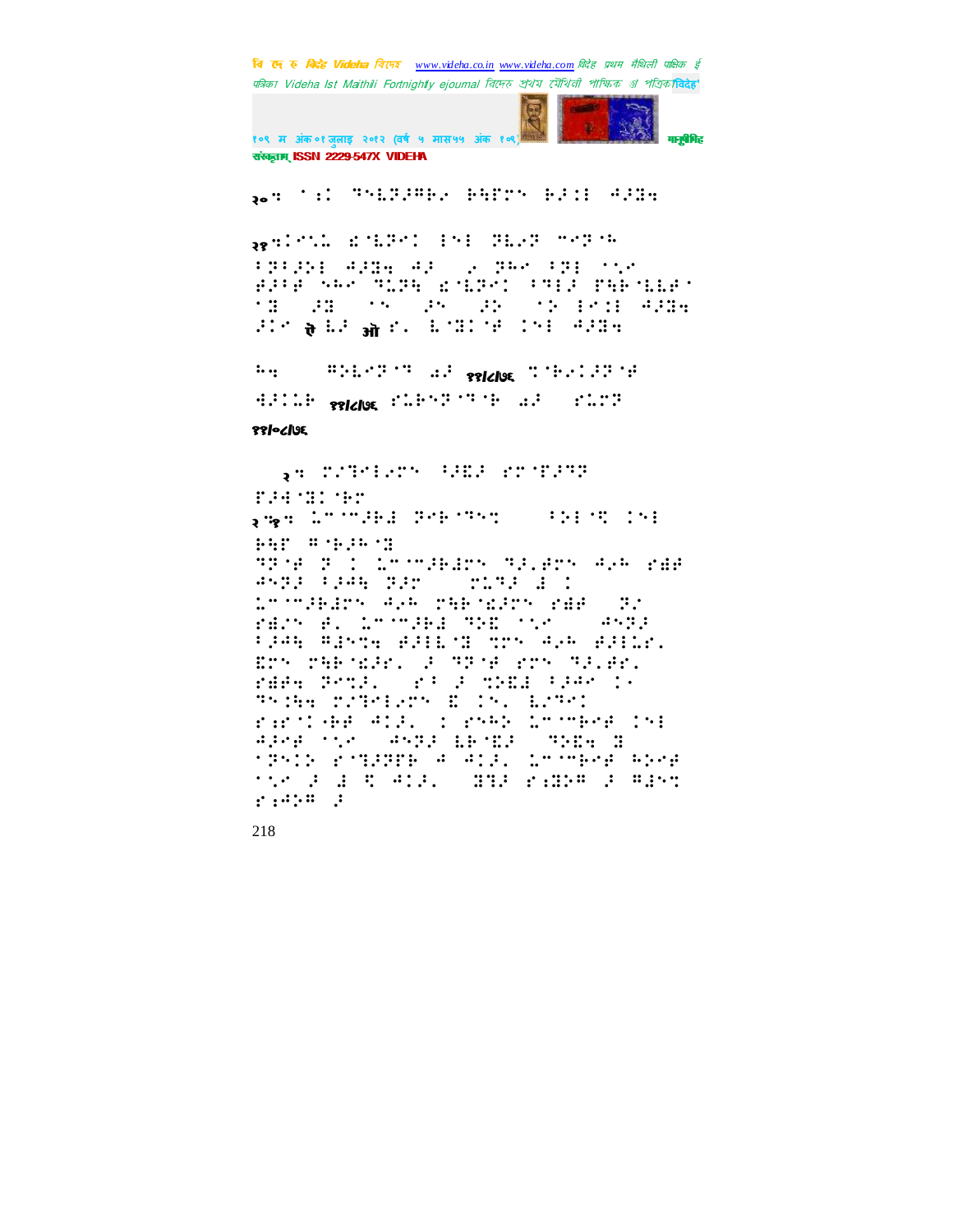

संस्कृतम् ISSN 2229-547X VIDEHA aĝski lojnekis alkaj nik a provincian l <u>: 1559aa : Sti 1559aa e 20.</u> tronged a prep apop spog Seeple serie e sondis proside parps the spreaders the comp SALEPHATA & TRIPLARETA RAECO C **THE PROPY ECHE APPE 2 FIALE** 45121 MPRPH 12Bd AS ARTMENS SIR SPEPHENE LOOMFEE REMENSION (FOIL) F. PROPRIADOR STOCK PLAN FORM FORPY ang sin lan dan pemberi dan 1961 Ar 23 Gib 1878. Agusta 19 BAR, 10 PH Sep  $\ddot{ }$  ,  $\ddot{ }$  ,  $\ddot{ }$  ,  $\ddot{ }$  ,  $\ddot{ }$  ,  $\ddot{ }$  ,  $\ddot{ }$  ,  $\ddot{ }$  ,  $\ddot{ }$  ,  $\ddot{ }$  ,  $\ddot{ }$  ,  $\ddot{ }$  ,  $\ddot{ }$  ,  $\ddot{ }$  ,  $\ddot{ }$  ,  $\ddot{ }$  ,  $\ddot{ }$  ,  $\ddot{ }$  ,  $\ddot{ }$  ,  $\ddot{ }$  ,  $\ddot{ }$  ,  $\ddot{ }$  ,  $\mathcal{L}(\mathcal{A})$ MP CACK TO LOWED AT THE reliev (r. 412 k.), Chempel<br>(r. 1914 k.), S. 2 b. 3 january (r. 1933)<br>Enformación (relations), Chempel S Rote to He DV. PARCTRANG BARS **AIR PAPPY POPELION 2 LOOPEYE IN:** ajêg (lêk angjîne lin.îe.) Berger<br>1878an 1854 li Shida (li 151 Shida D PABR (Plone play avec 191 Things of Europe (1998) (Robert of rringer bide, the companies ring infrage (see Agrig online refr) täte: "crotificitie technical" (ed. tro ring ar aun rhears as sherry care na (arupa piarpia delle, faza)<br>anglesar (arpa) (daajaden es  $22.1 + 2 + 3 + 1$  $\label{eq:2} \begin{array}{lllllllllll} \alpha & \alpha & \alpha & \alpha & \alpha & \alpha & \alpha & \alpha \\ \alpha & \alpha & \alpha & \alpha & \alpha & \alpha & \alpha & \alpha \\ \alpha & \alpha & \alpha & \alpha & \alpha & \alpha & \alpha & \alpha \\ \alpha & \alpha & \alpha & \alpha & \alpha & \alpha & \alpha & \alpha \\ \alpha & \alpha & \alpha & \alpha & \alpha & \alpha & \alpha & \alpha \\ \alpha & \alpha & \alpha & \alpha & \alpha & \alpha & \alpha & \alpha \\ \alpha & \alpha & \alpha & \alpha & \alpha & \alpha & \alpha & \alpha \\ \alpha & \alpha & \alpha & \alpha & \alpha & \alpha & \alpha & \alpha \\ \alpha & \alpha & \alpha &$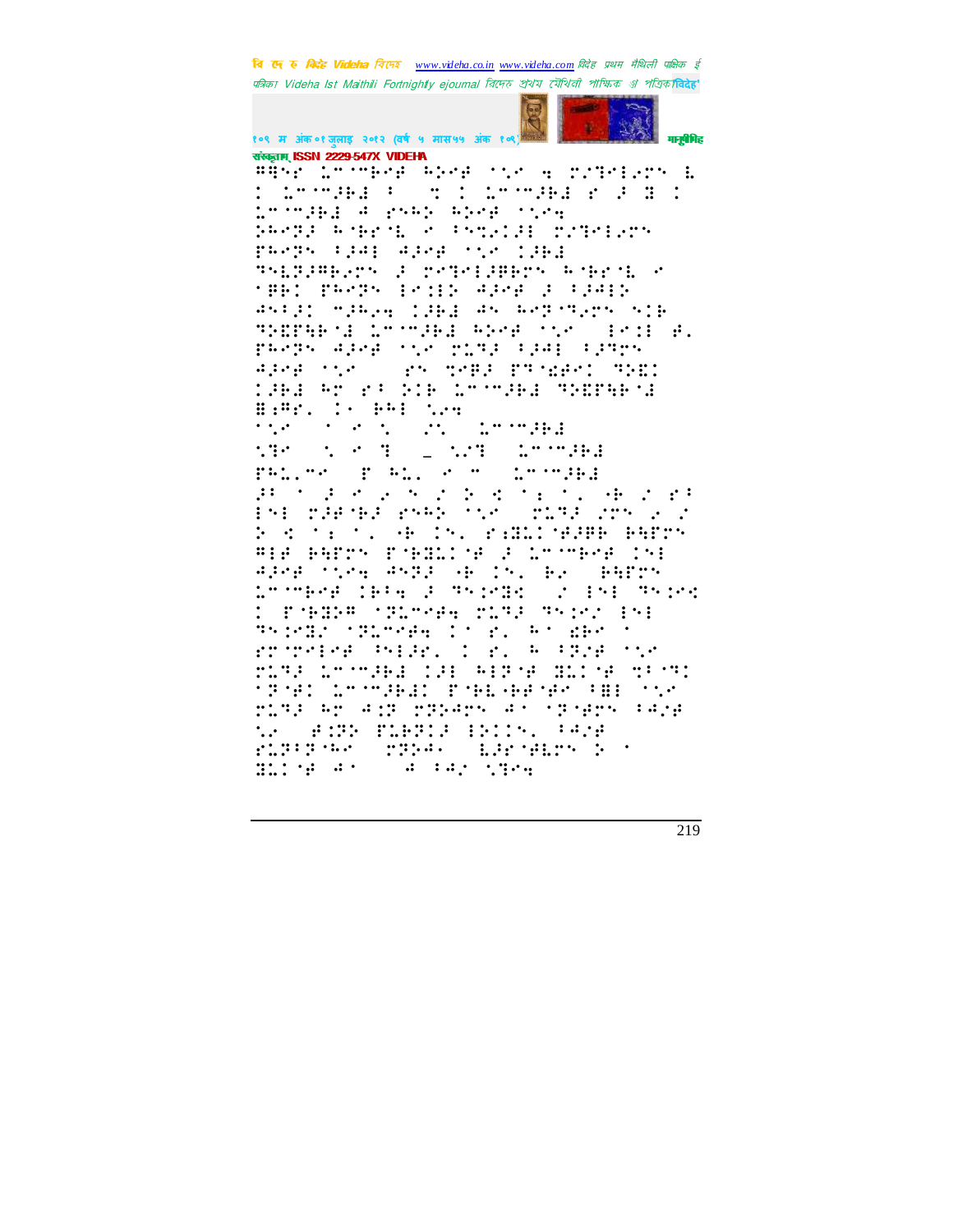

१०९ म अंक०१ जलाइ २०१२ (वर्ष ५ मास५५ अंक १०९ संस्कृतम् ISSN 2229-547X VIDEHA

PRESENTATION IS A CONSIDERATOR Bif Loomand Abrahove (Body SAraa B tik De Film (simple moltimedia) REAR TO CAPARE TO FER PERSON TO THE PRESIDENT SERVICE PO rimate the risk what rere a fin  $\begin{array}{cccccccccccccc} \cdots & \cdots & \cdots & \cdots & \cdots & \cdots & \cdots \end{array}$ 

DO MUREL WERTEN BUTT ETTER UR SUPPL

 $\cdots$  $\mathcal{H}^{\text{max}}$  ,  $\mathcal{H}^{\text{max}}$  $\dddot{\mathbf{r}}$ WHERE THE PRESS.  $:::$  $\mathbf{r}$ . PARTE TERRI REFORM ETH PLAST R. le additector plum parlimad le<br>Propio fortio additector ad Problema (Figure 1918 Add Ad Prob PAP 1+1 PPPP

thes class of est end give oser

Problem March Search (1986) 1986 (1986) 1987 MARA RELATIVITY LATV POMILLING CERR  $\ddot{}} \cdots$ 

PRODUCED SIGN COMMUNES SIGNS A MIRE CORPOISE BAS 3 BAZ MS TEMP ang gal rombo angloro indiposammen FAR MANH (1932) (1932) 992 (21924 MAINE THE HUNT AN HINHIT TUNT A CORPORATION CONTROL CONTRACTOR 134 1828 BB54  $\ddots$ **SALE TE PER SCHEEL PHACKER** I ISTURBA NE S PSPPH runant in the reading  $\mathbb{R}^{n}$ 

 $\cdot$  :  $\mathbb{R}^{n+1}$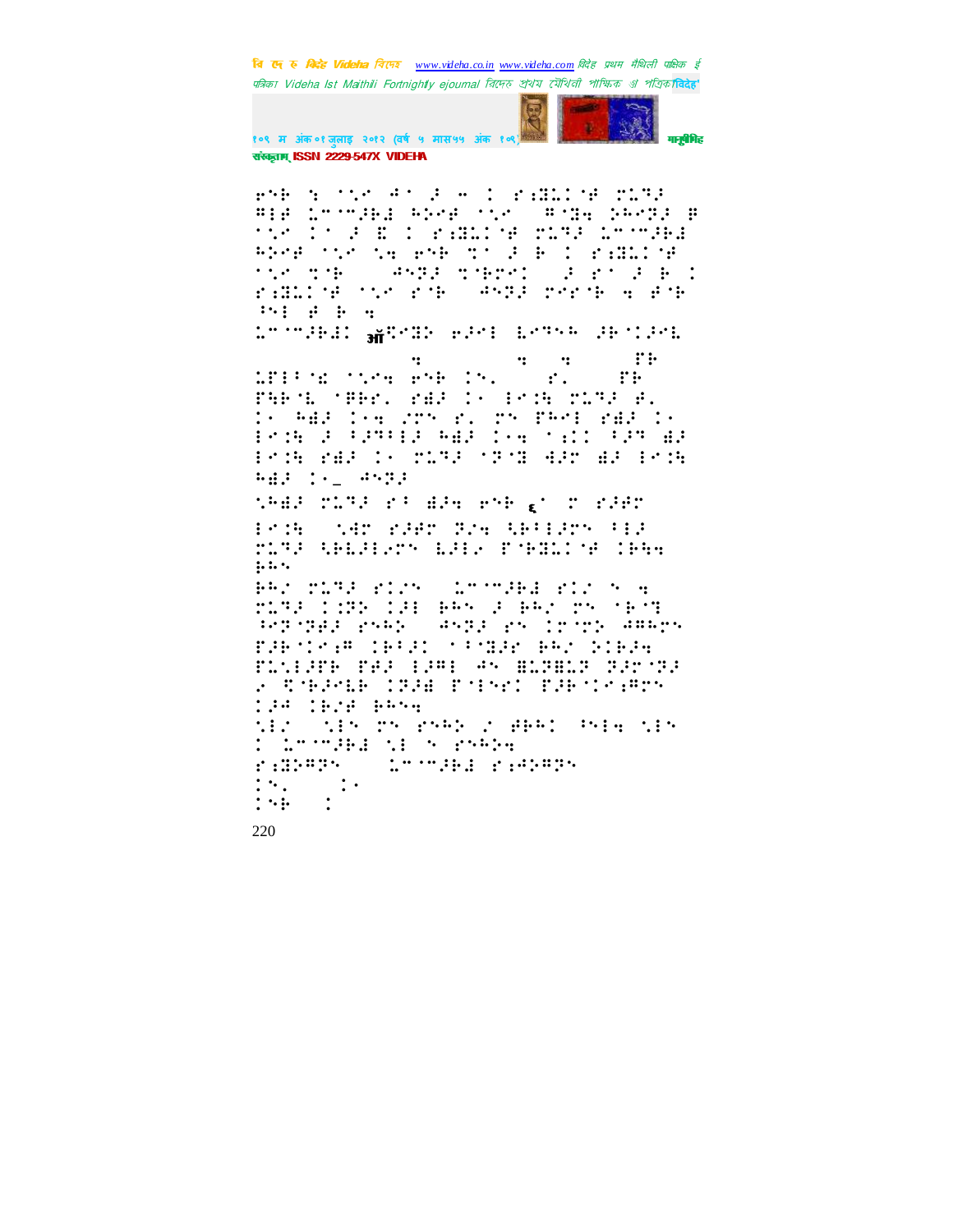

१०९ म अंक०१ जुलाइ २०१२ (वर्ष ५ मास५५ अंक १०९) संस्कृतम् ISSN 2229-547X VIDEHA 158 T FABRE BRAIN BY 188 FRONT POINT NH : 4522 BRT LEADI A PARK (1858-AE1 EAD IN BET IS PARK al ako lingval.<br>Se sekara langval s **TRACKING CHEADY FORD BOOK** the pine sponderepowire pre-MEST SERMESTADY (1951) SIGEI (2552) chindra Aska (1927) asporador.<br>Communa Report Condects. Chronaea ean by Coleaniy.<br>Chronaea ean is Cean is byek g In Angl Early, the Hoperal In (Barola) (Barola) Barle.<br>Comea Barl (Pelomeanel 1a) (Bar **12 BAY 13 BAY:**  $\begin{split} \mathbb{P}^{1,1} \oplus \mathbb{P}^{1,2}_{\mathbb{P}^{1,1}} \oplus \mathbb{P}^{1,1}_{\mathbb{P}^{1,1}} \oplus \mathbb{P}^{1,1}_{\mathbb{P}^{1,1}} \oplus \mathbb{P}^{1,2}_{\mathbb{P}^{1,1}} \oplus \mathbb{P}^{1,1}_{\mathbb{P}^{1,1}} \oplus \mathbb{P}^{1,1}_{\mathbb{P}^{1,1}} \oplus \mathbb{P}^{1,1}_{\mathbb{P}^{1,1}} \oplus \mathbb{P}^{1,1}_{\mathbb{P}^{1,1}} \oplus \$ **CE 43 IB 43 IP** r. Pilerand, ry Early Bar  $\mathbf{r}$  . **SEPTE**  $\mathbf{H}$  $\mathbf{r}$  .  $\mathbf{P}$ happ drom gibt forkne officers IN THE MEMPAL POBBING OF SILM **AND : 15 IBI**  $\mathbb{R}^2$  :  $\mathbb{R}^2$  :  $\mathbb{R}^2$  ,  $\mathbb{R}^2$  ,  $\mathbb{R}^2$  :  $\mathbb{R}^2$  :  $\mathbb{R}^2$  : **MINTHER MIRRY** part part provided plat  $\mathbb{R}^n$  .  $\mathbb{R}^n$  : FAR LOOPER FACE (RE FOR NO CONTRACTO FOR ANCE CAPACIERE NE reforming in Same of Control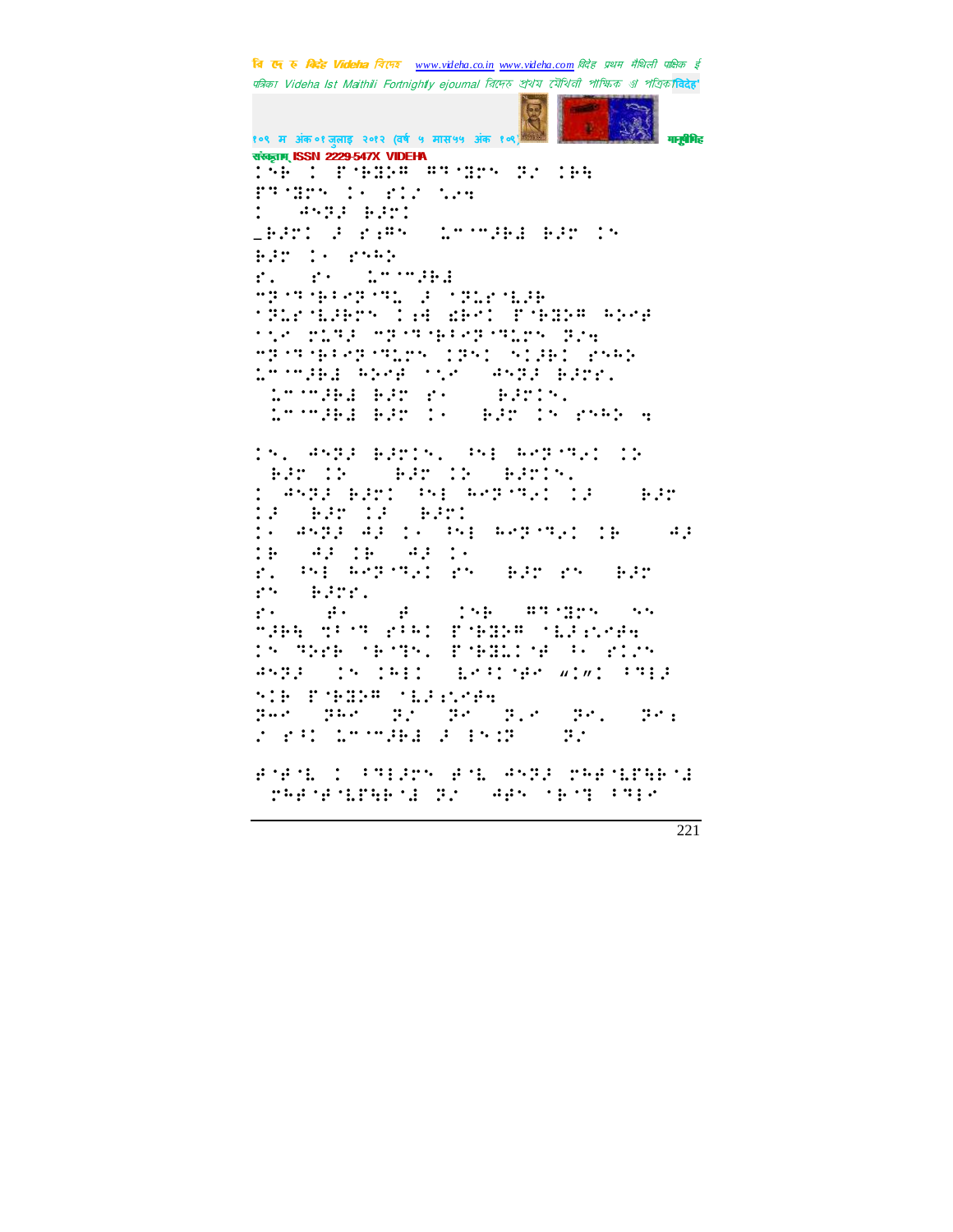

१०९ म अंक ०१जुलाइ २०१२ (वष ५ मास५५ अंक १०९) मानुषीिमह संस्कृतम् ISSN 2229-547X VIDEHA

```
222
⢺⢼!⢵⢾⢳!⢼⢾ ⢷!⢾⢴⢽!⢿⢷!
"⣐⣝⣅ ⢾⢼⢿⢷!2 ⢷⣝⢵⢻!⣅^⢾⣒!" 2⢾.!
\mathbb{L}^{\alpha} of the state \mathbb{L}^{\alpha} and \mathbb{L}^{\alpha} are the state \mathbb{L}^{\alpha} . The state \mathbb{L}^{\alpha}^{\circ} . The second second ^{\circ} and ^{\circ}⢽4*⣒!⣅⢹⢼!"⢷ ⣇⢵⢾ ⢾!)"⢷ ⣇⢵⢾!⢽4*⣒!
⢷⢼⣏ ⣞ ⢷⣝!)⢷⢼⣏ ⣞ ⢷⢴⣝!⢽4*!
"41.2% (2012) 19:50 PM PALE 18:
PROMES TROUBLE PROVIDE
2⢵⣁40!2⢵⣁0!)⢷ ⣙!2⢷⣇⢷ ⢾⢽*!
20<br>2010: Primer
                    ⢵!⢵⢽!)!⢳⣞⢼!l-!⢵!!C⢼⢷⢴!⢽4*!
⢵0!⢵⢳!
⢵⢳0!!
SHP ENE SHP E-
\text{GUTG}_{\mathcal{C}} = \text{GUTG}_{\mathcal{C}}ELMERE.<br>Program
                  ⢹⣈⣝⣊0!)⢹⣈⣊!⢽4.!⢾⢳⢽⢼!!!
\overline{+} where \overline{+} \overline{+} \overline{+} \overline{+} \overline{+} \overline{+} \overline{+} \overline{+} \overline{+} \overline{+} \overline{+} \overline{+} \overline{+} \overline{+} \overline{+} \overline{+} \overline{+} \overline{+} \overline{+} \overline{+} \overline{+} \overline{+} \overline{+} 
⢽⣅^⢾*!
GIL. GRIE
H_4Go H_4\mathbb{R}^n⢽⢲0!⢽⢳0!⢽G0!⢽G0!⢽4!
"⣊G"0!"⣊⣐"!
: :C⣋⢴!)⣔⢵⢷⢼⢵*!!
BJN | BJK 2BK | 262 | 262 | 262 |
 )⢻⢼!⢹⣓⣎!⢽4⣒*!
\mathbb{R}^n [Solomberg]
⢳⢳⢴⣐0!⢳⢴⣐!
\begin{array}{ll} \mathcal{C}^1 & \mathcal{C}^1 \ \mathcal{C}^1 \mathcal{C}^1 & \mathcal{C}^1 \end{array}\cdots
```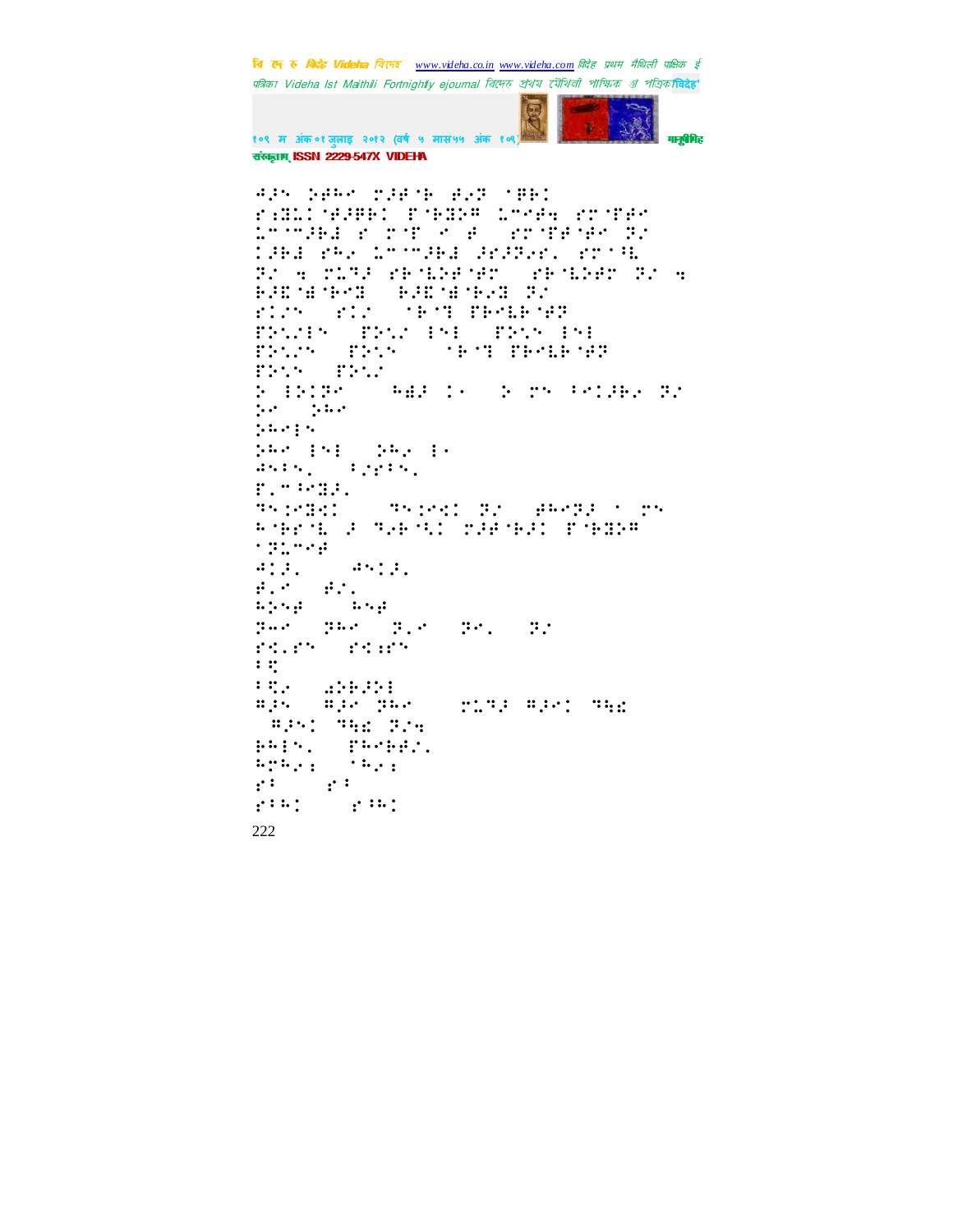**Service** 

१०९ म अंक०१ जुलाइ २०१२ (वर्ष ५ मास५५ अंक १० मानुबेमिह संस्कृतम् ISSN 2229-547X VIDEHA  $\mathbf{a}$  $\mathbf{H}$  $\mathbf{u}$   $\mathbf{y}$   $\mathbf{y}$   $\mathbf{y}$   $\mathbf{y}$  $14.11$  $\mathbf{r}$  :  $\mathbf{r}$  : Plain: Prain: Plainl. Prainl. Application and part  $\mathbb{R}^{2n} \times \mathbb{R}^{2n}$  $\mathbf{1}$  :  $\mathbf{1}$  :  $\mathbf{1}$  $\mathcal{L}^{\star}$  ,  $\mathcal{L}^{\star}$  , **1111 1121 1221 1221 1221 1221 1221 1221 1221 1221 HEMINE BY**  $1.5 \times 10^{-1}$  $\mathbb{R}^n$  is particular to the problem of the set of the set of the set of the set of the set of the set of the set of the set of the set of the set of the set of the set of the set of the set of the set of the set of th **APP AND TO ANTI THE APP** MIRE APPOIANCE CHOR PEOLOGYPT peg apeg  $\# \mathcal{G}_m = \mathcal{G}_m$  $\mathcal{L}$  $\frac{1}{2}$  .  $\frac{1}{2}$  .  $\frac{1}{2}$  $\cdots$  $25.722$ **STATE** PERSON  $\mathbf{r}$  $\mathbb{R}^2$  , and  $\mathbb{R}^2$  , and  $\mathbb{R}^2$  , and  $\mathbb{R}^2$ **MISSION REPORT PROPER** MAD LE PAS LATINA 218 PAIDE PROF ESSINAS BRING PERBA ANDRONOM  $\mathbf{f}$ .  $\mathbf{f}$ **THE PUBLIC IN BY**  $5.147$ PRIBEI D'ESPRITTI (P'ETR' PERT 1996-1991 - PARTYL (924) (919-99-19) (9)<br>1979-1901 - College Centurylo, portugue (92  $\left(3522, 377\right)$  $\mathbb{R}^2 = \mathbb{R}^2 \times \mathbb{R}^2$  , and  $\mathbb{R}^2 = \mathbb{R}^2 \times \mathbb{R}^2$  , and  $\mathbb{R}^2 = \mathbb{R}^2$ **TERMINERAL PREDUCTIONS CONTROL** TRA (1915-28) 2 STARTE ROBORN RIBRIE Standed Bergar 1 232 Primer: rander em 2 dimens de sage die 2 lenez 2 locale fize ezo nie.<br>195 ekzember 1960 etzentze Condition in Press to a cost tive difere anno languagen inned.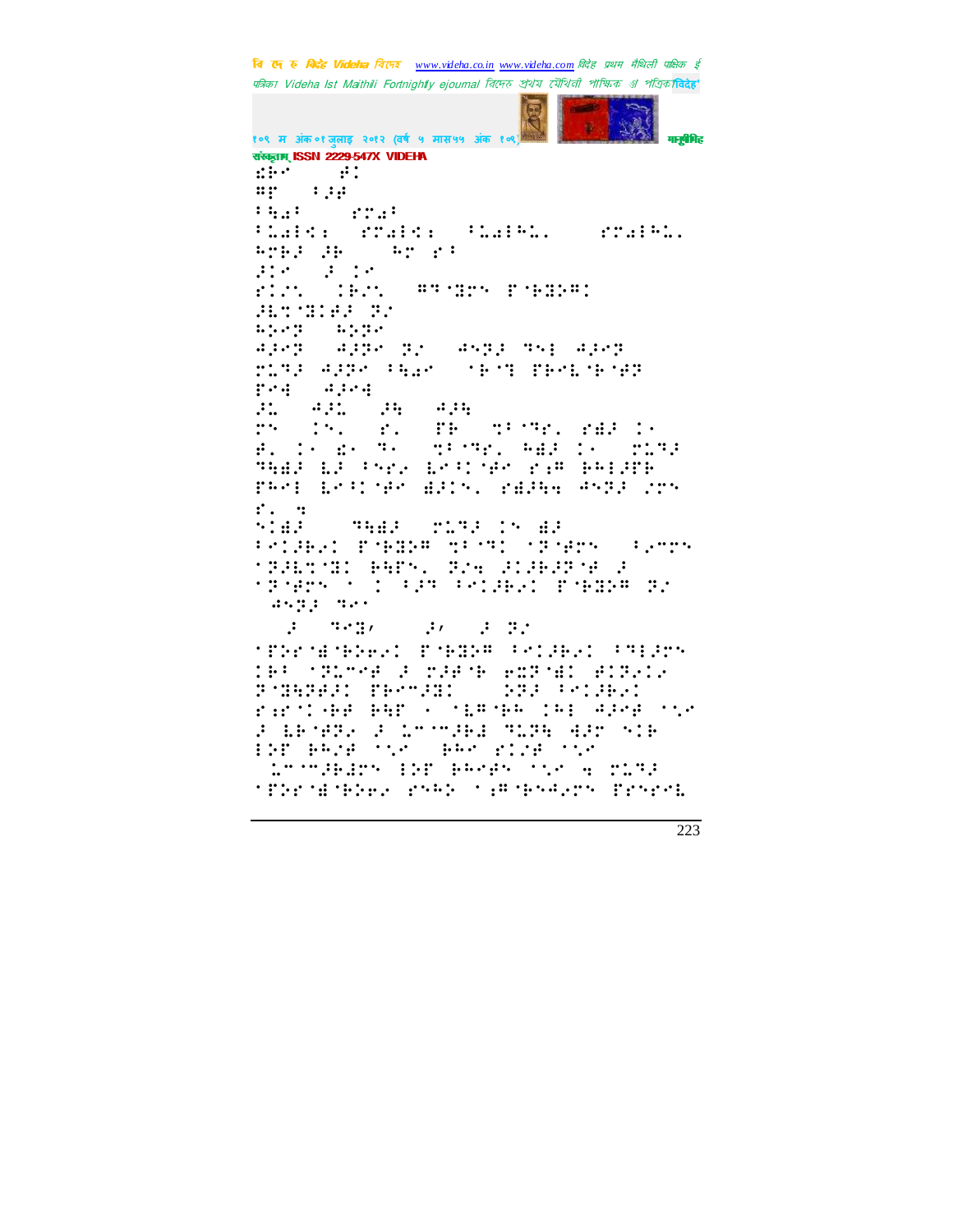संस्कृतम् ISSN 2229-547X VIDEHA

**CONTRACT**  $\mathcal{R}$ १०९ म अंक ०१जुलाइ २०१२ (वष ५ मास५५ अंक १०९) मानुषीिमह

 $!$  ~  $!$   $\vdots$   $\vdots$   $\vdots$   $\vdots$   $\vdots$   $\vdots$   $\vdots$   $\vdots$   $\vdots$   $\vdots$   $\vdots$ AP SALE OF SALE OF SALE sbjtpo!e'fusf!⢾!"⢳⢵!⢷!  $\frac{1}{2}$   $\frac{1}{4}$   $\frac{1}{4}$   $\frac{1}{4}$   $\frac{1}{4}$   $\frac{1}{4}$   $\frac{1}{4}$   $\frac{1}{4}$   $\frac{1}{4}$   $\frac{1}{4}$   $\frac{1}{4}$   $\frac{1}{4}$   $\frac{1}{4}$   $\frac{1}{4}$   $\frac{1}{4}$   $\frac{1}{4}$   $\frac{1}{4}$   $\frac{1}{4}$   $\frac{1}{4}$   $\frac{1}{4}$   $\frac{1}{4}$   $\frac{1}{4}$   $\$ 200 tangan di sebagai di sebagai di sebagai di sebagai di sebagai di sebagai di sebagai di sebagai di sebagai ⢺⢵⣋4⢾!⣁-!"!⢷!2 ⢷⣝⢵⢻!C⢼⢷⢴! C��! C�� Download of the Care of the Care of the Care of the Care of the Care of the Care of the Care of the C ⢽⣅^⢾\*⣒! - en allen and deps different  $\sim$  0  $\sim$  0  $\sim$  0.000  $\{S_{\alpha}\}=\{S_{\alpha}\}$  in the set of  $\{S_{\alpha}\}$  in the set of  $\{S_{\alpha}\}$  $\ddot{\cdot}$ . !!  $\ddot{H}$ ₫. **;:** ;: ;::: "B: (2011) 1992 (1994) 1992 (1994) 1993 (1994) 1994 (1994) 1994 (1994) 1994 (1994) 1994 (1994) 1994 (1994) 199 ⢻⢼⣁!⢾⢷! ⢻⢼⣁!⢻! "C. 4" (2)<br>"Al = 4" ⊕{ e} e} (a) {p/ e} !Å 200 Project 10 Open Project 10 Open Project 10 Open Project 10 Open Project 10 Open Project 10 Open Project  $4/4$   $4/4$   $4/4$   $4/4$   $4/4$   $4/4$   $4/4$   $4/4$   $4/4$   $4/4$   $4/4$   $4/4$ 40!⢺⢽⢼.!4!⢼⢷⣜0!4"G0!0! ⣅⢹⢼!⢷!⣞⢼!⣈⢼"!2 ⢷⣝⢵⢻.!⢼⢾!  $1951$  Gerry Christian Engine 40!⢺⢽⢼!4"G0!0!4!⢹⣅⢼⢷!  $H = H \cdot H \cdot H$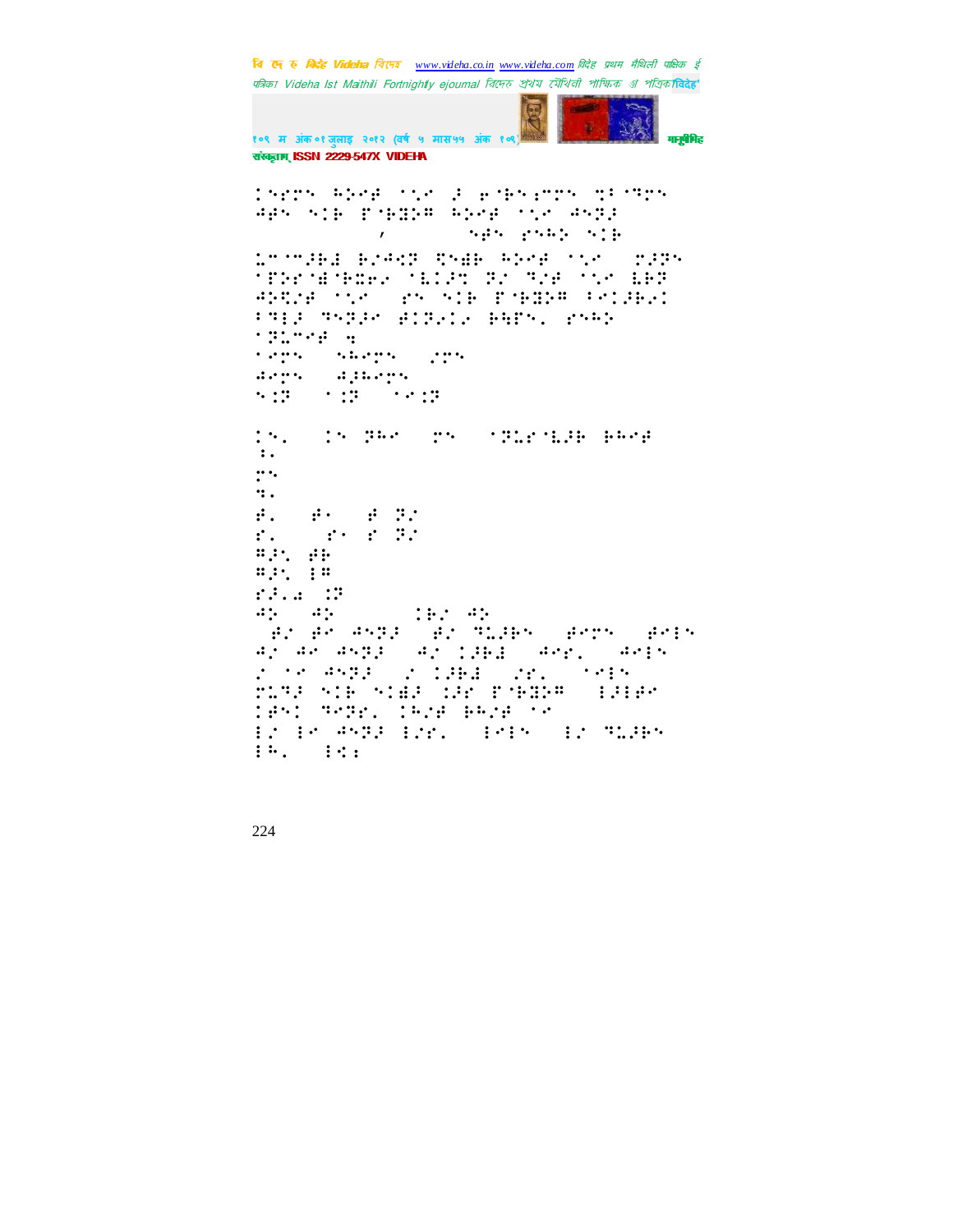0 **CONTRACT**  $\mathcal{G}$ १०९ म अंक ०१जुलाइ २०१२ (वष ५ मास५५ अंक १०९) मानुषीिमह संस्कृतम् ISSN 2229-547X VIDEHA ⊕MERI IMERI IMERI PREPL ENERGE HALL de dine di anegje ajnegje aegje ajgje<br>Sne okne  $\overline{\mathcal{O}}$   $\overline{\mathcal{O}}$   $\overline{\mathcal{O}}$   $\overline{\mathcal{O}}$ !)⣇⢼ ⣝!⣐⢾!⢻ ⢷⢼⢳ ⣝\*!0!4!! Control 100 (100) ga gale gler gler<br>Sale so  $\ddot{\phantom{1}}$ "⢴⣈0!"⢴⣈!! GAL OR CHANNEL ⢸⢳⢴⣐0!⢸⢳⣐!!! ∄2: ∄.n €.h dight and  $\sigma$ 0  $\sim$ ⢽⢳0!⢽40!⢽!!  $\mathbf{u} \cdot \mathbf{u}$ ⣁⢽0!⣁⢽ ⢳!!⣒⣒⣒!! "!⣉C ⢹!"⣐⢻!⢺⣈⢽!⢵⢽⢵!⣇⢸ ⢾! ⢺⣅⣞4!⣁4!⢾⣈⢽!"4!⢺⢽⢼!"42⢷!⢾ ⣝⢼⢹⣒! "⢻⢷!⢳D⢷⢹!⢼!⣇⢸ ⢾!⢺⣅⣞⢽!⢳D⢷⢹! an an der Grootse Steaten<br>Botanisme  $\ldots$  $\ddot{a}$  . ⢺⢳⣚⢼0!⢺⢼⢳⣚⢼0!⢺⣚⢼0!⢺4⣚⢼! where  $\alpha$  is the  $\alpha$  -dependent of  $\alpha$  $\mathcal{O}(\mathcal{O}_1)$  and  $\mathcal{O}(\mathcal{O}_2)$ ge gae groeplak.<br>Nasi  $\ddot{\mathbf{u}}$  $f$ .  $f$ .  $f$ .  $f$ .  $f$ .  $f$ .  $f$ .  $f$ ⢺⢴⣇0!⢺⢴⣇⢴0!!  $\ddotsc$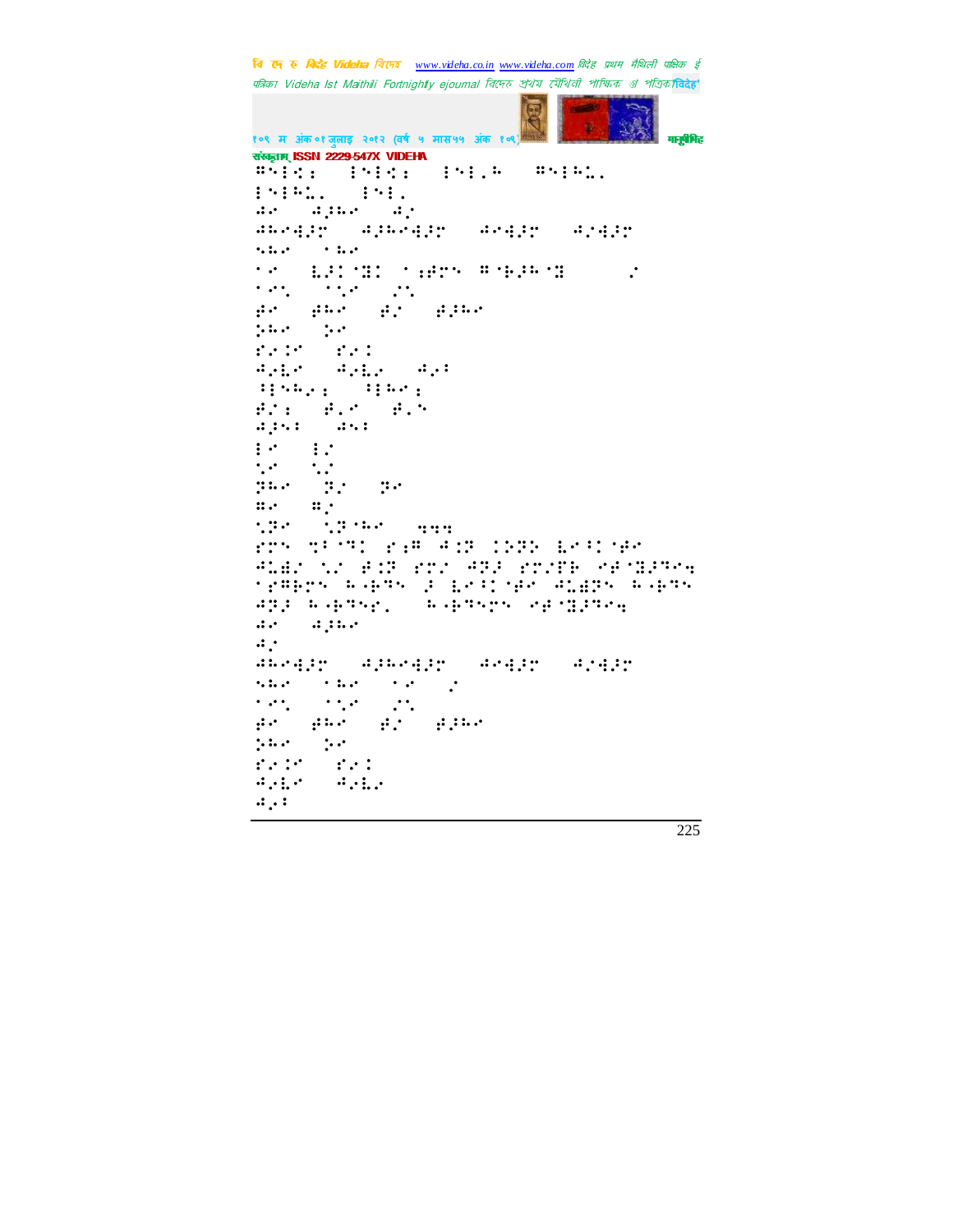```
चि एक रु विदेह Videha चिएन्छ <u>www.videha.co.in www.videha.com</u> विदेह प्रथम मैथिली पाक्षिक ई
पत्रिका Videha Ist Maithili Fortnightly ejournal রিদেত প্রথম মৌথিনী পাক্ষিক ॳ পত্রিকাঁ<mark>বিदेह'</mark>
                                                     Service
१०९ म अंक ०१जुलाइ २०१२ (वष ५ मास५५ अंक १०९) मानुषीिमह 
संस्कृतम् ISSN 2229-547X VIDEHA
UP OF STRAIN PROPERTY
\cdot : :
⢾4⣐0!⢾G0!⢾G!
⢺⢼C0!⢺C!
19 12
\mathcal{M}^{\mathcal{A}} , and \mathcal{M}^{\mathcal{A}}⢽⢳0!⢽40!⢽!
::.::.
⣁⢽0!⣁⢽ ⢳!
^⣅!⣁0!⢻!⢻⣁!
२७२ - योजनिकारी निर्मात का प्रतिक
2⢼⣚ ⣝ ⢷!!
SAMALI PROVINCE THE SECOND PROVINCE
4⣐⢻⣅⢺!⣋⢴⣞⢷!⢹ ⣇⢼⢷⢼!⢵⢽!⢷⣓2!^⣅⢽!
\begin{aligned} \mathbf{d}^T \mathbf{G} &\stackrel{\mathbf{d}}{=} \mathbf{C}^T \mathbf{G}^T \mathbf{G}^T \mathbf{G}^T \mathbf{G}^T \mathbf{G}^T \mathbf{G}^T \mathbf{G}^T \mathbf{G}^T \mathbf{G}^T \mathbf{G}^T \mathbf{G}^T \mathbf{G}^T \mathbf{G}^T \mathbf{G}^T \mathbf{G}^T \mathbf{G}^T \mathbf{G}^T \mathbf{G}^T \mathbf{G}^T \mathbf{G}^T \mathbf{G}^T \mathbf{G}^T \mathbf{GCOLORED TO CALL THE STREET
१⣒⢳⢵⣝C⢼0!⢳⢵C⣝C⢼0!⢳⢵⣝C⢼0!
⢳C'C⢼-!⢳'C⢼0!⢳⢵⣝C⢼0⢳⢵CC⢼!
  0.5991321२: २ं/ २ंग
\ddot{\cdot}३⣒!'!⢽0l!⢽0!⢽0⣝!
1575 17.15 18.15४⣒!⢸'!⢻0⢸l!⢻0⢸⣝!⢻0⢸!
\cdots५⣒!⢷'!⢻⢼⢳0⢷l!
⢻⢳0⢷!⢻⢼⢳0⢷⣝!⢻⢼⢳!!
\epsilon :
```

```
226
```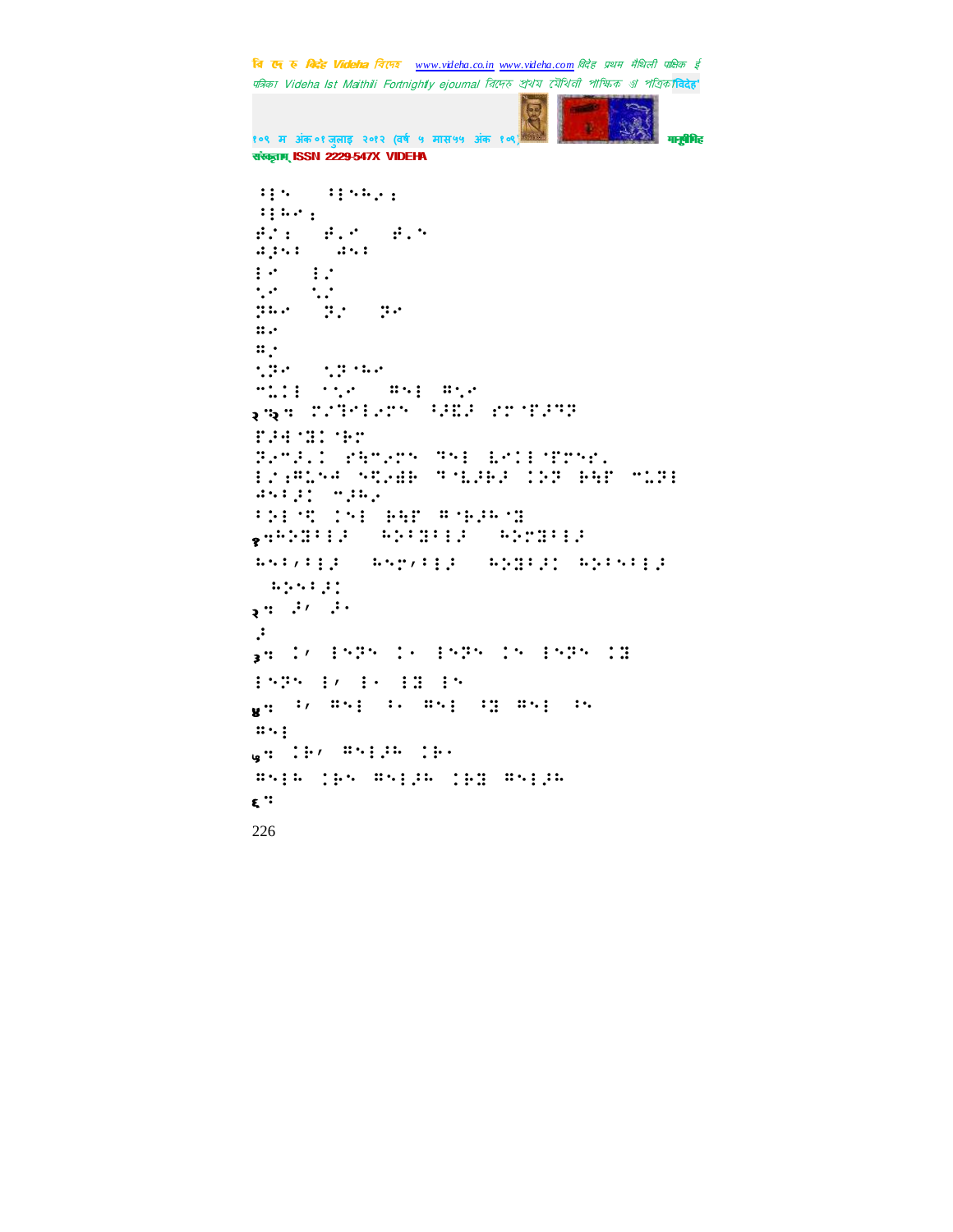```
१०९ म अंक ०१जुलाइ २०१२ (वष ५ मास५५ अंक १०९) मानुषीिमह 
संस्कृतम् ISSN 2229-547X VIDE<del>H</del>A
\frac{1}{2} of \frac{1}{2} and \frac{1}{2} , \frac{1}{2} and \frac{1}{2} , \frac{1}{2} and \frac{1}{2} and \frac{1}{2} and \frac{1}{2}७: IF/ HI IF IF HI IE HI
⢷4C⢼0'⢷'!C⢼!0!
: : : : : : :८⣒!C⢼!⣇⢼!)2⣅⢷⣓⣏*-!⣇⢼⢴!)" ⢾ ⢷⢴*!
९
\dddot{\cdot}⢼⣌ !⢼⣐⢻ !!
8.º: F19.22 . F19.228
१९ ॥ योजन्तरं प्रदेश
२⣒!^!⢻!^!⢻0^4!⢻!!
१३⣒!⢹⣈⢽ ⢳!⢹⢽ ⢳-!⢹⣈⢽!!
१४ :
⢹⣈⢽ ⢳!⢹⣈⢽0!⢹⣈4⢽ ⢳!!
१५⣒!⣁⣙⢽ ⢳0!⣁⢽ ⢳!⣁⣙⢽0!⣁4⢽0!
\cdot.:::\cdot१६⣒!^4⢾0⢹4⢾!^⢾0⢹4⢾!!
\mathbf{P} \mathbf{P} : \mathbf{P} : \mathbf{P} : \mathbf{P} : \mathbf{P} : \mathbf{P} : \mathbf{P} : \mathbf{P} : \mathbf{P} : \mathbf{P} : \mathbf{P} : \mathbf{P} : \mathbf{P} : \mathbf{P} : \mathbf{P} : \mathbf{P} : \mathbf{P} : \mathbf{P} : \mathbf{P} : \math^{\circ} :31
36:
COUNTY CONTROL
१९९ के अन्य अपनी कारण के
२०
\pm 0 \pm 0 \pm 0 \pm 0 \pm 0 \pm 0 \pm 0 \pm 0 \pm 0 \pm२१⣒!⢶⢼G⢻0⢶⢼⣌ ⢻!⢶⢼⣐⢻0⢶⢼⣌!!
२२ "
```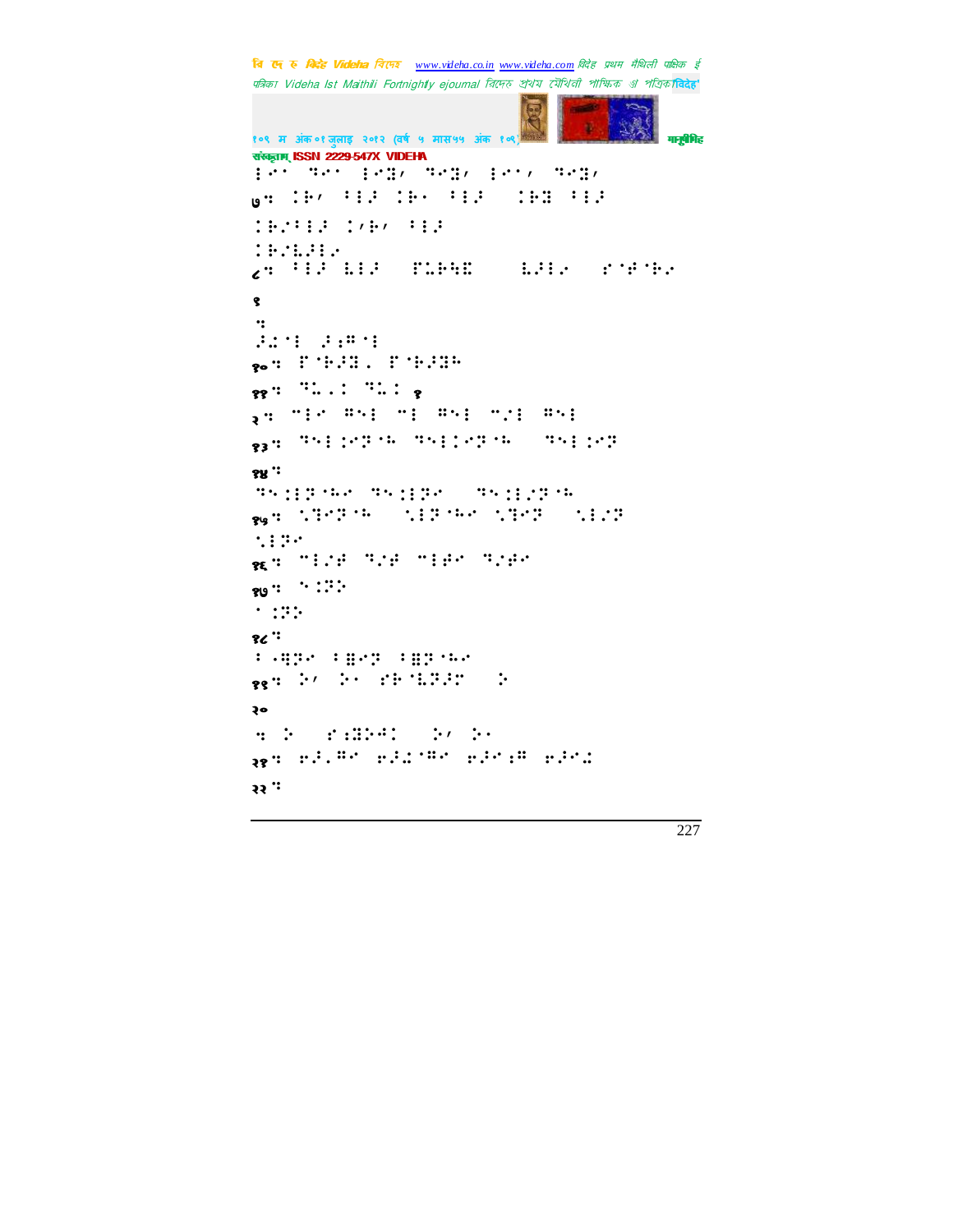१०९ म अंक ०१जुलाइ २०१२ (वष ५ मास५५ अंक १०९) मानुषीिमह संस्कृतम् ISSN 2229-547X VIDEHA 228 ⢺!⢺'0⢺l!२३⣒!⢽⢼.⢽⣅⣅⢷!⢽⢼.⢽⣅⢷!! २४९ - २०१२ पर १००० राजस्थान कर २७: BIB. BIB B. २६<sup>...</sup>... ⢷⢳0⢺⢼⣝!⢷⢳0⢺⢼!⢷⢳!! २७: २०: ३०: २०: २०: २० ⢼⢻0!⢻!C⢳⢷⢼⣝0!C⢳⢷⢼!⢼⢻0!⢻! *<u>B'11, '0HE' 12HE'</u>* <sup>२८</sup>⣒!⢵⢾⣝0!⢺⢾⣝!⢺⢾'0!⢵⢾'0!⢺⢾0!⢵⢾!! २९ :  $\ddotsc$  while the  $\ddotsc$  rhile the  $\ddotsc$  $30$   $\frac{1}{2}$   $\frac{1}{2}$   $\frac{1}{2}$   $\frac{1}{2}$   $\frac{1}{2}$   $\frac{1}{2}$   $\frac{1}{2}$   $\frac{1}{2}$   $\frac{1}{2}$   $\frac{1}{2}$   $\frac{1}{2}$   $\frac{1}{2}$   $\frac{1}{2}$   $\frac{1}{2}$   $\frac{1}{2}$   $\frac{1}{2}$   $\frac{1}{2}$   $\frac{1}{2}$   $\frac{1}{2}$   $\frac{1}{2}$   $\frac{1}{2}$   $\frac{1}{$ ३१⣒!⣓⢹!0!⣝⢼⢹)⢵⢽!2⢼⢷C\*! ⣓⢹0⣝⢼⢹0⣓⢹0⣝⢼⢹0!! ⣝⢼⢹!)⢵⢽\*!! ३२ <sup>910</sup>े हो  $33$  : **WEST WAS SERVED** ३४⣒!⢽⣊!⢼!⢹"0⢽⣊!⣐⣇⢼!⢹"0!⢽⣊!⣇⢼!  $"$ ३५⣒!"⢼"⣅.""⣅⢷!"⢼".""⣅⢷!! ३६⣒!⣁⢳0!"⢼⢾!⣁0⣁⣀0"⢼⢾!! ३७⣒!  $\mathbf{C} = \mathbf{C} \cdot \mathbf{C} + \mathbf{C} \cdot \mathbf{C} + \mathbf{C} \cdot \mathbf{C} + \mathbf{C} \cdot \mathbf{C} + \mathbf{C} \cdot \mathbf{C} + \mathbf{C} \cdot \mathbf{C} + \mathbf{C} \cdot \mathbf{C} + \mathbf{C} \cdot \mathbf{C} + \mathbf{C} \cdot \mathbf{C} + \mathbf{C} \cdot \mathbf{C} + \mathbf{C} \cdot \mathbf{C} + \mathbf{C} \cdot \mathbf{C} + \mathbf{C} \cdot \mathbf{C} + \mathbf{C} \cdot \mathbf{C} + \mathbf{$ ⣇⢷ ⢺⢾\*!!  $36$  :  $60$  C C C C C C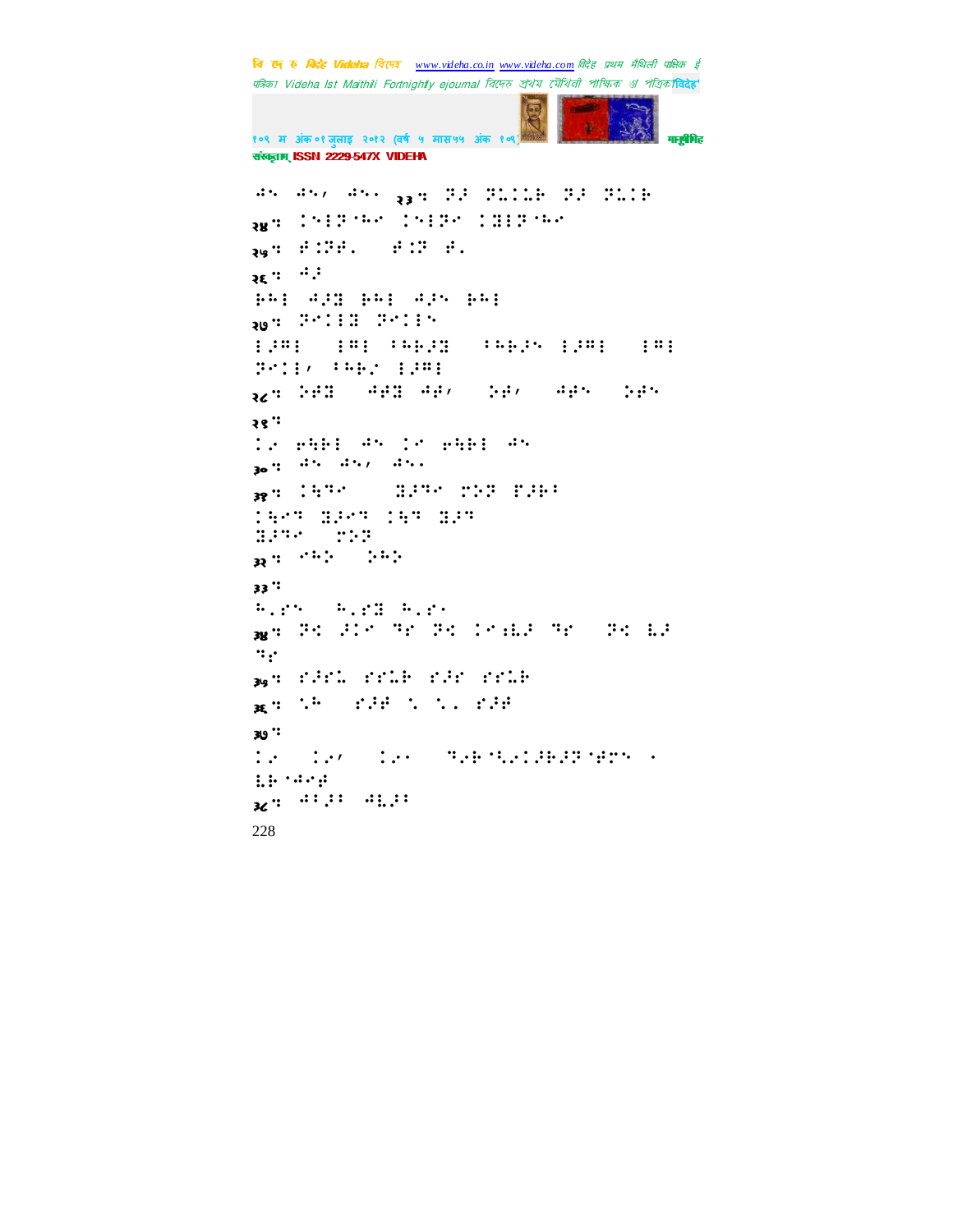```
१०९ म अंक ०१जुलाइ २०१२ (वष ५ मास५५ अंक १०९) मानुषीिमह 
संस्कृतम् ISSN 2229-547X VIDEHA
\overline{38^6} : 1959.06 (1939.06
४०⣒!⢹⢼⢽!⢹⣉!⢹⢼⢽!⢹⣉0⢹⢼⢽!⢹"!!
४१
⣒!⢻⢼⢳!⢻⢼⢳0⢻⣝⢼⢳!!
४२⣒!⣁⣅!⢼⢷0!⣁⣅!⣊⢷0!⣁!⢼⢷!!
४३⣒!⢺⢼!⣁0!⢺⢼⢾!⣁!⢺⢼⢾!⣁0⢺4⢾!⣁!!
W * PRLINK (PH 40% PH 40%)
\mathbf{12.2} This constant and \mathbf{2.3}४५⣒!!
⊣PļP (BLLP) -BlP edf.<br>œs 1B (15 1/ (15 15 15 15 ).
क्कम से अपनी से अपनी से स्थिति के स्थिति के स्थिति के स्थिति के स्थिति के स्थिति के स्थिति के स्थिति के स्थित
\vdots :
80 : \frac{1}{2} : \frac{1}{2} : \frac{1}{2} : \frac{1}{2} : \frac{1}{2} : \frac{1}{2}\frac{1}{86} : \frac{1}{2} : \frac{1}{12} :
                 ४८⣒!⣈⢽!0!⣈⢽!0!⣈⢽!0!⣈⢽!!
४९⣒!!
⢳⢴⣐G!⢳⢴GG!!
५०⣒!⢻⢳⢴⣐⢷!⢻⢳⢴G⢷!!
५१ :
⣎⢼⢷!2⢼⢷!⢽⢼!⣎⢼⢷!2⢼⢷!⢽⢼⣝0⢽⢼!!
\mathbf{Q} : \mathbf{d} \mathbf{S} : \mathbf{d} \mathbf{S} : \mathbf{d} \mathbf{S} : \mathbf{G} : \mathbf{G} : \mathbf{G} : \mathbf{G} : \mathbf{G} : \mathbf{G} : \mathbf{G} : \mathbf{G} : \mathbf{G} : \mathbf{G} : \mathbf{G} : \mathbf{G} : \mathbf{G} : \mathbf{G}\mathbf{G}:
५३⣒!⢾⢳⢽⢼!⢾⢳⢽⢼!!
५<u>४</u>: 'ं!: 'ं!
\mathbf{G}_{\mathbf{S}} : \mathbf{S} = \mathbf{S} \cdot \mathbf{S} : \mathbf{S} = \mathbf{S} \cdot \mathbf{S}५६⣒!C⢳⢽!C⢳⢽!!
```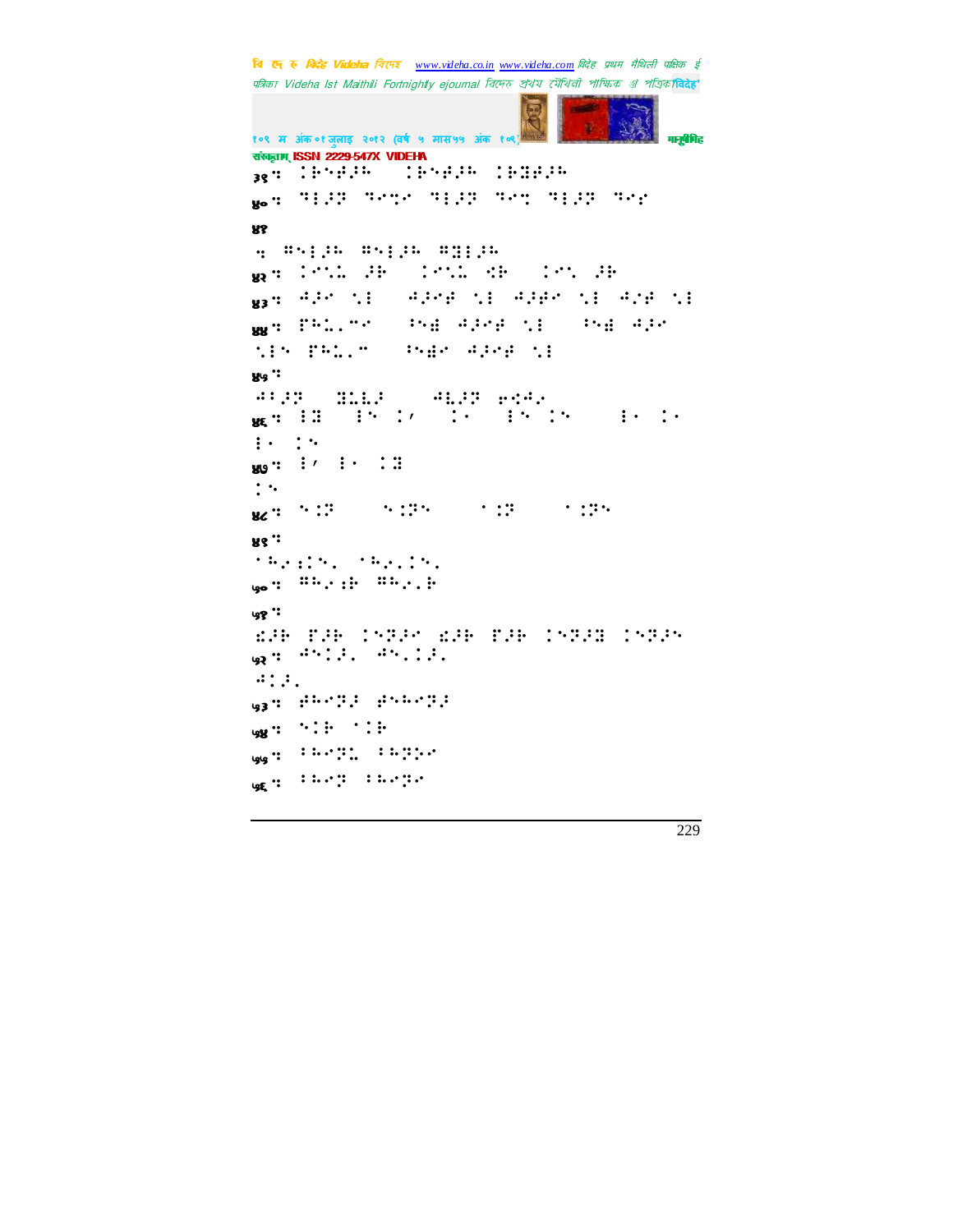१०९ म अंक ०१जुलाइ २०१२ (वष ५ मास५५ अंक १०९) मानुषीिमह संस्कृतम् ISSN 2229-547X VIDEHA

```
230
५७⣒!C⢳⢽.C⢳⢽⢵!
Chep Cher.
५८: \therefore \therefore<sub>աց</sub>. :P:3 19:20 19:25
६०⣒!⢾G0!⢾!l!⢾⣝0⢾!!
६१⣒!⢸4⣝⢼⢷⢴!!⣁⢵⣞.⢸⢼0⢸40-!⢺⣚.
⢸⢼⣝0⢸⢼-!!
६२⣒!⢻⢽⢾⢴!⢹⣓!⢸⢼0⢸⢼0⢸⢼G!!!
६३⣒!⢴!2⢵⣙⢴!⢹⣓!⢸⢼0!⢸⢼G0!⢸⢼0!
⣒!⣝⢼⣇⢾!⢺⢼⣇⢾!!
60 120 120 120 120 120 120 120 120
६५⣒!⢹⢽ ⢳0!⢹⢽!⢹⢽0!⢹⢽ ⢳0!
⢹⣝⢽ ⢳!⢹⢽ ⢳0!⢹4⢽ ⢳!!
६६ <sup>च प</sup>र - <sup>म</sup>े अर्थ
६७⣒!⢵!)"⣐⣝⢵⢺*!⢵l!)"⢷ ⣇⢽⢼*!!
६८⣒!⢾⢼!!⢾⢼⣝!⢾⢼!!
६९९ में 24° (100 points) के लिए 200 points of 200 points of 200 points of 200 points of 200 points of 200 poin
\ddots :
७०⣒!
⢾⢼⢳⣅0!⢾⢼⢳⣓!!
 '' १७
FLF (F.)
'' ঘ
Company of the company of the company of the company of the company of the company of the company of the compa<br>Company of the company of the company of the company of the company of the company of the company of the compa
<sub>७३</sub>.: :2233 :2233
\mathbf{g}u: \mathbf{f}: \mathbf{f}: \mathbf{g}
```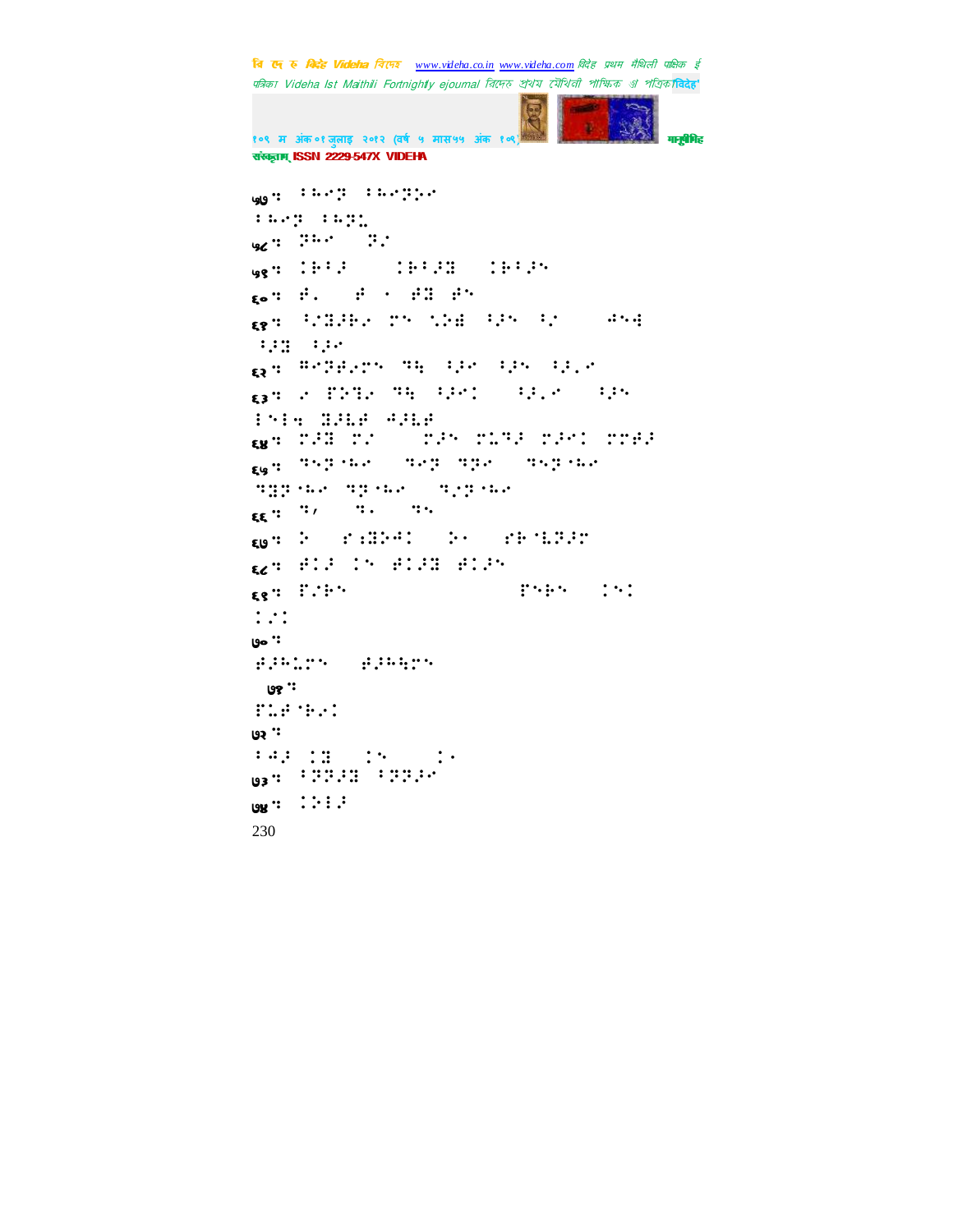```
१०९ म अंक ०१जुलाइ २०१२ (वष ५ मास५५ अंक १०९) मानुषीिमह 
संस्कृतम् ISSN 2229-547X VIDEHA
:<br>99 يا
⢹⢽⣅⢼!⢹⢽⢼!!
७६ "⢾⢾⢳"G!!
७७: म0:2013 प्राप्त कारण में मान प्राप्त का
     \frac{1}{2} = \frac{1}{2} \frac{1}{2} \frac{1}{2} \frac{1}{2} \frac{1}{2} \frac{1}{2} \frac{1}{2} \frac{1}{2} \frac{1}{2} \frac{1}{2} \frac{1}{2} \frac{1}{2} \frac{1}{2} \frac{1}{2} \frac{1}{2} \frac{1}{2} \frac{1}{2} \frac{1}{2} \frac{1}{2} \frac{1}{2} \frac{1}{2} 
७८: '' Cili : '' Cili
'' १७
^⢽ ⢳!^⢽ ⢳)⣉⣅⢹ ⣎*!!
\mathcal{L}^{\circ} \mathcal{L}^{\circ} \mathcal{L}^{\circ} \mathcal{L}^{\circ} \mathcal{L}^{\circ} \mathcal{L}^{\circ}८१
e en 15 en 15.
८२⣒!⣈⣅⢽⢼!⣈⢽⣅⢼!!
८३⣒!⢸⣅⢳⢼⢷!⢸⣓⢳⢼⢷!!
\alpha : \mathbb{C} \mathbb{C} \mathbb{C} \mathbb{C} \mathbb{C} \mathbb{C} \mathbb{C}0.001\alpha<sup>:</sup> \alpha<sup>1</sup> \alpha<sup>1</sup>
\cdot, \cdot, \cdot८७⣒!⢷⣝⢵0⢵!⢷4⣝⢵!⢽!⢹!0⢷⣝⣊.
⢷⣝⣊!!
\alpha: \cdotsPLIP-
८९⣒!⣔⢻⣛⢼.⣔⢼G⣞⢴!
⣔⢻⣛⢼.⣔⢼G⣞!!
९०⣒!2⢷.2⢷!24⢷.24⢷!
१९ : '
\mathbf{R}^{(1)} = \mathbb{C}^{(1)} \oplus \mathbb{C}^{(2)}
```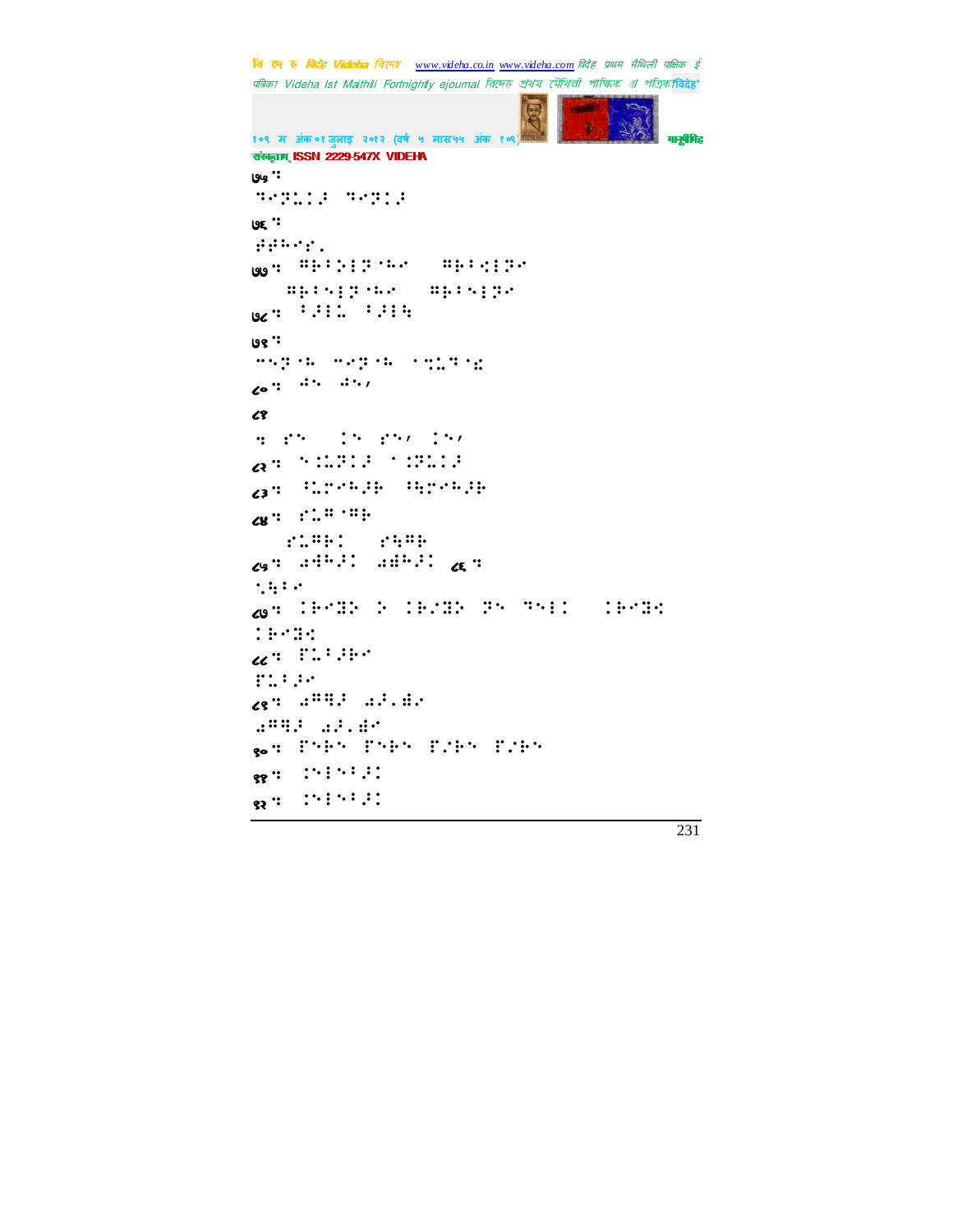**त्रि एन रु क्रिटेह Videha** विएम्ब \_www.videha.co.in\_www.videha.com विदेह प्रथम मैथिली पाक्षिक ई पत्रिका Videha Ist Maithili Fortnightly ejournal রিদেত প্রথম মৌথিনী পাক্ষিক ॳ পত্রিকাঁ<mark>বিदेह'</mark> १०९ म अंक ०१जुलाइ २०१२ (वष ५ मास५५ अंक १०९) मानुषीिमह संस्कृतम् ISSN 2229-547X VIDEHA  $83$  :  $\frac{1}{2}$   $\frac{1}{2}$  :  $\frac{1}{2}$  $\mathbf{g} \mathbf{g}^{(i)} \mathbf{f}^{(i)} \mathbf{f}^{(j)} \mathbf{f}^{(i)} = \mathbf{f}^{(i)} \mathbf{f}^{(i)} = \mathbf{f}^{(i)} \mathbf{f}^{(i)} \mathbf{f}^{(j)}$ eg: 'L: | 'h: | ९६ <sup>:</sup> Códi (Colòra) de Co <sub>९७</sub>०: ⊞2में ⊞रमें - जर्मम अन्तर्ग अपमे  $\mathbf{g}_\mathbf{Z}$  :  $\mathbf{f}$   $\mathbf{H}$   $\mathbf{H}$   $\mathbf{H}$   $\mathbf{H}$ ९९⣒!⣝⢽⢼⣝.!⣝⢽⢼0!⢽⢼0!⢽⢼!! <sub>800</sub> के अधिकारित के अधिकारित करें के अधिकारित करें के अधिकारित करें के अधिकारित करें के अधिकारित करें के अधिकार<br>प्राचीन करें के अधिकारित करें के अधिकारित करें के अधिकारित करें के अधिकारित करें के अधिकारित करें के अधिकार १०१  $"$ CO. 201  $\mathbf{R}^{\text{OQ}}$  :  $\mathbf{R}^{\text{OQ}}$  :  $\mathbf{R}^{\text{OQ}}$ १०३ "  $\mathcal{A}$ jo:ejstonfou tfotfolio tfotfolio tfotfolio tfotfolio tfotfolio tfotfolio tfotfolio tfotfolio tfotfolio <sub>?૦ષ્ઠ</sub>મ અંગે કેમ ફર્મ માટે અ १०७ :  $\mathbf{P}$  $\frac{1}{2}$ os  $\frac{1}{2}$  :  $\frac{1}{2}$  :  $\frac{1}{2}$  :  $\frac{1}{2}$  :  $\frac{1}{2}$  :  $\frac{1}{2}$  :  $\frac{1}{2}$  :  $\frac{1}{2}$  :  $\frac{1}{2}$  :  $\frac{1}{2}$  :  $\frac{1}{2}$  :  $\frac{1}{2}$  :  $\frac{1}{2}$  :  $\frac{1}{2}$  :  $\frac{1}{2}$  :  $\frac{1}{2}$  :  $\frac{1}{2}$  :  $\frac{1$ १०७ : २८% : २००९ : २००९ : २००९ : २००९ : २००९ : २००९ : २००९ : २००९ : २००९ : २००९ : २००९ : २००९ : २००९ : २००९ : १०८  $"$  $\mathbf{u}$   $\mathbf{u}$   $\mathbf{u}$ १०९ ⣒!2D⣛.!2⣟!! <sub>१९०</sub>० : २००५ - २००० - २००० - २०००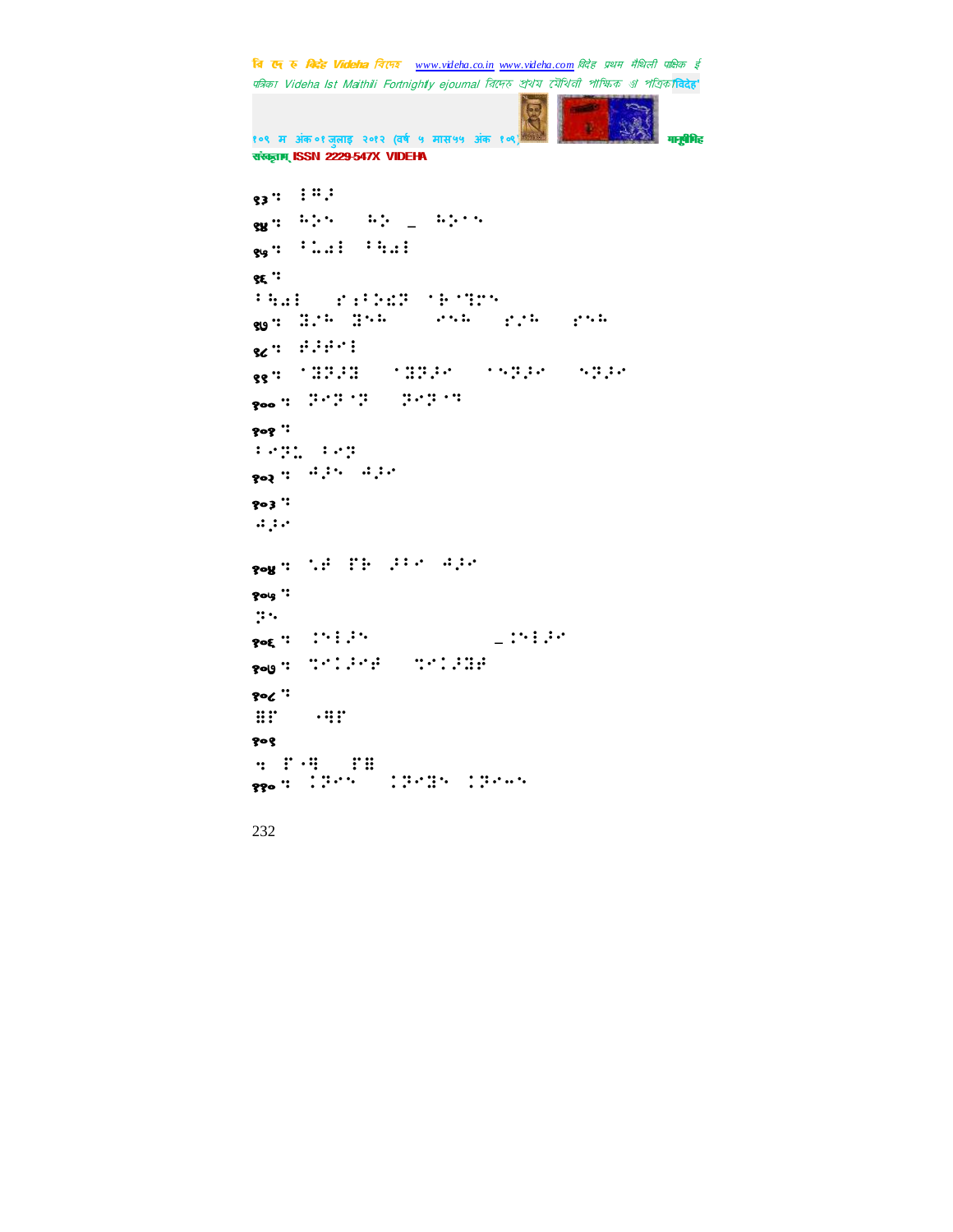**त्रि एन रु क्रिटेह Videha** विएम्ब \_www.videha.co.in\_www.videha.com विदेह प्रथम मैथिली पाक्षिक ई पत्रिका Videha Ist Maithili Fortnightly ejournal রিদেত প্রথম মৌথিনী পাক্ষিক ॳ পত্রিকাঁ<mark>বিदेह'</mark> १०९ म अंक ०१जुलाइ २०१२ (वष ५ मास५५ अंक १०९) मानुषीिमह संस्कृतम् ISSN 2229-547X VIDEHA<br>२२२ : : : : : : : : : : : : :  $888$  :  $\therefore$   $\therefore$  : १९२ में लिया है। अपने प्राप्त करने के अपने प्राप्त करने के अपने प्राप्त करने के अपने प्राप्त करने के अपने प्रा  $\frac{1}{233}$  :  $\frac{1}{25}$ ...... ⣊⢷⢹⢼!!  $\mathbf{R}$ 88 $\mathbf{R}$  :  $\mathbf{R}$   $\mathbf{R}$  :  $\mathbf{R}$  :  $\mathbf{R}$  :  $\mathbf{R}$  :  $\mathbf{R}$  :  $\mathbf{R}$  :  $\mathbf{R}$  :  $\mathbf{R}$  :  $\mathbf{R}$  :  $\mathbf{R}$  :  $\mathbf{R}$  :  $\mathbf{R}$  :  $\mathbf{R}$  :  $\mathbf{R}$  :  $\mathbf{R}$  :  $\mathbf{R}$  :  $\mathbf{R}$  :  $\mathbf$ १९७ : Fland Pole (Pland Pro ) (Call Pole) ११६⣒!^.!^0!^!⢻!! १९७ : संस्कृत स्थान संस्कृत कर ११८  $\cdot$ ⢵⢽!2⢼⣛⣈⢽ ⢳0!⢵⢽!2⢼⣛⣈⢽0!⢵⢽! 2⢼⢷⣈⢽ ⢳!! 1999 : 1.11 : 1911 : 1911 १२०⣒!  $: " " ! " ! "$ १२१ : निर्वाचन १२२⣒!⢺⢷⣊⢽⢼!⢺⢷⢵⢽⢼.!⢺⢷⢽⢼0! ⢺⢷⢽⢼!! १२३ : लिंग्लि १२४ ः ⢻⢷C⢽ ⢳0!⢻⢷C⢽!⢻⢷C⣊⢽ ⢳0! ⢻⢷C⣊⢽!! १२७ ः ^⣈4⢾.!)up!uftu\*^⣈⢾!! १२६ º (1993) and the state of the state of the state of the state of the state of the state of the state of th  $820$  :  $\frac{3}{20}$ .  $\frac{1}{20}$ .  $\frac{1}{20}$ .  $\frac{1}{20}$ .  $\frac{1}{20}$ .  $\frac{1}{20}$ .  $\frac{1}{20}$ .  $\frac{1}{20}$ .  $\frac{1}{20}$ .  $\frac{1}{20}$ .  $\frac{1}{20}$ .  $\frac{1}{20}$ .  $\frac{1}{20}$ .  $\frac{1}{20}$ .  $\frac{1}{20}$ .  $\frac{1}{20}$ .  $\frac{1}{20}$ .  $\frac{1}{20}$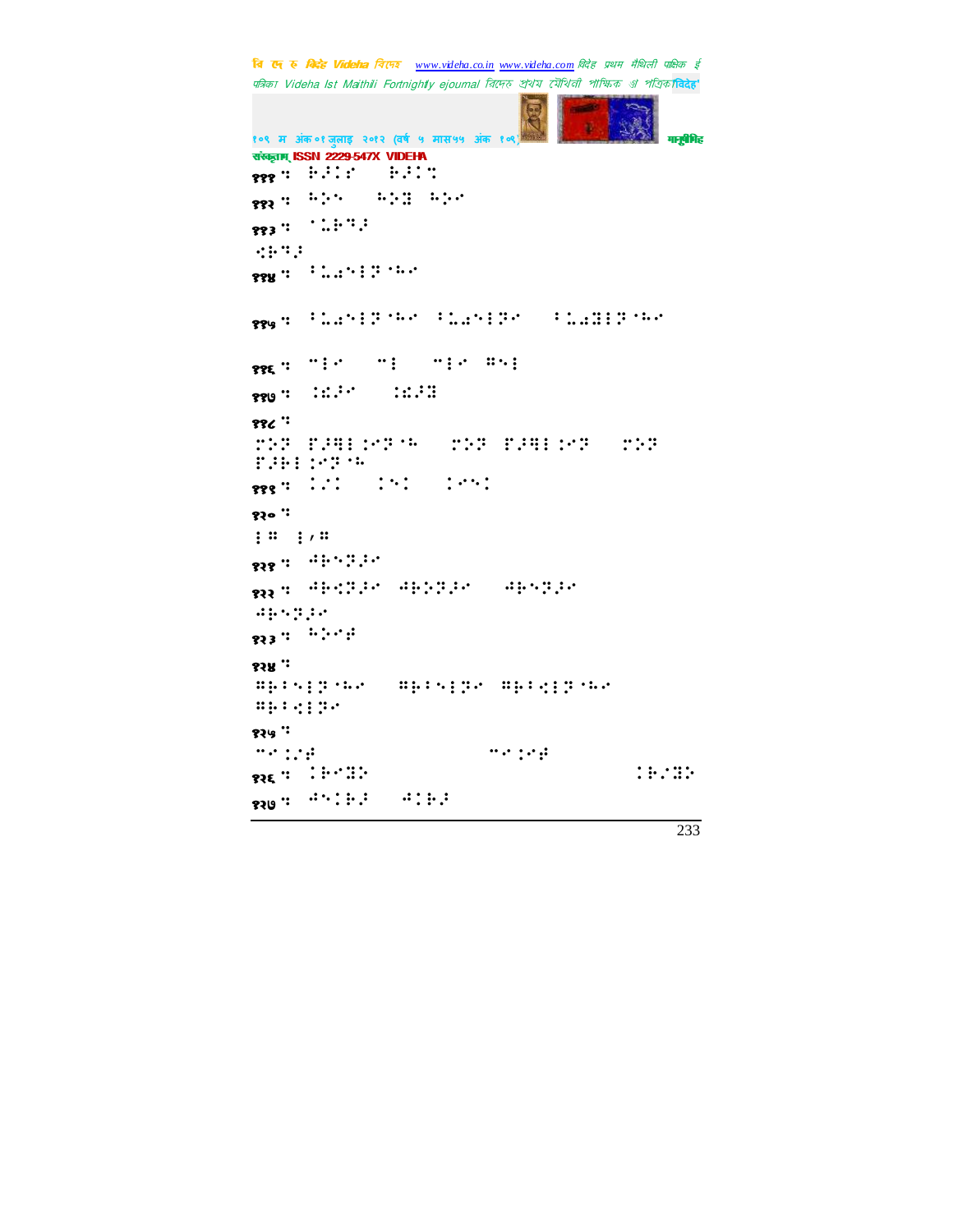```
त्रि एन रु क्रिटेह Videha विएम्ब _www.videha.co.in_www.videha.com विदेह प्रथम मैथिली पाक्षिक ई
पत्रिका Videha Ist Maithili Fortnightly ejournal রিদেত প্রথম মৌথিনী পাক্ষিক ॳ পত্রিকাঁ<mark>বিदेह'</mark>
```

```
१०९ म अंक ०१जुलाइ २०१२ (वष ५ मास५५ अंक १०९) मानुषीिमह 
संस्कृतम् ISSN 2229-547X VIDEHA
```

```
234
१२८ : निर्वित करने कर
१२९⣒!!
CONSTRUCTION CONTROL CONTROL
830S (PRESERA) (PRESERA)
[]१३१ :
⢳⢼⢷!)⣅^ ^⢼⢷⣜!⢳⢼⢷*!!
\frac{1}{832} % है किया है जिसको स्थित है जिसको है जिसको हि
⢼⢻^0!⢼⢻⢺!
१३३⣒!⢼⣎!⢸⢼⢻0!⢼⣎.⢸⢼⢻!!
१३४ <sup>: 201</sup>2 - 2012 : 2012 : 2012
834 : \frac{1}{2} : \frac{1}{2} : \frac{1}{2} :
\frac{1}{3} \frac{1}{3} \frac{1}{3} \frac{1}{3} \frac{1}{3} \frac{1}{3} \frac{1}{3} \frac{1}{3} \frac{1}{3} \frac{1}{3} \frac{1}{3} \frac{1}{3} \frac{1}{3} \frac{1}{3} \frac{1}{3} \frac{1}{3} \frac{1}{3} \frac{1}{3} \frac{1}{3} \frac{1}{3} \frac{1}{3} \frac{1}{3} )⢽*!2^⢼!⢺⢼⣝!!
१३७ में 10 OP - 14 - 1424 (1924 192
"⣅⢽40!⢹⣈4!⣁!⣅⢹⢼!⢳4⢾.⢳4⢾0!
 "⣅⢽4⢾."⣅⢽4⢾0!⢹⣈4⢾.⢹⣈4⢾!
१३८ :
^{\circ} ^{\circ} ^{\circ} ^{\circ} ^{\circ} ^{\circ} ^{\circ} ^{\circ} ^{\circ} ^{\circ} ^{\circ} ^{\circ} ^{\circ} ^{\circ} ^{\circ} ^{\circ} ^{\circ} ^{\circ} ^{\circ} ^{\circ} ^{\circ} ^{\circ} ^{\circ} ^{\circ} ^{\circ} ^{\circ} ^{\circ} ^{\circ} ^{\circ} ^{\circ} ^{\circ} ^{\circ}838 0 1000 2000 1000 1000
१४०
\begin{array}{lll} \textbf{a} & \textbf{b} & \textbf{c} \\ \textbf{c} & \textbf{d} & \textbf{c} \end{array} \quad \begin{array}{lll} \textbf{c} & \textbf{c} \\ \textbf{c} & \textbf{c} \end{array} \quad \begin{array}{lll} \textbf{c} & \textbf{c} \\ \textbf{c} & \textbf{c} \end{array} \quad \begin{array}{lll} \textbf{c} & \textbf{c} \\ \textbf{c} & \textbf{c} \end{array} \quad \begin{array}{lll} \textbf{c} & \883 : \cdots : \cdots१४२ :
⣁⣙⢽ ⢳0!⣁⣙⢽!!
१४३ "
```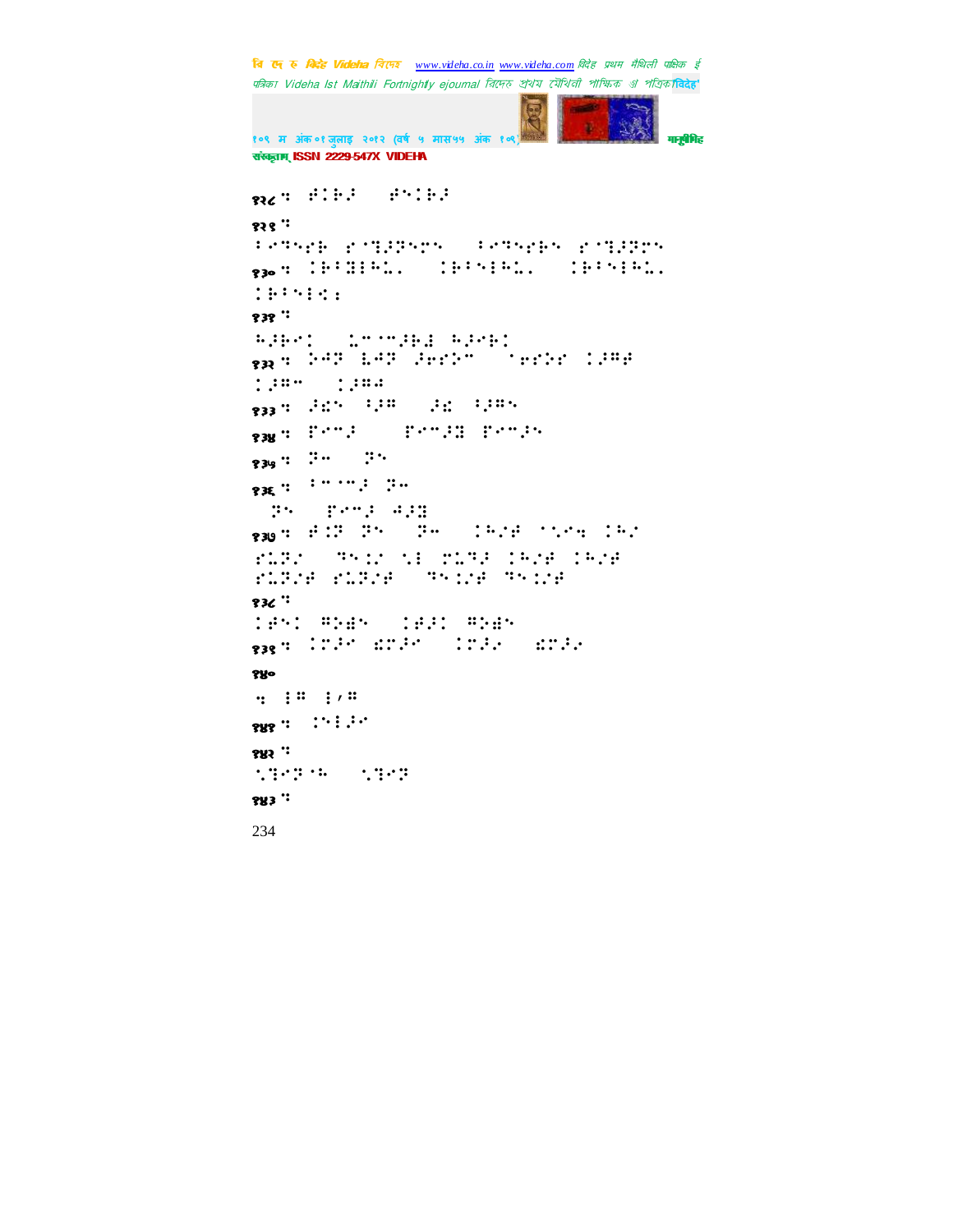**त्रि एन रु क्रिटेह Videha** विएम्ब \_www.videha.co.in\_www.videha.com विदेह प्रथम मैथिली पाक्षिक ई पत्रिका Videha Ist Maithili Fortnightly ejournal রিদেত প্রথম মৌথিনী পাক্ষিক ॳ পত্রিকাঁ<mark>বিदेह'</mark> १०९ म अंक ०१जुलाइ २०१२ (वष ५ मास५५ अंक १०९) मानुषीिमह संस्कृतम् ISSN 2229-547X VIDEHA  $\mathbb{Z}$ १४४ अप्रै के लिए से अप्रै के लिए से अप्रै के लिए से अप्रै के लिए से अप्रै के लिए से अप्रै के लिए से अप्रै के ल १४५ :  $: \cdot$  : १४६ :  $\vdots$  : १४७ **G !CO ! CONG !!!!!!**  $\mathbf{R} \mathbf{B} \mathbf{C}$  :  $\mathbf{B} \mathbf{B} \mathbf{C}$  :  $\mathbf{B} \mathbf{B} \mathbf{C}$ 988 : Gibre Cibre  ${y_{90}}$  :  $"$   $\vdots$   $"$   $\vdots$   $"$   $\vdots$   $"$   $\vdots$  $\frac{1}{298}$  :  $\frac{1}{2}$  :  $\frac{1}{2}$  :  $\frac{1}{2}$  :  $\frac{1}{2}$  :  $\frac{1}{2}$ १५२⣒!⣋⣅C⢼C0!⣋⣅C⢼C40!⣋⣅⢼C4!⣋⣅⢼C⣝0! ⣋⣅⢼C!!  $\frac{843}{100}$  :  $\frac{1}{100}$  :  $\frac{1}{100}$ ⣈⣅⢽⢼!! ।<br>१७४ च लिए कारण कारण अने असे प्राप्त करता था ग्र  $\vdots$  $g_{bgg}$  :  $\therefore$  $: \cdot : :$  $\gamma_{95}$  :  $\overset{11}{\sim}$   $\overset{11}{\sim}$   $\overset{11}{\sim}$   $\overset{11}{\sim}$   $\overset{11}{\sim}$   $\overset{11}{\sim}$   $\overset{11}{\sim}$ १५७ ⣒!⣇⢷⢹⢴!⣇⢷ ⢹⢴!! <sup>१५८</sup>⣒!"⣅⢽⢼!⢻⢼⢳!"⣅⢽⢼'0"⣅⢽⢼l!! १७९९ : २२०० : २२०० : १९७९ १६०  $"$ ⢾⢽⢼!⢽!⣃⢷⢽ ⢳0!⢾⢽⢼!⢽!⣃⢷⢽!!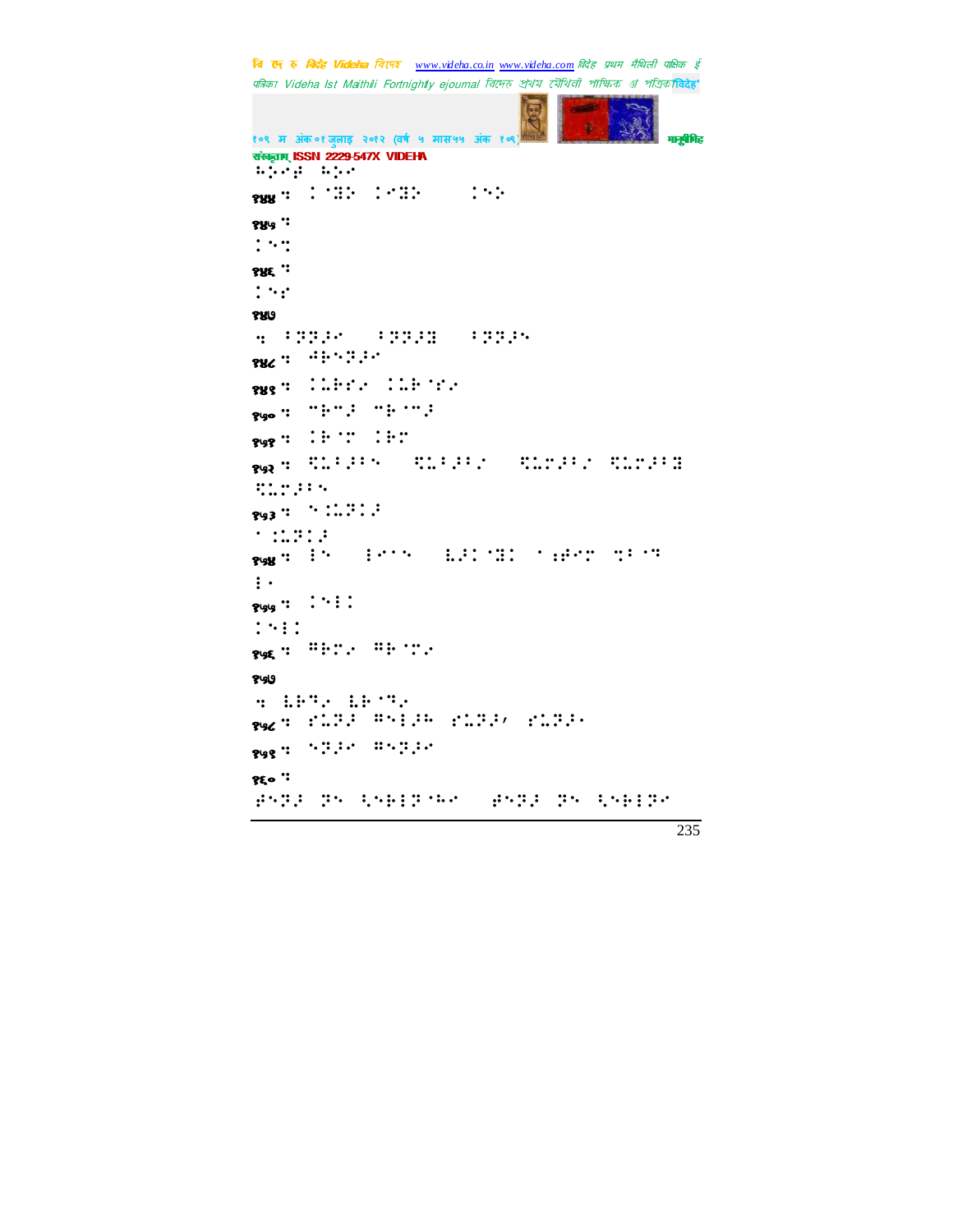१०९ म अंक ०१जुलाइ २०१२ (वर्ष ५ मास५५ अंक १०९) मानुसीरी सामुवीनिह संस्कृतम् ISSN 2229-547X VIDEHA

 $R_8$  :  $\frac{10}{2}$   $\frac{10}{4}$   $\frac{10}{4}$   $\frac{10}{4}$ १६२  $"$ **SHE SHE** १६३⣒!⢾⢳⣅0!⢾⣊!⢳⢴⣐!! १६४⣒!⣅⢷⢻⢷.⣅⢷⢻⢷!⣅⢷⢻⢷!!  $R_{\mathcal{S}}$  :  $\cdots$  :  $\cdots$  : <sub>१६६</sub>० थोले थोली थोली १९७ : "!" | "!" | १६८  $"$  $! \cdot \cdot \cdot ! \cdot \cdot$ १६९⣒!⢹⢷C⢺ ⢺⢼0!⢹⢷C⢺⢼!! १७० $\cdot$ :  $\cdot$ ः  $\cdot$ १७१  $\cdot$ dist #1 १७२  $:$ ⣃⣓⢷!⣊⣞!!  $803$  :  $7.7777$ १७४ : २९४१:  $\gamma_{\text{QQG}}$  :  $\therefore$   $\therefore$   $\therefore$   $\therefore$ १७६⣒!⢾⢵G⢳)!2⢹ ⣝!⢻ ⢷⢼⢳ ⣝\*!! १७७ : हेरेंद सेंटेंट सेंटेंट कर १७८  $:$ ⢷C⢼!⢷C⢼⣝!! १७९ : ं ं : ं : : :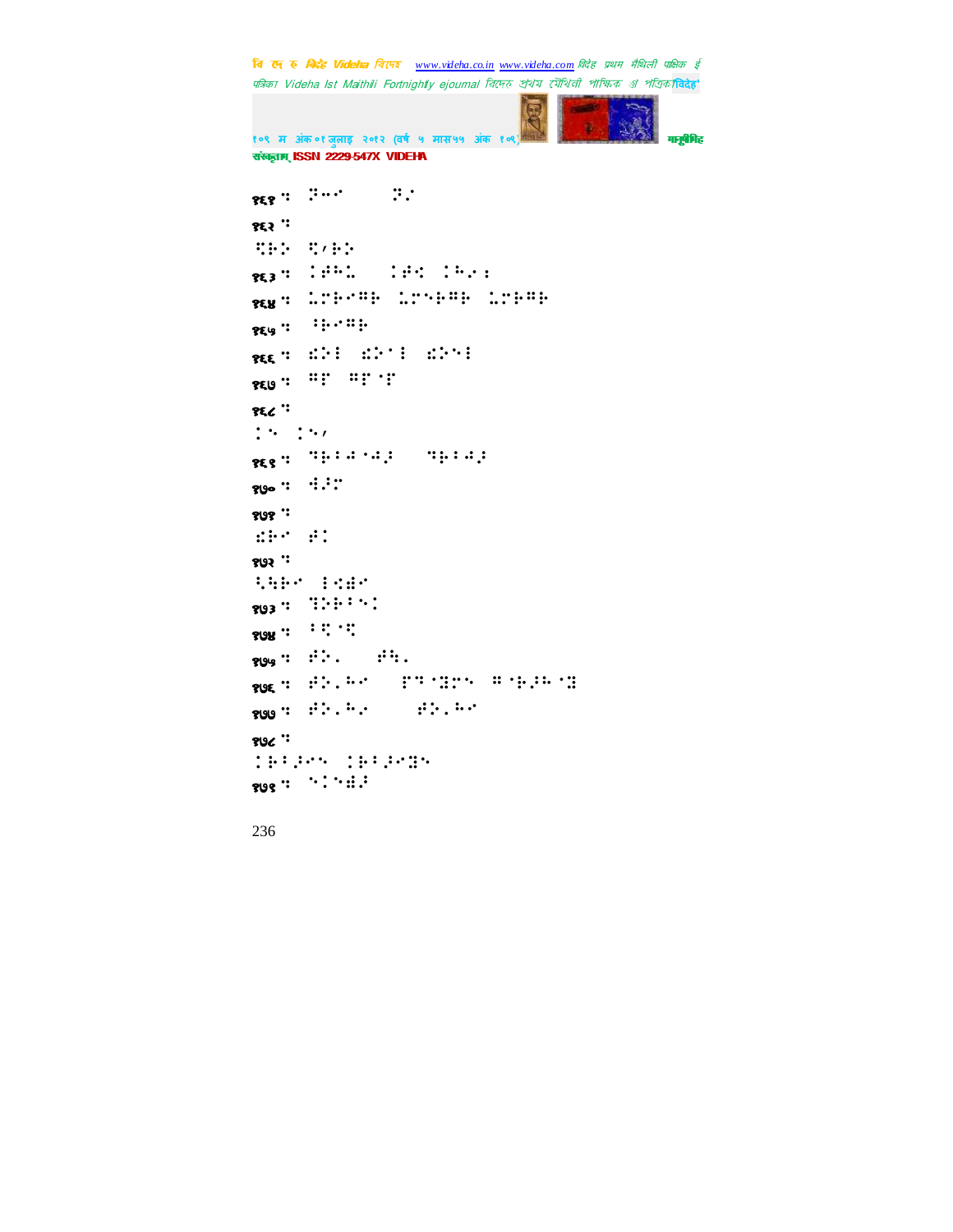```
१०९ म अंक ०१जुलाइ २०१२ (वष ५ मास५५ अंक १०९) मानुषीिमह 
संख्याम् ISSN 2229-547X VIDEHA
१८० : २००१: २००१ : २००१
१८१ "2⢳⣅G^0!2⢳⣅G^!!
१८२⣒!⢷⢼⣈⢽ ⢳!⢷⣈⢽ ⢳0!⢷⣈⢽!!
१८३ "
⢻⢽ ⢳0!⢻⢽!⢼⢻⢽ ⢳!!
१८४ ""⣅⢽!)⣅^ ^⢼⢷⣜!"⣅⢽*!!
१८५⣒!⣁!)⣅^ ^⢼⢷⣜!⣁*!!
१८६ में जिले में में भी मान में भी स
१८७ : २००० : २००० : २०००
Construction
१८८ पे लिखिति होती है। अपनी कारण कर
⢷⣈⢽ ⢳0!⢷⣈⢽!!
१८९९ अमेरिकेचे अस्त्री अस्त्री अस्त्री अस्
१९०⣒!!
FD 015
888 : "......"rugger (p. 1911)
१९२⣒!C⢾ ⢾⢴!⢺⢷⢼⣝0!⢺⢷⢼!⢺⢷⢼!)⢼⢻!
; " :
१९३⣒!!
\mathbf{r}^{\prime\prime} : \mathbf{r}^{\prime\prime} ,
१९४ <sup>:</sup>
⢳⢼G!!⢳⢼G!)⢳⢼G!⢳⢼G!⣇⢸ ⢾ ⢾!
\frac{1}{2}884 : \therefore \therefore \therefore : \therefore :
```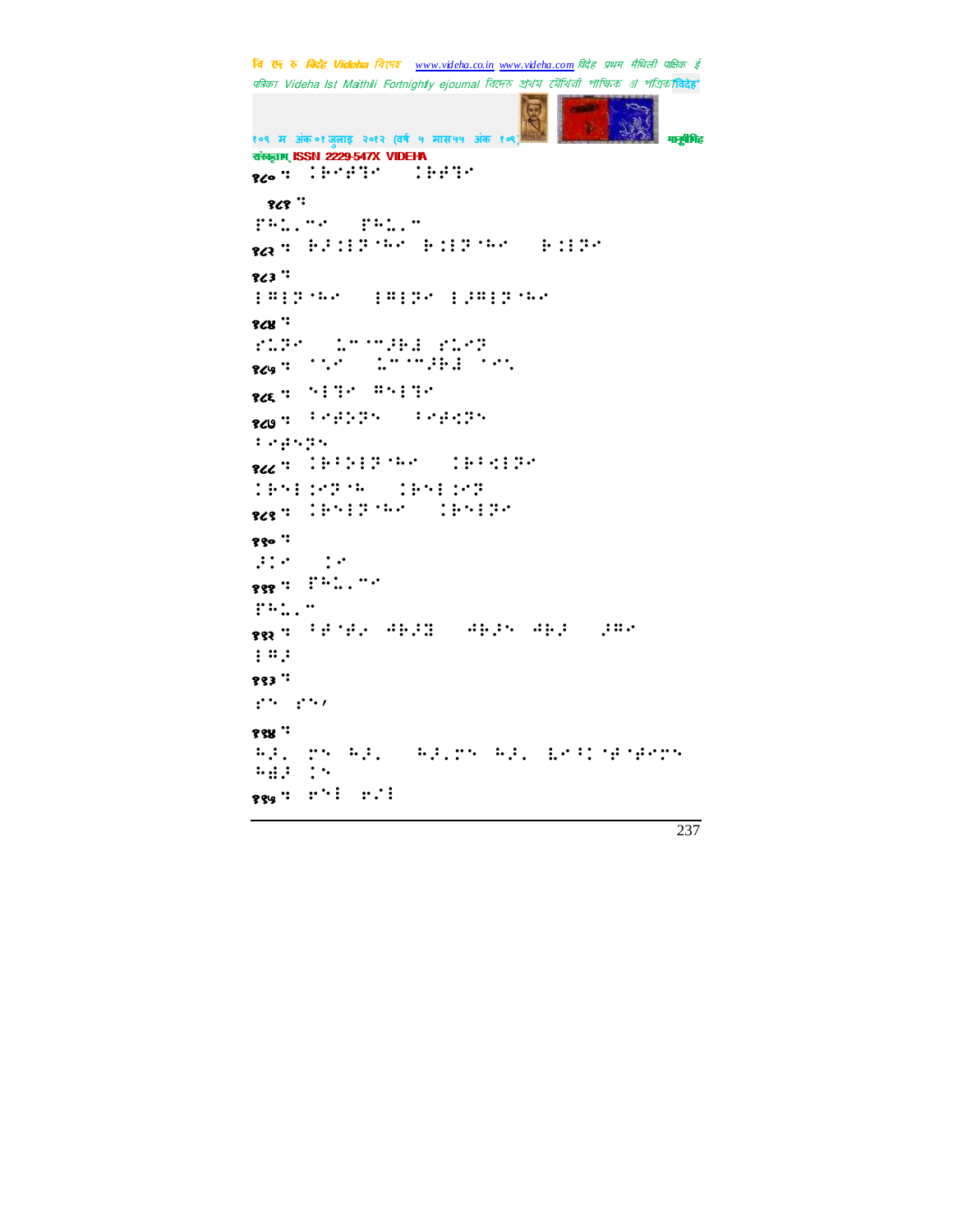```
त्रि एन रु क्रिटेह Videha विएम्ब _www.videha.co.in_www.videha.com विदेह प्रथम मैथिली पाक्षिक ई
 पत्रिका Videha Ist Maithili Fortnightly ejournal রিদেত প্রথম মৌথিনী পাক্ষিক ॳ পত্রিকাঁ<mark>বিदेह'</mark>
१०९ म अंक ०१जुलाइ २०१२ (वर्ष ५ मास५५ अंक १०९) मानुसीरी सामुवीनिह
संस्कृतम् ISSN 2229-547X VIDEHA
\mathbf{R}९६\mathbf{R}! \mathbf{R} : \mathbf{R} : \mathbf{R} : \mathbf{R} : \mathbf{R} : \mathbf{R} : \mathbf{R} : \mathbf{R} : \mathbf{R} : \mathbf{R} : \mathbf{R} : \mathbf{R} : \mathbf{R} : \mathbf{R} : \mathbf{R} : \mathbf{R} : \mathbf{R} : \mathbf{R} : \math१९७⣒!⢳⢵⣝⢾⢽ ⢳0!⢳⢵⢾⢽ ⢳0!
⢳⢵⢾⢽0⢳⢾⢽0!⢳⢾⢽ ⢳!!
१९८⣒!⢳⢼⣙!⣞⢼C0!⢳⢼⣙!⣞⣝⢼C⣝0⢳⢼⣙!
 ⣞⣝⢼C!!
१९९⣒!⢶⢼!⢶⣐⢼!!
२०० <sup>म</sup>े अप्रैले अप्रैल कर
208 : 100 \cdot 100२०२⣒!"⢾ ⢾⢷!"⢾ ⢾⢷!!
२०३⣒!!
"⢼⢳C!"⢼⢳C!!
२०४ तमध्य अधिकारी अधिकारी अधिकारी अधिकारी अधिकारी अधिकारी अधिकारी अधिकारी अधिकारी अधिकारी अधिकारी अधिकारी अधिक<br>राजधानी अधिकारी अधिकारी अधिकारी अधिकारी अधिकारी अधिकारी अधिकारी अधिकारी अधिकारी अधिकारी अधिकारी अधिकारी अधिका
२०५ : <sup>Loug</sup> : Contract : 201
२०६ सा २१ मध्य अस्ति । अस्ति । अस्ति । अस्ति । अस्ति । अस्ति । अस्ति । अस्ति । अस्ति । अस्ति । अस्ति । अस्ति ।
२०७ : २०७ : २०७ : २०७
 TAND 38 1892
२०८⣒⣃⣅⢳⣅G0!⣃⣅⢵⢳⣅G0!⣃⣅⣊⣐!!
208 \frac{9}{2} \frac{1}{2} \frac{1}{2} \frac{1}{2} \frac{1}{2} \frac{1}{2} \frac{1}{2} \frac{1}{2} \frac{1}{2} \frac{1}{2} \frac{1}{2} \frac{1}{2} \frac{1}{2} \frac{1}{2} \frac{1}{2} \frac{1}{2} \frac{1}{2} \frac{1}{2} \frac{1}{2} \frac{1}{2} \frac{1}{2} \frac{1280 \therefore \therefore२११ : : : :
!)⢷ ⣙.2⢷⣇⢷ ⢾ ⢾⢽*!२१२⣒⢽⢴0!⢽!!
283 22^{12} -2 -2 -2 -2288 22213284 : \cdot \cdot \cdot :
```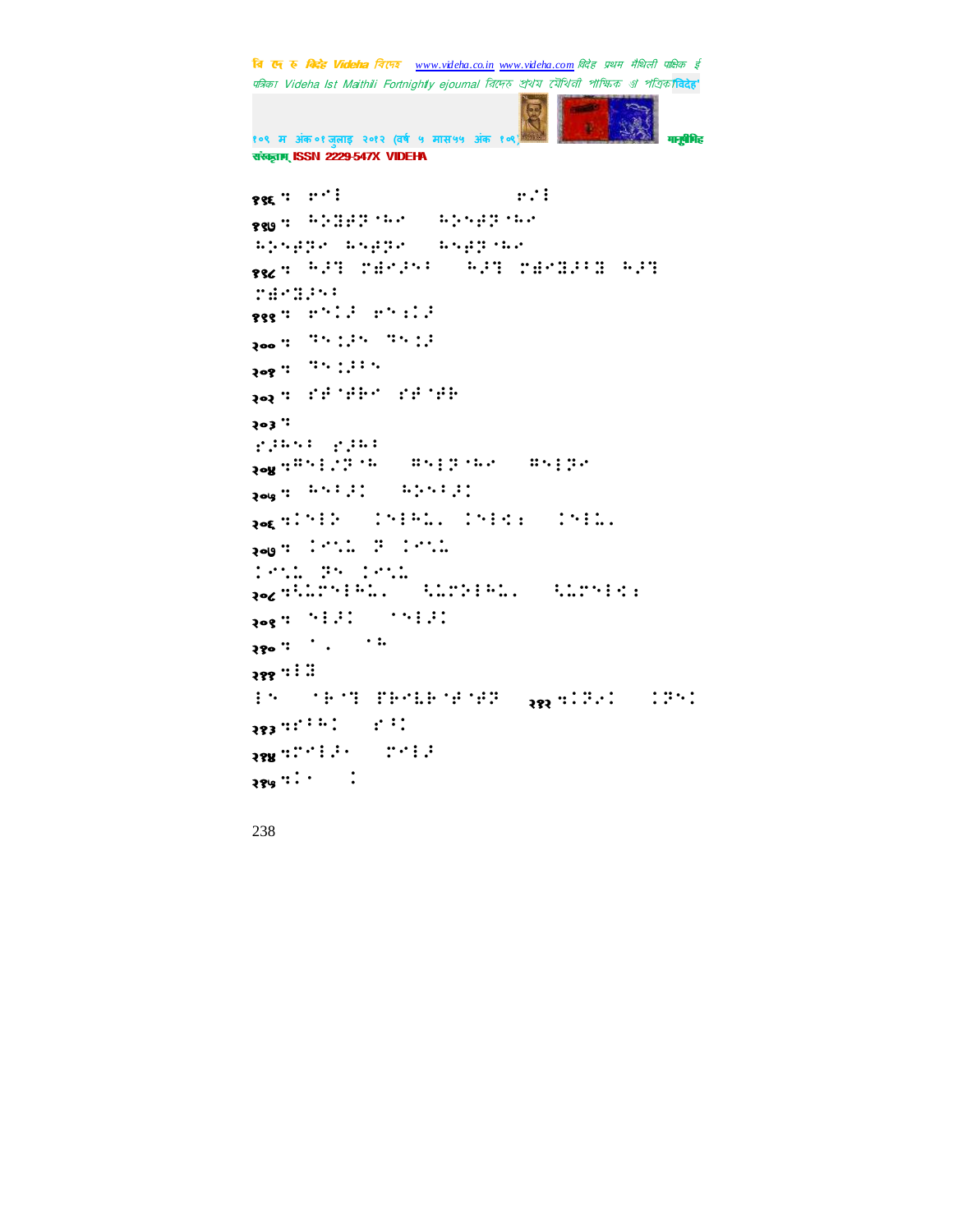१०९ म अंक ०१जुलाइ २०१२ (वष ५ मास५५ अंक १०९) मानुषीिमह संस्कृतम् ISSN 2229-547X VIDEHA  $285$   $\ldots$   $\ldots$  $\ddots$ २१७ 'ं ' <sup>२१८</sup>⣒⢸l!0⢸'!)'!⢶⣍⢽ ⣞!⢴!⢹ ⣝⢵⢾\*!! २१९ पटिया - एक्टाइट २२० ⣒⢳ ⣞⢷0!⢳ ⣞⣝⢷!! २२१⣒2⢳!⢿⢷!⣟0!C⢼⢹0!C⢴^!D⣛!! २२२ परिवेश करते हैं: इंस्टर् अपनी करते हैं: २२३ : २००९ : २००९ : २००९ : २००९ : २००९ : २००९ : २००९ : २००९ : २००९ : २००९ : २००९ : २००९ : २००९ : २००९ : २००९ : २२४ $\mathbb{S}^G$ ं $\mathbb{S}^G$  $\theta(t) = -\theta(t)$ २२५ पे.C. (Co. Good Good Good Good २२६ प<sup>2</sup>0 जाती है। किसी का अनुसार के बाद प्रकार के बाद प्रकार के बाद प्रकार के बाद प्रकार के बाद प्रकार के बाद २२७ परिसर्ग करते हैं। यहां का प्रदेश २२८⣒⢹D⢷⣏ ⣞G0!⢹D⢷⣏ ⣞⣝G!!  $228$   $\therefore$ २३०  $"$  $\mathcal{F}$  ) define the control of the control  $\mathcal{F}$  . We can control the control of २३<mark>३</mark> साइ २००९ - २००१ - २००१ - २००१ - २००१ - २००१ - २००१ - २००१ - २००१ - २००१ - २००१ - २००१ - २००१ - २००१ - २००१ -२३२⣒⢻4⢽ ⢳.⢻⢽ ⢳.⢻⢽! २३३ <sup>q5</sup><sup>04</sup> (C). = 500 (C) २३४⣒⣊G.!⣊G.⢳⣅G0⣊⣐!! २३५ सालिया है जिसे पालिया है। २३६ प<sup>ुरु</sup>मेल्थ - एल्ल्यू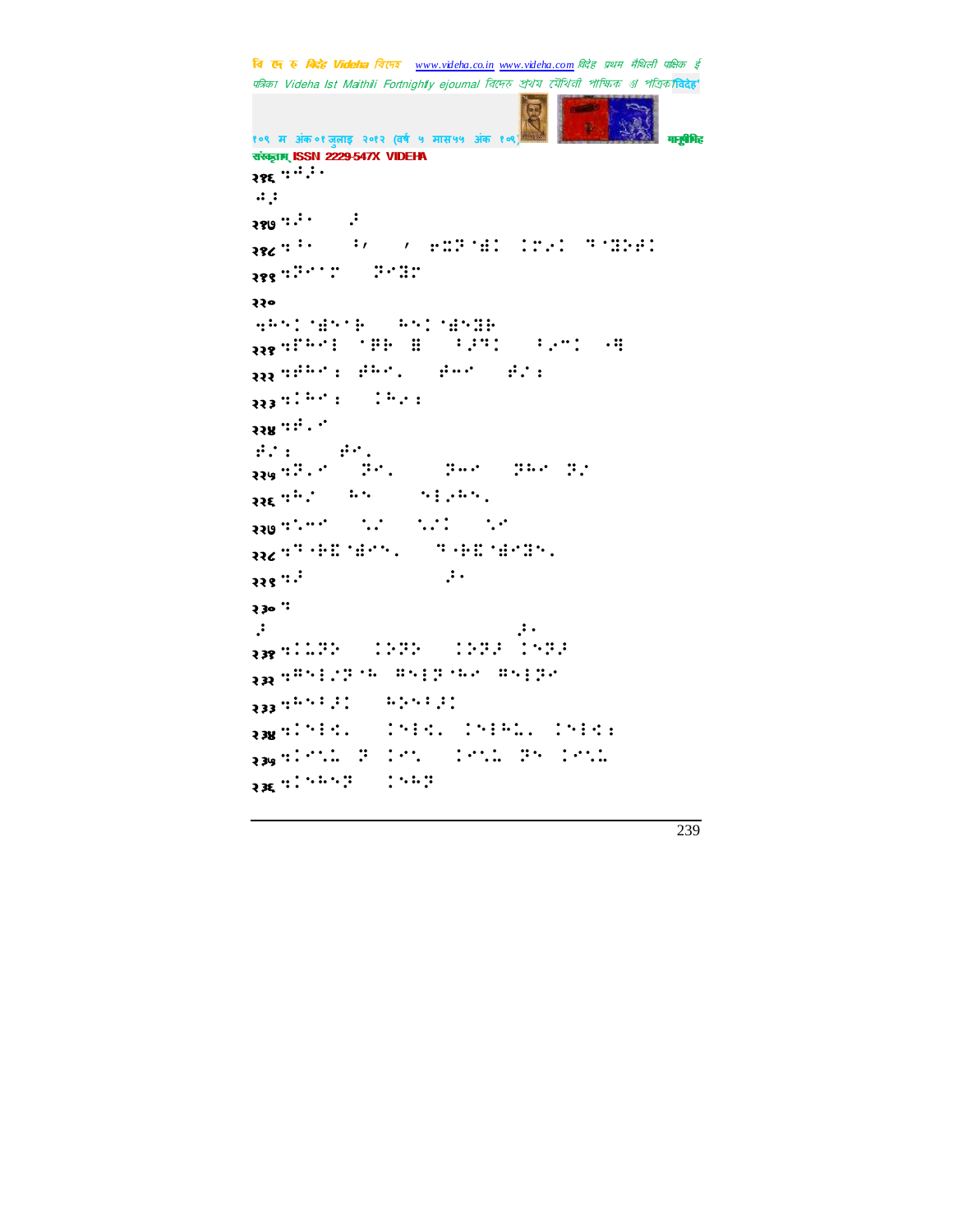```
चि एक रु विदेह Videha चिएन्छ <u>www.videha.co.in www.videha.com</u> विदेह प्रथम मैथिली पाक्षिक ई
 पत्रिका Videha Ist Maithili Fortnightly ejournal রিদেত প্রথম মৌথিনী পাক্ষিক ॳ পত্রিকাঁ<mark>বিदेह'</mark>
१०९ म अंक ०१जुलाइ २०१२ (वष ५ मास५५ अंक १०९) मानुषीिमह 
संस्कृतम् ISSN 2229-547X VIDEHA
\mathbf{a}_1 ) dependent in the contract of \mathbf{b}_2 is the contract of \mathbf{b}_3\mathbb{E}[\mathbf{p}_\mathbf{q}^\top] and \mathbb{E}[\mathbf{p}_\mathbf{q}^\top] and \mathbb{E}[\mathbf{p}_\mathbf{q}^\top]२३८ में लिए में लिए में स्
२३९⣒⣃⣅⢳⣅G.⣃⣅⢳⣅G.!⣃⣅⢼⣐!
२४०⣒⢼.!⢼!
२४४ प्रमेश्टर कोटल का साथ करते हैं।
२४२ मध्य अस्ति । अस्ति अस्ति । अस्ति । अस्ति । अस्ति । अस्ति । अस्ति । अस्ति । अस्ति । अस्ति । अस्ति । अस्ति ।<br>अस्ति । अस्ति । अस्ति । अस्ति । अस्ति । अस्ति । अस्ति । अस्ति । अस्ति । अस्ति । अस्ति । अस्ति । अस्ति । अस्ति 
Company of the company of the company of the company of the company of the company of the company of the company of
the sets \mathbb{R}^2२४३⣒⢴!⢳0!⢵"⢴!⢴!⢳0!⢴!⢳4⣒!⢴!
\ddot{\cdot}.
२४४⣒⢹D⢷⣏ ⣞G0!⢹D⢷⣏ ⣞⣝G!
२४५
⣒⣉⢼0!"⢼!!
२४६ प्रतिप्रदेश करने हैं। अन्य कारण करने से अन्य कारण करने के अन्य कारण करने के अन्य कारण करने के अन्य कारण कर<br>जनसङ्ख्या कारण करने के अन्य कारण करने के अन्य कारण करने के अन्य कारण करने के अन्य कारण करने के अन्य कारण करने
२४७ \cdots:
        \frac{3}{2} \frac{1}{2} \frac{3}{2} \frac{3}{2} \frac{4}{2}२४८ "ं ला
2M6 .:..: 5.: 5.: 5.:
2\sqrt{9}o\frac{11.4}{1.6}: \frac{1}{1.6}: \frac{1}{1.6}: \frac{1}{1.6}: \frac{1}{1.6}: \frac{1}{1.6}२५<mark>०</mark>९ अधिकारः । २००१ ला
२५२ प्राप्त किलेक्ष्य प्राप्त करते हैं। अपनी स्थित करते हैं कि अपनी स्थित करते हैं कि
२५३⣒⢵⢽⢼0!⢽⢼0!⢽ ⢽⢼0⢽⢼!
२५४ : २५४ : २५४
२५७ ः <sup>:: :</sup> : : : : : : :
```

```
240
```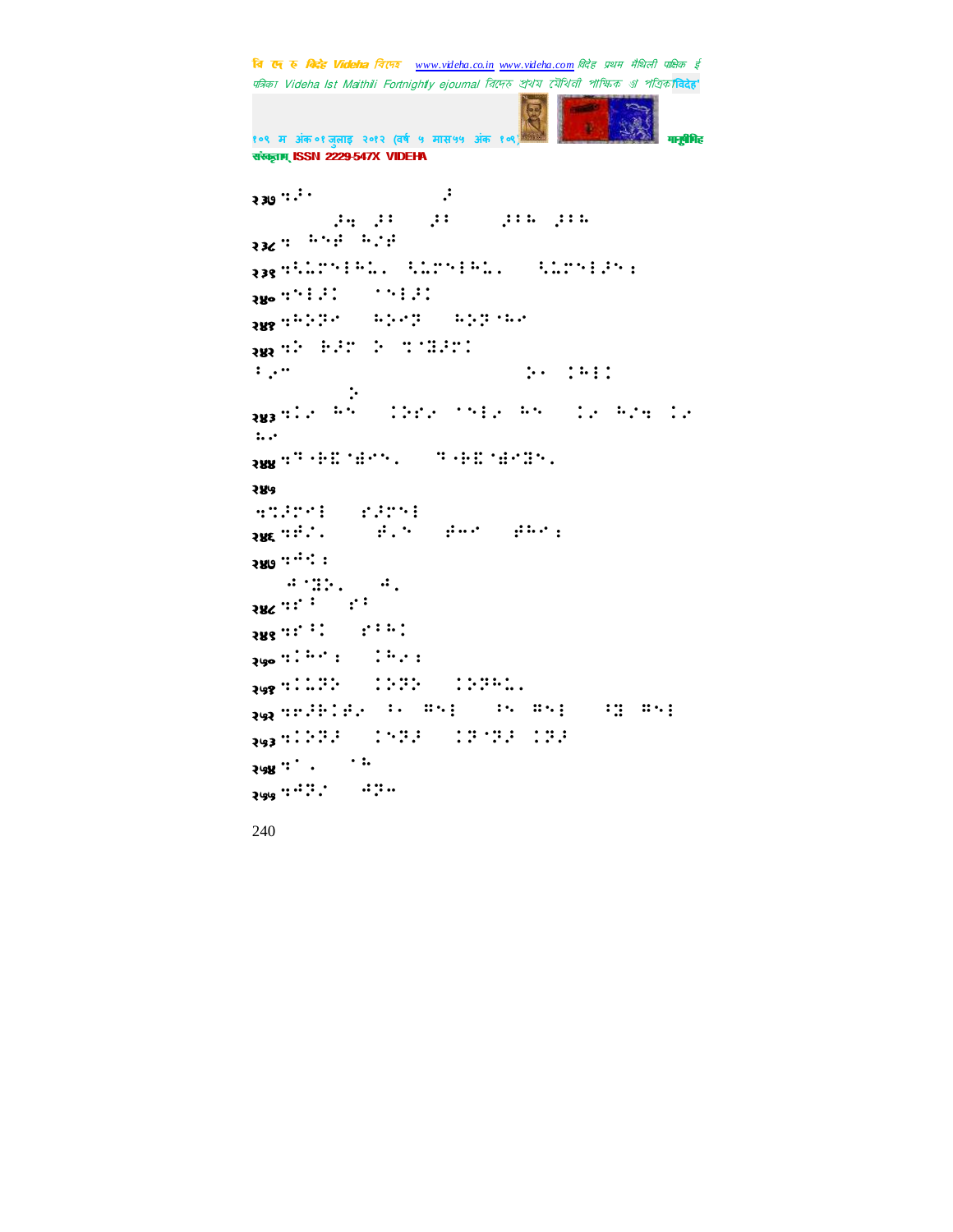```
१०९ म अंक ०१जुलाइ २०१२ (वष ५ मास५५ अंक १०९) मानुषीिमह 
संस्कृतम् ISSN 2229-547X VIDEHA
२७६ <sup>....</sup>...
⢻⢼⢳!)⢷ ⣙!2⢷⣇⢷ ⢾⢽*!!
२५७ सालिया असे का अनुसार करते हैं।<br>इन्दर स्थानिक का अनुसार करते हैं कि अन्य स्थानिक का अनुसार करते हैं कि अन्य स्थानिक का अन्य स्थानिक का अन्य स्
२५८⣒⣝0!0!⢳!)⢷ ⣙!2⢷⣇⢷ ⢾⢽*!
२५९ º C.P.C. - 1991 - 1992 - 1992
२६०⣒2⣚⢽ ⢳!2⣚⢽0!2⣚⢽0!
22⣚⢵⢽ ⢳0!2⣚C⣊⢽0!
२६१ प्रशिक्षा अधिकार
२६२ प<sup>00</sup> २ % जिले छन्। जनसङ्ख्या
२६३⣒2⢳!⢿⢷!⢷⢳⢽!⣟0!C⢴^!⢷⢳⢽!⣟!
२६४⣒⢼⢼⢷⢼⢽ ⢾!C⢼⢷⢴!2 ⢷⣝⢵⢻!⣅^⢾!
⢽40!2⢵" ⣞ ⢷⢵⢶⢴!2 ⢷⣝⢵⢻!⢶⢼⢽ ⣞!
⢾⢽⢴⢴!⢽ ⣝⣓⢽⢾⢼!2⢷^⢼⣝!⢵⢷!C⢹⢼!
⣇⢻ ⢷⢳!)C⢼⢷⢴*!!2 ⢷⣝⢵⢻!⣅^⢾!
२६५ थे ! ) 2 लाख थे साथ प्राप्त थे । 2011 कि उन्हें अपनी साथ प्राप्त थे । 2012 कि उन्हें अपनी साथ प्राप्त थे ।
\ddot{\cdot} :
२६६ प्रदेशियाचे आसीत प्रशासन
259 \frac{459}{40} \frac{459}{40} \frac{459}{40} \frac{459}{40} \frac{459}{40} \frac{459}{40} \frac{459}{40} \frac{459}{40} \frac{459}{40} \frac{459}{40} \frac{459}{40} \frac{459}{40} \frac{459}{40} \frac{459}{40} \frac{459}{40} \frac{459}{40} \frac{459२६८ प्रमिलिकी काम काम
२६९⣒⢺⢼⢾0!⢺⢾0!
२७०⣒⢼⢾0!⢾0!⢼⢵⢾!
२७१
⣒⣈⢼⢾0!⣈⢾0!⣈4⢾!!
२७२ मधीला भारती है। यह संस्था के साथ प्रदेश करता है।
२७३⣒⣉⣅⢷⣅0!⣉⣅⢷⣅⢳!
२७४⣒⣉⣅⢷⣅⢳0!⣉⣅⢷⣅!
```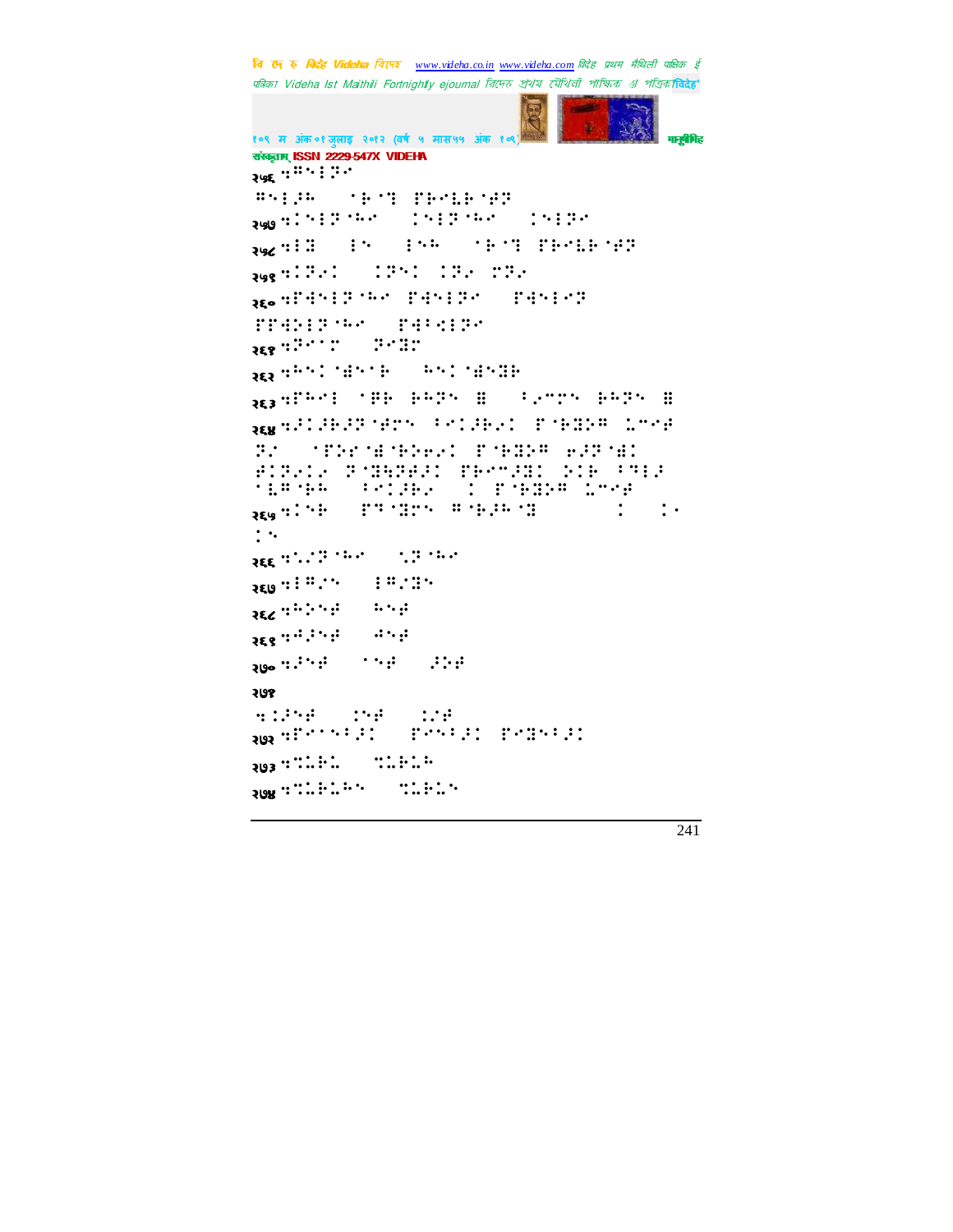१०९ म अंक ०१जुलाइ २०१२ (वष ५ मास५५ अंक १०९) मानुषीिमह संस्कृतम् ISSN 2229-547X VIDEHA २७५⣒⢾⢼⢳0⢵⢾⢼⢳0!⢾⢼⢳0!⣊⢾⢼⢳! २७६ पर्वतिष्ठात करण करण २७७ फ़िल्मे अस्ति । अस्ति । अस्ति । अस्ति । अस्ति । अस्ति । अस्ति । अस्ति । अस्ति । अस्ति । अस्ति । अस्ति । अस २७८⣒⢼0!!  $208$  ::::  $\therefore$  ::: २८०⣒⢼⣝0!0!⢼!

२८१ प<sup>्र</sup>मीट जन्म जन्म अनुसार महत्त्

 $\cdots$ 

२८२ : २००१ : २००१ : २००१ : २००१ : २००१ : २००१ : २००१ : २००१ : २००१ : २००१ : २००१ : २००१ : २००१ : २००१ : २००१ :

२८३⣒!⣚⣅⢼0!⣚⣅!

२८४<sup>०</sup> में से मेरे के बार कर

२८५ : <sup>0</sup>.20: - 0.1<br>२८५ : <sup>0.2</sup>

२८६ में कॉर्डर के बाद की प्रकाश करते हैं।

२८७⣒"⢷⢼0"⢷⢼0!"⢷⢼!)⢸⢼⢾!"⢷⢼!⢻\*!

२८८⣒⢳4⢾!⢷⢳⢴0⢹⣈4⢾!⢷⢳⢴0!⢳4⢾!⣁⣊⣐0!

 $142$   $142$   $143$ )2⣟4.2⣟4⢾!⢷ ⣙!⣈⢽⢵!⢼!2⢷⣇⢷ ⢾⢾\*! .<br>Plaze stre stre ⣅⢹⢼!C⣅⣔4⢾.C⣅⣔4⢾\*0!"4⢾0!"4⣒! 1₽2₽ (1P24 72 º 7294 121 º 124 C^40 : C^40 Prints (Prints (Prints (Prints (Prints) C⢽⣒!⢷⢼⢾0!⢷⢼⢾⣅!C⣅⣔4!⢼!C⣅⣔4⢾!⢷! 2⢽.2⢽!⢺⢻⢳2⢷!2 ⢷⣝⢵⢻!"⢴^⢴⢽!⣁⣒! Picke Picke Province Press Pick  $\ddotsc$ 

२८९ : निर्वातीय जातातात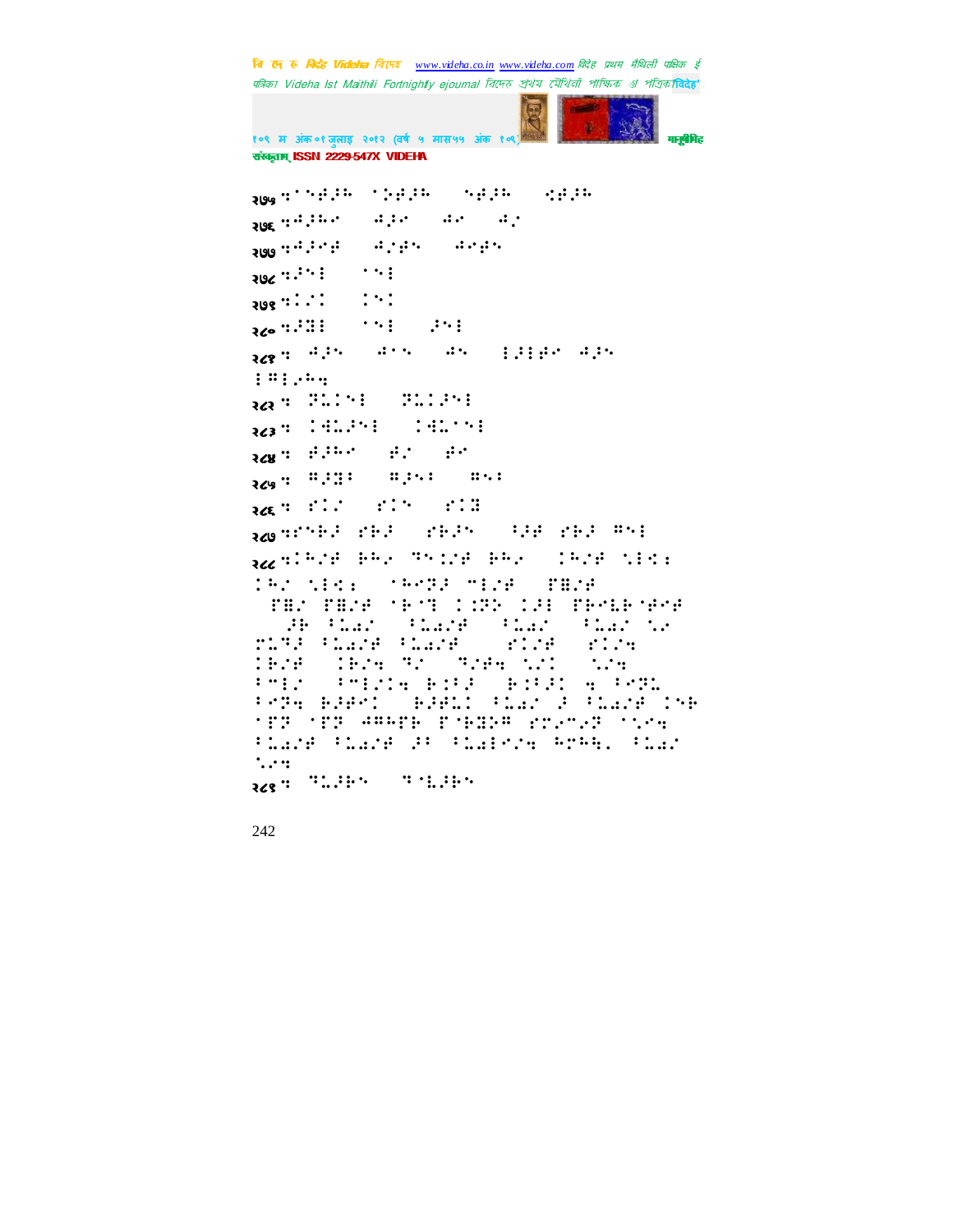```
१०९ म अंक ०१जुलाइ २०१२ (वष ५ मास५५ अंक १०९) मानुषीिमह 
संस्कृतम् ISSN 2229-547X VIDEHA
280 \frac{1}{2} \frac{1}{2} \frac{1}{2} \frac{1}{2} \frac{1}{2} \frac{1}{2} \frac{1}{2} \frac{1}{2} \frac{1}{2} \frac{1}{2} \frac{1}{2} \frac{1}{2} \frac{1}{2} \frac{1}{2} \frac{1}{2} \frac{1}{2} \frac{1}{2} \frac{1}{2} \frac{1}{2} \frac{1}{2} \frac{1}{2} \frac{1२९१ :
⣈⢽0!⣈⢴⢽0!!⣈⣅⢽⢼!)⢸⢵⢷!⣈⢽0!⢸⢵⢷!⣈⢴⢽*!!
282 000 000\mathbf{33.4}G(1): C4:
२९४ परिमान करते हैं। अन्य प्रकार करते हैं।
२९५⣒⢾ ⢾ ⣇-)⢾⢴⢽!⢿⢷!!C⢹⢼!
 2⣅⢽⢷⣅ ⢾!!⢼!⣞⢼!⢹⢵"⢷!⣅2⣝⢵⢻*!
 ^{\prime} ^{\prime} ^{\prime} ^{\prime} ^{\prime} ^{\prime} ^{\prime} ^{\prime} ^{\prime} ^{\prime} ^{\prime} ^{\prime} ^{\prime} ^{\prime} ^{\prime} ^{\prime} ^{\prime} ^{\prime} ^{\prime} ^{\prime} ^{\prime} ^{\prime} ^{\prime} ^{\prime} ^{\prime} ^{\prime} ^{\prime} ^{\prime} ^{\prime} ^{\prime} ^{\prime} ^{\prime}\overline{1} \overline{1} \overline{2} \overline{3} \overline{1} \overline{2} \overline{3} \overline{4} \overline{2} \overline{4} \overline{2} \overline{3} \overline{4} \overline{2} \overline{4} \overline{2} \overline{4} \overline{2} \overline{4} \overline{2} \overline{4} \overline{2} \overline{4} \overline{2} \overline{4⢵⢽⢵!⢼⣇⣉ ⣝⢾⢼!4⣙⢴!⢽4!⣁⣒!
 LOGENTI
२९६ प<sup>ु</sup>रुक्त करने प्राप्त
२९७ : COQ 8 : COQ 8 : COQ 8 : COQ 8 : COQ 8 : COQ 8 : COQ 8 : COQ 8 : COQ 8 : COQ 8 : COQ 8 : COQ 8 : COQ 8 : 
२९८
 ⣒⣇⢼⢴0!)C⢹4⣇⢼⢴*!!
२९९⣒⣇⢼⢷ ⢾ ⢾⢼0!⣇⢼⢷ ⢾⢼!
३००⣒!⢽ ⢾⢷ ⢷⢼⣏ ⣞ ⢷⣝0!
 ⢽ ⢾⢷ ⢷⢼⣏ ⣞ ⢷⢴⣝!
308 : 1010 : 1010३०२⣒⣁⣅⢷⢼-!⢽⣁⣅⢷⢼!
302 \frac{11.38}{1.68} \frac{18.48}{1.68}Sharp Sharp
303 :: :: :: :: ::30y : \begin{bmatrix} 0 & 0 \\ 0 & 0 \\ 0 & 0 \end{bmatrix}३०५⣒⢷⢼⣈0!⢷⣈!
```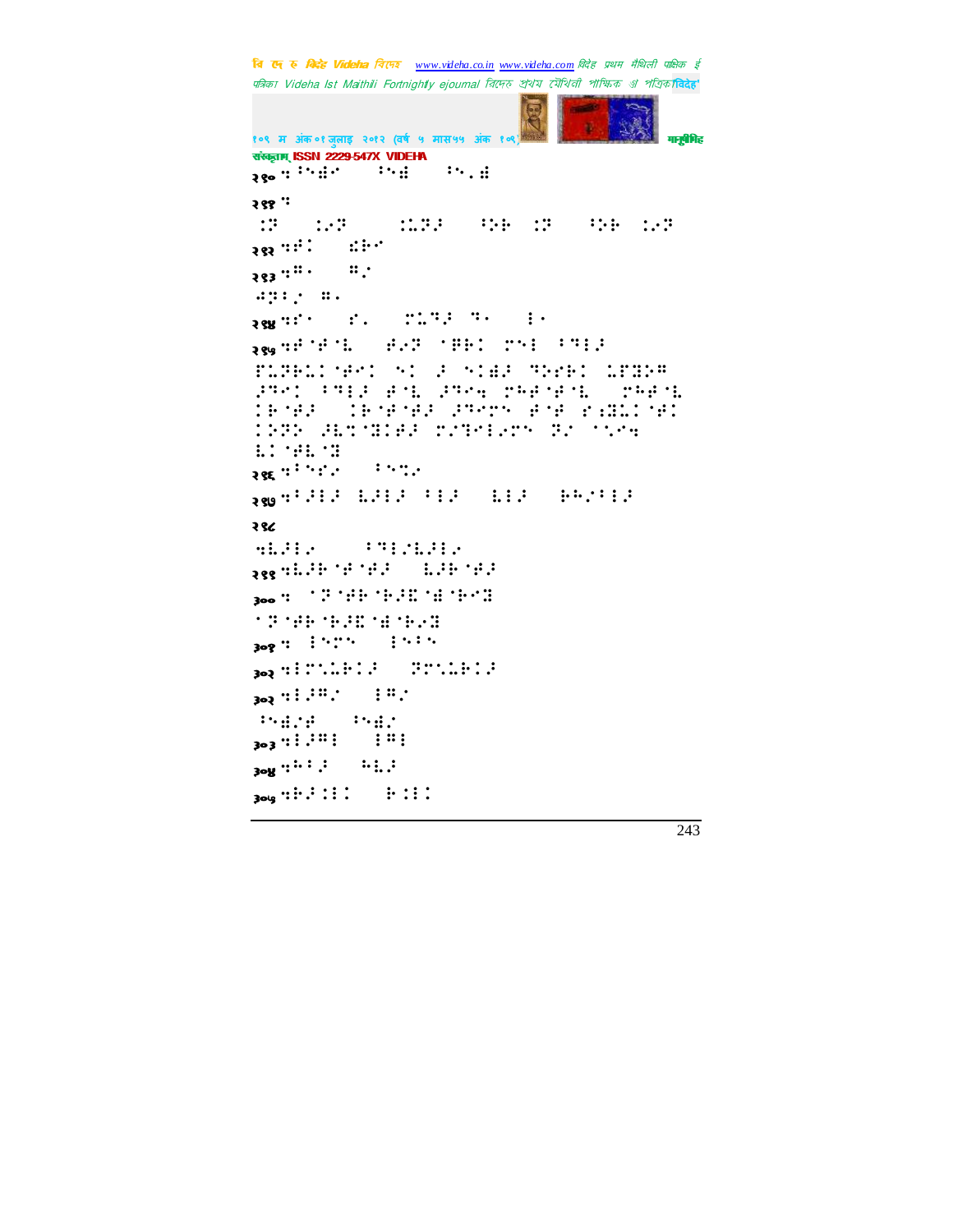```
१०९ म अंक ०१जुलाइ २०१२ (वष ५ मास५५ अंक १०९) मानुषीिमह 
संस्कृतम् ISSN 2229-547X VIDEHA
```

```
3^\circex\ddots३०७⣒!2⣉ ^⢼⢾⢼20!2⣉ ^⢼⢾ ⢾⢼2!
३०८⣒!l!⢷!⣇ ⣝⣇⢳⢼⢷!⣉C ⢹!⢽ ⢾!
 ^{\prime\prime} ^{\prime\prime} ^{\prime\prime} ^{\prime\prime} ^{\prime\prime} ^{\prime\prime} ^{\prime\prime} ^{\prime\prime} ^{\prime\prime} ^{\prime\prime} ^{\prime\prime} ^{\prime\prime} ^{\prime\prime} ^{\prime\prime} ^{\prime\prime} ^{\prime\prime} ^{\prime\prime} ^{\prime\prime} ^{\prime\prime} ^{\prime\prime} ^{\prime\prime} ^{\prime\prime} ^{\prime\prime} ^{\prime\prime} ^{\prime\prime308 \frac{4}{3} \frac{1}{2} \frac{4}{3} \frac{4}{3} \frac{4}{3} \frac{4}{3} \frac{4}{3} \frac{4}{3} \frac{4}{3} \frac{4}{3} \frac{4}{3} \frac{4}{3} \frac{4}{3} \frac{4}{3} \frac{4}{3} \frac{4}{3} \frac{4}{3} \frac{4}{3} \frac{4}{3} \frac{4}{3} \frac{4}{3} \frac{4३१०⣒!
⢷⢳!)⣁*0!⢷⢳4!)⣁4*!)nfbojoh!
 ३११⣒⢾⢼⢻⢾0!⢾⢼⢾!
382 \div \div \div \div \div \div३१३⣒C⢵⢽0!C⢵⢽0!C⢵⢽!
<del>388 go</del>dine i Stand<br>الحالية المقاطرية الأف<mark>ر</mark>
                           \ddotsc385<sup>42</sup>:
 txbmmpx*0.html = 1200 minutes = 1200 minutes = 1200 minutes = 1200 minutes = 1200 minutes = 1200 minutes = 120
 <sub>३१७</sub> ५:२० लाई ५ लाई था छन्।
  _{\text{gy20}} :::::: ::::Opwer 3123. 36- 2012 12:37-12:37-22:37-22:37-23:37-23:37-23:37-23:37-23:37-23:37-23:37-23:37-23:37-23:37-23:37
 \mathbf{P}_{\mathbf{S}}G_{\rm 3} 3124. G_{\rm 3} 3124. G_{\rm 3} 3124. G_{\rm 3}
```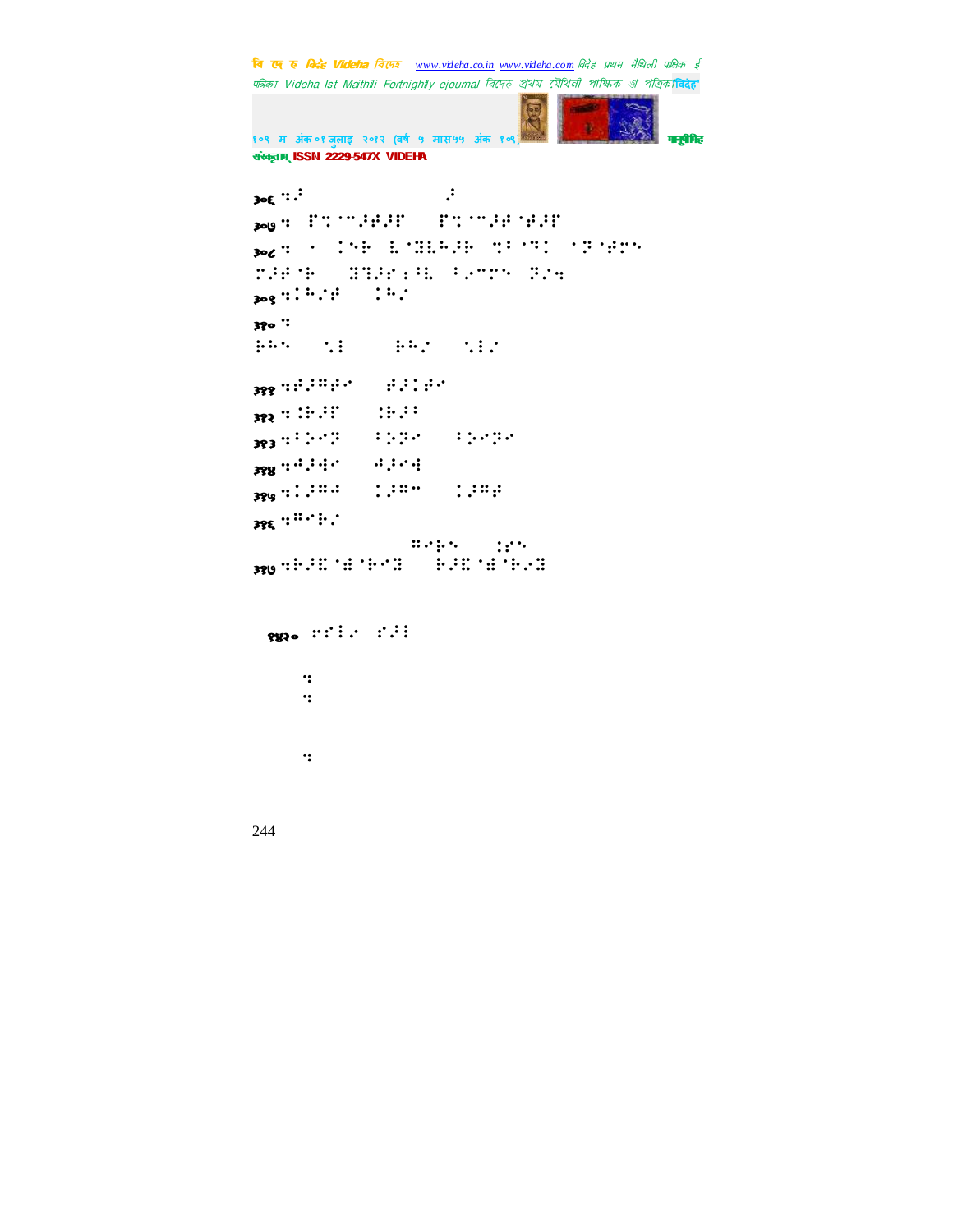१०९ म अंक०१जुलाइ २०१२ (वर्ष ५ मास*५५* अंक १०९) मानुसार मानुसारिक **मानुसीरि**ह संस्कृतम् ISSN 2229-547X VIDE<del>H</del>A

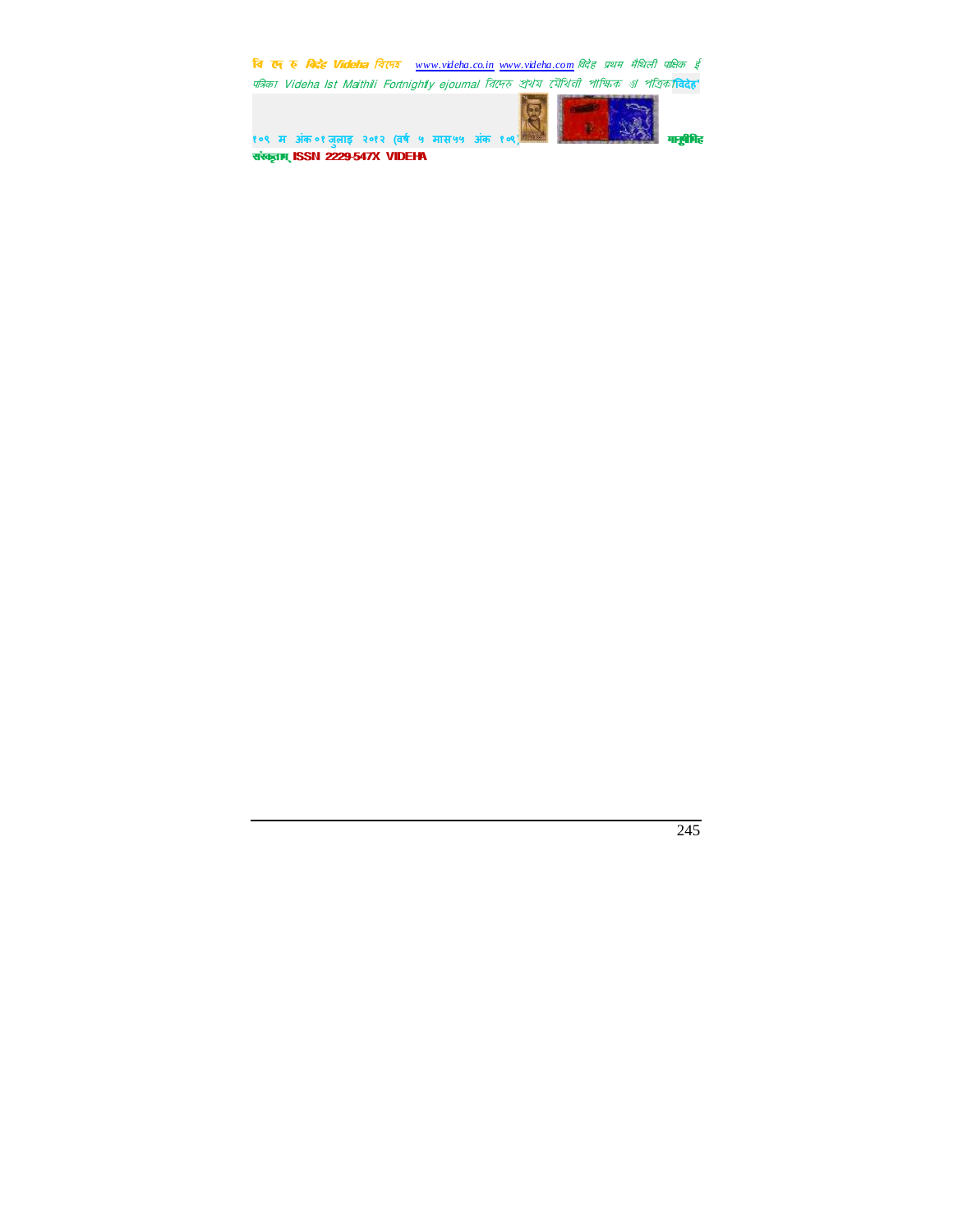

१०९ म अंक०१जुलाइ २०१२ (वर्ष ५ मास*५५* अंक १०९) मानुसार मानुसारिक **मानुसीरि**ह संस्कृतम् ISSN 2229-547X VIDE<del>H</del>A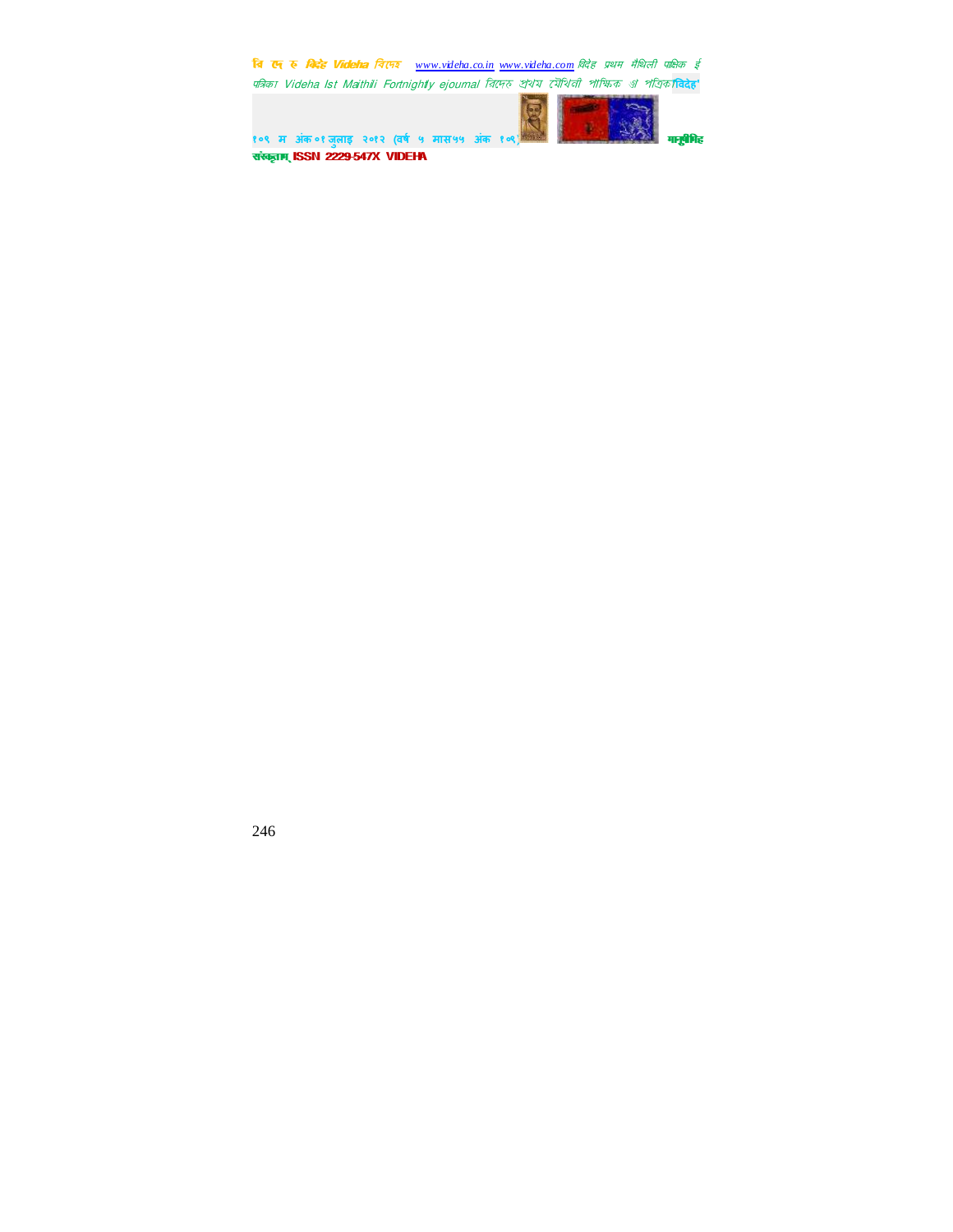**CONTRACTOR** 

१०९ म अंक०१जुलाइ २०१२ (वर्ष ५ मास*५५* अंक १०९) मानुसार मानुसारिक **मानुसीरि**ह संस्कृतम् ISSN 2229-547X VIDE<del>H</del>A

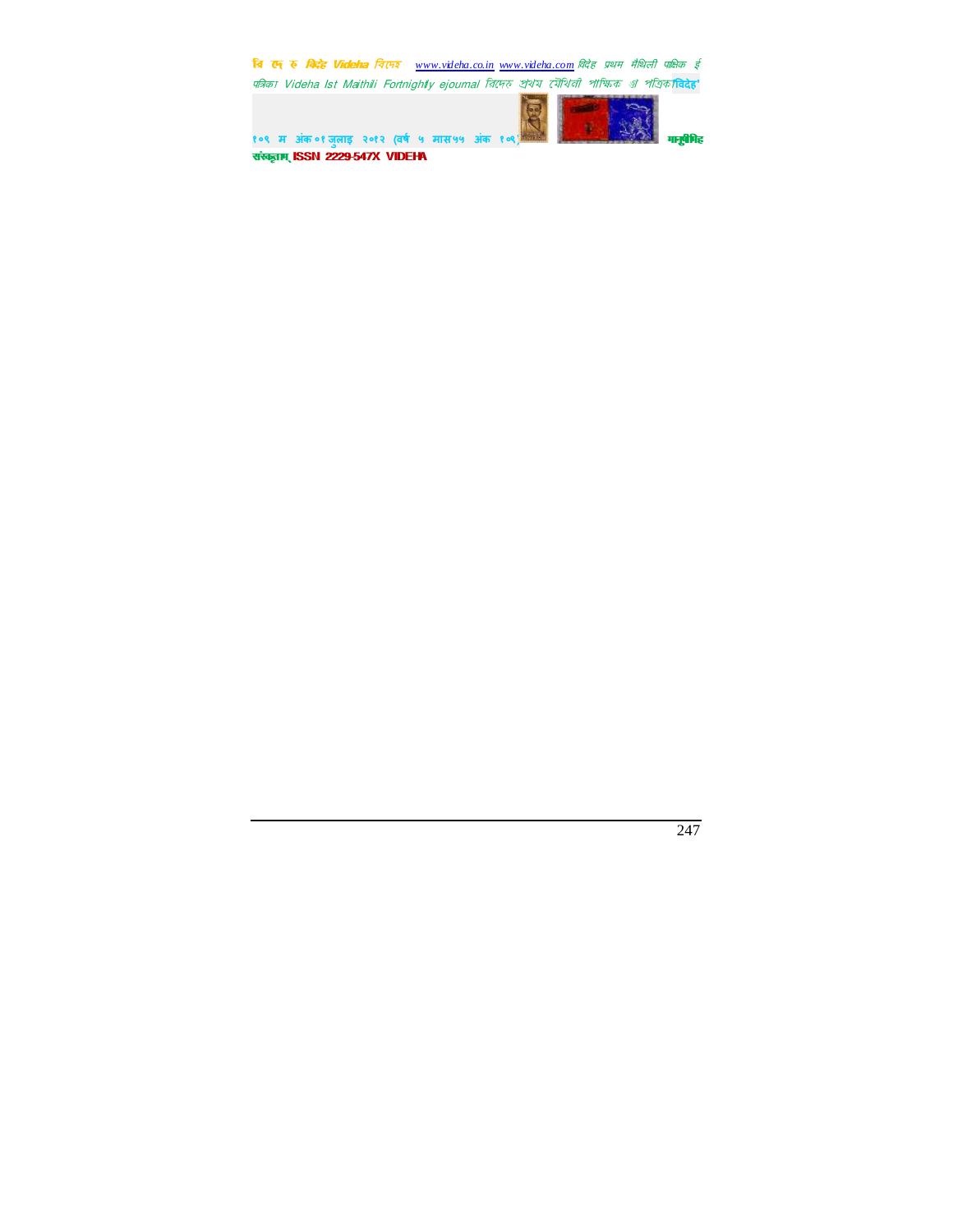१⣒⣇⢹⢳!⢴.2⢾ ⢷⢼!"⢸⣞⢼!2⣅⢷⢼⢽!⣐! C ⢷-!⢾⢷⢳⣅⢾⢼!⢼!⢹⣇⢽⢼⢻⢷⢴!⢷⣓2!

⣇⢹⢳!⢴.2⢾ ⢷⢼!५०!"G!⢼⢻⢼G!⣐!

 $\overline{\mathcal{A}}$ 42,290 lo  $\overline{\mathcal{A}}$  200 lo  $\overline{\mathcal{A}}$  200 lo  $\overline{\mathcal{A}}$  200 lo  $\overline{\mathcal{A}}$  200 lo  $\overline{\mathcal{A}}$  200 lo  $\overline{\mathcal{A}}$ 

ad: 1940, 1940, 1940, 1940, 1940, 1940, 1940, 1940, 1940, 1940, 1940, 1940, 1940, 1940, 1940, 1940, 1940, 1940

LATHA & PATHALL PATH **yo** 12

संस्कृतम् ISSN 2229-547X VIDEHA

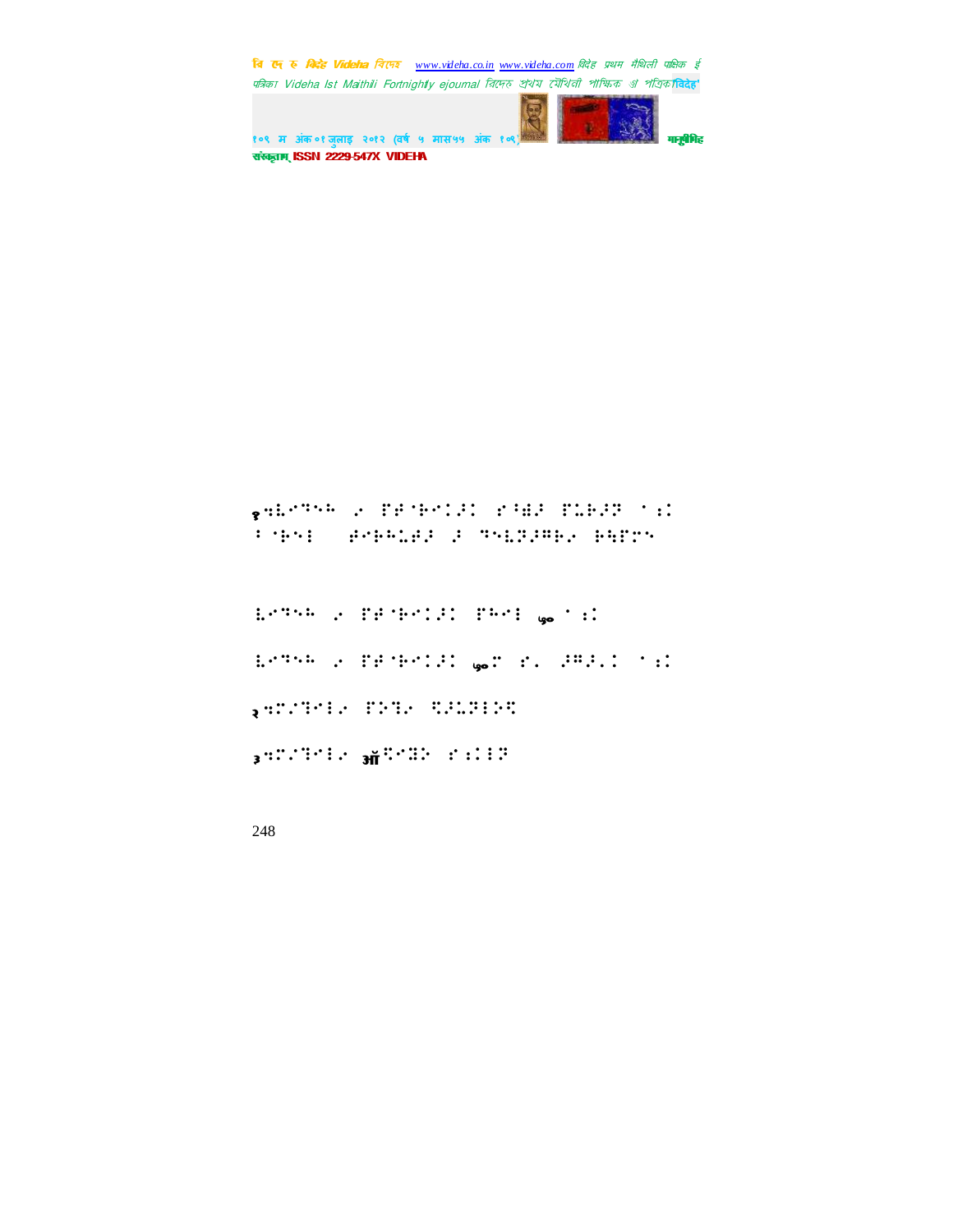```
चि एक रु विदेह Videha चिएन्छ <u>www.videha.co.in www.videha.com</u> विदेह प्रथम मैथिली पाक्षिक ई
 पत्रिका Videha Ist Maithili Fortnightly ejournal রিদেত প্রথম মৌথিনী পাক্ষিক ॳ পত্রিকাঁ<mark>বিदेह'</mark>
१०९ म अंक ०१जुलाइ २०१२ (वष ५ मास५५ अंक १०९) मानुषीिमह 
संस्कृतम् ISSN 2229-547X VIDEHA
g4223412 EASA321 EE113
 ुच:राष्ट्रीत एर्ल कि:३३ । त्रि:28र: एर्ल कि:३३ ।
 ⢼!^⢾ ⢷!Njuijmb!Qbjoujoh0!
 ^+ krane ( ^+ ) ^+ and ( ^+ ) ^+ ) ^+ and ( ^+ ) ^+ ) ^+ and ( ^+ ) ^+ ) ^+ and ( ^+ ) ^+ ) ^+ ) ^+ ( ^+ ) ^+ ( ^+ ) ^+ ( ^+ ) ^+ ( ^+ ) ^+ ( ^+ ) ^+ ( ^+ ) ^+ ( ^+Si : 15 3215
\epsilonHEPTSH PITFIE I ISE
 ius;00wjefibration;00wjefibrvidae;00wjefibrvidae;00wjefibrvidae;00wjefibrvidae;00wjefibrvidae;00wjefibrvidae;
 ७∰ि प्राप्त था । अपनि प्राप्त था । अपनि प्राप्त था । अपनि प्राप्त था । अपनि प्राप्त था । अपनि प्राप्त था । अपन<br>प्राप्त था ।
 bhship shows the control of the control of the control of the control of the control of the control of the control of the control of the control of the control of the control of the control of the control of the control of
 ८⣒⣇⢹⢳!4⣙⢴!"⢼⢳⢾ ⣝!⣐⢻ ⢷⢺⢴!
^{\circ} ^{\circ} ^{\circ} ^{\circ} ^{\circ} ^{\circ} ^{\circ} ^{\circ} ^{\circ} ^{\circ} ^{\circ} ^{\circ} ^{\circ} ^{\circ} ^{\circ} ^{\circ} ^{\circ} ^{\circ} ^{\circ} ^{\circ} ^{\circ} ^{\circ} ^{\circ} ^{\circ} ^{\circ} ^{\circ} ^{\circ} ^{\circ} ^{\circ} ^{\circ} ^{\circ} ^{\circbsuch the control of the control of the control of the control of the control of the control of the control of
 ९⣒⣇⢹⢳!2⣓⢷ ⣇.⢷⣓2!#⢸⢼"⢷!⢻⢼⣁#!!
 iuuq;00hbkfoesbuiblvs⣒cmphtq
 puòde della contra
 <sub>%</sub>o स‡राप्रस्य काला अध्याप्रस्
 ius;00wjefib234 ministerio dpn
 १<mark>१</mark>९ मध्य प्राप्त करने के लिख है।
```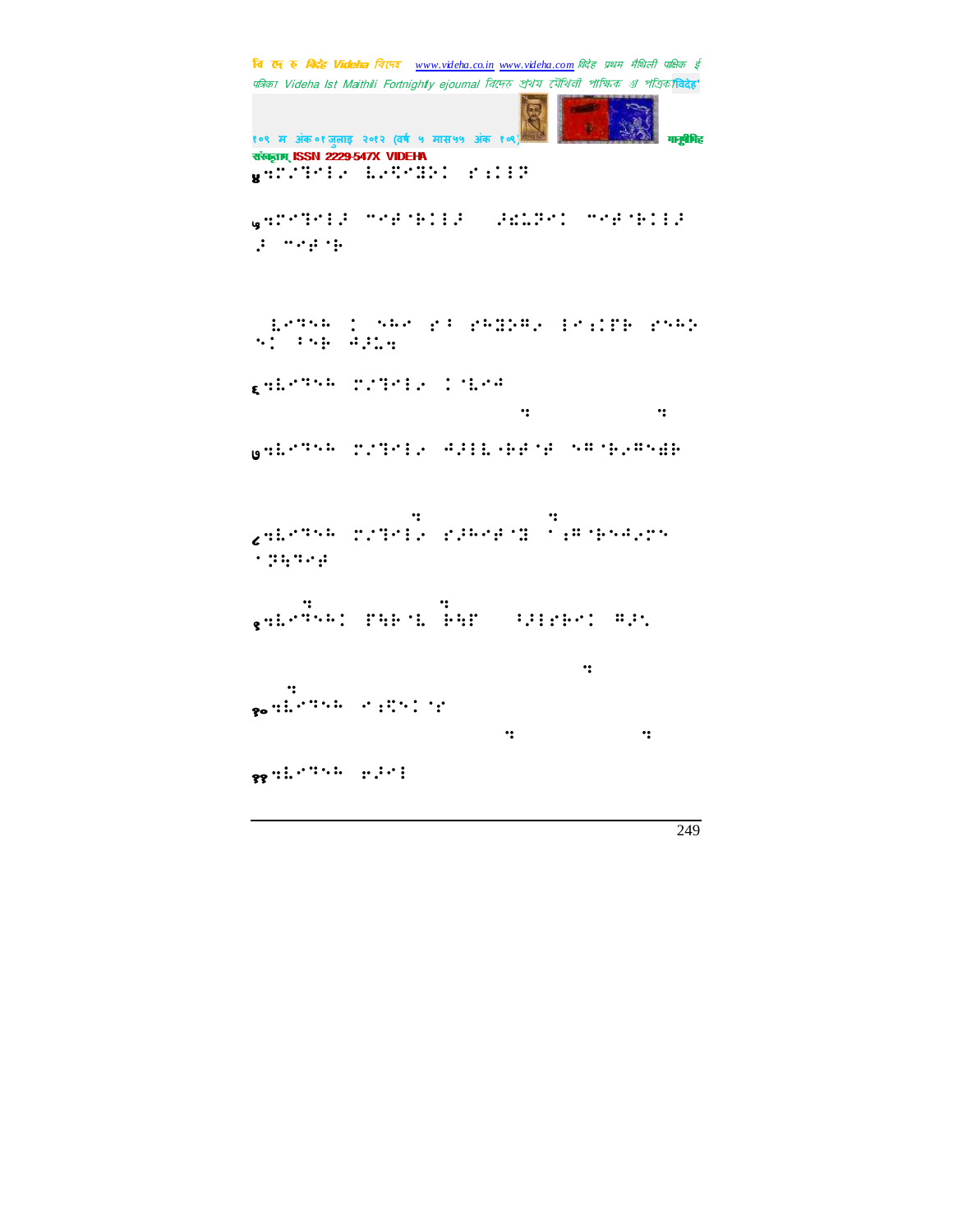१०९ म अंक ०१जुलाइ २०१२ (वष ५ मास५५ अंक १०९) मानुषीिमह संस्कृतम् ISSN 2229-547X VIDEHA

ius;00wjefib234,000wjefib234

१२ %) हिल्ला देवा देवा हे अपने समाप्त होते.<br>१९ )⣙⢼◌़⢿⢷\*!⢺⢼⣇D⢷⢾ ⢾!)C ⣍⢻\*!!

tbefore the control of the control of the control of the control of the control of the control of the control of the control of the control of the control of the control of the control of the control of the control of the <sub>१३</sub>० ६८९५६ र ५०% हे लाले हे देशील २० कि.मी. PHAI CHE LATHE THEFT

csbjmmformation of the control of the control of the control of the control of the control of the control of the control of the control of the control of the control of the control of the control of the control of the cont १४ <sup>w</sup>ite<br>JTU JEFIB II HEFT

bsdie bedruik in der deutsche bedruik in der deutsche bedruik in der deutsche bedruik in der deutsche bedruik १५⣒!⣇⢹⢳!2 ⢷⣙!4⣙⢴!2⢼⢿!⢴! 2⢾ ⢷⢼!4⣙⢴!2⢵⣙⢴!⢼⢷ ⢼⣇!

 $q_1$ cmpht $q_2$ dpuij $\alpha$ 

where  $\alpha$  is the positive point of the positive point of the point of the point of the point of the point of the point of the point of the point of the point of the point of the point of the point of the point of the poin

 $\epsilon$ ९६ से अलिए में सिर्फिट में से सामने का सामने का सामने का अलिए सिर्फिट में से सामने का अलिए सिर्फिट में से 2⢾ ⢷⢼!ऑ⣋⣝⢵!⢼⢷ ⢼⣇!

by the control of the control of the control of the control of the control of the control of the control of the <sub>१७</sub>५ 1/9756 Politic 201612 Public 2016 2⢾ ⢷⢼!⣇⢴⣋⣝⢵!⢼⢷ ⢼⣇!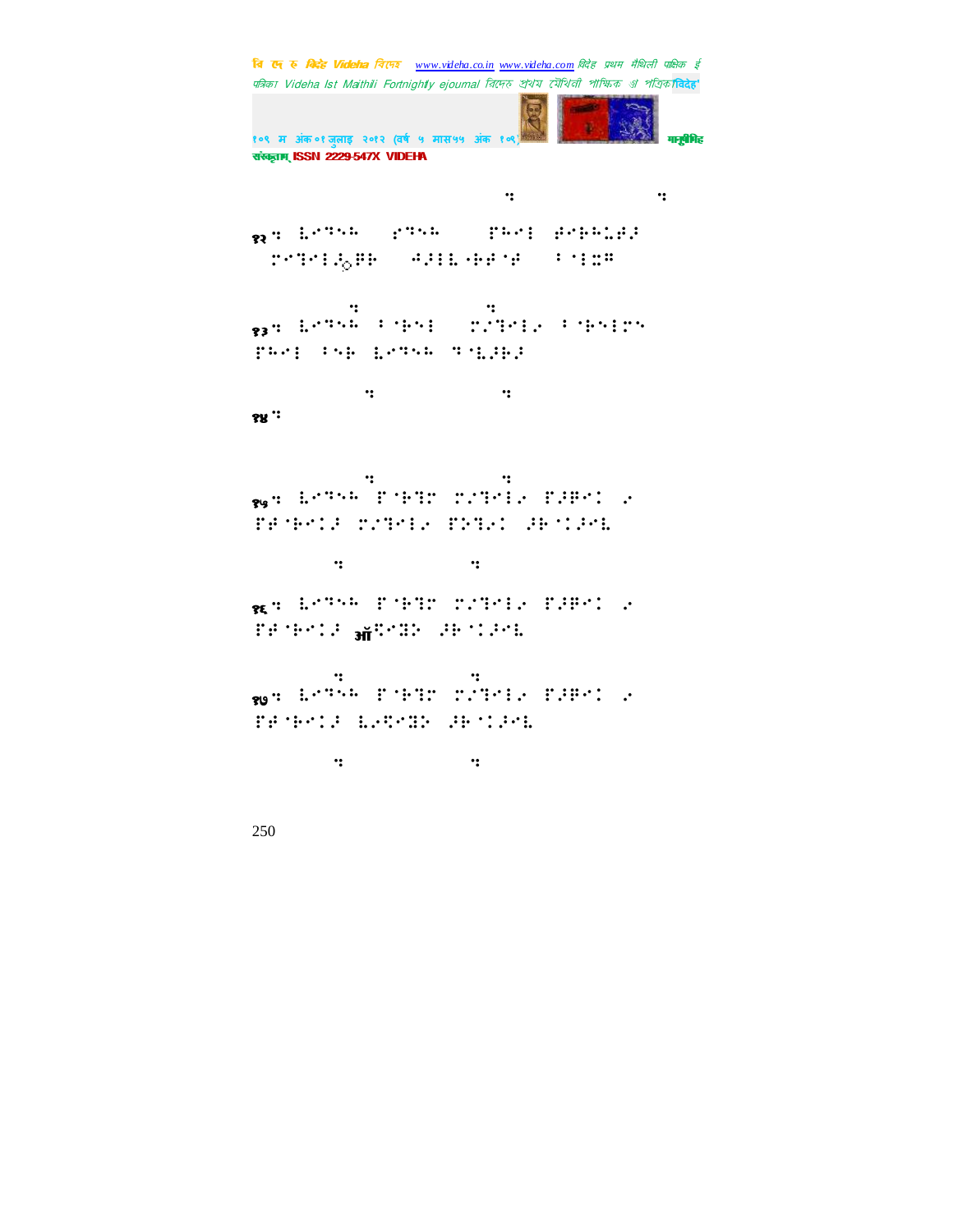१०९ म अंक ०१जुलाइ २०१२ (वष ५ मास५५ अंक १०९) मानुषीिमह संस्कृतम् ISSN 2229-547X VIDEHA <sub>क</sub>∠ संस्थान करने से अपने स्थान करने से सम्मान करने से अन्य स्थान करने से अन्य स्थान करने से अन्य स्थान करने से अ PROPORT CONTROL CONTROL ⢼!⢼!^⢾ ⢷⢼! quadre control of the control of the control of the control of the control of the control of the control of the control of the control of the control of the control of the control of the control of the control of the contr <sub>१९</sub>५ :1793 | 28 | 1999) | 1999 | 1999 | 1999 | 1999 ⢵2 ⢷⣝!⢺⢼⣇D⢷⢾ ⢾\*! ius;00nbjuijmbvsnjuijmbvsnjuijmbvsniuijmbvsniuijmbvsniuijmbvsniuijmbvsniuijmbvsniuijmbvsniuijmbvsniuijmbvsniui https://www.facebook.com <sub>२०</sub>०९' स्टेटर वाले का अन्य प्राप्त का अन्य प्राप्त का अन्य प्राप्त का अन्य प्राप्त का अन्य प्राप्त का अन्य प्राप्त<br>प्राप्त का अन्य प्राप्त का अन्य प्राप्त का अन्य प्राप्त का अन्य प्राप्त का अन्य प्राप्त का अन्य प्राप्त क ius in control de la control de la control de la control de la control de la control de la control de la control de la control de la control de la control de la control de la control de la control de la control de la contr  $\mathbf{q}$ <mark>२१</mark> भाषा प्राप्त हो। यो प्राप्त हो प्राप्त हो। यो प्राप्त हो प्राप्त हो। यो प्राप्त हो प्राप्त हो। यो प्राप्त हो

INE STRANGE INT

 $\therefore$  :  $\vdots$ 

⢳!"⣓⢳2⢷!⢺⢼⣅!!

 $\mathbf{22}$ ं under the control  $\mathbf{23}$  and  $\mathbf{24}$  and  $\mathbf{25}$ 

vt⣒hspvqt⣒zbipp⣒dpn!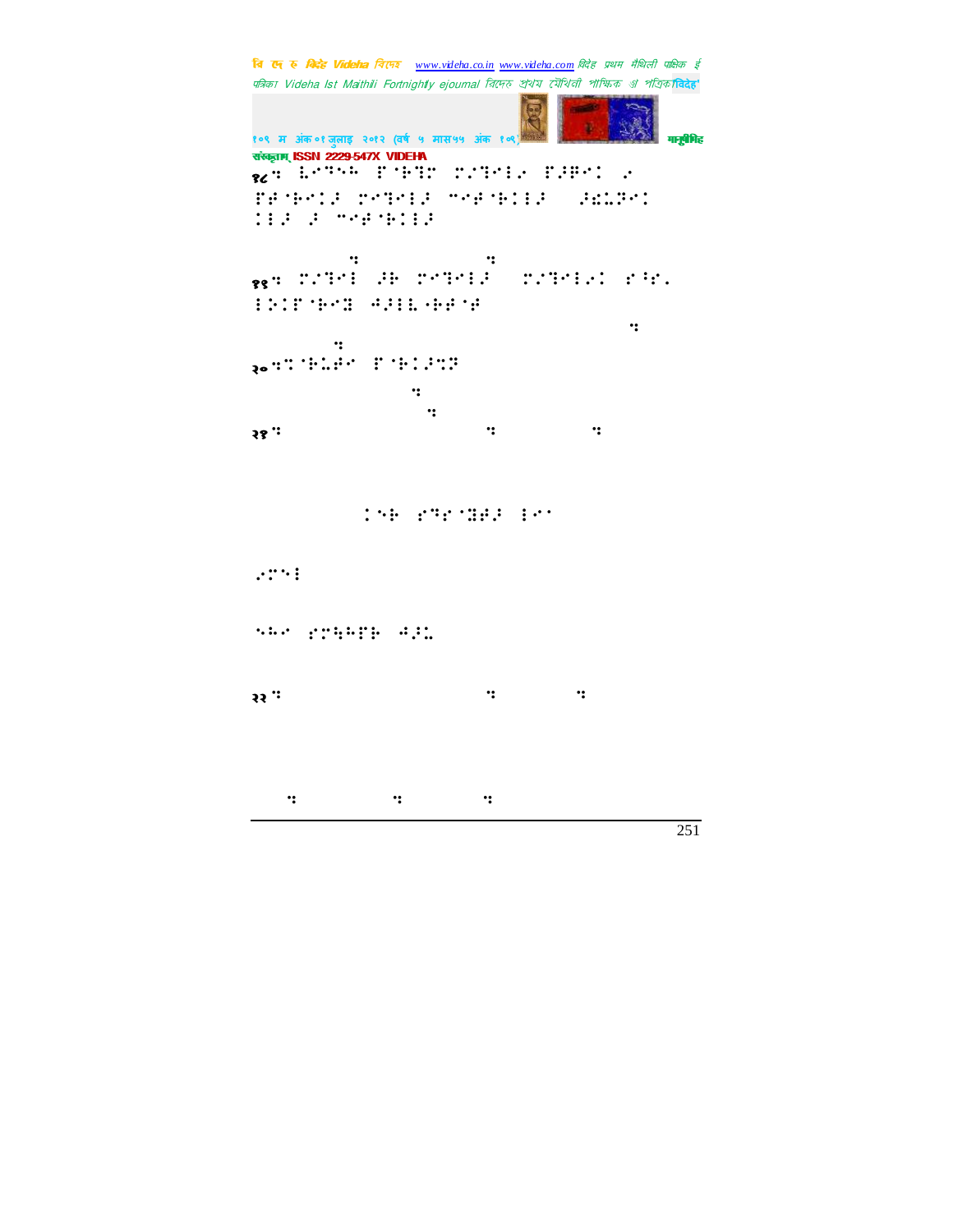```
चि एक रु विदेह Videha चिएन्छ <u>www.videha.co.in www.videha.com</u> विदेह प्रथम मैथिली पाक्षिक ई
पत्रिका Videha Ist Maithili Fortnightly ejournal রিদেত প্রথম মৌথিনী পাক্ষিক ॳ পত্রিকাঁ<mark>বিदेह'</mark>
१०९ म अंक ०१जुलाइ २०१२ (वष ५ मास५५ अंक १०९) मानुषीिमह 
संस्कृतम् ISSN 2229-547X VIDEHA
252
३३५<sup>००</sup>०० था था लाढ था था था था।
ius;00hbkgbkgbkgbkgbkgbkgbkgbkgbkg
https://www.file.com
   <sub>२४</sub>९ प्रधानम् ।<br>जन्म
libcbt⣒cmphtqpu⣒dpn0!!!!
_{\mathbf{39}}eistra (Paralelle (Constant) in the second constant _{\mathbf{48}}⢼⢹!2⢳!2⢵⣋⢼" ⣞!"⢼⣞!
ius (1993) in the control of the control of the control of the control of the control of the control of the co
ftttt til den stad og den stad og den stad og den stad og den stad og den stad og den stad og den stad og den
२६:२७:\mathbf{g} is a set of \mathbf{g} is a set of \mathbf{g}२८⣒!⣇⢹⢳!4⣙⢴!⢽⢼⣞ ⣝!⣅⢾ "⣇!
esbnb, esbnb, esbnb, esbnb, esbnb, esbnb, esbnb, esbnb, esbnb, esbnb, esbnb, esbnb, esbnb, esbnb, esbnb, esbnb
२९ ::::::::::::::
ius;00ftbnbbesquedpnbbesquedpnbbesquedpnbbesquedpnbbesquedpnbbesquedpnbbesquedpnbbesquedpnbbesquedpnbbesquedpn
<sub>३०</sub>० :2799:2000 : 279
ius;00nbjuijmjegimntoja (1900-1900)
u⣒dpn0!!
<sub>३१</sub> ± 1977-1978 | 1980 | 1980 |
⣒cmphtqpu⣒dpn0!!
<sub>32</sub>q: 223912 - 52913
ibility of the company of the company of the company of the company of the company of the company of the company of the company of the company of the company of the company of the company of the company of the company of t
```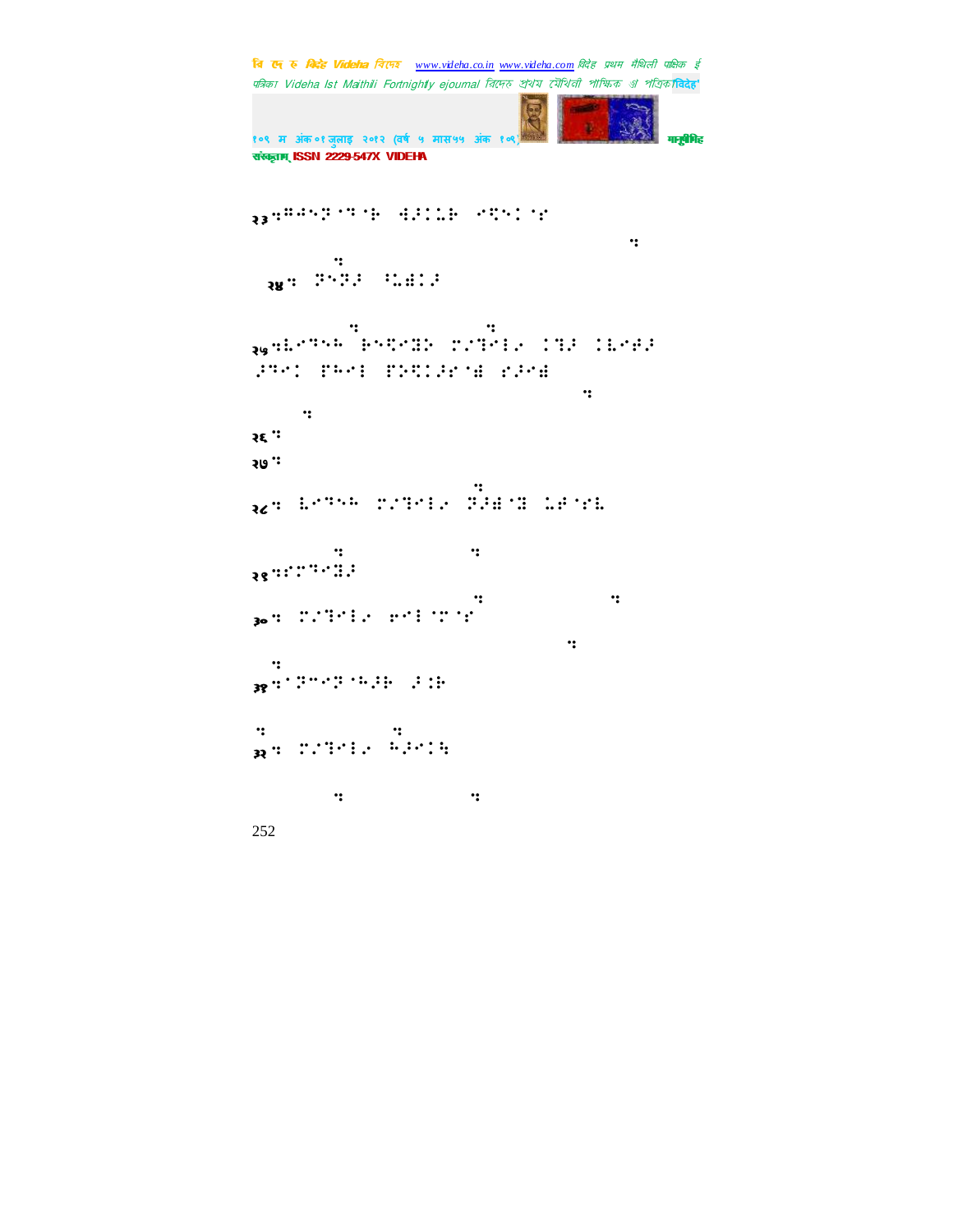चि एक रु *विदेह Videha चिए*न्छ <u>www.videha.co.in www.videha.com</u> विदेह प्रथम मैथिली पाक्षिक ई पत्रिका Videha Ist Maithili Fortnightly ejournal রিদেত প্রথম মৌথিনী পাক্ষিক ॳ পত্রিকাঁ<mark>বিदेह'</mark>

१०९ म अंक ०१जुलाइ २०१२ (वष ५ मास५५ अंक १०९) मानुषीिमह संस्कृतम् ISSN 2229-547X VIDEHA  $33$  :  $1331$   $1311$ nbjurga julijanske političare postavlja se objavlja se objavlja se objavlja se objavlja se objavlja se objavlj <sub>38</sub>9 Ernor (11) ius;00wjibojlbuibojlbuibojlbuibojlbuibojlbuibojlbuibojlbuiboj ३५⣒!4⣙⢴!⣇⢾⢼! lbwydd a chwaraeth a chwaraeth a chwaraeth a chwaraeth a chwaraeth a chwaraeth a chwaraeth a chwaraeth a chwar<br>Daeth a chwaraeth a chwaraeth a chwaraeth a chwaraeth a chwaraeth a chwaraeth a chwaraeth a chwaraeth a chwara <sub>क्</sub>यः २०३०: २००१ - २३३ lbuib $\mathcal{L}$ <sub>30</sub> 42,1948 - 12,289 - 12,29 tbnbmpdiobate both products and the products of the products of the products of the products of the products of the products of the products of the products of the products of the products of the products of the products o

 $2.54$   $\pm$   $0.254$   $\pm$   $0.254$   $\pm$   $0.254$   $\pm$   $0.254$   $\pm$ M NO DE MARIN CONSIDERE !⢻!⢻⢺⢽ ⢹ ⢷!⣚⢼⣅⢷!!⢽C⢽ ⣎. 2 ⢷C⢽ ⣎."⢴⢿⢼-!⣅2⢽ ⣝⢼"! ) (Senderland Company (2001) 2010 (2001) 2010 ) and that they conduct in the state of the ) A: The Almarchief (2.000) and the Constant (2.000) and the Constant (2.000) and the Constant (2.000) and the  $\mathcal{P}$  , and  $\mathcal{P}$  is a set of  $\mathcal{P}$  of  $\mathcal{P}$  . The constant of  $\mathcal{P}$ ⢽\*!⢼!C⢼.⣉⢵⢷!"⢼⢳⢾ ⣝!⣇⢹⢳! rumens or this construction of the p ⢶⣍⢷ ⣒!⣅⢷⣅⢿⢾ ⢷ –⢽ ⢾⢷ ⢽!  $\therefore$   $\therefore$   $\therefore$   $\circ$   $\therefore$   $\circ$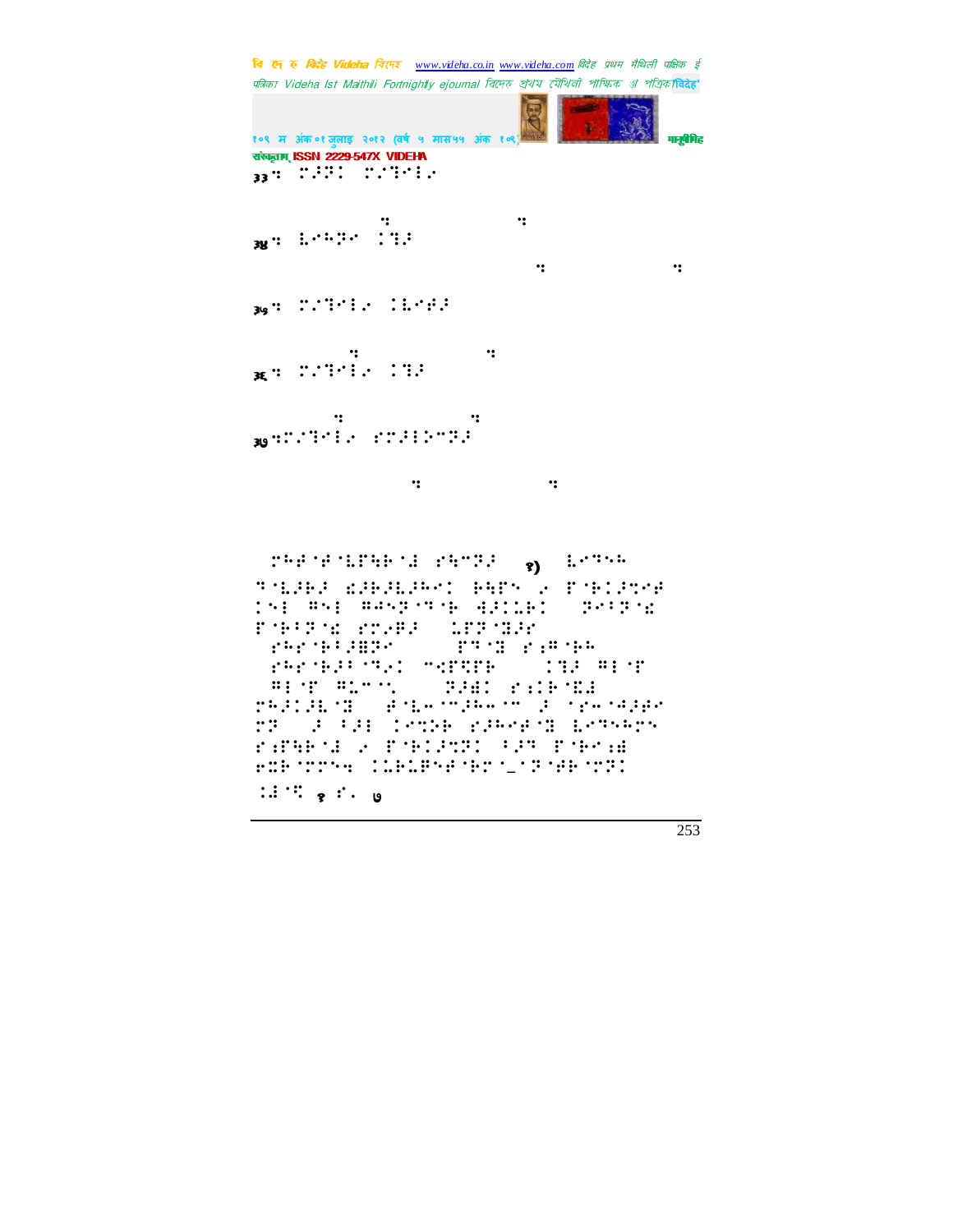चि एक रु *विदेह Videha चिए*न्छ <u>www.videha.co.in www.videha.com</u> विदेह प्रथम मैथिली पाक्षिक ई पत्रिका Videha Ist Maithili Fortnightly ejournal রিদেত প্রথম মৌথিনী পাক্ষিক ॳ পত্রিকাঁ<mark>বিदेह'</mark>

१०९ म अंक ०१जुलाइ २०१२ (वष ५ मास५५ अंक १०९) मानुषीिमह संस्कृतम् ISSN 2229-547X VIDEHA

Op 38.92.1883:00 10.000 10.93.1883:00 10.000 10.93.1883:00 10.000 10.93.1883:00 10.000 10.000 10.000 10.000 10 2D⢷⣏ ⣚2⢷!⢽⢴^⢼G!⢼!2 ⢷⢼⣉!"⢼⣞! ius in control de la control de la control de la control de la control de la control de la control de la control de la control de la control de la control de la control de la control de la control de la control de la contr  $\ddot{\phantom{20}}$  $\mathcal{L}$  on the state of the state  $\mathcal{L}$  ,  $\mathcal{L}$  , and  $\mathcal{L}$  and  $\mathcal{L}$ 4⣙⢴.⣐⢻ ⢷⢺⢴!⢼!⣐⢻ ⢷⢺⢴!4⣙⢴!  $^{\prime}$  ) )  $^{\prime}$  (  $^{\prime}$  )  $^{\prime}$  (  $^{\prime}$  )  $^{\prime}$  (  $^{\prime}$  )  $^{\prime}$  (  $^{\prime}$  )  $^{\prime}$  (  $^{\prime}$  )  $^{\prime}$  (  $^{\prime}$  )  $^{\prime}$  (  $^{\prime}$  )  $^{\prime}$  (  $^{\prime}$  )  $^{\prime}$  (  $^{\prime}$  )  $^{\prime}$  (  $^{\prime}$  )  $^{\prime}$  (  $^{\prime}$  )  $^{\prime}$  (  $^{\prime$ SAL MIRA ( YTENE 'NIE' MIRENER (TR'AR

⢼⣎⢼⢷⢾!.Cbtfe!po!nt.trm!tfswfs! Fohmjti.Nbjuijmj!Ejdujpobsz⣒!

⣇⢹⢳!⢸⢼⣏⢼2⢼.!⢷^⢽⢼⣈⢽!" ⢾⣐⢸⣒! ⣅⢷⣅⢿⢾ ⢷ !⢽ ⢾⢷ ⢽.!⢻⢺⢽ ⢹ ⢷! ⣚⢼⣅⢷!

⊞ANP'T GERE GERE DE POLITIQ "⢴⢿⢼-!⣅2⢽ ⣝⢼"!)"⢳" ⢷C⢼⣟⢽\*!-!  $2^m$   $2^m$   $\rightarrow$   $2^m$   $\rightarrow$   $2^m$   $\rightarrow$   $2^m$   $\rightarrow$   $2^m$ ⣙⢼.⢻ 2!)⢻ 2!⢻⣅^ ⣁\*-!  $\mathbb{R}$ H: : : : : : : : :  $\mathbb{R}$   $\rightarrow$   $\mathbb{R}$   $\rightarrow$   $\mathbb{R}$   $\rightarrow$   $\mathbb{R}$   $\rightarrow$ )  $\pm$  150  $\pm$  750  $\pm$  10  $\pm$  10  $\pm$  10  $\pm$  10  $\pm$  10  $\pm$  10  $\pm$ C⢼⣐⣋⢴.⣉⢵⢷⢺⢻⢾!⣇⢹⢳!"⣐2⣓⢷ ⣜!  $\overline{P}$  POSSES TO THE POSSES WAS  $\frac{1}{2}$  . The late of the first state  $\frac{1}{2}$  and  $\frac{1}{2}$  of the first state  $\frac{1}{2}$  and  $\frac{1}{2}$  and  $\frac{1}{2}$  and  $\frac{1}{2}$  and  $\frac{1}{2}$  and  $\frac{1}{2}$  and  $\frac{1}{2}$  and  $\frac{1}{2}$  and  $\frac{1}{2}$  and  $\frac{1}{2}$  and

Uiblist van die Grootste van die Grootste van die Grootste van die Grootste van die Grootste van die Grootste<br>Gebeure

 $\mathcal{G}$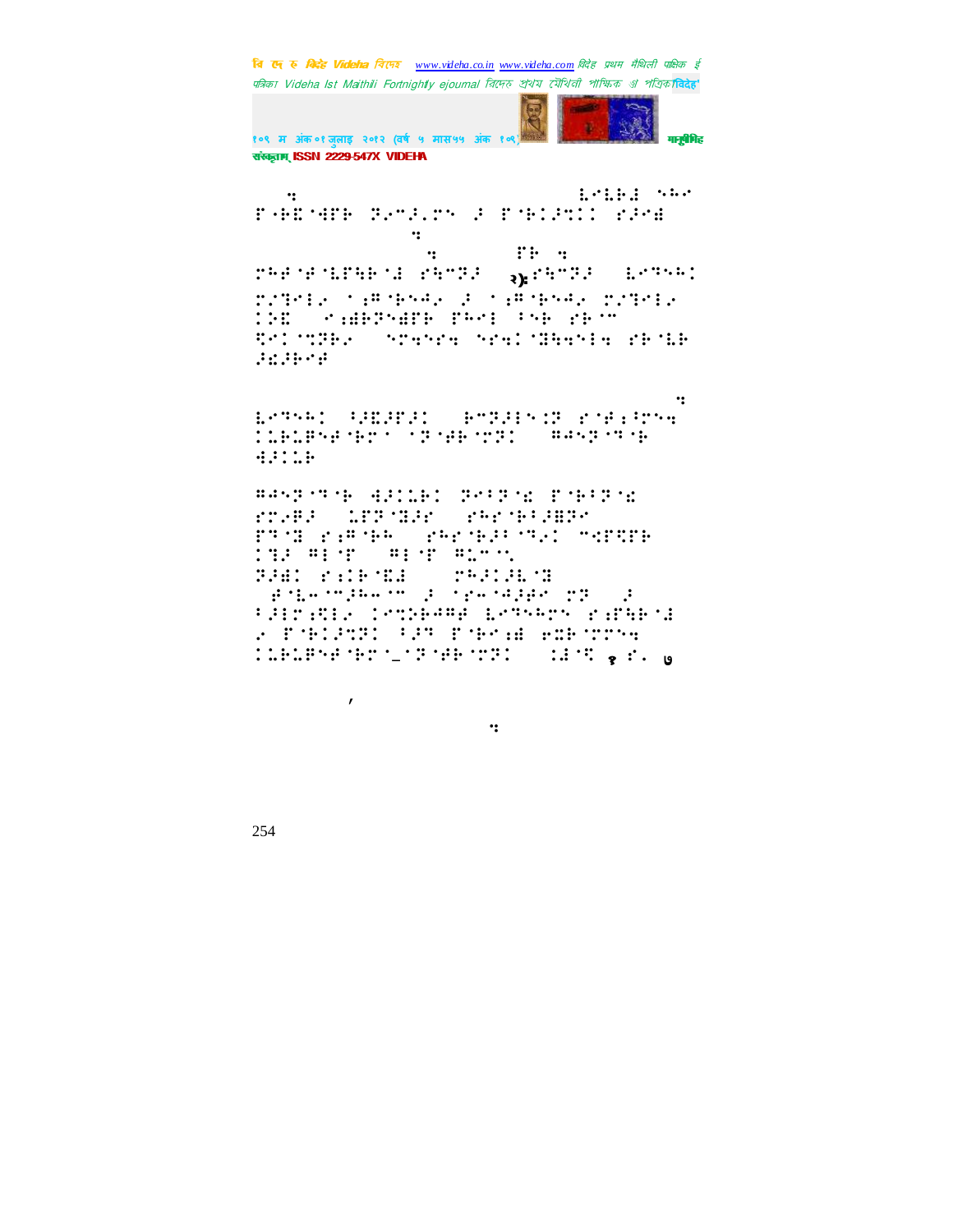चि एक रु *विदेह Videha चिए*न्छ <u>www.videha.co.in www.videha.com</u> विदेह प्रथम मैथिली पाक्षिक ई पत्रिका Videha Ist Maithili Fortnightly ejournal রিদেত প্রথম মৌথিনী পাক্ষিক ॳ পত্রিকাঁ<mark>বিदेह'</mark>

१०९ म अंक०१जुलाइ २०१२ (वर्ष ५ मास*५५* अंक १०९) मानुसार मानुसारिक **मानुसीरि**ह

संस्कृतम् ISSN 2229-547X VIDE<del>H</del>A

## ६९२ 2D⢷⣏ ⣚!;!⣓ ⣝!⢸⢼⣒!⢷⣅⣒!2110.



iuuqt;00tjuftigtat;00tjuftigtat;00tjuftigtat;00tjuftigtat;00tjuftigtat;00tjuftigtat;00tjuftigtat;00tjuftigtat;

efib $\alpha$  of  $\alpha$  of  $\alpha$  of  $\alpha$  of  $\alpha$ ius;00wjefib234,000wjefib234

xfctium (1980), iuu quadrum (1980), iuu  $\frac{d\theta}{d\theta}$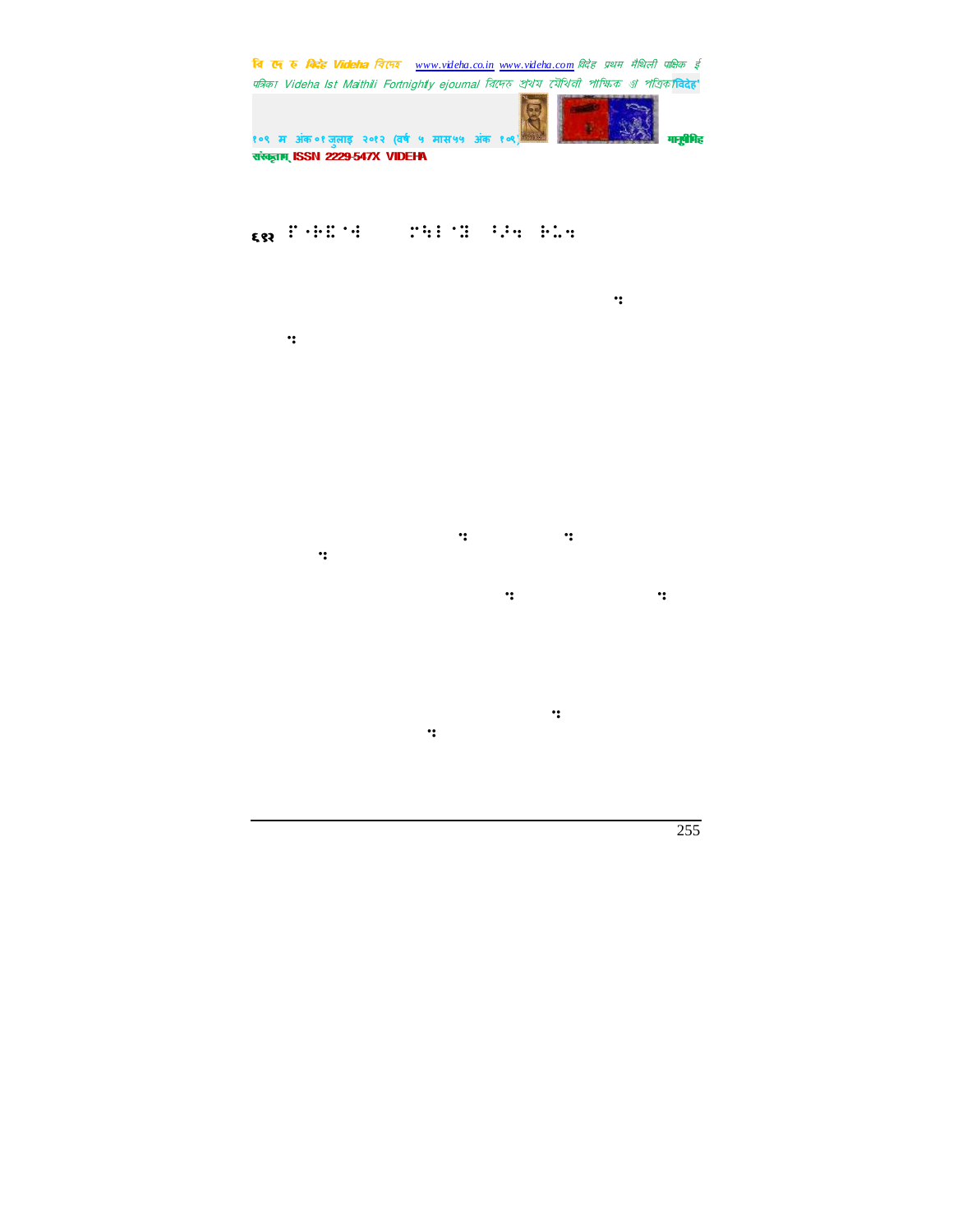चि एक रु *विदेह Videha चिए*न्छ <u>www.videha.co.in www.videha.com</u> विदेह प्रथम मैथिली पाक्षिक ई पत्रिका Videha Ist Maithili Fortnightly ejournal রিদেত প্রথম মৌথিনী পাক্ষিক ॳ পত্রিকাঁ<mark>বিदेह'</mark> १०९ म अंक ०१जुलाइ २०१२ (वष ५ मास५५ अंक १०९) मानुषीिमह संस्कृतम् ISSN 2229-547X VIDEHA nbjm;tisvuju bujqvcmja konstantine Atisvuju bujqvcmja konstantine Atisvuju bujqvcmja konstantine Atisvuju bujq uj.dov. a na staročno područje u predstavlja u predstavlja u predstavlja u predstavlja u predstavlja u predstav<br>Dogodpredstavlja u predstavlja u predstavlja u predstavlja u predstavlja u predstavlja u predstavlja u predsta  $\mathbb{R}^{2\times 3\times 4}$  ,  $\mathbb{R}^{3\times 4}$  ,  $\mathbb{R}^{3\times 4}$  ,  $\mathbb{R}^{3\times 4}$   $\mathbb{R}^{4\times 4}$   $\mathbb{R}^{4\times 4}$  ,  $\mathbb{R}^{4\times 4}$  $\overline{P}$  =  $\overline{P}$  =  $\overline{P}$  =  $\overline{P}$  =  $\overline{P}$  =  $\overline{P}$  =  $\overline{P}$  =  $\overline{P}$  =  $\overline{P}$  =  $\overline{P}$  =  $\overline{P}$  =  $\overline{P}$  =  $\overline{P}$  =  $\overline{P}$  =  $\overline{P}$  =  $\overline{P}$  =  $\overline{P}$  =  $\overline{P}$  =  $\overline{P}$  =  $\overline{P}$  =  $\$ ;⣇⢹⢳.⢴.2⢾ ⢷⢼!  $\ddot{\phantom{a}}$ ^⣅⢽!⢷^⢽⢼!" ⢾⣒!  $\frac{1}{2}$ ,  $\frac{1}{2}$ ,  $\frac{1}{2}$ ,  $\frac{1}{2}$ ,  $\frac{1}{2}$ ,  $\frac{1}{2}$ ,  $\frac{1}{2}$ ,  $\frac{1}{2}$ ,  $\frac{1}{2}$ ,  $\frac{1}{2}$ " 2⢼⢹;!⢻⢺⢽ ⢹ ⢷!⣚⢼⣅⢷⣒! ius in control de la control de la control de la control de la control de la control de la control de la control de la control de la control de la control de la control de la control de la control de la control de la contr qvcmjdbujpo buje na postali po postali po postali po postali po postali po postali po postali po postali po po tisvuje konstantine konstantine konstantine konstantine konstantine konstantine konstantine konstantine konstantine konstantine konstantine konstantine konstantine konstantine konstantine konstantine konstantine konstantin  $\mathbf{q}$  $\mathbf{z}$  :  $\mathbf{z}$  :  $\mathbf{z}$  $\mathbf{L}$  define  $\mathbf{L}$  . The definition of  $\mathbf{L}$  defines operator ⣙⢼⢿⢷!⢼!⢹⣇⢽⢼⢻⢷⢴!⢼!⢻⢺⢽ ⢹ ⢷! ⣚⢼⣅⢷!"⢼⢾!⣈⣜ ⣋.!⢽C⢽ ⣎.2 ⢷C⢽ ⣎. "⢴⢿⢼-⣅2⢽ ⣝⢼"!)"⢳" ⢷C⢼⣟⢽\*!-! 2⢹ ⣝."⣐⢻ ⢷⢳!)"⢳" ⢷⢼C ⢹⢴!^⣊2⣋2⢷\*-!

⣙⢼.⢻ 2!)⢻ 2!⢻⣅^ ⣁\*-!⢽⢼⣞!

)" In the state  $\sim$  of the state  $\sim$  . The state  $\sim$  of  $\sim$ 

"⢲ ⢺⢼⢾!⢽\*!⢼!C⢼.⣐⣋⢴.⣉⢵⢷!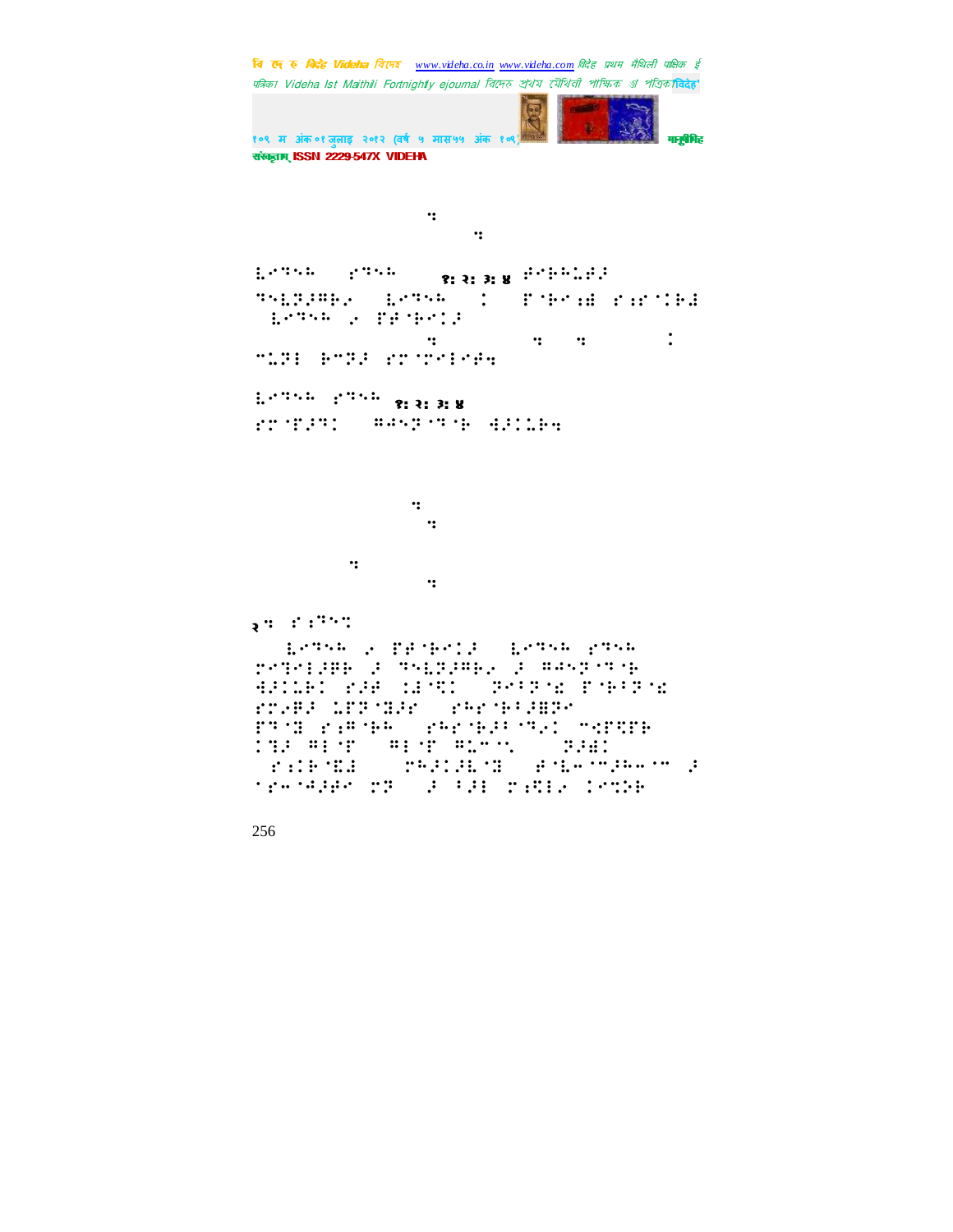वि एक रु विदेह Videha विएम्ब www.videha.co.in www.videha.com विदेह प्रथम मैथिली पाक्षिक ई पत्रिका Videha Ist Maithili Fortnightly ejournal রিদেহ প্রথম মৌথিনী পাক্ষিক প্র পত্রিকা<mark>বিदेह'</mark>



१०९ म अंक०१ जुलाइ २०१२ (वर्ष ५ मास५५ अंक १०९ संस्कृतम् ISSN 2229-547X VIDEHA

**September 1161858-821 (September**  $\ldots$ 

permanental al Estelle.

BROWNIE MARY LYTERY raegeara repole: 1960 Apac (59 An ippn; new peparagern ar nip der ram der de richten richte in trate, ruga a braggini givra Pobol EASE one and Ieni Eest 200 Prim Are regular a redie fronth. **START START START** 

SATTER BOSSETT BASE a protectivity of

FRONT PRESS BATS, MERSING AN OFF CARARANIA CAMPARA DA AREANA (25)<br>Administrativa (2011) media companya podenesi **THAN WHIP WESTER TO SERVE TH** 

9911 1201

 $\frac{1}{2}$  and the construction  $\frac{1}{2}$ a guerran política de la propia ara a shekarar 20

3 Prestrazental Sen Preferradera BARA HIPS AN SEATH

SEPTER IS STRESSERY PORTH TEACH APPE PORTUGE E PART MI ATE **TANK AND MANU STAGE 3. THAN TIME AT** rict (AASIB SASARET THE MEETING alan Ako Pakkis yu mingi the der (ESI) PARron (Point-dag)

PHP: FORCH POPE

ge finne 198 SJEJA friH  $(3992, 596, 616)$  $\begin{aligned} \mathcal{L}_{\mathcal{A}}(\mathcal{A})\mathcal{L}_{\mathcal{A}}(\mathcal{A})\mathcal{L}_{\mathcal{A}}(\mathcal{A})\mathcal{L}_{\mathcal{A}}(\mathcal{A})\mathcal{L}_{\mathcal{A}}(\mathcal{A})\mathcal{L}_{\mathcal{A}}(\mathcal{A})\mathcal{L}_{\mathcal{A}}(\mathcal{A})\mathcal{L}_{\mathcal{A}}(\mathcal{A})\mathcal{L}_{\mathcal{A}}(\mathcal{A})\mathcal{L}_{\mathcal{A}}(\mathcal{A})\mathcal{L}_{\mathcal{A}}(\mathcal{A})\mathcal{L}_{\mathcal{A}}(\mathcal{A$ BIB MEMP NI MAT TATALA PREPI ependers nyeph during the pnp sys-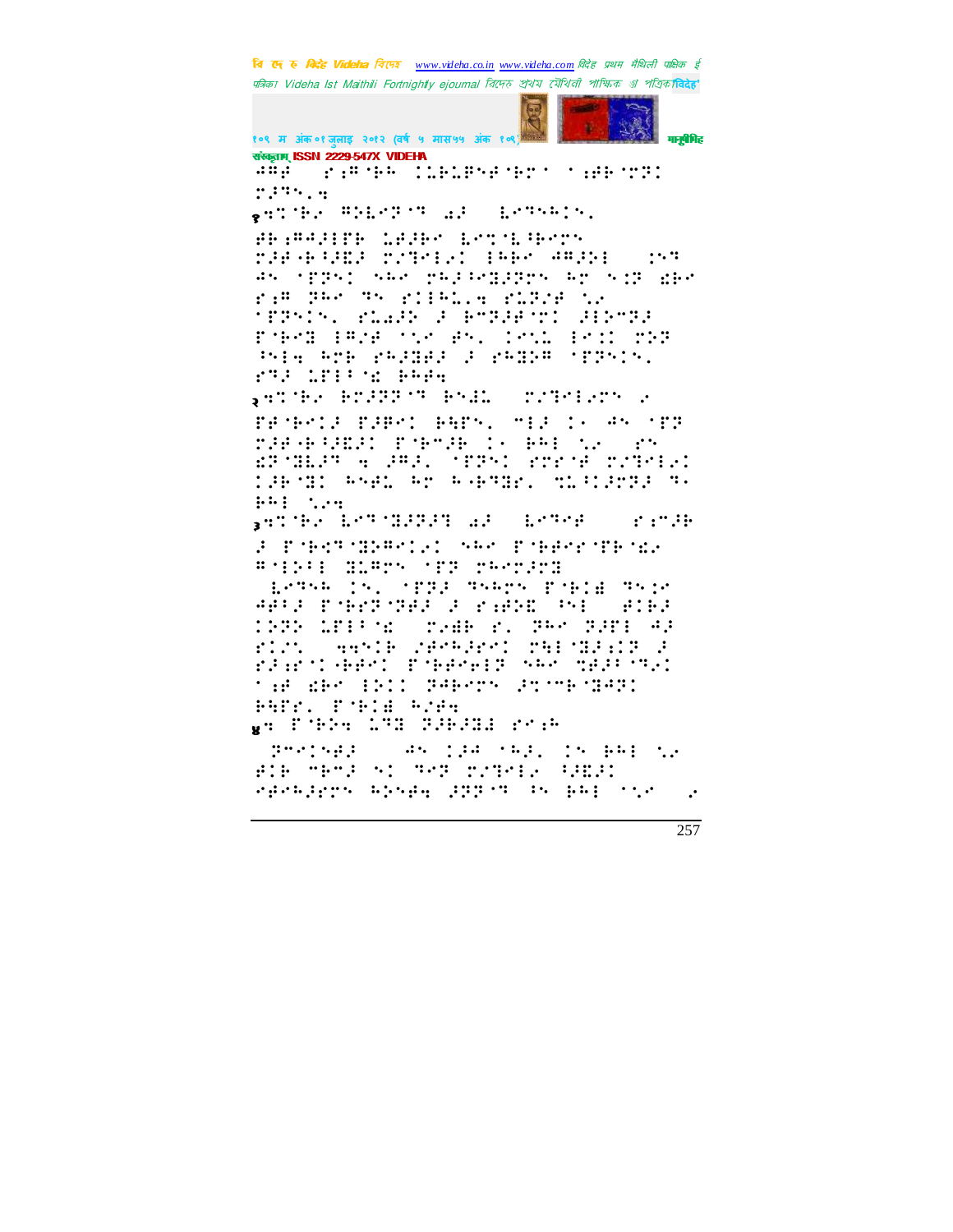बि एक रु *बिरोह Videha चिएक www.videha.co.in www.videha.com विदेह प्रथम मैथिली पाक्षिक ई* पत्रिका Videha Ist Maithili Fortnightly ejournal রিদেহ প্রথম মৌথিনী পাক্ষিক প্র পত্রিকা<mark>বিदेह'</mark>



१०९ म अंक०१ जुलाइ २०१२ (वर्ष ५ मास५५ अंक १) संस्कृतम् ISSN 2229-547X VIDEHA

APPA IN AN NANI ADA 22941 (1295) 2 AB THIN, THE BAI STEARCHESTS! matern rid fields the compromis ge the RiAng Riege (SAP 1875A

IPTOTA 1280 PAI (PAJI 201169216) 27 C2210121 Poben 226-208 2567801 trake kam (seskar ry yo aa bsrebta FRANCISCHE ARTICHE CAMPA BROCHA ting that notified a team form rrethaggeral. Pris Millegerer **THE TOO STEED THE WAS TALK BYS** FIA GEBRA (Guarnia printreno A.) 'FRA R'ABARI P'BAB. A PRES SAR HAND MEANS TONG NOW HEMINEMA APP APPIRAT FERR POLICE CERA provide estatificas cester at

**STRA PERSIEN** POLE SEVE rituressence arrelations PHPL.HHHTPE FRONTE TOP **WHIPE PROPERTY STATE** 

racens nicht. Pharma ce cher TZTMLA FJPMI FRAMAJI (1875) (158 PH REF F TERRITA FARIAR TERR ga mobel forbell dilloub an en coup Poble crime. Papel factory (1995) I POBIASAI KSAMAR AARK (PSI MIKA ring they gamegned then, a 19851925, pigk ajak gapangerser<br>Personal Steel, component as 2.81132334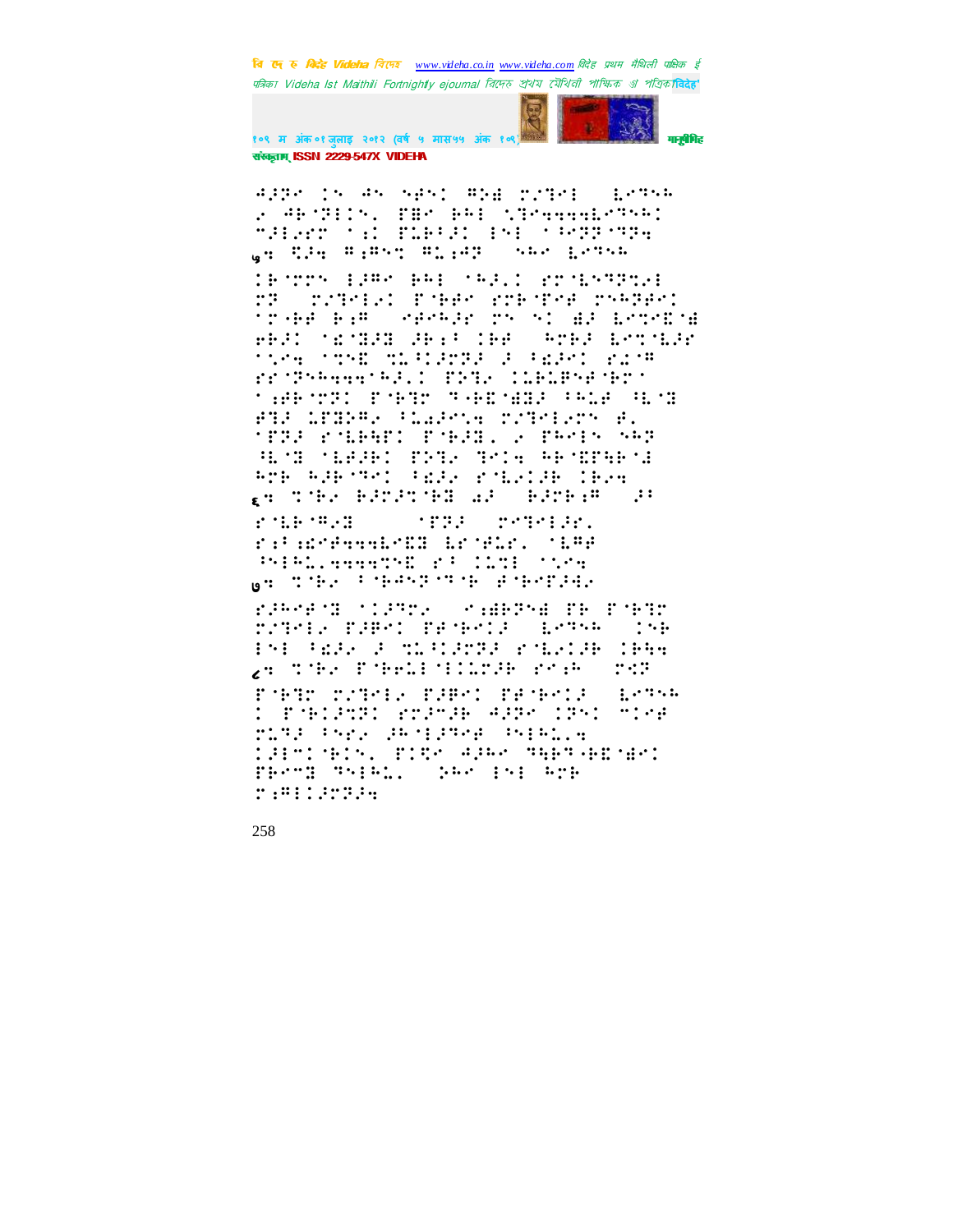वि एक रु क्रिटेड Videha विएम्ब www.videha.co.in www.videha.com विदेह प्रथम मैथिली पाक्षिक ई पत्रिका Videha Ist Maithili Fortnightly ejournal রিদেহ প্রথম মৌথিনী পাক্ষিক প্র পত্রিকা<mark>বিदेह'</mark>



संस्कृतम् ISSN 2229-547X VIDEHA **QUEST STAR TELP BATE OF APPROXICAT** Apone the paper side. **AR SE PROTE** *THIRMPY BYFORD TITME* PEGELEMENTS, POBLST SMOKEN PLEASE 198 1422: Mich Benellergarn ner PORTUGAL PE PORTUGAL AN INSTALLER TENE ta ra<sup>mma</sup> kenyk (anif) **MARISHER** <sub>po</sub>s the sponsors as component FRAMES PARTIES **SEARCH CONFIDENT** PANEOLI PARLEMEN IN 1851 PERPE TEECH A PA HEMETE INFERS AND W LE MONT GO LETTED TRIPLE EREA TARNO FOR TRAP BYTY RTP TOPPORATHEOR ARGEO **THATE SEE SALE AN ANY**  $\mathcal{L}$  $1.1.1.1$ <sub>22</sub> - Tobel Ergi (Elib) (Prover ESTALPRADED ESTAD PRAECE **MIT THIRD ATTEMPTED READ** FRACH COMM FACHWORD CAME SEMECH ANAL AME MISCAMBA ROLLIA CHE ARDA at the substance more  $\ddot{\phantom{0}}$ PROPOSE ESTAR (1980-1980) APPS Poheroral Shig (1975), Pohrodh FINISH FLENDA AN F MALENANI NTP ruman Praks and Cars (now **ea**: The Multiplet Port  $\mathbf{r}$ TANDALI LATHA (196 PAIARI AMLAS) **CONSERVER PERMIT PASSAGE PAPA**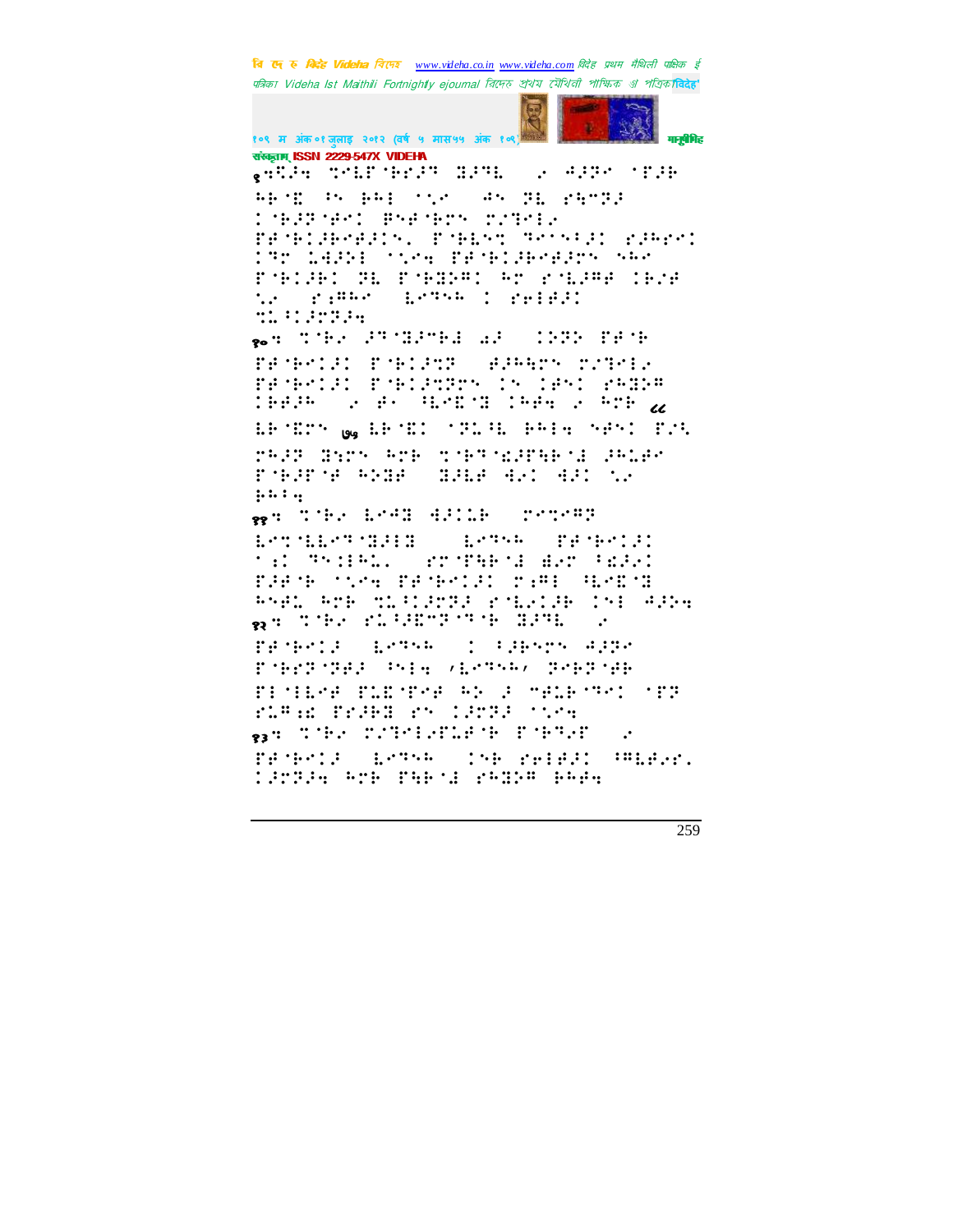बि एक रु *बिरोह Videha चिएक www.videha.co.in www.videha.com विदेह प्रथम मैथिली पाक्षिक ई* पत्रिका Videha Ist Mathili Fortnightly ejournal রিদেহ প্রথম মৌথিনী পাক্ষিক প্রা পত্রিকা<mark>বিदेह</mark>'



१०९ म अंक०१ जुलाइ २०१२ (वर्ष ५ मास५५ अंक १) संस्कृतम् ISSN 2229-547X VIDEHA

## w: We the West World al a guerra de

rangered about an interest and tree de cest ears, sie bebel sk FIZE TARE 28 ISBN 200705-0731658 PROFILED TO THE TOUR PROPERTY THAT A RESERT THE RICHARD RESEARCH PRISON TRANSPORT PORTUGE MARKTHER IN STAR  $\ddots$  :

**Was the BETHER CHIRE**  $\cdots$ 

APIELBERT LATSE WEBPE TSIM

PRI NAS CATRIAIN, STARKPATHENRAT AREN PROSTNER. BIBJ ENE RJBJRJ PERSONALE PROPERTY FOR POST 'PARTLA PRESENT PAGEMENGE (PR Letthier Cher

**e** with BPPP TP EBTH ( Enth)

2 Penerisi Makamat Sulawi ISA In PRESS, THREE SPEED TRIPLE, SIP LAPART TEL 432 PAPTA 201216 AL ROBA PAARPA (1118-9305 PR18 PDASIS) PE PARAL PAR PRIME THEN NAMEDARY 2008 B. Phoenix Records (B) Brooks President negative (2003) 125 (President Promote things and head. rranch, Abas; Engag 1871-BE78 Poblada (LGLADA del Vigeoral 151 PERSONAL DRUGS CALL TO STRI Esternature sourcear du Store (2013)<br>1992: Certia a centre de Goute (100-101) PANE APPE AL MARI SMERRE EMPLRYA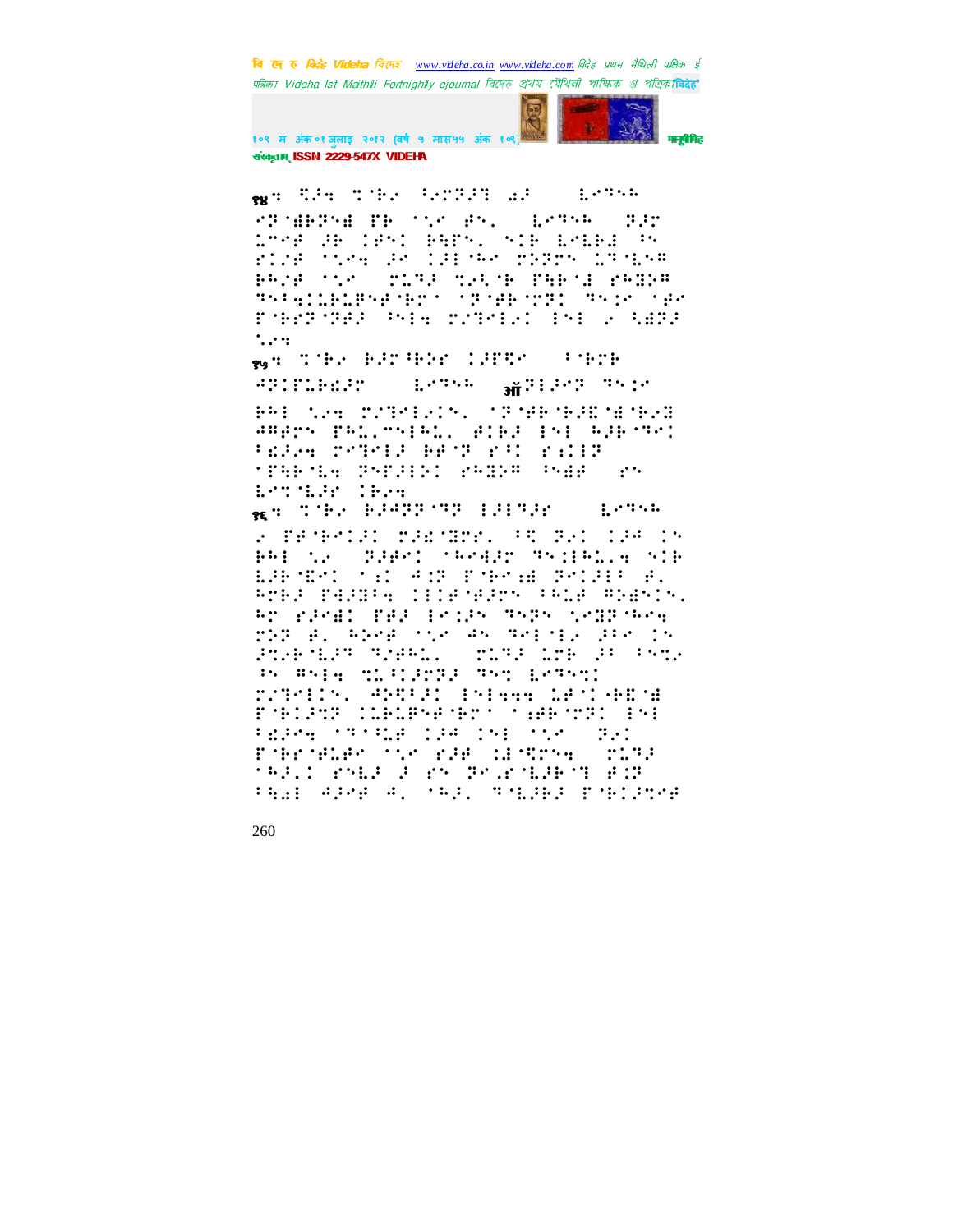बि एक रु *बिरोह Videha चिएक www.videha.co.in www.videha.com विदेह प्रथम मैथिली पाक्षिक ई* पत्रिका Videha Ist Mathili Fortnightly ejournal রিদেহ প্রথম মৌথিনী পাক্ষিক প্রা পত্রিকা<mark>বিदेह</mark>'



 $\dddot{\mathbf{r}}$ 

संस्कृतम् ISSN 2229-547X VIDEHA rêîk ranb gar brin gar bareziy SPARE PRINT EATRA THE BABYIN SAMPEMANING STANDARY (1920)<br>ANTANY LATH TALANA A PALAMA INE RABA RAMAYER ABYLAMEMY

 $\dddot{\bullet}$ **TH PARA** MARTIN CALFIER PHOLIPPIN NASA Hendry game Bartin and **JECTIFICAL AN CRID POBLIC OSCUPI** En la Poboar Barry Poblache (1929 the Fair Former Port of Albert President Primarki PPS stam HASPY'S GRILD AND  $\left(1421\right)$  Times **THAN THE SECOND STATE** <sub>20</sub> : S.H. Pobostik rein och .

ratelers eagesame med medeca **LONG PARTNERS IN MERSON CON** rgeseggraphier perso sy tyf **TARL SERVICE TRANSPORTS** Portion to all the terrorism and are rniformates at al range lega raksmare (storial redet) sti TT POBLICER WALE pour despect unestance de une codena co PROPOSE THAN 2007 LEOLING, THE BHIR Bras (Br) Premer (1 emp the gasted of the presentation of the PARK (Project Earliede) PROjRIN, BJP FJR 18 Prostaaaa (PPS) (Prost TLE YAL (LELANG YET) ( GAR YOU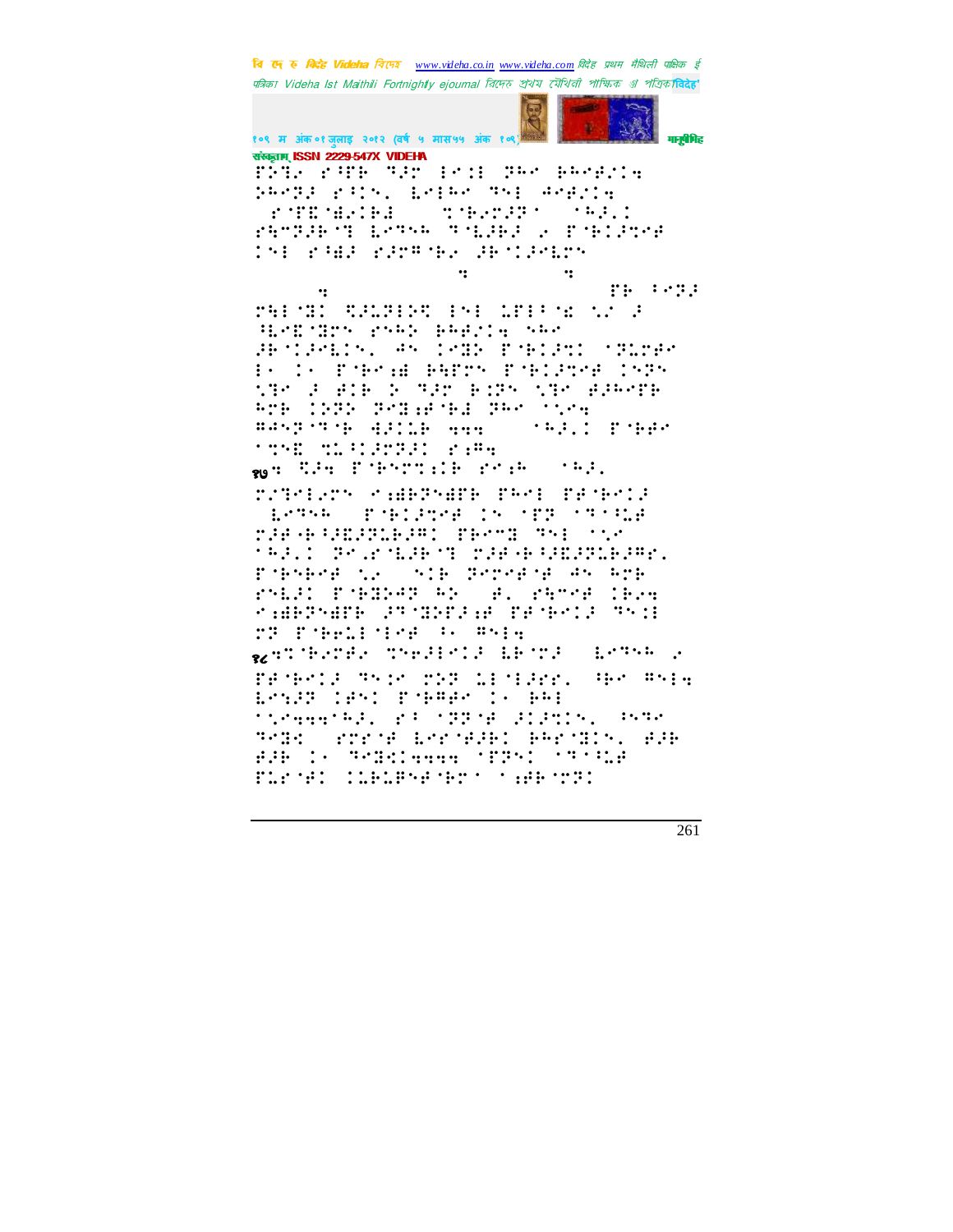वि एक रु मिन्हे Videha विएक www.videha.co.in www.videha.com विदेह प्रथम मैथिली पाक्षिक ई पत्रिका Videha Ist Maithili Fortnightly ejournal রিদেহ প্রথম মৌথিনী পাক্ষিক প্র পত্রিকা<mark>বিदेह'</mark>



१०९ म अंक०१ जुलाइ २०१२ (वर्ष ५ मास५५ अंक १ संस्कृतम् ISSN 2229-547X VIDEHA

LADORATO THEADY SUPPLY FURE the Pales pencipal brewith all change glass and the WHEN THE PERMIT PARTIES PRINT HETE AF PY POWERT SAME TYPE BRANCH SHE MARIN TIRE redell mar marry ridely mystal ESTER SETTE TEEN be the HERRY AR CREEK **IP-P-HIPEIN CONSERVATION CONSERVANCE** TRING POWER TRIED MED PAN the Porther American Chinese rredrag: THEMProfiles Armedia **CEMPAR PROMIS, PROPERTING** ESTAR I TALFIRES PLENIED POPINY ry LEBAN (6 FIL 45  $H:$ ERPORTER EN ENTRET SUBPRESE FRAME FROM S RMBREAL STORE PORTAGEN SAMPARMI IPE AP RISSA <sub>sp</sub>a time letherland retir IPEIPER SE PRIMER (EMPARA PALE **THE BRIDE WELFRY** Bar Marad rmeans rimnes more a de nord PORTUGE TETERN TER SER roman Di ABA astronomical deliver **SANARY STRAIN** til MB (1918) regere male males ISMA STARPTA TRAPHETATA SPOR.

<sub>33</sub>9 TORE RESPONSE AR STEPS

CLELPSEMENT TANK MAY PSYCHIALASE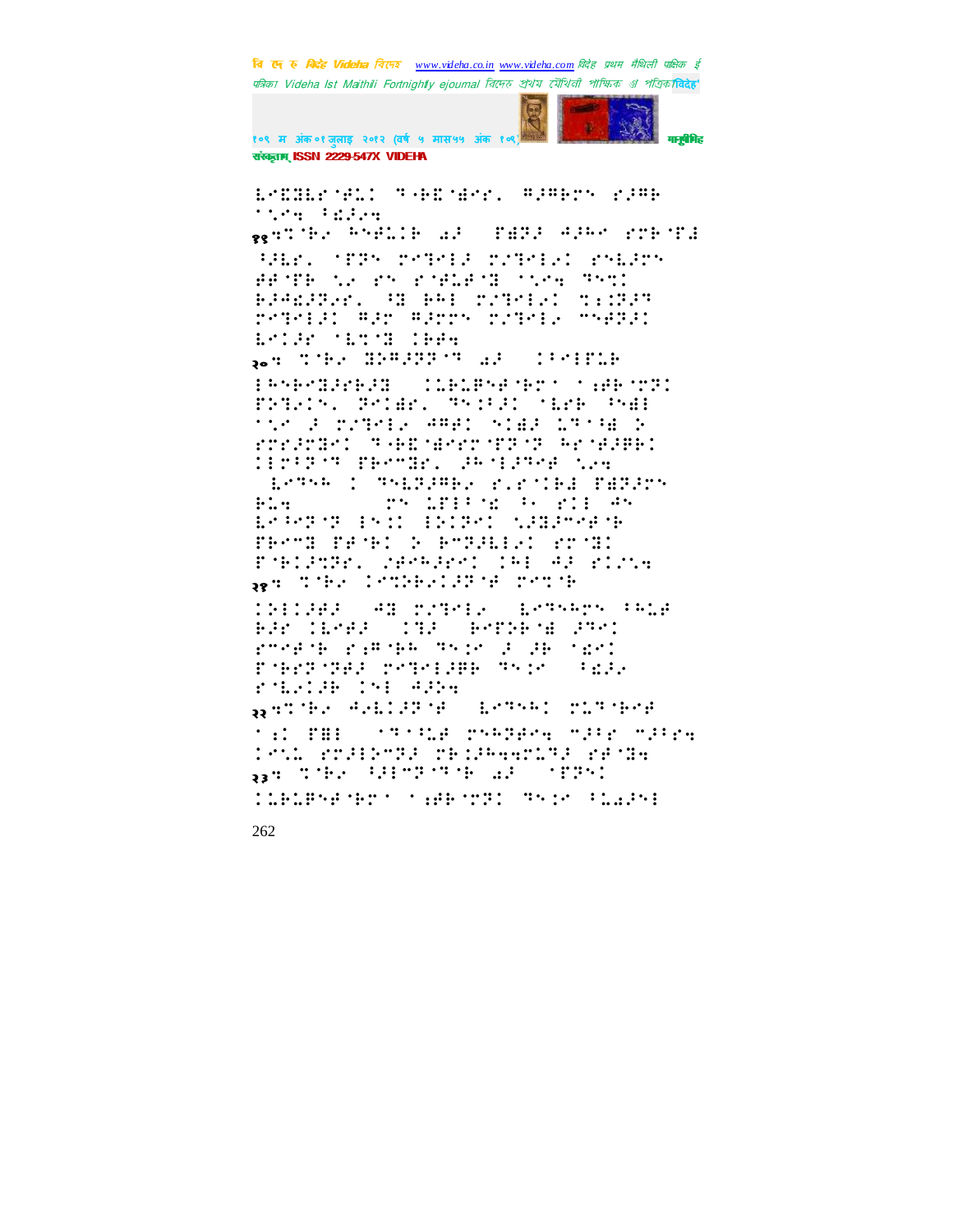बि एक रु *बिरोह Videha चिएक www.videha.co.in www.videha.com विदेह प्रथम मैथिली पाक्षिक ई* पत्रिका Videha Ist Maithili Fortnightly ejournal রিদেহ প্রথম মৌথিনী পাক্ষিক প্র পত্রিকা<mark>বিदेह'</mark>

१०९ म अंक०१ जुलाइ २०१२ (वर्ष ५ मास५५ अंक १०९)

TERRIC PROGRESS REPORT aged thereby diff deed all (1991) **TERENAMENT SARTIS PERSON** 

**ANDREWSTER METHICS** 

Ago, maspere gride

Adenas (1920)

 $\ldots$ 



 $\therefore$   $\therefore$   $\therefore$ 

संस्कृतम् ISSN 2229-547X VIDEHA WRIGHT TERS WEEKLY TWO SIR ESTATIVE ALGER STREET PROBABINGER FROM HIS STORY THAT A STRONG THE STORY de repõenes d'artikol dol  $\ddots$  :  $\ddots$ 

renna d'Alabes a rue franc a ri ni (Bai 1998) an chiama ramens ra dener tie rathelt

LA SARGA SAR (LAIGEI) (EASIL AGAINSARSAR

agencies charactering concerns and allenging reco **THE TEL TY ATE LEFTER FIRENCE** An Espher (n: An: Sir Alb Ar Espher TEMP SPAARS (IPIPASES) SARKST FRING ENE MISCRIPH MOBRING FTJERTIJS, LAPRED PATTY INA ENE

RESTRACTORSTOCH ARREL CONTROL thermal Classenro (Abort THE TEP RESERVE TO REPORT THEF FUGER (PALE POG 1284), PARA (PP)<br>FUIPAL PROJECTIFICATION

**THEORY ORDER EPH STREET** 

Progres plat the Sie rought:

menter (STEERT Scher (LELESF) er

rawers in a fill nime was removed

Rent the Statistics (PDH) (Section) ar

मनुषेगिह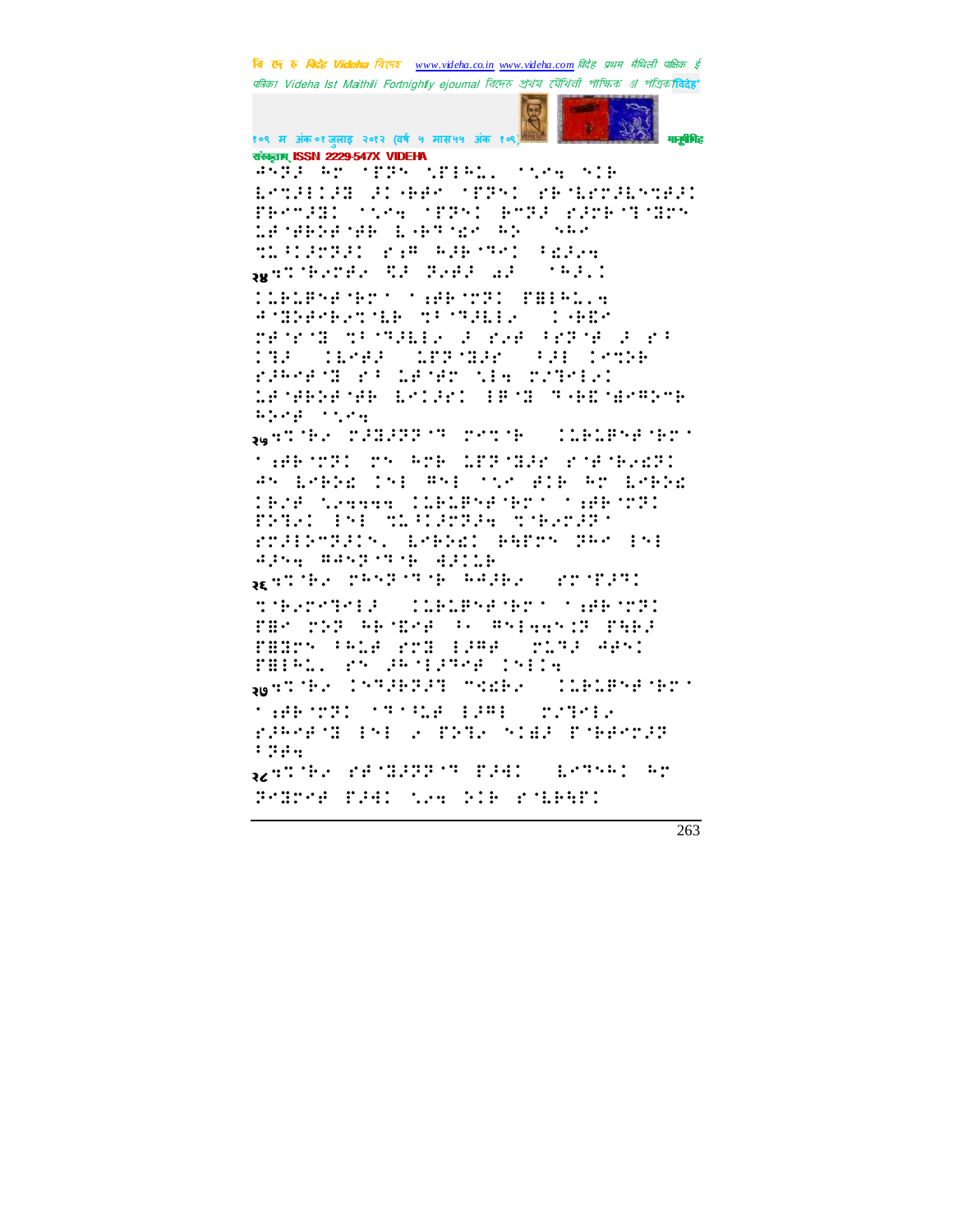वि एक रु क्रिटेड Videha विएम्ब www.videha.co.in www.videha.com विदेह प्रथम मैथिली पाक्षिक ई पत्रिका Videha Ist Mathili Fortnightly ejournal রিদেহ প্রথম মৌথিনী পাক্ষিক প্রা পত্রিকা<mark>বিदेह</mark>'



१०९ म अंक०१जुलाइ २०१२ (वर्ष ५ मास५५ संस्कृतम् ISSN 2229-547X VIDEHA

PORTHI NEADLA STORE CRELI ESTE CONDENSAMENT TO BETIME THAT EACH CONF PROFESSION CHEW COOPS ROOF HER  $...$   $...$ Send there as the second complete and response to the second second second second second second second second s

**TEMPER CORDENAMENT MARKET PROVIDE** embor fme a sib miggeral model pip PORTON PORT OUTLE THUS SIRE ENE PORTLINE IN BRE NEW LETTER <u> La ragoa rago Espago) (n.Glienĝego</u>

monthly Perform and Park (1976) Pedrea System Bara new redeal and

**STARROOM IS BREADED** BOTTER EPPIRTH HPILE (INEIPER

redefine feres are reported PORTUGAL AR WALL TELL ESSA PROPERTY ANDERSON MAN

man he substitute that the second second CONCRETENT SHENGE SERIE SCHOOL

BOWS WHEN ON THE NEW MICROSCOPE  $3.43.44$ 

 $_{33}$  and the nature of the shifted one of the source  $_{\alpha}$ CONFIGURATION CONTROLLERS IN THE **PTE LT TINEY, 12814 (222)4 BRACK IN THE SECRET SERVICE PARABAS CORDENFITY THE TTI** 

**FRONT DECISION CONTROLLER PRODUCT**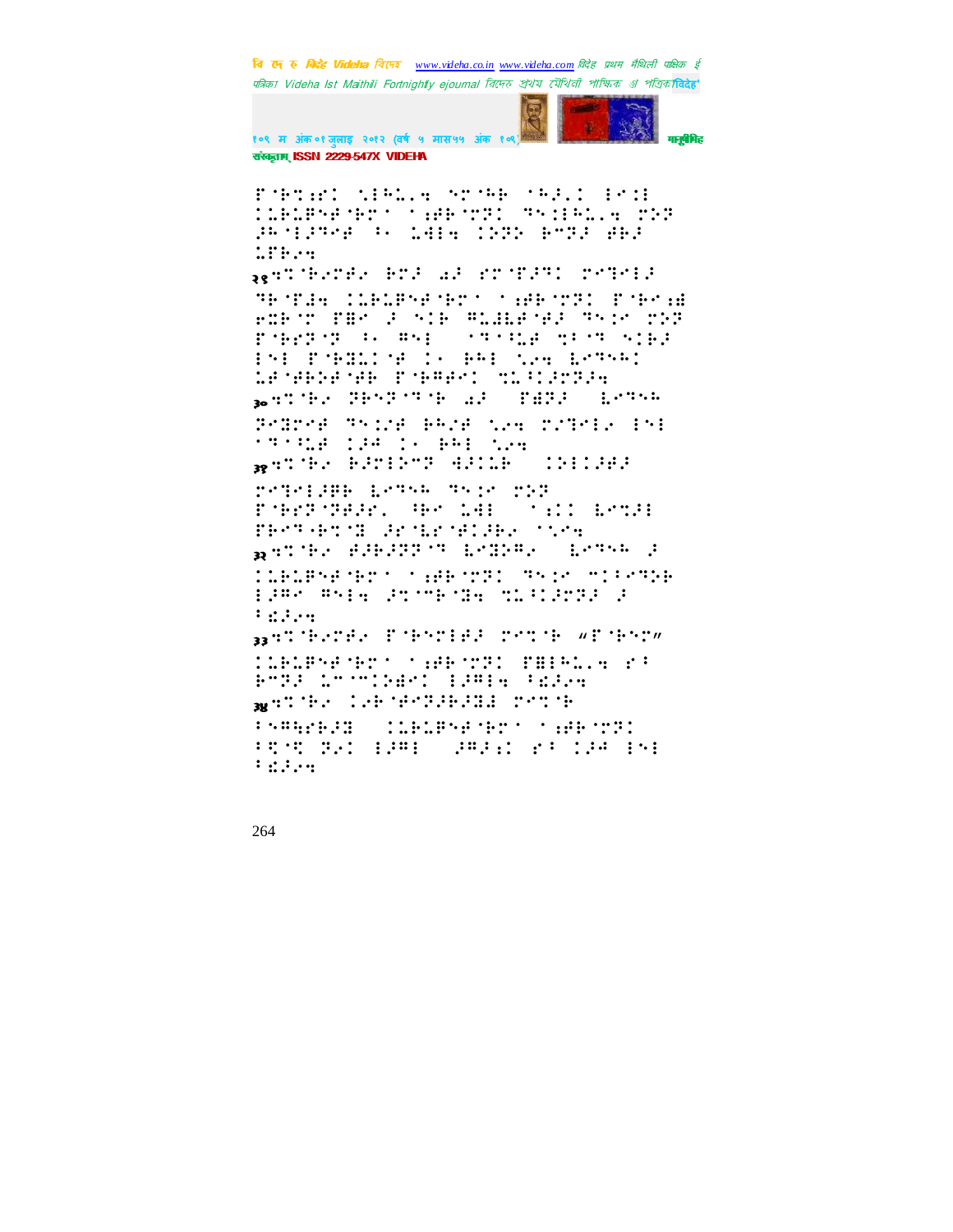वि एक रु क्रिटेड Videha विएम्ब www.videha.co.in www.videha.com विदेह प्रथम मैथिली पाक्षिक ई पत्रिका Videha Ist Maithili Fortnightly ejournal রিদেহ প্রথম মৌথিনী পাক্ষিক প্র পত্রিকা<mark>বিदेह'</mark>



१०९ म अंक०१ जुलाइ २०१२ (वर्ष ५ मास५५ अंक १ संस्कृतम् ISSN 2229-547X VIDEHA **B**SILES PRAPARTED PRESS CONCRETENT SHETTI TAL COM Brillia rame Sendian RESULTING A SUPPORT AND THE CONTROLLER OF THERE ESTAR PHINNE FORT B. TV SIEF PORTECTS TIME AT SIEF Sirnaben: 1664 redela merdella: repose para cara cara propose **Leresha Stage** most the right rilergy matched (lemma) APSI PORTEZ ISE APS IN ADSPECT must be recht petieres Pobberg Lada Adile **CONSENSATION CONSENSATION CONSENSES** ESTARDAR AN TERN TRINA NES PRES FORTH WORLD MONTHLING TO the Controller  $_{38}$  : The condition of the set of  $\sim$ **CONSENSATION CONSENSATION CONSENSATION** Sil St Abby. watter BRBISTA af Schiff rodela dodel redell'arigo (Ledsa B. CRYBYRYB PYBREAGHD CAR CY BAB **TOPS CONDENSATOR POSSESSION SECTION**  $: . . . . .$ <sub>we</sub>wall bisang ng Tinab membe CLELBYFORT COMPOTED FRIE BY: **FALE TRATEST TESTITS FRISH**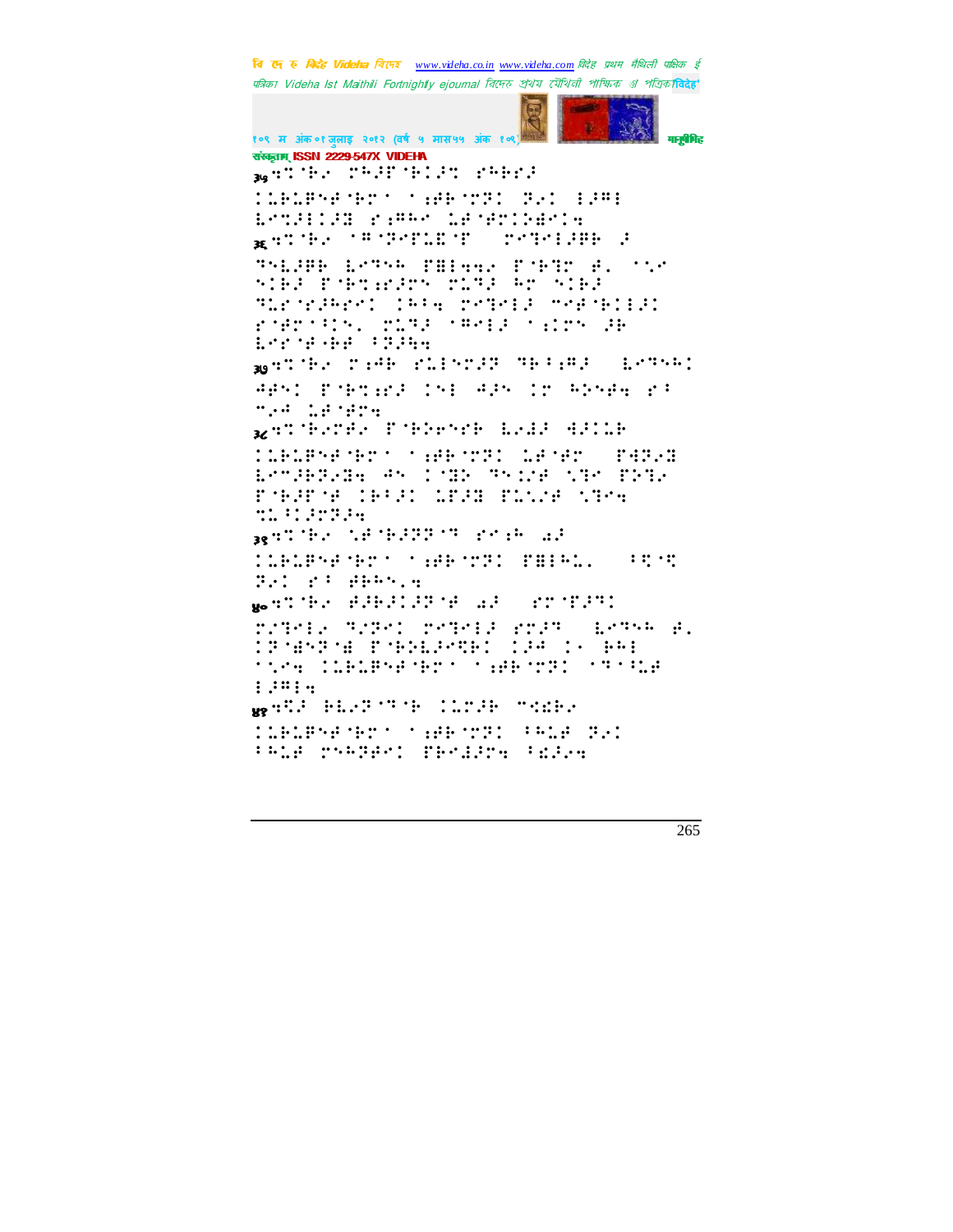वि एक रु क्रिटेड Videha विएम्ब www.videha.co.in www.videha.com विदेह प्रथम मैथिली पाक्षिक ई पत्रिका Videha Ist Maithili Fortnightly ejournal রিদেহ প্রথম মৌথিনী পাক্ষিক প্রা পত্রিকা<mark>বিदेह</mark>'



## १०९ म अंक०१ जुलाइ २०१२ (वर्ष ५ मास५५ अंक १ संस्कृतम् ISSN 2229-547X VIDEHA

**Allen Britishers**  $_{12}$  = 1 (i)  $\cdot$  (i)  $\cdot$  (i)  $\cdot$  (i)  $\cdot$  (i)  $\cdot$  (i)  $\cdot$ **THE TOO A LOOK SUDE FOOLER REPA MARK TERMINE STANDING TEAMS**  $_{12}$  and the signal state control  $_{12}$ a guerra de 1 LARAN F PARTHER PARAGE ING **The Million Common** w:TH: 15338 1333 **CONDENSIGN SPORTSHIPS** (1981) MESSENT microsoft a teachereal des a Protegal Heroid PHIPL.4 SLPACH B. 1981 4523 1992 1827838 1932 541393 race hi to publicit upon pr nde skilde ekzyelê, ri broj rodkre  $\cdot$   $\cdot$   $\cdot$   $\cdot$ <sub>Ma</sub>shibe diffic spille (1963) in the Co In BRI was abdD Aribert websp. SAR MARINES APMARED SPORT PROFILE  $3.414$ wenthe Stellas (1931) Phromatic ritury settlered r. (PPA 18 PR) BRIC PIERL AN 2 ICBR TRACK ICBR s a bigg ironam na ép 2001321 PARTIE SALL PROPERTY PART PL Presencersers and changes in richte Che weather thank lines are a letter PETERA A L'AMBANAIRA PRIM jangste (Bartone Serrengaare IRE AP RIZI AN ROLABAR OVERBA PERMIT SESIPPS LONG TIP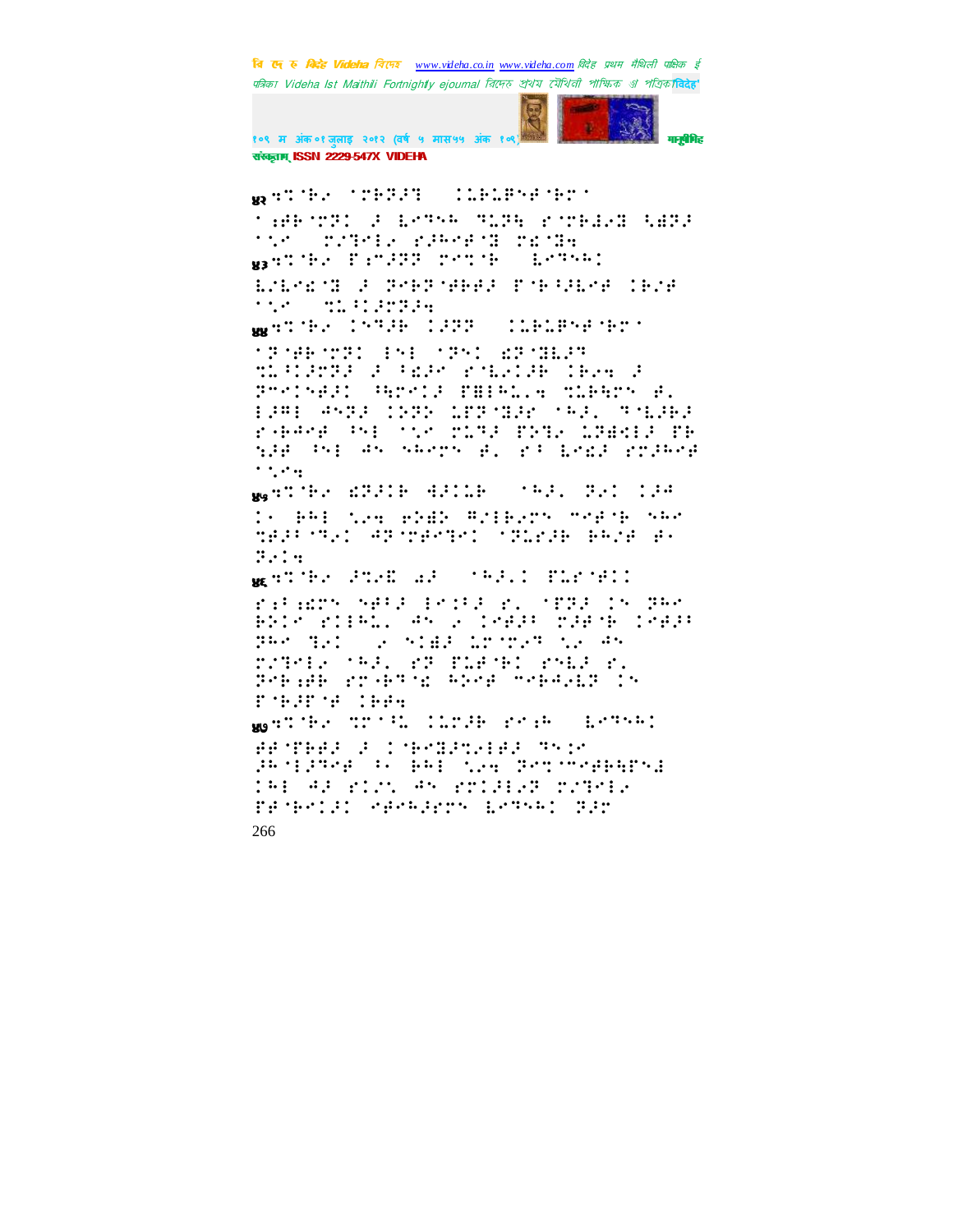वि एक रु मिन्हे Videha विएक www.videha.co.in www.videha.com विदेह प्रथम मैथिली पाक्षिक ई पत्रिका Videha Ist Maithili Fortnightly ejournal রিদেহ প্রথম মৌথিনী পাক্ষিক প্র পত্রিকা<mark>বিदेह'</mark>



१०९ म अंक०१ जुलाइ २०१२ (वर्ष ५ मास५५ अंक १०९) मनुषेगिह संस्कृतम् ISSN 2229-547X VIDEHA ribumers from Arab SW :16185876: 5832 p: A. 74365 92355 NP 8-85: 855 MAY 2173 MARI **TIBLESHMET B. TTSE TIGG** WARPA TAPE PATTE (TEPSI PTBBPE) THIS EMPLOYED AN INSTANCES ENGLA PAGGENER SAL GELARI IN #4: 13 H.# H.#3P H. KR PR#R.H  $......$ went the chemical three products. Clebens der Schreibert, am Benne (enne FBP TAP FOREPORE PHALORED righting gallers a dengan aga ern rt 132734 wentle Close Bacaboa (1931) Shop Personal Leone Peel protein r AB THE TRIP OFF PORTUGAL INE ATE **MARK PERSON** went the and the third problem ESTAR FTAR PHPA BRE TITE CONDENSER (1818-1830) Report (832) 3512 ESE FRESH FORMERLY P Estile Power as president para **THE MILLIPSE** watcher Estimal (PP) in Chensa Pasa Third SIB LeroBB Third of **PERMITTEE PRINT** <sub>93</sub>HT TEL (MUPPT TEE) MPLA (CLELPHETEM) **SPORTSEL SIR RESERVATORS** PORTUGAL IN: SANT LOOK PORTU rudelers an den den dictrime eele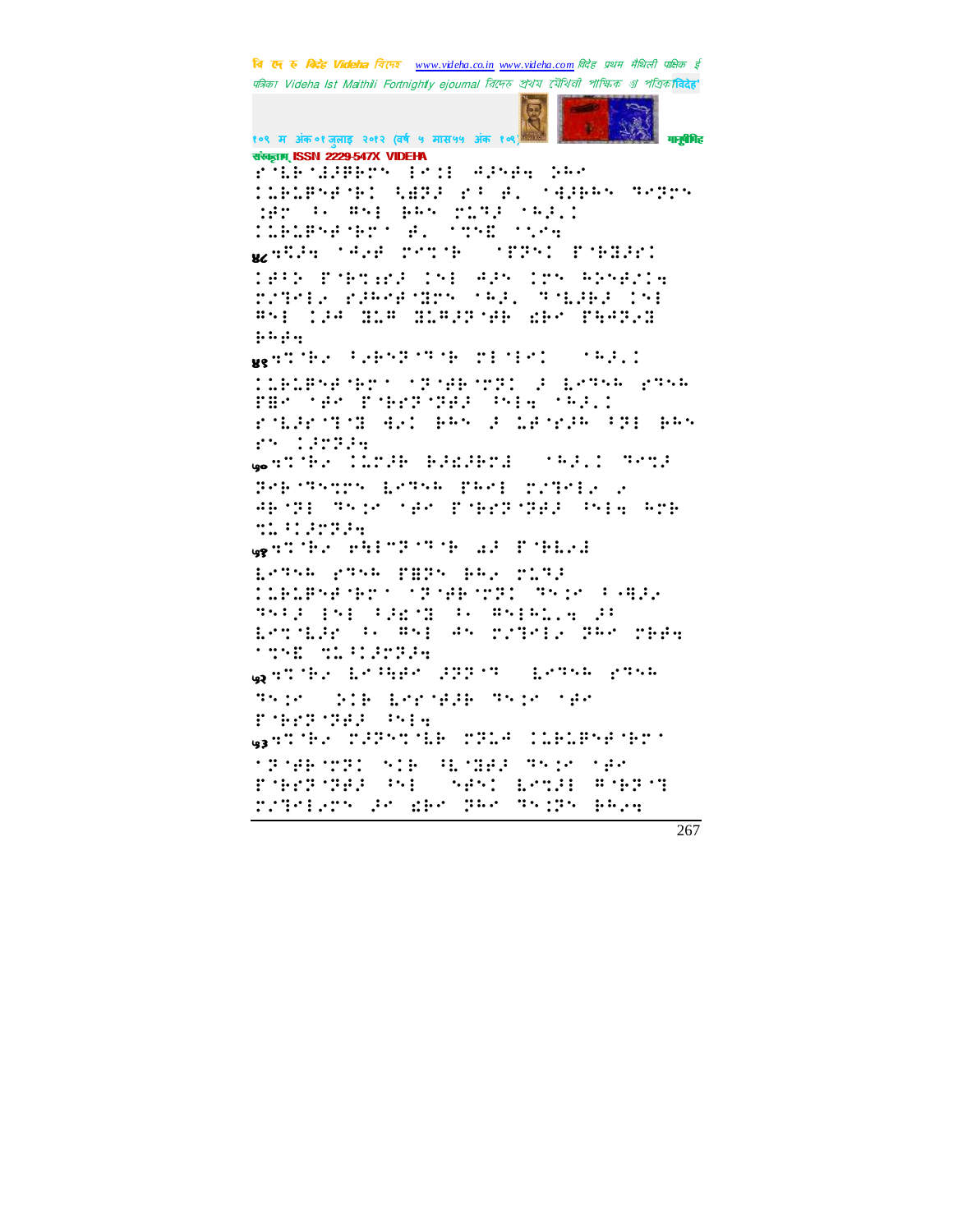वि एक रु क्रिटेड Videha विएम्ब www.videha.co.in www.videha.com विदेह प्रथम मैथिली पाक्षिक ई पत्रिका Videha Ist Maithili Fortnightly ejournal রিদেহ প্রথম মৌথিনী পাক্ষিক প্র পত্রিকা<mark>বিदेह</mark>'

१०९ म अंक०१ जुलाइ २०१२ (वर्ष ५ मास५५ अं

संस्कृतम् ISSN 2229-547X VIDEHA



SARRE REPRINSIPALIERS DEN **MARISHER** weiter betteren af **CONSERVATOR PrePressett:DECPE MINE MILLER SERVICE**  $\mathcal{L}(\mathbb{R}^2; \mathbb{R}^2) \cong \mathbb{R}^2$ BLILENED TRIP NEW PORCHOPED PRIN **TREST TRY EPTHER (1851 FETER RD** BABANG MIRL AN EI DIN MARTA MARIA BASANYAY KABUPATAN TRE. SIER ENFER IN BREAK (1981 EP MERTH www.chargest.com with the control of the control of the control of the control of the control of the control of **TRIANGE CONFIDENTIAL CONTROL** nan gear pan: predig rin that starter genne Minge min (1919-1957) **SPERSON PROPHETICAL ISLAND** FBI TV WALE THITTY  $\mathcal{L}$ : we the Post compassion in the serve **SPORTS TO BUILDING** west rancers actor corner mode **TER LOINE ROBOON SOLAR, PORP** ppiner augungen genna guna is mer  $\cdots$ gen the spendiment different in the pro rrene forder regerede als ergensen AN YEAR POBBER SPORT PERM PRO DE PICE COM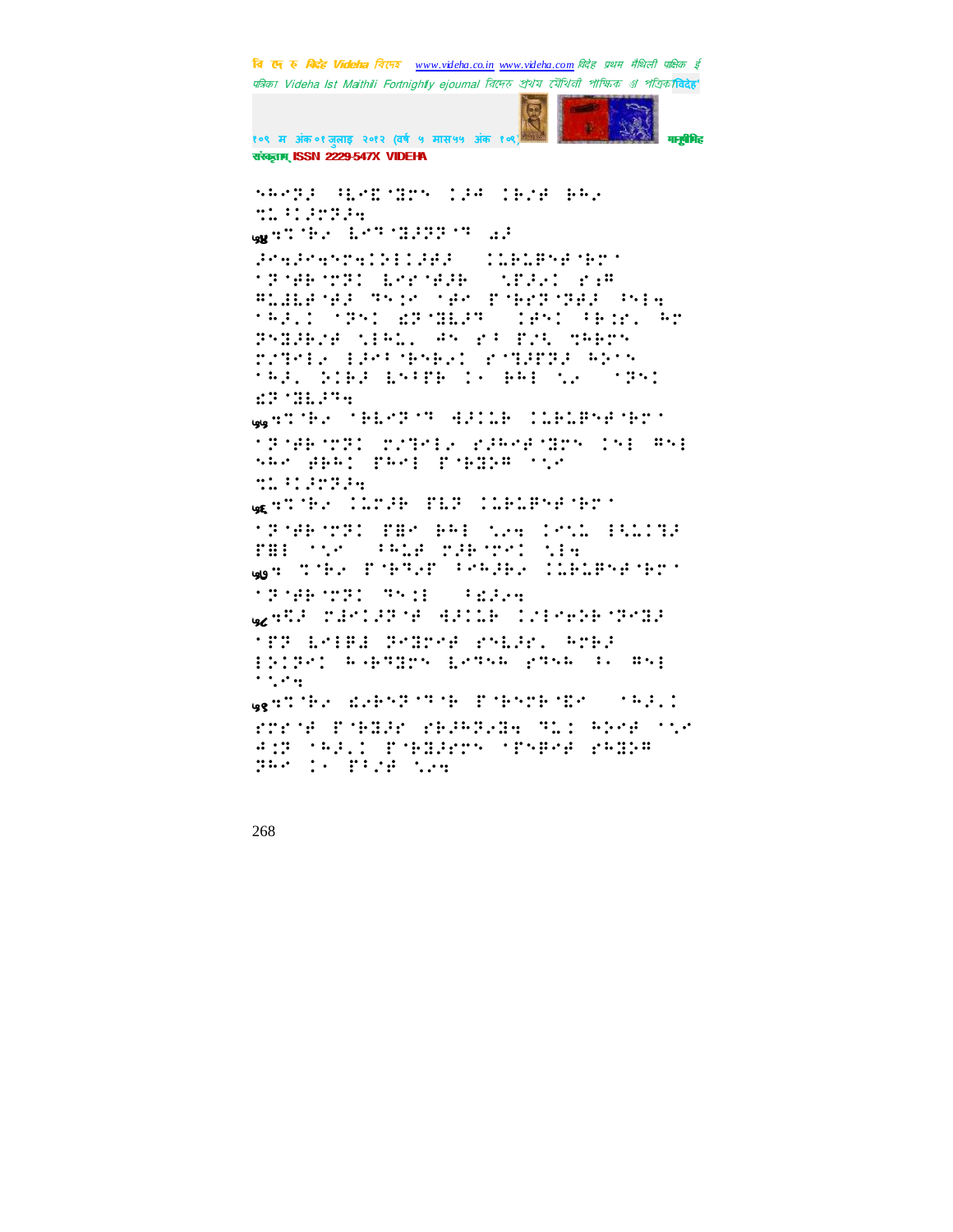वि एक रु क्रिटेड Videha विएम्ब www.videha.co.in www.videha.com विदेह प्रथम मैथिली पाक्षिक ई पत्रिका Videha Ist Mathili Fortnightly ejournal রিদেহ প্রথম মৌথিনী পাক্ষিক প্রা পত্রিকা<mark>বিदेह</mark>'



१०९ म अंक०१ जुलाइ २०१२ (वर्ष ५ मास५५ अंक १०९ संस्कृतम् ISSN 2229-547X VIDEHA control Princip Pach  $\frac{1}{2}$  .  $\frac{1}{2}$  .  $\frac{1}{2}$  .  $\frac{1}{2}$  .  $\frac{1}{2}$ POSTOBER FARON POLENT  $1.111$ F.G. ART STREETHERMAN PRIZE  $\mathcal{L}^{\bullet}$  ,  $\mathcal{L}^{\bullet}$  as gender mass spessible (1921) rerese TARIT PRINT (PALE PAIR SIP TRIL FRANCISCO NA CONSTA NAPORTADA  $3.44$ aster efter Phore Sroom CLELBYANET (1878F128) TY YAYO ryage: Ene rag, reduced: runced  $\ddots$ gander fødni af sympas onderne TTESTING NATS, SALLI FORMS FROM FRIDAY CONSIGNATION OF A CH Shaankhaalkid nkhibr Aslab (194 FARM FIRETT PRA while <sup>ann</sup>is fibral rate <u> 116184487 - 1246-121 - 1866 - 1967</u> FOR APPEAR PRESERVENT PHESHAPY. FBP AND NEW ART ART ANALYZ EMERGI AN PARTY LETIC PAPTERSHIPPY TO ry mine indicated rammed ing LPP SHEET STREET EN CRON EPEPARE TREE tice presente nerretent tell THE NEW EVEN NEWS THAN EER MOVINGEN FIRTHWALL TO THE PERSON position for all remains complete and an FRANK (MARGARANT (FRANKI) 191 **FRIDGE SHIPS IN STRIPS**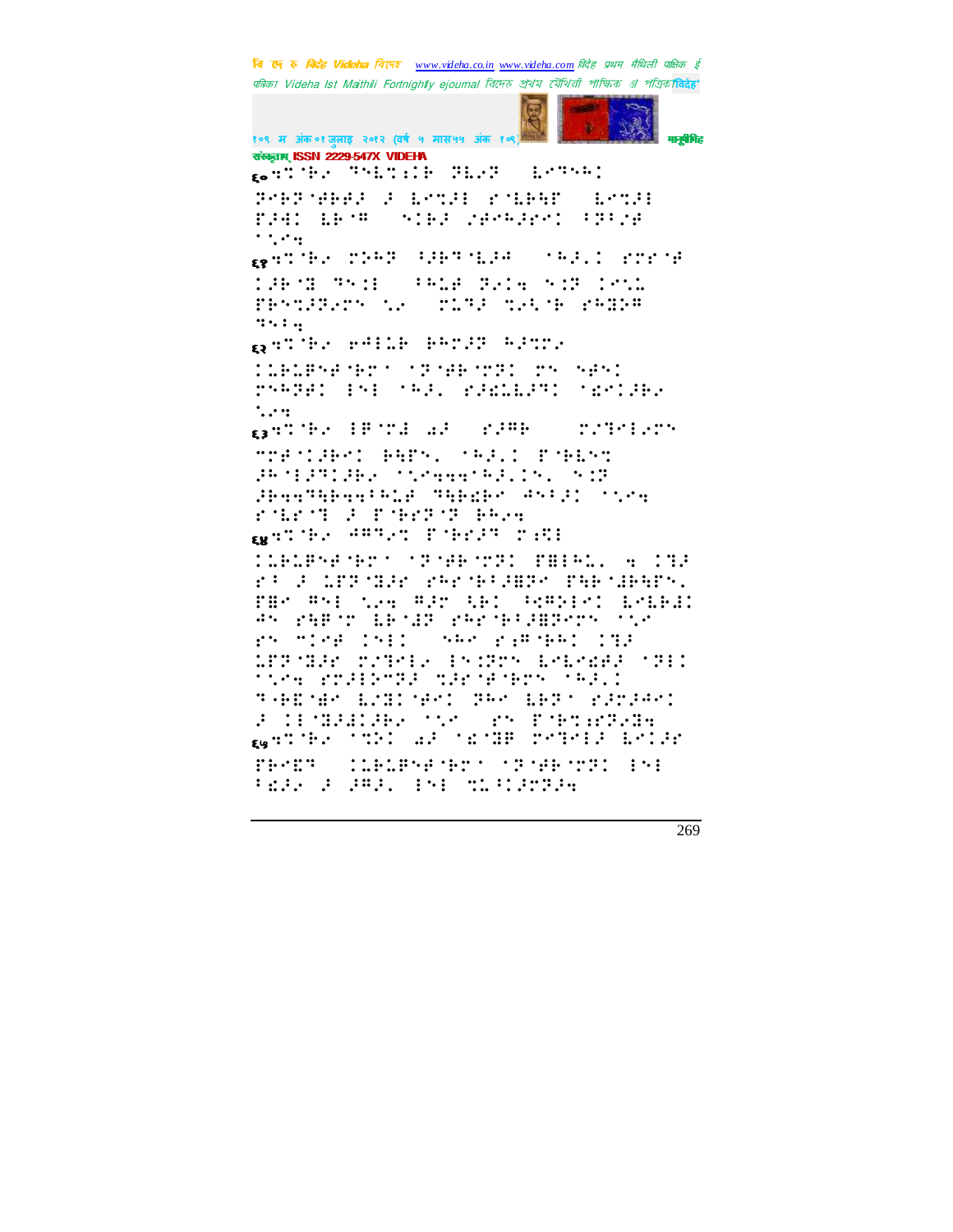FEIN PRIE NIE KIENTSTE FSPORTEI TZTALA PALER JEST PHIRLA TZTALA ##E CENER BL CENER MEK #5E21 2 % **TER SENION OSEMB TER ASSEMBATION** ERIC MESMO INTNOVIMA (PNTF) PITMERTN THI PROTES RAI (NYM) POPEOBRIKA THEORY FORMORES AN SAM HENDE

general Personal Large Conde ##SPSTS #2 # CLELPSFSPY THEST? FBP #3#3 2 PSAPI PSIAL. **Bo** :: The Bleft TEFFI BRILE (1875)

**CONSERVANT 1 (SEPTIDE SEP 1998) 8989**  $\mathbb{R}^n$  and  $\mathbb{R}^n$ **SEARTH STARFORD COMME APP THE MANUFACTURE OF** 

BRSTSTER, STIS TEST

270

LAIRE TRANSVILLE LAIRE TOTAL CONTRA **MARKET PRIPRIES AGE PARTY** r. TSTALA I LATJE ANGE PARAFTAAN general Partner mannie (191

AF MAIL STORAGE TH PORTAGE  $\sqrt{2}$  ,  $\frac{1}{2}$  ,  $\frac{1}{2}$  ,  $\frac{1}{2}$  ,  $\frac{1}{2}$  ,  $\frac{1}{2}$  ,  $\frac{1}{2}$  ,  $\frac{1}{2}$  ,  $\frac{1}{2}$  ,  $\frac{1}{2}$  ,  $\frac{1}{2}$  ,  $\frac{1}{2}$  ,  $\frac{1}{2}$  ,  $\frac{1}{2}$  ,  $\frac{1}{2}$  ,  $\frac{1}{2}$  ,  $\frac{1}{2}$  ,  $\frac{1}{2}$  ,  $\frac{1}{2$ 

renche contratantes control presentantes e

rosse stalle: fa rosson av **TER THE EARNING WINNER BASE TELL** PTINAR INE APACTE TE SAN BURGER resease considerate conce EPSILP AN NEW PLEATE PLEATE POSE (BRI) 182 BAL 1984 PADE 87BAD20

ERSTRACHALLE FORMAT CLEOCL  $\cdots$  . . . . .

१०९ म अंक०१ जुलाइ २०१२ (वर्ष ५ मास५५ अंक १) संस्कृतम् ISSN 2229-547X VIDEHA



वि एक रु विदेह Videha विएम्ब www.videha.co.in www.videha.com विदेह प्रथम मैथिली पाक्षिक ई पत्रिका Videha Ist Maithili Fortnightly ejournal রিদেহ প্রথম মৌথিনী পাক্ষিক প্র পত্রিকা<mark>বিदेह'</mark>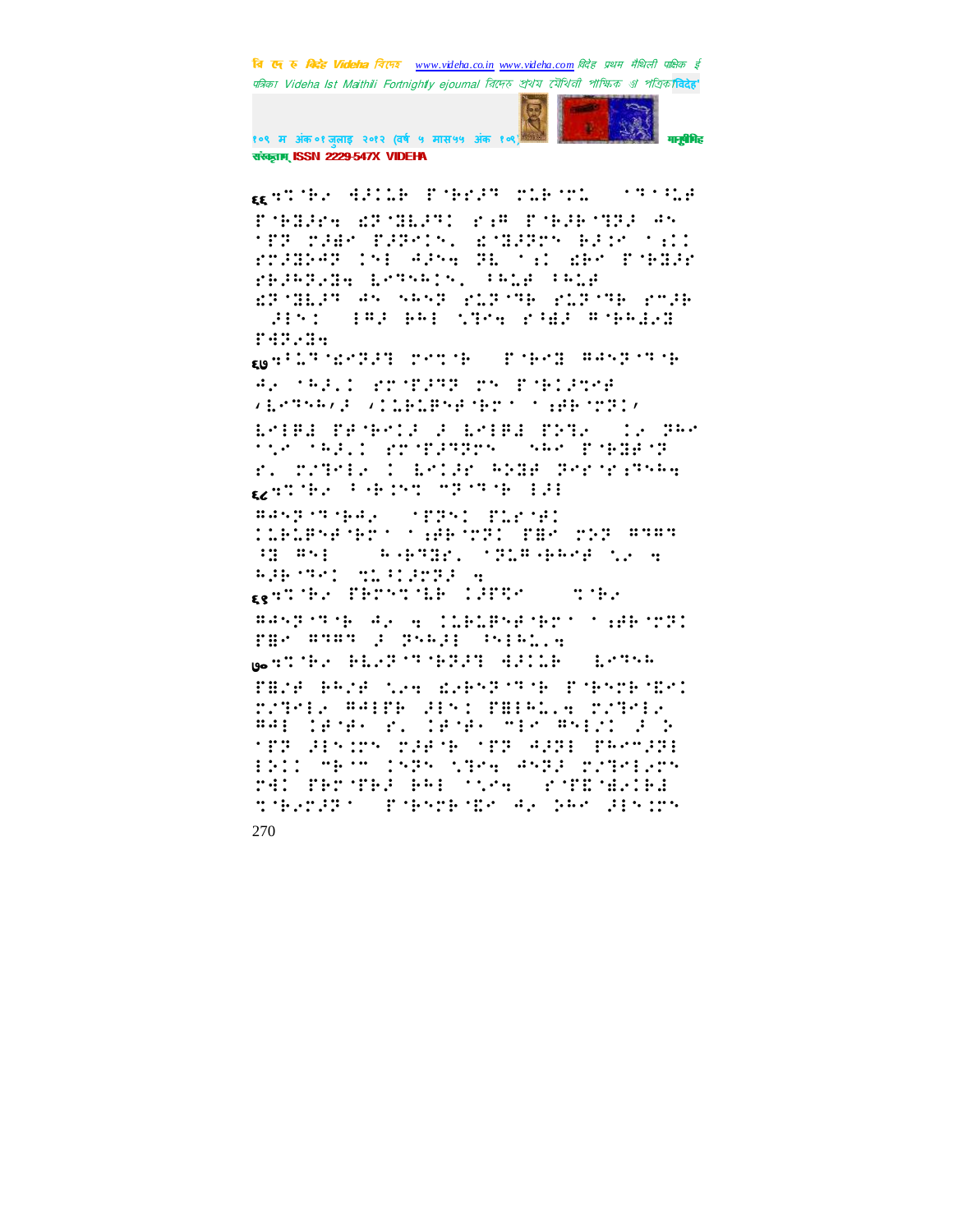वि एक रु क्रिटेड Videha विएम्ब www.videha.co.in www.videha.com विदेह प्रथम मैथिली पाक्षिक ई पत्रिका Videha Ist Mathili Fortnightly ejournal রিদেহ প্রথম মৌথিনী পাক্ষিক প্রা পত্রিকা<mark>বিदेह</mark>'

संस्कृतम् ISSN 2229-547X VIDEHA



2 POTENE ESSPACIES ANCIOTIVO PRECAN MARK RME METRY B. STA TERME FENI Profil approach par Aarproachach **SEPTS 28 1989 1283 8EP 3511 8286** SAFLEL SAR EREBED ERRIGHT FEST rank arabel the room and **Gentline Tool (Portifical Calculation FBIC)** rime (FELI TIMPT DIR CLELPSFORT) ta#For#1 anAG (t#rol#jaracrufe:2) 151 151 42 BRI 19211 20214 12813 19111922 1129

me the WESTERN af Cleimstern **TARPTED TIREATY TER READ SOCRETE** BOBSON CAR SAMPS ENGIN PRESE sakrak i pozrivni svicio let na

ESIL PRESENTI ALSE PRIS DEED TON

**Gan: The Solution School Classified Serve** 

taërel en ache spread BROWNER, ORIGINAL RESEARCH 1981 - SAD, SAR BSB-BOS OR ORD, 194 THE PROPERTY STAR

websitered 233 reside (1161856.627)

r Adamst (2001) nada shine aso pango the 2 ment bends rim mess new 158 AF RICH STRAG HRESHO IN STAGGING **Be<sup>nd</sup> Therman (2013 Thanks (2015):27** 

CORDENEMENT THE MOST VOLUME SEN AN WILL S BAR MISARN SPRINGS ADIN PS PALE REPR. SISHES NE (2018) AS 1. PARTS PHA PRIS SI WRITE, TREE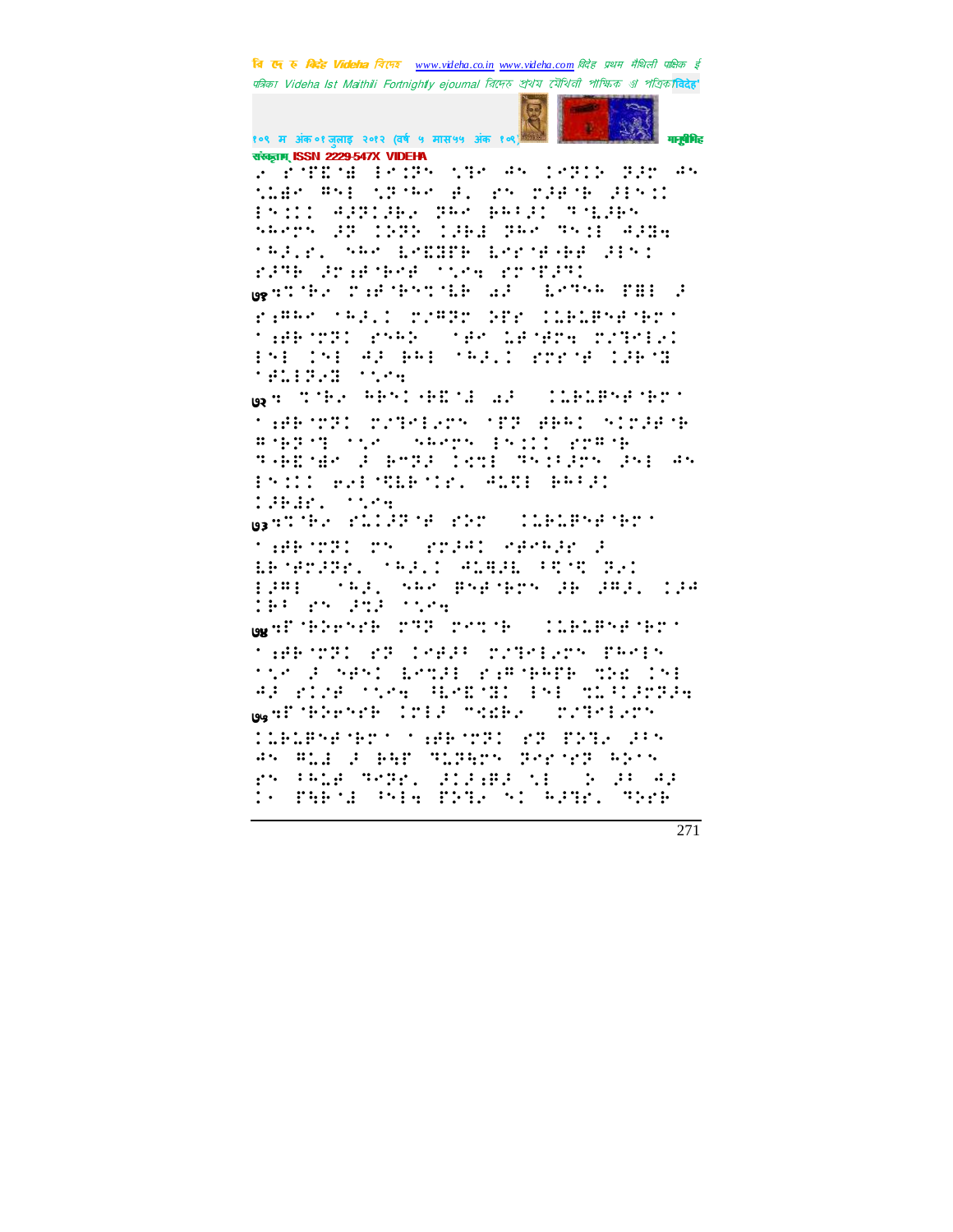वि एक रु क्रिटेड Videha विएम्ब www.videha.co.in www.videha.com विदेह प्रथम मैथिली पाक्षिक ई पत्रिका Videha Ist Mathili Fortnightly ejournal রিদেহ প্রথম মৌথিনী পাক্ষিক প্রা পত্রিকা<mark>বিदेह</mark>'



१०९ म अंक०१ जुलाइ २०१२ (वर्ष ५ मास५५ अंक संस्कृतम् ISSN 2229-547X VIDEHA

APP RIMA BAD STAR SARPE PAPE MAAN **SARVEL ROBERTSHI GENERAL END MEANS AND LEADER SALE ARMI 124 INIBL.** adsportage. the re-rugelere de mee lege gae INPN NEW MIRIPPER TREVING NOR **FALE (28 28 1852) MICH WORKSHOUL LEETH CLOSE CONTER** 

##SPYPYE ARILEAR (TREVEL PVLA SIAR romaliza el tre seta call. APSI 194 SAR PSPP IS RSE NE BRAY, RRPE **BLID OF PATE: STA TIME** 

which facialist the chair fritish THE MILL PORT AND SENSE MAY THE SPACE RELAT **TOPE TRACK CORDRAFTED TO MARTING** consenta earl Trak Ries  $\ddot{\phantom{0}}$ #1161078610 PENT BEL 12814 **Get Time Reportive Classe as** 

ESTAR & PROPOSIC PROTECTS PROPE Prese Profilishe pothecol of primite the same special discussion of the same  $\mathcal{F}(\mathbb{R},\mathbb{R},\mathbb{R})=\mathbb{R}^{n}\times\mathbb{R}^{n}\times\mathbb{R}^{n}\times\mathbb{R}^{n}\times\mathbb{R}^{n}\times\mathbb{R}^{n}\times\mathbb{R}^{n}\times\mathbb{R}^{n}\times\mathbb{R}^{n}\times\mathbb{R}^{n}\times\mathbb{R}^{n}\times\mathbb{R}^{n}\times\mathbb{R}^{n}\times\mathbb{R}^{n}\times\mathbb{R}^{n}\times\mathbb{R}^{n}\times\mathbb{R}^{n}\times\mathbb{R}^{n}\times\mathbb{R}^{n}\times\mathbb{R}$ **MARISTS** 

 $\mathbf{g}$  , where  $\mathbf{g}$ 

TIME REPRISEMENT

Roomer The Management of the Seamon of APR ERIC BEN BAR TER APR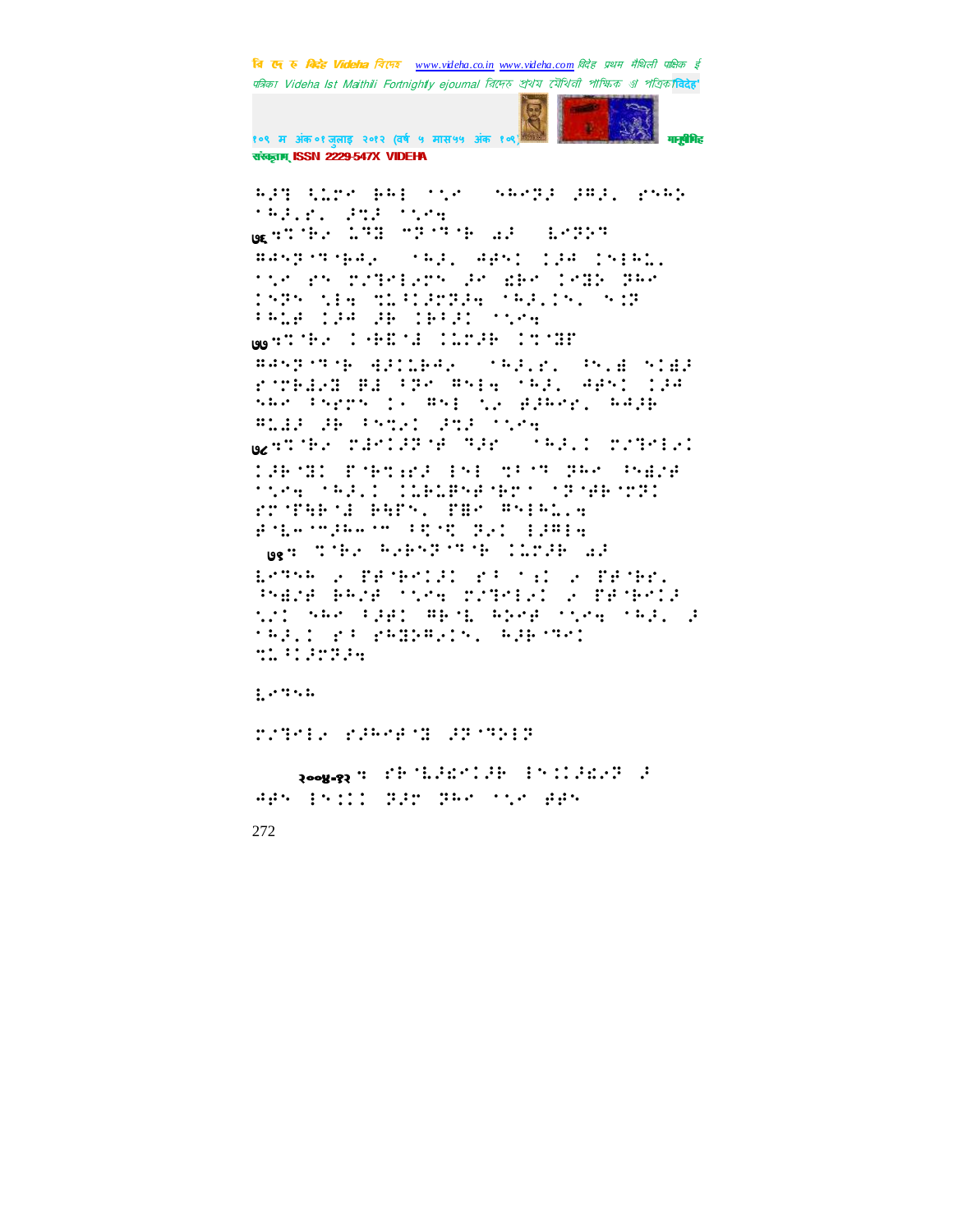बि एक रु *बिरोह Videha चिएक www.videha.co.in www.videha.com विदेह प्रथम मैथिली पाक्षिक ई* पत्रिका Videha Ist Mathili Fortnightly ejournal রিদেহ প্রথম মৌথিনী পাক্ষিক প্রা পত্রিকা<mark>বিदेह</mark>'



## १०९ म अंक०१ जुलाइ २०१२ (वर्ष ५ मास५५ अंक १०९ संस्कृतम् ISSN 2229-547X VIDEHA

rangugaya kesa **THE THE** THE STRIP SECTION

**STORES Adventis Addition** FR FORTH LONG CHIEF FRANK **THE COORD AND POST TOWN** ET TESTO THE COSE OF SEARCH STIPE BRANCH COSE AND PASSER ESTMERFT WAS INFORMED FORM ad member disperson brid softenda FT TET: THE STANDED TEMP AND LESTE a san kanyi linak ikonan profasi.<br>aail kasren minyadik (1982-4allkn FOREST FROM FOREST FOR THE ren a raedia alu ergen **TELP ROUGHLITH CONSTRU** 

BORDLAR STRUCKLEY AUSTROLPHE BORD **ADE PREMIER PORTEMA LEMENARMEN ENGINEER CENT SPACE** 

 $15.701$ •: **MACHINE BUTLER**  $\dddot{\hspace{0.1cm}}$ **AND THEFT FEE SIDE**  $\mathbb{R}^3$  ,  $\mathbb{R}^3$  $\ddot{\mathbf{r}}$ STAR BATES RIB BATESIN MIT RIBATAR TECTI A MIT RATION INFORMATION PASER of MILLER NS PTP. takry dayr bed ( ey ) brag rely: the a part portion: and prova **TABRI SACREMENTS, THE AP BAE TOM THE PHAPME ANDER CAPE**  $\ddots$  : ALSAM PART TERRIS BURG &